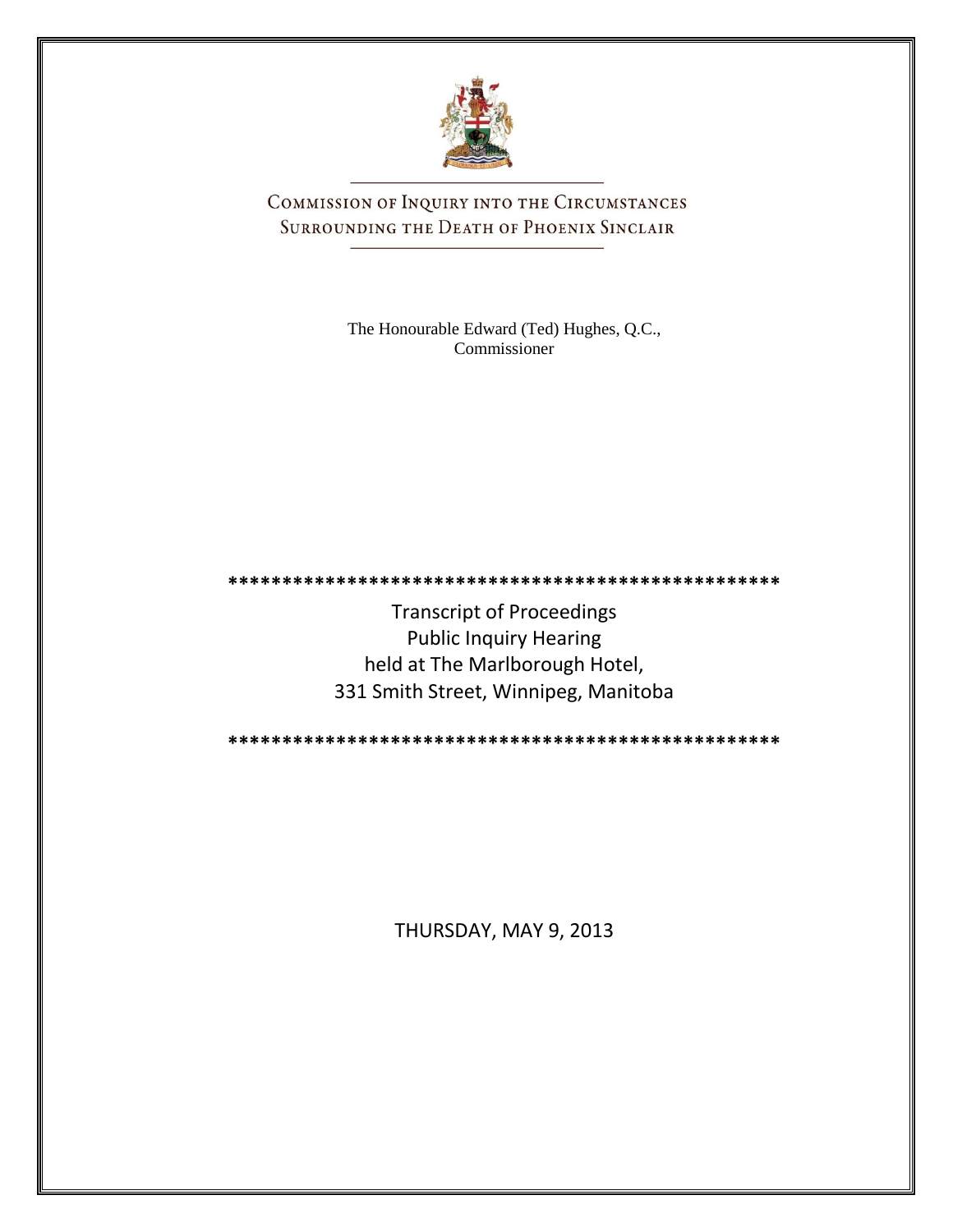# APPEARANCES

**MS. S. WALSH,** Commission Counsel **MR. D. OLSON,** Senior Associate Counsel **MR. R. MASCARENHAS**, Associate Commission Counsel

**MR. G. MCKINNON and MR. S. PAUL,** for Department of Family Services and Labour

**MR. T. RAY,** for Manitoba Government and General Employees Union

**MS. L. HARRIS,** for General Child and Family Services Authority

**MR. H. COCHRANE** and **MR. S. SCARCELLO,** for First Nations of Northern Manitoba Child and Family Services Authority, First Nations of Southern Manitoba Child and Family Services Authority, and Child and Family All Nation Coordinated Response Network

**MR. H. KHAN,** for Intertribal Child and Family Services

**MR. D. IRELAND,** for Mr. Nelson Draper Steve Sinclair and Ms. Kimberly-Ann Edwards

**MR. J. FUNKE,** for Assembly of Manitoba Chiefs and Southern Chiefs Organization Inc.

**MS. C. DUNN**, for Ka Ni Kanichihk Inc.

**MS. B. BOWLEY**, for Witness, Ms. Diva Faria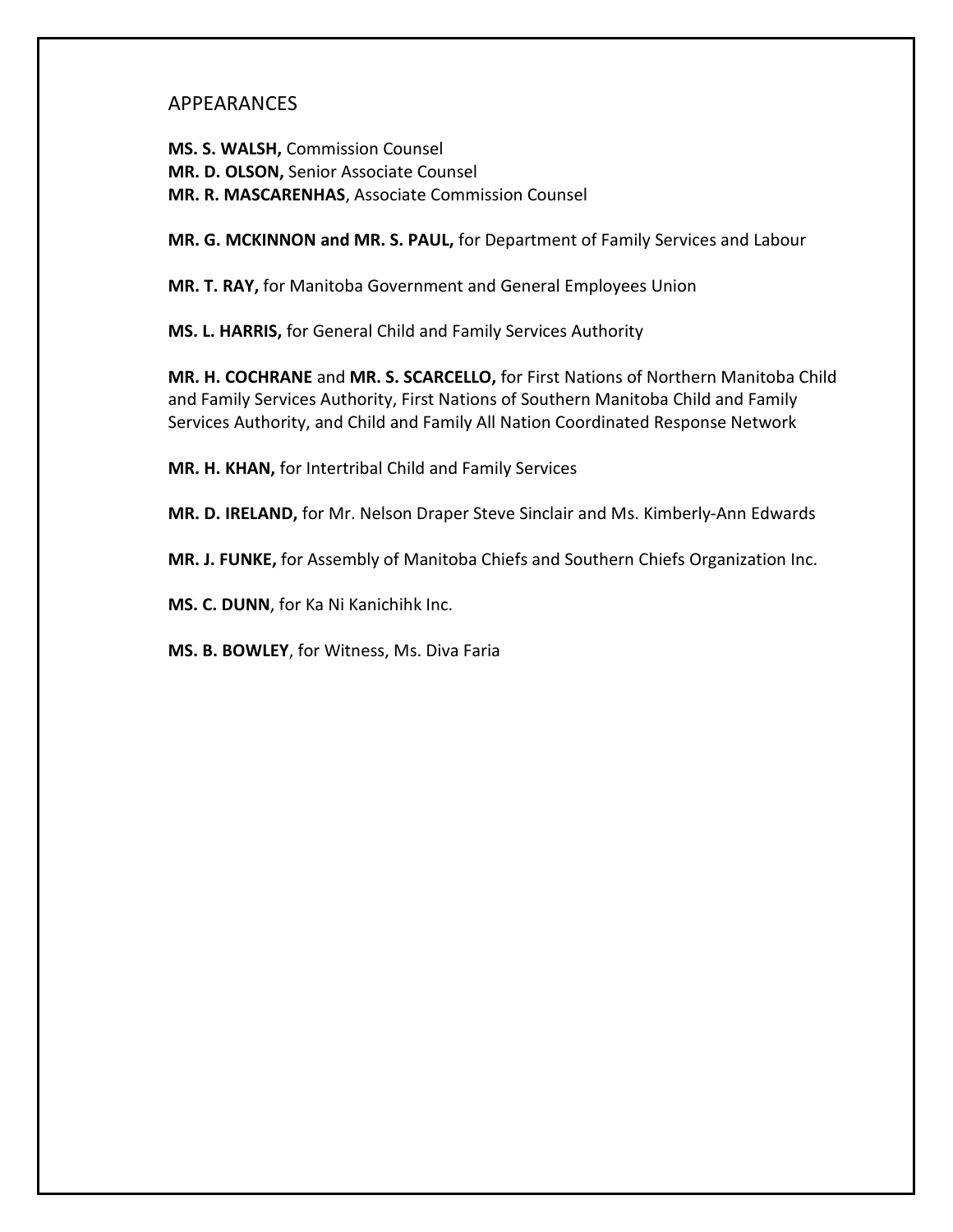# **INDEX**

## **WITNESSES**:

## CHERYL ANNE FREEMAN

|             | Cross-Examination                   | (Walsh)    | 2   |
|-------------|-------------------------------------|------------|-----|
|             | Cross-Examination                   | (Paul)     | 31  |
|             | Re-Examination                      | (Funke)    | 42  |
|             | SHAVONNE BERNADETTE HASTINGS        |            |     |
|             | Direct Examination                  | (Funke)    | 45  |
|             | Cross-Examination                   | (Walsh)    | 117 |
|             | Cross-Examination                   | (Khan)     | 134 |
|             | Cross-Examination                   | (Cochrane) | 141 |
|             | Re-Examination                      | (Funke)    | 148 |
|             | Cross-Examination Continued (Walsh) |            | 150 |
|             | By the Commissioner                 |            | 150 |
| PROCEEDINGS |                                     |            | 152 |
|             |                                     |            |     |

CAROLYN JANE LOEPPKY

| Direct Examination | (McKinnon) | 163 |
|--------------------|------------|-----|
|--------------------|------------|-----|

## PROCEEDINGS

## **EXHIBITS**:

| 61 | Curriculum Vitae of Cheryl Freeman                                              | 2   |
|----|---------------------------------------------------------------------------------|-----|
| 62 | Curriculum Vitae of Shavonne Hastings                                           | 45  |
| 63 | Summary of Winnipeg Child and Family<br>Services Evidence                       | 159 |
| 64 | Phoenix Sinclair Inquiry: The<br>Department's Phase 2 Evidence,<br>Tabs 1 to 25 | 159 |
| 65 | Progress Reports to the Ombudsman                                               | 161 |
| 66 | Child and Family Services Standards<br>Manual, 2012                             | 161 |

**Page**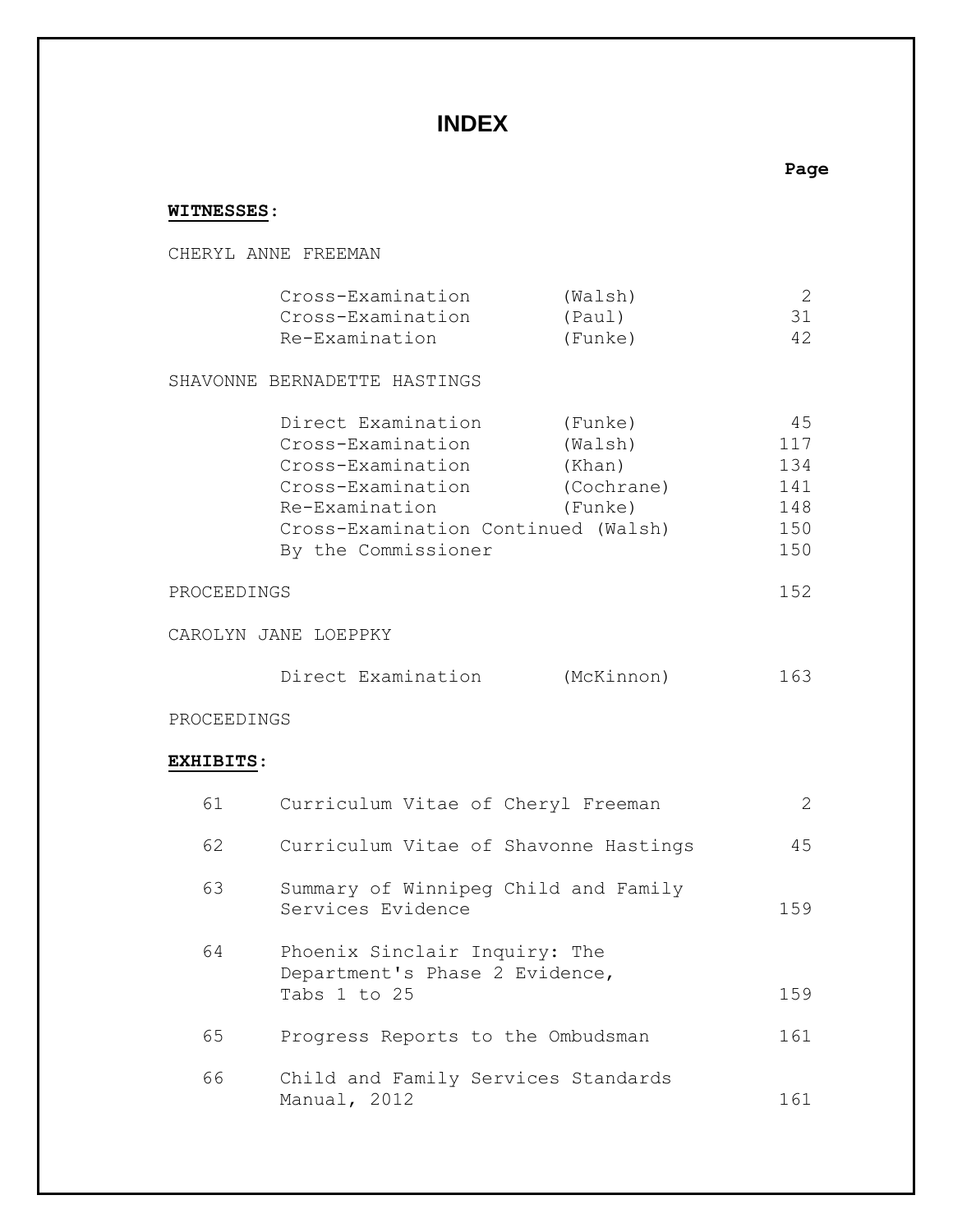# **EXHIBITS (Continued)**:

| 67 | Province of Manitoba, Family Services<br>and Labour, Organizational Chart dated<br>April 2013        | 173 |
|----|------------------------------------------------------------------------------------------------------|-----|
| 68 | Child and Family Services Additional<br>Positions since Changes for Children<br>(2006/07 to present) | 184 |
| 69 | Child and Family Services Division<br>Agency Funding Summary for 2013-2014<br>Fiscal Year            | 208 |
| 70 | Total Child and Family Services Funding<br>in Manitoba, 2001/02 to 2011/12                           | 218 |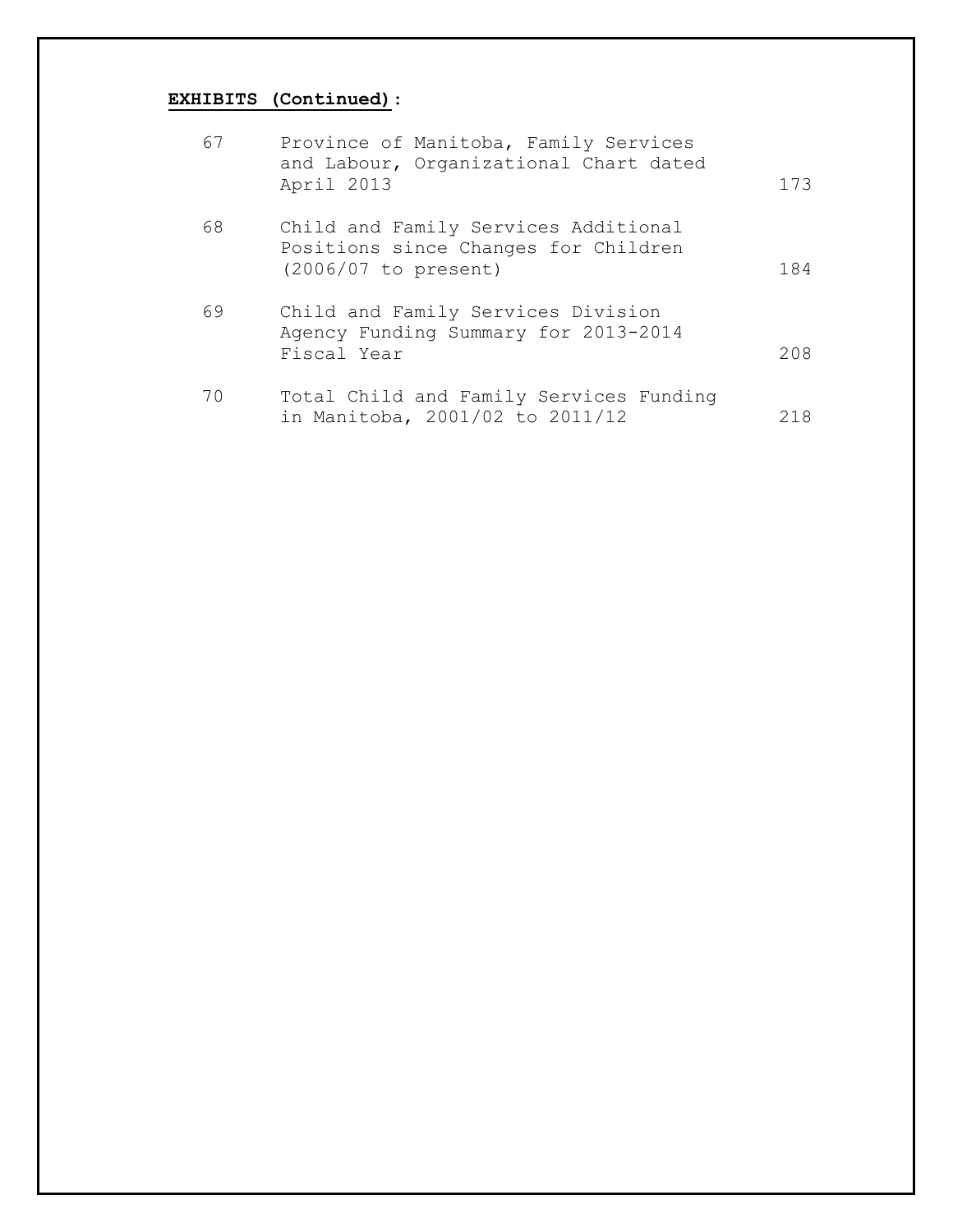MAY 9, 2013

 PROCEEDINGS CONTINUED FROM MAY 8, 2013 THE COMMISSIONER: All right, Ms. Walsh. MR. FUNKE: Good morning, Mr. Commissioner. THE COMMISSIONER: Oh. MR. FUNKE: Just before we proceed, Jay Funke for the monitor -- 9 THE COMMISSIONER: Yes. 10 MR. FUNKE: -- on behalf of AMC and SCO. When Ms. Freeman was first on the stand yesterday, I advised you, Mr. Commissioner, that we didn't have her curriculum vitaes -- 14 THE COMMISSIONER: Yes. MR. FUNKE: -- to be prepared and filed because they bore her personal residence information on it. I now have copies with that information redacted. I'd like to file it with the Commission. 19 THE COMMISSIONER: All right, that's fine. MR. FUNKE: Thank you. 21 THE CLERK: Exhibit 61. 22 THE COMMISSIONER: Fifty-one, is it? 23 THE CLERK: Sixty-one. THE COMMISSIONER: Sixty-one. Thank you. 

 $- 1 -$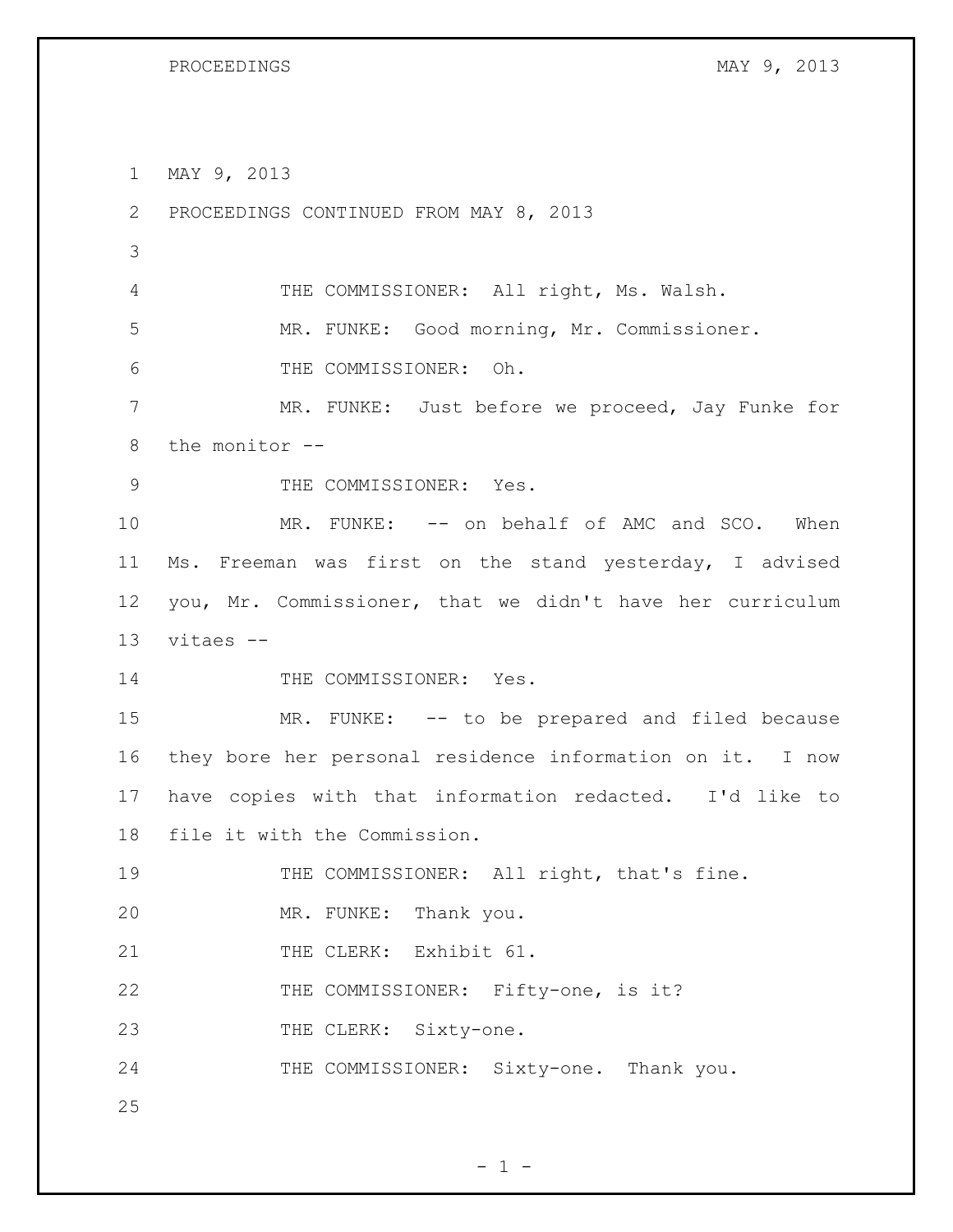**EXHIBIT 61: CURRICULUM VITAE OF CHERYL FREEMAN** 4 MS. WALSH: Are we done? 5 THE CLERK: (Inaudible). MS. WALSH: Are we -- we're on? Good, thank you. **CHERYL ANNE FREEMAN,** previously sworn, testified as follows: CROSS-EXAMINATION BY MS. WALSH: 12 Q Morning, Ms. Freeman. A Good morning. Q I want to make sure that I understand, first of all, the concern about the funding model with respect to overhead costs. The concern is that the calculation based on 15 percent of operations amounts to a shortfall? 18 A Correct. Q And that shortfall is with respect to provincial funding. A It's a shortfall on both federal and provincial because they're calculated at the same rate of 15 percent. Q So does that have an impact on service delivery both on and off reserve? A Not as much on the federal side because, as you

 $- 2 -$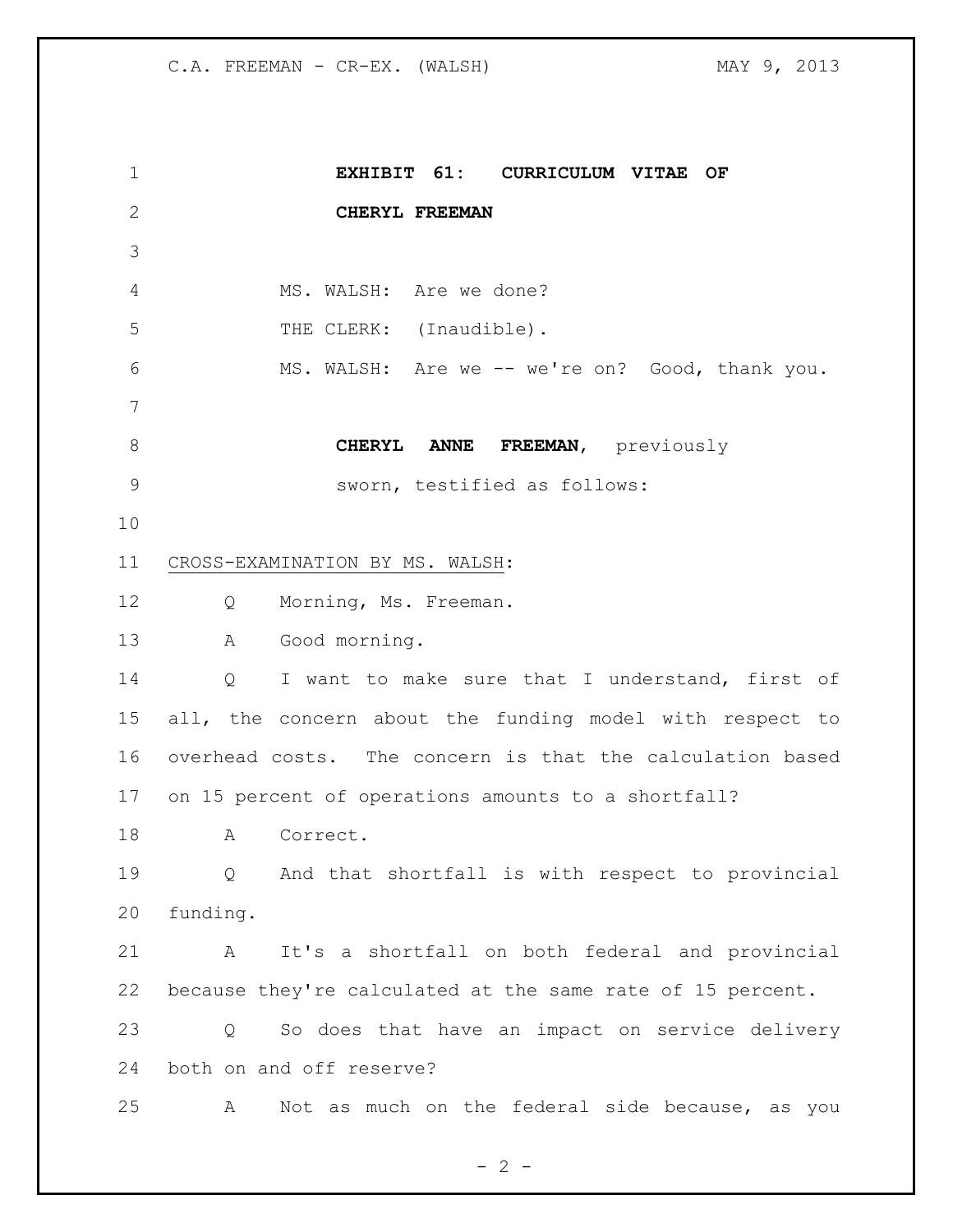saw in the model makeup where we ran the number of cases -- same cases through, you see that the federal government has a much higher level of staffing so then you get -- because of the 15 percent calculation, it kicks down to an increased amount on that line as well, so it's not as much of a concern. Q So it's more of a concern for services delivered off reserve. A Correct. Q And that concern is compounded in situations where an agency has multiple off reserve sites. A Correct. Q And that's because of the need to, to deliver services for more than one location. A Correct. Q Another concern that you raised was with respect to the lack of funding for travel. A Yes. Q Now, is that federal funding or provincial funding? A Again, it's both. Q Okay. A In -- and it's actually -- well, it's in all areas -- federal, provincial, and core -- for different reasons. On the provincial side, because there's nothing

- 3 -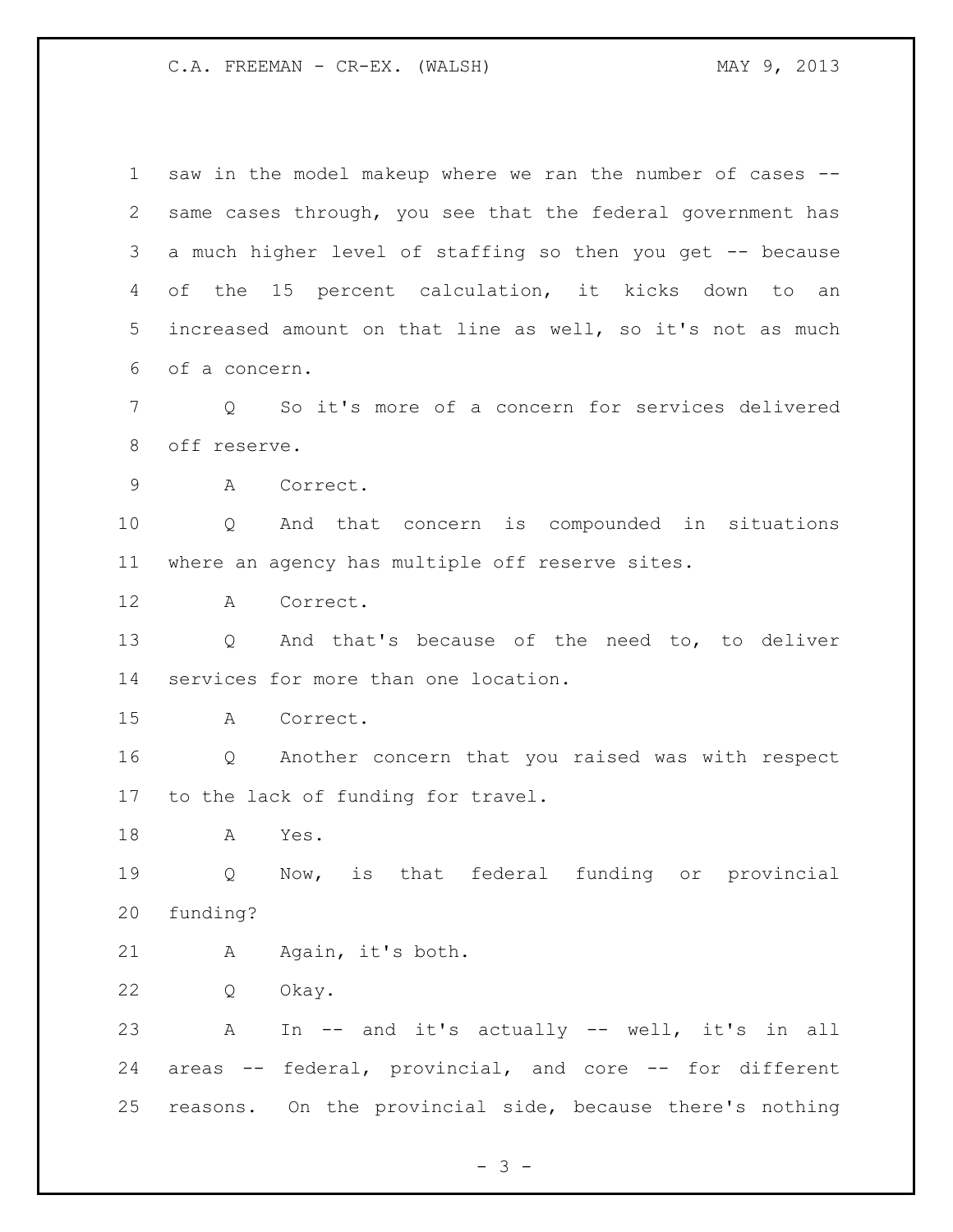allocated and it's expected to come out of administration or the 15 percent, it's an additional cost that was or seemed to be not represented in that 15 percent. When I look at previous RTTs or at the RTT table and you compare the operating costs that were transferred on the government departments in comparison to the standalone agencies, Western and Central, the government departments were around 13, 14, 15 percent. Brandon was twenty-three and a half. Brandon, being a standalone agency, is probably more representative of what actual operating costs are outside of a government infrastructure.

Q So what's the concern with respect to --

A Travel?

14 Q -- travel.

 A Because it has to be covered by the operating cost where the federal has a separate line for travel, it's compounded on the provincial side because there's not that separate allocation. And by just the type of work that case workers do, they are required to do a lot of travel outside the office. Winnipeg is not as much of a concern as the rural and the northern. And for the example I gave with NCN, it's -- the northern is a concern because there's a wide geographic area that they have to travel to. The Thompson office covers Lynn Lake, Leaf Rapids, Wabowden, so there are, you know, a lot of geographical area to cover

 $- 4 -$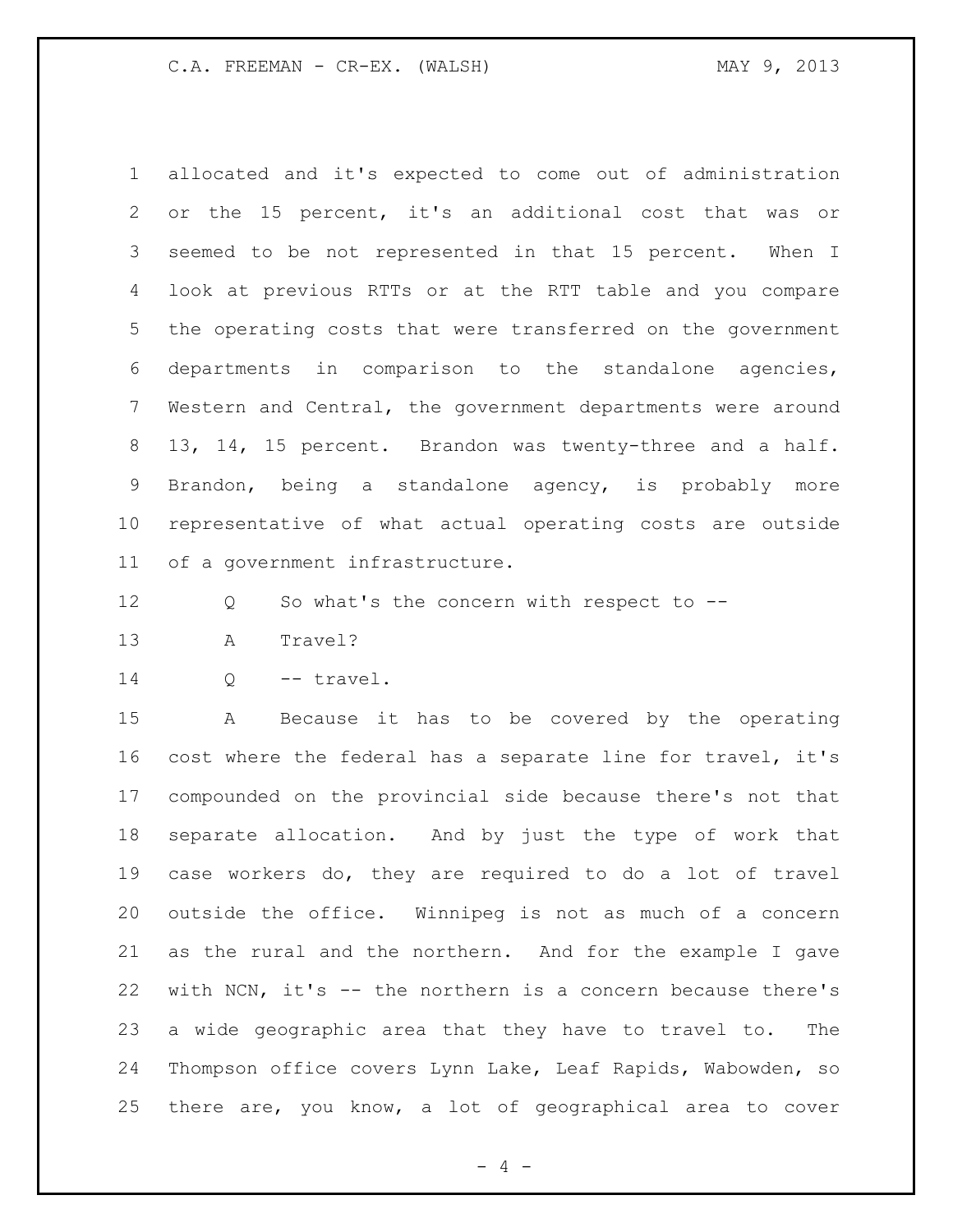with no additional travel recognition.

| 2               | So is the effect of the deficit or limits on<br>$\circ$     |
|-----------------|-------------------------------------------------------------|
| 3               | travel funding felt more by the off reserve sites that      |
| 4               | deliver service than the on reserve sites?                  |
| 5               | Again, for a different reason, on reserve travel<br>A       |
| 6               | has to come off reserve for different reasons, court being  |
| 7               | one of them. NCN travels to Thompson for court, so that     |
| 8               | that's a cost that isn't in Thompson or Winnipeg. In other  |
| 9               | First Nations organizations where you have supervision that |
| 10 <sub>o</sub> | is split amongst offices, there's a lot of travel to be     |
| 11              | able to satisfy your supervision requirements because       |
| 12              | supervision is split between communities when the           |
| 13              | communities are smaller. So travel -- while the federal     |
| 14              | government has a travel allocation, there are still travel  |
| 15              | concerns.                                                   |
| 16              | Are you saying the travel allocation<br>is<br>not<br>Q      |
| 17              | sufficient?                                                 |
| 18              | A Correct.                                                  |
| 19              | And that there's a travel allocation<br>for<br>Q<br>on      |
|                 | 20 reserve services, right?                                 |
| 21              | Correct.<br>A                                               |
| 22              | But no travel allocation for the delivery of off<br>Q       |
| 23              | reserve services.                                           |
| 24              | On the service delivery side, correct.<br>A                 |

Q And so where does the money for that come from?

 $- 5 -$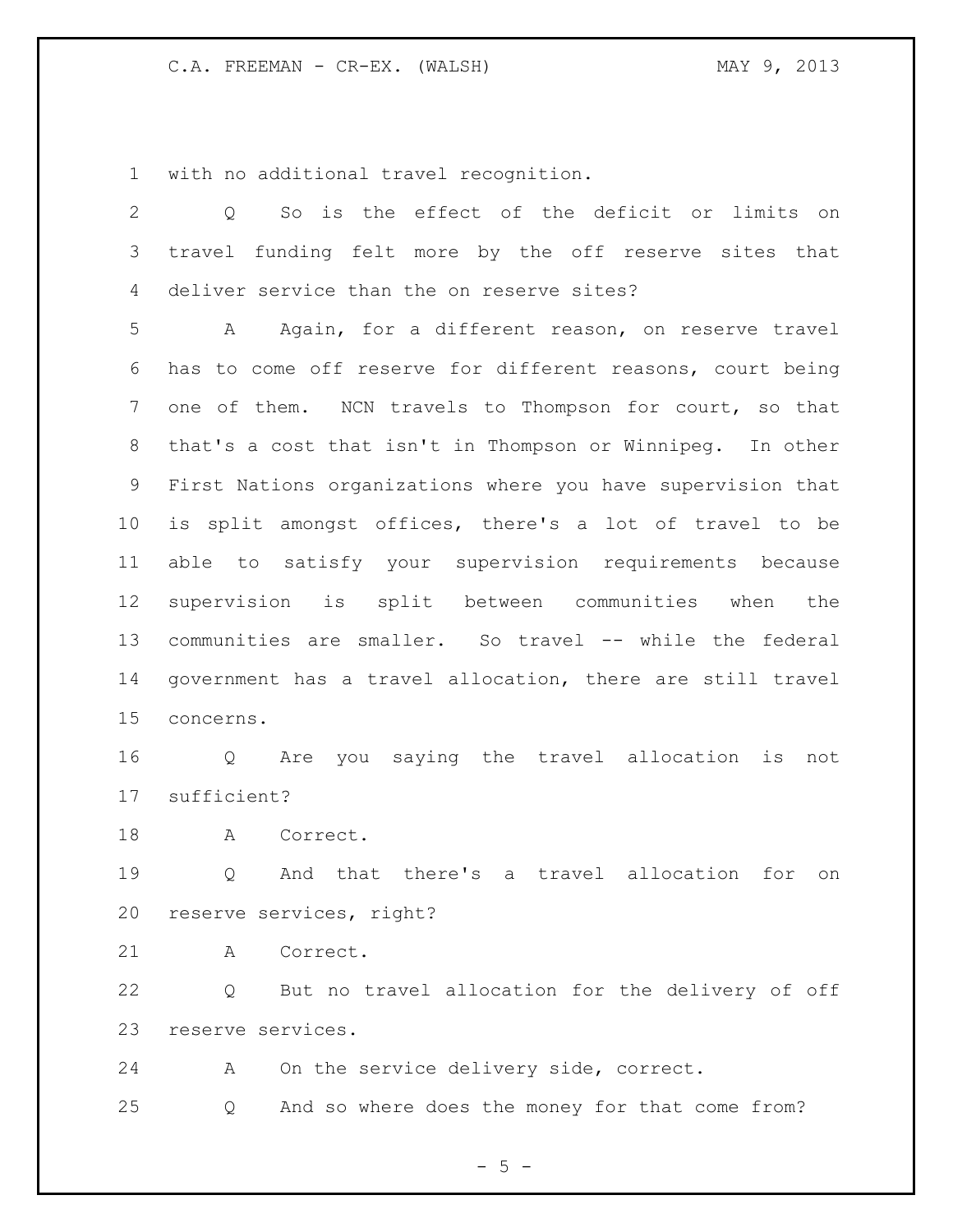A As you can see from the example that we were reviewing yesterday, it comes from staffing. Q Do you know -- we -- you've been using NCN wellness centre as an example. Do you know what proportion of its clients receive services on and off reserve? A Not -- no, I cannot answer that because we 7 generally classify cases federal and provincial. I -- so I don't have exact numbers of how many federal cases are off reserve. Q What's the ratio of federal to provincial cases? Is that in one of your documents? A Yes, it is. There is not a percentage, but the -- Q Which document are you looking at, so we can pull it up on the screen? A My apologies, 109. One of the challenges -- Q Hang on, let's just find that. 18 THE COMMISSIONER: That's tab what? 19 THE CLERK: I don't have 109. MS. WALSH: We don't have a 109? 21 THE CLERK: (Inaudible). THE COMMISSIONER: I have a 109 at the back. 23 THE CLERK: I only have up to 107. MS. WALSH: Okay. THE COMMISSIONER: You want mine, counsel?

 $- 6 -$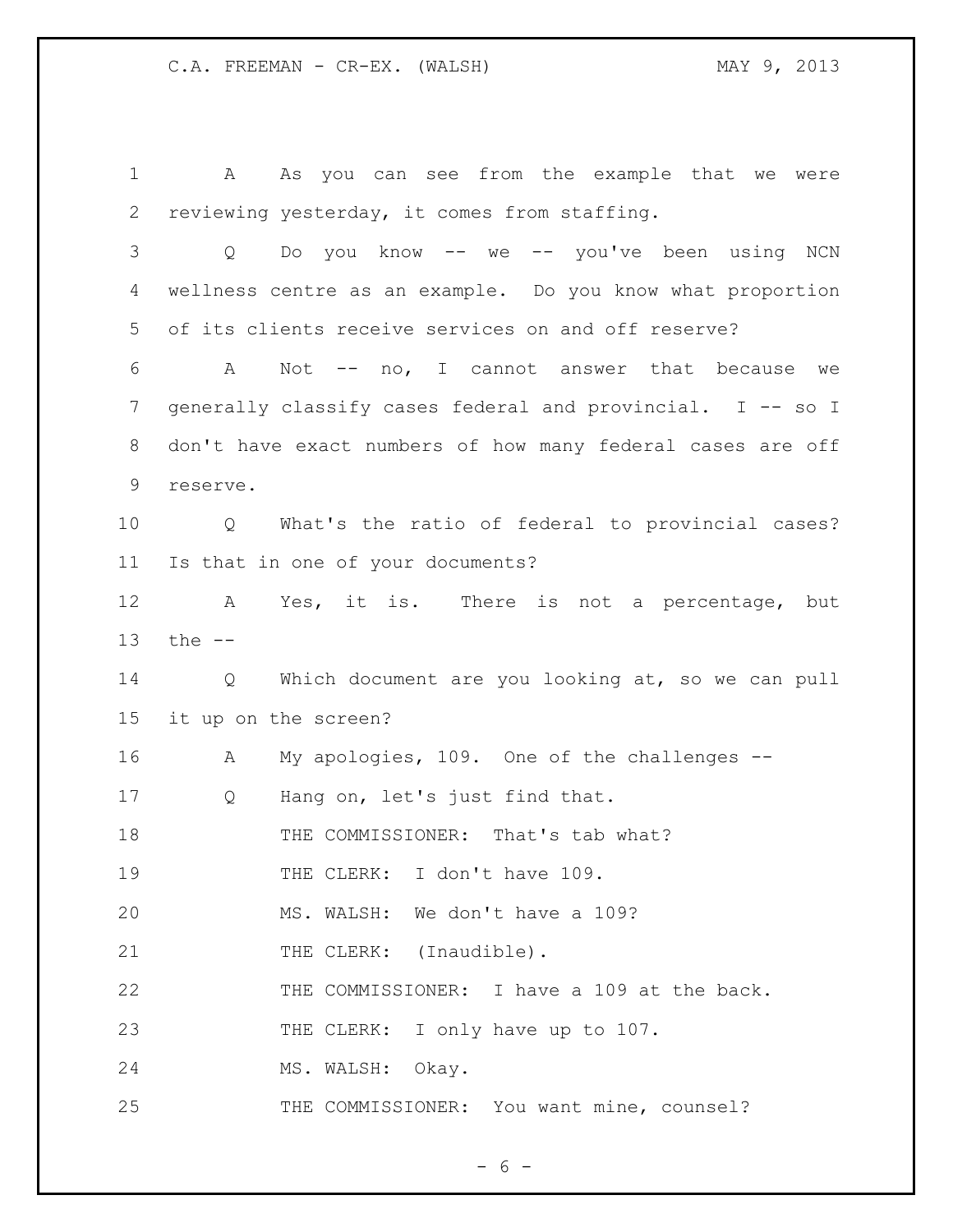1 MS. WALSH: We have one here. THE WITNESS: It's just you'd like to see it on screen. MS. WALSH: It would be nice to see it on the screen. BY MS. WALSH: Q Do you -- you have it in front of you? A Yes, I do. MS. WALSH: Okay. Mr. Commissioner, you have it in front of you. 12 THE COMMISSIONER: Yes. MS. WALSH: Do all counsel have it, a tab 109? UNIDENTIFIED PERSON: I've got my electronic copy. MS. WALSH: Okay. So we simply can't pull it up 17 on the screen. It wasn't put on the stick, I quess. BY MS. WALSH: Q All right. Well, I'm looking at it; we're all looking at it. A One of the, one of the challenges that I encountered in, in pulling this evidence together is being able to get sufficient information from either the province, the Northern Authority, or from NCN itself, with

- 7 -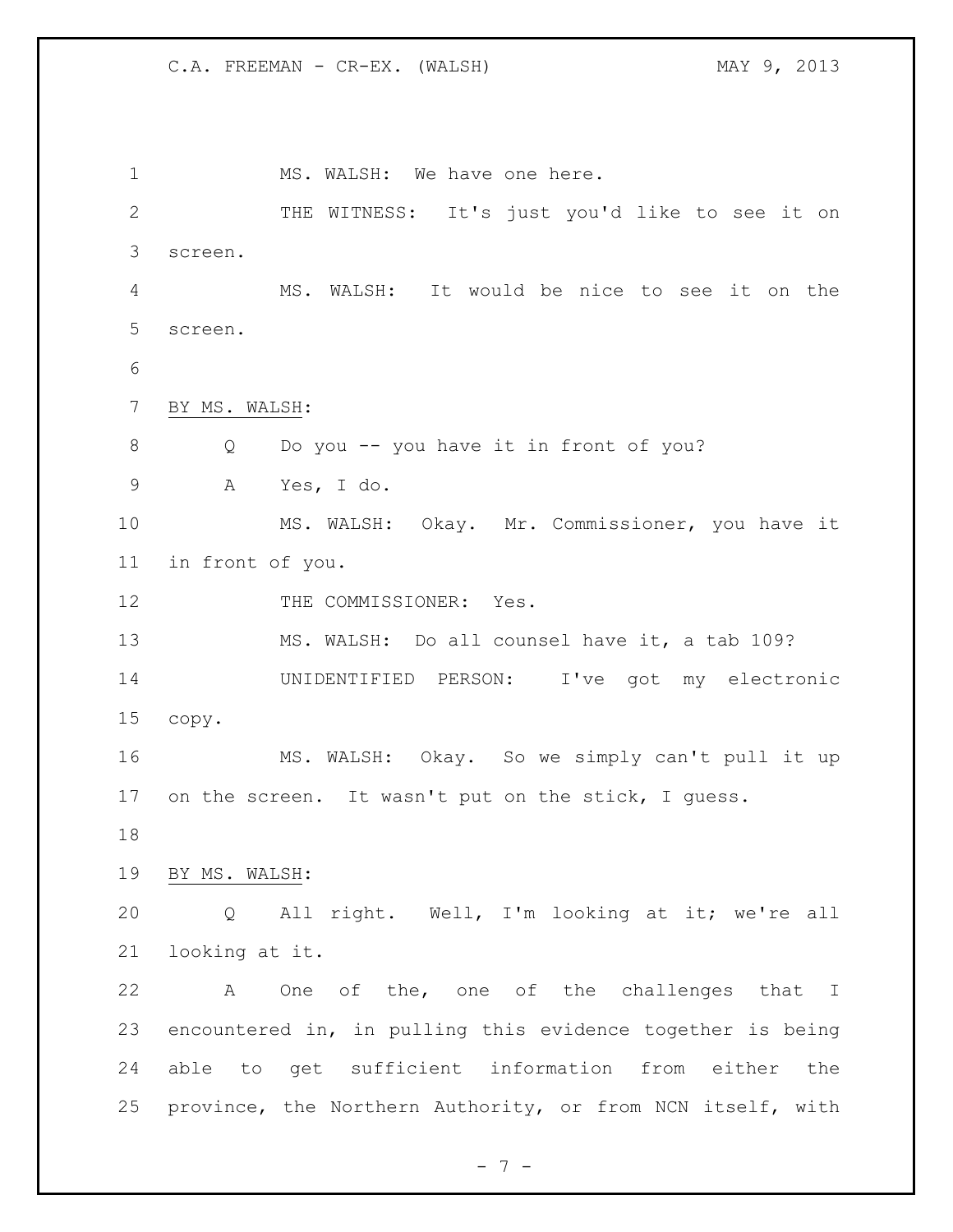respect to breakdown between federal and provincial for anything past or earlier than the '10-'11 fiscal year that you see there. So you see in the chart on the left-hand side there's a breakdown of cases between federal, provincial, and total.

 Q Now, is that because the data was not available or because no one would give it to you?

- 8 A Not available.
- Q Okay.

 A In, in the respect that historically one of the things that the agency struggled with -- and all agencies struggle with this -- is we talked before about the shortfall and the challenges under the RTT funding, and the type of FTEs and staffing that came over, and the fact that NCN's essential workload doubled with RTT with no additional staffing in the core for statistical accumulation, data collection, analysis. So what happened was the individual units would keep track of data but there was no accumulation, and kept -- so you could probably find it eventually, but it wasn't easily available.

Q All right.

 A And the provincial data, they would have provided annual report information to the province and it would have broken it down as well. It wasn't one request -- we didn't get that from the province, either. So the province has

- 8 -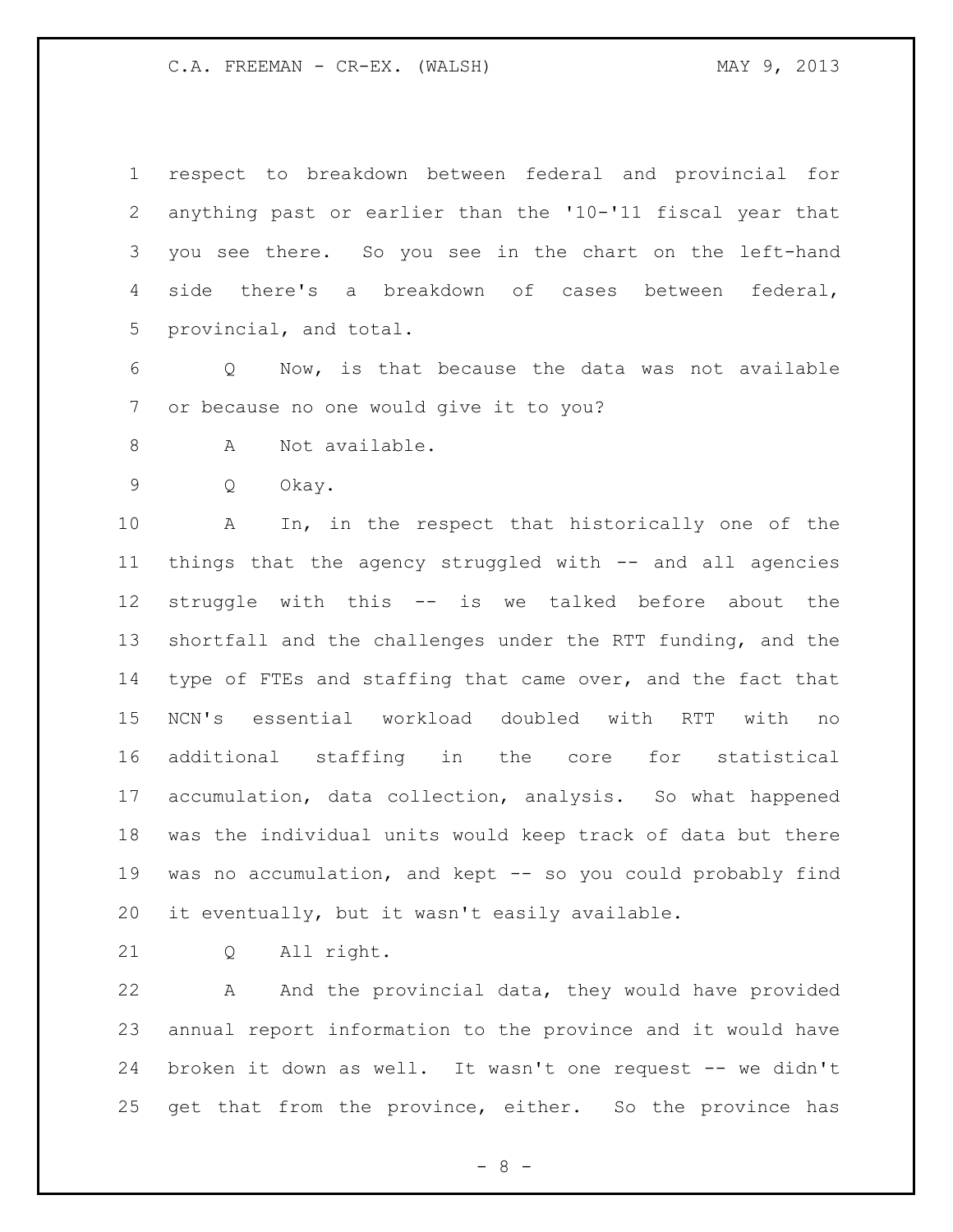| 1  |                 | that information in its archive as well, because it should  |
|----|-----------------|-------------------------------------------------------------|
| 2  |                 | have the information that comes in from the annual report   |
| 3  |                 | broken down between federal and provincial.                 |
| 4  | Q               | All right.                                                  |
| 5  | A               | But if, if you look at the data that I do have,             |
| 6  |                 | the last year you see the federal is 247 and a total of 656 |
| 7  |                 | cases. That's 37.6 percent.                                 |
| 8  | Q               | Hang on. What, what are we looking at? There's              |
| 9  | three --        |                                                             |
| 10 | Α               | The last $--$                                               |
| 11 | Q               | -- three boxes.                                             |
| 12 | A               | At the box on the left --                                   |
| 13 | Q               | Yes.                                                        |
| 14 | A               | -- very bottom you see '11-'12?                             |
| 15 | Q               | Yes.                                                        |
| 16 | А               | You see the number 247.                                     |
| 17 | Q               | What does that represent?                                   |
| 18 | Α               | That represents federal cases.                              |
| 19 | Q               | Okay.                                                       |
| 20 | Α               | The next number, $409$ --                                   |
| 21 | Q               | Um-hum.                                                     |
| 22 | Α               | -- represents total provincial cases.                       |
| 23 | Q               | Right.                                                      |
| 24 | Α               | The final number, 656, is total cases, federal              |
| 25 | and provincial. |                                                             |

- 9 -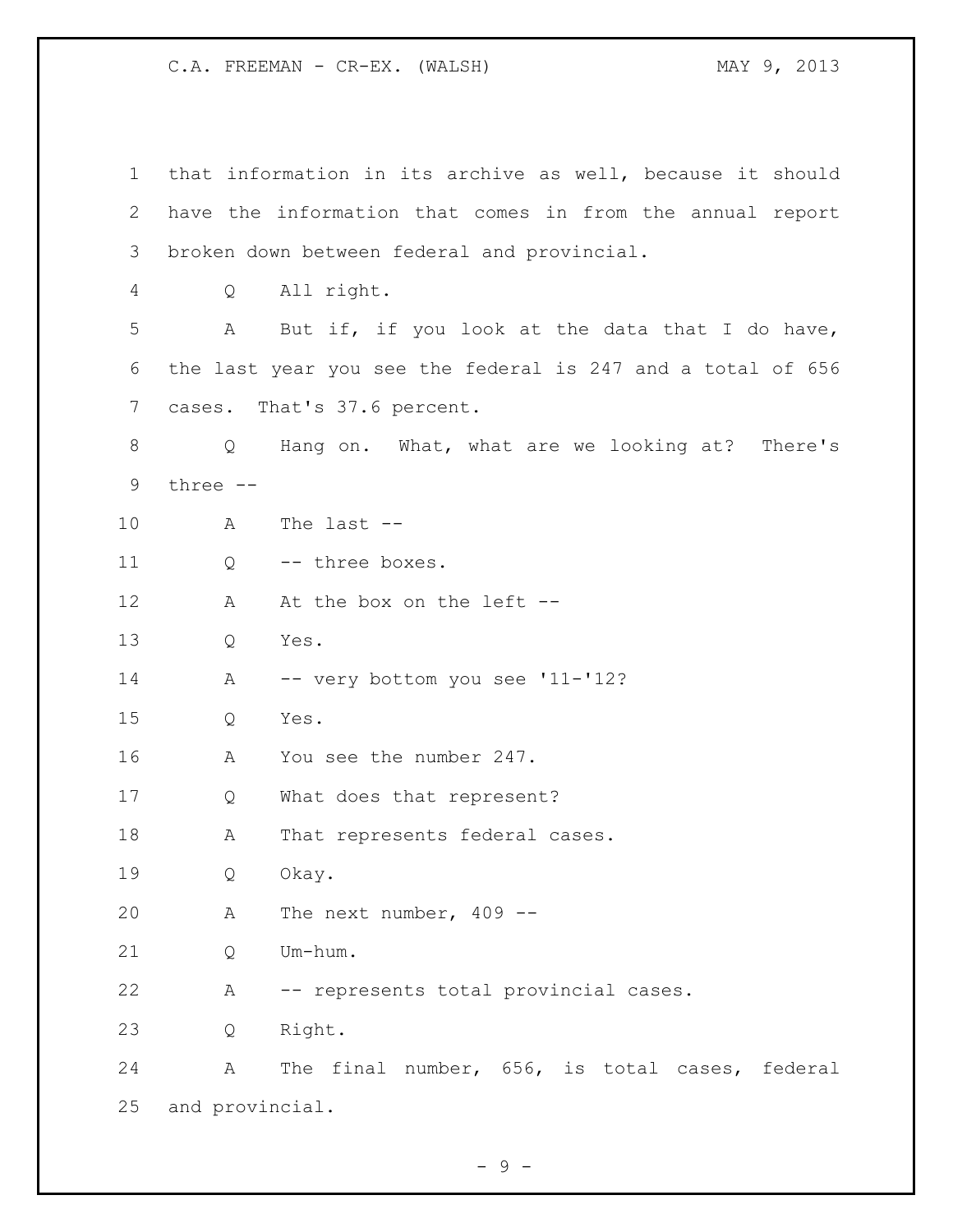Q Okay. A So the 247 represents 37.6 percent of total cases. Q All right. A And that's the federal component. Q So that's the answer to my question. A Yes. Q Okay. In terms of, of how -- and, and that's -- is that the basis for funding, then? A Yes. 11 O Those are the numbers that are used. A Yes. Q Okay. A Well, on the federal side, it's driven by population. Q Right. 17 A And the -- NCN is one of the agencies that actually is almost identical in the calculations in the federal formula to what their actual caseload is. Q Okay. Now, last night you spoke about a number of concerns and you demonstrated a number of concerns with respect to shortfalls in funding. A Um-hum. Q Is that fair? A Yes.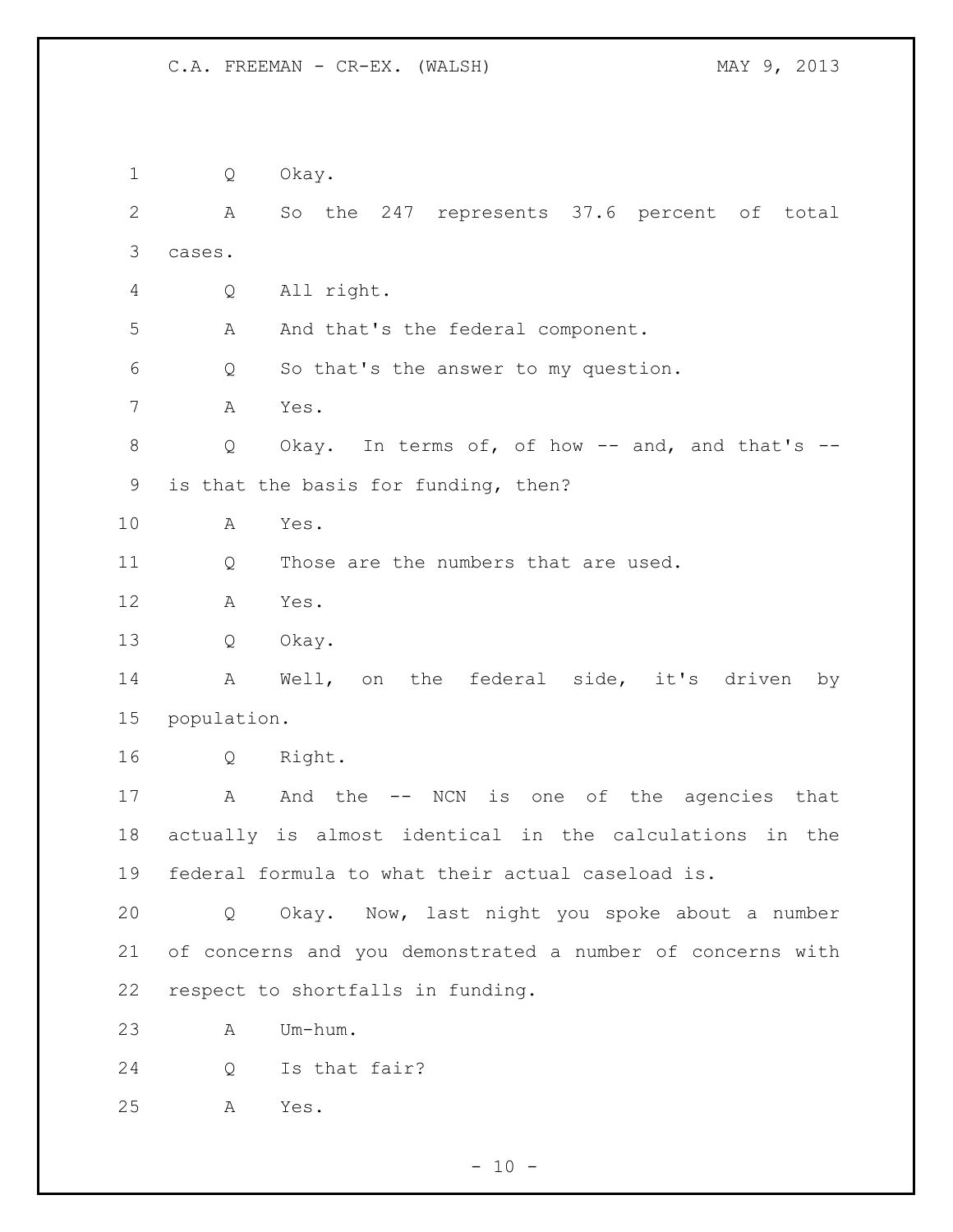Q And what I'm having some difficulty with, and perhaps you can explain it, is reconciling your evidence with the evidence of Felix Walker who testified the day before. Now, I don't know, were you here when Mr. Walker testified?

A No, I was not.

 Q One of the things he said in response to my question was that the new funding model is sufficient to allow NCN to do the preventative and community work that they want to do on reserve. And he did not identify for me any concerns about the new funding model. So how, how -- do you know how we reconcile his evidence with your evidence?

 First of all, let me ask you this: Are you surprised to hear that, that he did not have concerns with the new funding model?

- A Yes.
- Q Okay.

 A What I struggle with when we talk about sufficiency of the model, especially with what my understanding is of expectations associated with the model, is the EPFA or the new funding model is supposed to be prevention focused. And as we can see from yesterday when we were talking, the dollar value that's actually available for purchase services, which is a large part prevention,

 $-11 -$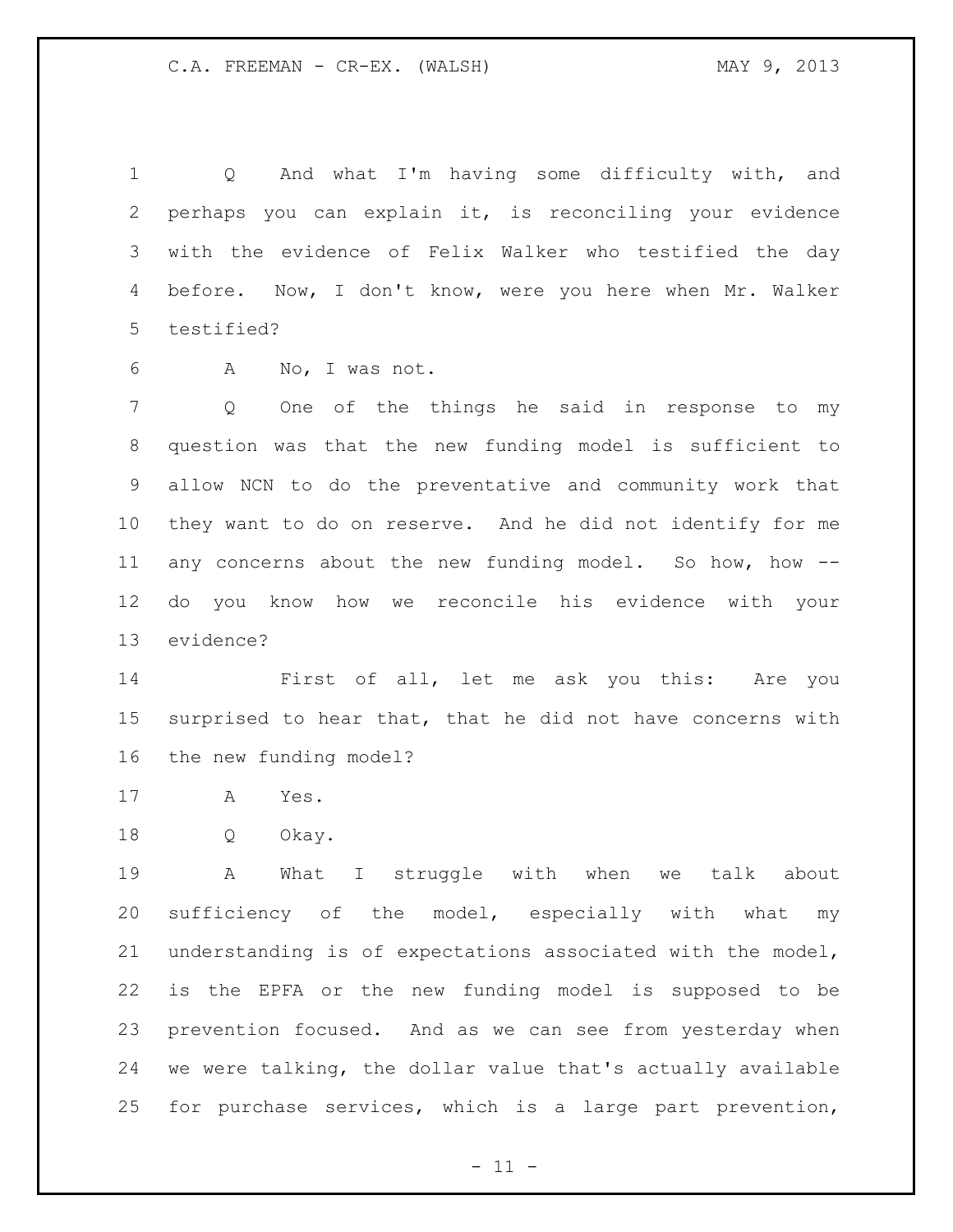doesn't amount to a lot per family.

- 2 Q Is that the \$1300 amount?
- A That's correct.

Q Okay. And we'll come back to that, but carry on.

 A So when you say sufficient, I guess it's an interpretation of what do you mean by "sufficient"? Is it better than what we had? Definitely. Is it as good as it needs to be to reach the expectations of a prevention model? And when I say "expectations," this model was talked about with respect to bringing down the costs of children in care and actual children in care.

Q Right.

 A The way you do that is not having children in care. Very simple. And we've talked -- heard a lot of testimony around -- I've heard a lot of discussion about how do we keep children out of care is you do the work up front in prevention. There's not a lot of prevention dollars there so I have trouble reconciling how we are going to prevent children from coming into care when the prevention dollars are redirected.

 Q Do you know whether that has been measured since the new funding model was implemented?

 A Measured in the terms of NCN, no, because NCN just recently, within the last year, received notification that they were transitioning to the model so the actual --

 $- 12 -$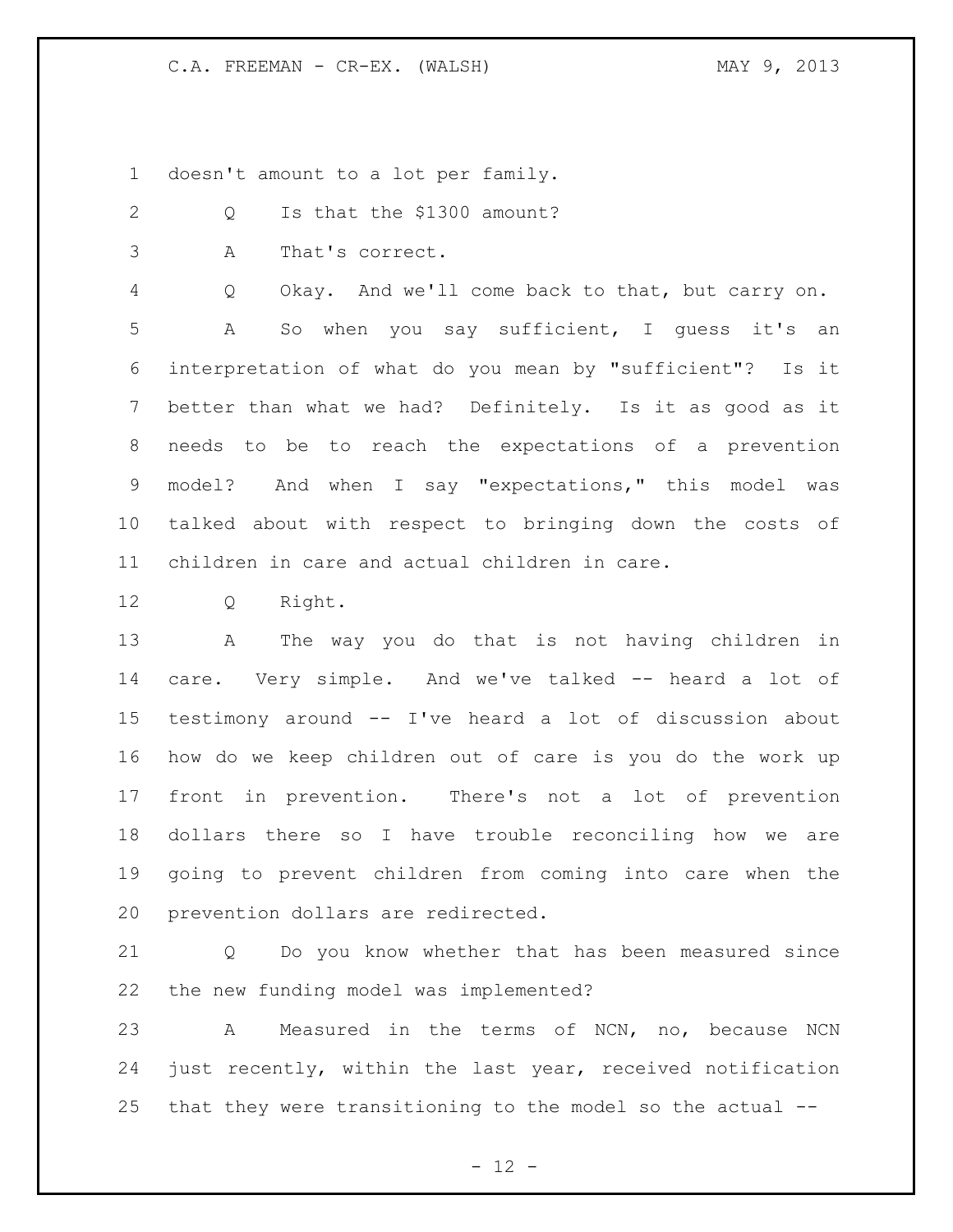1 Q What about other agencies?

 A Other agencies, the north is probably a year behind the south in, in respect to implementation because they were implemented a little later.

 I can tell you that just recently, this past March, there was a regional First Nations CFS table that was hosted by federal government. At that two-day event we 8 talked about the new funding model -- and actually that same event occurred the previous year as well and all the agencies had finance representation there and program representation. One of the things we talked about was the challenges under the existing model and thoughts about what would be preferable for the next generation. All the agencies had very similar concerns: the 15 percent off rating, the travel, the core component, intake, and the absence of a multi -- or recognition of a multi-agent location agency in that model. That was a year ago.

 This year we talked again about the concerns of the agencies. Those -- that message was consistent. There was a lot of other concerns and issues brought up as well, but we were asked to narrow it down to five or six because the new funding model, as it stands, is for a five-year period.

Q Right.

A And we're coming up -- this'll be the fourth year

 $- 13 -$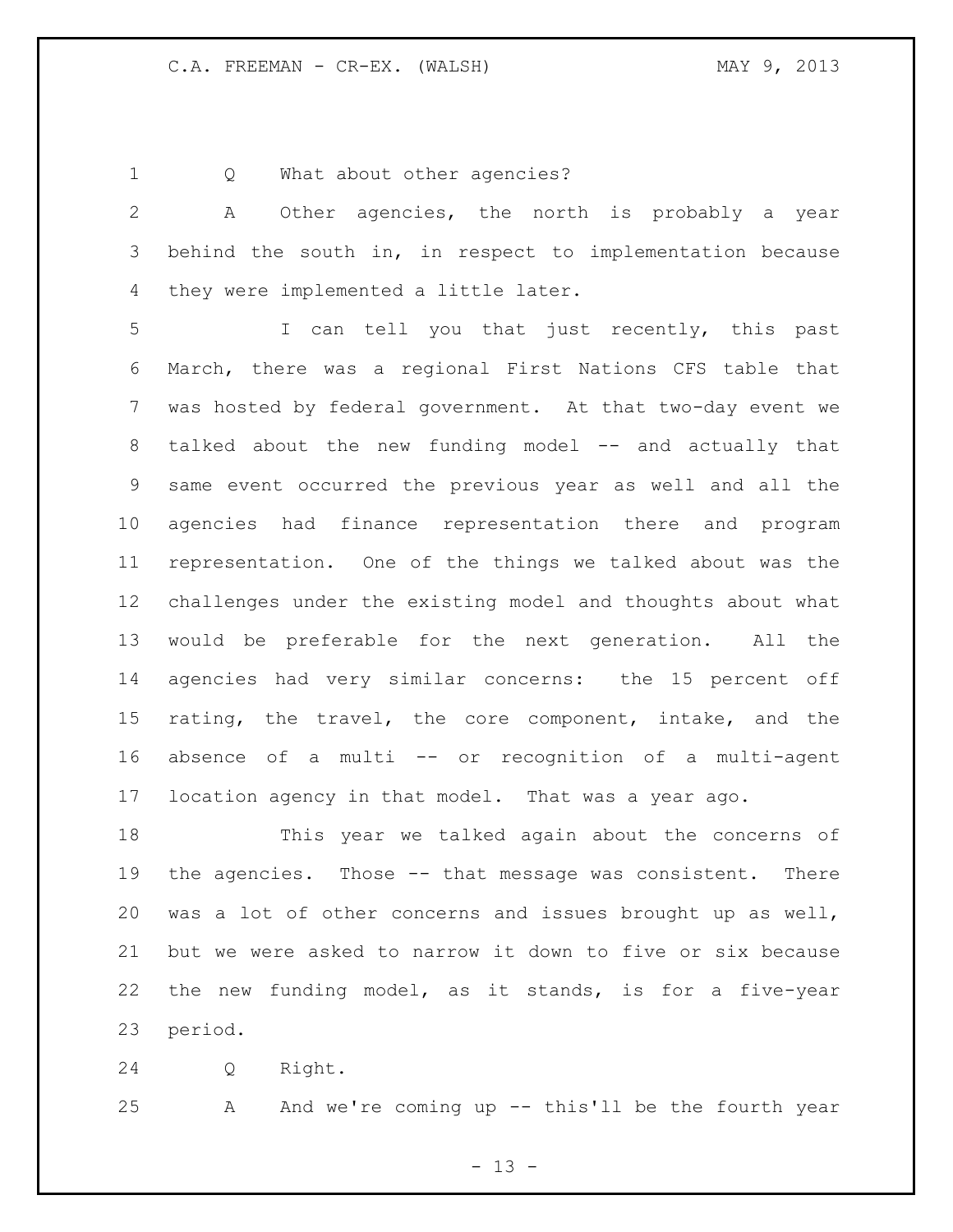-- fiscal year, 2013-'14 is the fourth year of that model. So that regional table is, is thinking about the next generation and negotiating how are we going to amend that 4 model. So, so we can't deal with, you know, the 20, 30 items that were identified. What's the top six? Q This was a meeting of other -- all provincial -- 7 A All the First Nation -- Q All -- but in -- within Manitoba. A Correct. Q Okay. A So they came up with a top six and again it was core, the 15 percent operating, the multi-location, travel, intake. That's my recollection of the top. Q Okay. Again, you testified that family enhancement is not reflected in the budget so the role of, of family enhancement is put within the case management position? A The family enhancement is reflected in the budget, initially as an estimate, estimate of cases. Q Right. A When you take a look at the funding formula -- and I'll use NCN as an example because they've agreed to share their funding information. When you look, they have two positions in the model that are dedicated to family enhancement, based on a ratio of 20 to one. The first

 $- 14 -$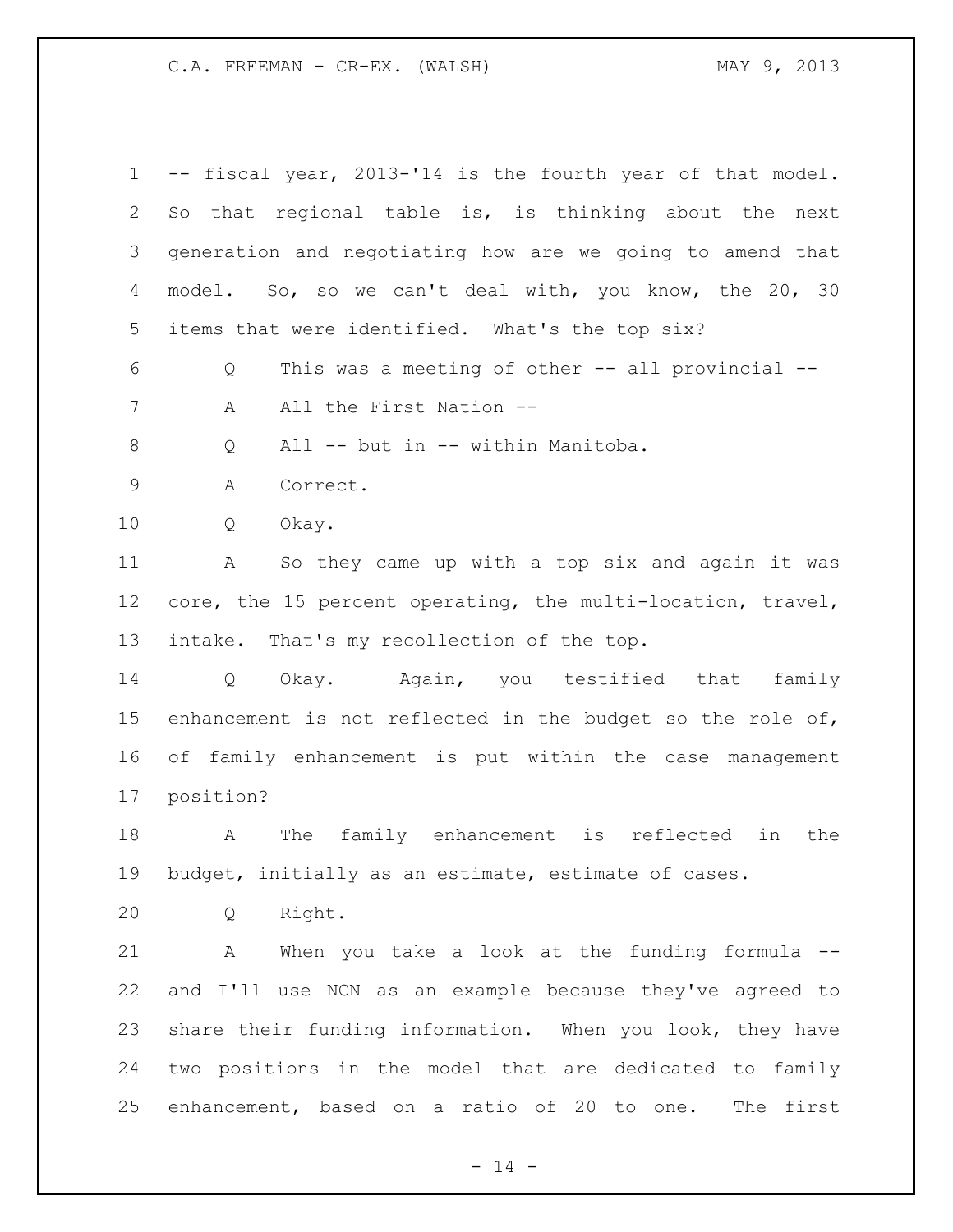concern that arises when you talk to individuals -- when I've talked to individuals on the service delivery side and saying how does that work financially, how does that roll out, the one concern that came back to me was, number one, a ratio of 20 cases doesn't necessarily allow me a lot of time to have intensive intervention. Number two, the purchase service dollars that are available to me to help families are limited and don't necessarily provide workers the opportunity to then do the intensive intervention or counselling and work with the agent for the families to prevent the children from coming into care.

12 Q Were these workers at NCN that told you this? 13 A No, they were workers from a number of agencies. Q Okay. And was it your evidence that specific -- that the funding was not sufficient to allow for specific dedicated family enhancement workers?

A The model allows for it --

Q Yes.

 A -- but because of the challenges and concerns with the 15 percent funding and the, the additional cost of splitting, of course, the staffing, something has to give. The agencies that I'm involved with tried to maintain that purchase services intact so that they weren't reducing that, but then what ends up happening is the only other place to allow or reduce costs are staffing.

 $- 15 -$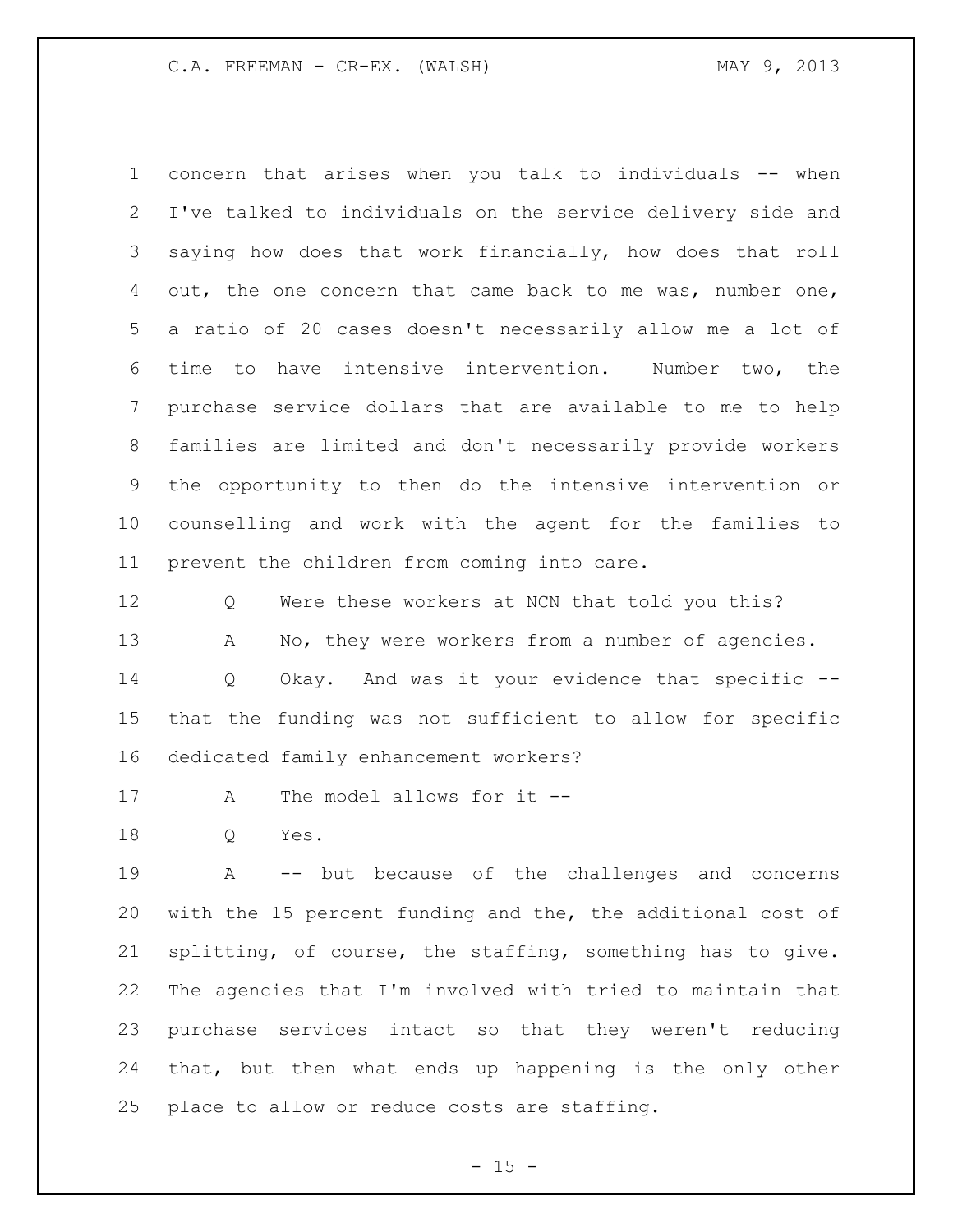Q So then is it your evidence that that limits whether there can be workers who are dedicated solely to family enhancement?

A Yes.

 Q Okay. And again, my one question is, Mr. Walker testified about a number of holistic based services which certainly included a component of family enhancement and he didn't identify a problem. So I'm wondering if you have an explanation as to that.

 A NCN is also unique in that they are not just a CFS agency. They are a holistic agency that has services outside of CFS: counselling, mental health, family violence, NASAP. So when we talk about a community pulling together and pooling resources, that's one of the things that NCN is able to do because they are a multifaceted agency and not just, not just child and family services.

 Q So the services that are being delivered from NCN aren't relying solely on CFS funding.

A Correct.

 Q The model I think you've identified is the result of a negotiation?

A I would not term it as a negotiation.

Q Okay. How would you describe it?

 A I would describe it as Jay -- Mr. Funke said yesterday, a consultation. The parties were invited to the

 $- 16 -$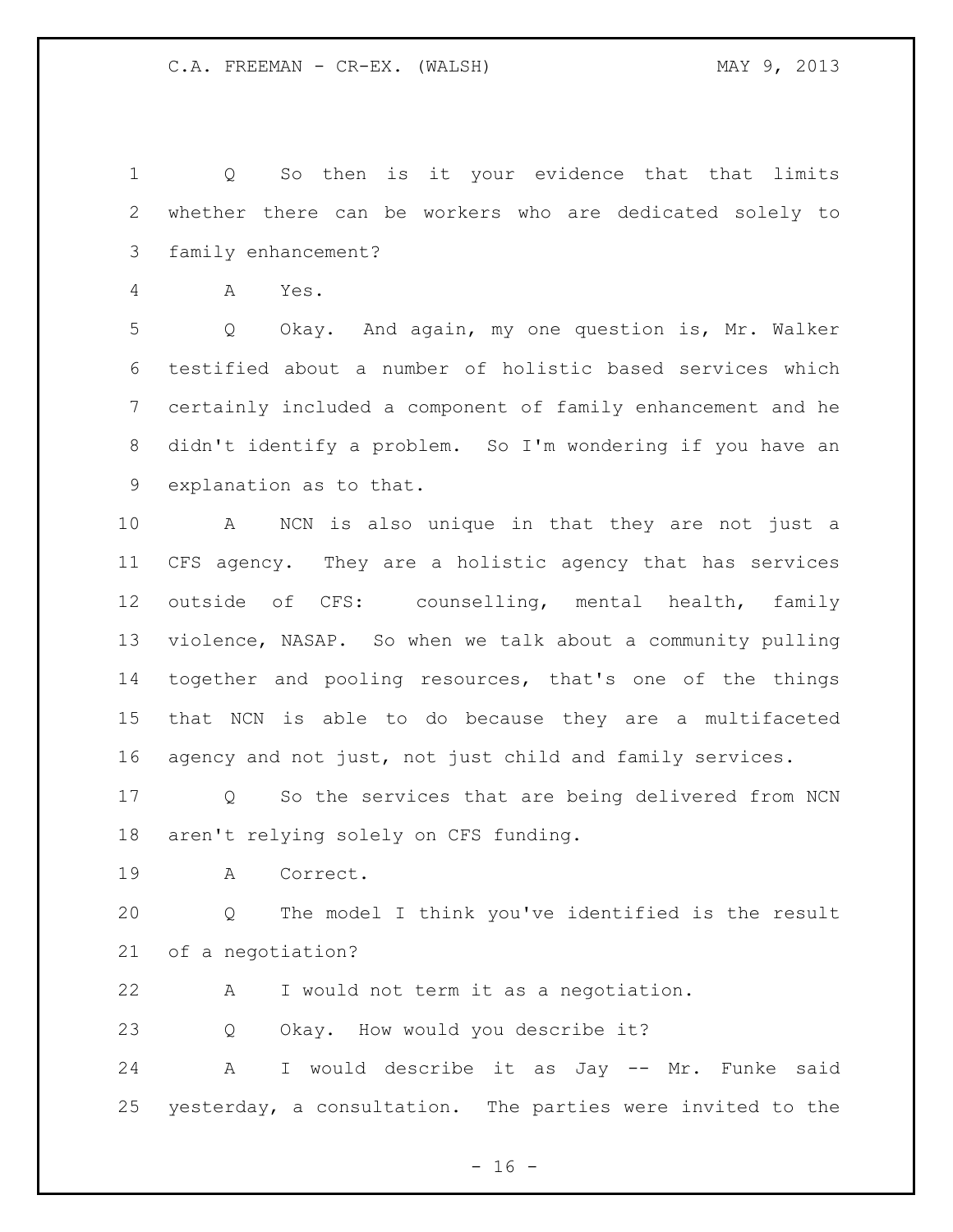table. You're invited to help inform the creation of the model. All parties at the table understood that to create such a model is not a simple task, it's got lots of complexities, and the agencies were there to help inform what our experience was and what our concerns were. Those were expressed, they were discussed, but the final decision on the funding model was left to the federal and provincial government. There were recommendations that we actually went through and had, had agreement at the table and said, Yeah, we, we agree that's an appropriate level, and it was changed in the model that came back, with, No, we can't do that, this is what we can do.

 One example is the board costs. In the model you'll see that the board costs are \$50,000 regardless of whether your agency is small, medium, and large. Again, an agency that has 11 communities, seven communities, any more than one, when you have board representation from those communities, to get them together costs money. So we had come up with a distinction of funding between small, medium, and large. Everyone around the table agreed, we can live with that, that's acceptable. Again, not perfect, but better than a flat amount for everybody.

Q Right.

 A The federal government went away, came back and said, No, we cannot do that, it's 50,000 across the board.

- 17 -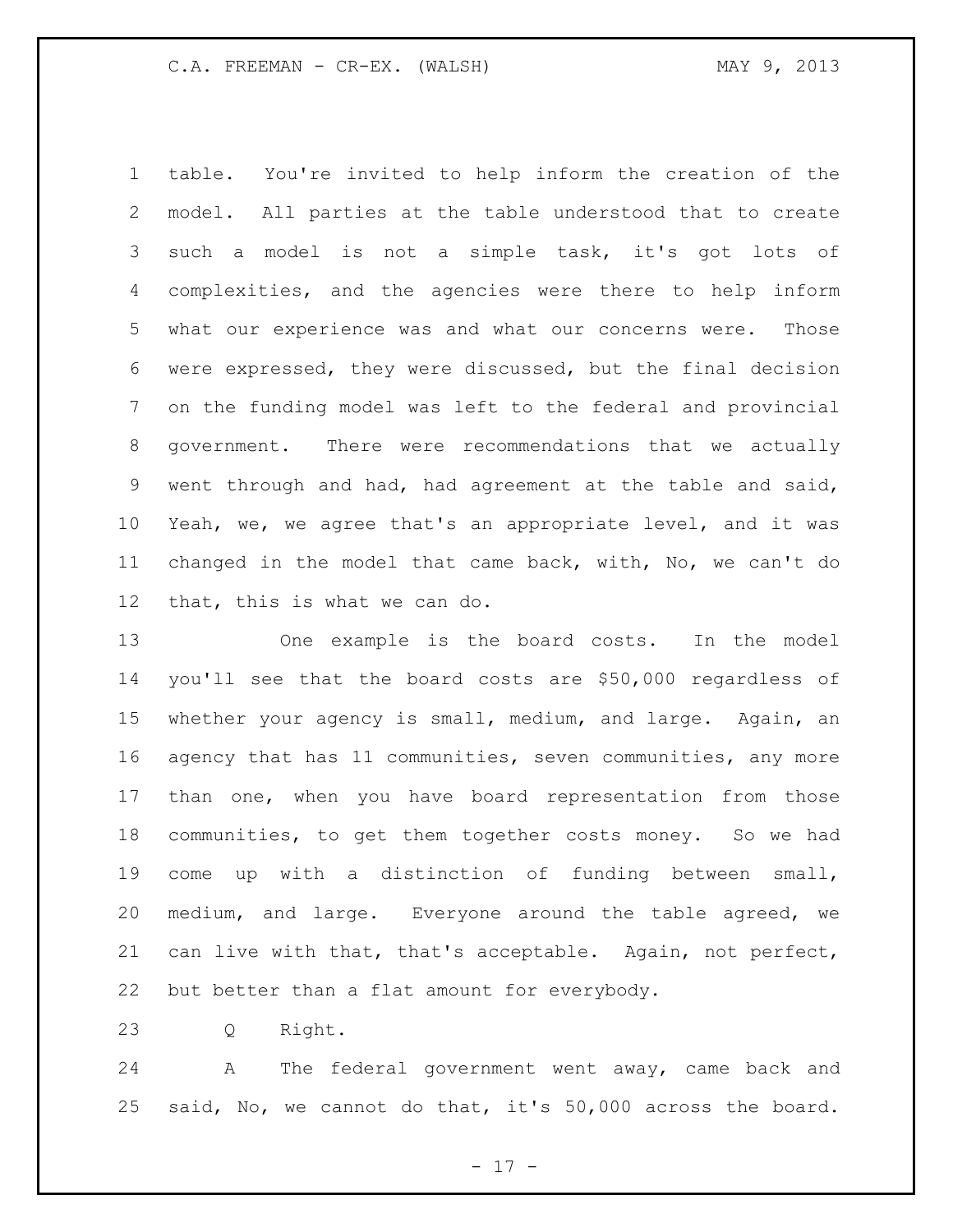So that's why I say it's not a negotiation. Q All right, thank you. I understand that. In terms of who participated in the consultation, then, to use your words, there was the federal government, the provincial government, representatives of the AMC, SCO? A MKO. Q AMC, NK -- 8 A And AMC. Q AMC -- A I'd have to refer the -- to the slide -- Q Okay. A -- identifying the parties, the PowerPoint. Q All right. What tab is that, if you'll remind us? A That's 106. Q 106, and what page? A Page 4? 18 THE COMMISSIONER: Of tab 106? 19 THE WITNESS: Yes, sir. 20 So you were correct, it says AMC. BY MS. WALSH: Q AMC. A Northern, Southern, First Nation authorities, the federal government, agency reps, and the Province of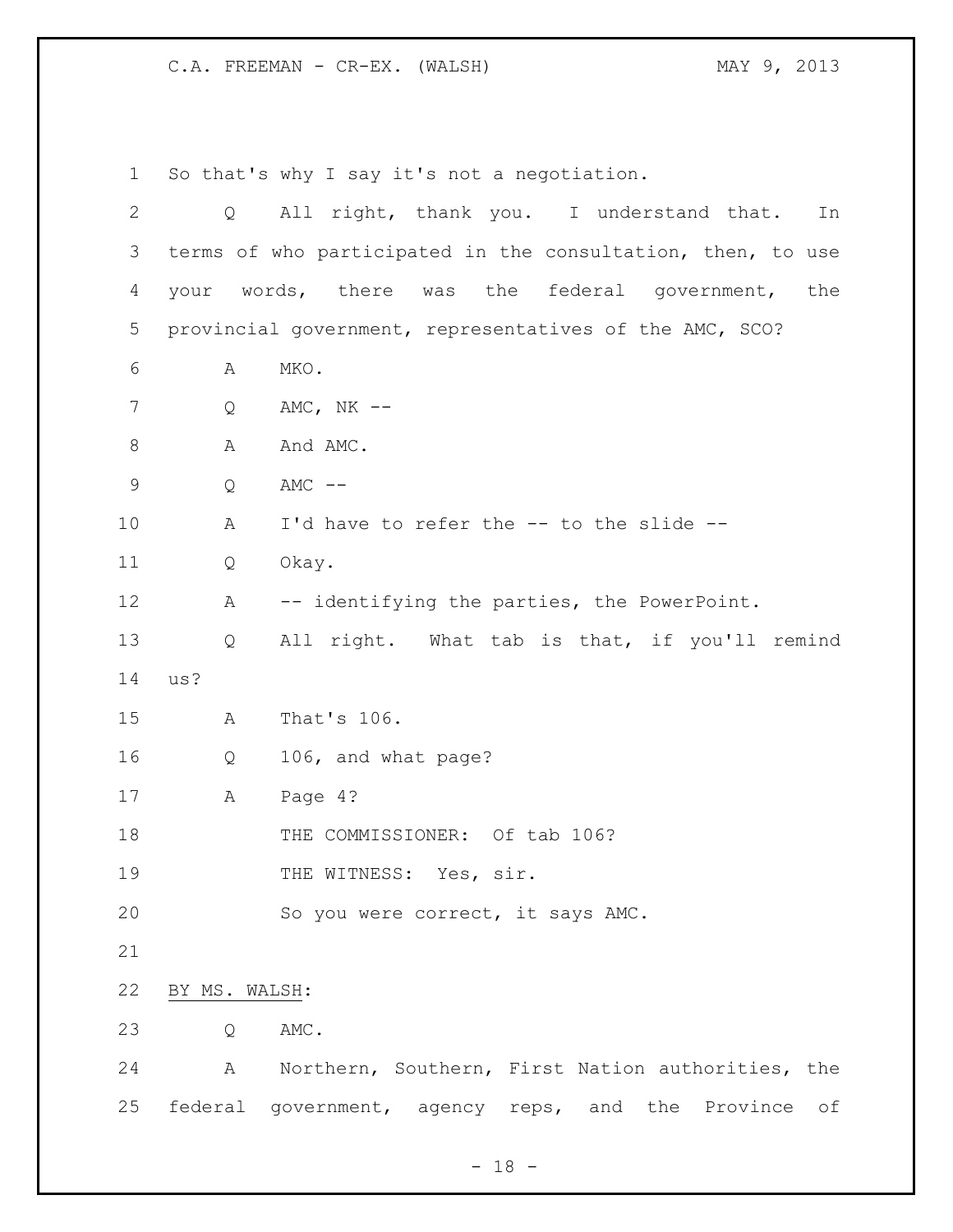Manitoba. Q Thank you. So the new funding model was -- you won't call it negotiated and that's fair, but it was, it was determined. A Yes. Q And now it's being implemented. A Correct. Q And agencies are raising concerns. A Correct. Q Are those concerns being brought to the attention of the federal and provincial governments? 12 A Again, the regional table that I talked about that has occurred two years in a row now -- Q Yes. A -- those concerns were brought forward at those tables, yes. Q The federal and provincial governments have representatives at those tables? A Yes, they do. Q So is -- are those tables attended by the same entities as we see on, on the screen as -- A Yes.  $Q \rightarrow -\text{as participated in the --}$  A For, for the most -- Q -- initial consultation?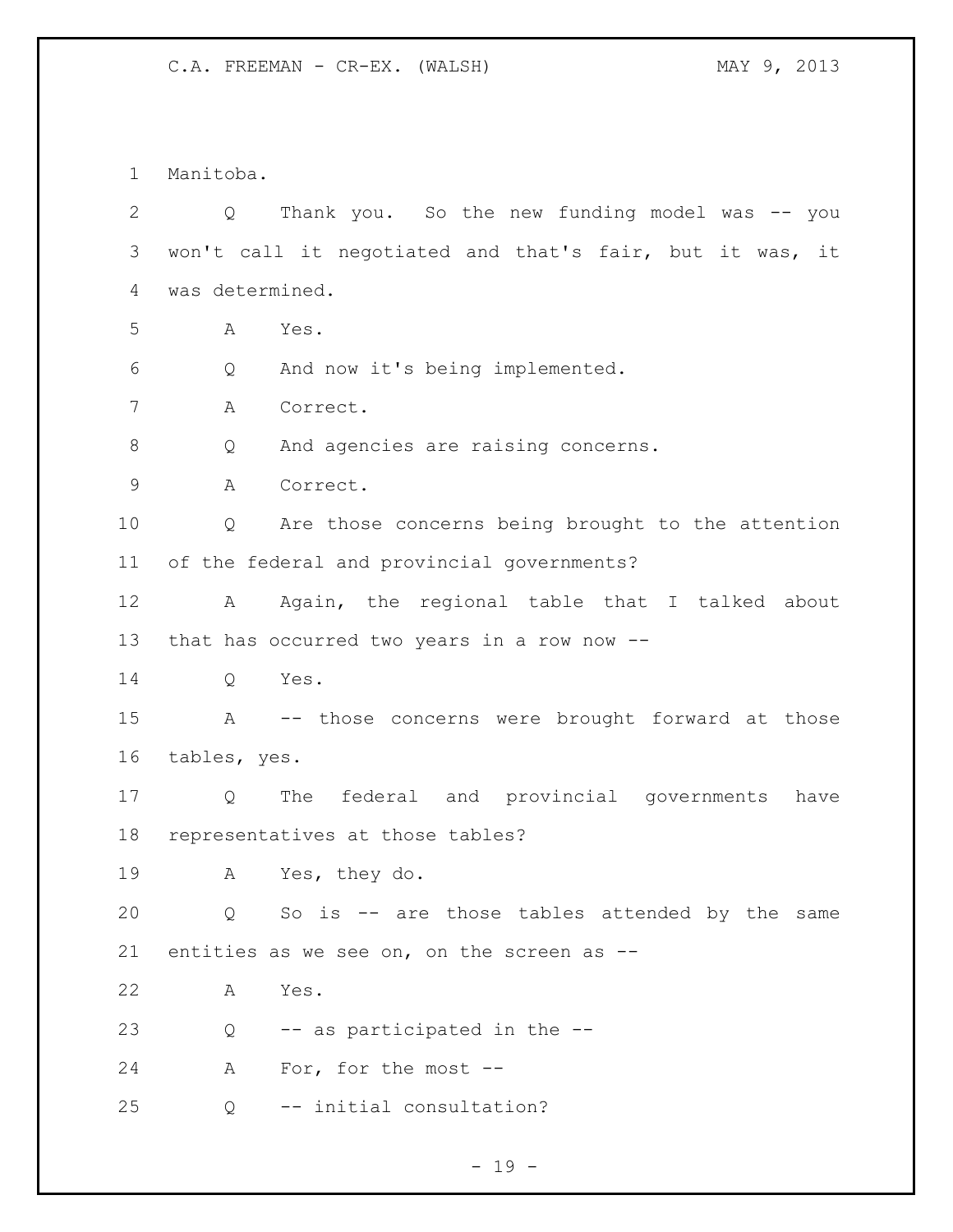A -- part, I'm, I'm not sure -- and forgive me for not knowing exactly everyone who was in the room -- Q That's fine. A -- but the Assembly of Manitoba Chiefs, MKO representatives, I don't think were there. Q But there were representatives from the First Nation CFS agencies. A Yes. Q Okay. And the -- so the agencies' concerns with funding had been brought to the attention of the federal and provincial government? A Through that vehicle, and as well as through business plans. Q Will there be another similar discussion table next year? A My expectation would be yes. It's been two years in a row now, so ... Q And ultimately the funding model can be renegotiated and re-consulted upon in 2015? A Re-discussed, yes. Q Re-discussed. And, in fact, it will be re-discussed, it -- A There, there actually is the same table that came forward that started the new model process. It's the Regional First Nations CFS Advisory Committee -- which is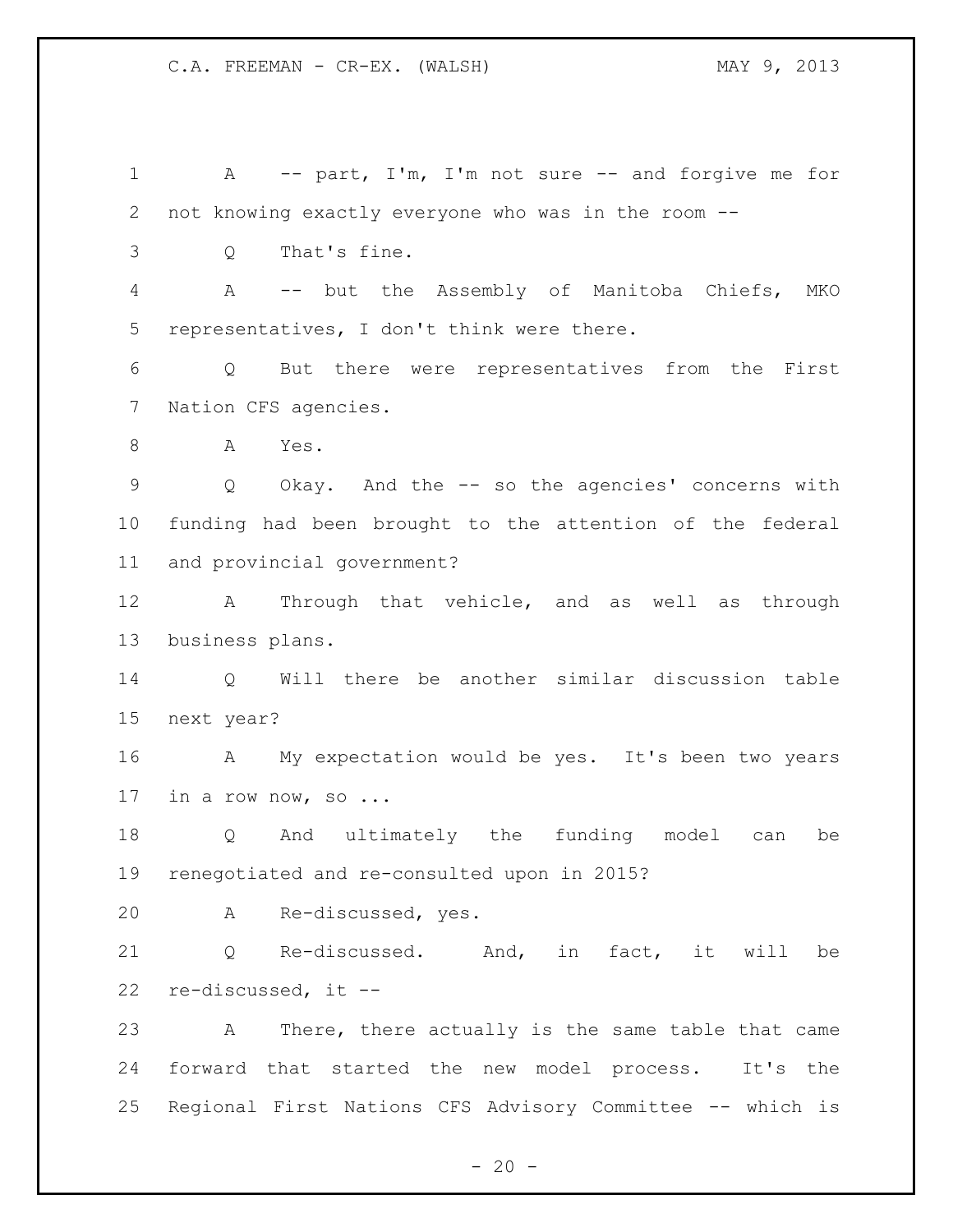funded by the federal government -- is working on bringing forward those concerns to that next discussion of the next generation of that model, the next five-year period. Those discussions or that table don't necessarily include representatives from all the agencies.

Q But there will be --

 A The expectation is that they will bring forward the concerns that were identified at those two-day meetings, would bring, again, those six items that we identified as the main concerns.

 Q And there's no doubt that there will be a revision, a review -- you don't want to call it a renegotiation, but there will be discussions about how the new funding model will be renewed, on what basis it'll be renewed in 2015?

 A That's my understanding, but probably the best person to ask or the organization to ask is the province and the federal government.

Q Okay. But that's your understanding.

A That's my understanding.

 Q Okay. The, the family enhancement funds, the purchase --

A Purchase services.

 Q Purchase services, you said, were capped at \$1300 per family?

 $- 21 -$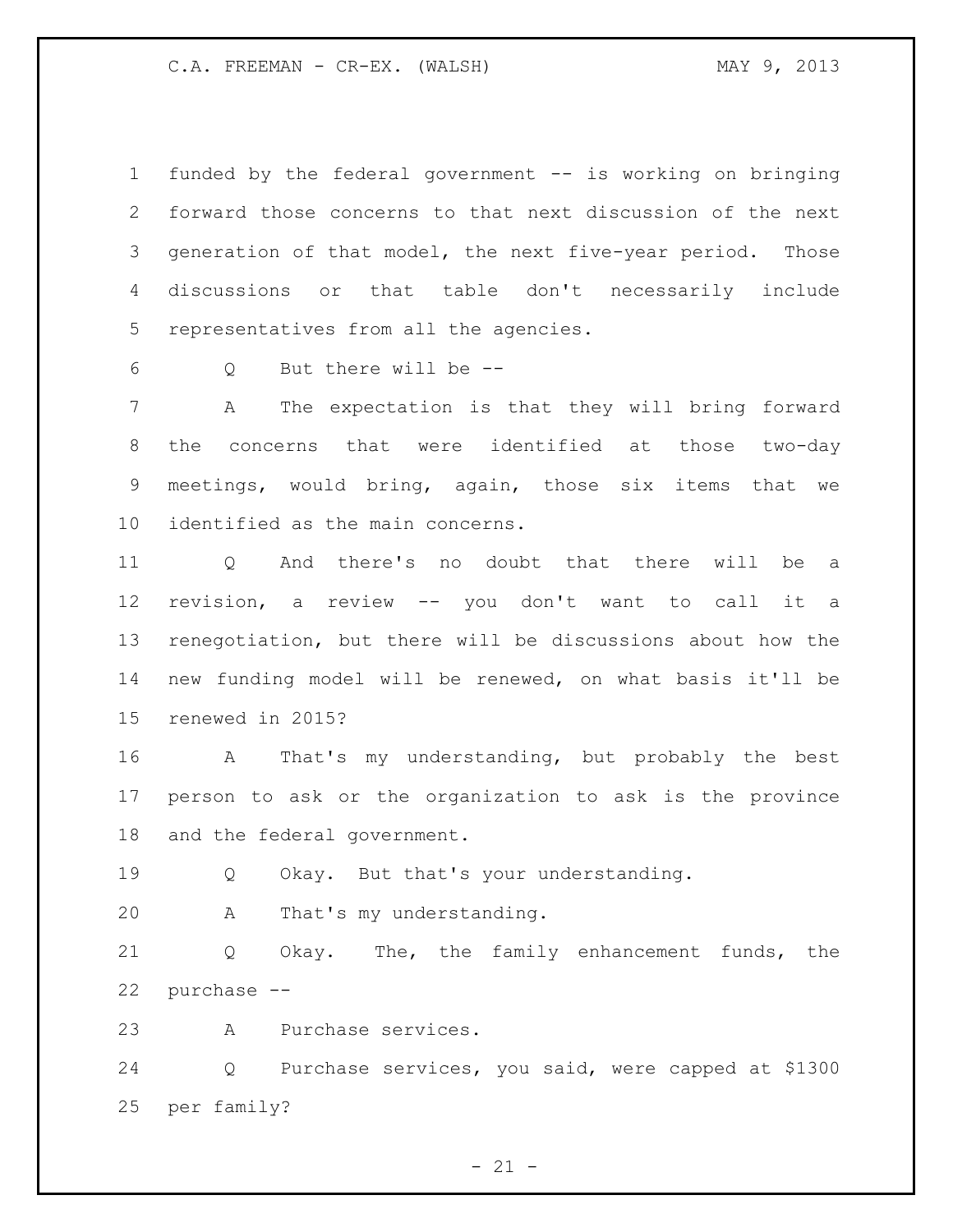A That's how the funding model calculates it, yes. 2 Q But just so that I understand that, if, if an agency has 130 families in a prevention stream, then the agency receives \$130,000 -- if they have a hundred families and it's \$1300 per family, then they receive \$130,000? A They receive the \$1300 based at a point in time 7 case count. That's at the point -- at this point on, provincial government is based on estimates -- Q Okay. 10 A -- on the family enhancement side. Q Right. A Eventually that will go to actuals but, again, it'll be a point in time -- Q Sure. A -- and it could be a two-year lag. Q Okay. But assuming -- I just want to make sure that I understand how -- A Yeah. Q -- how it's provided. Assuming that at a point in time there are a hundred families, then the agency will receive \$130,000 -- A Yes. Q -- to be used for family enhancement services. A Correct. Q And that \$130,000 can be divided up amongst the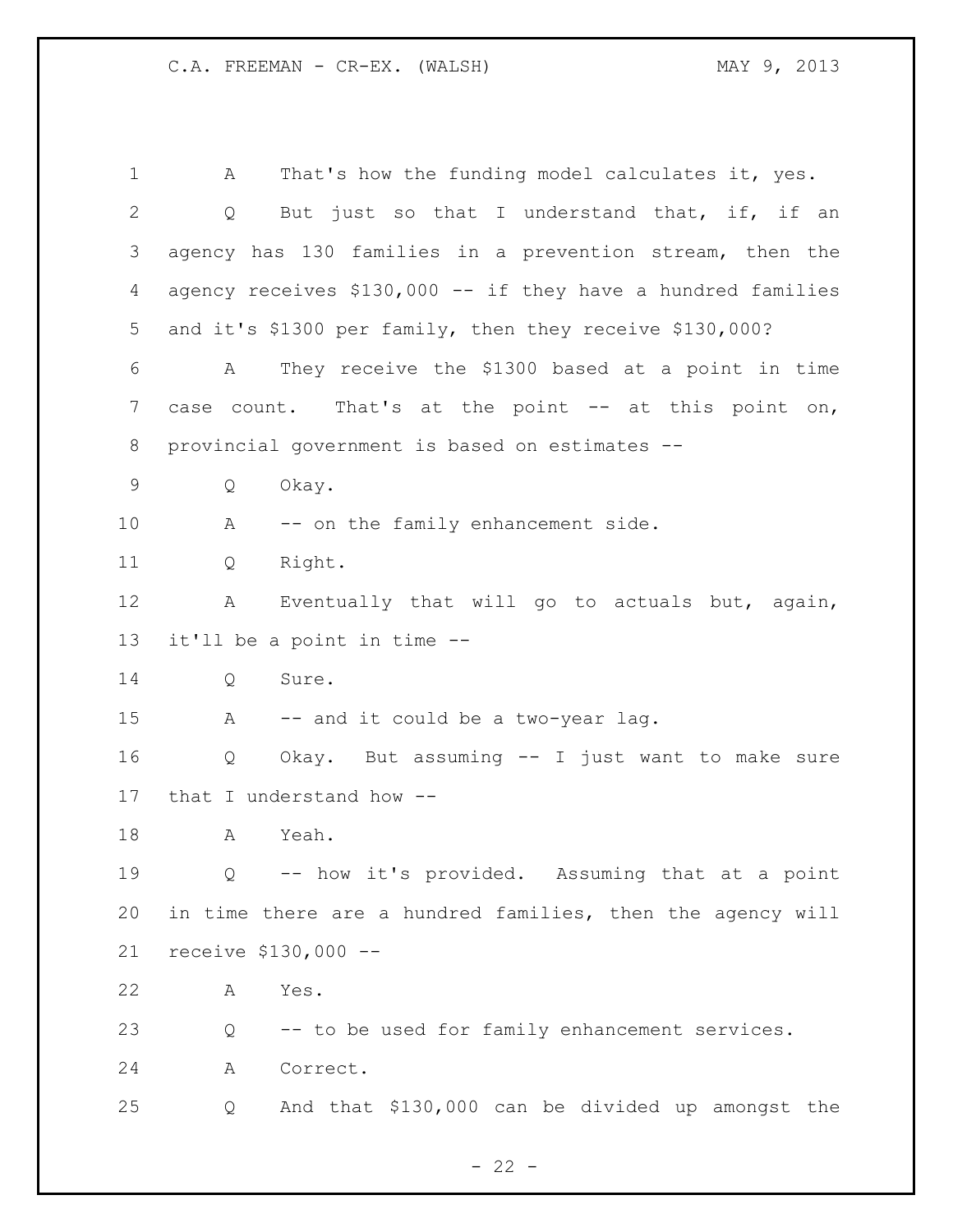100 families any way the agency sees fit?

 A It's at the agency's discretion, yes. Q Okay. So it's not, well, each family only gets to use \$1300. If a family needs more or less, that can happen.

A Correct. But as --

 Q Up to the maximum of the, the total funded amount.

 A Correct. I would say as a finance department, as a finance individual, when someone comes to me and says, How much can I spend on a family --

Q Right.

13 A -- I'll say, on average, based on the model, you can spend 1300. If you expend more than that, then you have to have the knowledge that it's going to come from somewhere else, so then you have to bank on the fact that there's going to be another family that will not require this portion of 1300. And the whole aspect of the protection enhanced focus is to have that money available to spend on resources to keep the family out of care. That's the difference in this model. That's what's been identified as the key point, is that you have the time and energy and money available to spend on resources to help families.

Q And the, the chart that you showed us showed, I

 $- 23 -$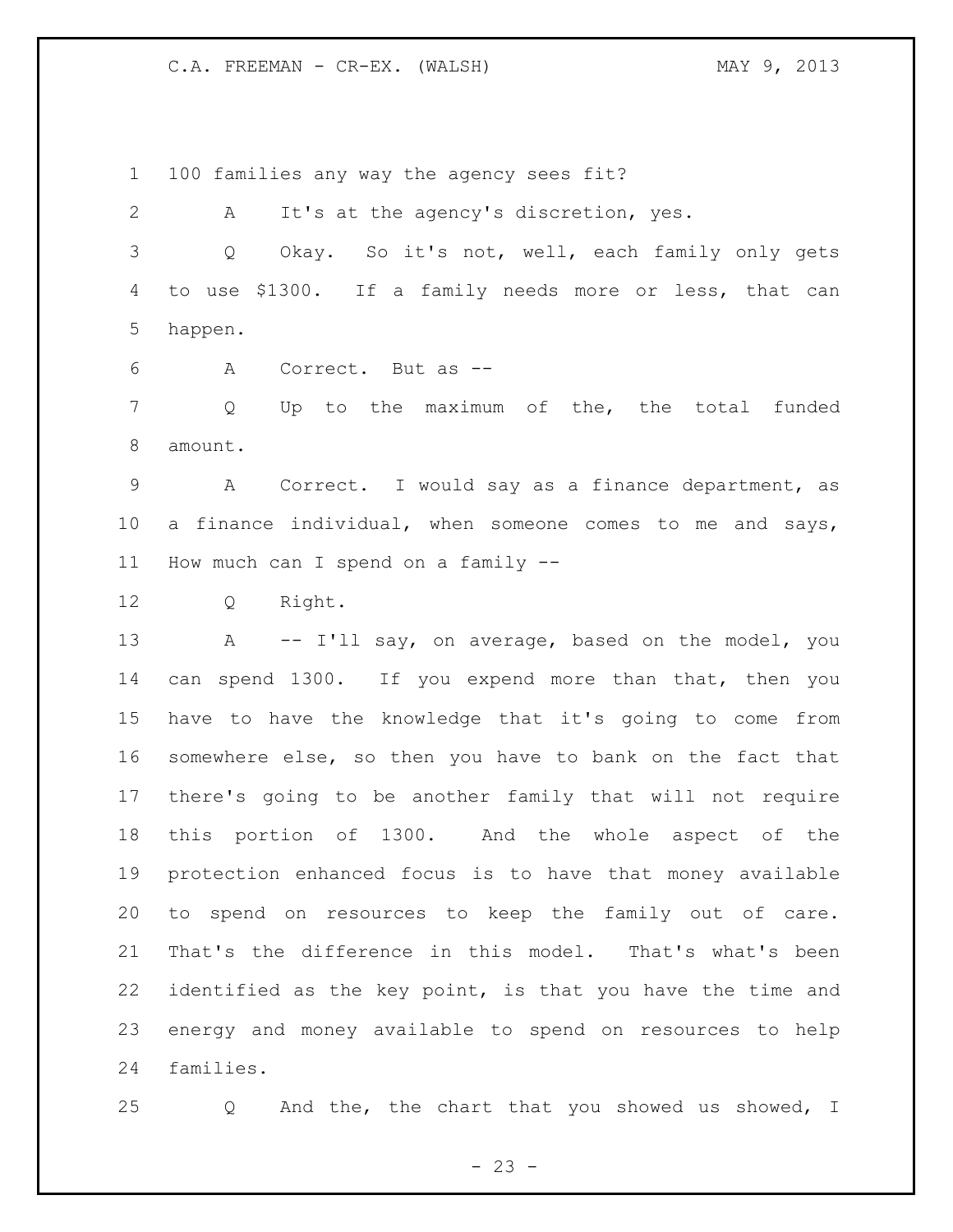think, \$27 per week or something of that nature based -- A Would you like to, to pull it up? Q Sure, let's pull it out. Which tab is it at? A It is tab 102, and the second page, and down to the bottom. And then you can see it on the left-hand side. Q Twenty-seven dollars per week. I missed the eight cents. Can you give us an example, are you aware, of the types of services that this money would go for? A It can range anything from a short-term emergency service where a family simply needs help meeting family meal needs, nutrition needs, it can be counselling, it can be respite or in the home if the family is struggling because they have some kind of scenario that is causing them stress. And, and the respite can go into health. If there's issues around a parent's ability -- parenting skills, a parent aid can go in to model and mentor. Q So do you have an idea as to how much those kinds of services would cost? In other words, if you're saying that the \$1300 per family is not sufficient, what do you think would be a more appropriate amount? 21 A At this point, I wouldn't be able to say. I would, I -- my comment would be we'd have to have -- I'd

 have to have some good discussions with some workers and saying, If you had an ideal or even half of an ideal scenario, what would you see going into every family?

 $- 24 -$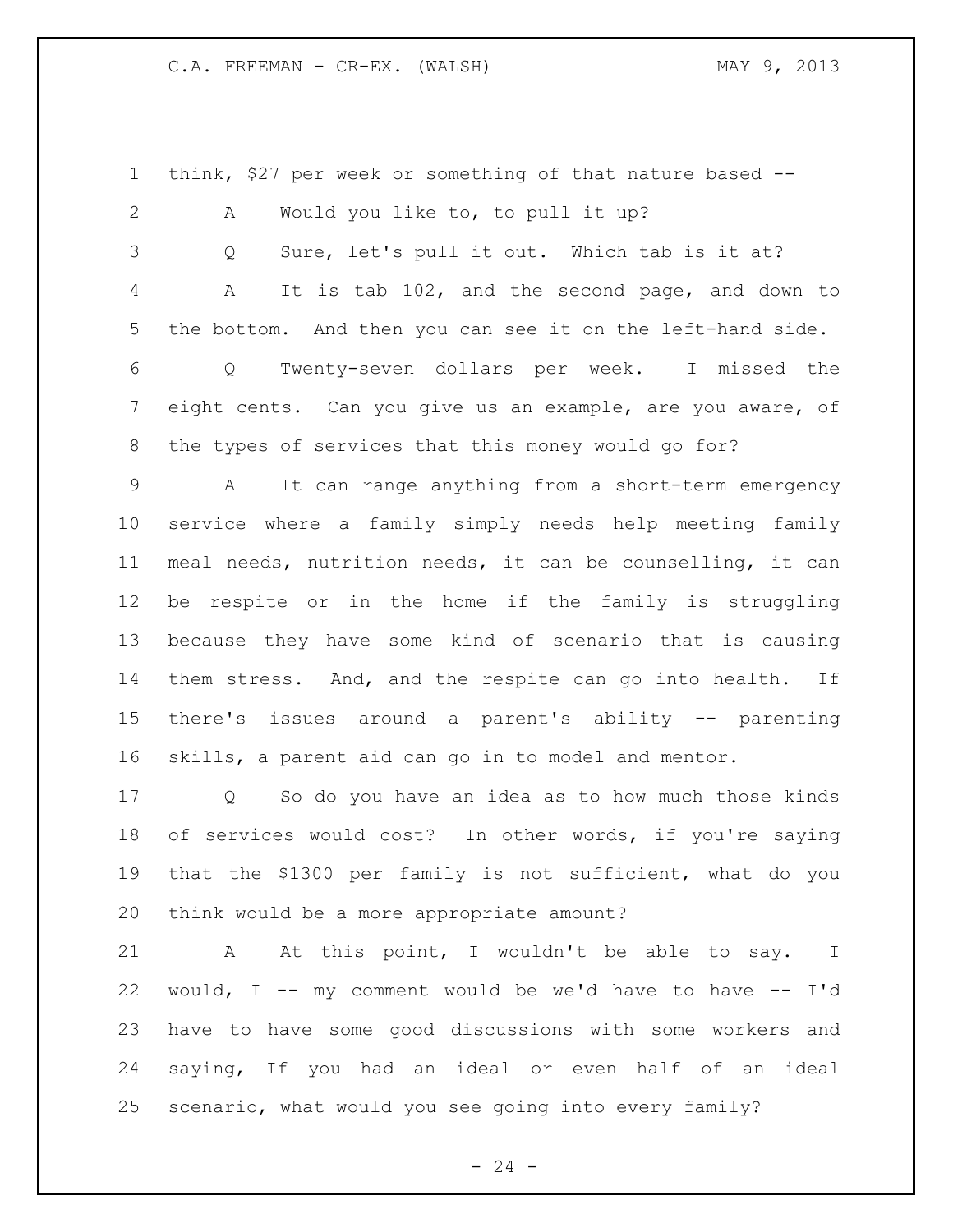Q And are -- A We have that discussion, then we can back it up and start costing it out. Q So is that kind of discussion planned for? A Yes -- Q I mean, if you're -- A I certainly -- Q -- going to seek more money and -- A I certainly hope so, yes. Yes. I mean, it is a discussion about how do we spend that money. One of the things that's also covered by this money -- and we keep talking about it being specific families -- is community initiatives. Any funding for any kind of community initiative that has a group target that you want -- not necessarily family directed -- also has to come out of this funding. Q So --

 A So the -- yes, we have a discussion about what can we do with that money, what's the most creative way we can use it, what, what creates the impact, you know. Some 21 of the community ideas -- in, in the on reserve communities, they are going back to traditional camps, camping skills, they -- fishing skills, back to some traditional skills and connecting the youth with the land and with the elders and, and the sense of community.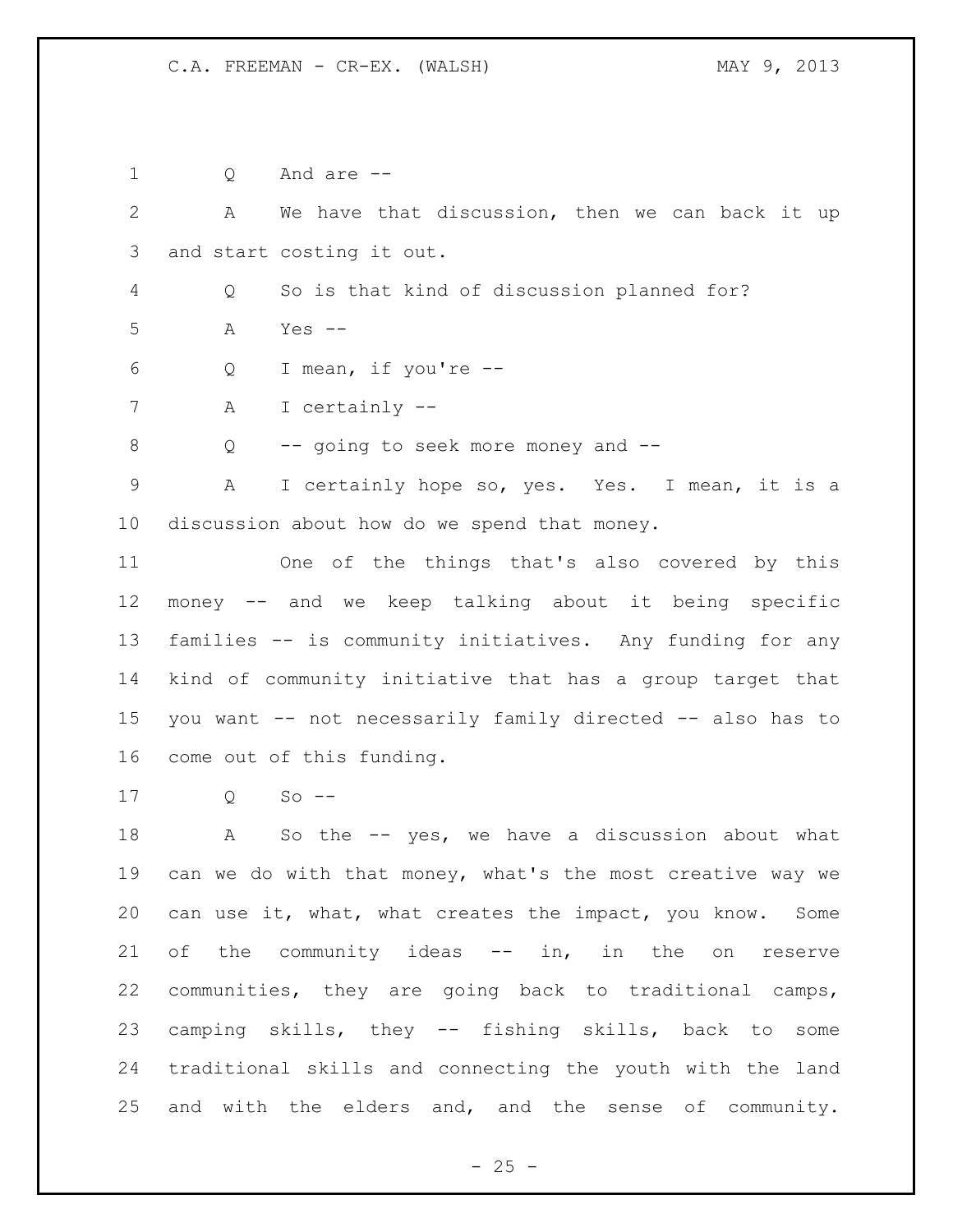There's also -- Q And have you costed those -- do you know -- A Yes. Q -- what the cost of those services are, or those programs? In other words, does the \$1300 -- A No. 7 Q -- is it sufficient to --8 A No. Q -- fund those programs? A No. Q Okay. A Not if the expectation is you're also going to be doing direct family intervention. Q So is it fair to assume that prior to going back to the table in 2015, agencies -- First Nations agencies are going to look at what would be an appropriate amount for purchase services for family enhancement? A We -- it's ongoing discussions, yes. Q Okay. And my last question is really related to that. What changes do you think need to be made to the funding model to make it adequate, in your view? A I think I've identified some of the issues. One of the big ones is the IT component. Q Right. A Travel. On the, on the provincial side, the

 $- 26 -$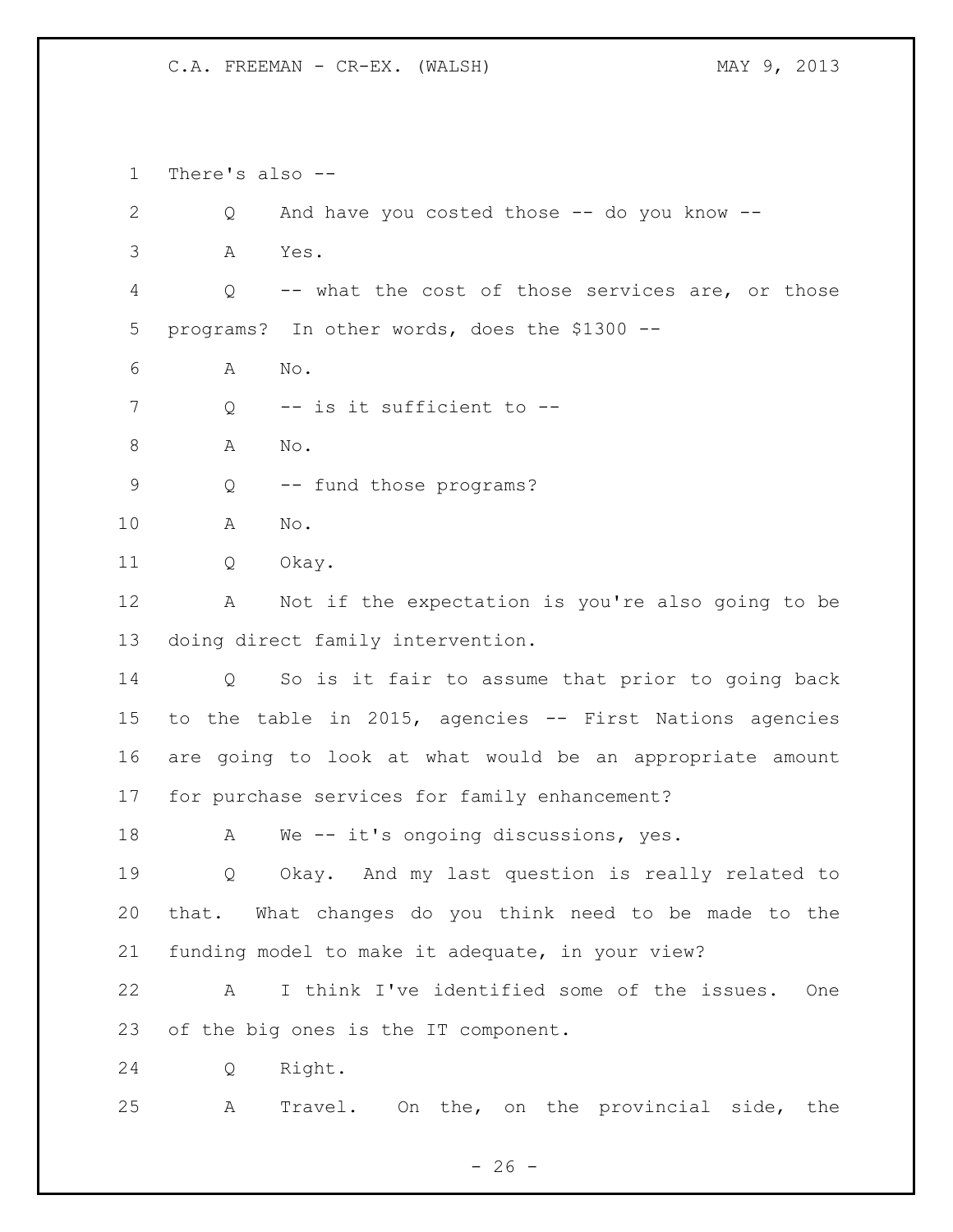foster care component, the placement workers. Those are the big items. Revisiting the core as far as I indicated, like, for the, the core services, the policy and planning. 4 When we talk about, you know, being creative and, and thinking about what we could do with those dollars, you need the people to have the time to sit down and, and have those discussions, do that research, talk about how do we change our focus because the workers are doing case management.

Q Right.

11 A When you take them away from that to do work, you take away their time to do case management.

 Q Does it matter to you -- or are your recommendations aimed at either the federal or the provincial government? Does it matter where funding comes from?

 A To a certain extent, yes. Under the new funding model, one of the things that we're finding is -- previous to this there was a lot of discussion about who was subsidizing who, and what the, the new funding model has polarized is the agencies are required to submit their business plans and submit their budgets along very specific lines: federal, provincial, protection enhancement. So the agency has to go through the process of identifying and rationalizing and prorating service delivery into those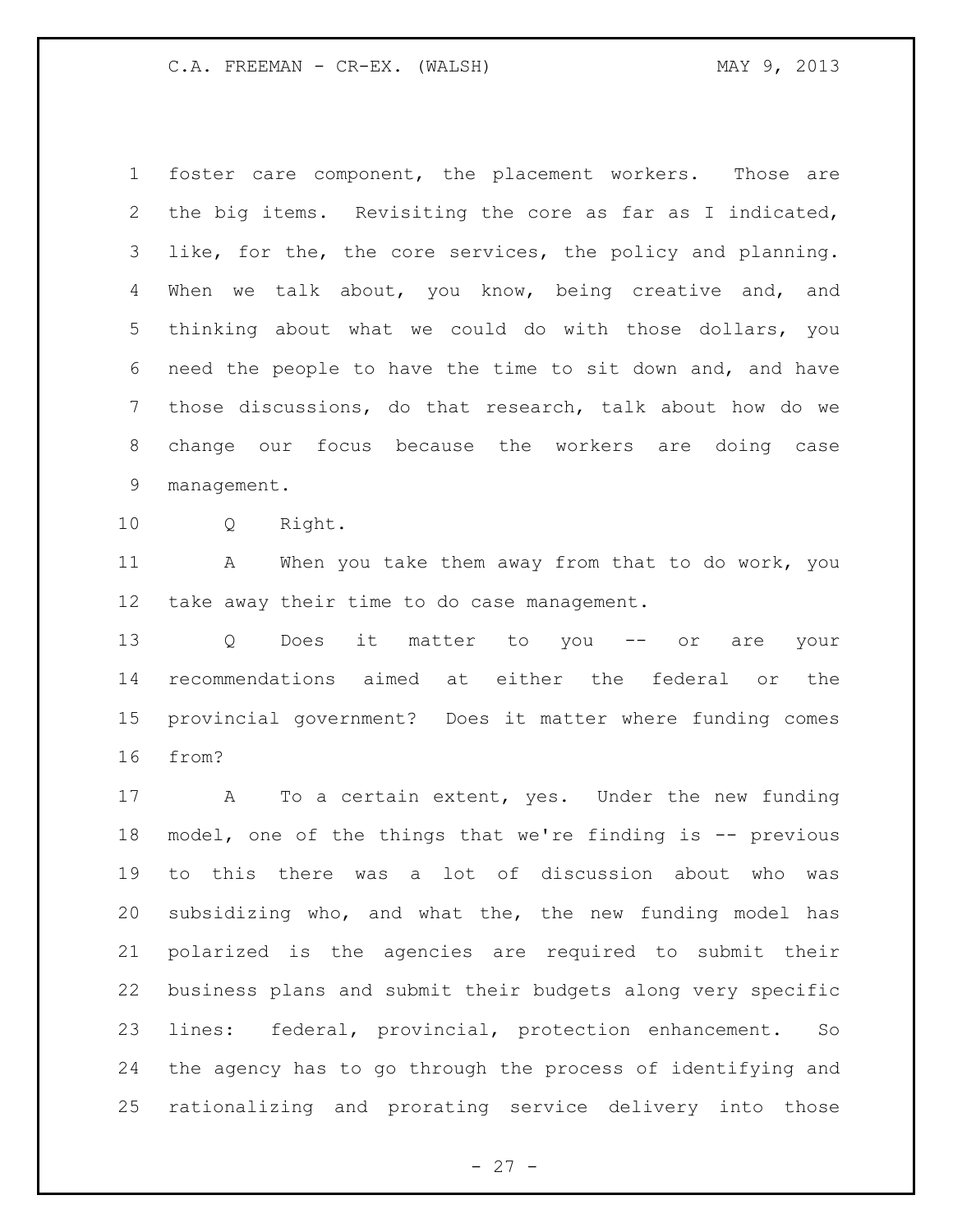categories.

Q Is that a problem?

 A It, it's a lot of work, yes. But what it's identified and what agencies have been saying is that the federal government is carrying the bulk of the burden up to the point of the new funding model.

 So with the new -- with the implementation of the new funding model, one of the things the federal government is looking at and has occurred to date is looking at how their money is spent and calculating where you spent the money on. So if they deem that you have a surplus in their federal funds, they have provisions to claw that back if you don't have an appropriate spending plan. So it causes an issue if the federal government continues to subsidize the province, then obviously you can't account that money back to the federal government as being spent on federal services and they will claw it back because you cannot do a spending plan on money you've already spent.

 Q And just so that I understand, federal services meaning services provided on reserve?

21 A And the, and the portion of the core.

 Q Right. Right. And what you're saying is -- 23 A And not, not necessarily on reserve because a federal child can be placed off reserve for resource needs. Q And are you saying that because the federal

 $- 28 -$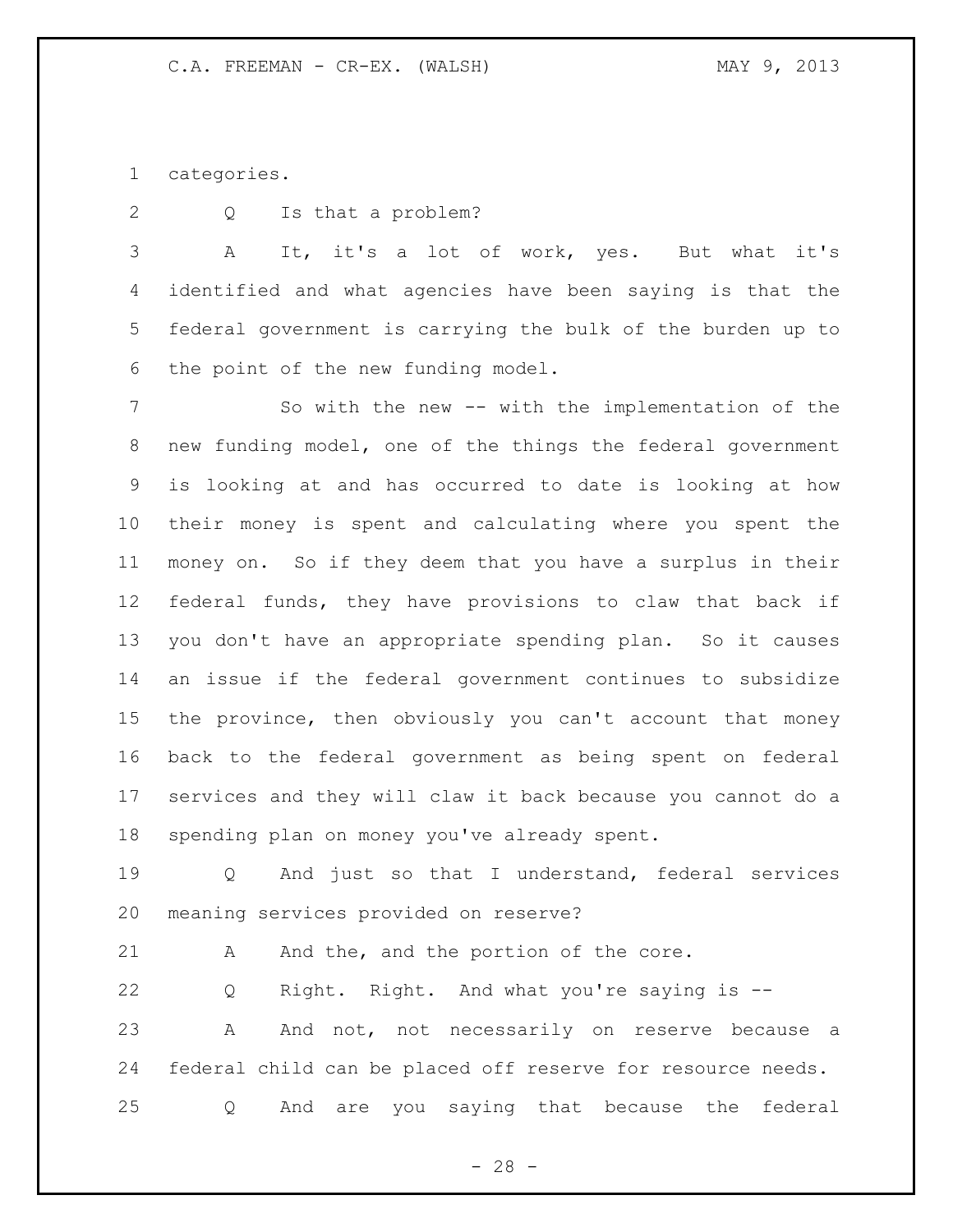funding is more generous, that agencies are using some of that money for what would otherwise be provincial obligations?

 A It has the potential. The agencies through the business plan -- and most of the northern agencies have gone through one business plan sitting -- there was that discussion and there is going to be a work in the agencies to try and keep that division and, and be mindful of it, because before we didn't have to do that. And while we knew intuitively that we were spending more money federally -- or federal dollars on provincial children, this process has really identified that. So agencies are looking at making sure now when we think about service delivery that we do keep track of what's funded by federal, what's funded by provincial, so, yes, it is a, a -- it is another complexity in service delivery.

 Q And so that I understand your concern, we can translate your concern about the funding into the impact on children and families. How would you describe that?

 A Again, it's, it's the amount of time a case manager can spend with a family or with a child in care and working to get that child in care back home.

Q And you're saying that's not sufficient.

 A I'm saying it's impacted under the current model. The model identifies a ratio of 25 to one on the provincial

- 29 -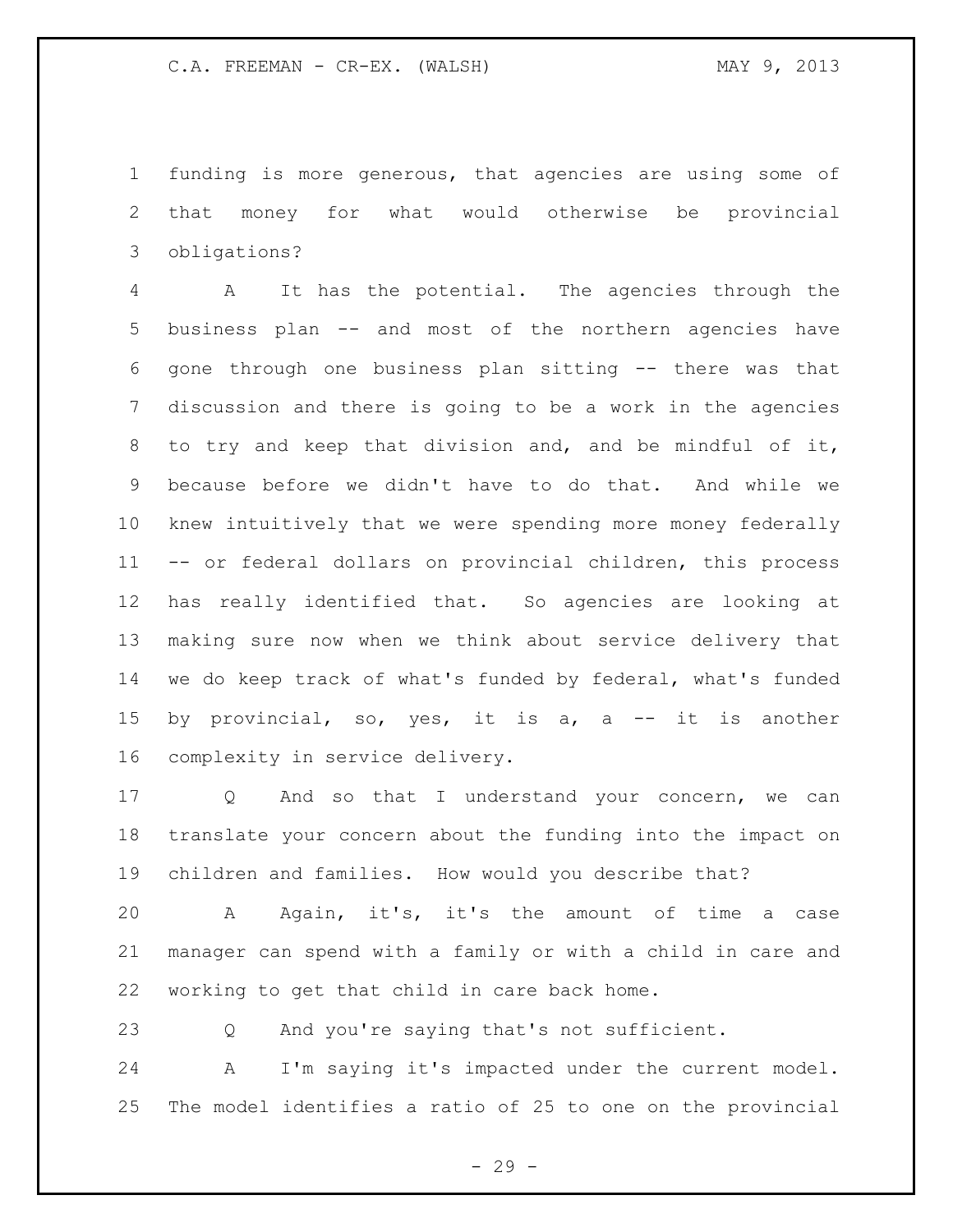side, 20 to one on the federal side. The actual implementation of that model does not achieve those results, so then the question is: Is it achieving the expectation of the model? And if the expectation of the model is that the agencies have the ability to spend more time on families and prevent children coming -- from coming into care, that's reducing the child maintenance cost. That may not happen to the extent the expectation is out there in regards to that simply because you are, as we saw in my evidence yesterday, you are deceasing the amount of time that a case manager has in respect to case management, and when they have to make priorities, as we heard in other testimony, often the priority falls with the protection side and not the prevention.

 Q Right. And we've heard that before and what you're saying makes sense. At this point, do you have any evidence to support what you're saying or is it simply too early?

 A It's simply too early. In my understanding of prevention and differential response -- I attended a conference down in Long Beach, California, when I was at the Northern Authority. That conference was specifically dealing with differential response and the experience in the United States and a number of areas that were -- experienced success with differential response. So we went

 $- 30 -$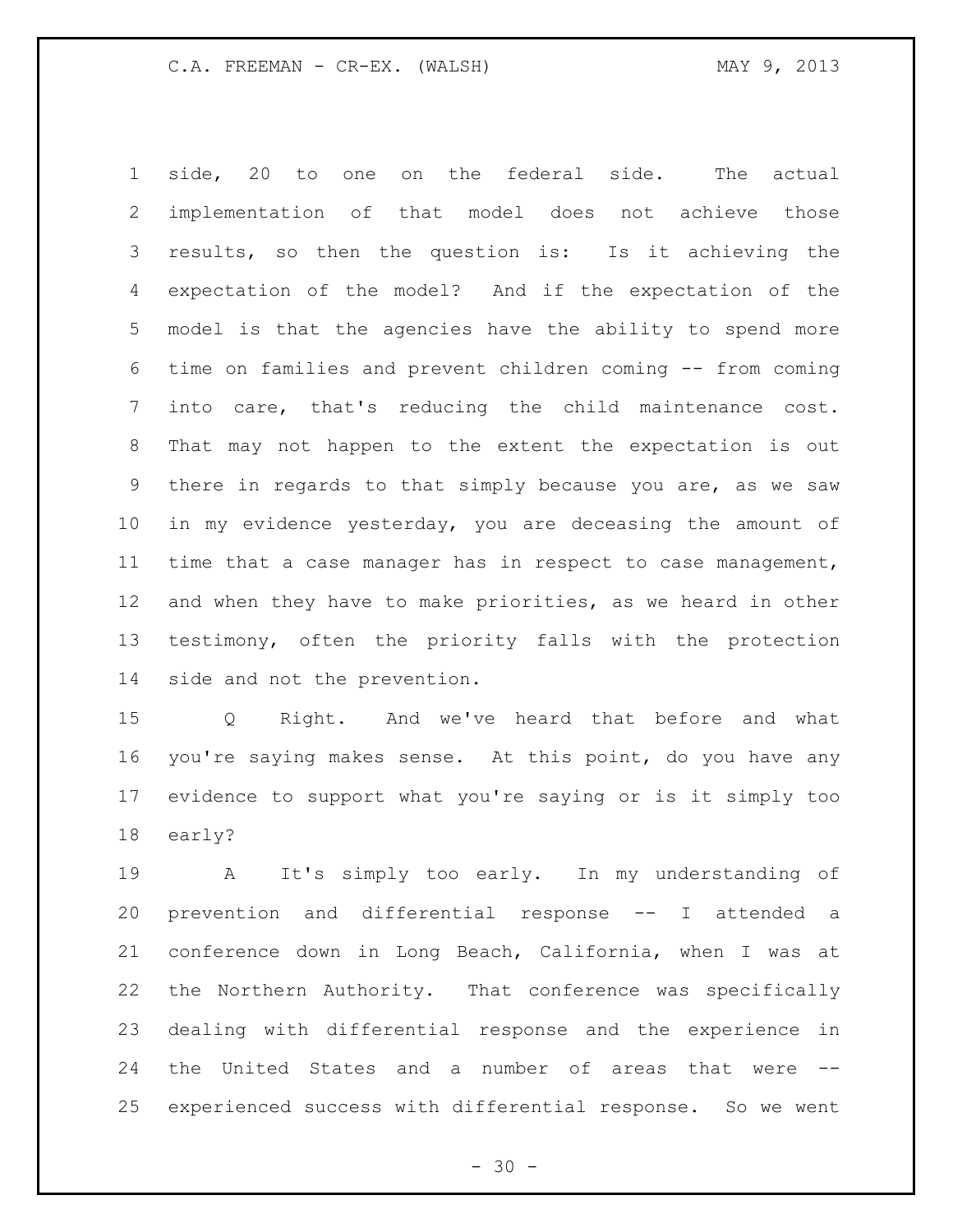C.A. FREEMAN - CR-EX. (WALSH) MAY 9, 2013 C.A. FREEMAN - CR-EX. (PAUL)

down there to hear from the program side.

| $\mathbf{2}$ | I went down there to hear and think of it in a               |
|--------------|--------------------------------------------------------------|
| 3            | financial aspect. What I heard while I was down there was,   |
| 4            | number one, the prevention ratios were much lower than one   |
| 5            | to 20. They were more like one to eight, one to ten. The     |
| 6            | other thing we heard when we were down there was that it     |
| 7            | doesn't happen overnight, that results can take five to      |
| 8            | eight years to see.                                          |
| $\mathsf 9$  | MS. WALSH: Sure. Okay, thank you. Those are my               |
| 10           | questions.                                                   |
| 11           | THE COMMISSIONER: Mr. Paul.                                  |
| 12           | MR. PAUL: Good morning, Mr. Commissioner.                    |
| 13           |                                                              |
| 14           | CROSS-EXAMINATION BY MR. PAUL:                               |
| 15           | Ms. Freeman, my name is Sasha Paul. I'm one of<br>$Q \qquad$ |
| 16           | the lawyers for Winnipeg Child and Family Services and the   |
| 17           | department. I have just a couple of questions for you.       |
| 18           | MR. PAUL: Can we turn up $-$ and I think we have             |
| 19           | it here $--$ tab 102?                                        |
| 20           |                                                              |
| 21           | BY MR. PAUL:                                                 |
| 22           | The document that you see on the screen there,<br>Q          |
| 23           | Ms. Freeman, is your chart of comparisons between federal    |
| 24           | and provincial service delivery. You see that there?         |
| 25           |                                                              |

- 31 -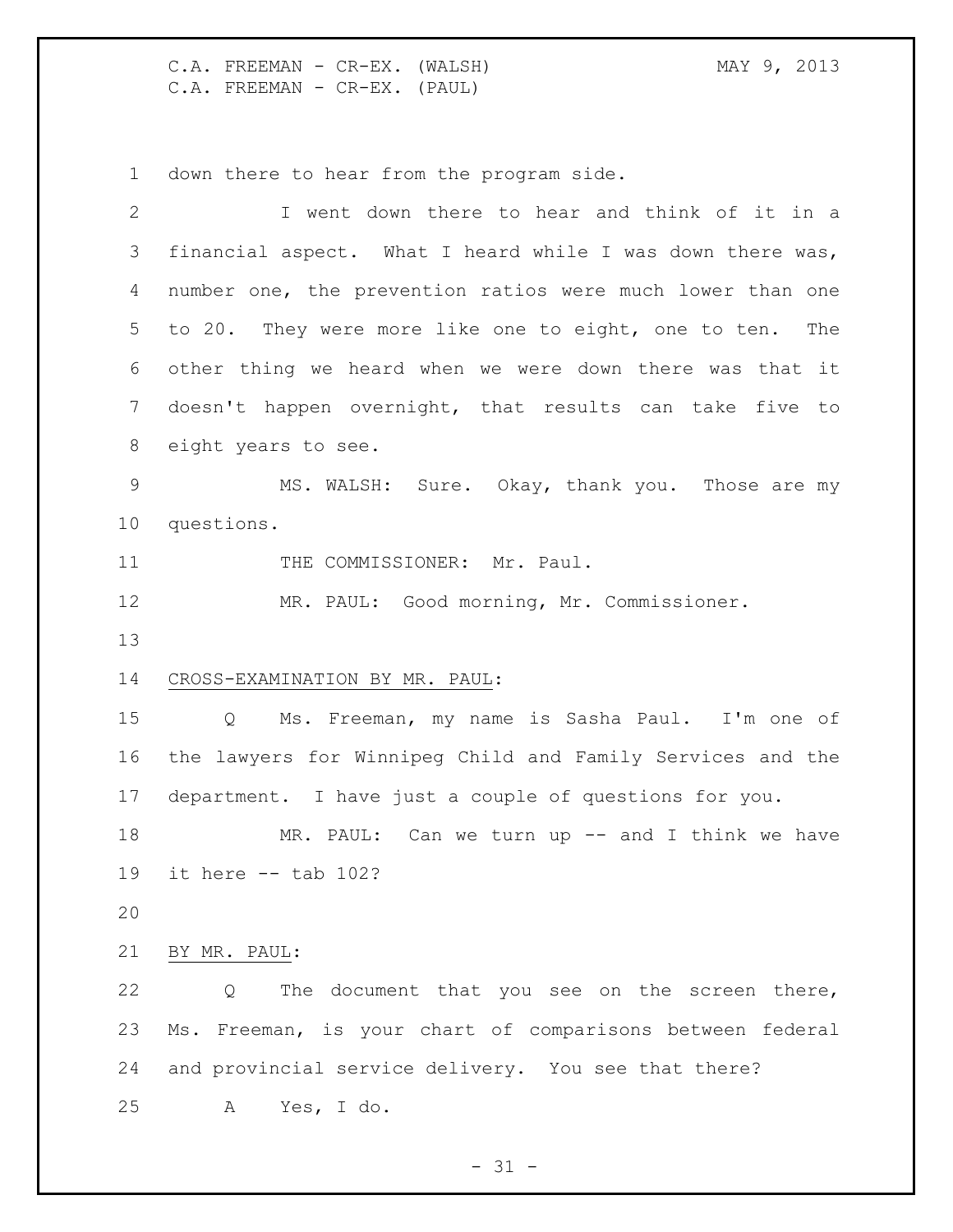Q And I understand that, that this is a theoretical model based upon 440 cases; is that correct? A Correct. Q And I understand that one of the assumptions is the child population. MR. PAUL: Oh, sorry, next page. There we go. And if you'd scroll down just a little bit ... BY MR. PAUL: Q One of the assumptions here is the assumed federal child population. A Correct. Q See that there? And that's an important assumption for this theoretical model. A Actually, no, it's not as important as the case numbers. The only component of the model that is affected by that assumed number is the service purchase on the federal side. Q My understanding is that through the federal funding system -- and if we could turn to tab 109 and draw the comparison -- that the actual child population at NCN is about 1770. You'd accept that? A Yes, I do. Q And I understand that there's actually a cap on

- 32 -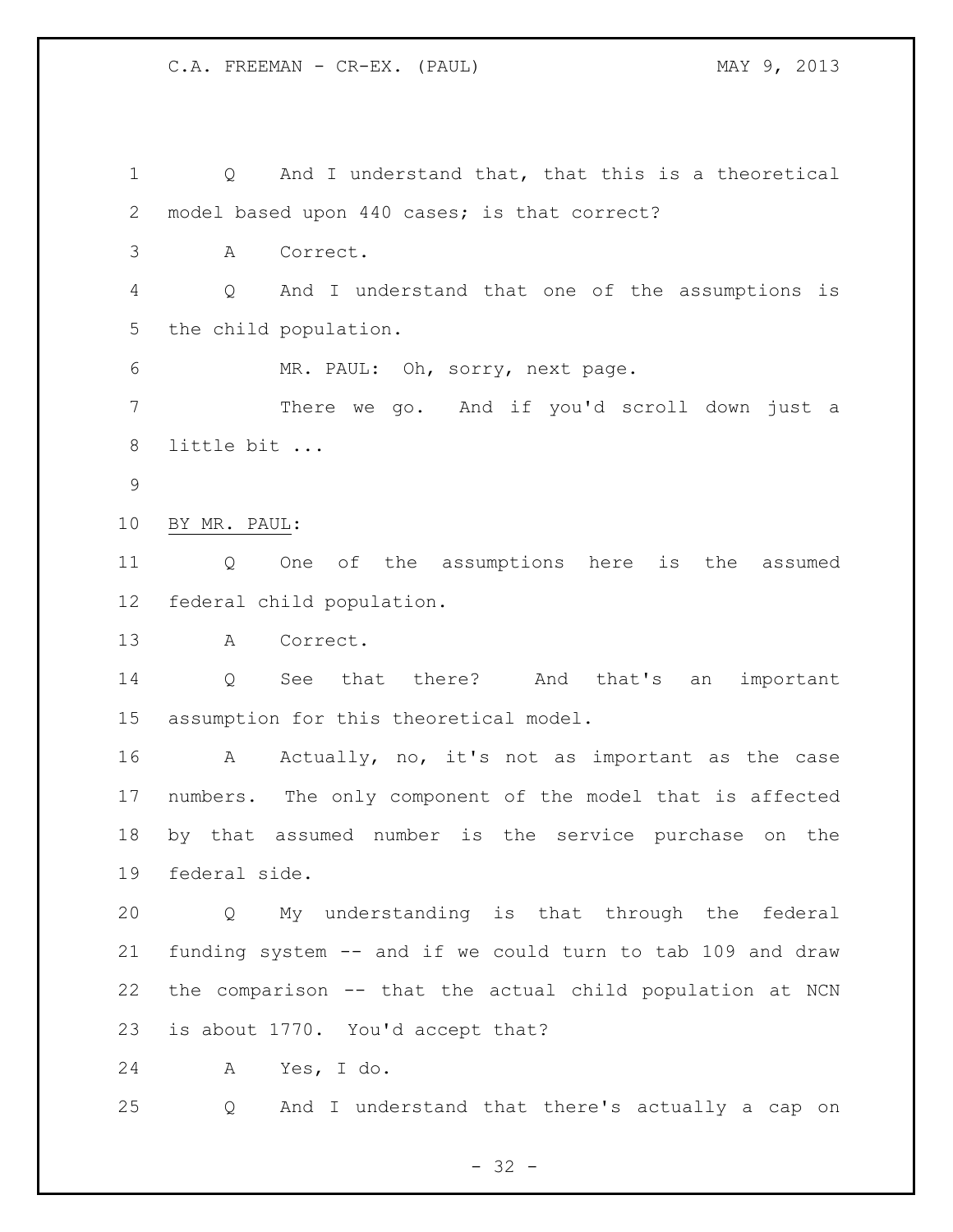federal funding based upon seven percent of that number; is that correct? A Correct. Q And that cap applies to the entire funding model. A Correct. Q And that actual number that we see at NCN is based upon the 1770 as opposed to the assumed 2857 you see in tab 102; is that correct? A I would like to make a clarification. 10 O Sure. A The model is attempting to identify a case to case comparison. It does not incorporate the assumptions in actual funding, therefore, this comparison removes the assumption of how the numbers are derived on both sides. Q So you're removing -- A The  $--$  may  $I$   $--$ 17 Q -- the important part -- A May I finish?  $Q \leftarrow -\text{- of the cap.}$  A No. May I finish, please? 21 0 Of course. A On the federal side, the assumption is seven percent. On the provincial side, it's actuals that are two years lagging, lag behind actual experience. What I have attempted to do in this model is say one case -- and it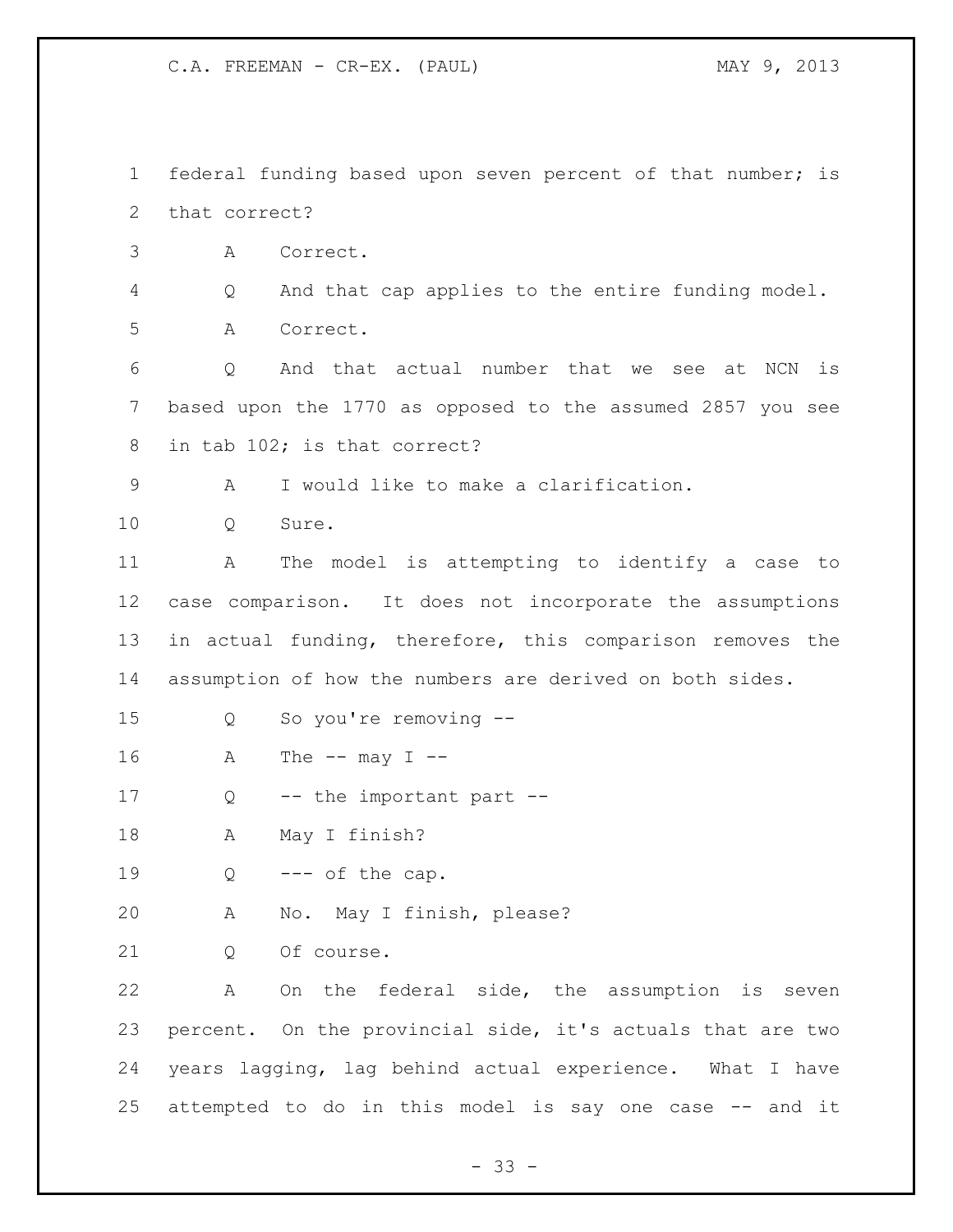doesn't make sense to do a one case through model, but if a case is funded through a model, ignoring how you get to that model number determination, a case compared to a case in funding is this. Q But if we actually look at the actual numbers, then  $--$  A If we -- Q -- my information -- and wait for the question. My information, then, is, based upon the 1770 population, that the federal funding model then would generate 29 positions as opposed to 44. Would you accept that? A I would like to, in response to your question, direct you to tab 103. Q Okay. A Because tab 103 identifies actual numbers on NCN scenario. Q And then if I put my question to you, then, do you accept the 29 positions? A I will point out to you that if actual numbers are used for NCN based on the assumptions included in the number, NCN's calculations would calculate approximately half of what the province does based on actuals. Q I just want to get an answer to the question then. A I am trying to answer your question by actual --

- 34 -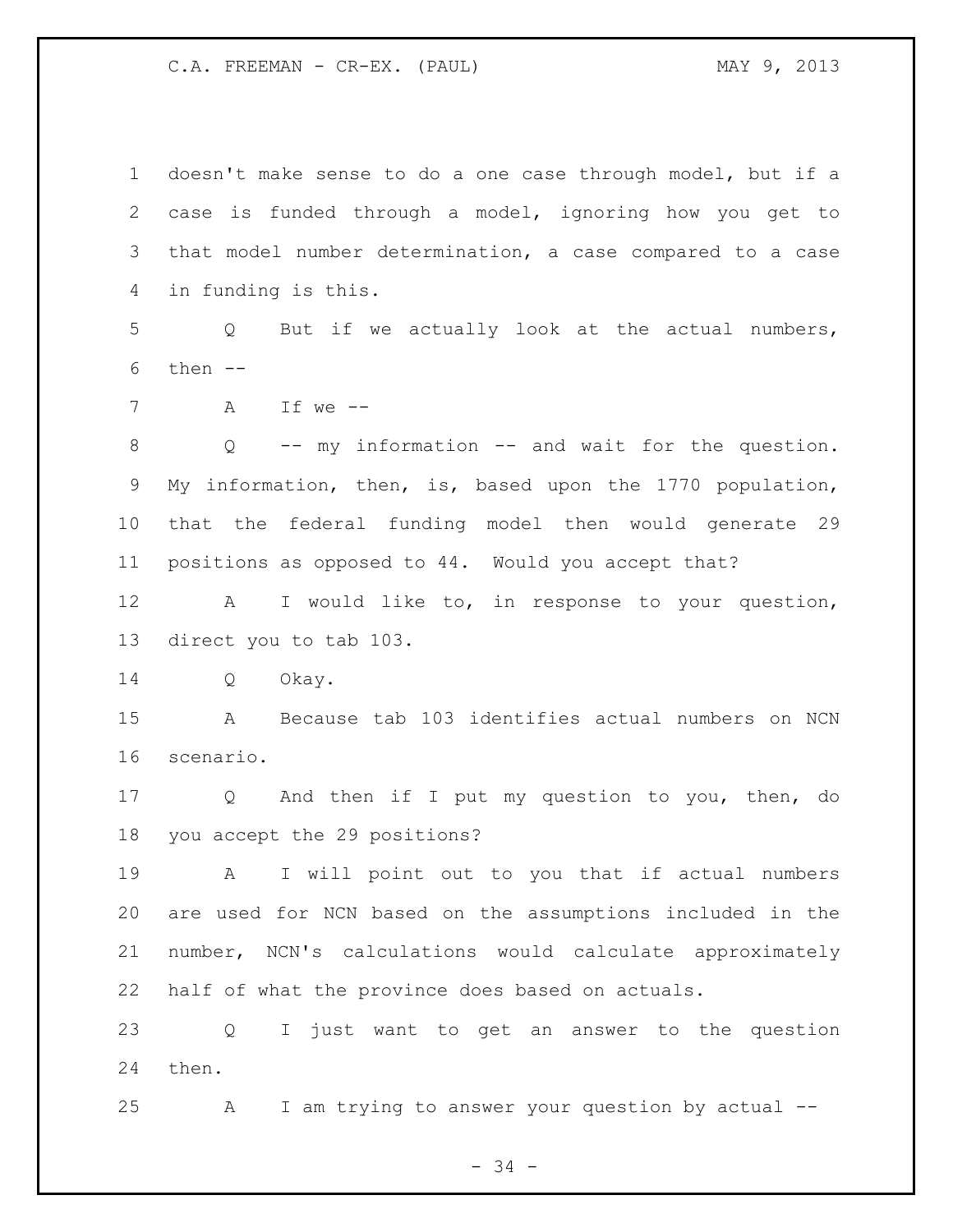Q Yeah. A -- numbers. So if we look at NCN's funding in year '12-'13, you'll see that on the federal side they get \$3.6 million in funding. Q And this is -- the actual federal funding is 3.6 million. A This is the actual federal funding. Q Right. A On the provincial side, you will see they get 3.3 million. Q Sorry, for what year are we looking at here? A '12-'13. It's the same for '12-'13 or '13-'14. Q My information is that in '12 -- 2012-2013 is that the provincial number is \$4.5 million. I take it that you don't agree with that. A I don't, because that 4.5 million includes the designated intake agency, which is not funded under the model. Q But if you were to include that in the total provincial funding model for -- A It's, it's not -- Q -- funding, it's 4.5. A -- in compare -- it's not -- 24 THE COMMISSIONER: Just, just a minute. Just let him finish the question, then you --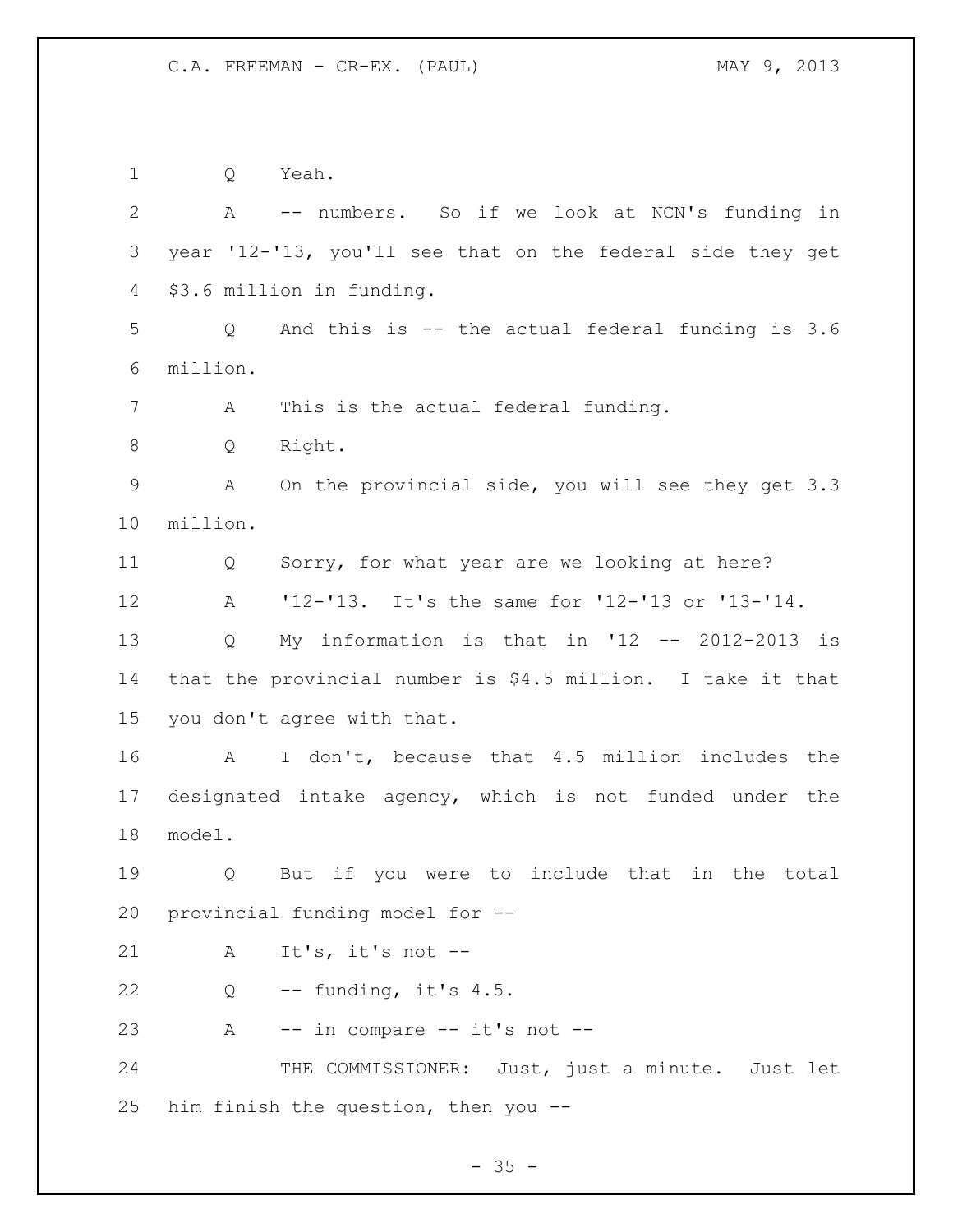1 THE WITNESS: Sorry. 2 THE COMMISSIONER: -- can answer. BY MR. PAUL: Q If you were to include it all, lump sum, then in 2012-2013 the provincial funding is 4.5 million for that year -- A It is four point -- Q -- and the, and the federal funding, 3.6, all in. 10 A If we are going to compare model to model, it is 3.6 compared to 3.3 because the model does not cover designated intake services. Q And again, we've gone down this voyage and I don't think I got an answer to this question. Based upon the 1757 population of NCN, the funding model presents 29 positions. Do you accept that? 17 THE COMMISSIONER: Now, Witness, that's the third time that question's been asked. 19 THE WITNESS: Yes. THE COMMISSIONER: I think you, you've either got to say whether you accept it or whether you don't. THE WITNESS: On the model, it creates 29 positions, correct. BY MR. PAUL:

 $- 36 -$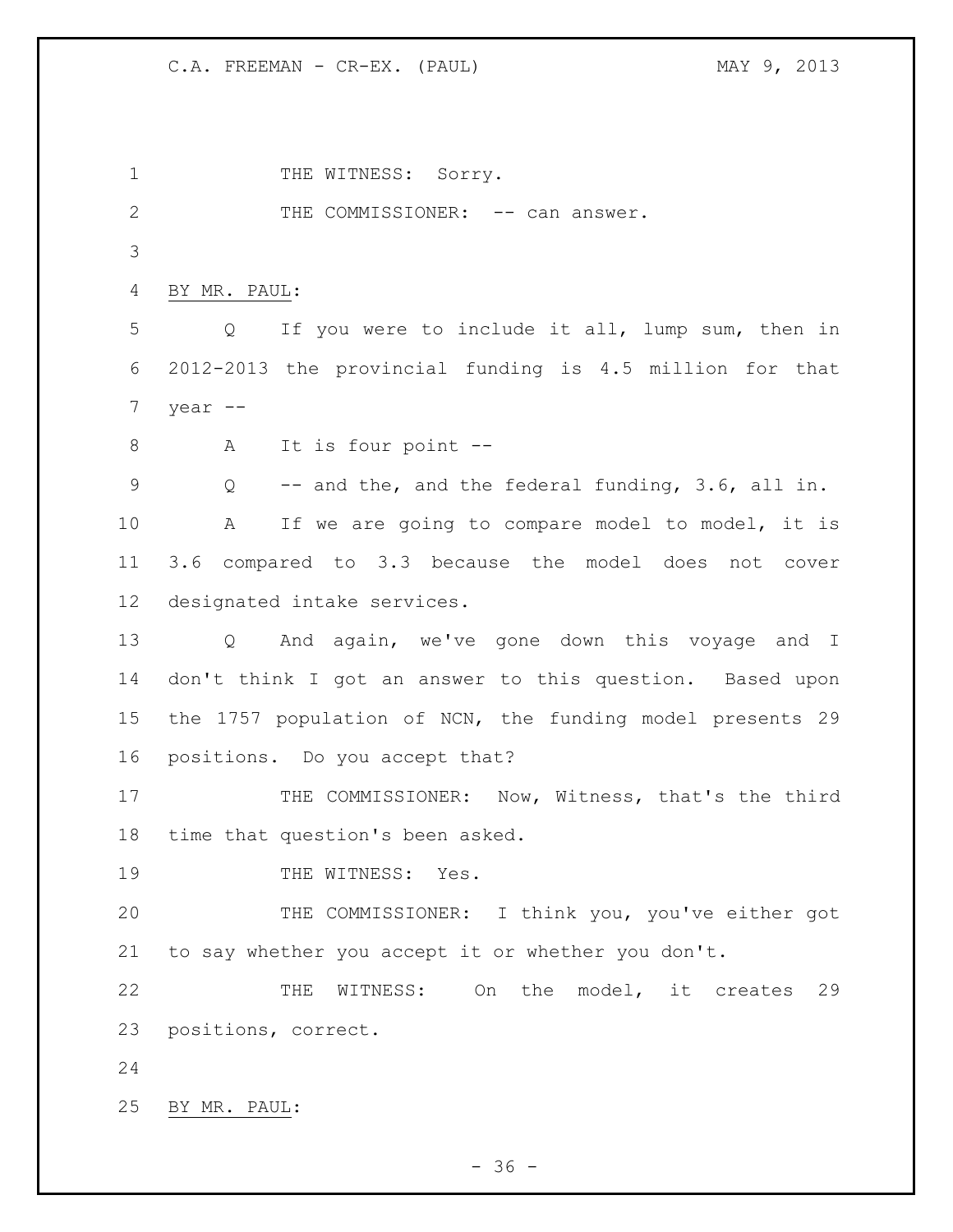| $\mathbf 1$ | Q                 | Right. And, in fact, you would agree with me               |
|-------------|-------------------|------------------------------------------------------------|
| 2           |                   | that during the entire model, regardless of the population |
| 3           |                   | of NCN, that number is going to remain static.             |
| 4           | Α                 | Correct.                                                   |
| 5           | Q                 | So then the tab 102, again, is an assumed model;           |
| 6           |                   | it's not based upon the real numbers that we see at NCN.   |
| 7           | Α                 | Correct.                                                   |
| 8           | Q                 | Thank you.                                                 |
| $\mathsf 9$ | Α                 | May I make $--$                                            |
| 10          | Q                 | When $--$                                                  |
| 11          | Α                 | May I point out the real model?                            |
| 12          | Q                 | Which you said is 29 positions.                            |
| 13          | Α                 | And compare it to the provincial model?                    |
| 14          | Q                 | Which --                                                   |
| 15          | Α                 | The federal model creates 3.6 million.                     |
| 16          | Q                 | Right, and we've gone through --                           |
| 17          | Α                 | The $--$                                                   |
| 18          | Q                 | -- those numbers already.                                  |
| 19          |                   | A That model funds 247 cases that flow out of the          |
| 20          | assumption.       |                                                            |
| 21          | $Q \qquad \qquad$ | Two hundred and forty-seven federal cases                  |
| 22          |                   | assumed, regardless of what those actual federal cases may |
| 23          | be, correct?      |                                                            |
| 24          | $\mathbf{A}$      | It assumes 242 cases and because the ratio is one          |
| 25          |                   | to 20, yes, it doesn't matter what the case is. It's one   |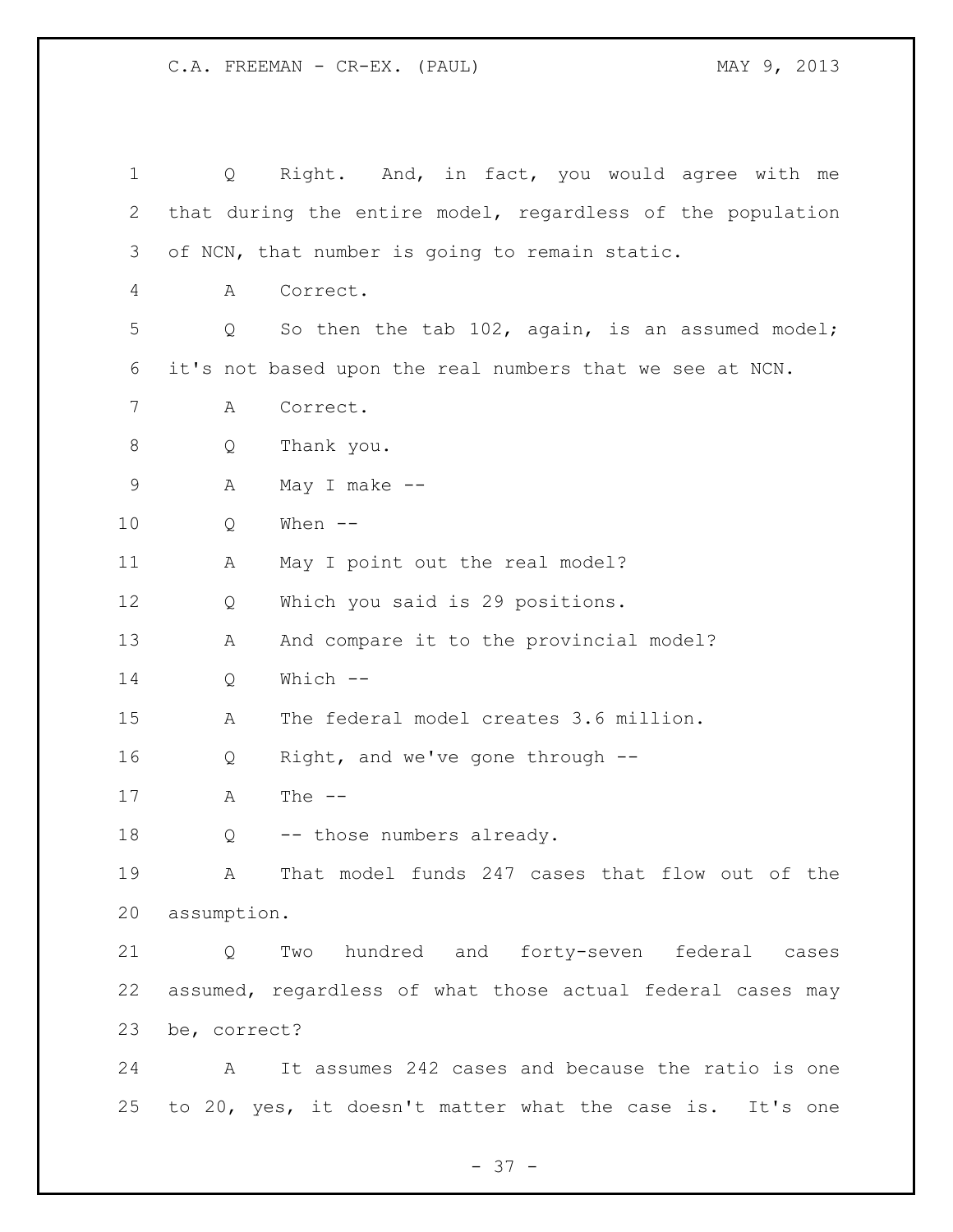to 20, so it's 242 cases.

| $\overline{2}$  | No, it, it doesn't matter in terms of the federal<br>Q         |
|-----------------|----------------------------------------------------------------|
| 3               | funding in terms of the percentage of the population.<br>So    |
| 4               | regardless of the actual number, whether it's 100 or 440       |
| 5               | federal cases, the federal funding model will only fund 247    |
| 6               | cases.                                                         |
| 7               | Correct.<br>A                                                  |
| $\,8\,$         | Do you accept that?<br>Q                                       |
| $\mathsf 9$     | Α<br>Correct.                                                  |
| 10              | Right.<br>Q                                                    |
| 11              | So the federal model funds 242 cases and that's<br>Α           |
| 12 <sup>°</sup> | 3.6 million.                                                   |
| 13              | Q<br>Right.                                                    |
| 14              | The provincial model funds 483 cases --<br>A                   |
| 15              | Um-hum.<br>Q                                                   |
| 16              | -- and is 3.3 million. Twice the cases, same --<br>$\mathbb A$ |
| 17              | almost exact same funding level. And, and, in fact, the        |
| 18              | federal government funds more than the provincial, so the      |
| 19              | federal model funds 242 cases, the provincial model funds      |
| 20              | 483, but the federal dollars are more than the provincial      |
| 21              | dollars.                                                       |
| 22              | And that's fair and, of course, that's the --<br>Q             |
| 23              | So that's double.<br>A                                         |
| 24              | And that's fair. The point is that it's based<br>Q             |
| 25              | upon an assumption model, the federal component, based upon    |

- 38 -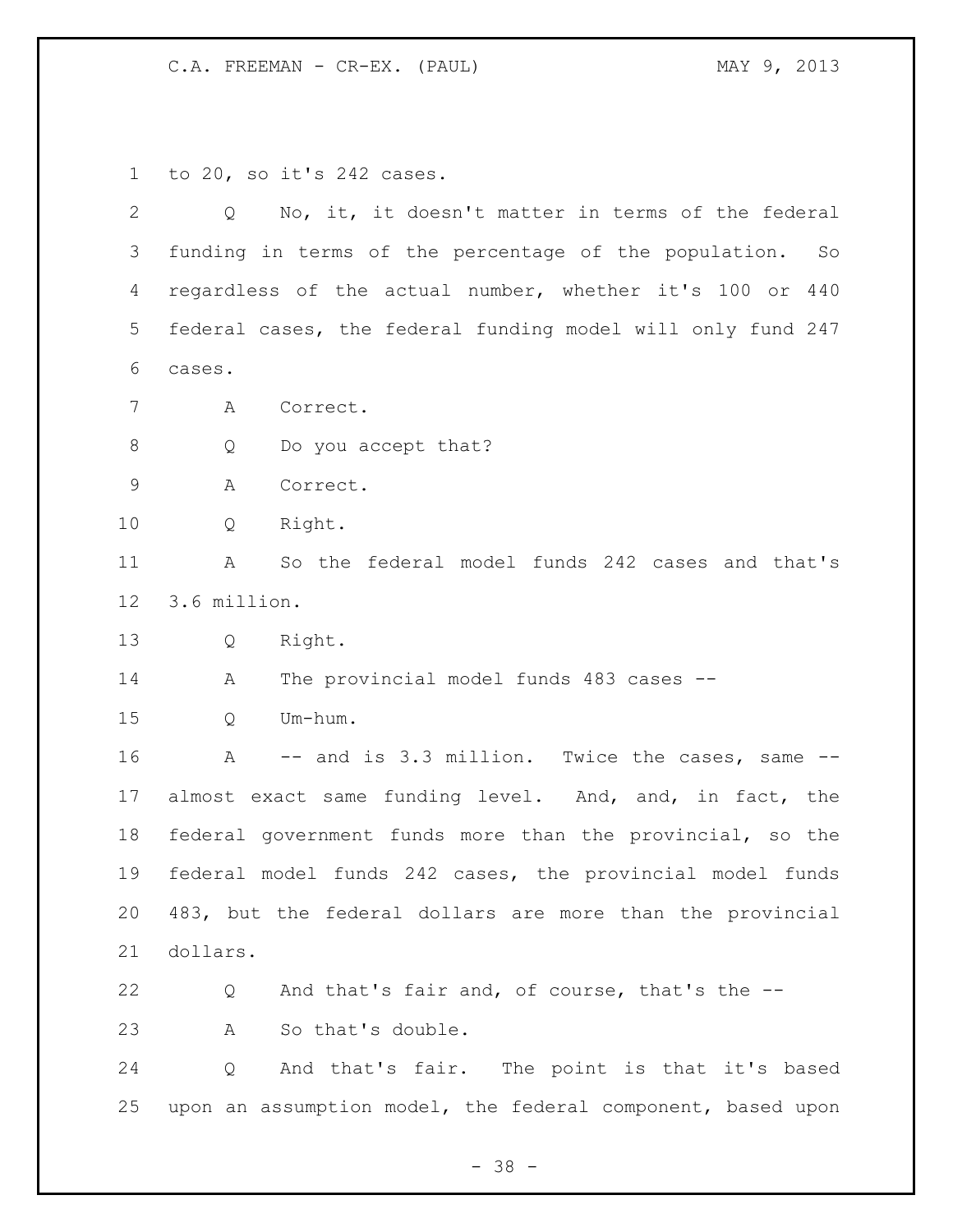population, that -- you are benefiting from that assumption.

 A And the actual results show that the federal model funds twice as much as the provincial models in actuality, in this scenario and in the comparison that I created.

 Q And in terms of the family enhancement, I understand that right now family enhancement is being rolled out.

A Correct.

Q And it's sort of new in process.

 A I would not say new in process. Most of the First Nation agencies have historically had prevention.

 Q In terms of the funding right now, I understand the funding are based upon an assumption of about 40 FE cases, correct?

A Correct.

18 Q And that will change as their actually FE cases.

A Correct.

 Q Right. And, of course, with more FE cases, the ratio would result in more funding.

A Correct.

 Q In terms of the issue of the enhancement purchase services, the \$1300, Ms. Walsh asked you some questions upon that. I understand that one of the assumptions in tab

- 39 -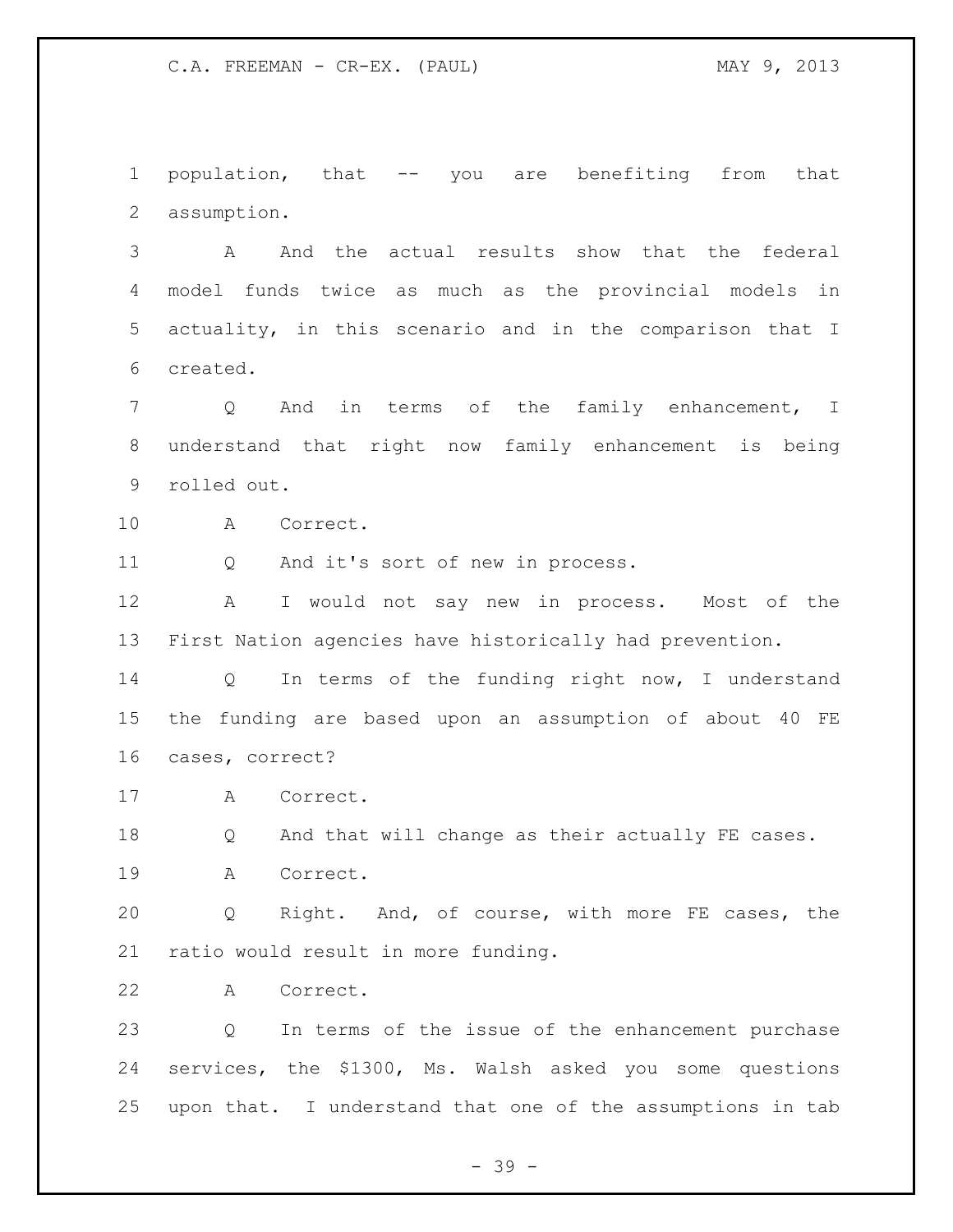102 is that you are breaking down the \$1300 on a per family basis assuming a pro rata distribution.

A Correct.

Q Is that a fair characterization?

A Yes, it is.

 Q And there is no analysis in your material to suggest that that assumption's actually true in fact.

 A Very much true, and that's our concern, is that the actual amount required for a family is more than \$1300.

 Q And, in fact, you accept that the whole purpose of the family enhancement program is to allow the family enhancement workers to connect people to existing resources 14 in the community, resources that need not be funded directly by the child welfare agency.

A That's one of the components.

 Q And, in fact, it's an important component of the FE program.

A One of the components.

 Q And you also accept that when you look at the \$1300, it can be pooled.

A Correct.

 Q And that it's up to the agency to decide how to use that pool of money in the way that it believes is appropriate.

 $- 40 -$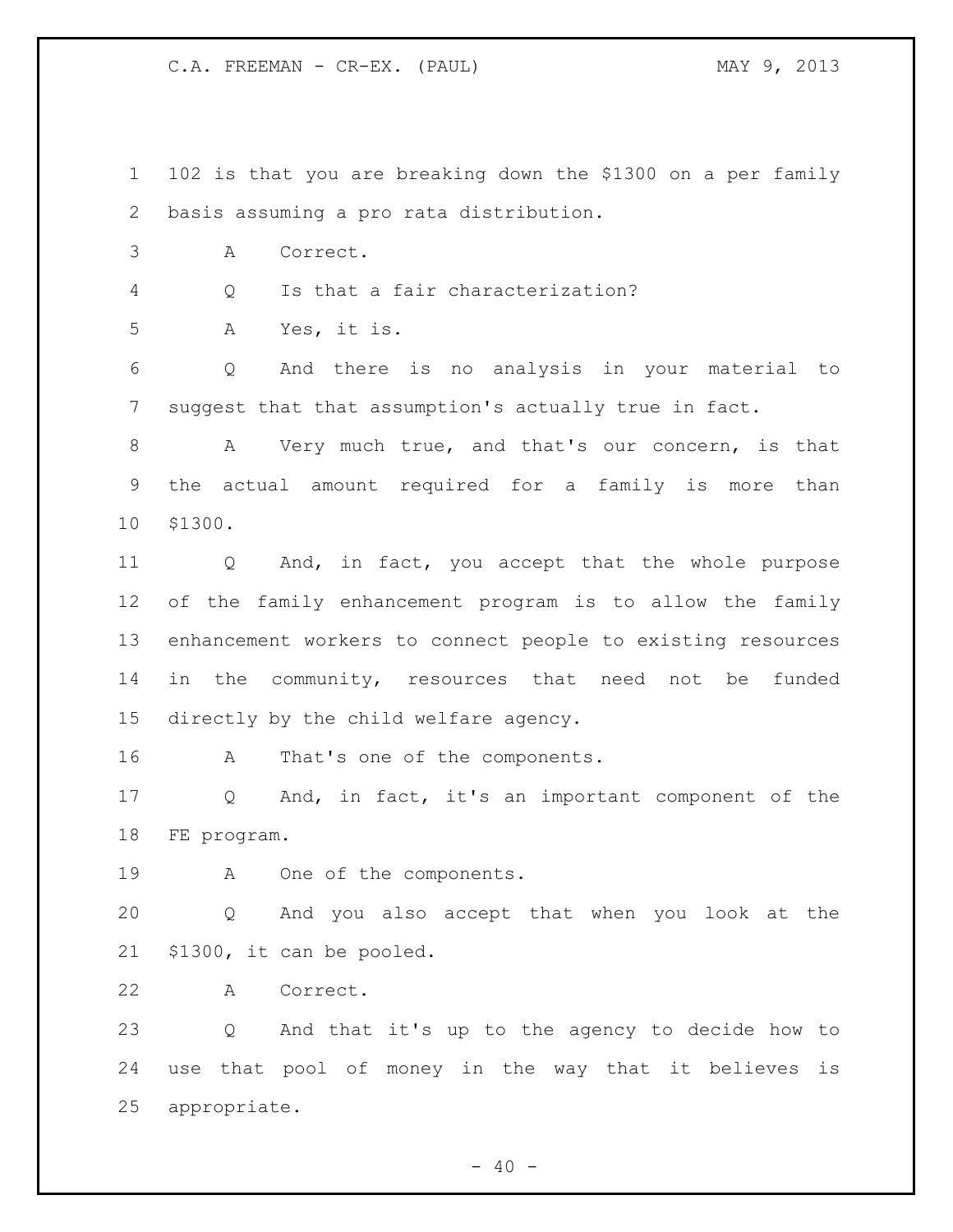1 A As I said, yes, and the agency, when they pool money, have to keep in mind that when they spend on a family, if they spend more than \$1300 that means it has to come from somewhere else. So when you have a set pool of money and it's not on a reimbursement basis, you have to be mindful of how that money was created and how it's spent. So if it's created \$1300 on a family and you have instances where you have to spend more than \$1300 on the family, you have to be mindful that that impacts -- that potential impact of you being able to service another family. Q And again, it's possible that these family enhancement programs -- or people maybe serviced by other

 programs that require no expenditures whatsoever from this \$1300.

- A It's --
- Q That's possible.
- A It is possible.

18 MR. PAUL: Mr. Commissioner, those are my questions. Thank you very much.

THE COMMISSIONER: Thank you, Mr. Paul.

 Are there any other questioners before Mr. Funke re-examines?

It would appear not. Mr. Funke.

MR. FUNKE: Thank you, Mr. Commissioner.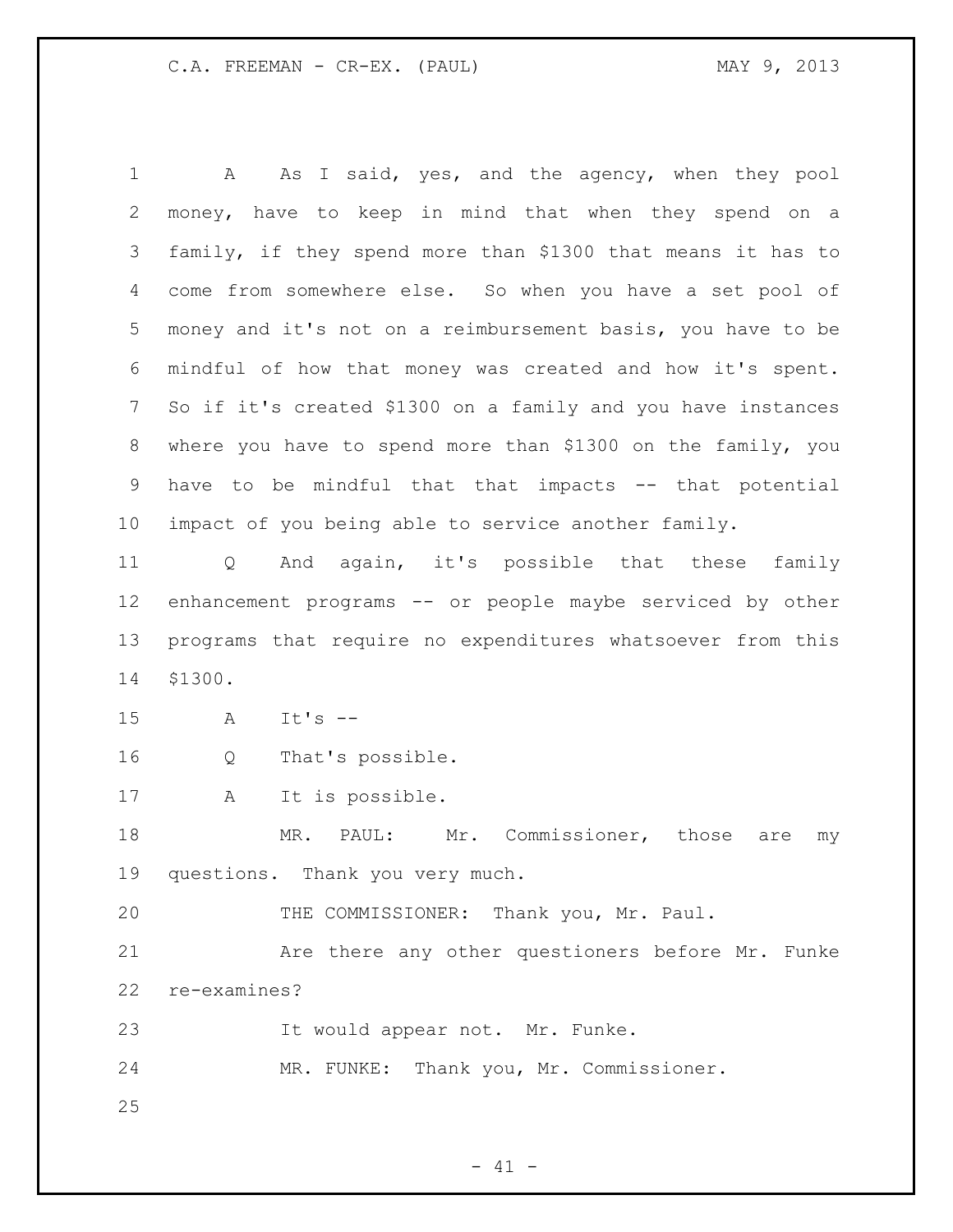## C.A. FREEMAN - RE-EX. (FUNKE) MAY 9, 2013

## RE-EXAMINATION BY MR. FUNKE:

 Q Ms. Freeman, I just have a few very short questions for you, focusing on the area that Mr. Paul was just asking you about with respect to the numbers that are currently shown on the screen from tab number 103. I understood your evidence to be that the federal funding that's shown here of 3.6 million for fiscal year 2012 and 2013 is based on a calculation of 242 files based on the population of on reserve NCN members; is that correct? A Zero to 18, yes. Q Zero TO 18, thank you. The actual number of files for '12-'13, as I understood it, was 247; is that correct? A Correct. Q So the federal model predicted, with almost precision, how many files NCN would be responsible for providing in that calendar year, correct? 18 A Yes. As I stated earlier in my testimony, NCN is one of the agencies that actually replicates the seven percent assumption. Q Now, on the provincial side, the calculation is based on a provincial estimation of 483 files; is that correct? A Correct. Q And that represents an equivalent funding, based

- 42 -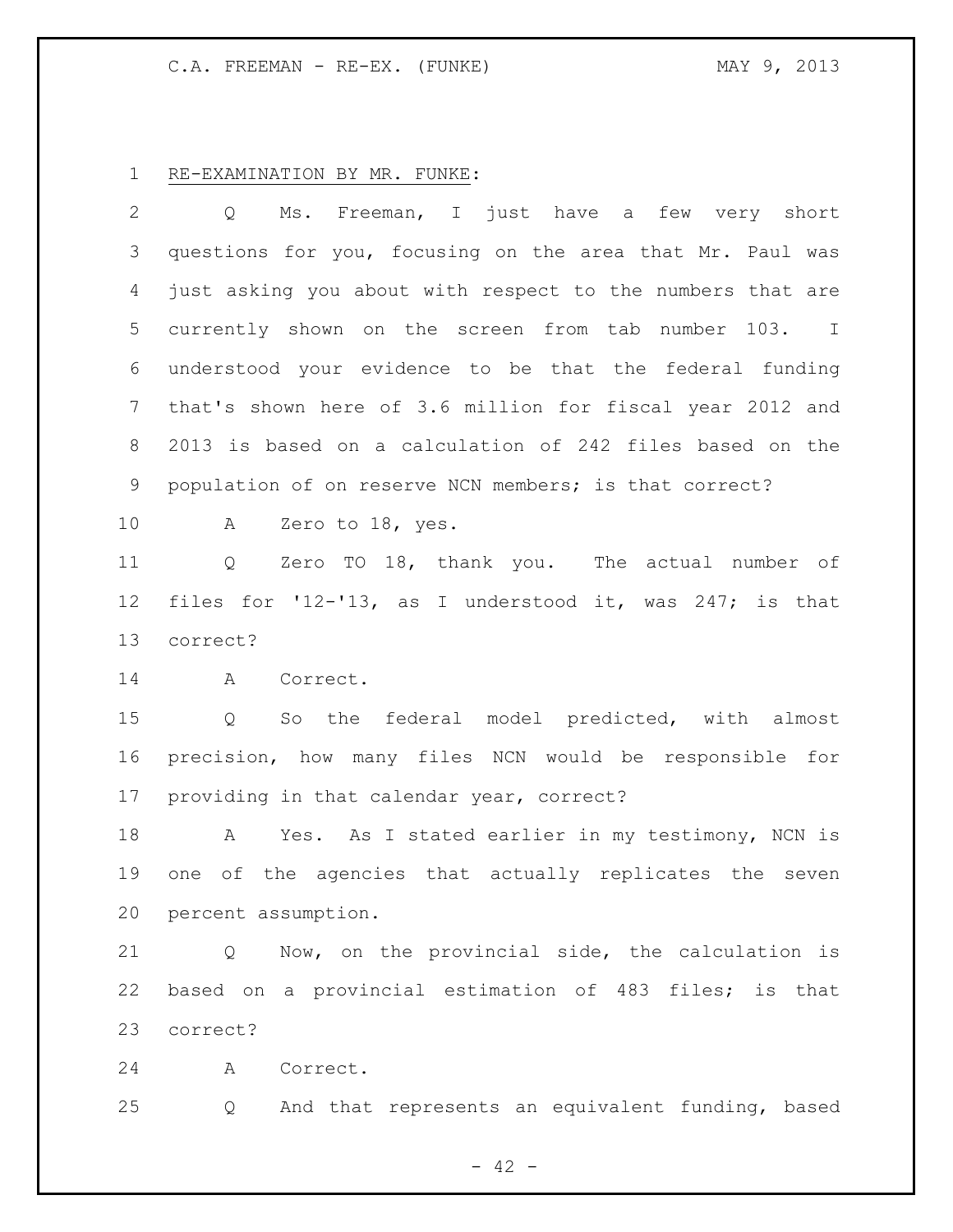on the model that the province has, of 3.3 million; is that correct?

A Correct.

 Q And actual numbers indicate that there are 409 files that NCN is providing services to for provincially funded families, correct?

A I believe it's 419.

 Q Four nineteen. So what your evidence is trying to explain, if I understand you correctly, is that with almost the same funding on provincial and federal dollars, the agency's client population on the provincial side is twice what the agency's client population is on the federal side, with essentially the same service dollars; is that correct?

 A Correct. With actually the federal providing slightly more dollars than the provincial.

 Q And on a per file basis, significantly more, nearly twice the dollars.

A Correct.

 MR. FUNKE: Those are my only questions. Thank you, Mr. Commissioner.

THE COMMISSIONER: Thank you, Mr. Funke.

Ms. Walsh?

MS. WALSH: I have no further questions.

25 THE COMMISSIONER: All right, Witness. Thank you

 $- 43 -$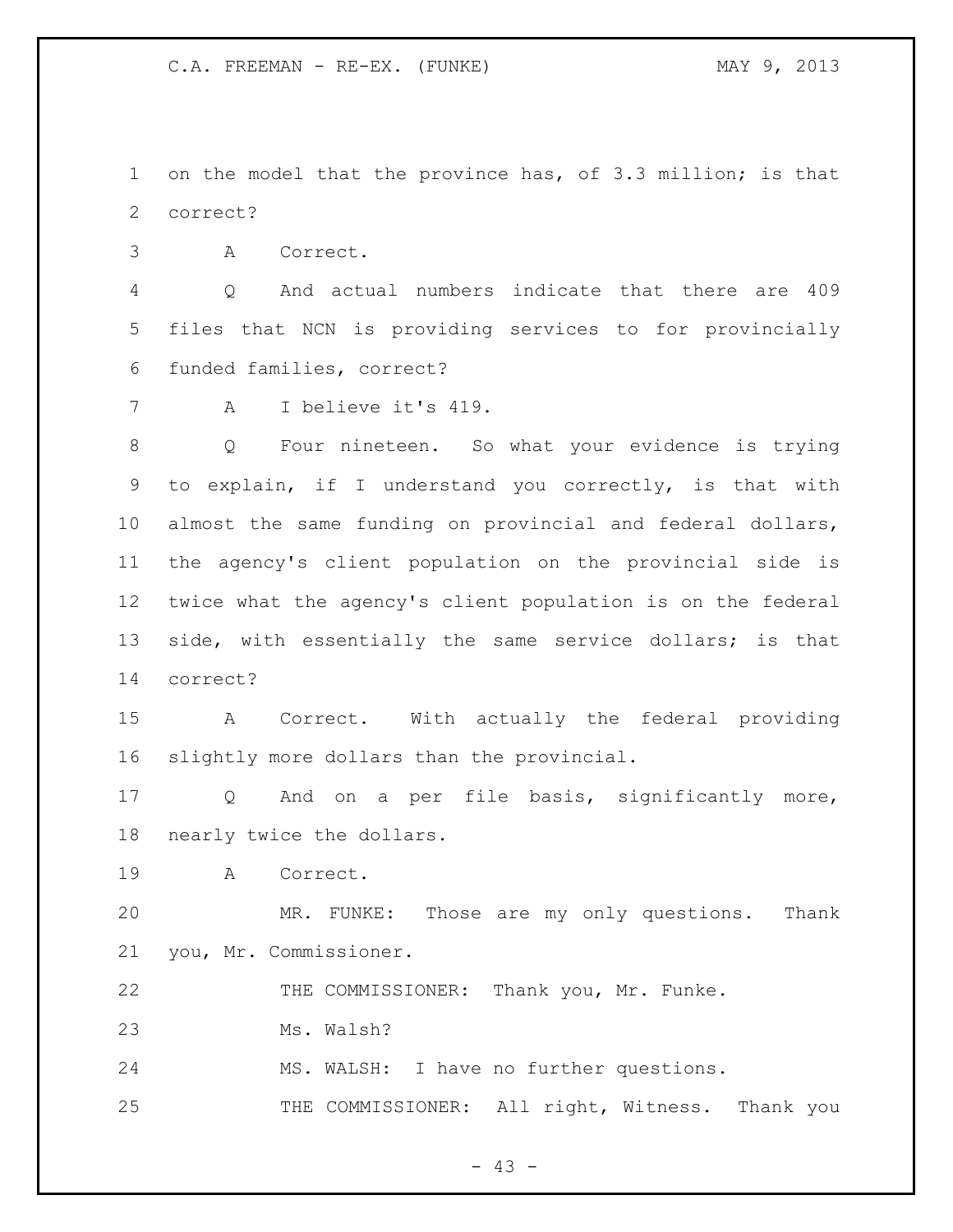1 very much. You're completed your tour of duty at the 2 witness stand. 3 4 (WITNESS EXCUSED) 5 6 THE COMMISSIONER: All right. Do you want to 7 start the next witness before we have a break? It's, what 8 -- I think we might as well take a half an hour before the 9 next witness. 10 MR. FUNKE: Certainly. Next witness that we'd 11 like to call, then, Mr. Commissioner, is Shavonne Hastings. 12 THE CLERK: State your full name to the court. 13 THE WITNESS: Shavonne Bernadette Hastings. 14 THE CLERK: And spell me your first name. 15 THE WITNESS: S-H-A-V as in Victor, O-N-N-E. 16 THE COMMISSIONER: S-H-A what? 17 THE WITNESS: V as in Victor. 18 THE COMMISSIONER: Yes. 19 THE WITNESS: O-N-N-E. My last name is Hastings, 20 H-A-S-T-I-N-G-S. 21 THE CLERK: Thank you. Could you just stand for 22 a moment. Would you rather take an eagle feather? 23 THE WITNESS: Yes. 24 THE CLERK: Yes, you just hold it (inaudible). 25

 $-44 -$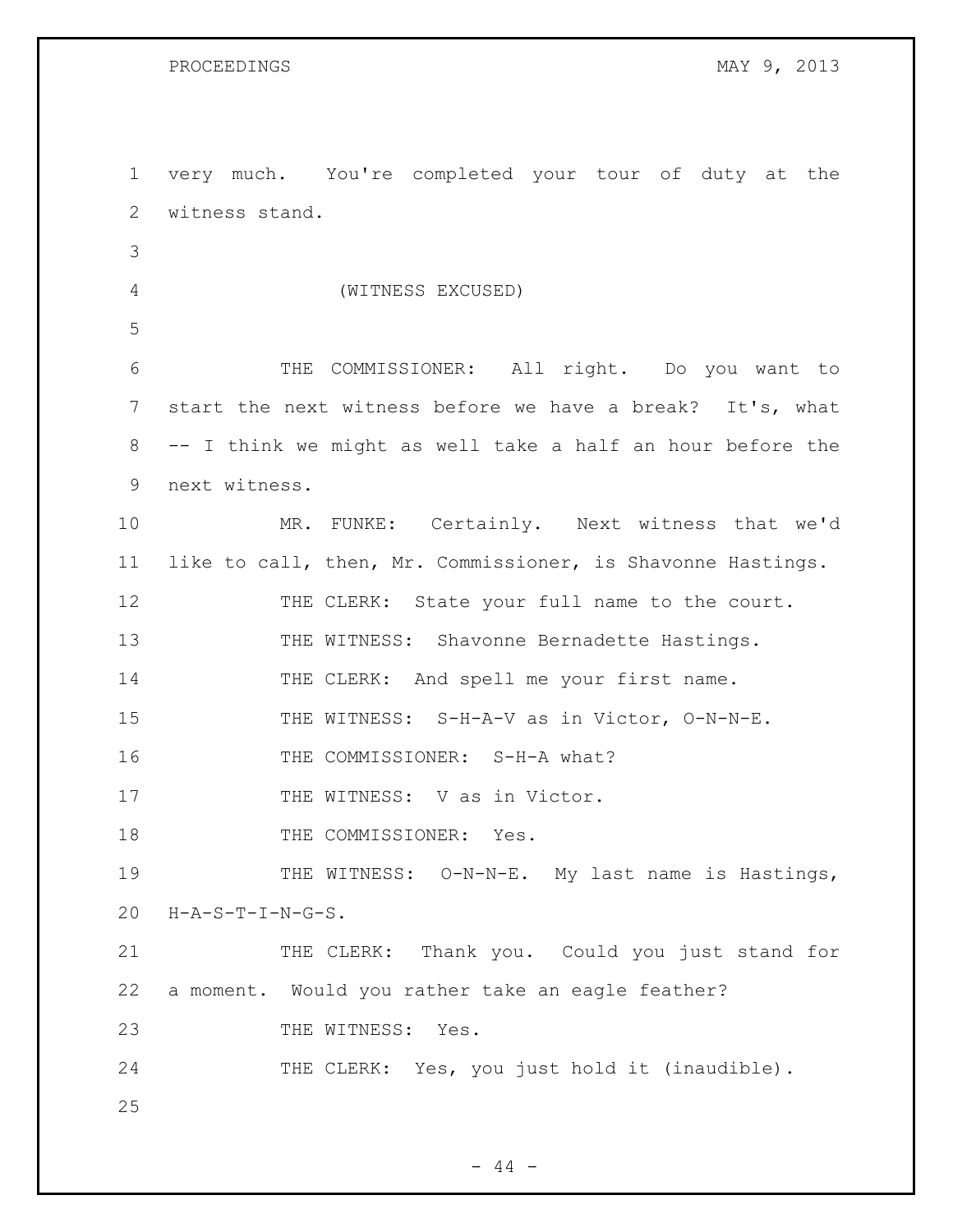**SHAVONNE BERNADETTE HASTINGS,** promising to tell the truth while holding the Eagle Feather, testified as follows: THE CLERK: Thank you. MR. FUNKE: Thank you, Mr. Commissioner. I'd like to begin by filing a copy of Ms. Hastings' curriculum vitae as the next exhibit in the, in the matter. 10 THE COMMISSIONER: Exhibit 62. 11 THE CLERK: Exhibit 62. **EXHIBIT 62: CURRICULUM VITAE OF SHAVONNE HASTINGS** DIRECT EXAMINATION BY MR. FUNKE: Q Good morning, Ms. Hastings. 18 A Good morning. Q I understand that you are a member of Norway House Cree Nation; is that correct? A I am. Q And I understand in terms of your professional background, you're currently the director of operations for the southern sub-office located here in Winnipeg for the Nisichawayasihk Cree Nation Family and Community Wellness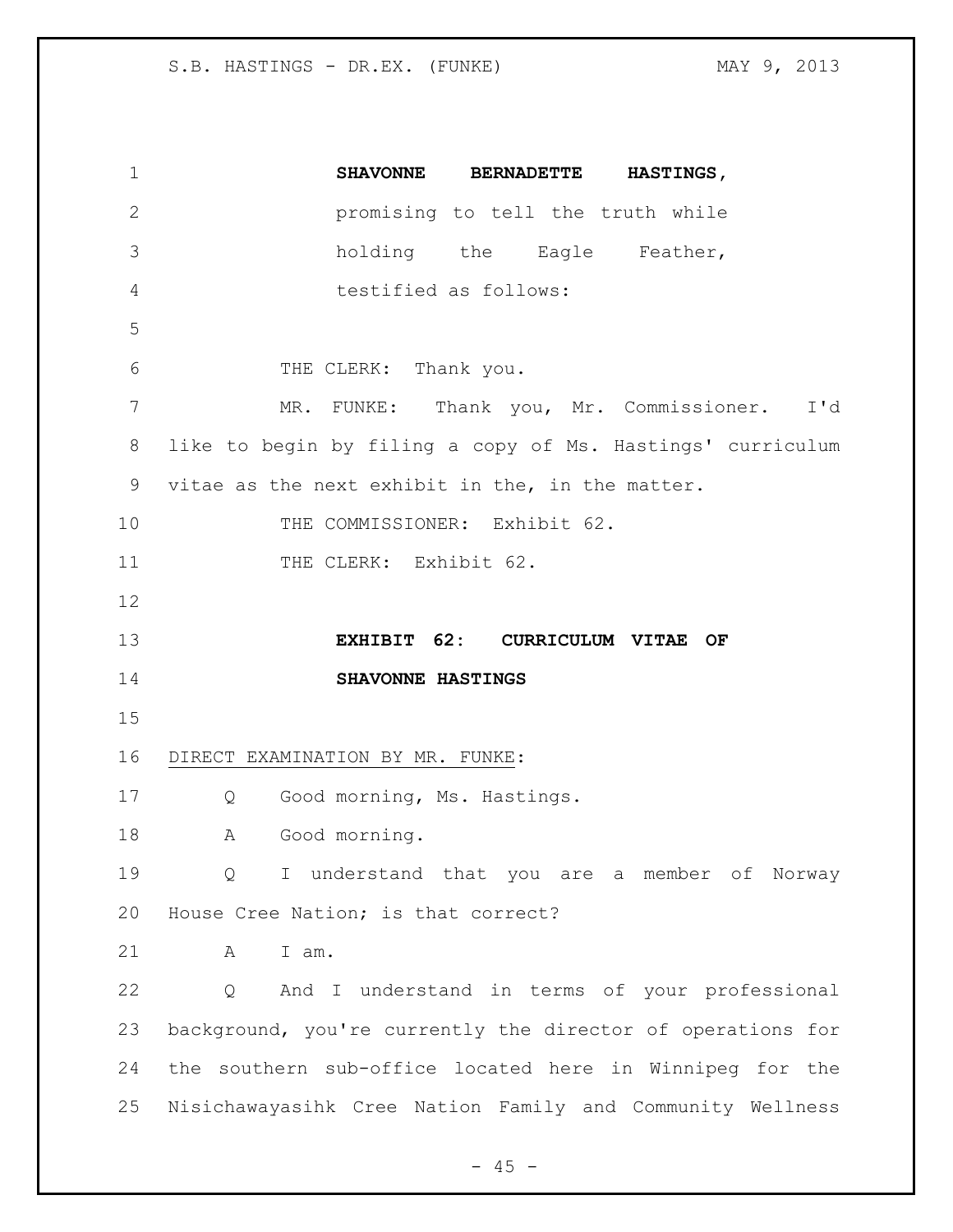Centre; is that correct? A I am. Q And that's the same wellness centre that is -- has Felix Walker as the executive director; is that correct? A That's correct. Q And I understand that in terms of your current 8 position, you report directly to Mr. Walker; is that correct? A I do. Q Now, prior to your current position, I understand that you were previously employed as a supervisor with Kinosao Sipi Minisowin Agency, which is also known as KSMA. A Yes. Q And that's a First Nation CFS agency representing Norway House; is that correct? 17 A That's correct. Q And you were -- sorry, you were supervisor of their office here in Winnipeg as well from October 2005 through June of 2009; is that correct? 21 A That's correct. Q And after June of 2009, you became the director of operations for NCN in Winnipeg; is that correct? A That's correct. Q Prior to working for KSMA, I understand that you

 $- 46 -$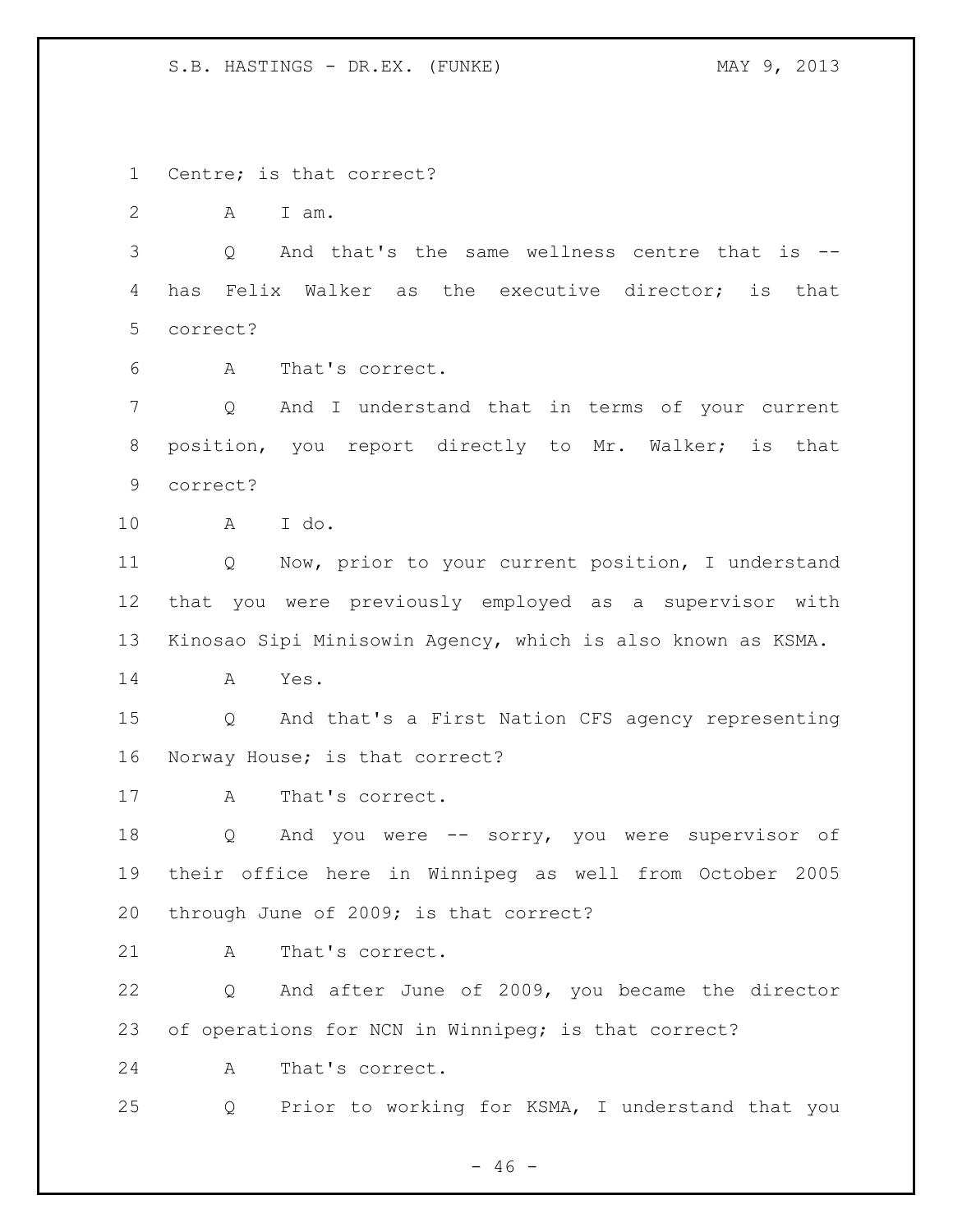were also a social worker with Winnipeg Child and Family Services from the twenty -- sorry, from April 2001 through to May 2005; is that correct? A Yes. Q Prior to that, you were a -- you had two different internships, is that correct, one with the Winnipeg CFS internship program in the Northeast intake unit from September 2000 to April 2001? A Correct. Q And another internship program, also with Winnipeg CFS through their foster care resources office, from September 1999 through August of 2000; is that correct? 14 A That's correct. Q And I understand that you also previously been a board member for Project Neecheewam; is that correct? A Yes. Q And you were also the chair of the board for Project Neecheewam; is that correct? A Yes. Q Perhaps just for the benefit of the Commission, if you could explain what Project Neecheewam is? A Project Neecheewam is a service that is provided to children in care placed within Winnipeg and/or surrounding areas.

 $- 47 -$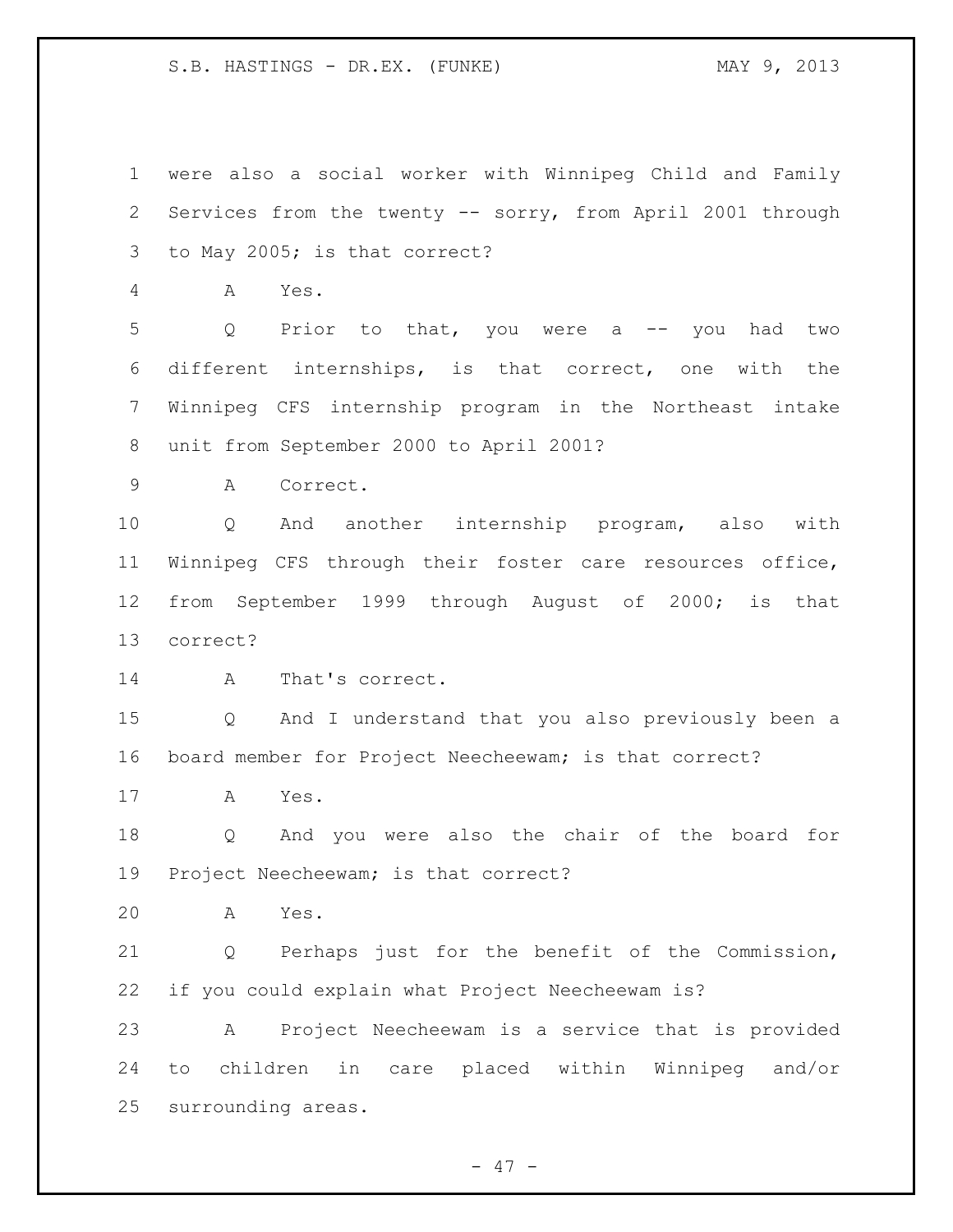1 THE COMMISSIONER: Now, just a minute. What's, 2 what's the name of this project? 3 MR. FUNKE: Project -- 4 THE WITNESS: Project Neecheewam. 5 THE COMMISSIONER: Oh, yes, okay. 6 7 BY MR. FUNKE: 8 Q Perhaps you could spell it for the record. 9 THE COMMISSIONER: And it's a current project, is 10 it? 11 THE WITNESS: Correct. 12 MR. FUNKE: That's correct. 13 THE WITNESS: Did you want me to spell it? 14 15 BY MR. FUNKE: 16 Q Yeah, please. 17 A It's capital N-E-E-C-H-E-E-W-A-M. 18 THE COMMISSIONER: And is this a project you're 19 in charge of? 20 THE WITNESS: I was previously, yes. 21 THE COMMISSIONER: Previously. 22 THE WITNESS: Previously. Not currently. 23 THE COMMISSIONER: When you were employed by who? 24 THE WITNESS: When I was employed with Winnipeg 25 Child and Family, I volunteered my time on the board for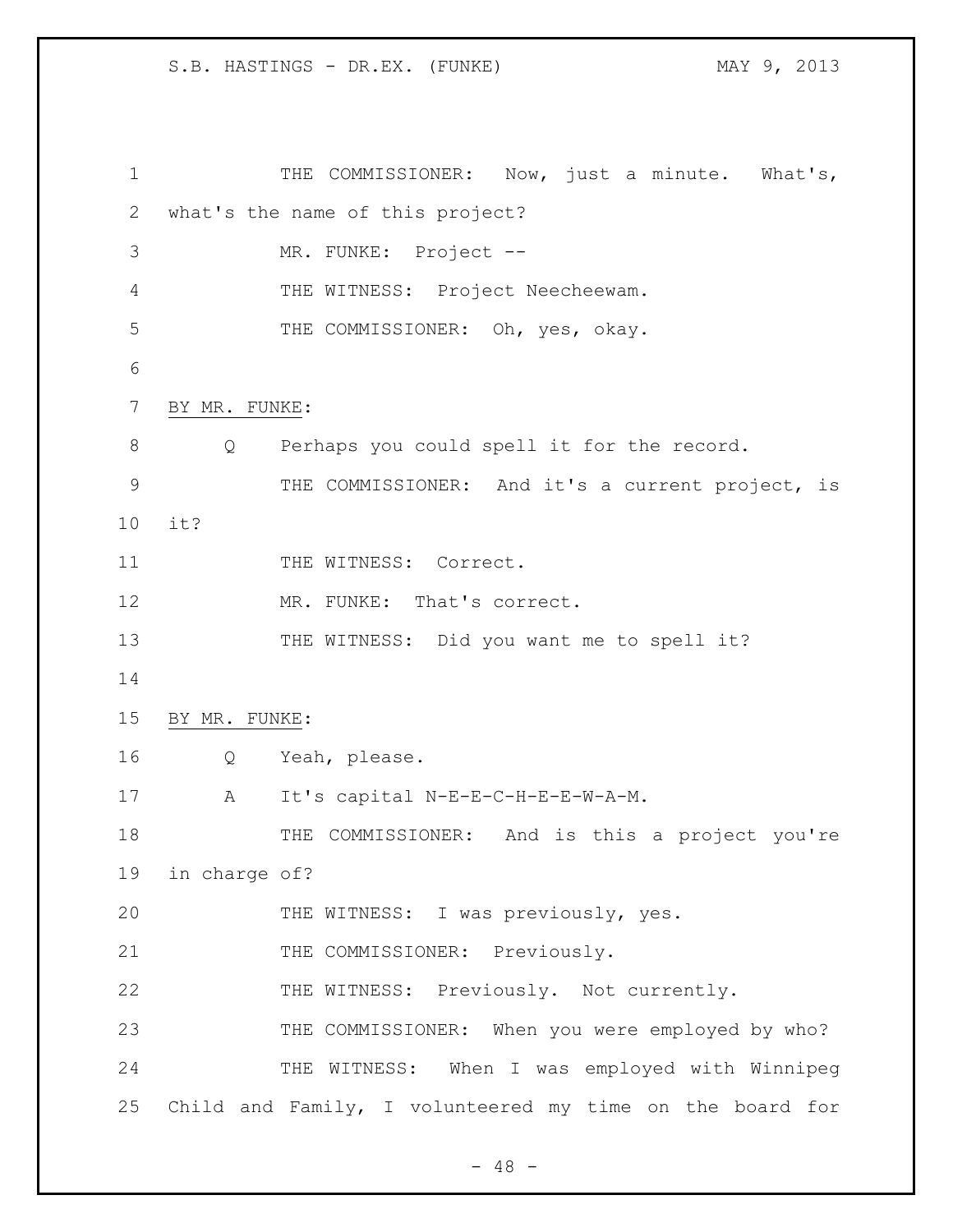Project Neecheewam, so it was done after hours. THE COMMISSIONER: And is it a Winnipeg project? THE WITNESS: It is. BY MR. FUNKE: Q And I understand that Project Neecheewam, among other things, also offers placement resource for children in care; is that correct? A It does. It offers placement to girls as -- to male and female. There's a male unit and there's a female unit, as well. Q And it's what would commonly be referred to as a group two resource -- A Yes. Q -- is that correct? A Yes. Q So a foster placement available to children who qualify for special needs funding? A Correct. Q That would not otherwise be eligible to be placed in a regular foster home. A Right. At the time that, that I sat on the board, it was at one point a level five placement group 24 care. I believe shortly thereafter, just prior to my 25 departure from the board, it was reduced to a -- if I

- 49 -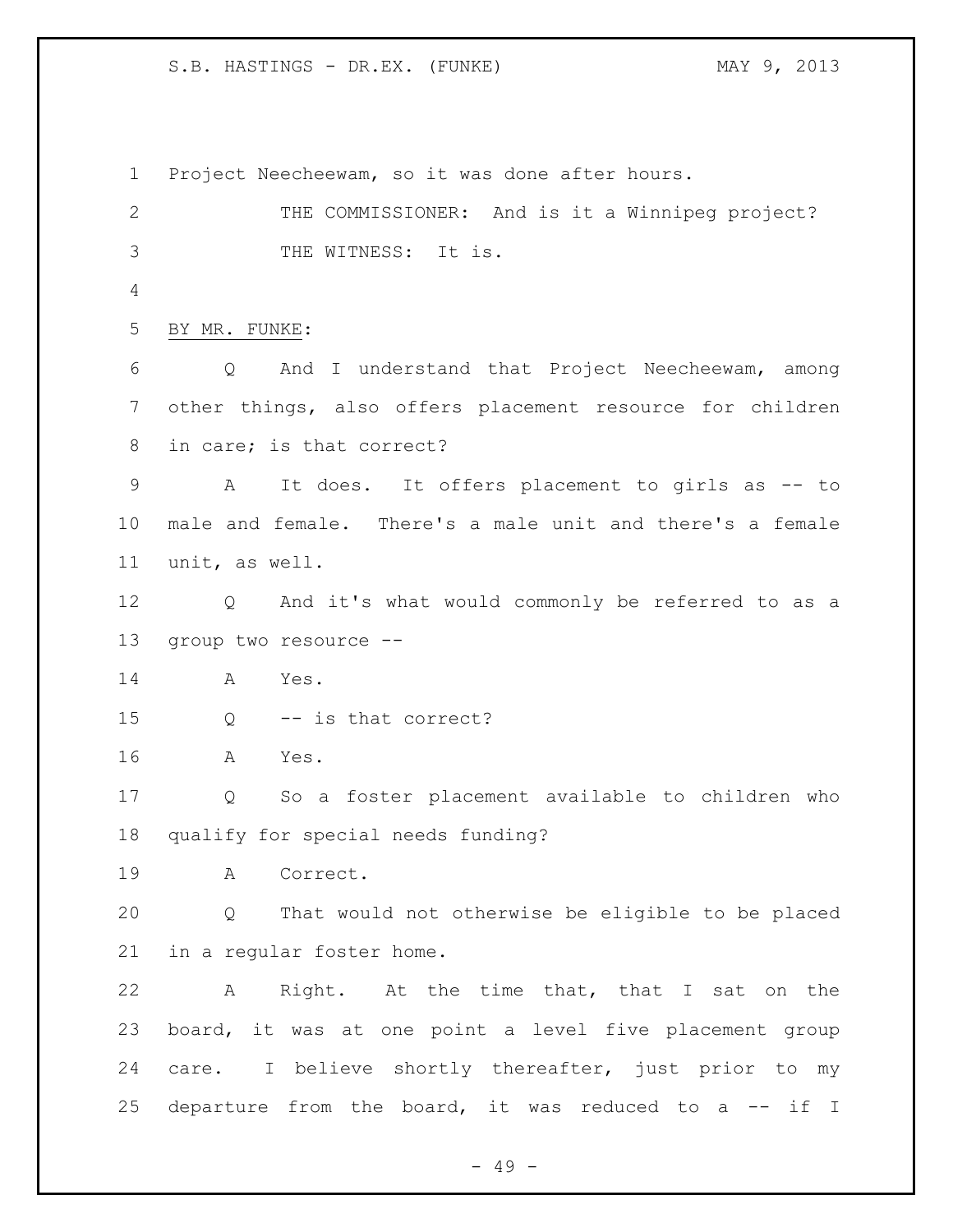remember correctly -- level three care. The range was 12 to 17. Q Okay. And how many beds were available in that unit? A I'm sorry? Q How many beds were available at Project Neecheewam? A There were six beds available for boys and girls, and they were separate homes. They were not together. Q So six beds for boys and six beds for girls? A Correct. Q Twelve altogether. A Yes. Q What were some of the other services that Project Neecheewam offered its residents? A They -- we undertook the crisis stabilization unit for boys, which was initially managed by the Macdonald Youth Services. Then it was transferred over to Project Neecheewam, and I don't recall the year. That was another initiative that was taken on by Neecheewam at the time. Q Okay. So in addition to providing residence, it also provided counselling services. A Yes. Q And how long were you on the board? A Approximately seven years, I believe.

 $-50 -$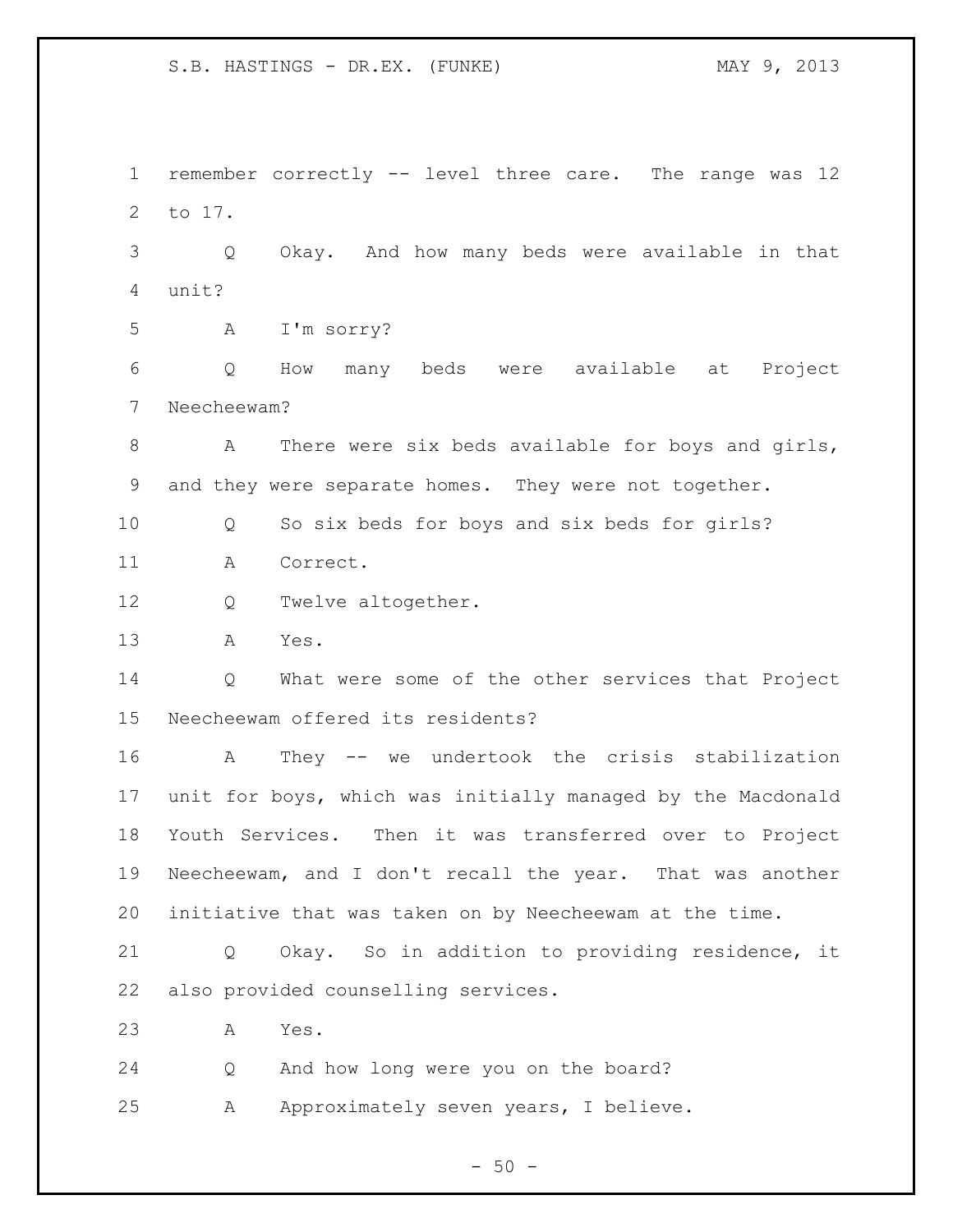Q And how long were you the chair of the board? A Two of those seven years. Q Now, I understand prior to your professional -- THE COMMISSIONER: What years were those? THE WITNESS: I would have to refer to my résumé. I believe they were from approximately 2000 to 2005, I was a board member; 2005 to 2007, I believe I was chair of the board. BY MR. FUNKE: Q That's reflected in your curriculum vitae. Those are the same dates in your curriculum vitae, is what I'm saying to you. 14 A Okay. THE COMMISSIONER: Now, where, where is that in the curriculum vitae? MR. FUNKE: Second page, Mr. Commissioner. At the bottom of the page, under the heading Volunteer Experience -- THE COMMISSIONER: Oh, yes. MR. FUNKE: -- you'll see the reference to the Project Neecheewam. 23 THE COMMISSIONER: Yeah, yes. And is that -- is this witness's evidence going to be about that project or ...

 $-51 -$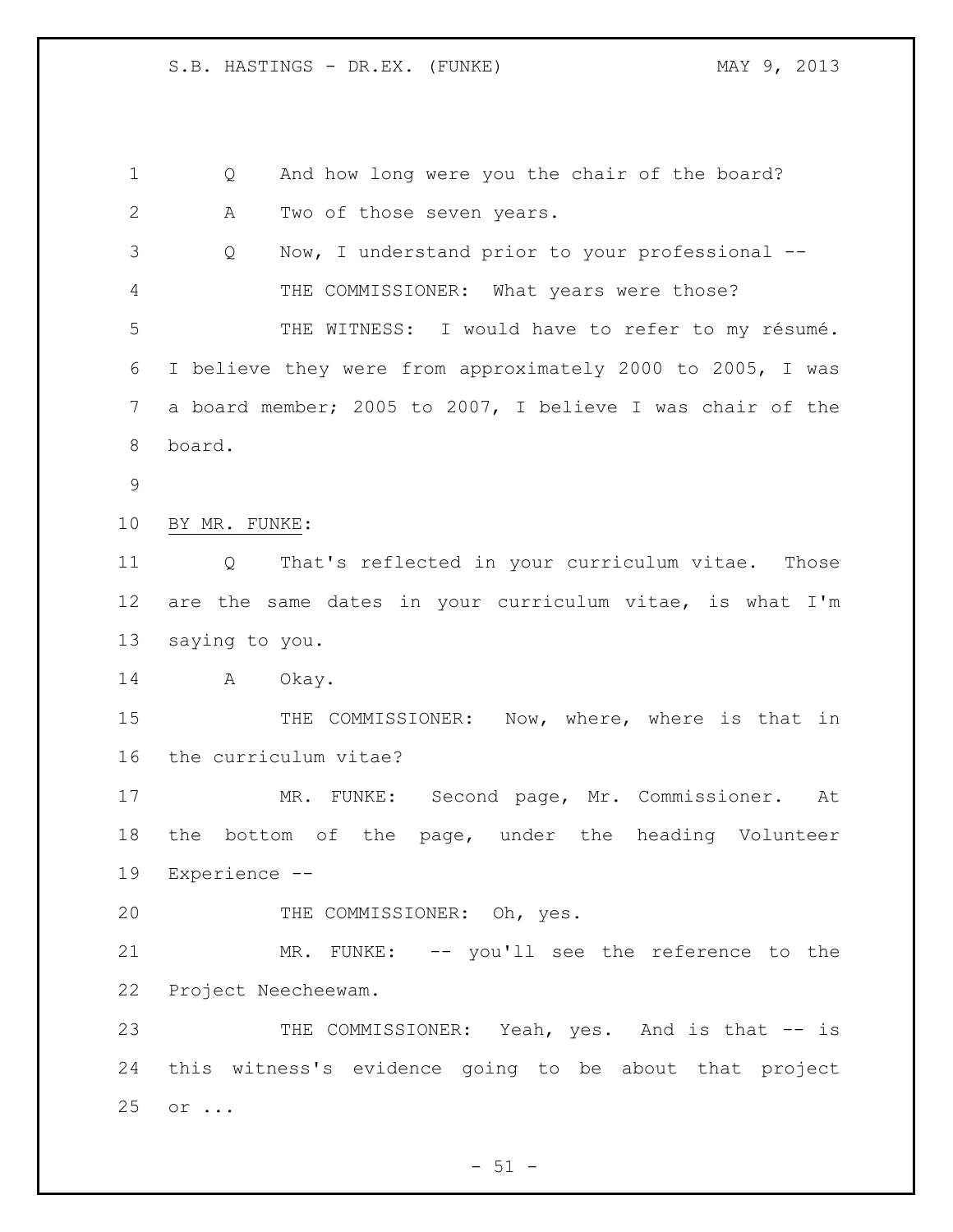1 MR. FUNKE: Not specifically, but I wanted to put that on the record so that if anyone did have questions about the project, that Ms. Hastings is here and available to answer questions about that.

 THE COMMISSIONER: What area is the thrust of her evidence going to encompass?

 MR. FUNKE: Certainly. What I can advise the Commission is that Ms. Hastings started her career with Winnipeg CFS prior to devolution. She was involved in preparing case files for the devolution process. She then became one of the many seconded employees that the Commission has heard about. She was assigned to the KSMA and NCN combined office in Winnipeg after devolution. She'll talk about her experience through that process and what it was like working for the agency after devolution.

 She then continued with them as a seconded employee until such time as she was offered the position of supervisor. She then left the union, as we heard about yesterday. She became an employee of the agency directly, and she ultimately was made their director of operations here in Winnipeg and can speak to present day circumstances about trying to implement the circle of care in an urban environment through the Winnipeg sub-office of the wellness centre and the various challenges that the agency has in trying to implement that kind of an approach in an urban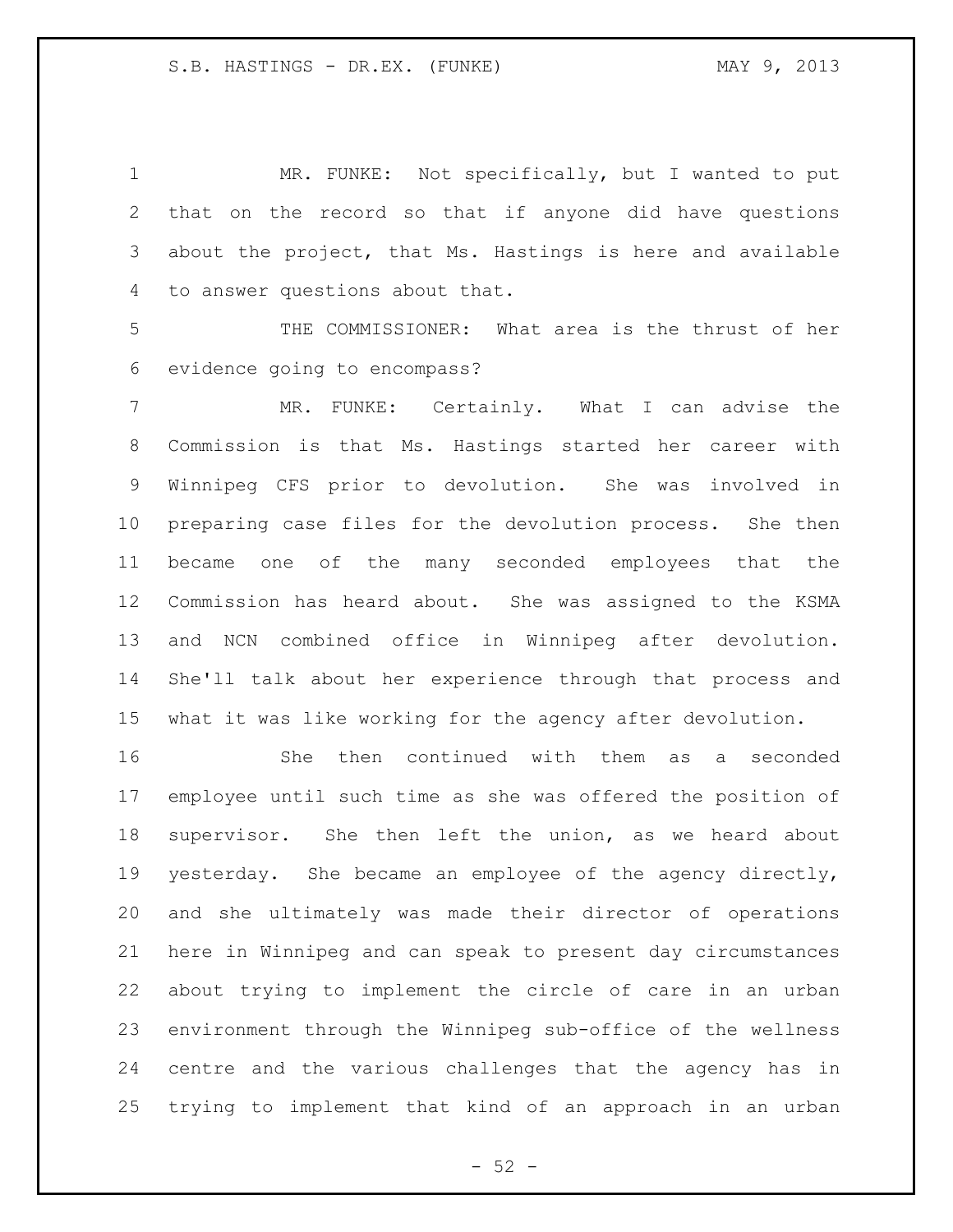environment.

| 2               | And that's, that's going to be what I expect to             |
|-----------------|-------------------------------------------------------------|
| 3               | be the principal focus of the Commission in terms of her    |
| 4               | evidence and how that relates to the circumstances relevant |
| 5               | to the delivery of services to families such as Phoenix     |
| 6               | Sinclair that would now at this point come into contact     |
| $7\phantom{.0}$ | with an agency in Winnipeg.                                 |
| 8               | THE COMMISSIONER: All right, that's, that's                 |
| 9               | helpful.                                                    |
| 10              |                                                             |
| 11              | BY MR. FUNKE:                                               |
| 12              | Now, in terms of your education --<br>Q                     |
| 13              | THE COMMISSIONER: And just about how long do you            |
| 14              | expect to be with her?                                      |
| 15              | MR. FUNKE: I should be done -- if I'm not done              |
| 16              | by noon, I'll be done shortly after lunch, Mr. --           |
| 17              | THE COMMISSIONER: All right.                                |
| 18              | MR. FUNKE: -- Commissioner, so we should be done            |
| 19              | with plenty of time to spare for today.                     |
| 20              | THE COMMISSIONER: Well, I'm just wondering                  |
| 21              | whether we'll get through another witness, but we'll, we'll |
| 22              | look at that later in the day.                              |
| 23              | FUNKE: I don't anticipate that we<br>MR.<br>have            |
| 24              | another witness scheduled for today.                        |
| 25              | Well, you don't $--$ you,<br>THE<br>COMMISSIONER:           |

- 53 -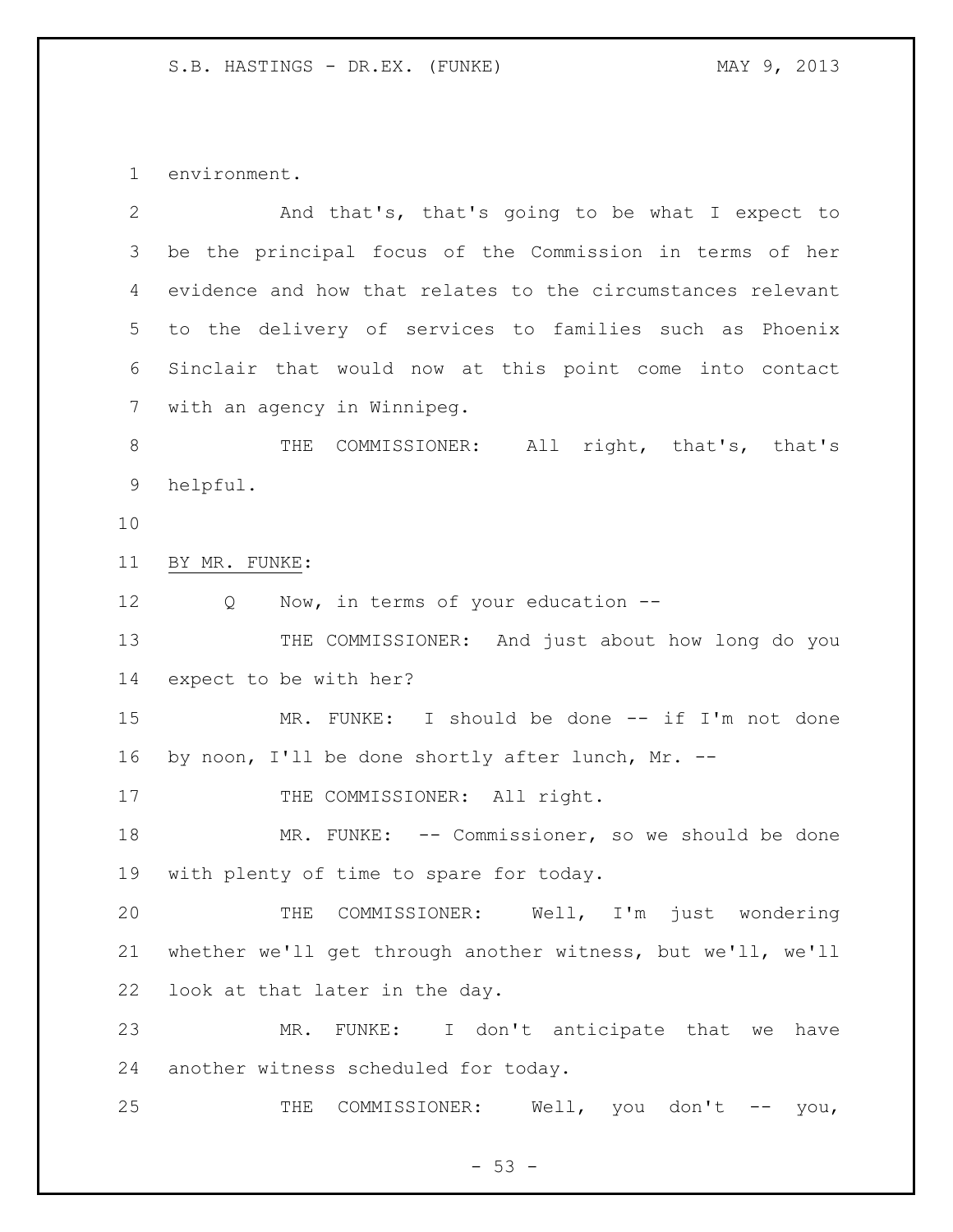yourself don't have any more.

| $\overline{2}$  | MR. FUNKE: I don't have any more.                           |
|-----------------|-------------------------------------------------------------|
| 3               | THE COMMISSIONER: No, well, it's not --                     |
| 4               | MR. FUNKE: This is my last one.                             |
| 5               | THE COMMISSIONER: -- your worry, then.                      |
| 6               | Okay, carry on.                                             |
| 7               | MR. FUNKE: Thank you very much.                             |
| 8               |                                                             |
| 9               | BY MR. FUNKE:                                               |
| 10              | Ms. Hastings, in terms of your education, then, I<br>Q      |
| 11              | understand that you attended the Winnipeg Education Centre; |
| 12 <sup>°</sup> | is that correct?                                            |
| 13              | A It is.                                                    |
| 14              | And that's the centre that's now known as the<br>Q          |
| 15              | William Norrie Centre; is that correct?                     |
| 16              | Yes.<br>A                                                   |
| 17              | Now, that was a special ACCESS program; is that<br>Q        |
| 18              | correct?                                                    |
| 19              | Yes.<br>А                                                   |
| 20              | All right. And perhaps you could just tell us a<br>Q        |
| 21              | little bit about that program and how it operated.          |
| 22              | In order to get into the ACCESS program, I had to<br>Α      |
| 23              | make an application. The ACCESS program is geared towards   |
| 24              | those that would -- may not be quite as successful on       |
| 25              | campus. So part of that application process was I had to    |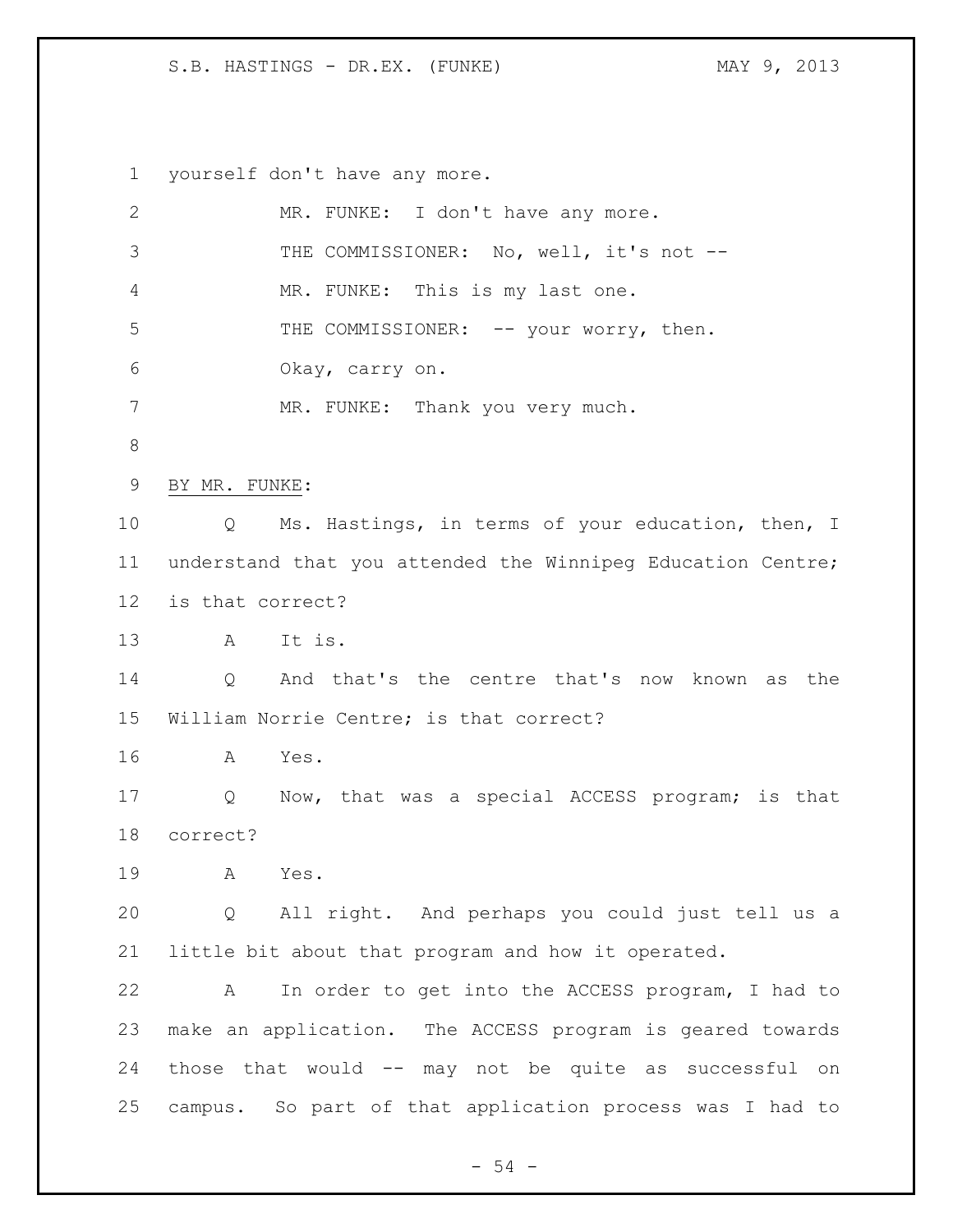submit an autobiography, fill out the application, as well as provide three references from the community that would advocate for me to attend the program. You were screened at the intake level -- what they called the intake level, and at that point, if you were selected as one of the potential students, you were then invited back to attend a second phase of the intake process.

8 At that second phase, you were then submitted to -- you were submitted to two sets of different interview panels. That interview panel consisted of anywhere from three to four different people from the community where they would ask you questions around your preparation for seeking a Bachelor of Social Work. They also questioned around the supports that you had in obtaining a degree, what barriers you had previous to seeking your education, how you've overcome those barriers, barriers, as well as your attitudes around obtaining your education.

 Once you got through those two interviews, then there was a time lapse where they would then make a decision as to whether or not you would then come back for a third phase to the interview process.

 At that third phase, we were then asked to participate in a seminar, I guess for lack of better words, on a one-day basis where it was a mock environment of an instructor presenting information in a classroom setting.

 $- 55 -$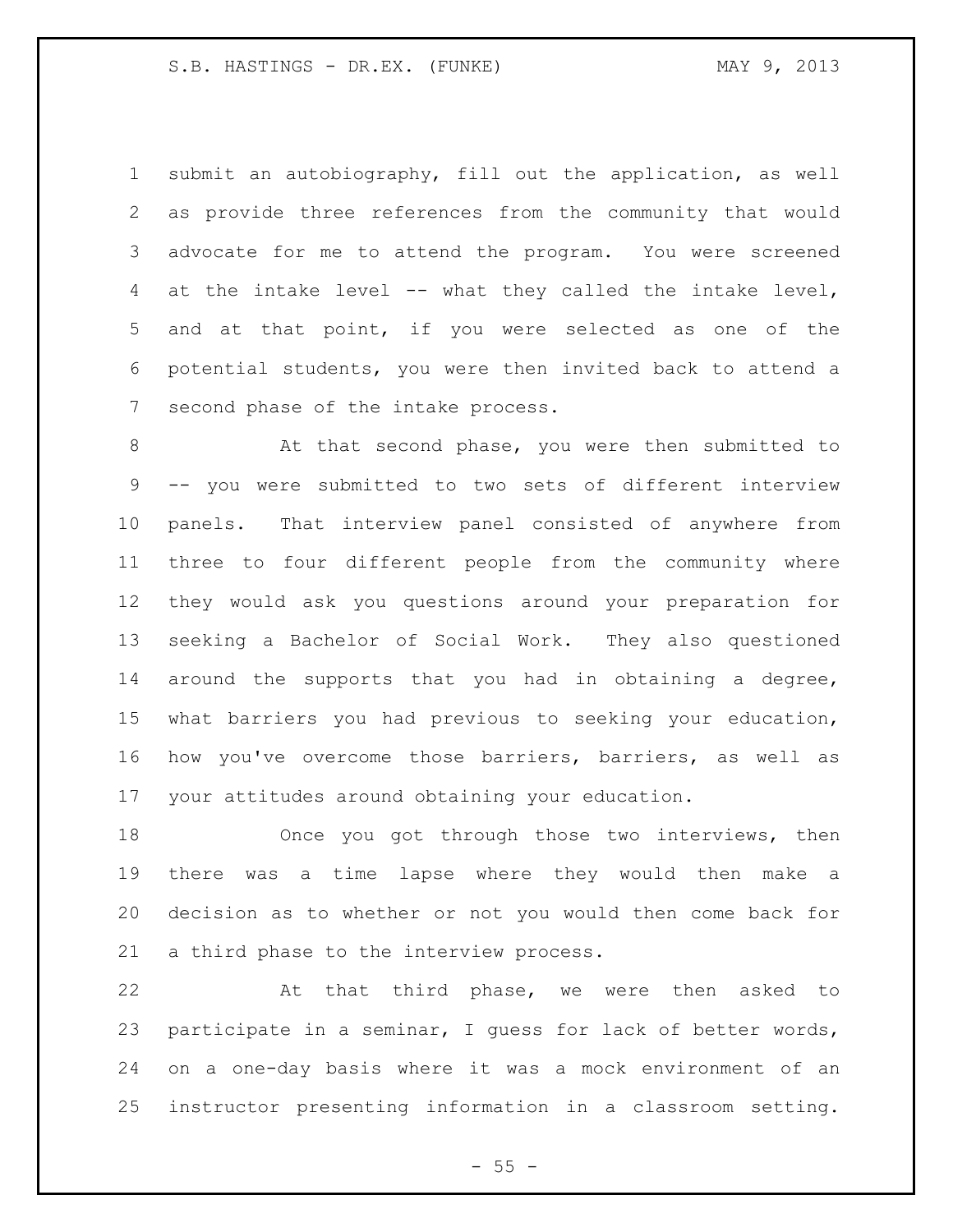We, as potential students, had to take notes. We had to provide a short essay. We had to then provide some feedback at the end of the day as to how we felt about potentially meeting the next expectation, which was then becoming a student.

 So it was quite an intensive process that you had to go through.

8 MR. FUNKE: Just for your benefit, Mr. Commissioner, this is the same program that Dean Frankel talked about during his evidence, where he talked about an ACCESS program that was offered -- I believe it was on Selkirk Avenue. This is the very program that Ms. Hastings is talking about.

BY MR. FUNKE:

 Q So I understand that once you were accepted into that program, Ms. Hastings, it was a four-year program?

18 A It was.

 Q And it resulted in your obtaining your B.S.W.; is that correct?

A Correct.

 Q And what were some of the courses that you took during that program?

24 A Aside from the, the regular curriculum that was required, there were components that were offered at the

 $-56 -$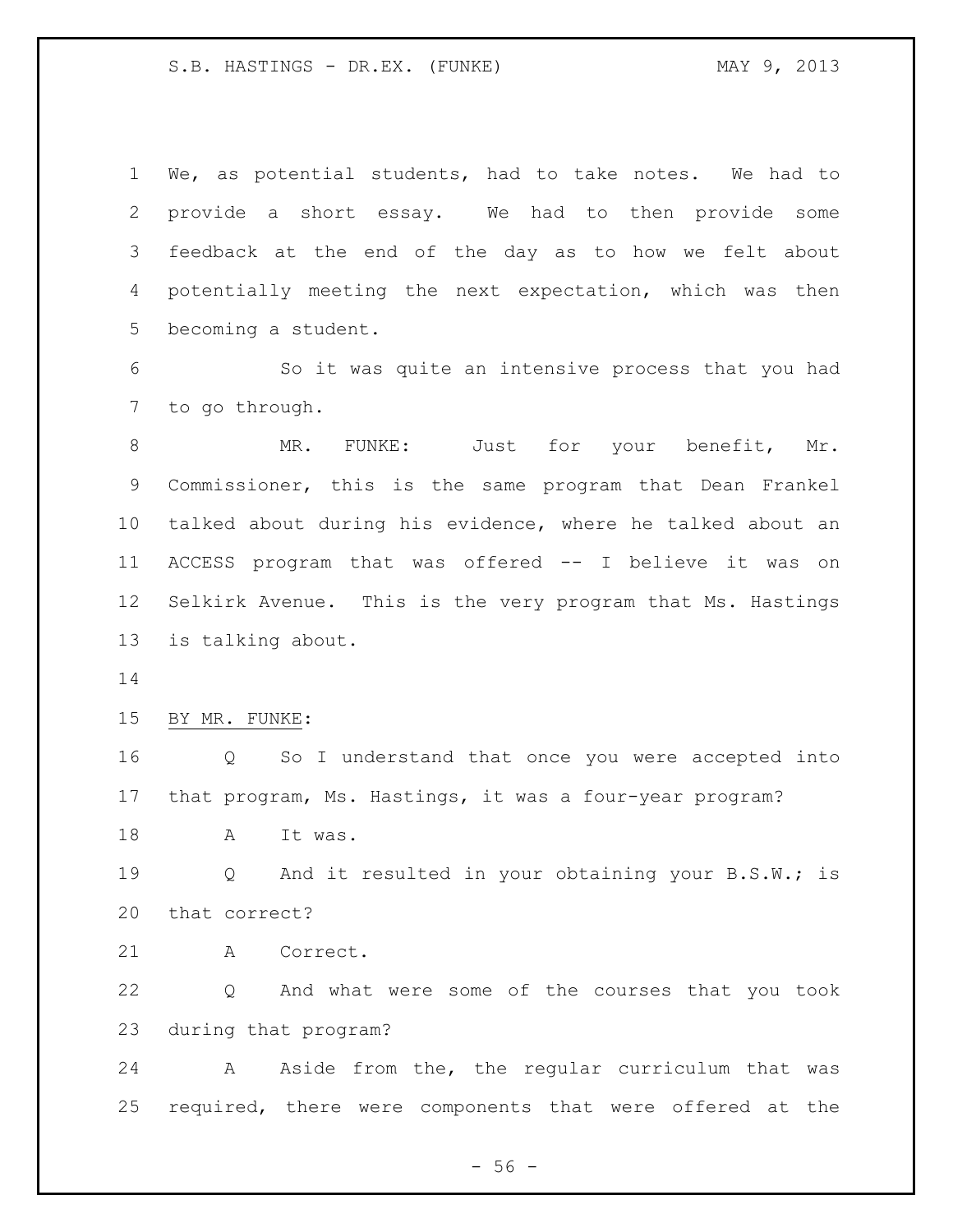1 Winnipeg Education Centre that were not necessarily 2 requirements on campus. Some of those were, as an example, 3 inner city social work practice, which was geared towards 4 the realities of inner city life, the poverty, the housing 5 issues, socialization issues. That was a course that was 6 required of us. 7 THE COMMISSIONER: This is a degree-granting 8 centre. 9 THE WITNESS: Pardon -- yes. 10 THE COMMISSIONER: It, it's a degree -- and does 11 it grant degrees other than the B.S.W.? 12 THE WITNESS: No, no. They partnered with the 13 University of Winnipeg at that time for a Bachelor of 14 Education. This program I specifically took was through 15 the U of M ACCESS centre, the B.S.W. program. 16 THE COMMISSIONER: Well, from where is your 17 degree from? 18 THE WITNESS: University of Manitoba. 19 THE COMMISSIONER: Well, explain to me what the 20 relationship of the centre is to the university, then. 21 THE WITNESS: The centre was an ACCESS program 22 from the University of Manitoba. 23 THE COMMISSIONER: Oh, oh, I see. 24 THE WITNESS: Yes. 25 MR. FUNKE: Essentially --

 $-57 -$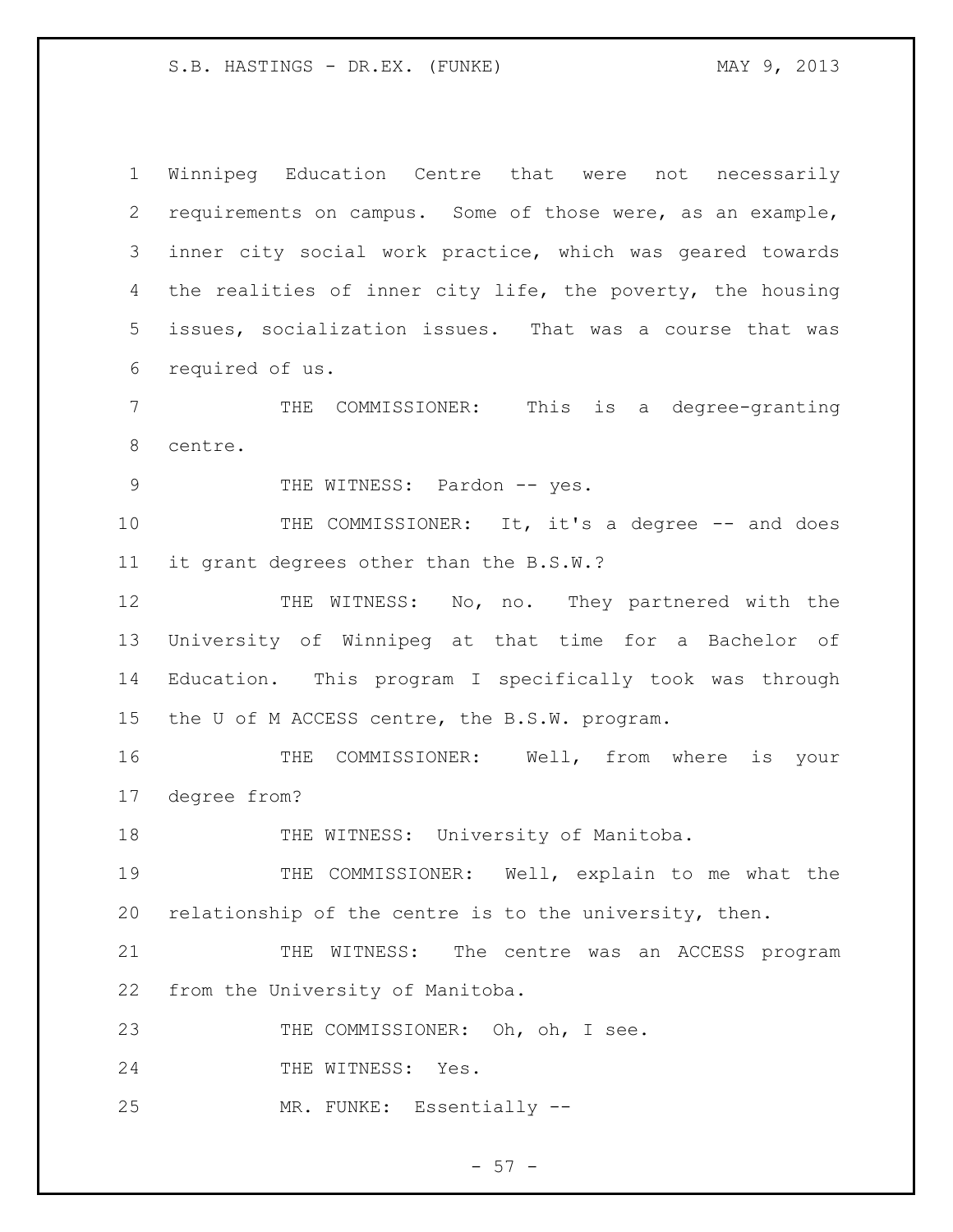THE WITNESS: Which is why it was held off campus. MR. FUNKE: Essentially a satellite site, Mr. Commissioner. THE WITNESS: Correct. MR. FUNKE: It was a program operated and run by 7 the University of Manitoba. 8 THE WITNESS: Yes. THE COMMISSIONER: Under the Dean of Social Work. 10 THE WITNESS: Yes. MR. FUNKE: That's absolutely correct. 12 THE COMMISSIONER: I follow. THE WITNESS: So some of the additional courses that we took were around aboriginal wisdom and spirituality, aboriginal healing ways. Multiculturalism was also offered. The environment was very much conducive and respectful to the histories that a lot of us came with, that a lot of us had overcome, and it was really a program that offered us the ability to obtain our education. BY MR. FUNKE: Q And as I understand it, the program was a unique program specifically designed to attract and accommodate students who might otherwise face barriers to admission to university at the regular Fort Garry campus; is that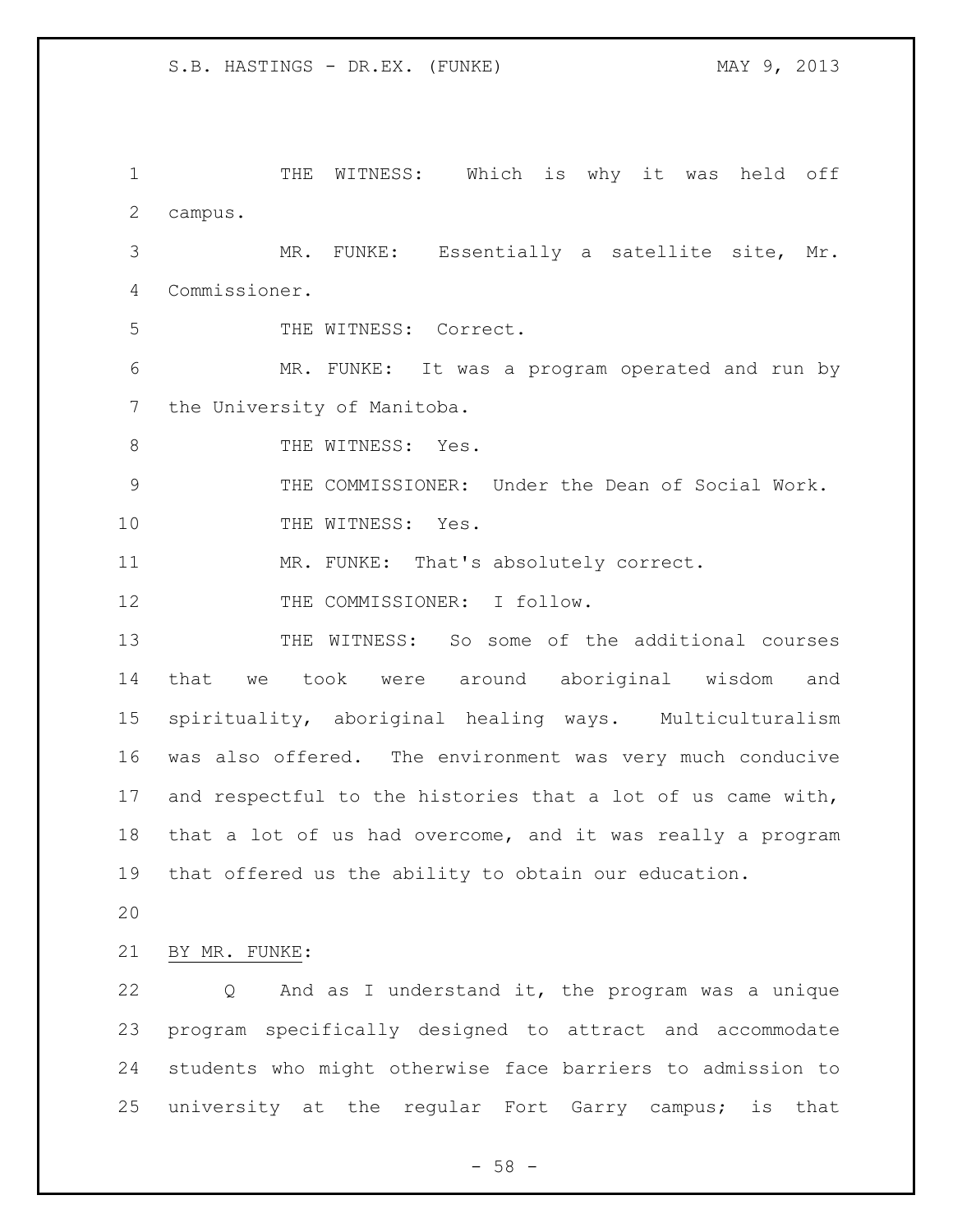correct?

A That's correct.

Q And your experience at program was positive?

A It was fantastic.

 Q Yes. Now, I understand that as part of that B.S.W. program, there were specific courses offered on child welfare. Is that correct?

A Yes.

 Q Were there any courses specifically offered in terms of child protection?

A No.

 Q Now, after you finished your program -- or was it as part of your program -- you took the two internships with Winnipeg CFS?

A It was actually part of my program.

 Q So a practicum that was contained within the four-year degree program.

18 A Correct.

 Q All right. And I understand that after you completed those internships and, and acquired your degree, you then applied for and received an offer of a position at Winnipeg CFS; is that correct?

A That's correct.

 Q All right. And you first started off at the Jarvis office, am I right?

- 59 -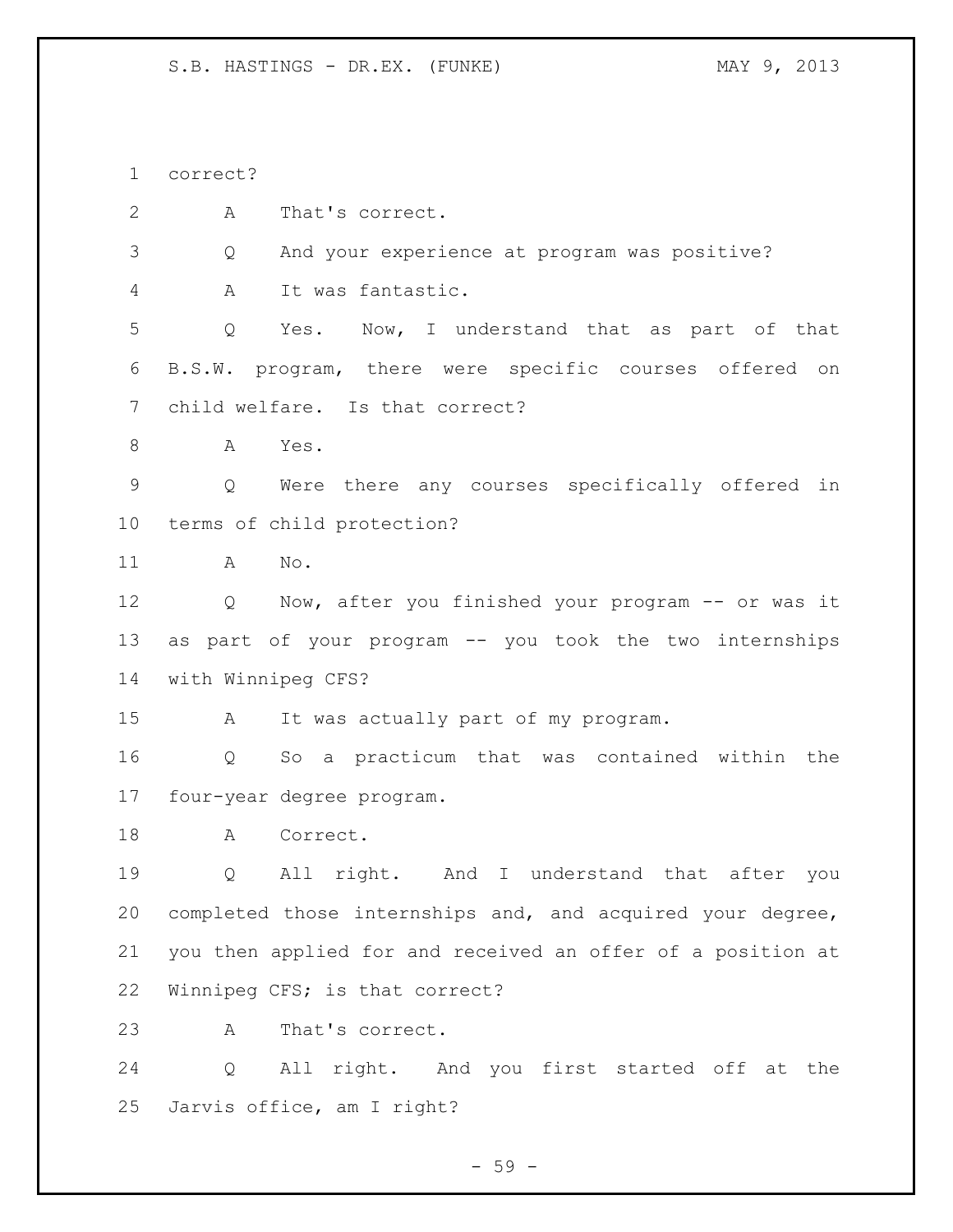A I did.

 Q A three-month term position which eventually became permanent; is that right?

A That's correct.

Q All right.

 A If I might add in respect to the internship, the reason that an internship was provided to the Winnipeg Education Centre was at the time there was a number of families involved in the CFS system who were of First Nation descent, however, the case managers were not necessarily of First Nation descent. They recognized that there was a need to have more representation.

 They then approached a number of us at the Winnipeg Education Centre to be a part of the internship program, which meant we did our practicum but our expectations were much more. As an example, I believe our practicum hours for our degree in the third year is 500 hours. Under the internship, I was required to do a thousand hours, and that followed through into my fourth year of placement as well.

 Q And do I understand correctly that that was part of, essentially, a recruitment strategy?

A I believe it was.

24 Q Now, you then took on -- you then started your position as a social worker with Winnipeg CFS.

 $- 60 -$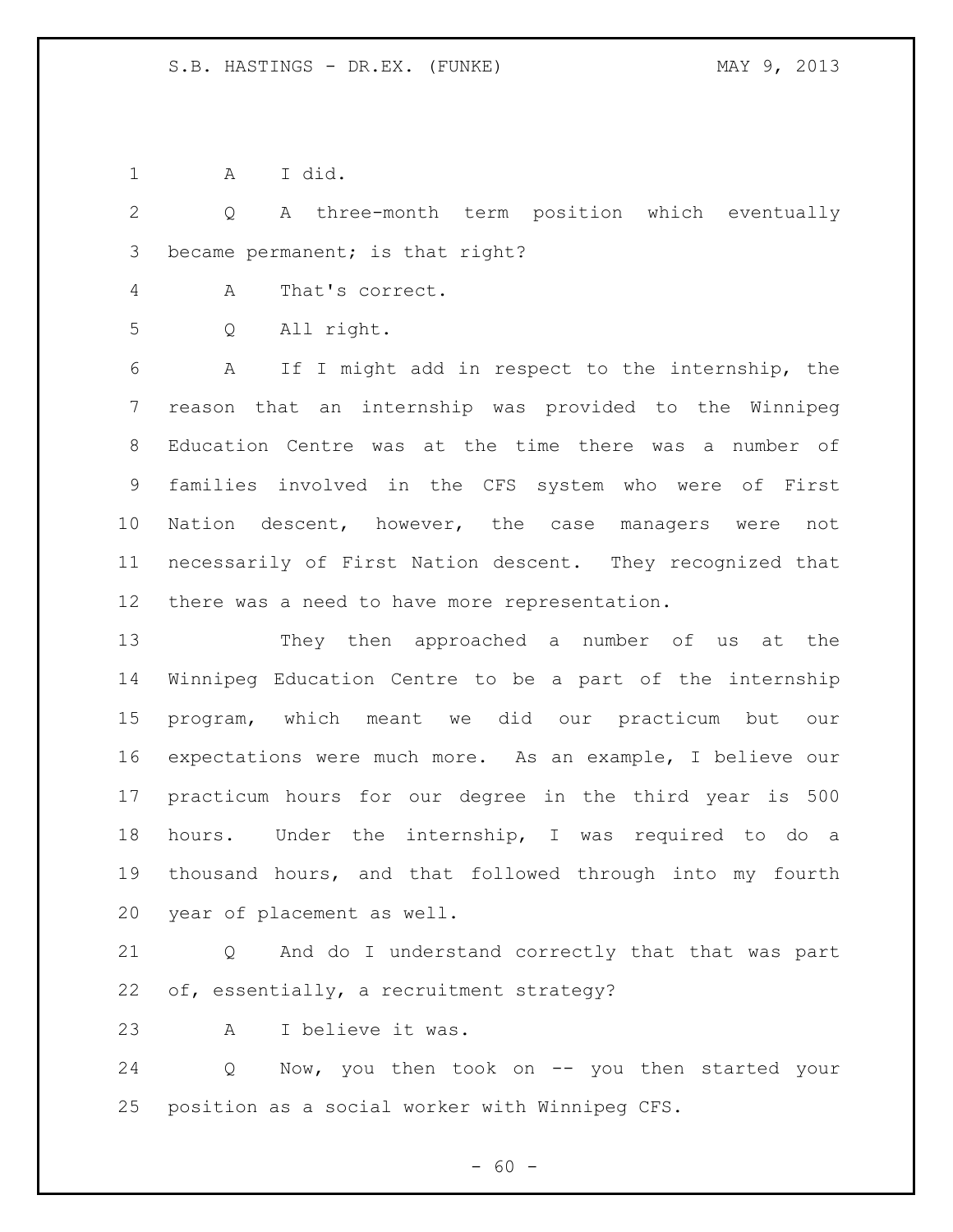A Yes.

Q And what year was that?

A In 2001, May of 2001.

 Q May 2001. Now, when you first started with Winnipeg CFS, what did you receive in terms of orientation or training prior to starting with them in your position as a social worker?

 A I received very little. I relied on the knowledge that I had learned at an intake level, which is very much different than ongoing family service and case management. I fortunately worked within a team where they were readily available to offer me the guidance and the assistance that I needed in managing the caseload that I was given.

 Q And when you say you relied on the experience you had at the intake level, you're talking about your internship through the --

A Yes.

Q -- intake office; is that correct?

A Yes.

 Q But you had received no formal training by Winnipeg CFS when you were hired into your -- in your initial three-month term position at the Jarvis office.

A I did not, no.

Q And as I understand it, you were hired directly

 $- 61 -$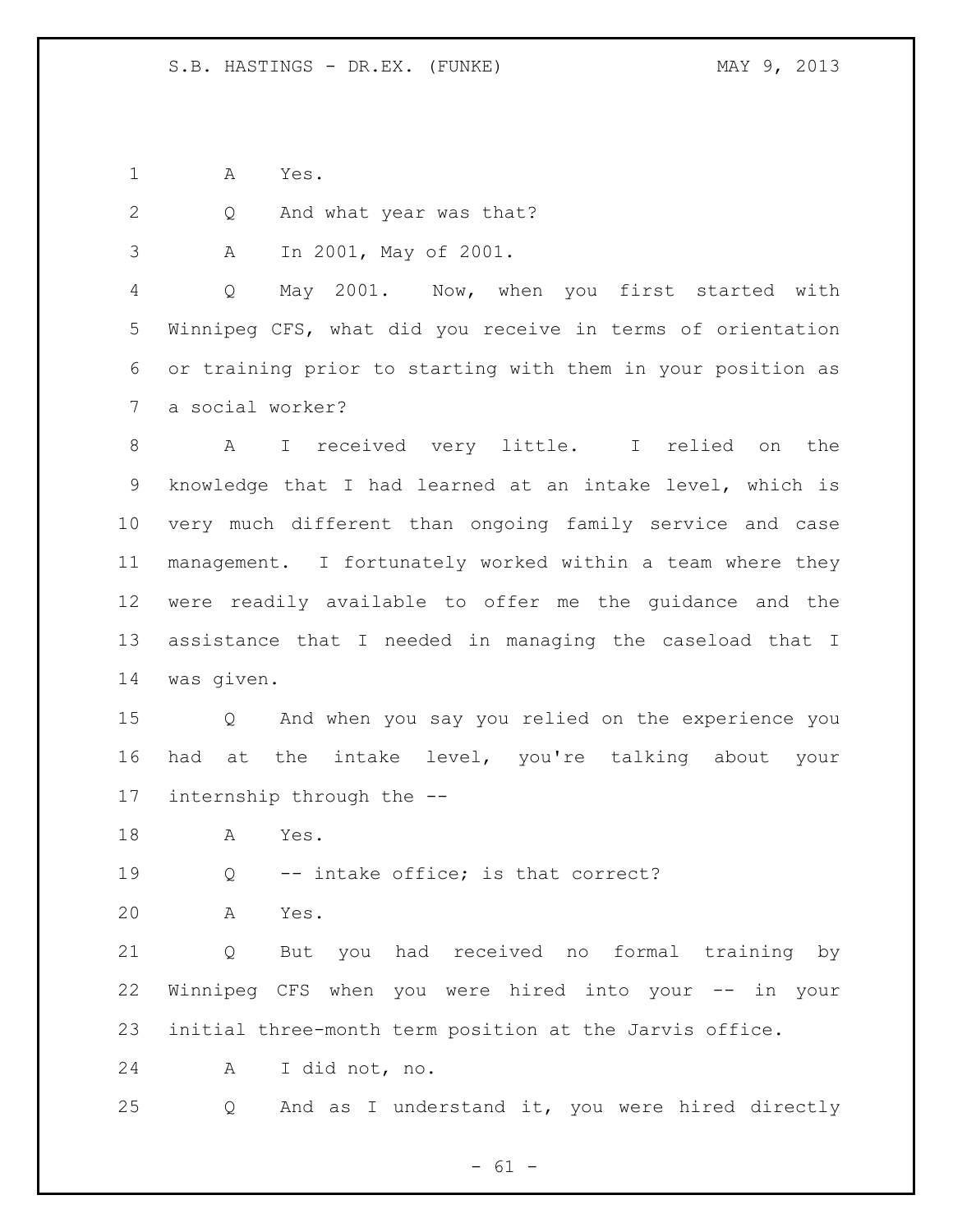into a protection role; is that correct?

A Correct.

 Q Okay. And what was your caseload at the time that you were hired by Winnipeg CFS?

A It was approximately 30.

Q Approximately 30 files?

A Thirty cases, yes.

 Q And were they -- were those strictly family 9 service files, were they strictly child -- sorry, child in care files, or was it a combination?

A It was a combination of both.

 Q Okay. Now, we've heard evidence with respect to the training that CFS employees received over time and it's referred to as core competency training.

A Um-hum.

Q And you've taken that?

17 A Yes, I have.

 Q Okay. And was any of the core competency training provided to you before you started your position with Winnipeg CFS?

A No, it was offered after.

 Q And how long after you started your position was the core competency training provided?

24 A Approximately six months.

Q And was that a recurring process?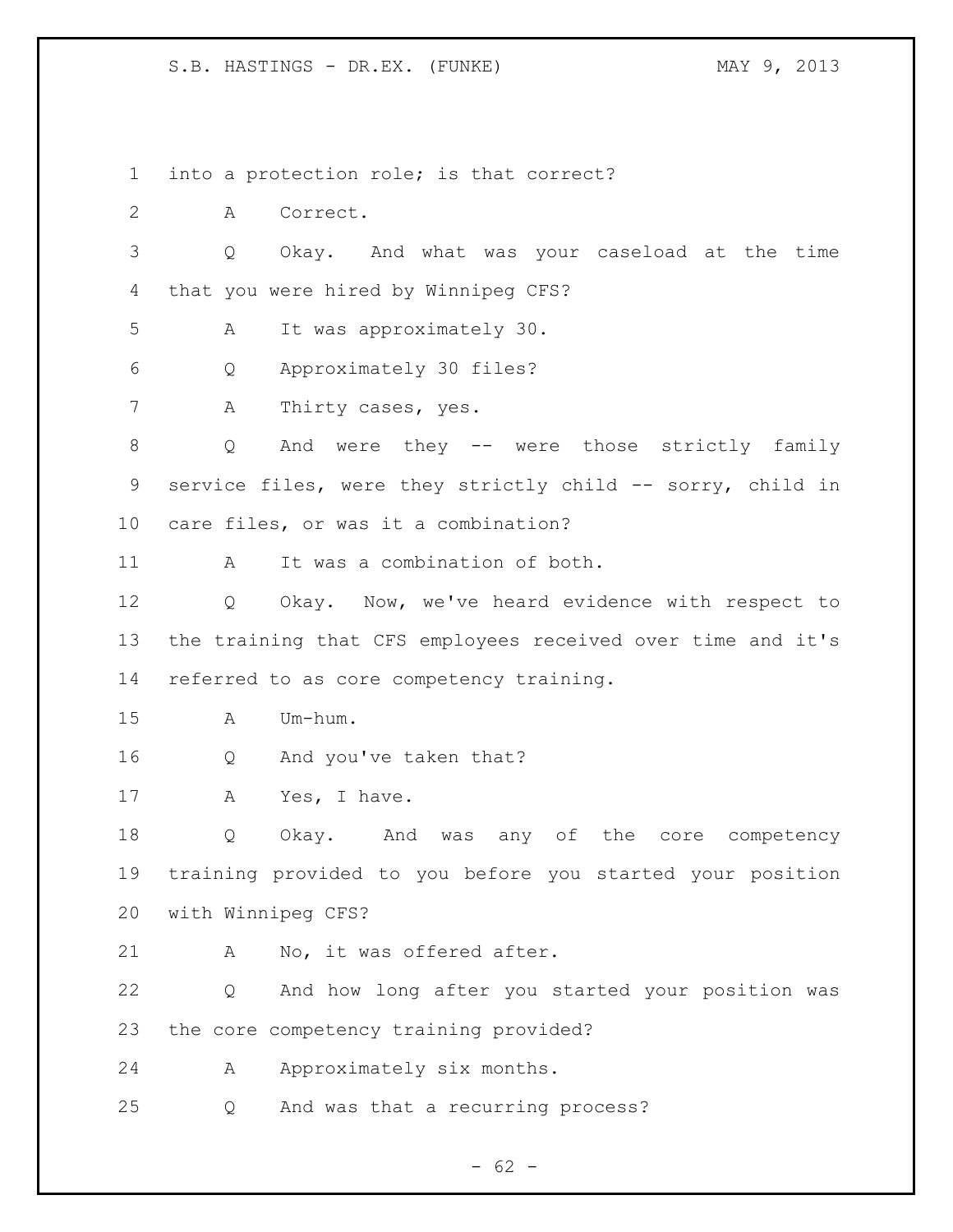A Yes, you -- I completed core -- the first core, and then I attended the series of cores --

- Q Okay.
- 4 A -- shortly thereafter.

 Q And I understand that a number of those core training components are actually provided, attached to your curriculum vitae; is that correct?

A Yes.

 Q Now, if you could just explain to us, while you were at Winnipeg CFS, how was the work driven at that time in terms of you as a social worker?

12 A It was very crisis oriented and, and crisis driven. Because I carried a caseload of strictly protection work and children in care files attached to those families, there was a fair amount of time spent addressing, you know, the crisis issues that would arise. There was a fair amount of time spent in working with families, trying to reunify the kids back home.

Q What about prevention?

 A There -- at that time, Winnipeg Child and Family had a -- what was called a preservation/reunification unit, where if I had a family who I felt required services of that program, I could refer that family to that program. I never had the ability in terms of case management to provide that kind of intensive service to a family --

 $- 63 -$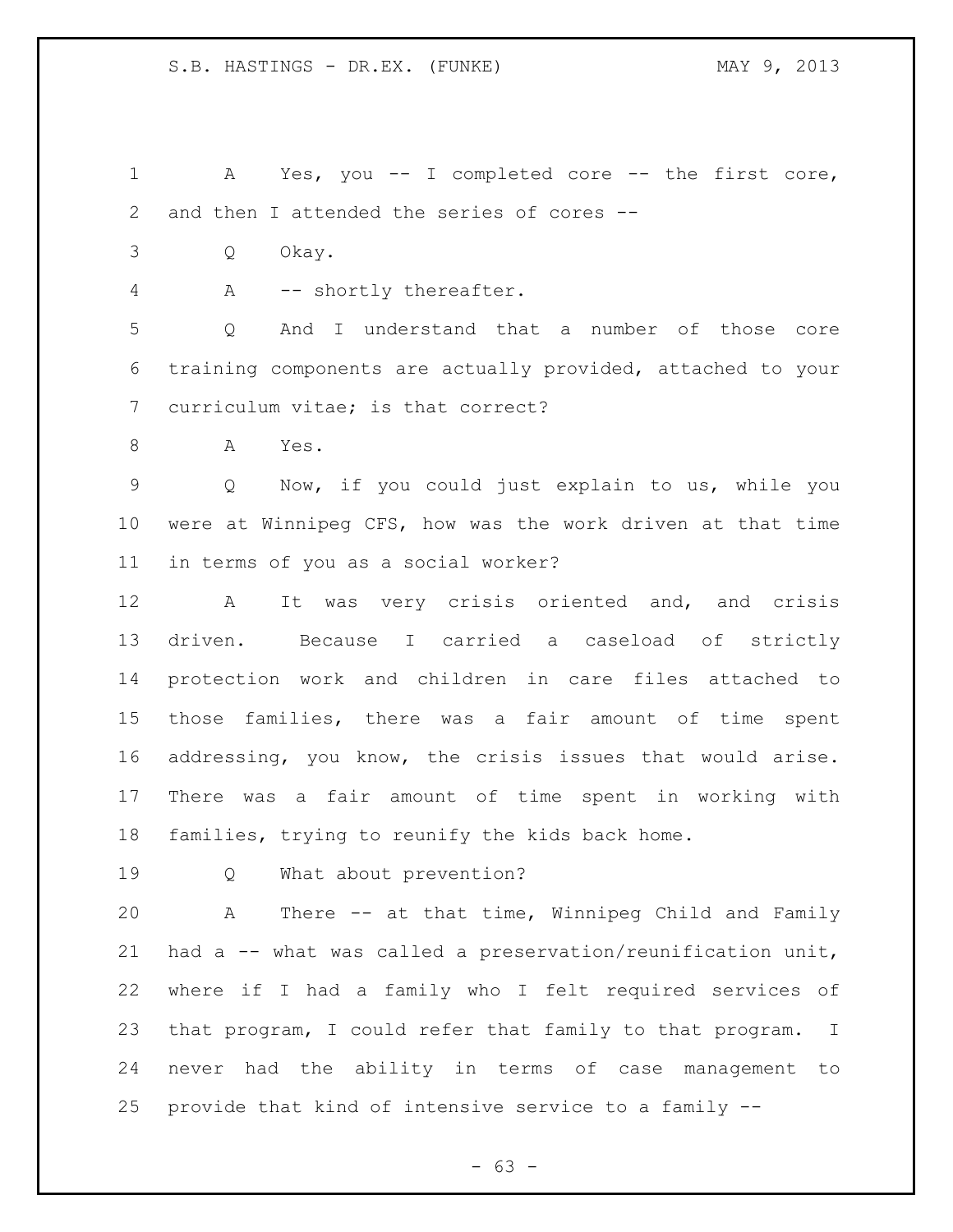Q And --

 A -- so I referred the family to that program. That file or family was assigned to a social worker within that program, and that social worker worked in conjunction with myself --

Q And were --

 A -- to either preserve the family unit or to reunify.

 Q And were you provided any specific training on how to identify families that were suitable for the prevention stream?

A No.

 Q One of the things that has been previously described in evidence with respect to Dr. Cindy Blackstock's testimony is a specific competency training program that may be provided to graduates of a B.S.W. program prior to them starting a position as a social worker such as you did with Winnipeg Child and Family Services, that provides specific skill-based training before they start their position. Would you -- based on your experience, would you have felt that there would have been some benefit to having had an opportunity like that prior to assuming your duties with Winnipeg CFS?

24 A Absolutely. I believe at the time when you're becoming a child welfare worker, it's a very, very fine

- 64 -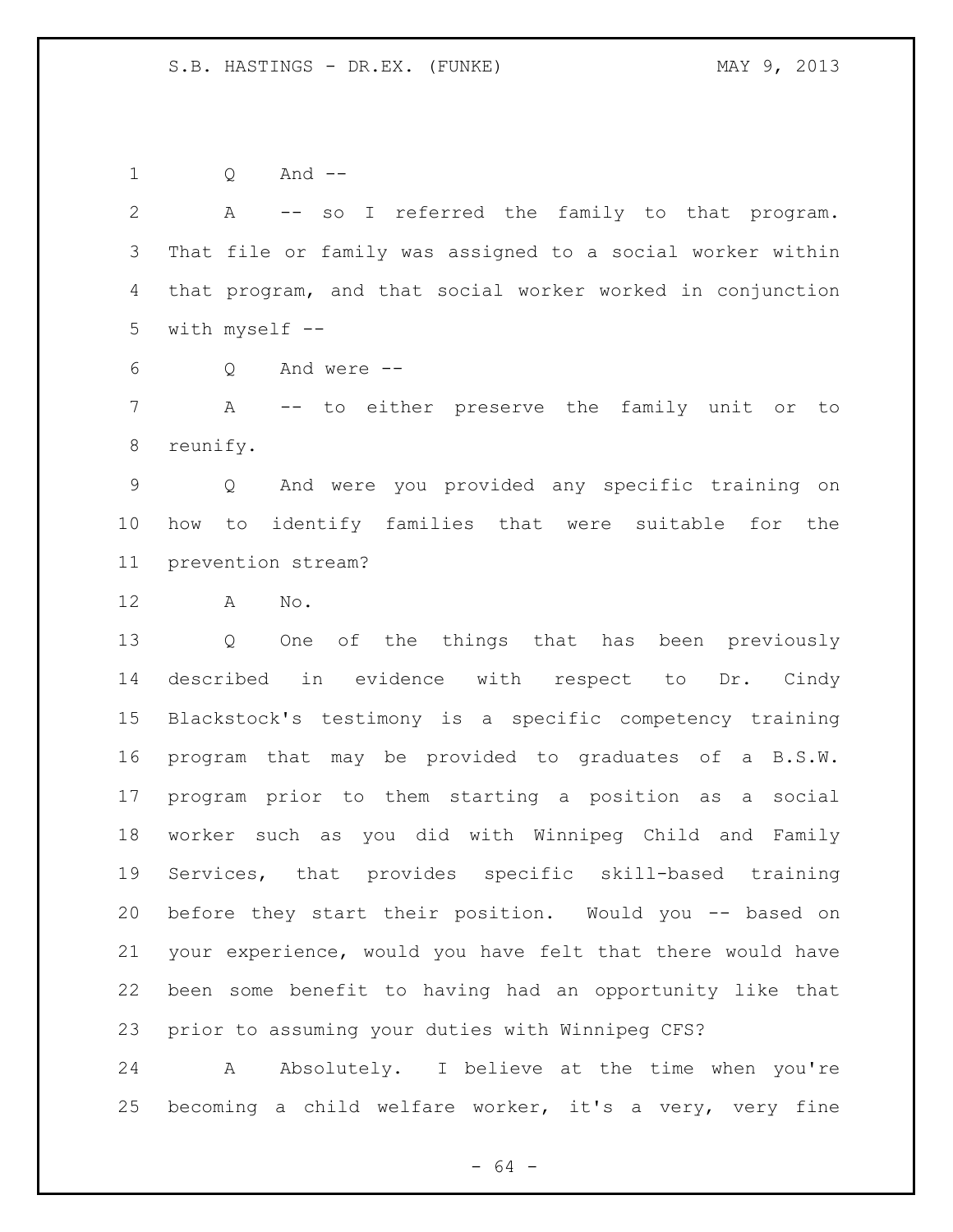balance that you have to do on a daily basis. You have to make good decisions for the family. You have to also assess risk levels. You have to try and reunify children. So there -- it's an environment where you're, you're multitasking on a continual basis, and you're doing the best you can with what I had. Had I had training prior to going into family services, it would have been extremely helpful.

 Q Is it your position that -- and in your experience, you, you were a B.S.W. graduate.

A Yes.

 Q You'd had the benefit of two extensive internships, including -- they were -- these were child welfare specific internships --

A Yes.

 Q -- before you were hired on as protection worker by Winnipeg CFS. Is it your view that individuals in the same position as you were, perhaps not as well situated -- if they're hired directly into protection services such as you were, is there a risk that children are exposed to harm as a result of the lack of appropriate training?

 A I believe so. I believe that, fortunately for me, given my internships, given some of the experiences I carry in life, I was able to seek those additional resources and supports that I felt that I needed. For an

 $- 65 -$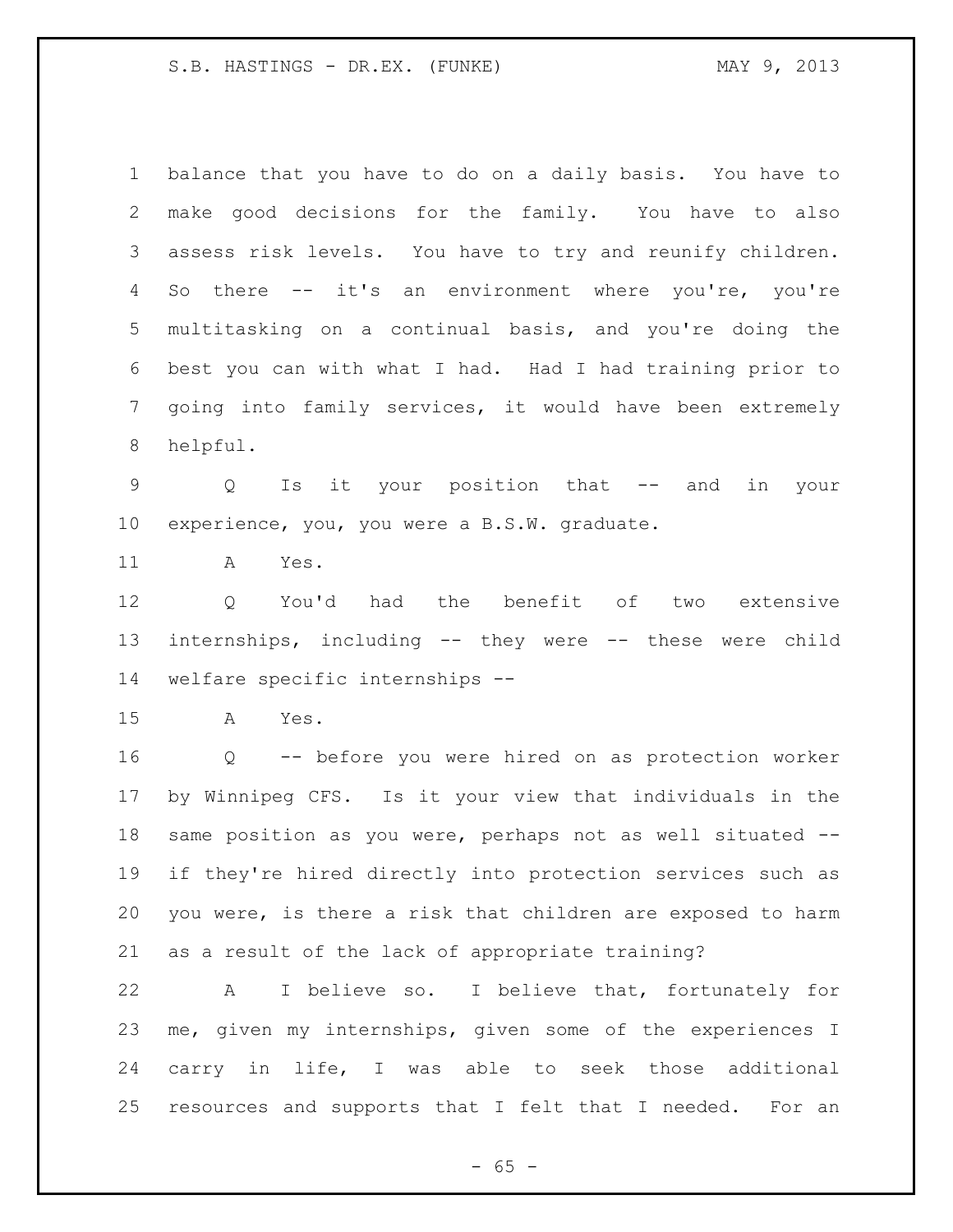| $\mathbf 1$   | individual who does not have that same level as I've been       |
|---------------|-----------------------------------------------------------------|
| 2             | gifted with, I believe that at times some kids, families        |
| 3             | may have been exposed to risk, unnecessary risk, and I          |
| 4             | believe it's just to simply the lack of training that was       |
| 5             | provided at the time.                                           |
| $\epsilon$    | Q Now, you were with Winnipeg CFS for approximately             |
| 7             | four years; is that correct?                                    |
| 8             | That's correct.<br>A                                            |
| $\mathcal{G}$ | And while you were there, obviously, the AJI-CWI<br>$Q_{\rm c}$ |
| 10            | implementation was underway?                                    |
| 11            | Um-hum.<br>A                                                    |
| 12            | And eventually the decision was made to proceed<br>Q            |
| 13            | through the process known as devolution; is that correct?       |
| 14            | Yes.<br>Α                                                       |
| 15            | And I understand that as part of that process an<br>Q           |
| 16            | announcement was made that a number of the workers with         |
| 17            | Winnipeg CFS were probably going to be seconded out to          |
| 18            | other agencies; is that correct?                                |
| 19            | Α<br>Yes.                                                       |
| 20            | And you remember when that process was, was being<br>Q          |
| 21            | discussed and --                                                |
| 22            | A I do.                                                         |
| 23            | Q -- people were being identified as potentially                |
| 24            | being seconded employees; is that correct?                      |
| 25            | I do.<br>A                                                      |

- 66 -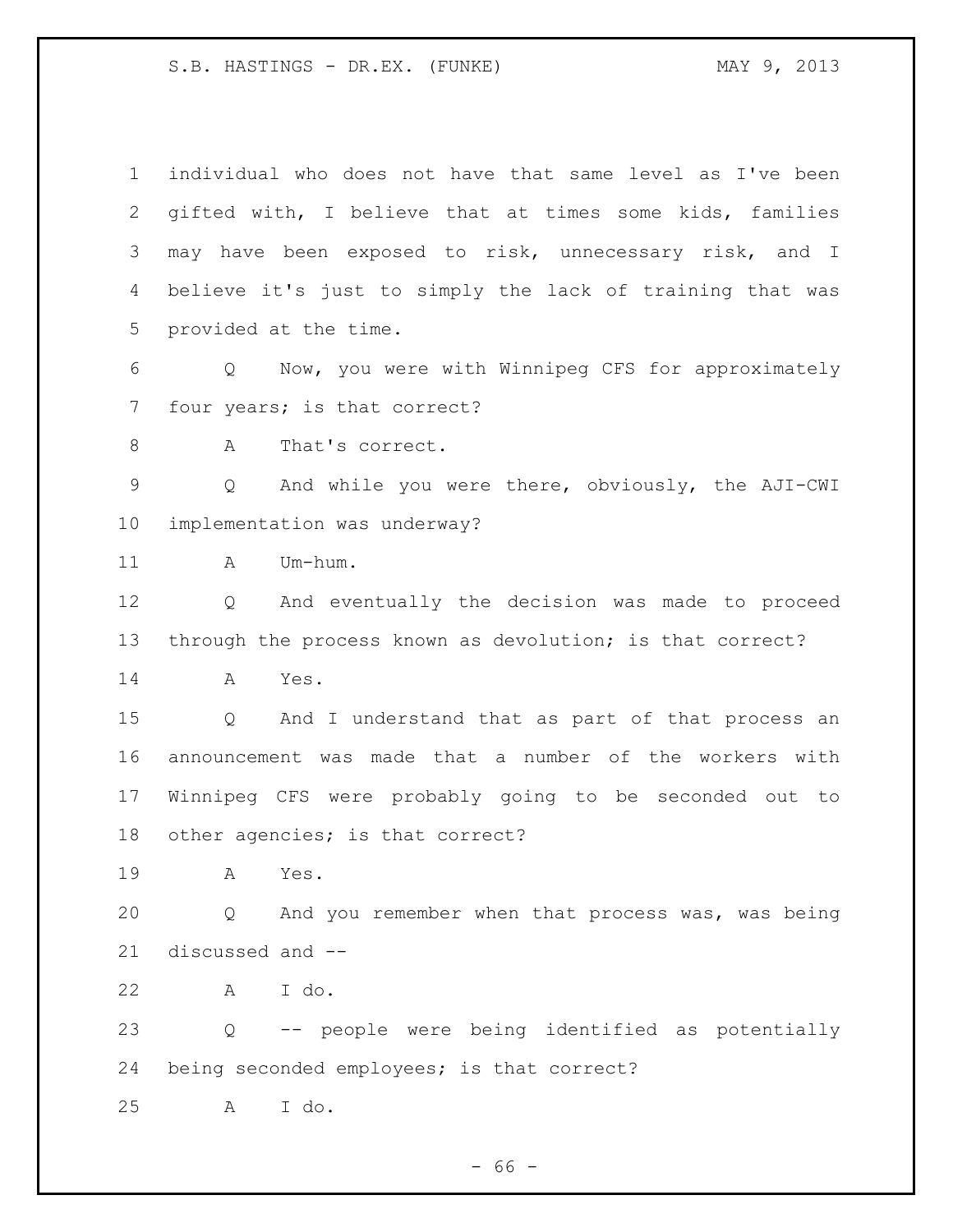Q What was the tone or the mood within Winnipeg CFS at the time, that you perceived with respect to this issue surrounding secondment?

 A There -- it came on different levels. There was a lot of uncertainty for workers as to what their future was going to hold because they had no control over where they were going in terms of secondments. There was a lot of discussions around how do we, as workers, manage the change that was about to happen, how do we manage the workload, how do we manage the stress levels.

 Aside from those practical issues and genuine 12 concern of workers, there was also an attitude -- and my experience has been that while devolution was unfolding, while the discussions were happening, I as a worker had experienced some racism and some extremely inappropriate comments that were made around devolution, around First Nation peoples, around the ...

18 And it wasn't everybody -- I want to be clear: It was not everybody that did that. There were some that made it clear they did not believe First Nation people had the ability to manage their own, because why would they be in the system (inaudible). There were comments made around, well, the minute that the aboriginal agencies, you know, assume the cases, the kids are going to go home anyways because we don't know what we're doing. Those

 $- 67 -$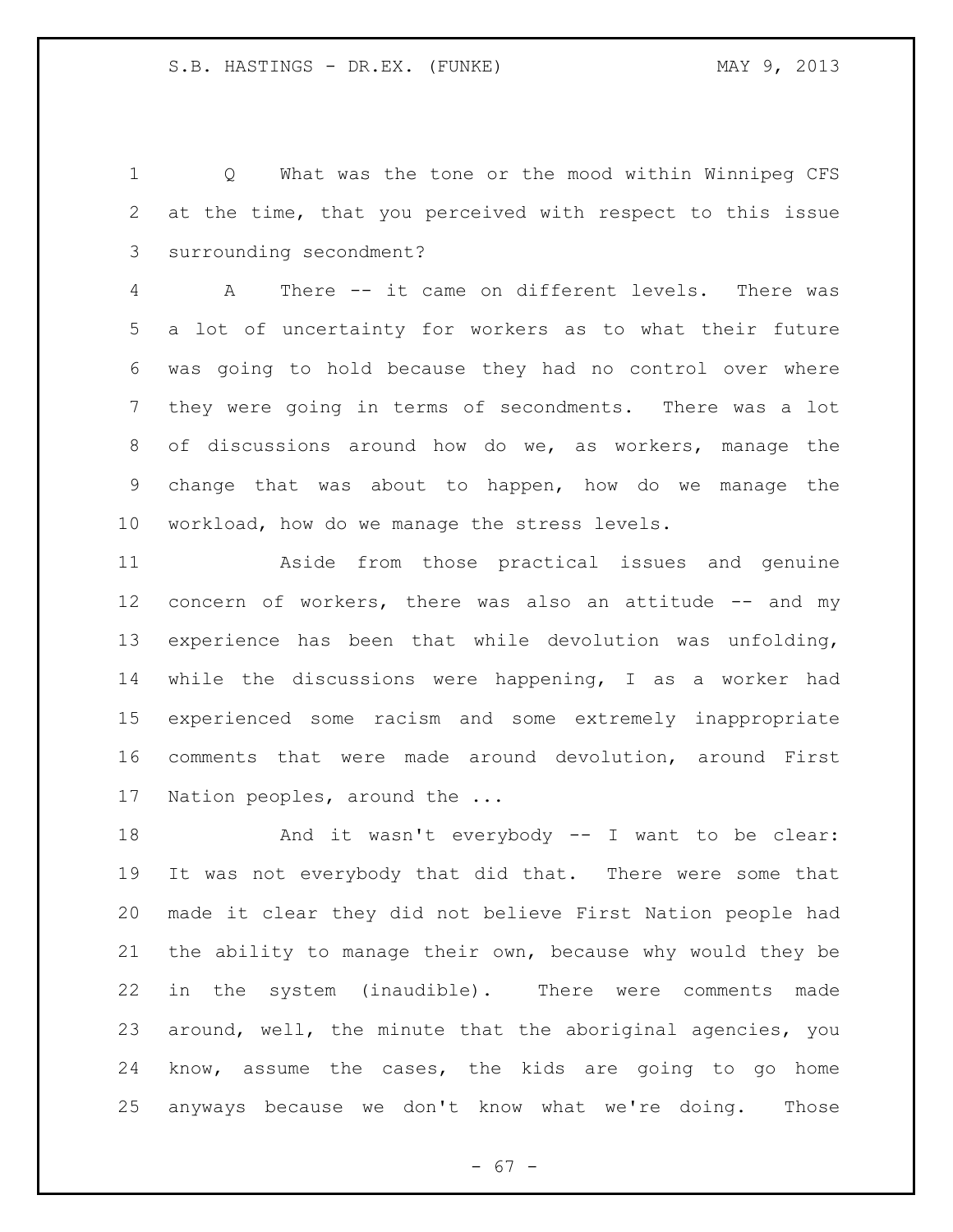kinds of comments. Comments were made to me around I'll be the next executive director because I am First Nations.

 Q So you're suggesting, then, there was a -- in some -- with, with respect to some of the employees and staff there was some skepticism about the potential success of devolution and the First Nations agencies' abilities to handle their new responsibilities.

8 A Correct.

 Q Did you have any misgivings or concerns with respect to your own career in terms of being seconded to a First Nations agency?

12 A As I stated earlier, it was a time where I was probably seen -- in the grand scheme of things I was probably one of the more junior workers. I had only had four years. So how it was explained to us in terms of the secondments and how that was going to unfold, the best way I could understand and describe it was an NHL draft and that I would be drafted to an agency and they would choose to keep me or not. That, that's how I understood it. It was a time where I took the position while I have no control over it I was going to accept whatever agency I was going to and I was going to do the best that I could to assist that agency. And if that meant me providing some education and some training to those that were not seconded, that was my goal and my focus, as well.

- 68 -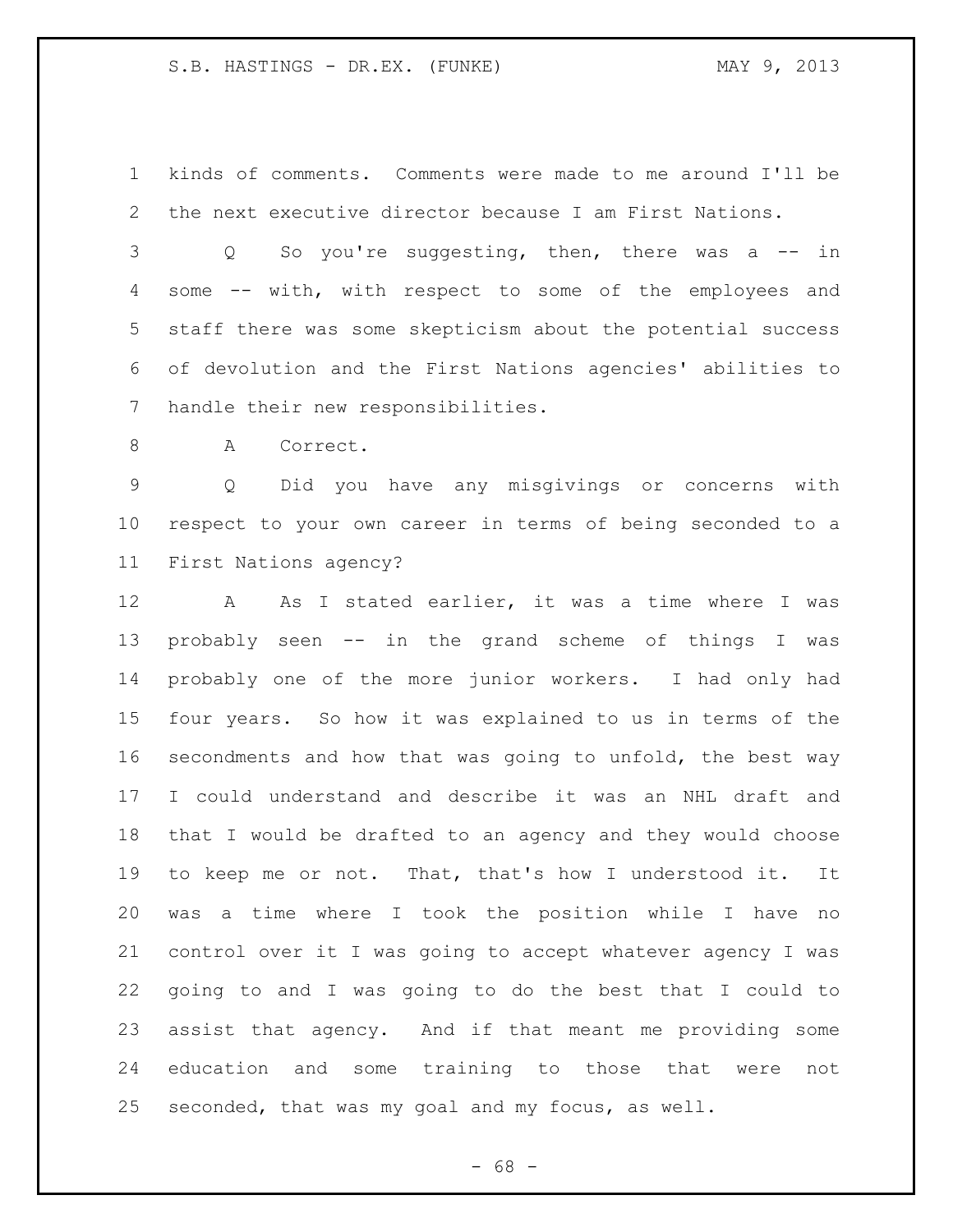THE COMMISSIONER: Was there no choice involved on your part?

 THE WITNESS: We were given the option. We were given a piece of paper where we could choose, one, two, three, and four. That didn't necessarily mean that's where we would go. We were just -- we were given an option.

BY MR. FUNKE:

Q You could rank your preferences, in other words.

A We could rank our preferences, yes.

 Q But that wasn't determinative of which agency you were going to.

A No.

 Q Now, as part of that devolution process and, and preparing for your own secondment, I understand that you had to finalize the work that needed to be done and the files that you had conduct of while you were at Winnipeg CFS. Is that correct?

A Yes.

 Q And we heard about file transfer summaries that were prepared in anticipation of devolution and the transfer of those files from Winnipeg CFS to the First Nations agencies. Perhaps you could explain just a little bit about the work that went into preparing those file summaries, in your experience.

- 69 -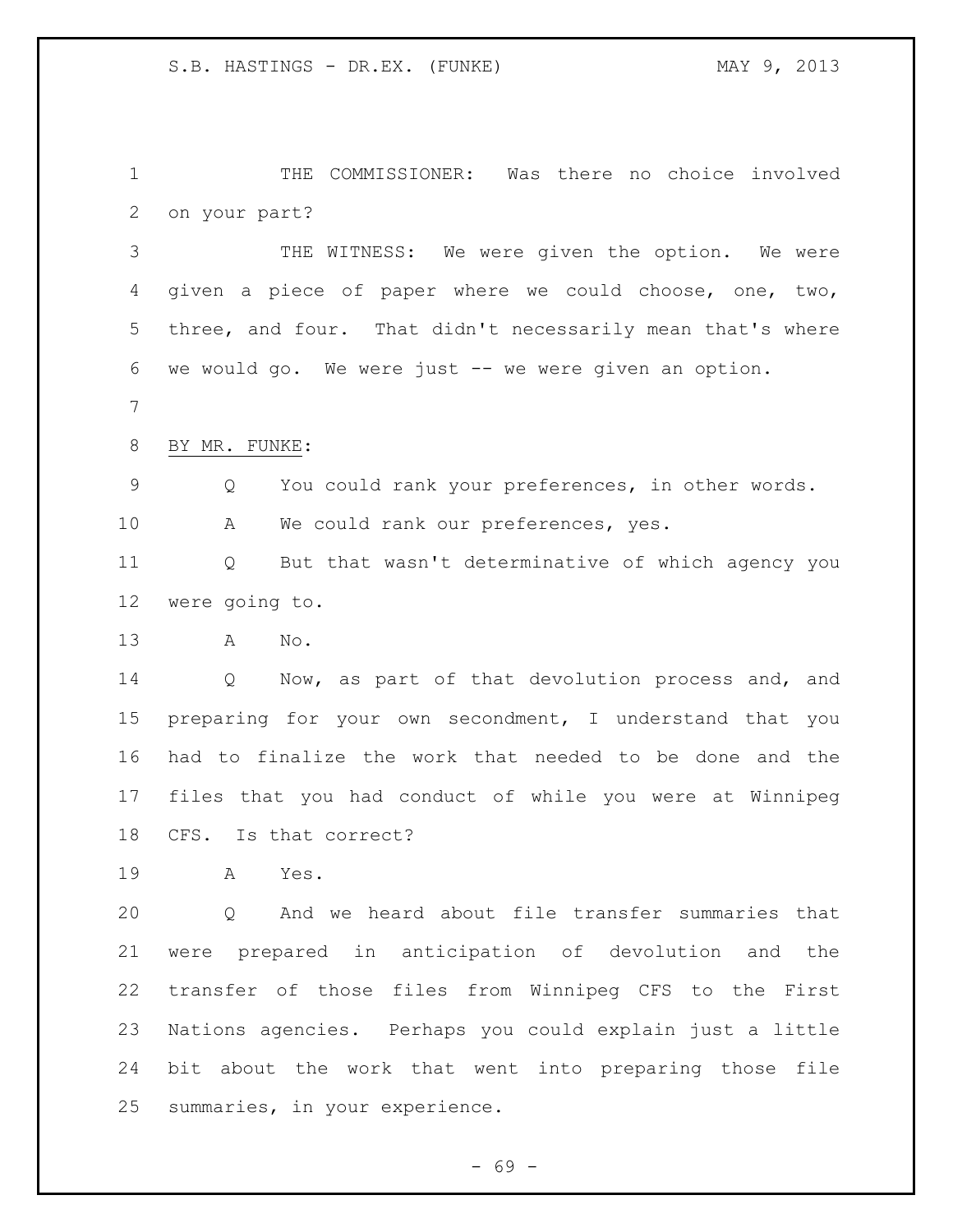1 A At times, it would change. We were given -- and I heard it spoke of earlier that there were a few dates that were provided as to when AJI was going to go live as we understood it, and part of that expectation is there was information provided to us workers as to what we needed to do to prepare a file transfer, in that we were given a list and we, as the worker, had to go through the file itself and we had to tag off the documentation that was going to go over to the, to the receiving agency.

 Prior to that, we were trained on the ADP process as well. So prior to me transferring any of those files, 12 we, as workers, went out and, and conducted ADPs on every family that we had worked with, every child in care that was over the age of 12.

15 THE COMMISSIONER: ATPs being what?

16 THE WITNESS: The ADP, the authority determination protocol. And that was where the family had --

THE COMMISSIONER: Authority to what?

THE WITNESS: Authority determination protocol.

BY MR. FUNKE:

 Q Ms. Hastings, as I understand it, the reference to authority in ADP is whether it would go to the Northern or --

 $- 70 -$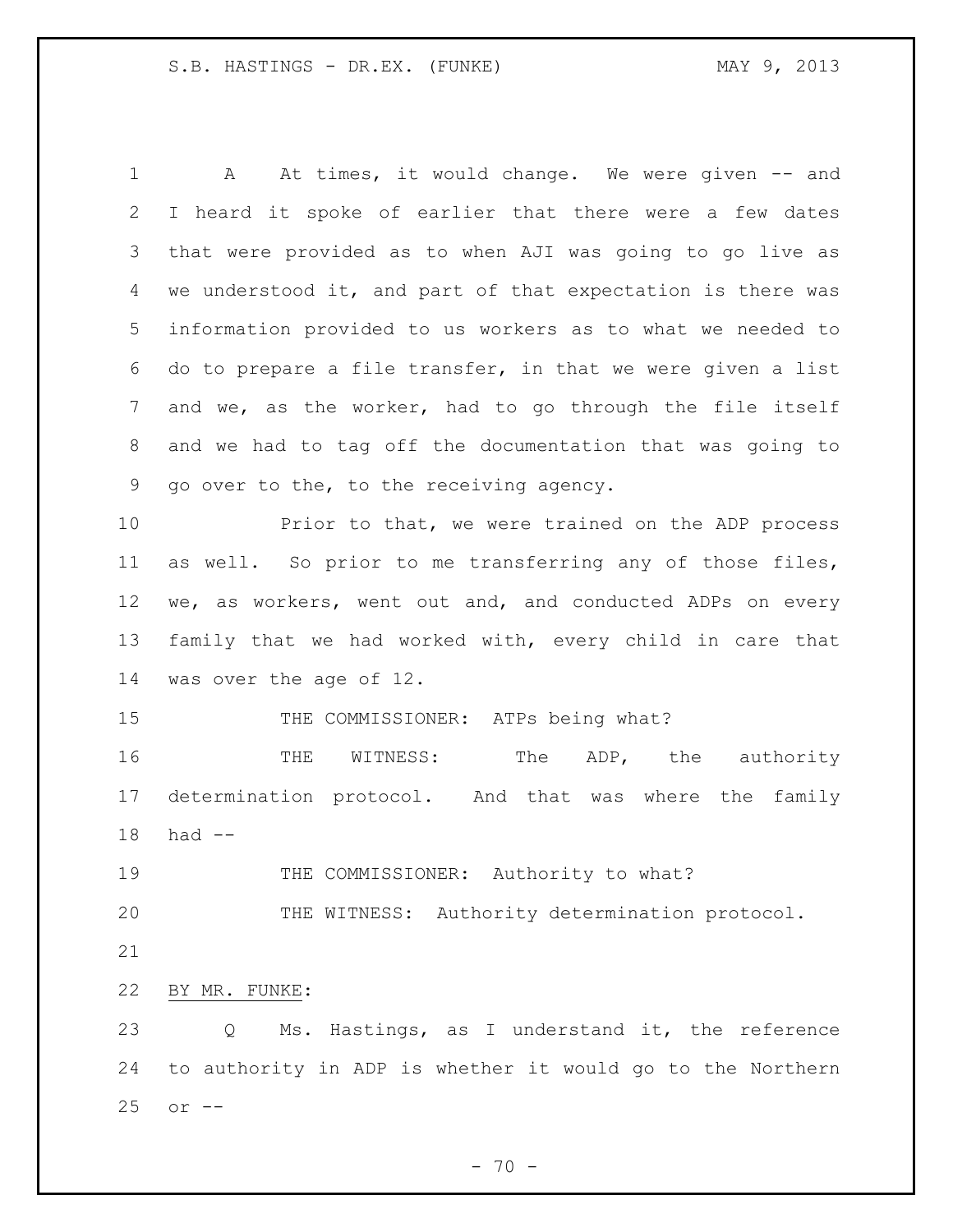A Correct.

2 Q -- Southern Authority, correct?

A Yes.

 Q So the ADP was a process of determining which First Nation the parents originated from --

A Yes.

 Q -- which authority was responsible for service delivery to that First Nation --

A Yes.

 Q -- or people who hailed from that First Nation, and then the authority would, would determine, based on that ADP or the authority determination protocol, to which agencies those families would be assigned --

14 A That's correct.

 Q -- as part of the devolution process; is that correct?

A Correct.

 Q And so part of your preparation of the file for transfer was to assist by completing an ADP form with the family, identifying which authority they chose to have their -- or to assist in identifying which would be the appropriate authority for the family, correct?

 A Yes, however, they had a choice. For example, if a family was from Tadoule Lake, as an example, they would be identified from the Northern Authority. They may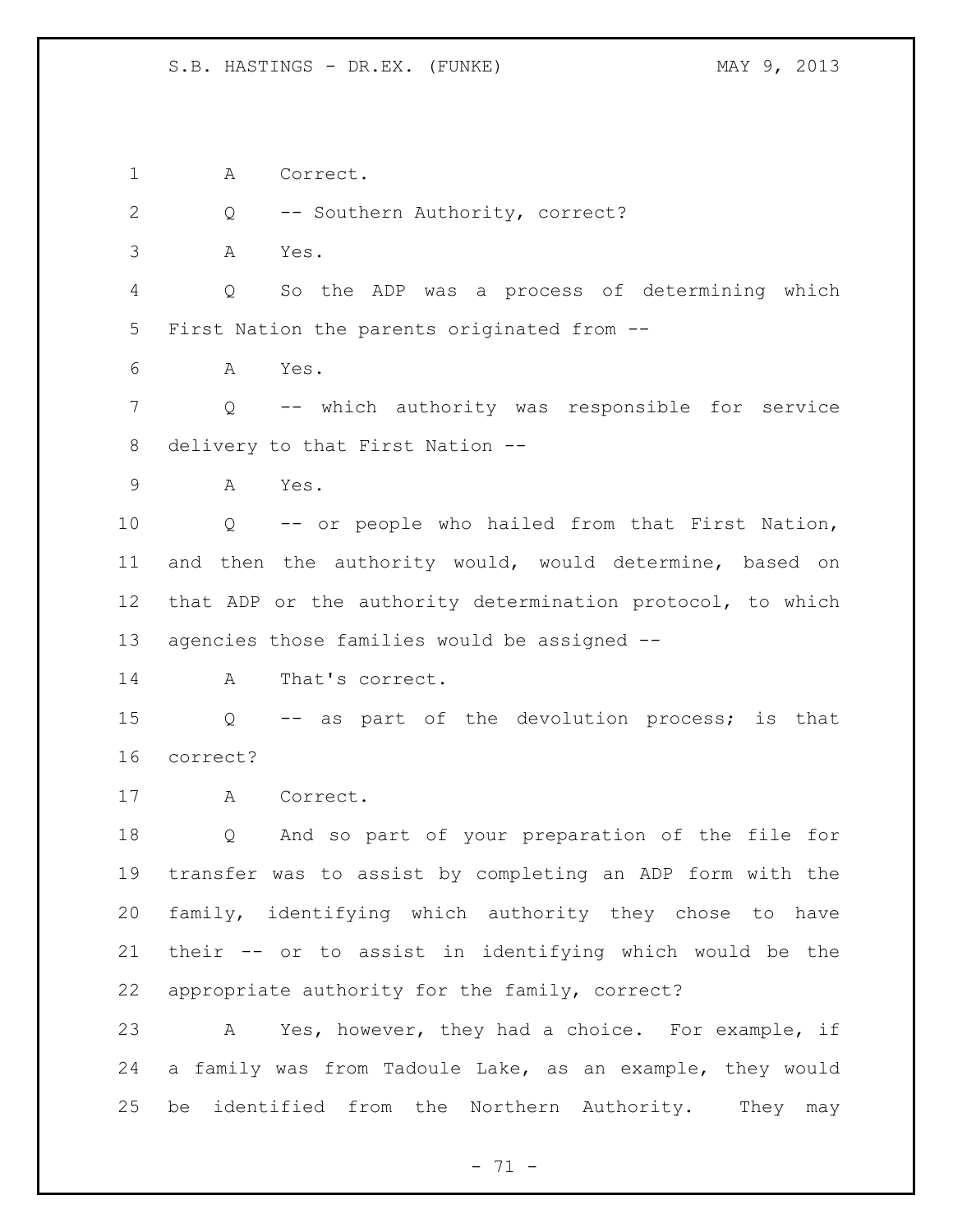choose, however, to receive services from Métis, as an example, and they would provide their reasons for same. And we would just fill out the form and we would have them sign it if they were comfortable in doing so. So they were given a choice.

 Q So when you were completing your forms and preparing your files for, for transfer, you completed an extensive file transfer summary; is that correct?

A Yes.

 Q And there was also what they called a face sheet that was prepared?

A Yes.

13 Q What's, what's on a face sheet?

 A The face sheet that we had to check off all the information that was required for us to send over to the receiving agencies. We referred to ourselves -- Winnipeg CFS -- at the time as the sending agency. The agency that was going to assume responsibility for that file was the receiving agency. So the face sheet guided us as workers as to what we were asked to provide in that file transfer.

 Q So as I understand it, this resulted in significant amount of additional work over and above your regular duties --

A Yes.

Q -- is that correct? And how did you accommodate

- 72 -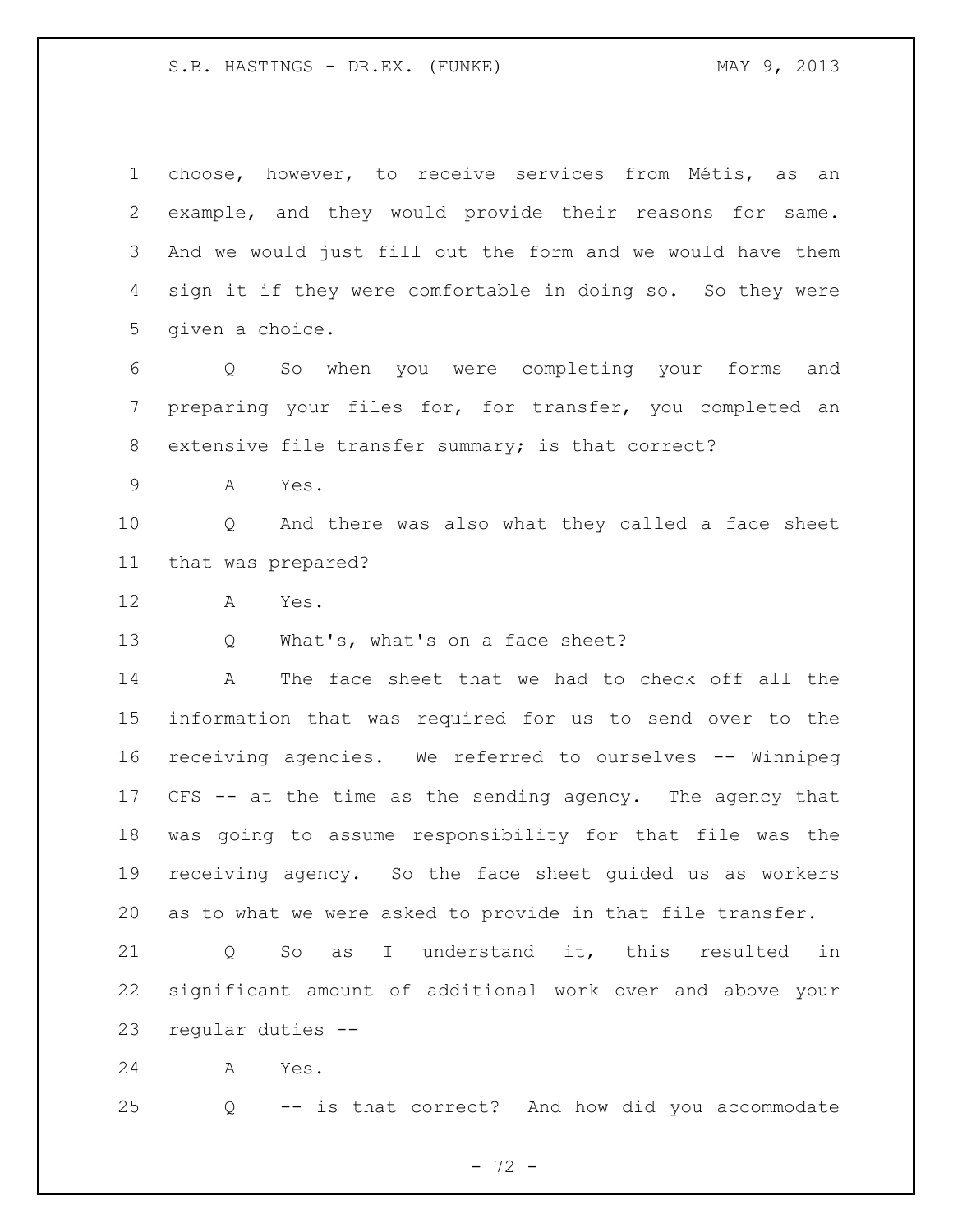that? How did you accommodate your requirement to fulfil your ongoing duties as well as this additional burden of preparing these files for transfer through the devolution process?

 A Given that I was not prepared to take the focus away from cases and families that we were still responsible to provide services to, oftentimes it was done during our lunch hours, oftentimes it was done after hours. oftentimes it was done as to when you could grab, you know, an hour or two to be able to facilitate and to meet that demand.

 Q And I understand that it was open to you to claim overtime hours for that additional work; is that correct?

A Yes.

 Q We've also heard that some offices received some workload relief in terms of additional staff that were brought on to assist in the file transfer process. Do you recall that happening at the office where you were located?

19 A I don't entirely remember.

 Q That's fine. And you made reference to something that you referred to as the go-live date. There's been some dispute about whether or not such a thing existed, but if there was, what was the date that you remember being the go-live date?

A May 16, 2005.

- 73 -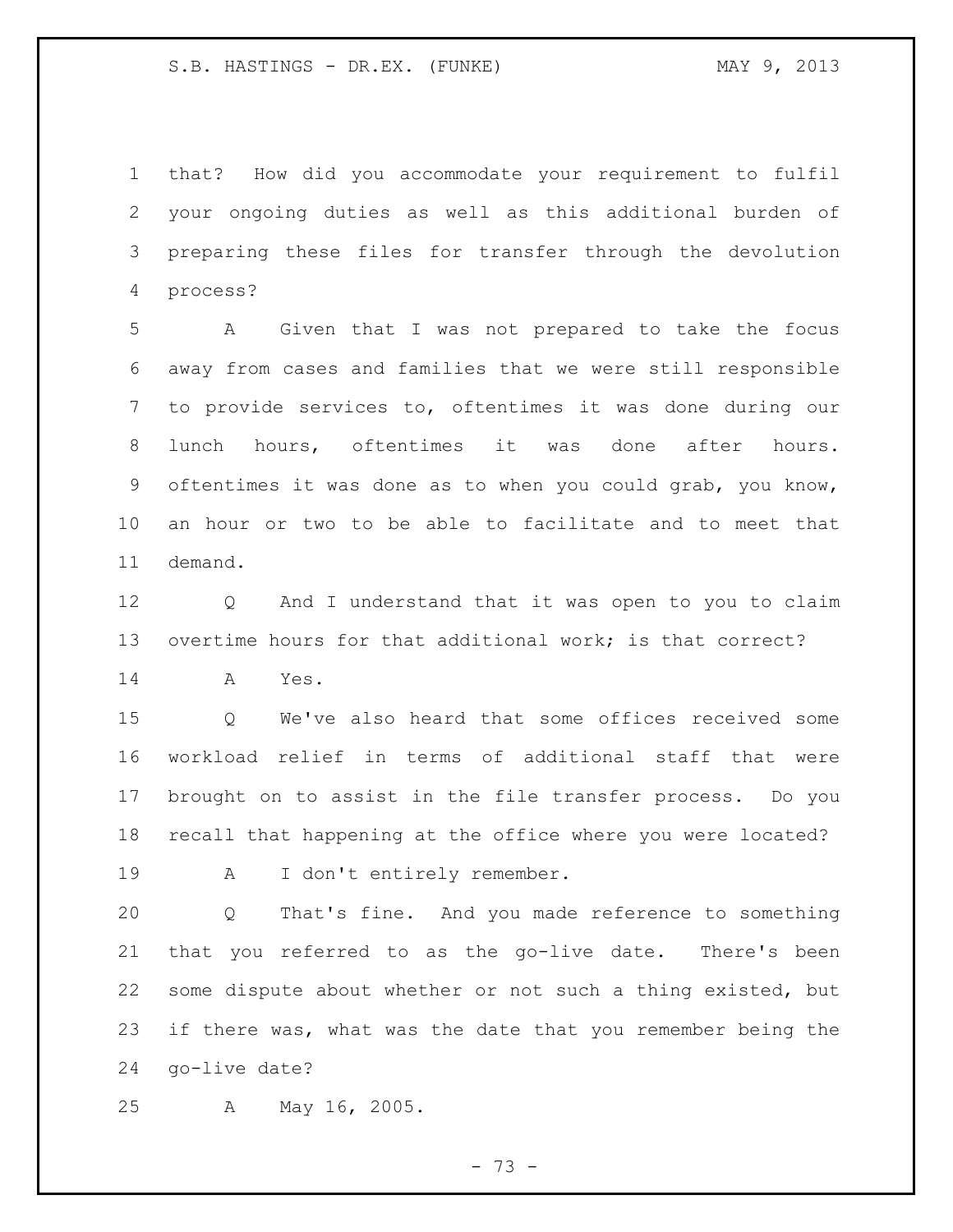MR. FUNKE: Very good. Mr. Commissioner, the next area I'm going to try to explore with Ms. Hastings is her experience following devolution when she became 4 seconded to the next agency, and I -- it's now approximately ten after eleven. I'm wondering if now is a good time to take our mid-morning break. 7 THE COMMISSIONER: I think it would be. 8 MR. FUNKE: Very good. THE COMMISSIONER: So we'll take a 15 minute mid- morning break. (BRIEF RECESS) MR. FUNKE: Thank you, Mr. Commissioner. BY MR. FUNKE: Q Ms. Hastings, after you were seconded, I understand that you were hired by the combined offices of KSMA and NCN here in Winnipeg; is that correct? A Yes. 21 0 We use the abbreviations KSMA and NCN. That refers to the Norway House CFS agency, which is commonly known as KSMA; is that correct? A Yes. 25 THE COMMISSIONER: Norway House?

 $- 74 -$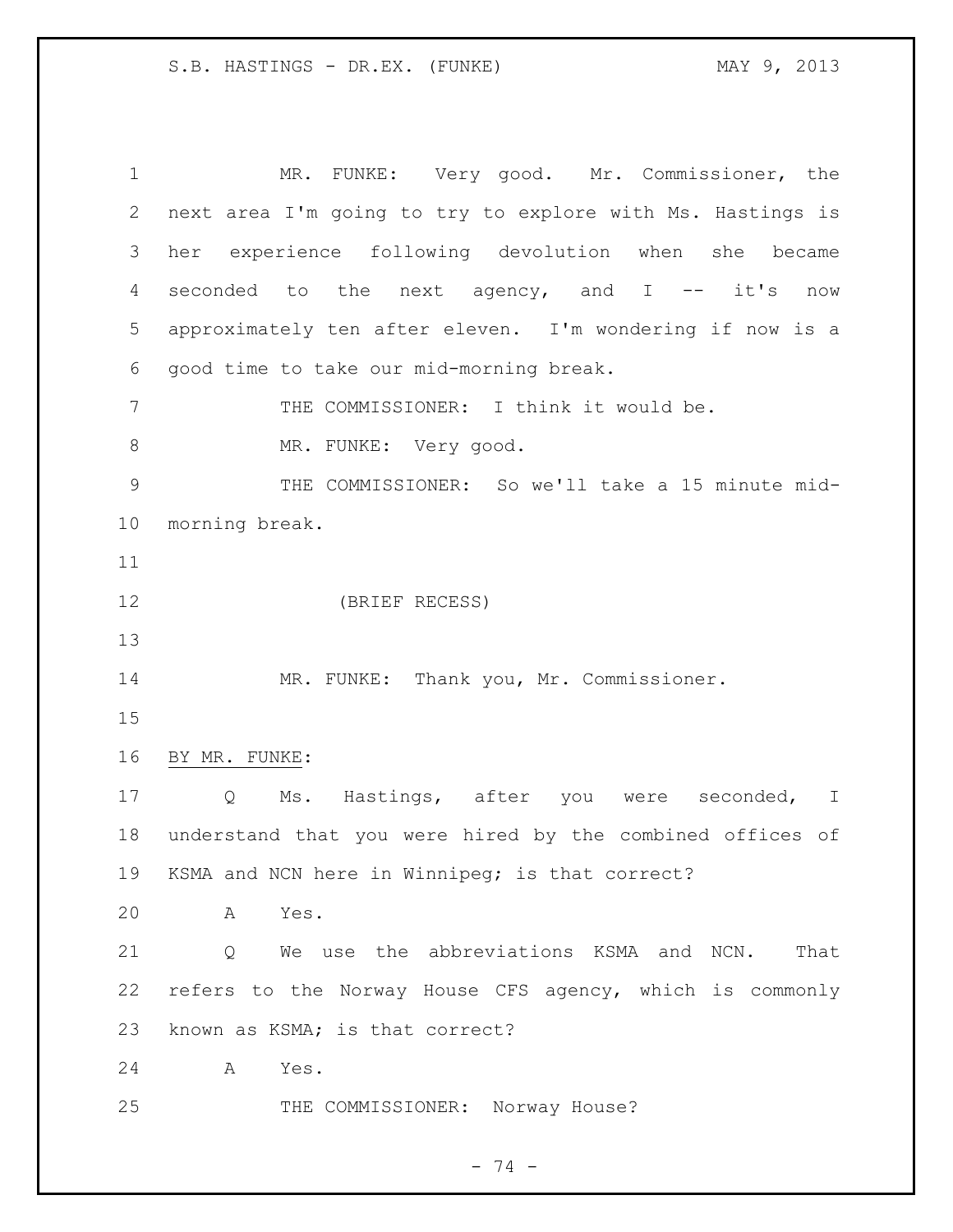1 MR. FUNKE: Norway House Child and -- sorry, Child and Family Services Agency. THE COMMISSIONER: Child and Family Services, and who else? MR. FUNKE: And NCN, Nisichawayasihk Cree -- THE COMMISSIONER: Yes. 7 MR. FUNKE: -- Nation, also known as Nelson House. 9 THE COMMISSIONER: Yes. BY MR. FUNKE: Q So it was a combined office for both of those agencies here in Winnipeg. A Yes. Q And that's because -- 16 THE COMMISSIONER: In, in, in Winnipeg. 17 THE WITNESS: Yes. 18 MR. FUNKE: That's correct. BY MR. FUNKE: Q It was their combined sub-office here in Winnipeg. A Correct. Q And the reason that KSMA and NCN had a combined office here in Winnipeg is that through the devolution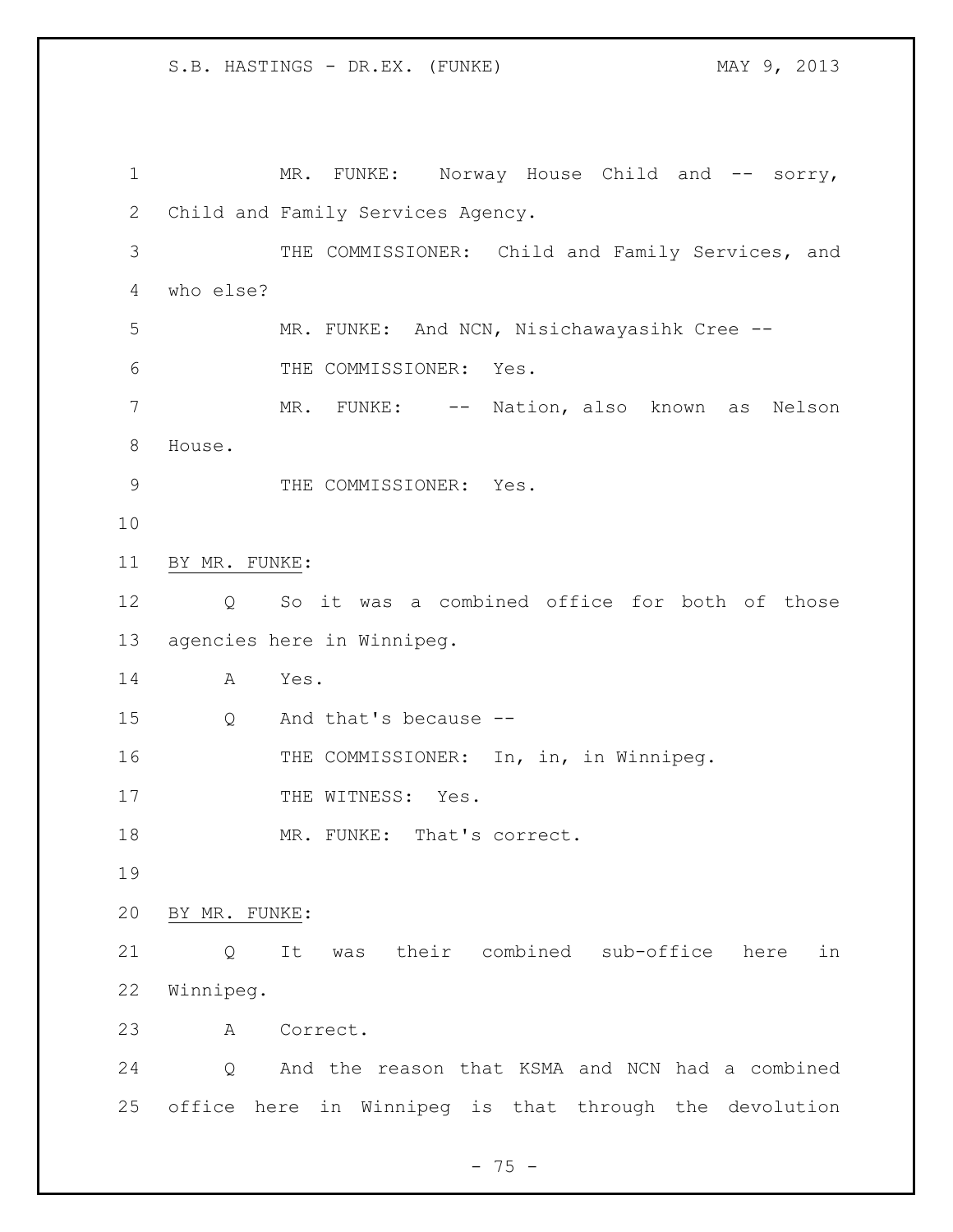process neither one received sufficient resources through the RTTs for them to operate a sustainable office independently; is that correct? A That's my understanding, yes. Q And so in terms of trying to augment services, they combined and pooled their resources to operate a joint office. 8 A That's correct. Q Each agency still had its own distinct responsibilities. A Yes. Q But they shared operational expenses and some staff expenses as well, such as support staff, reception, secretarial, admin support, et cetera. A That's correct. 16 Q Now, in terms of the workers at the new agency, I understand that that resulted in a blend of some unionized and non-unionized workers; is that correct? A Yes. Q All right. Did that create any problems for the agency following devolution? A It arose -- issues arose around the inequity in pay, was one issue. The other issue that was often brought to my attention was how come a union worker could leave at 4:30 and at times the other worker, who was non-unioned,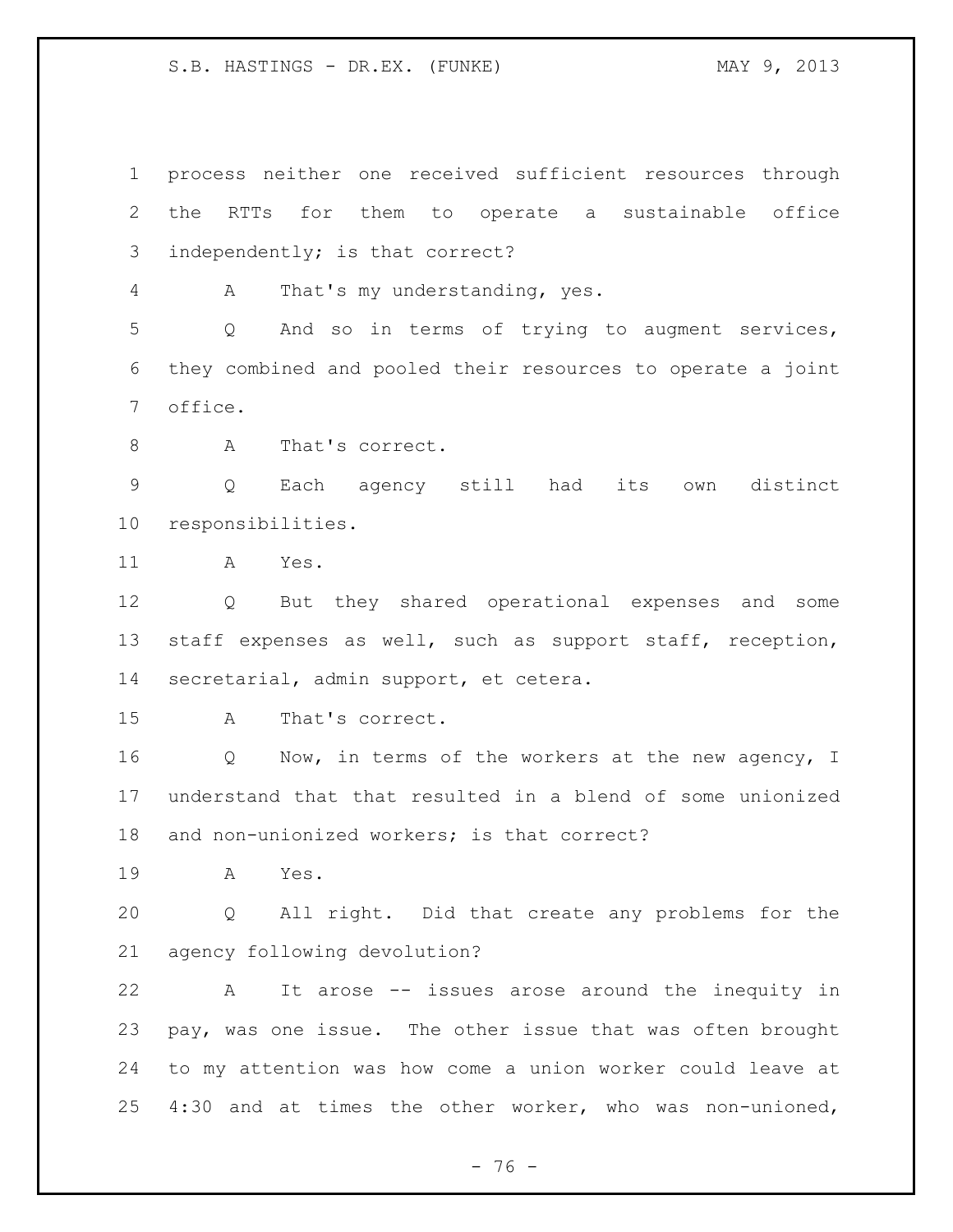was having to stay afterwards to meet those demands of the job. There was -- in terms of supervisory capacity, the seconded workers, we were -- did not have access to their personnel files. We did not know what their qualifications were or if there were issues with them as an employee, or if there were non-issues, if they had strengths that I could maximize on. 8 THE COMMISSIONER: Were you, were you union? THE WITNESS: When I was hired as a supervisor, I was no longer union. 11 THE COMMISSIONER: Oh. 12 THE WITNESS: I left. 13 THE COMMISSIONER: You went into this position as a supervisor. THE WITNESS: Yes. And I was a direct hire with KSMA and NCN. 17 THE COMMISSIONER: Yes. THE WITNESS: So it created some of those issues. BY MR. FUNKE: Q Just to clarify that if I can, Ms. Hastings, as I understand, at the time of devolution in May of 2005 when you joined KSMA and NCN, you weren't immediately hired as a supervisor. You joined them as a frontline worker, correct?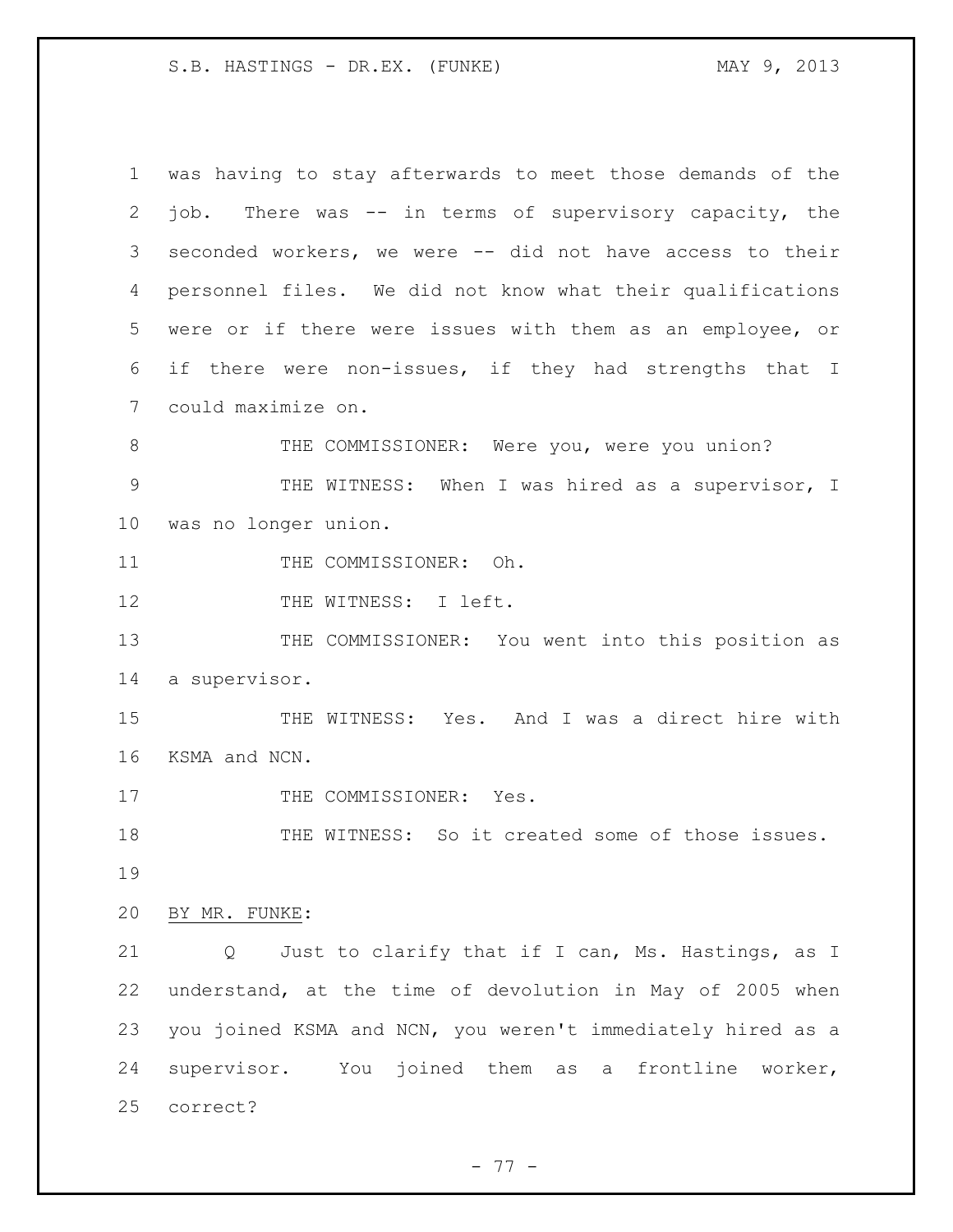A That's correct. Q And then -- A I was seconded for six months. Q And then in 2005, in October, you received a job offer to become a supervisor with NCN and KSMA; is that correct? A Yes, they posted the position; I applied. Q And at that -- THE COMMISSIONER: So were you a union worker for the first six months? 11 THE WITNESS: I was. BY MR. FUNKE: Q And then you left the union and you took the direct hire with the new agency. A Correct. Q And when you're talking about access to personnel records, that's in your capacity as a supervisor after October 2005. A That's correct. Q So if I understand your testimony, what you're saying is that even though you were responsible for supervising the staff, you didn't have access to their personnel records. A I did not.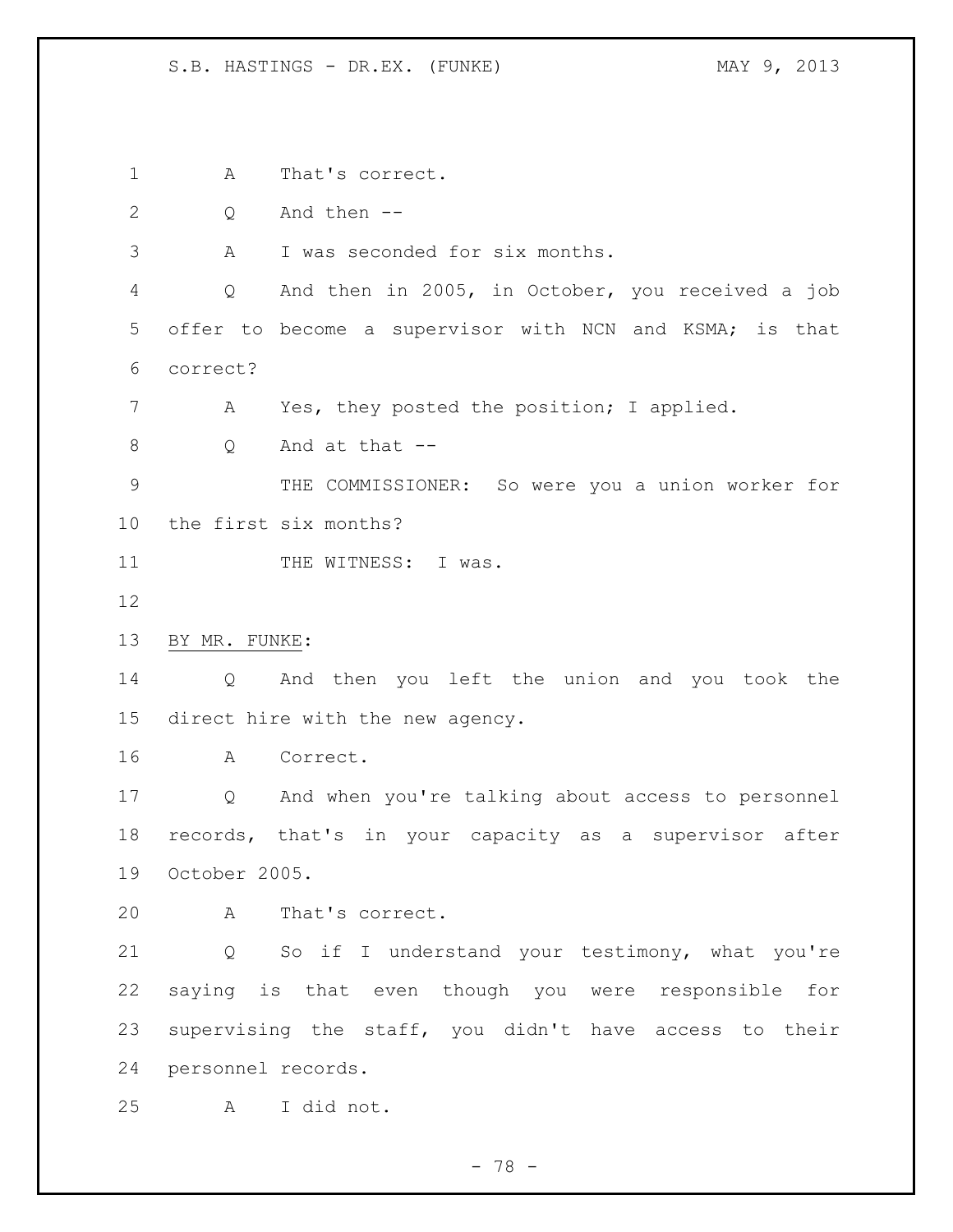Q And that created certain challenges in terms of providing them with adequate supervision.

A Correct.

 Q And I -- as I understand it, not only were there disparities in terms of pay and benefits that were available to unionized worker through their employment with the province --

A Um-hum.

 Q -- which they maintained, and non-unionized workers who were hired directly by the agency, there were also differing expectations with respect to unionized and non-unionized workers.

A Correct.

 Q In other words, because of perhaps grievance mechanisms or dispute resolution mechanisms that were available to the union workers, they were better positioned to leave early and monitor their own expectations vis-à-vis the employer; is that correct?

A Yes.

 Q And so the other employees felt that they were receiving disparate treatment as a result.

A At times, yes.

 Q Now, as I understand it, as a unionized worker you had an expectation that if a reasonable job offer was made, you had an obligation to take it or leave the

- 79 -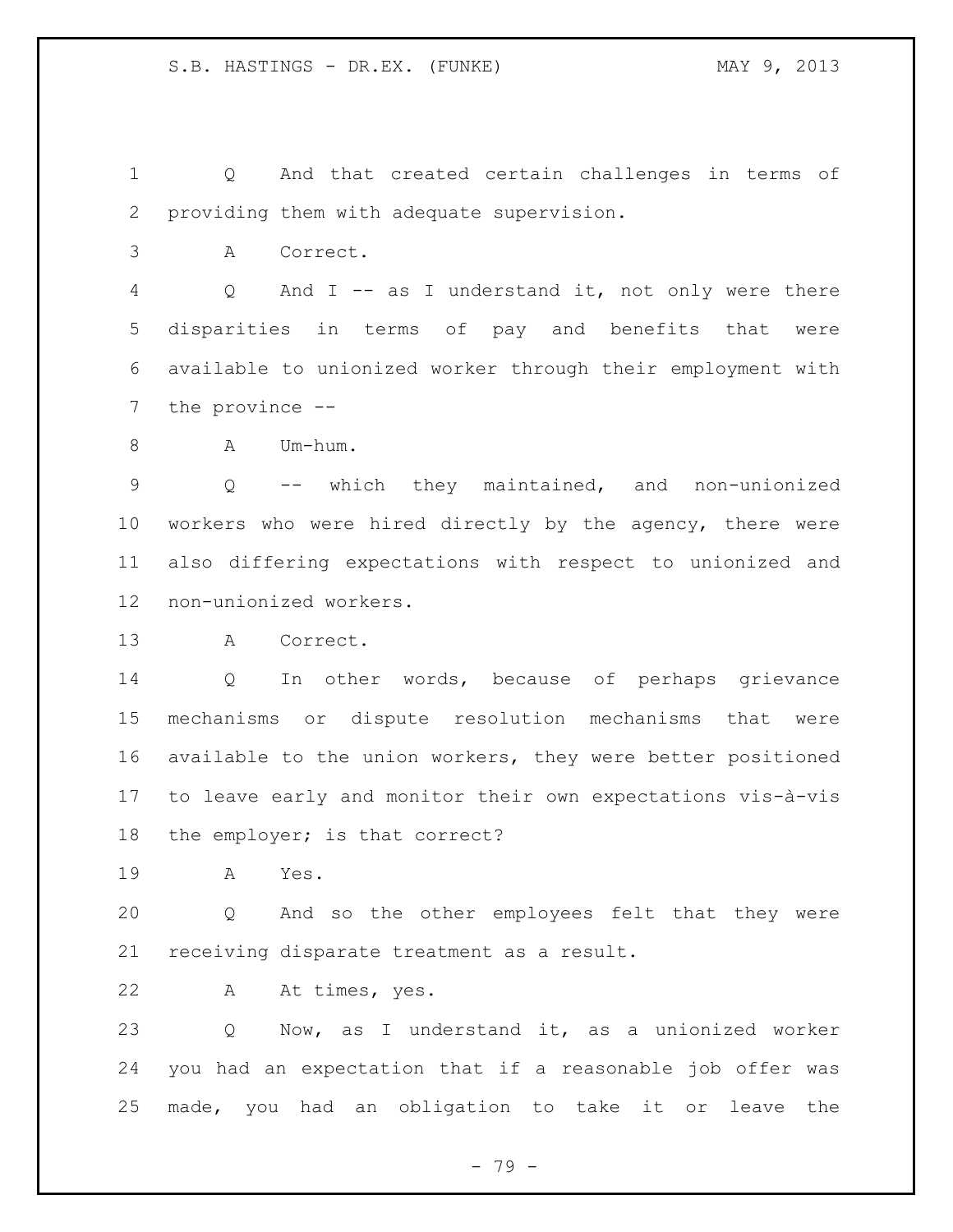collective bargaining unit; is that correct?

A That's my understanding.

 Q Okay. I'd like to focus a little bit more on what the effect of devolution was in terms of the transfer of files at this point. So from your perspective, when you were at Winnipeg CFS you were involved in the preparation of the file transfer summaries --

A Yes.

 Q -- that were supposed to go along with the files that were then transferred from Winnipeg CFS to the receiving agency.

A Yes.

 Q And then after your secondment you're now working for a receiving agency and you're receiving files that had been prepared by other employees of Winnipeg CFS for transfer to your new agency.

A Correct.

 Q All right. What was your experience in terms of the material that you received, as the new worker for the receiving agency, on those transferred cases?

21 A At times I, I felt that I didn't have enough information that I knew, as a worker previous to that, that I was asked to prepare. What I received at times was very different. We were given the transfer summaries. We were given the financial information. However, there were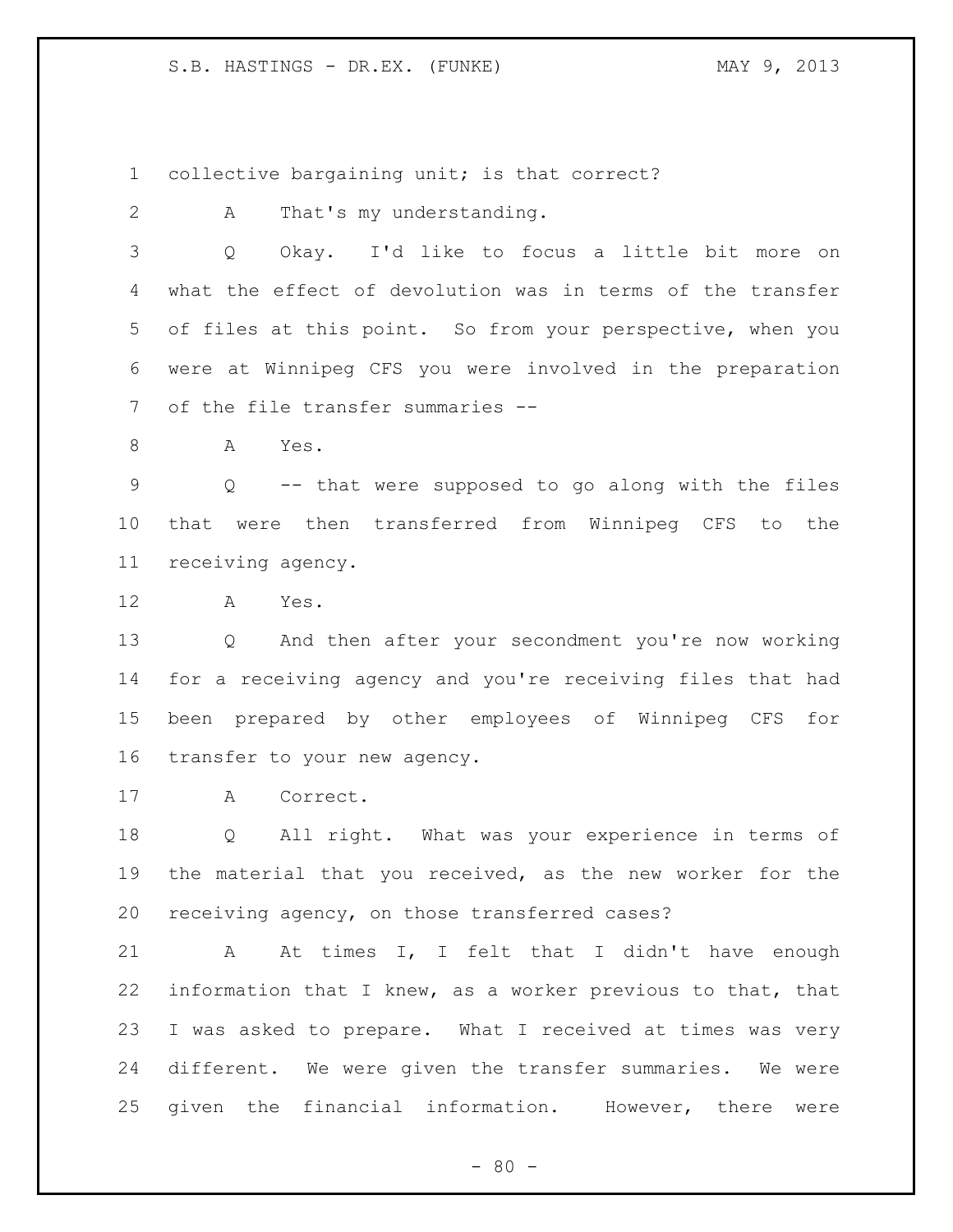certain, certain documentations that were not necessarily provided to, to myself as a seconded worker.

 There was a window of time where I could go on to what's known as CFSIS and I could pull off the documentation. That was a window of time, and then that window became closed and then we were asked that if we wanted to access additional information on a particular file that was attached to myself as the worker, I would need to go down to the archives of Winnipeg Child and Family to access any of that information.

 Q So you're saying that you are now the newly assigned worker on that file --

A Um-hum.

 Q -- and that file has been transferred to you -- A Yes.

 Q -- that there was information on CFSIS that, even as the assigned worker, was no longer available to you.

 A There was only a window of time where it was available.

 THE COMMISSIONER: Well, how long was the window? THE WITNESS: It was approximately six months or so, if I remember correctly.

 THE COMMISSIONER: And why did it close? 24 THE WITNESS: I'm not sure.

 $- 81 -$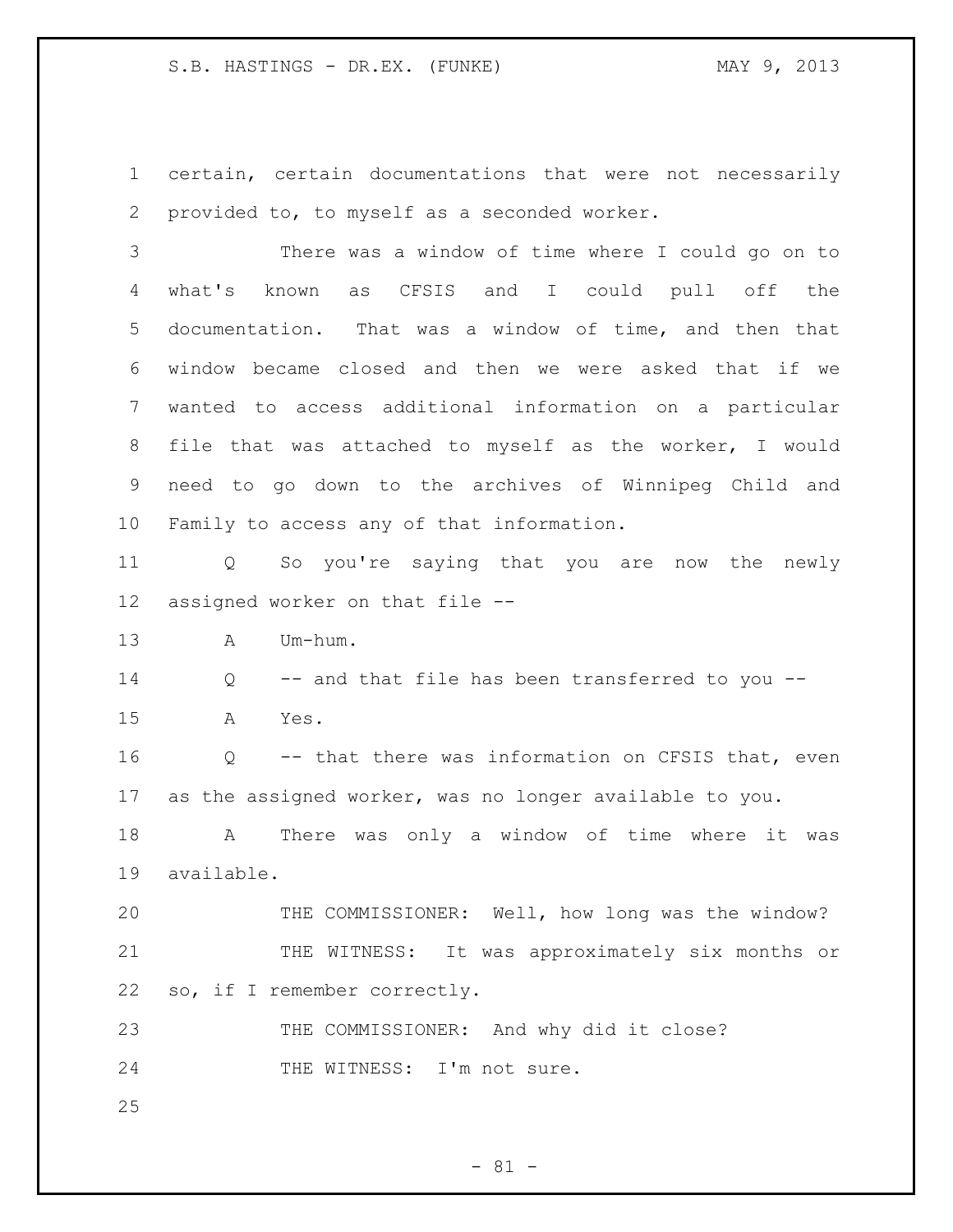BY MR. FUNKE:

| 2               | And so when you say that that information was no<br>Q       |
|-----------------|-------------------------------------------------------------|
| 3               | longer available to you, was that information that was      |
| 4               | recorded directly on the CFSIS system or were those reports |
| 5               | -- and we've heard that some reports could be attached to   |
| 6               | CFSIS --                                                    |
| 7               | Α<br>Yes.                                                   |
| 8               | Q<br>-- in Word format or other document formats.           |
| $\mathsf 9$     | Α<br>Some of the reports were attached to CFSIS.            |
| 10 <sub>o</sub> | Other reports were not always necessarily on CFSIS. So      |
| 11              | whatever was not on CFSIS, we relied that the sending       |
| 12              | agency would provide that information to the receiving      |
| 13              | agency.                                                     |
| 14              | And as I understand your evidence, then, you did<br>Q       |
| 15              | not get the complete hard copy file provided to you --      |
| 16              | Α<br>No.                                                    |
| 17              | -- is that correct?<br>Q                                    |
| 18              | I did not.<br>A                                             |
| 19              | notes from<br>the workers, reports,<br>So previous<br>Q     |
| 20              | other information such as assessments, that type of         |
| 21              | material was not provided to you complete with the file     |
| 22              | transfer.                                                   |
| 23              | A Correct.                                                  |
| 24              | Q And if I understand your testimony, then, you             |
|                 | 25 were told that if you wanted to access that information, |

- 82 -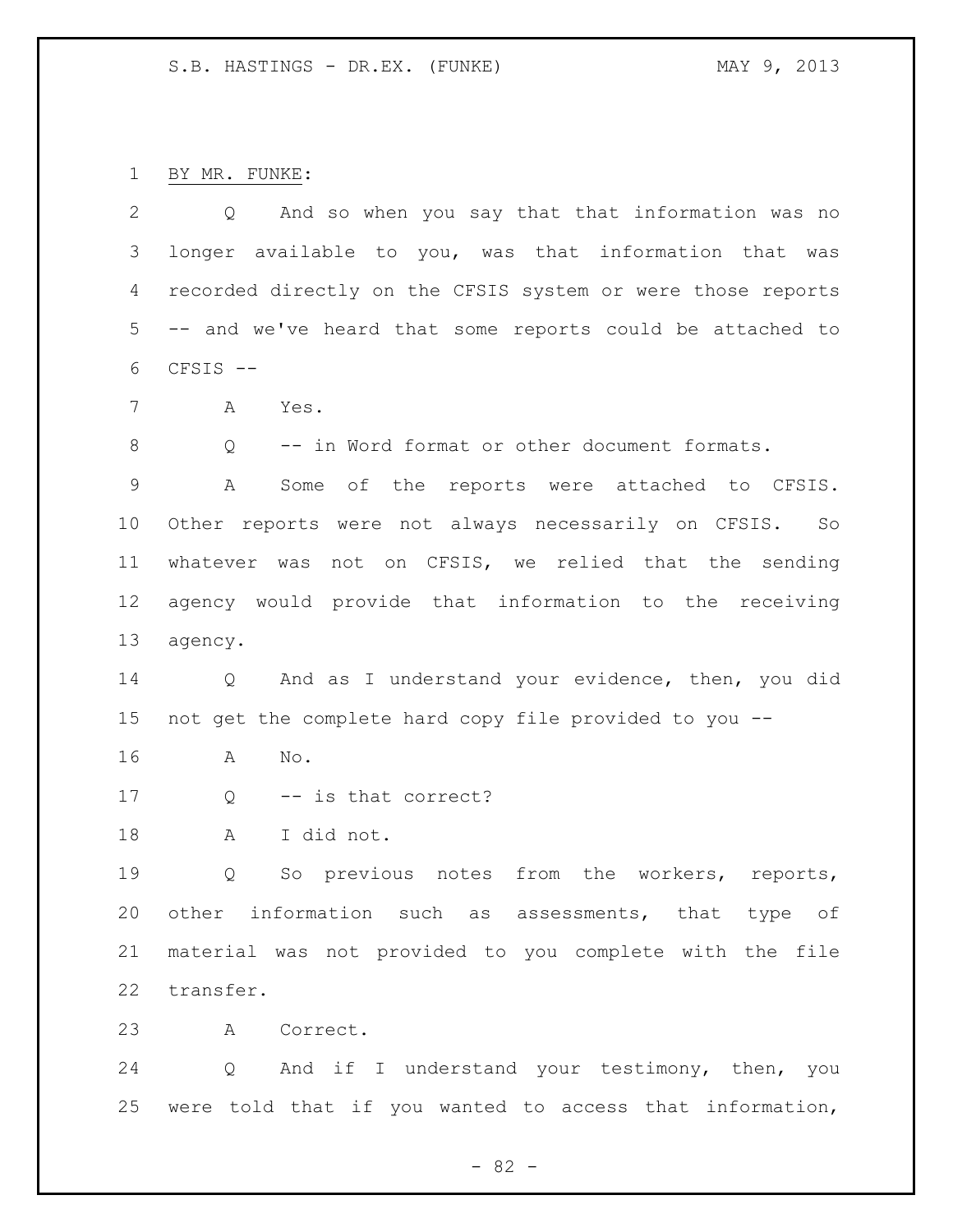the agency then had to go down to archives --

A Yes.

 Q -- and at its own expense make copies of that material for its records.

A Correct.

 Q Now, when you say some, some of that information was recorded on CFSIS, as I understand CFSIS, there are some what they call fields on CFSIS, some screens on CFSIS, where information is recorded on CFSIS that is not in the hard copy file; is that correct?

A Correct.

 Q And do I understand that some of those screens which record this information which is not in the hard copy file is only available in CFSIS and cannot be printed from CFSIS; is that correct?

16 A At the time, if you knew how to manoeuvre your way around the CFSIS system, you could print it. For somebody that was brand new into child welfare system at that time who was not familiar with CFSIS would have a more difficult time manoeuvring their way in and out of the system to be able to print those documentation off.

 Q So you're saying if you knew your way around the system and knew how to manoeuvre it or manipulate it, you could get access --

A In to the --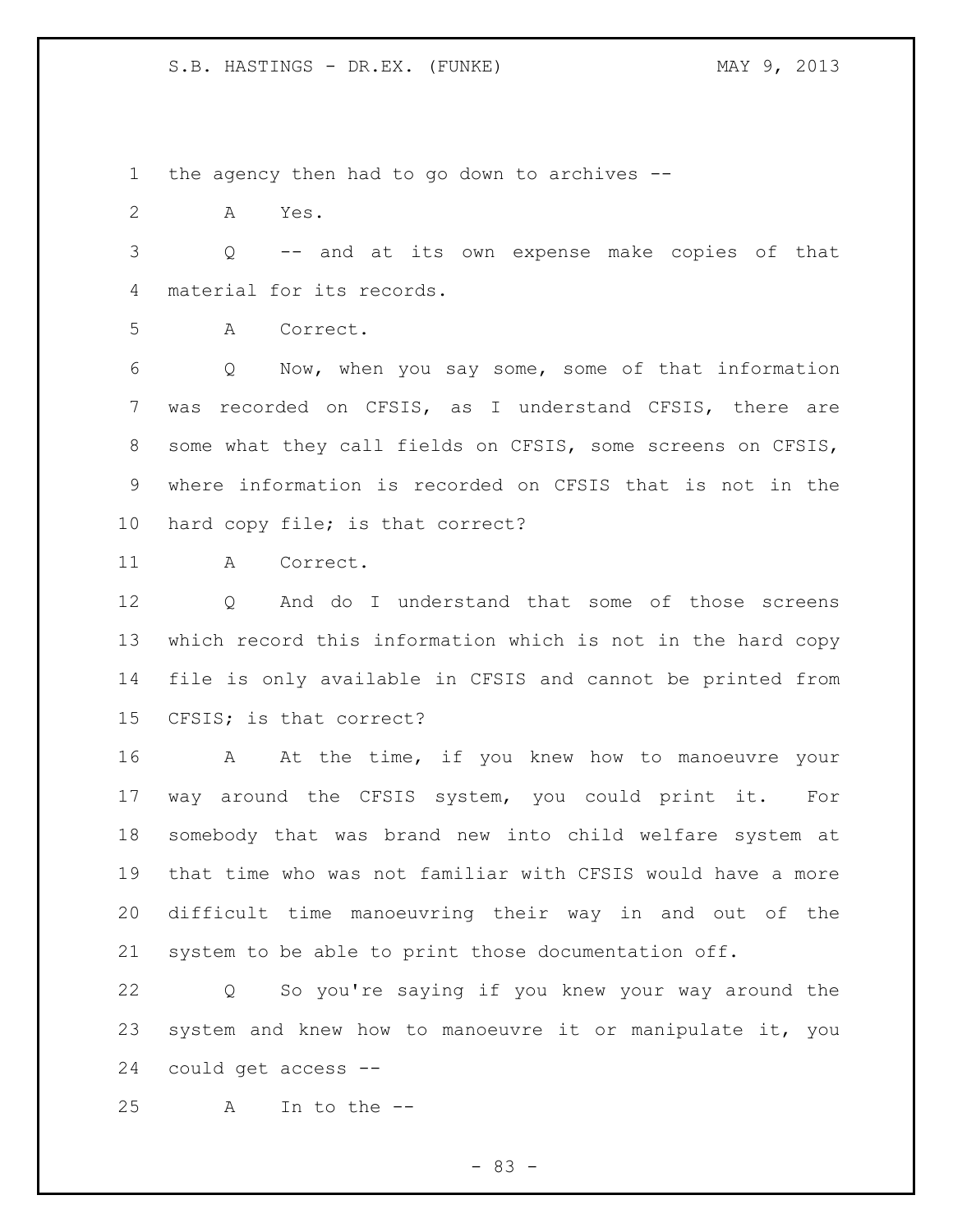Q -- to that information and print it.

A Into CFSIS, yes.

 Q Was that information that you gained because of CFSIS specific training that you had received, or was that through experience and information obtained indirectly through other workers?

 A It was through experience working throughout Winnipeg Child and Family. When I was working with Winnipeg we did not, we did not ourselves, as workers, attach information to CFSIS. That was left to the responsibility of the admins because we didn't want to make a mistake in attaching information onto CFSIS. So that was left to the admin's responsibility. So over time when we did go into CFSIS and we did access certain information for long particular, short particulars, court documentations, assessments that were potentially needed or requested, we would go into CFSIS and we could access whatever -- if it was on there, we were able to find our way to figure out how to get it out of there.

 Q So I just want to make sure I understand your testimony, then. You're saying that after a period of time -- and in fairness, you don't recall exactly what that length of time was -- that even though that file had now been transferred to your agency and you were the assigned worker, that there was certain information on CFSIS that

- 84 -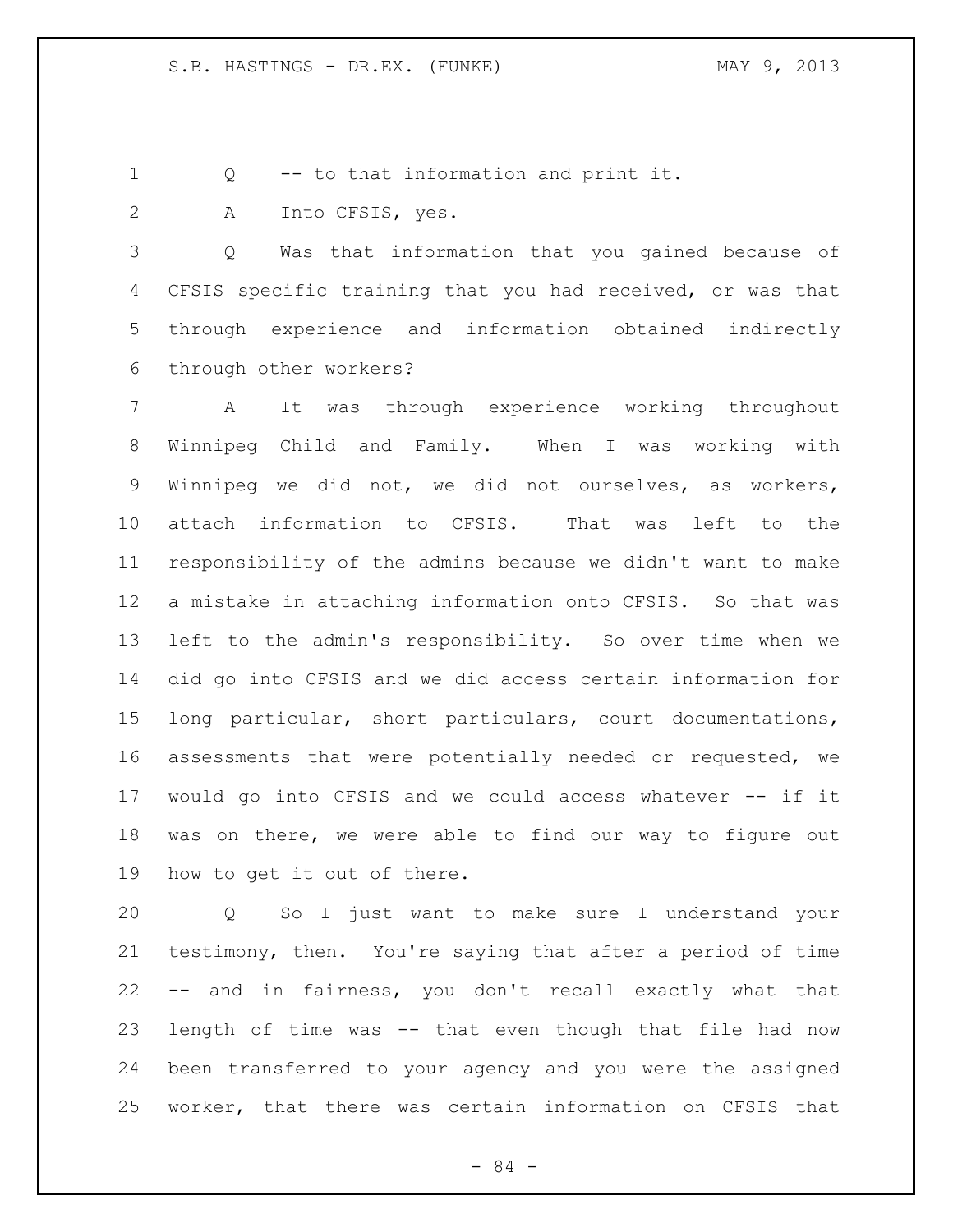was now locked away from your access? A I was -- the times that I had gone on to attempt to access it, I was not able to. Q Okay. THE COMMISSIONER: But you only had access for six months. THE WITNESS: I had access for -- throughout my whole time as a supervisor. However, to access historical material, that window became closed and I don't recall exactly how long that was. 11 THE COMMISSIONER: Oh, I thought you said you were locked out of CFSIS. 13 THE WITNESS: No, I was never locked out. MR. FUNKE: Just -- 15 THE WITNESS: I was always able to add on. MR. FUNKE: Some of those historical records were no longer available to her, Mr. Commissioner, is what her evidence was. BY MR. FUNKE: Q Do I understand you correctly, Ms. Hastings? A Yes. Q So previous records compiled and recorded on CFSIS by Winnipeg CFS. MR. MCKINNON: I'm just, Mr. Commissioner, rising

 $- 85 -$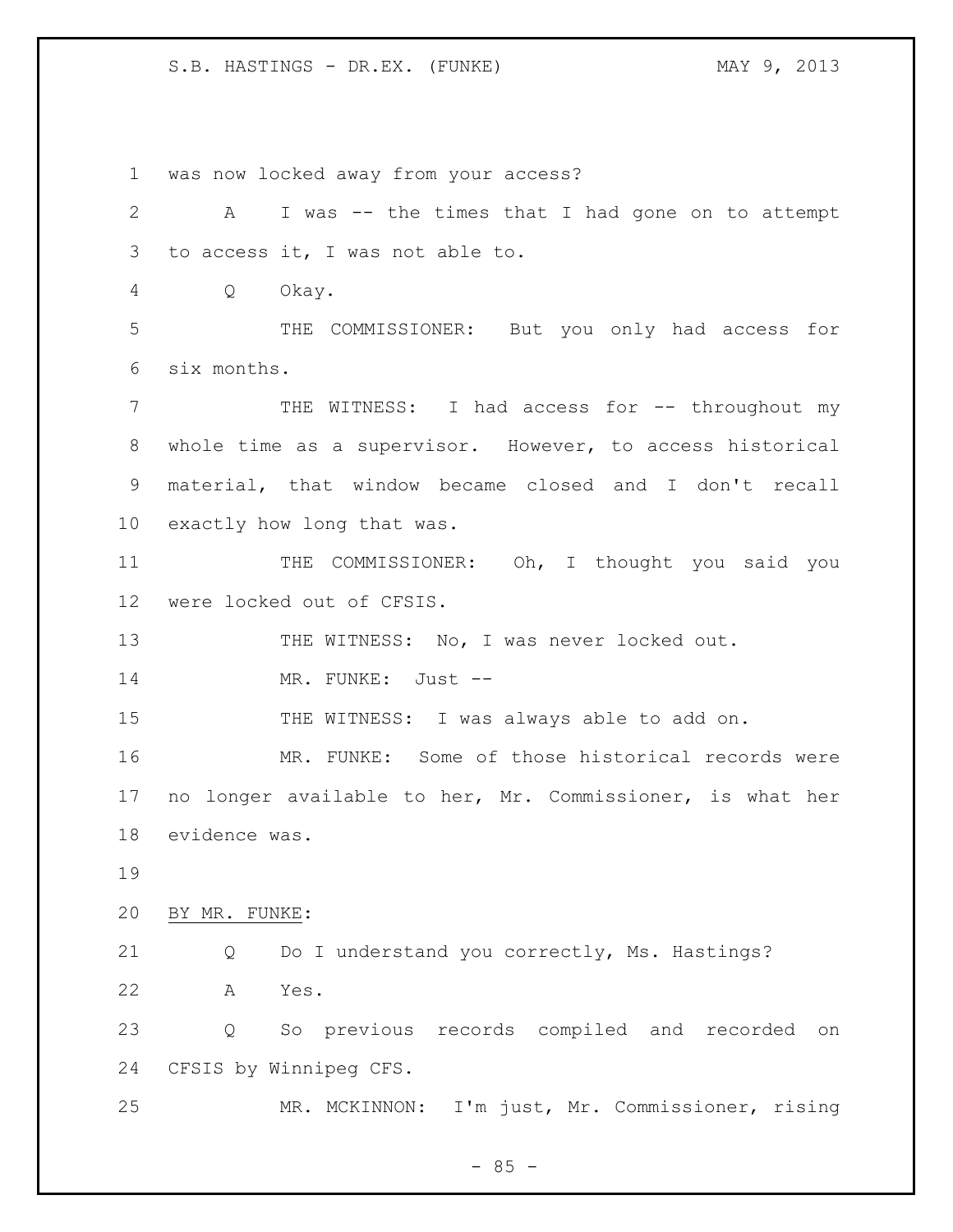to object on the basis of relevance. Phoenix's file was never subject to a transfer. We're in Phase 2 of this Inquiry now. I'm not aware of -- we could call social workers -- there are thousands of social workers in Manitoba who have differing experiences with what happened in 2005 and subsequent.

 It seems to me it's sort of just random that we're picking this particular witness to come forward and talk about her particular experience. I accept she may have other evidence that would be relevant to the standing of the Northern Authority, but it seems to me we're just getting into anecdotal information from one witness that's not relevant to Phoenix and not relevant to the information that would be important for the Northern Authority or, or the chiefs to talk about.

 THE COMMISSIONER: What's your response to that, Mr. Funke?

18 MR. FUNKE: Really, what we're trying to indicate, Mr. Commissioner, is just some of the systemic challenges that the agencies faced when they were first -- received their files through devolution. If the Commission is of the view that you're not interested in hearing about this in depth, I'm prepared to move on.

24 THE COMMISSIONER: All right.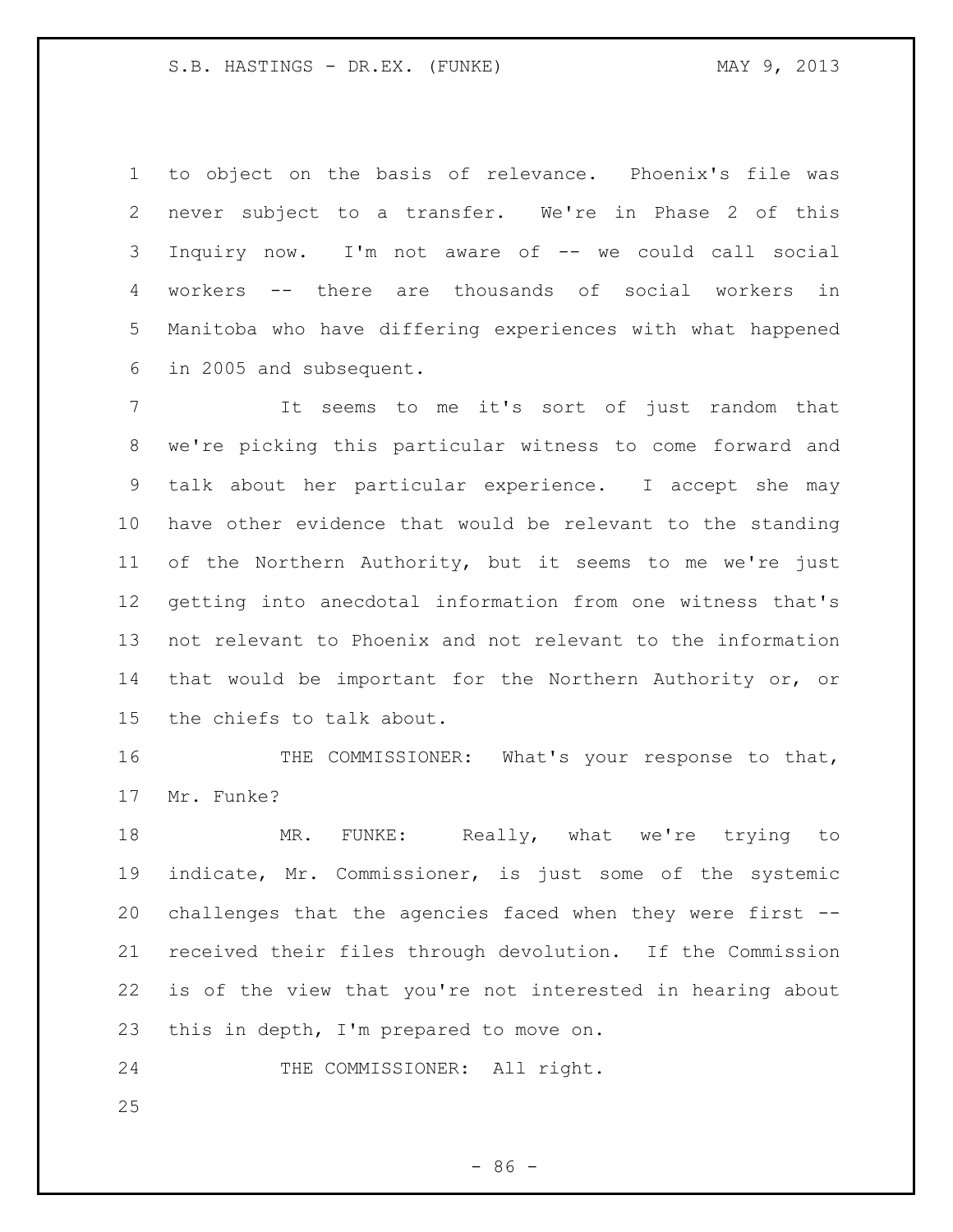BY MR. FUNKE:

| $\overline{2}$ | Now, in terms of case files that you received,<br>Q       |
|----------------|-----------------------------------------------------------|
| 3              | then, Ms. Hastings, can you give the Commissioner an idea |
| 4              | of what your caseload was after devolution?               |
| 5              | My personal caseload?<br>A                                |
| 6              | Yes.<br>Q                                                 |
| 7              | Approximately 30.<br>Α                                    |
| 8              | THE COMMISSIONER: Is, is this as a supervisor?            |
| 9              | THE WITNESS: As a frontline worker.<br>As<br>a a          |
| 10             | seconded frontline case manager, my caseload was          |
| 11             | approximately 30.                                         |
| 12             | THE COMMISSIONER: I'm just not sure -- you were           |
| 13             | seconded to do what work?                                 |
| 14             | THE WITNESS: Frontline case management.                   |
| 15             | THE COMMISSIONER: Yes, and how long did you do            |
| 16             | that before you became a supervisor?                      |
| 17             | THE WITNESS: Six months before I became the               |
| 18             | supervisor.                                               |
| 19             | THE COMMISSIONER: So you're asking about the              |
| 20             | caseload for the first six months. That's what he's       |
| 21             | asking, I think.                                          |
| 22             | THE WITNESS: Yes, that's correct.                         |
| 23             | THE COMMISSIONER: And, and what was that?                 |
| 24             | THE WITNESS: Approximately 30.                            |
| 25             |                                                           |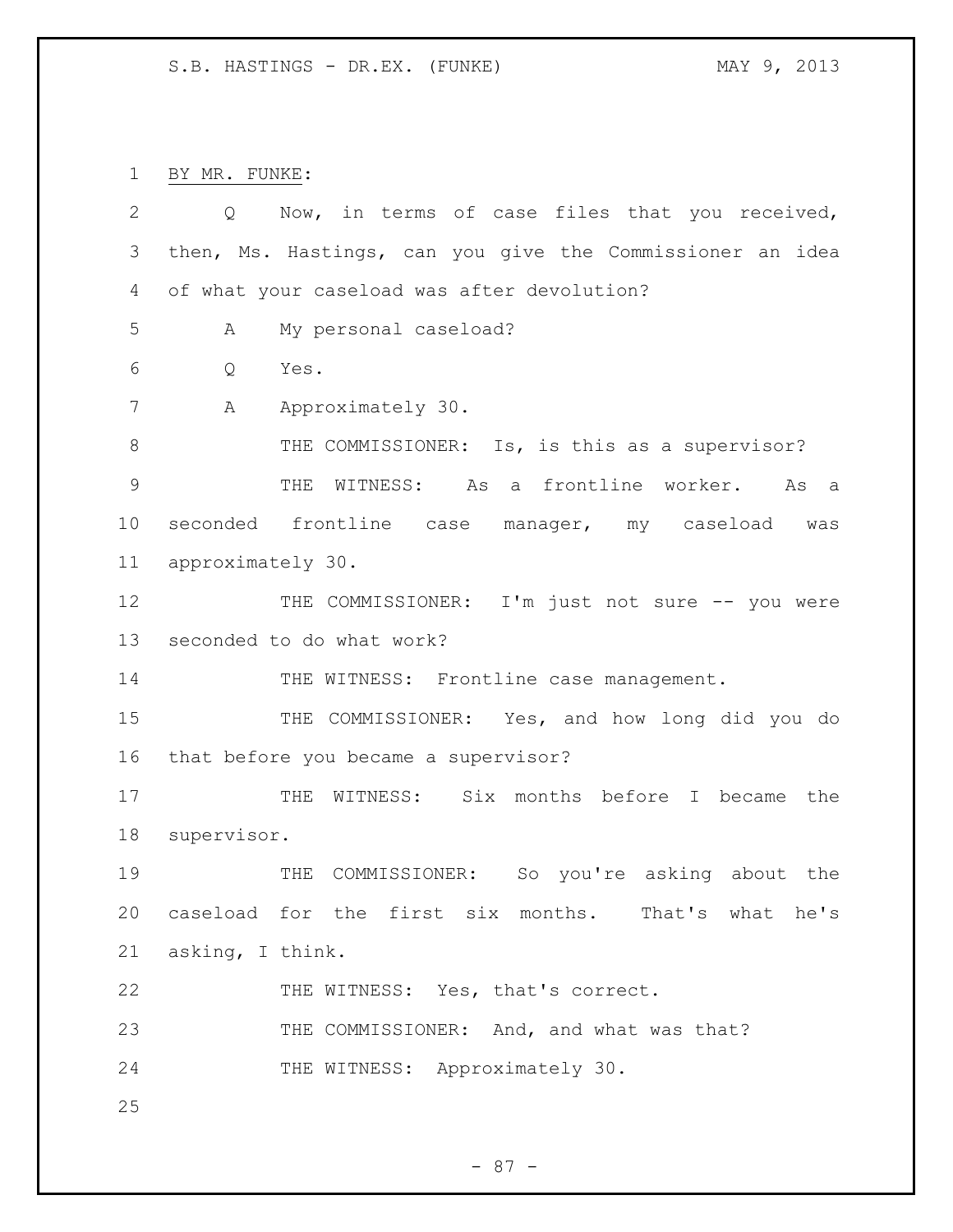BY MR. FUNKE:

| $\mathbf{2}$   | I'd like to turn to your current caseloads.<br>Q<br>So      |
|----------------|-------------------------------------------------------------|
| $\mathfrak{Z}$ | what are the current caseloads that your workers -- because |
| 4              | you're now a supervisor with NCN, correct?                  |
| 5              | Yes.<br>A                                                   |
| 6              | What is the current caseload that your workers<br>Q         |
| 7              | are carrying right now?                                     |
| 8              | Approximating, 35 to 40, some upwards to 45,<br>Α           |
| 9              | depending on the number of children in care attached to a   |
| 10             | family.                                                     |
| 11             | And I understand as well that under the<br>new<br>Q         |
| 12             | funding model, the EPFA funding model, NCN has now received |
| 13             | its funding with respect to the new model; is that correct? |
| 14             | Yes.<br>Α                                                   |
| 15             | All right. And I understand that that<br>Q<br>was           |
| 16             | received relatively recently.                               |
| 17             | Yes.<br>A                                                   |
| 18             | Okay. And that as a result of that new funding,<br>Q        |
| 19             | there were additional positions hired; is that correct?     |
| 20             | Α<br>Correct.                                               |
| 21             | Particularly with respect to service delivery.<br>Q         |
| 22             | Yes.<br>Α                                                   |
| 23             | And has your office in Winnipeg now completed<br>Q          |
| 24             | that hiring process and are now -- are you now fully        |
| 25             | staffed to the, to the levels that you can afford to be     |
|                | $-88 -$                                                     |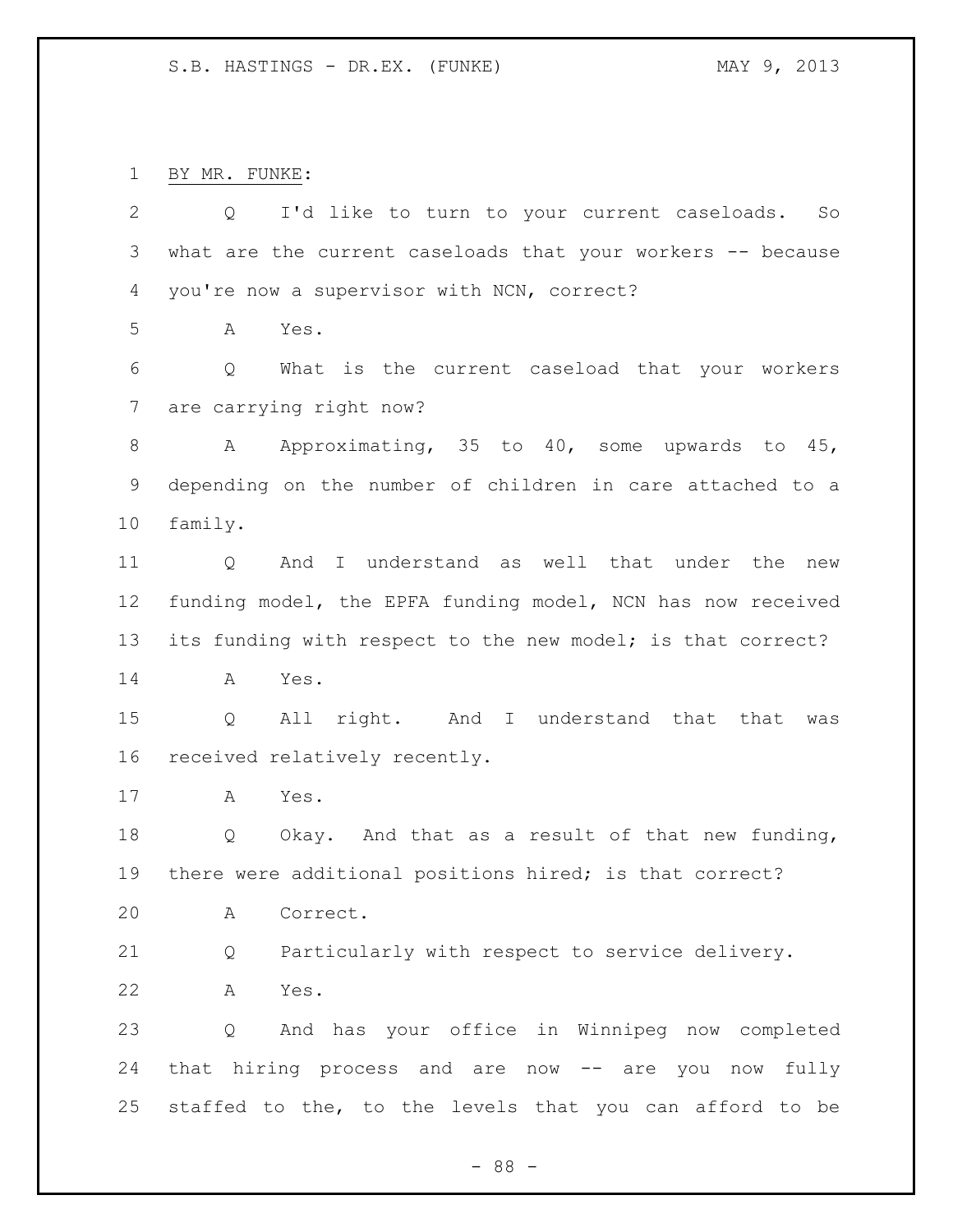staffed under the new model?

A No, we're not.

 Q Okay. So how many positions have you yet to fill?

A Approximately one and a half in Winnipeg.

Q Okay.

7 A And approximately one in Brandon.

 Q Once you have those positions filled, what do you anticipate the workload -- or rather, caseload being per each worker?

 A We're still asking workers to carry approximately 30 to 35 files, depending. What is not accounted for are some of the internal transfers that happen from agency to agency, those meaning Section 42s and Section 49 transfers. And that's where -- I'll just use Winnipeg Child and Family as an example. If Winnipeg Child and Family is seeking a permanent order on a sibling group of three children and those three children are from Nelson House, under the act they need to serve Nelson House with what's called a Section 30. That's notifying Nelson House CFS that they are seeking a permanent order on these children. Our agency will then take a position as to what is the permanency planning for that child. So that's additional responsibilities that the agency has to carry as well.

Q And you're suggesting that those are not funded?

- 89 -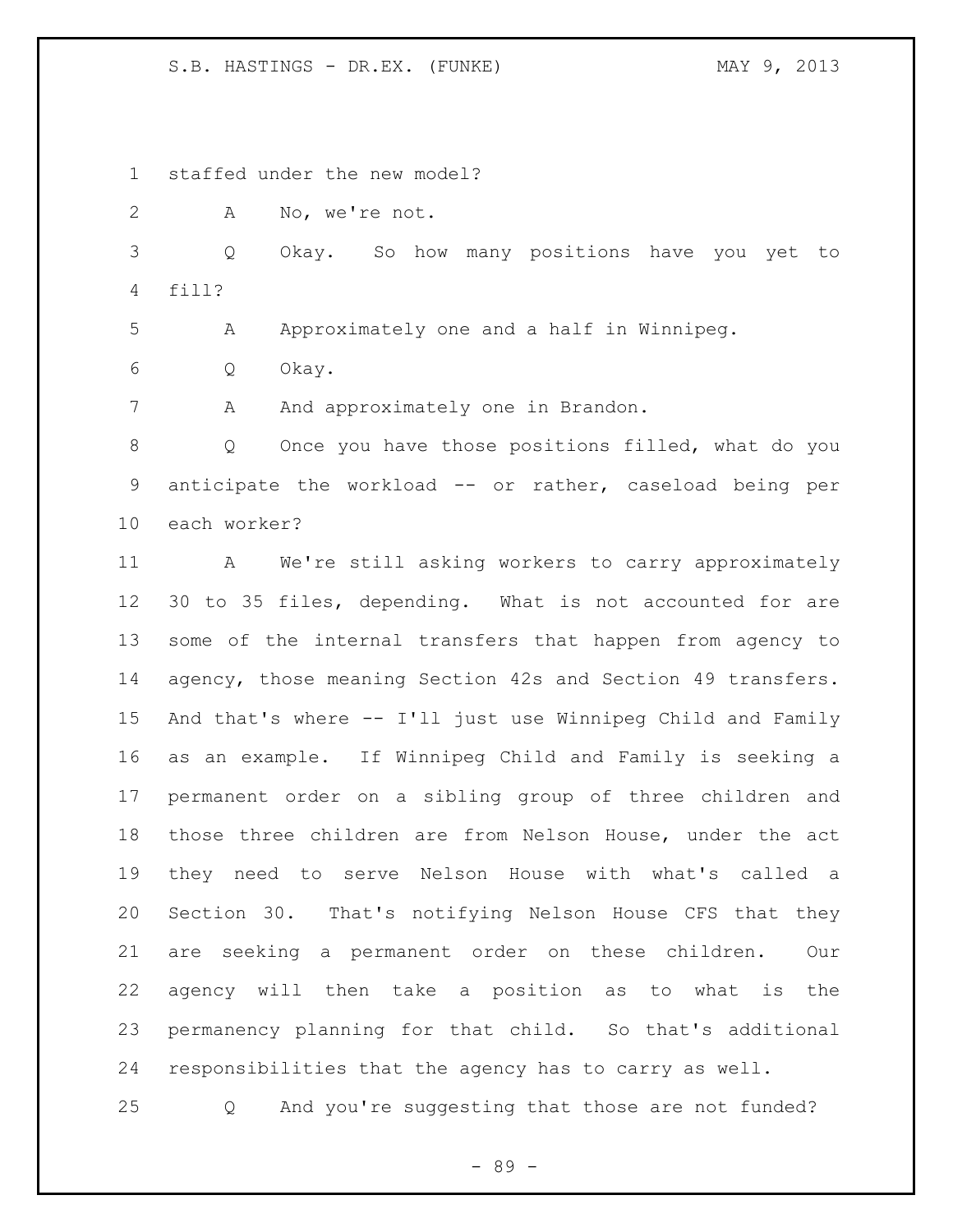A I don't believe so.

 Q Okay. Now, in terms of the, the caseload that 3 you're describing, then, are there concerns that you have with respect to the agency's ability to meet its expectations as a result of those additional burdens? A I think that some of the difficulties in meeting 7 the expectations are -- you know, the standards and the SDM are very clearly defined in terms of your contact and your face to face, and while those need to be achieved, we run into issues of best practice and staff management for those, for those workers that are carrying those numbers and cases. Q And you said SDM, and by that you mean the structured decision making tool -- A Yes, sorry. Q -- that's been implemented. 17 A The structured decision making, yes. Q That's okay. And if I understand your evidence, what you're saying, then, is that given the current case load numbers that the workers are dealing with at your sub- office, although it's your evidence that they are meeting standards, that they are struggling because of their caseloads in always meeting best practices; is that -- A Yes.

Q -- what you're saying?

 $-90 -$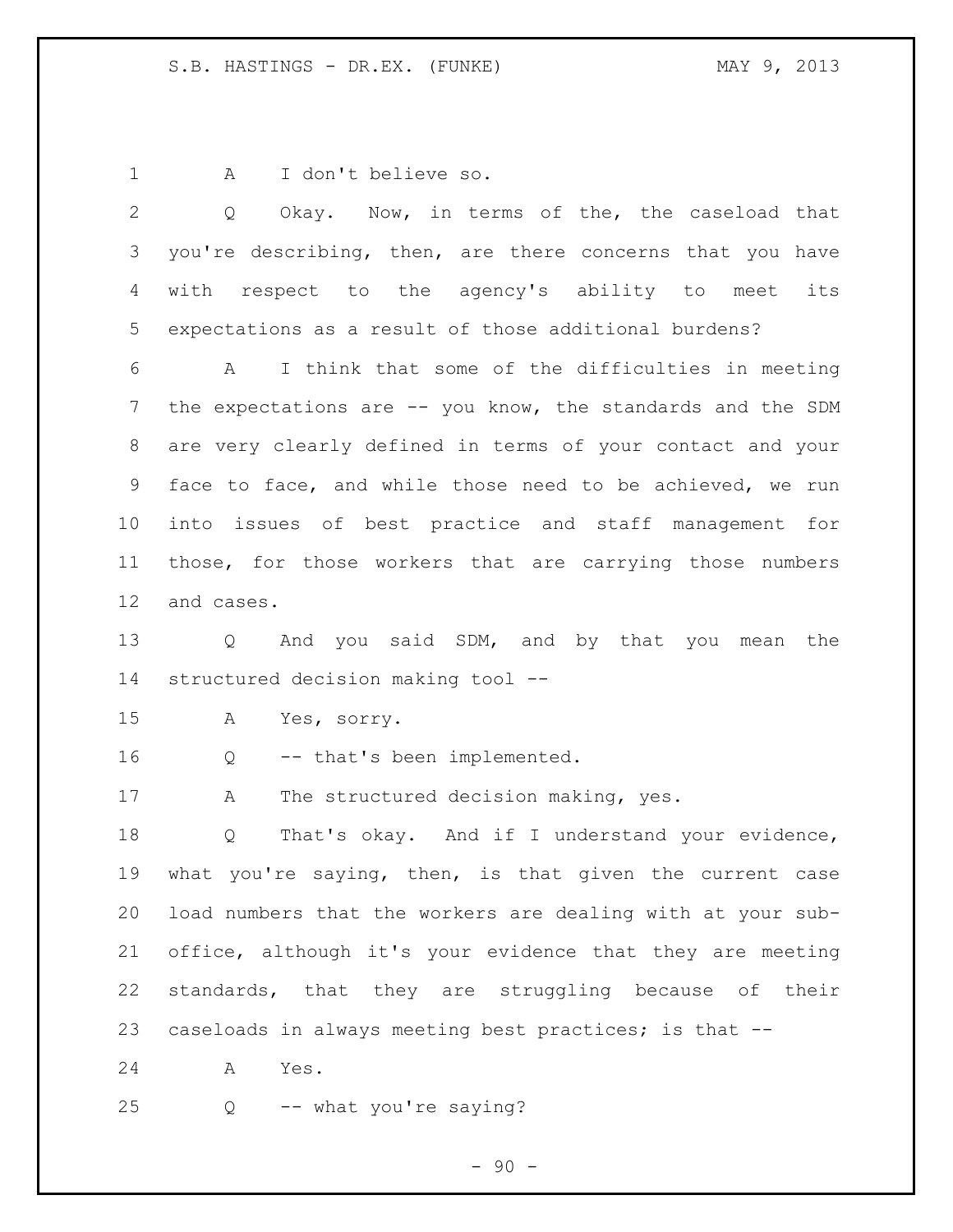A Yes.

 Q And you were present for Ms. Freeman's testimony both yesterday and today?

A I was.

 Q And you heard her evidence with respect to the reason that caseloads are higher than expected under the funding model; is that correct?

A Yes.

 Q And she gave evidence that the projected operational costs of the agency under the model are not sufficient to cover actual expenditures in terms of operating expenses.

13 A I'm sorry, can you repeat that?

 Q You heard her evidence which was that the funding provided under the model for operational costs was calculated at a rate of 15 percent of salaries and benefits.

18 A Correct.

Q And was not based on actual expenditures.

A Right.

21 0 And her evidence was that that creates a shortfall between the funding that's available to a provincially funded office relative to what its actual expenses are.

A Right.

 $-91 -$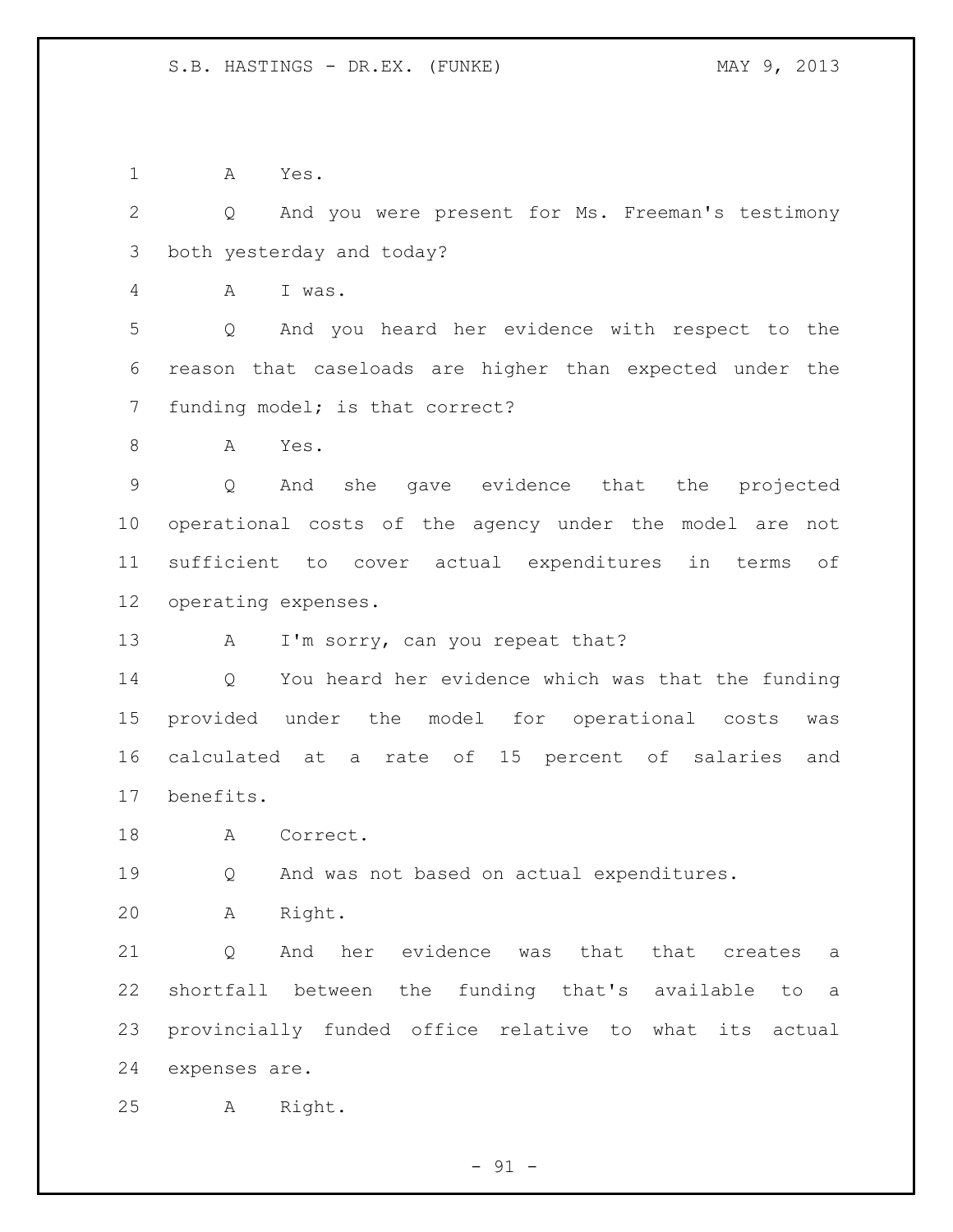Q And that that funding shortfall is recovered by rationalizing services -- in other words, taking money away from funded frontline positions -- and using that money instead to pay operational costs. A Yes. Q Is it your understanding that that is why your office currently is only staffed to a position where your, your workers are carrying a significantly higher caseload than is anticipated based on the current funding model? A Yes. Q One of the other things that we heard about from Ms. Freeman was a discussion of what they call FE money or family enhancement money -- A Um-hum. Q -- under the differential response model, and that there was \$1300 available per family per year. A Correct. Q Is that correct? You also heard her evidence that that works out to just over a hundred dollars a month per family? A Yes. Q Or \$27 a month -- sorry, \$27 a week per family. A Yes. Q As I understand it, you have some direct experience in terms of providing what they call purchased

- 92 -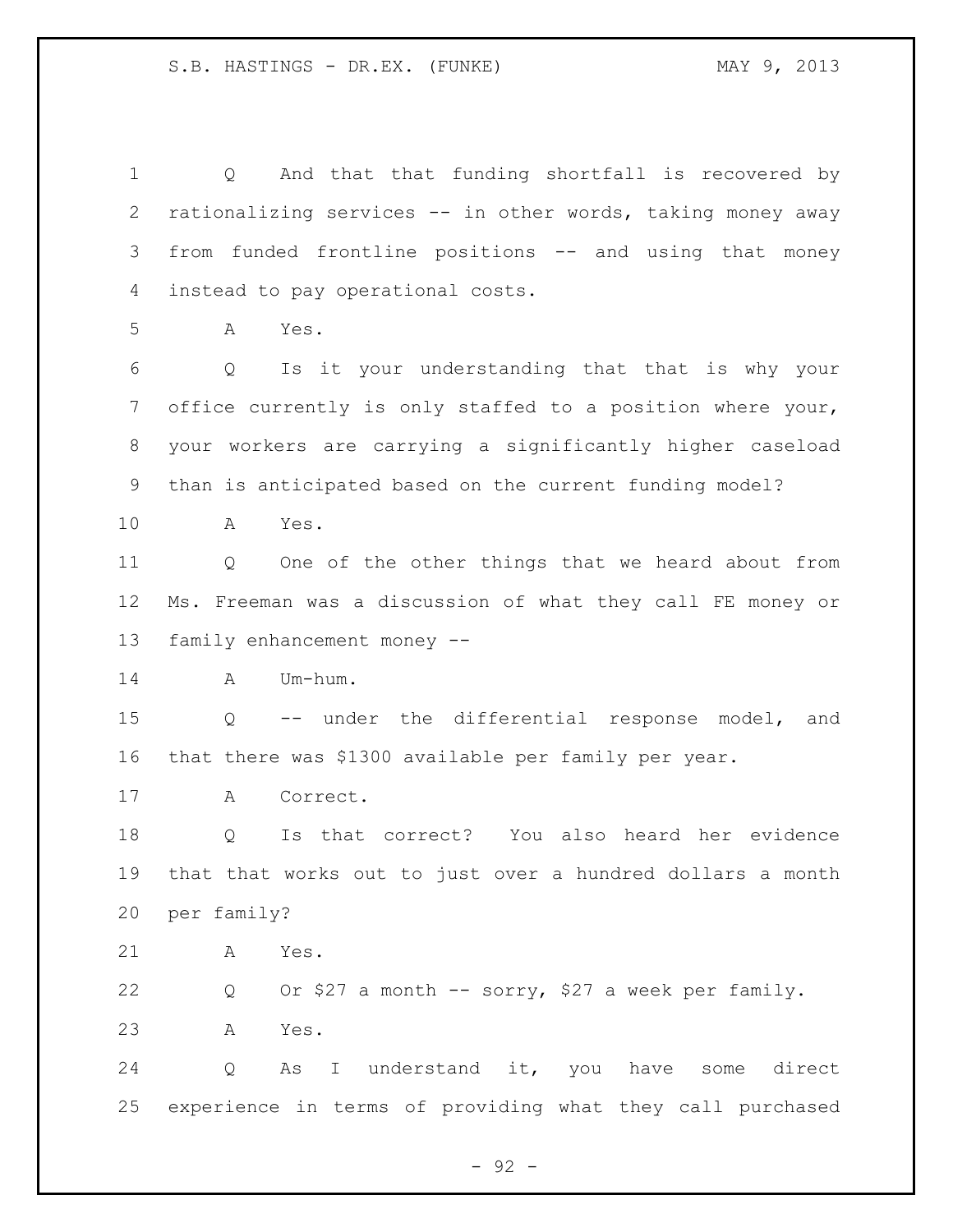services for families from that funding source; is that correct?

A Yes.

 Q And perhaps you can explain to the Commissioner exactly what that money is used for and what the limits are in terms of resources you can access based on the available funds that are provided through that funding model.

 A Some of the services under family enhancement is we can provide respite, which is babysitting services to a family. We can provide one-on-one teaching if the family's struggling with parenting or if they're struggling with a child who has special needs and has to learn different skills to care for that child. If the family is struggling with parent-teen conflict -- various issues that they have to deal with. We are then able to also provide therapeutic services, the simple, practical, everyday issues of them 17 getting to and from appointments, bus tickets, transportation. If they want to attend cultural ceremonies, we will provide that support to them as well. Attending different programs within Winnipeg that are, you know, as available resource to them. It ranges in a variety of services that we can provide.

 Q As I understand it, those services are designed at addressing the contributing causes that may cause that family to be in crisis --

- 93 -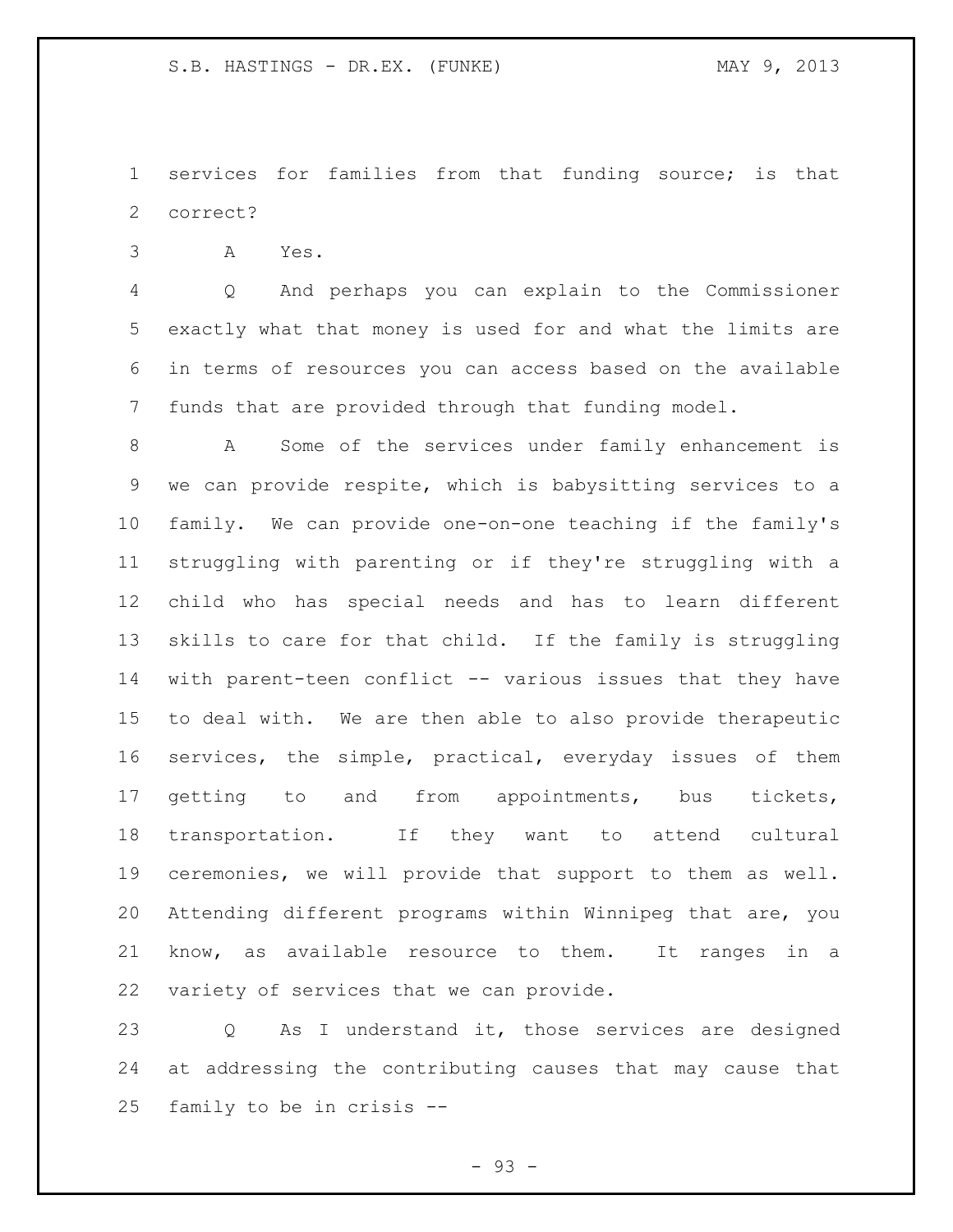A Yes.

Q -- and require intervention; is that right?

A Correct.

 Q And the, the ideas behind the model is that if you can provide those services at a prevention level, it potentially avoids that family requiring greater services that may require that it goes into the protection stream; is that correct?

A Yes.

 Q And so some of the things that you talked about are counselling, therapy, respite services, transportation, cultural opportunities. And did I understand you to be talking about a mentorship or some sort of -- like a parent mentor or a parent aide?

A Yes, we call them one-to-one teaching aides.

Q One-to-one. And what does that involve?

 A That would involve hiring a support worker, and that support worker's responsibility is to work with the caregiver in the home, teaching and mentoring skills on how to deal with what the issue -- what the identified issue is, in hopes of preventing further involvement later on down the road.

 Q So provides feedback and modelling for them to be able to replicate; is that correct?

A Yes.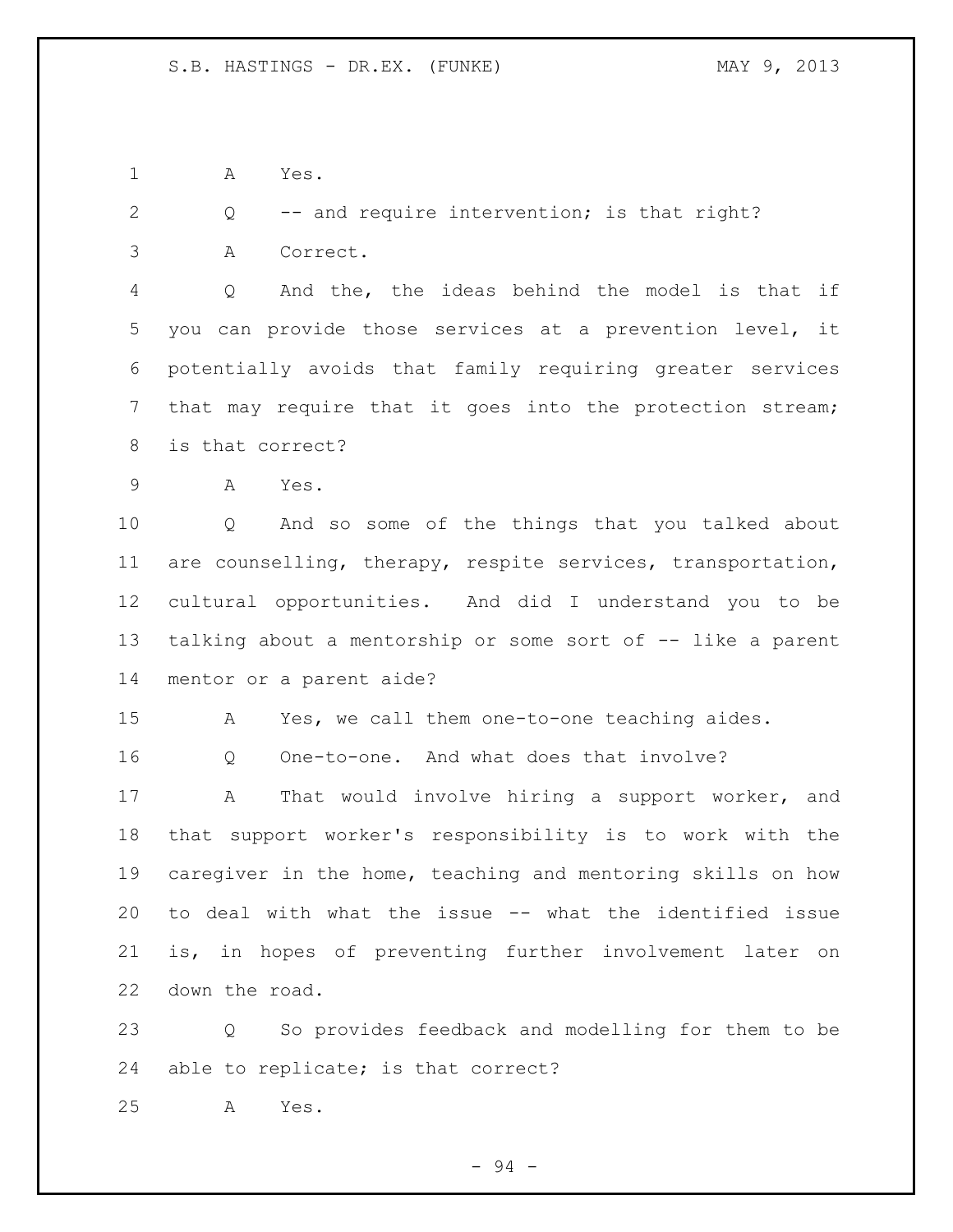Q All right. And at \$27 a week per family, how much time with a mentor is that going to provide a family? 3 THE COMMISSIONER: Well, do -- are you -- do you know you just said \$27 a week to -- THE WITNESS: Yes. 6 THE COMMISSIONER: -- work with a family? 7 THE WITNESS: Yes. THE COMMISSIONER: And once you've spent that \$27, you can't do anything more for that family? THE WITNESS: That's correct, unless we take it from elsewhere -- 12 THE COMMISSIONER: Well, do you --13 THE WITNESS: -- within that model. THE COMMISSIONER: Do you -- what do you get for your \$27? THE WITNESS: A week, maybe an hour of services provided to a family. And to break that down a little more, for example, we at NCN have internal family support workers who are on contract basis, and they are assigned and contracted to work with our families. They range anywhere from minimum 10.25 an hour, up to maximum 15 dollars an hour. That is what we will pay them. 23 And then on top of that, we pay for their transportation to and from whatever the location is of that family or whatever that identified need is particularly for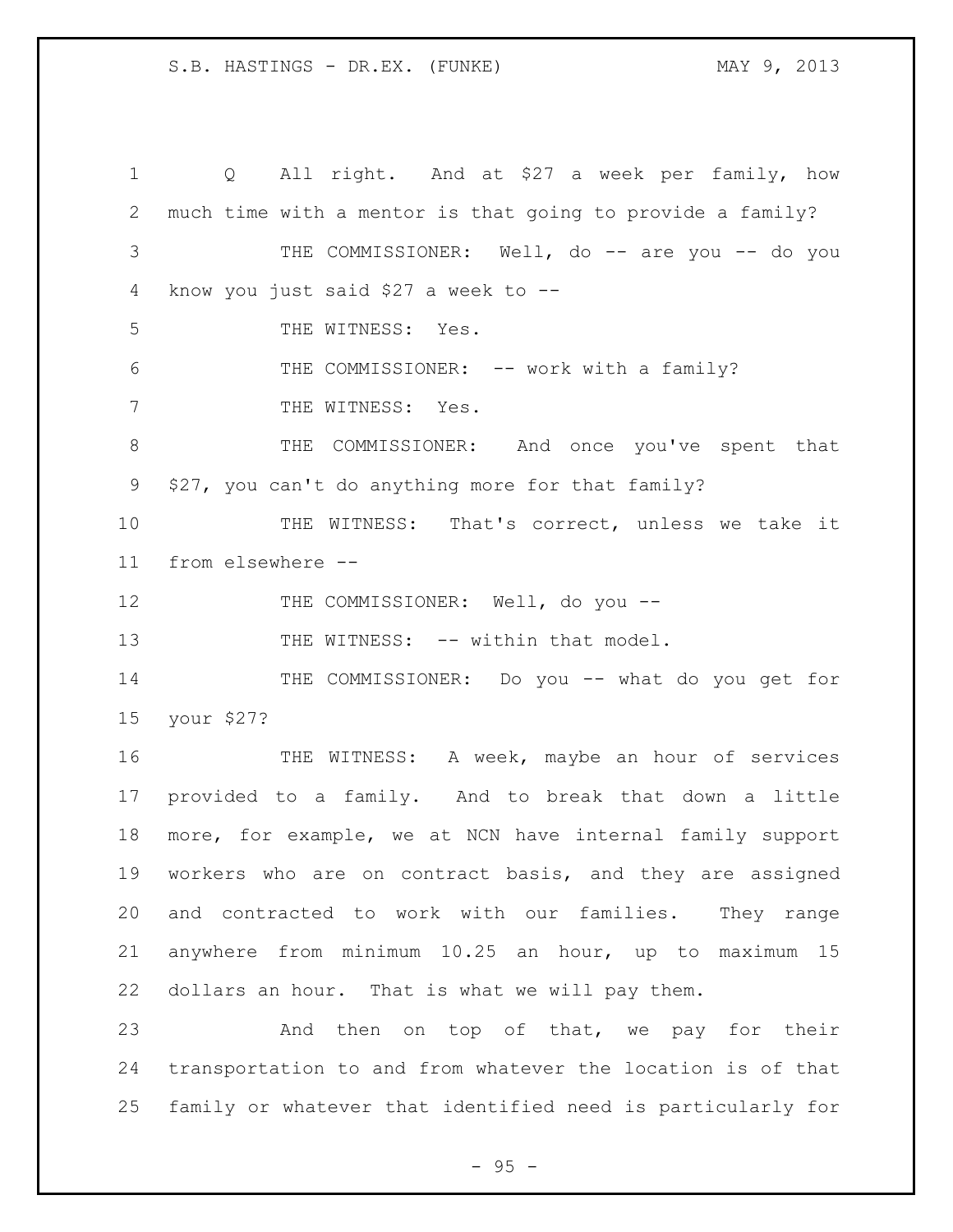that family. If, for example, the family is requesting, I would like to attend a cultural ceremony, they would like to attend a sweat lodge, for example, in order to purchase tobacco for a sweat lodge ceremony is around 20 to 25 dollars just for the tobacco alone, and that does not include the transportation time or any additional costs associated with that. BY MR. FUNKE:

 Q Now, in fairness, counsel for the province has suggested to Ms. Freeman that the agency has the ability to pool those dollars and you're not technically limited to only \$27 per family per week, but that's what you're budgeted, correct?

 A Yes. In order to be fiscally responsible, we have to keep within a budget and we have to allocate it in the best way. That does allow us some room if we need to pool from elsewhere, but we need to bear in mind, as Ms. Freeman pointed out, we have to have a balanced budget.

 Q So if you do draw more heavily upon those resources for any particular family, say, you want to support them with a one-to-one mentor four hours a week, you're going to run over your 27 allotted dollars for that family.

A Correct.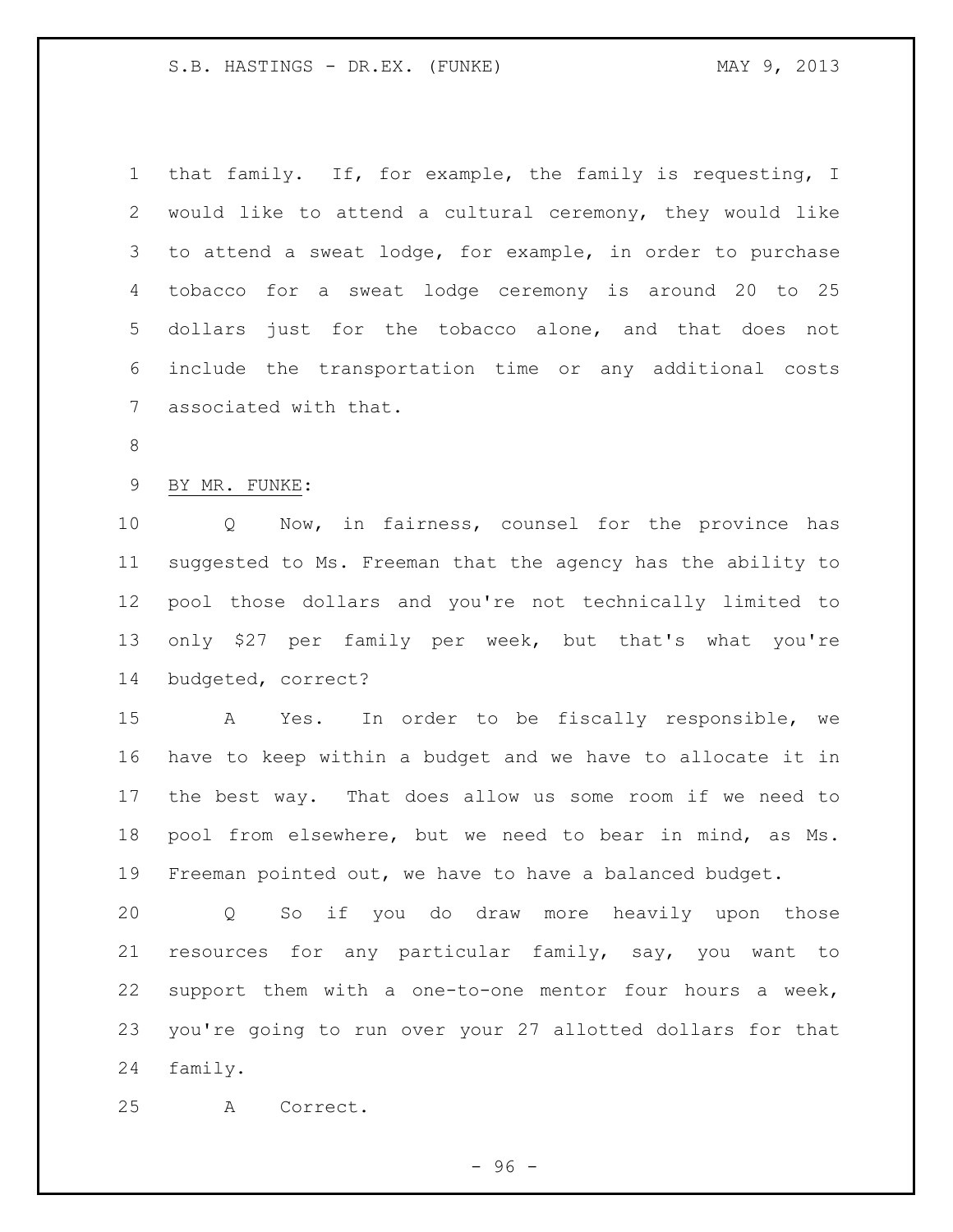Q What's the consequence of that? What happens to the next family that comes along and is expecting services if you have spent more than your \$27 a week on this family? A We'll then need to be creative as to how we can provide the support to that family and provide those prevention measures to that family. We'll utilize, to the best of our ability, the free resources within Winnipeg. We'll utilize, in the best way possible, internal -- well, extended family members if we can, as well, to maintain that family unit. We have to -- I have to carefully weigh out which ones -- which families are, for lack of better words, in, in dire need at that given moment. 13 THE COMMISSIONER: Do you report to Mr. Walker? 14 THE WITNESS: I do. 15 THE COMMISSIONER: Thank you. BY MR. FUNKE: Q In fact, I understand you report directly to Mr. Walker; is that correct?

A He is my direct supervisor, yes.

 Q I'd like to talk a little bit about service delivery now in terms of a comparison between the urban versus First Nation service delivery and the challenges that come from servicing urban communities. And we heard Mr. Walker talk about the circle of care model and how that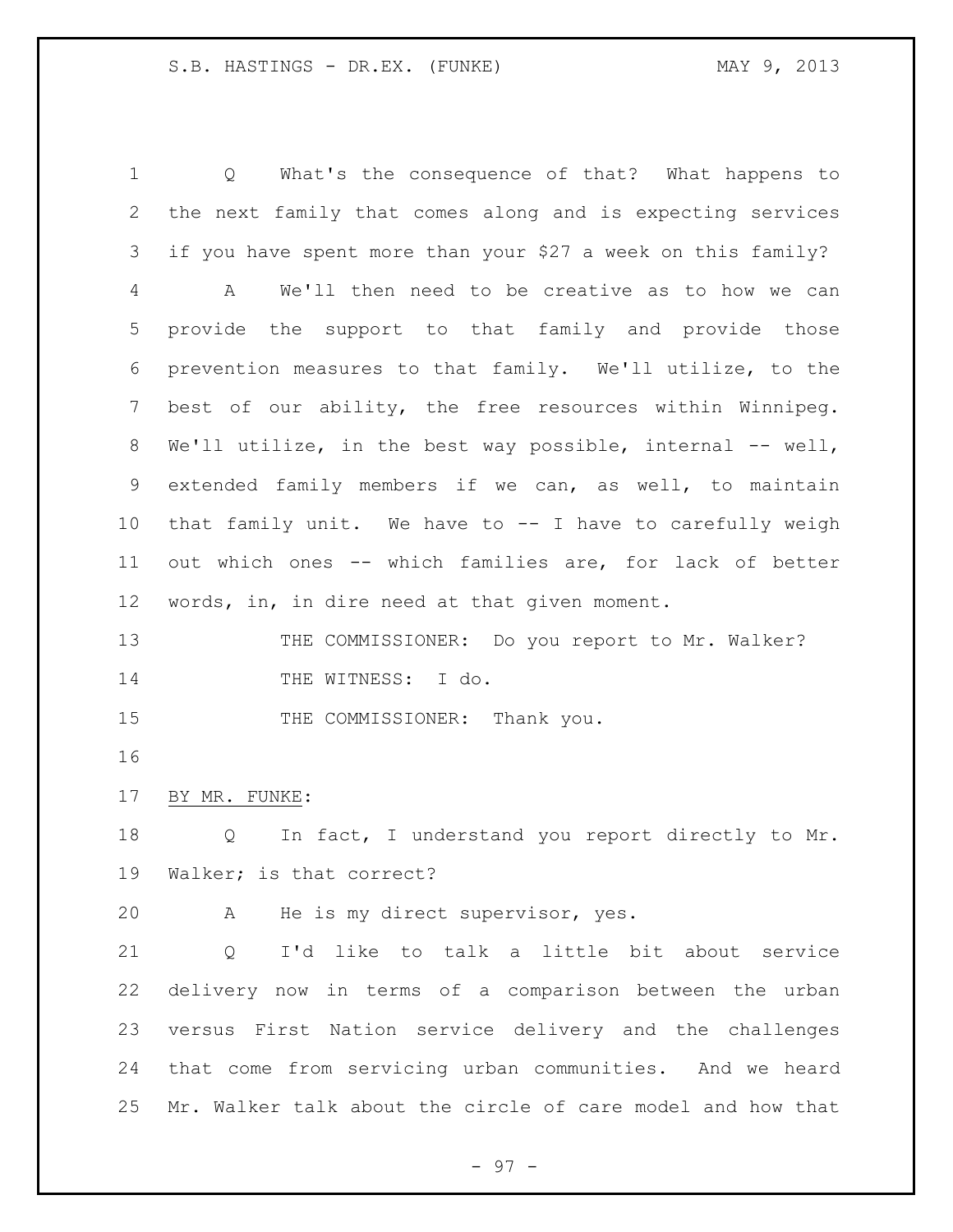is a fundamental basis for the services that are delivered to the children in families in the community of Nisichawayasihk Cree Nation. You certainly are familiar with the circle of care model; is that correct?

A I am.

 Q And I understand that the, the agency incorporates the circle of care model into its service 8 delivery in Winnipeg as well; is that correct?

A We do.

10 0 I understand, however, that there are certain challenges in Winnipeg in implementing the circle of care model.

A Yes.

 Q Perhaps you can explain to the Commissioner what some of those challenges are.

 A The circle of care model, as may have been explained by Mr. Walker, is that it is -- it's a holistic approach in working with families, where families, caregivers, extended family, children, youth, and elders are part of that planning model. They drive the model for the circle of care. They create their own goals and their own destiny for circle of care.

 It's intended to be implemented right at the intake level, so when a family comes to the attention of Nelson House, the wellness centre, the circle of care can

- 98 -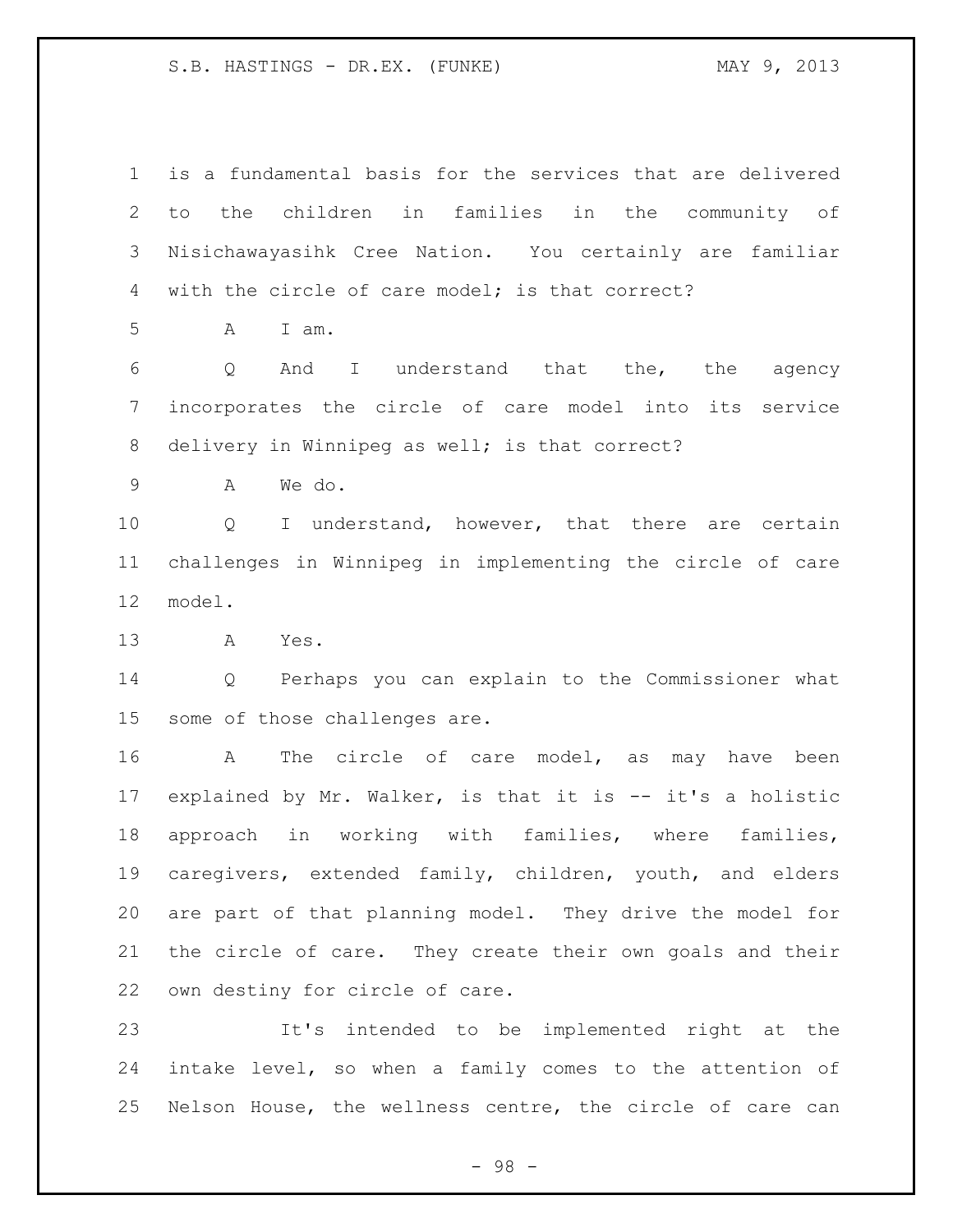begin at that very first contact. In Winnipeg, ANCR is, is the first point of contact for the families and at times, whether that family is going to go through the family enhancement program or going to be transferred for ongoing service to NCN sub-offices, there is a lapse in time and we're not given that opportunity to do the assessment at the initial intake level.

8 So then we're -- we have to -- we then implement the circle of care when the file gets to our agency, and at times the circumstances at the initial point of contact may have very well changed in that 30- or 60-day period, 12 whatever that time frame may look like. And unfortunately, a lot of our First Nation people aren't entirely comfortable working within the child welfare system, such a -- they believe it to be a very adversarial system and there's a fear -- a genuine fear around the system. So by the time it gets to NCN sub-offices, we are addressing those issues first and trying to redevelop some of that trust with our agency and our organization to, to provide that service in a good way.

 Q So you said that there's a difference in approach because ANCR doesn't follow the circle of care model, but your agency does, and that there is a disadvantage in trying to establish a relationship with that family because the circle of care approach hasn't been followed from

- 99 -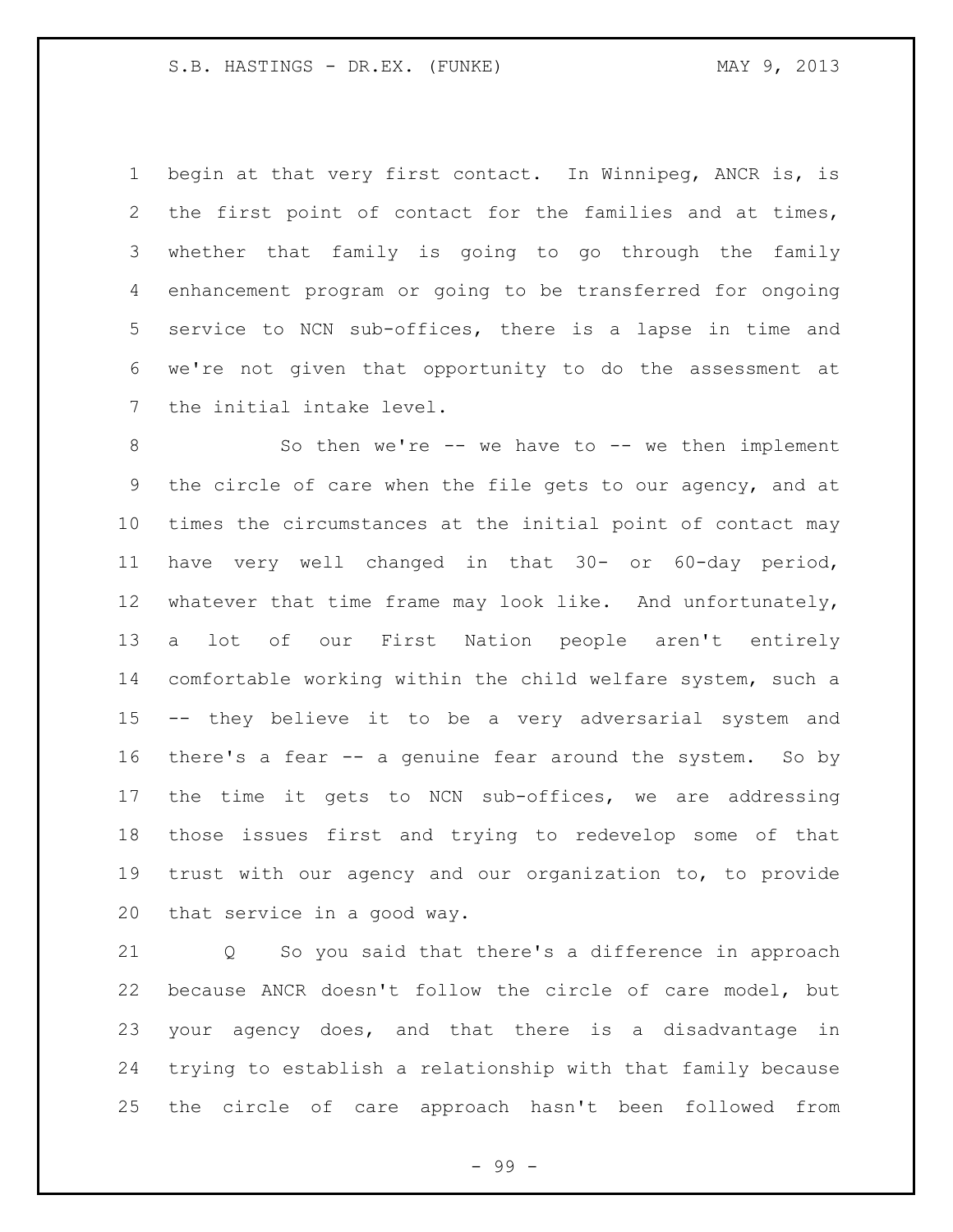intake; is that correct?

A Right.

 Q Perhaps you can be a little more specific about that. What is the difference in approach that is taken by ANCR and the approach that's taken by your agency? How, how does that look to the family that's receiving the services?

8 A Oftentime the families -- once they, you know, are assigned to one of our workers, they often share that they're really confused at trying to navigate their way around ANCR and they become very fearful when intake shows up at their doorstep for whatever reason it might be. And it's not just ANCR in terms of the approach while -- with the circle of care when we attend systems meetings here in Winnipeg, it's very much the systems are coming together, we sit down, we work on a collaborative approach, and we attempt to iron out some issues in terms of how we can approach working with the family.

Q Now --

 A The family may not always necessarily be involved in those systems meetings, however. One example that comes to mind is we had -- we have a child who is under the care of the agency under a VPA because she's medically compromised and the mother lives in Nelson House and has five other children. And whenever there are systems

 $- 100 -$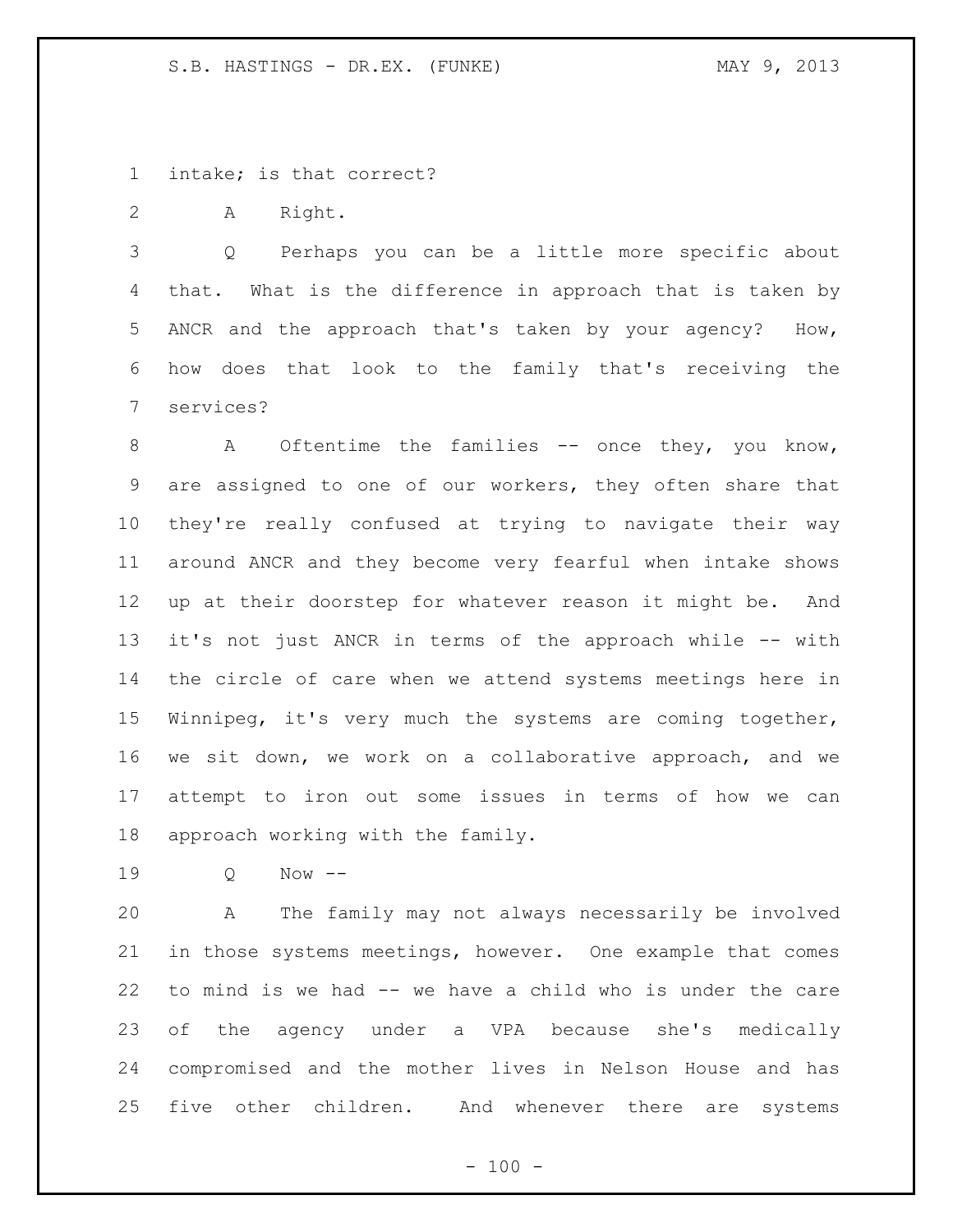meetings here in Winnipeg the mother, unfortunately, was not always able to attend because she didn't have the ability to provide care to five of her other kids. Rather than appreciating the position of mom, there was often comments that mom was disinterested and couldn't take the time to come to Winnipeg despite her best efforts.

 THE COMMISSIONER: Mr. Funke, does all this evidence relate to the fact that, as your client sees it, it's not getting adequately funded? Is that what you're, is that what you're getting at with this evidence?

 MR. FUNKE: It's not just about funding, Mr. Commissioner. This is also about a difference in approach in terms of the delivery of services and whether or not they're culturally appropriate. And what she's talking about now is a distinction between how the First Nations agency in Winnipeg, NCN, provide services in a holistic manner to families and how there's, there's not only a quantitative difference in terms of funding that's available but there's a qualitative difference in, in the sense that the services are, are delivered in a fundamentally different approach.

 And the difficulty that Ms. Hastings is alluding to is because ANCR, that is responsible for the intake of family files in Winnipeg, doesn't follow this approach and generally hangs on to files for some time before they're

 $- 101 -$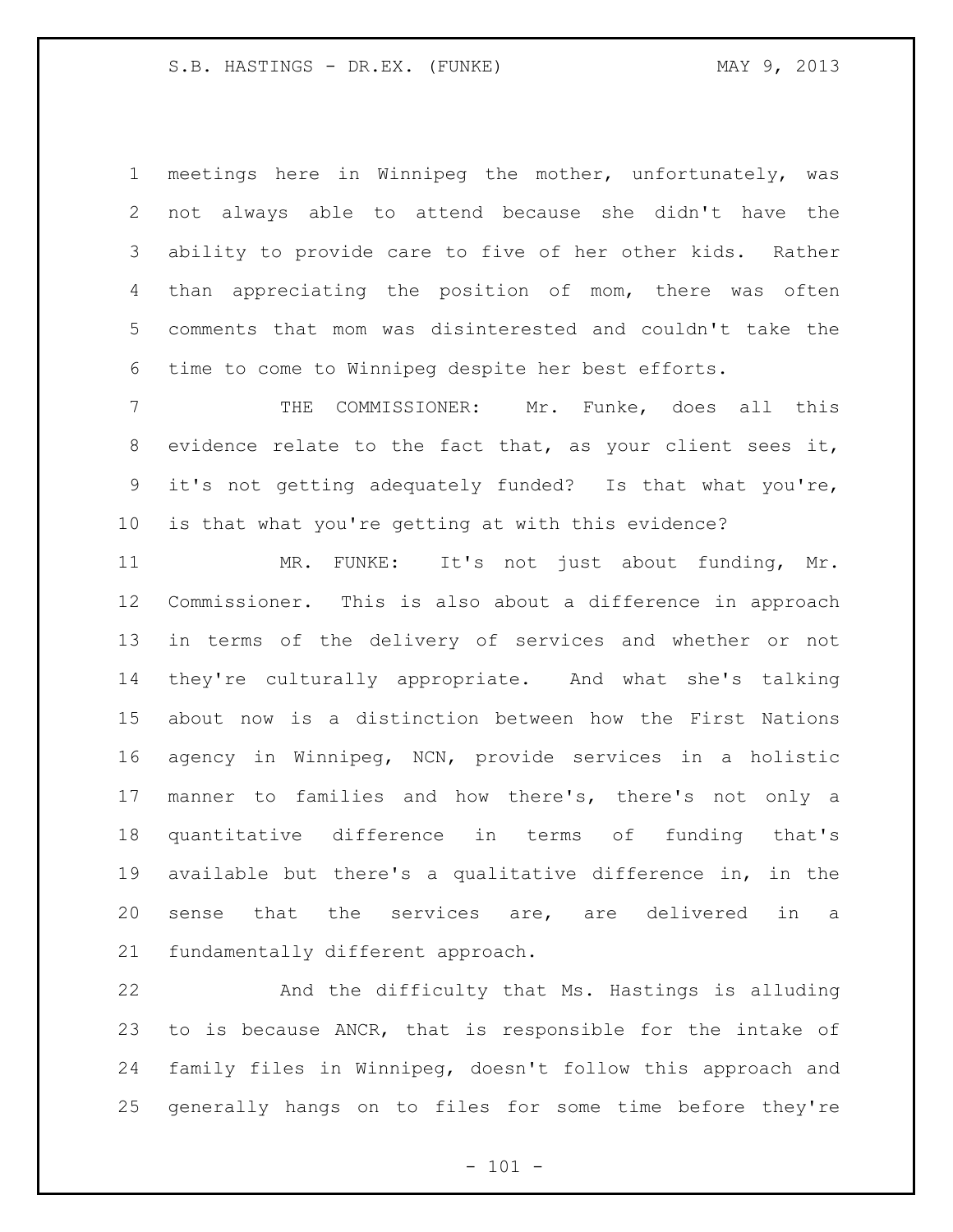then transferred to NCN, it creates a disconnect between the types and nature of services that they receive from the agency at the intake level.

 THE COMMISSIONER: I understand that. And so what -- where does that lead us?

 MR. FUNKE: Well, I don't want to get into argument before the Commission at this point but ultimately what the suggestion is, is that there needs to be greater involvement from First Nations leadership in developing the nature of those services to ensure that more culturally appropriate services are delivered at the intake level, so that the circle of care model can be implemented more broadly through the system, so that people of First Nations descent have that approach used right from the inception, right from the beginning of their intake process.

 THE COMMISSIONER: Well, I think your questioning could be more general if that's the point you're trying to get at, than dealing with the individual examples that you're putting through this witness. If, if your, your point is that the culturally appropriate services aren't possible, deal with that, I understand that. But all this detail about the financing, I just don't see where that's going to get us.

 MR. FUNKE: Well, the financing was a different issue. The financing dealt with the available funds

 $- 102 -$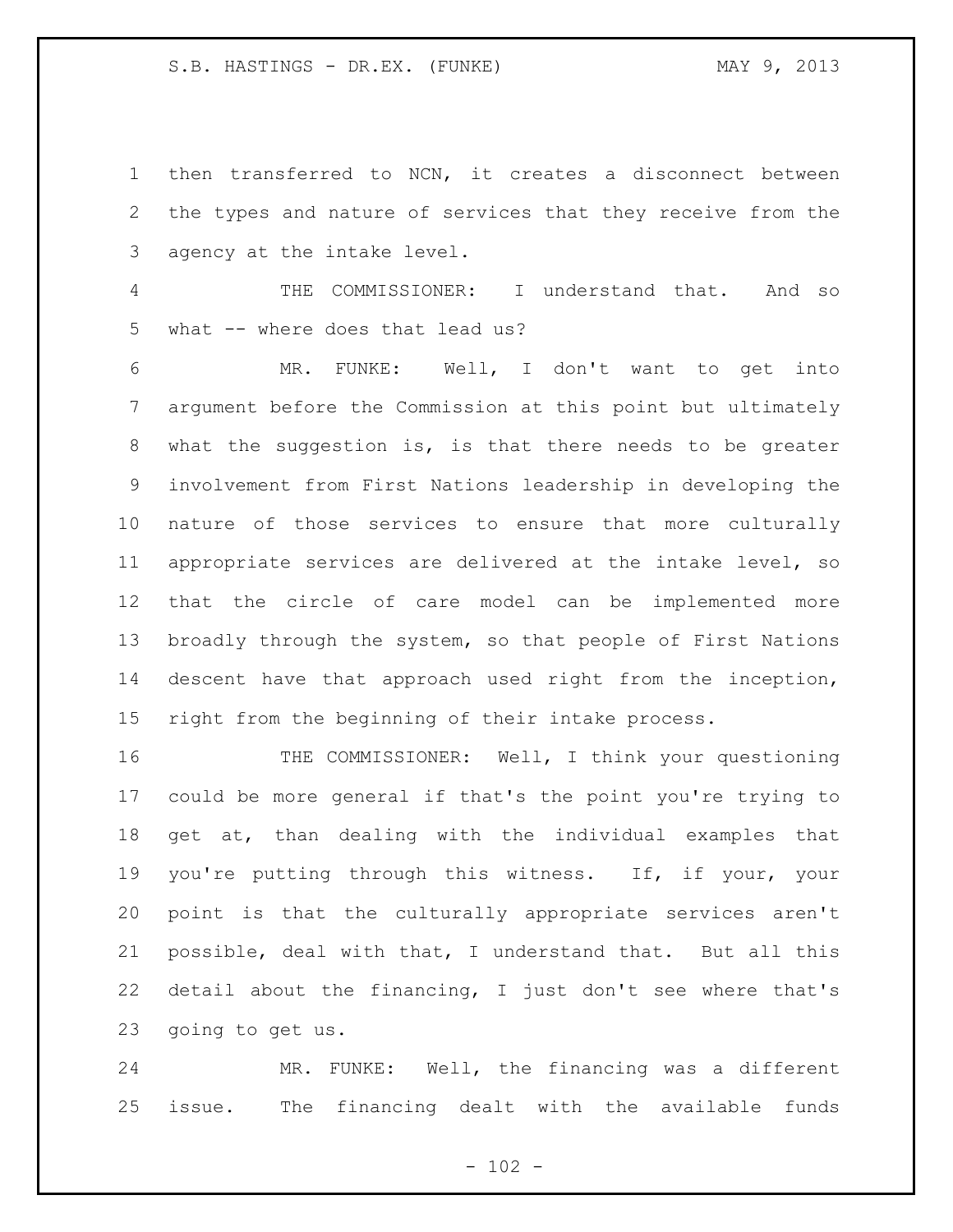through the family enhancement program, whether or not that enables the agency to provide the types of interventions that are really required to be able to meet the goals of the prevention model, and whether or not the funding is sufficient to meet those goals, and if we are really able to prevent families from ending up in a protection stream whether or not that funding is sufficient.

8 THE COMMISSIONER: Well, then, to, to --

MR. FUNKE: So it was two different issues.

10 THE COMMISSIONER: To cure the problem, you're, you're leaving financing aside. You're quite correct the funding is another issue. To correct the problem you're talking about, then, you would, you would like to see ANCR disengaged from the responsibilities that it's holding with respect to agencies that are operating with sub-offices in Winnipeg. Is that what your proposal is?

 MR. FUNKE: That's one solution. The other solution is, is that ANCR could be encouraged to implement a circle of care model from the time that it first deals with families, and have the systems approach that Ms. Hastings has described in Winnipeg -- which is, is non- inclusive and is not focused on the family -- adapted to include the type of approach that Mr. Walker talked about to great effect that's been employed in Nisichawayasihk Cree Nation.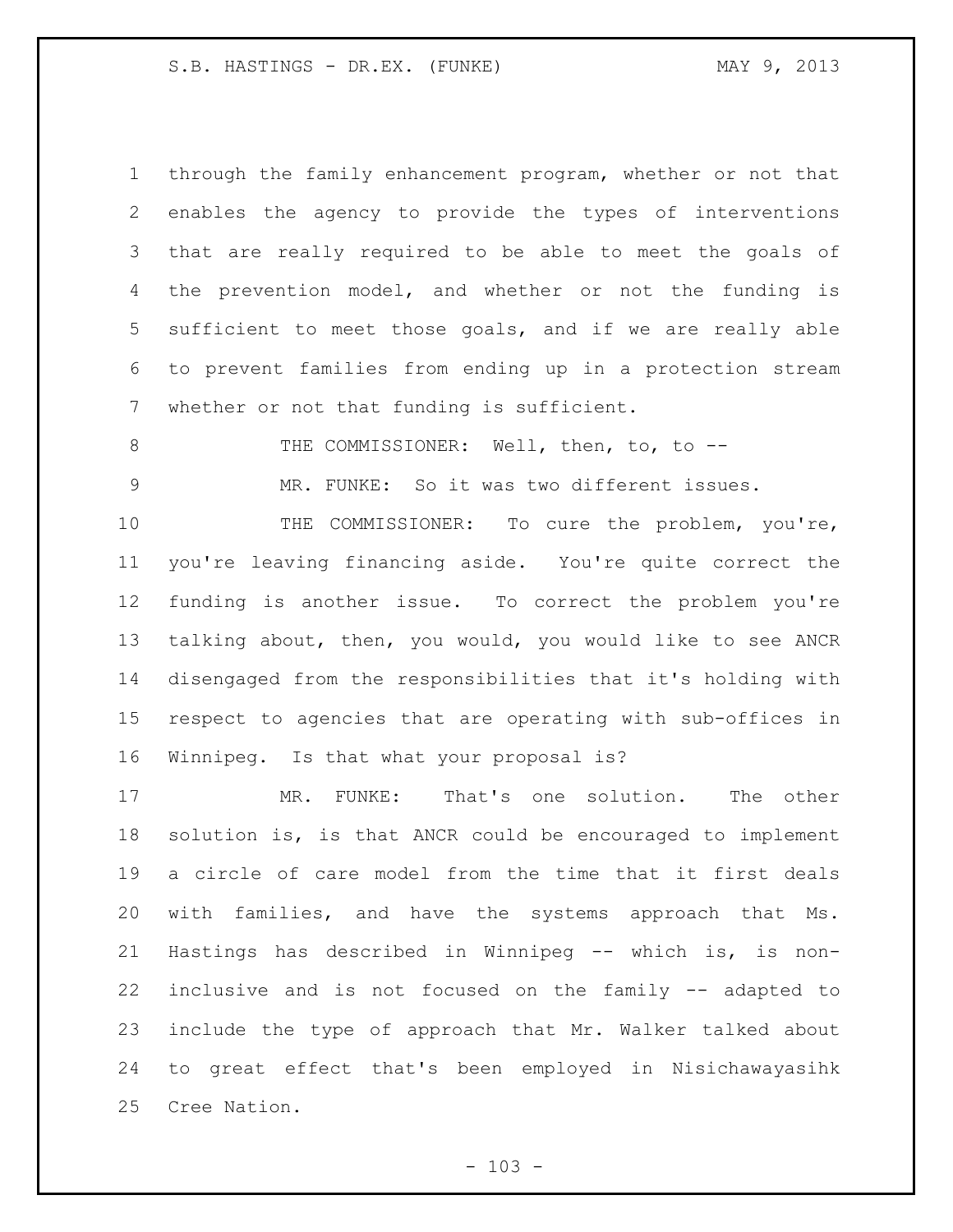THE COMMISSIONER: Well, I can't imagine I'm going to be telling ANCR how to run its business, but carry on, but ...

 MR. FUNKE: No, and I'm not asking that you make a specific recommendation about telling ANCR how to do its business. What I am suggesting is that based on Dr. Blackstock's evidence which is that community-based approaches are the ones that have, based on the research, been the most successful in terms of providing the types of intervention that prevent First Nations families from coming into contact with the agency or, or their children coming into care, that we have to re-focus our approach in terms of supporting those community-based approaches.

 That type of community-based approach is reflected in the circle of care and, based on Mr. Walker's testimony, has been used to great effect in Nelson House. To the extent that that involves First Nations leadership to represent those families in those communities, what I'm suggesting is there ought to be greater involvement from the leadership in terms of developing those programs and policies that are better suited to provide those services to their community members who are in Winnipeg. So that's  $-$ 

 THE COMMISSIONER: And is that what -- the evidence you're trying to get out of this witness?

 $- 104 -$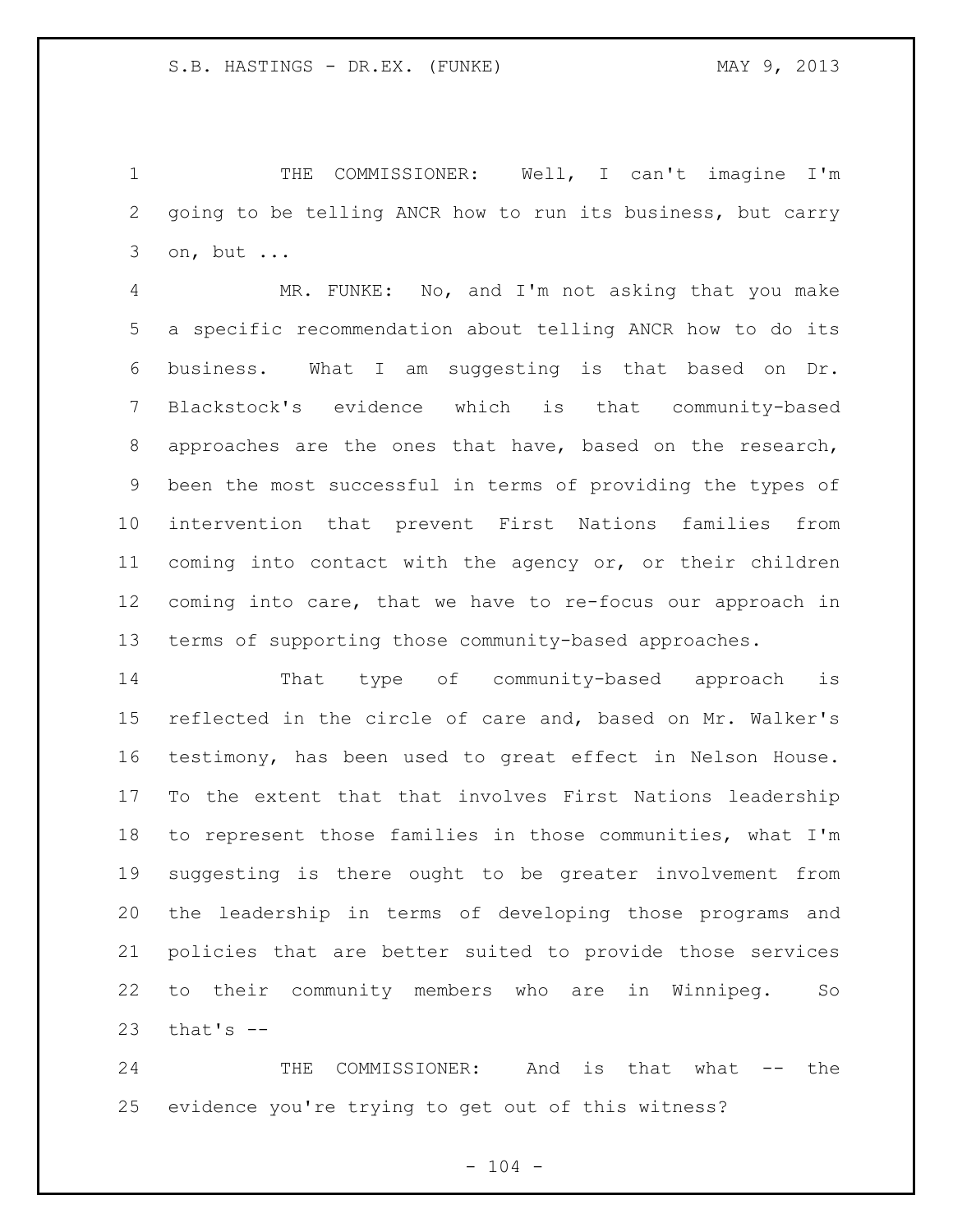MR. FUNKE: I'm trying to get a component of that evidence out of this witness, Mr. Commissioner. THE COMMISSIONER: I see. MR. FUNKE: She's not in a position to provide all of that evidence, but the idea is that if you put all of our evidence together that we've called so far, my hope is that the necessary components are there for you to be able to draw those connections. THE COMMISSIONER: Well, I certainly understood -- understand what Dr. Blackstock said with respect -- 11 MR. FUNKE: Yes. 12 THE COMMISSIONER: -- to the community involvement. 14 MR. FUNKE: Yeah. 15 THE COMMISSIONER: Carry on. 16 MR. FUNKE: Thank you. BY MR. FUNKE: Q So if I can just summarize your evidence, then, Ms. Hastings, as I understand it what you're saying is that if that circle of care model was used from the first point of contact, it would be easier for your agency when it ultimately comes into contact with the family to be able to have that trust relationship and to be able to have a consistent working relationship with the family.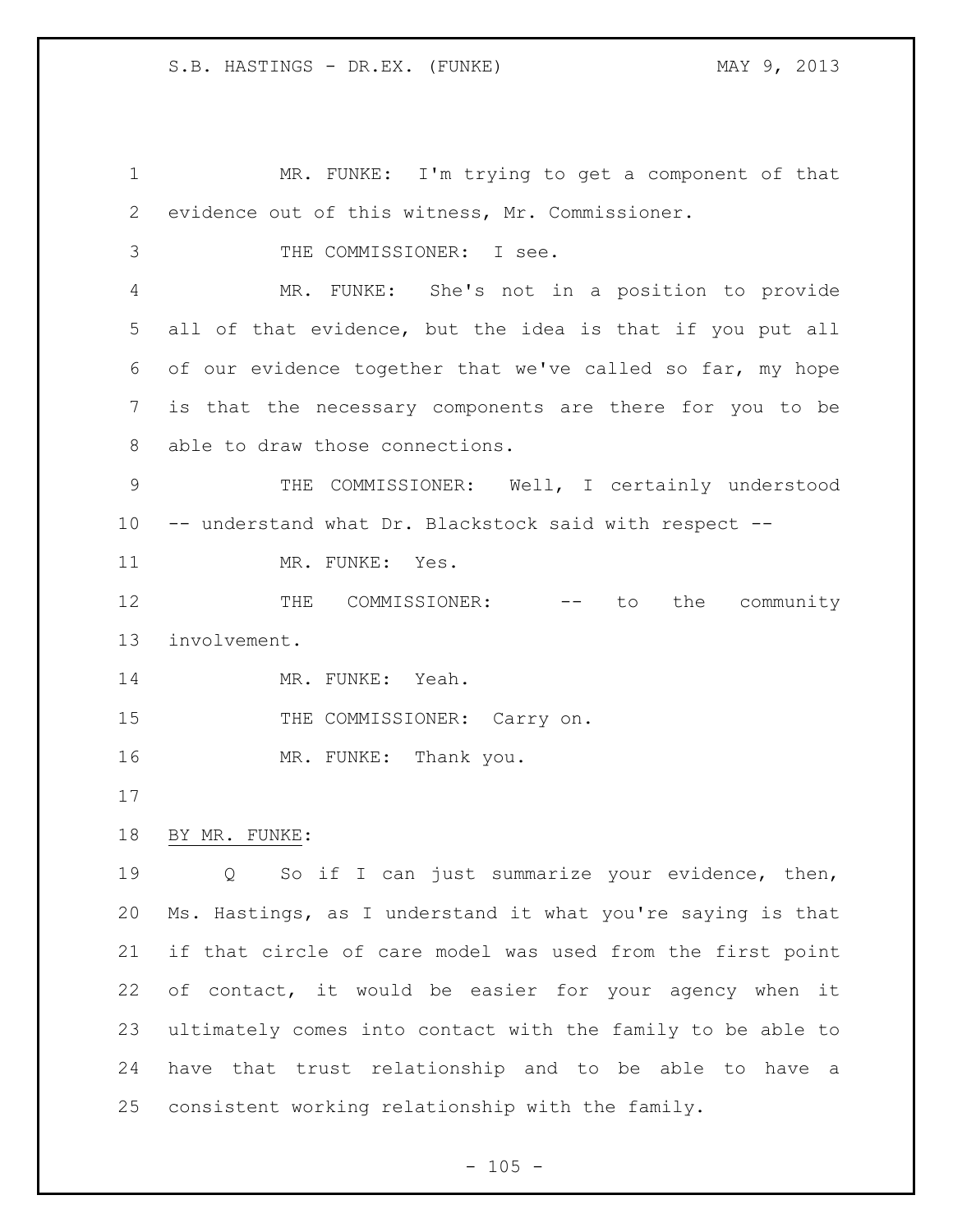A Yes.

 Q Their expectations of the agency, if the same approach was followed with intake, would be better known to the family, better --

A Yes.

 Q -- understood by the family, and create an easier transition from one intake agency to your agency; is that correct?

A Correct.

 Q Now, Mr. Walker in his evidence was talking about his vision with respect to the idea of a consulate in Winnipeg that would hopefully replicate the model that's adopted in Nelson House, where there is a holistic approach to service delivery and there is an interconnectedness with respect to health, other services, and CFS that are all available through one point of contact. What is your experience in terms of service delivery in Winnipeg? Is that currently being provided to families or are there barriers that prevent you from providing that type of an approach in Winnipeg?

 A There are ACCESS centres within Winnipeg where -- THE COMMISSIONER: There are what?

23 THE WITNESS: ACCESS centres, where it has those services all under one roof. Lack of better words, one stop shop. What Mr. Walker was referring to, making

 $- 106 -$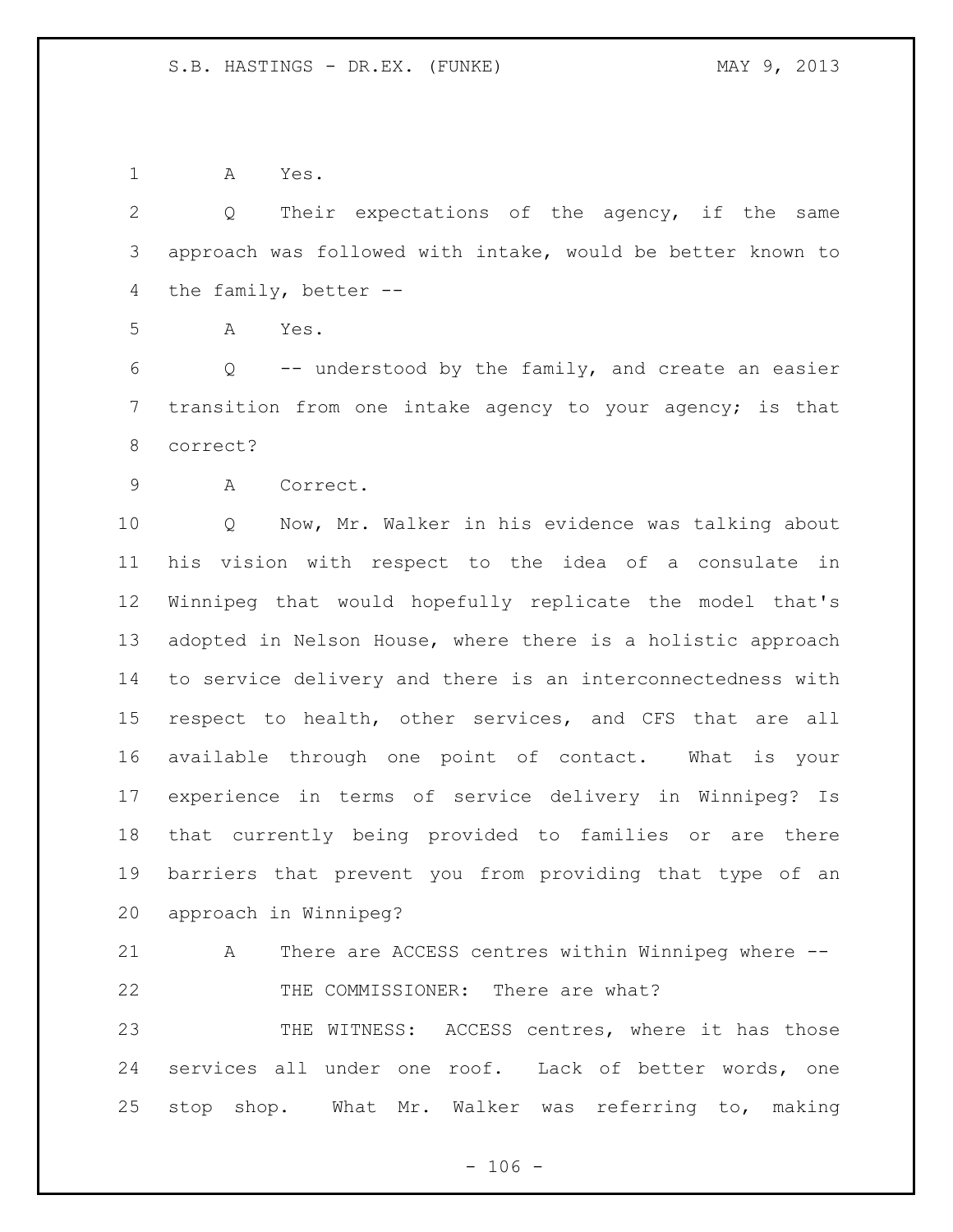reference to, is having that similar wellness centre model within Winnipeg where I, I do believe that our First Nation people would be more open to being a part of. If we're going to design programs within Winnipeg to gear a certain population, there needs to be consultation with that population of people. Whether it be First Nations or any other, any other body, there needs to be that consultation into how to implement and be able to access those services. BY MR. FUNKE: Q Now, when you're talking about -- 12 THE COMMISSIONER: Well, just a minute. You, you say there are ACCESS centres now -- 14 THE WITNESS: Yes. 15 THE COMMISSIONER: -- where there is, as you say, the one stop shopping. 17 THE WITNESS: Yes. 18 THE COMMISSIONER: What's wrong with, with those as they're presently functioning? THE WITNESS: The problem -- I, I don't say there's anything wrong, per se. The issue that I often hear from some clients is they don't find it to be very inviting. That's some of the words that have been shared with me. They find it difficult to go into a system and to 25 be bounced from  $--$  and again, these are their words  $--$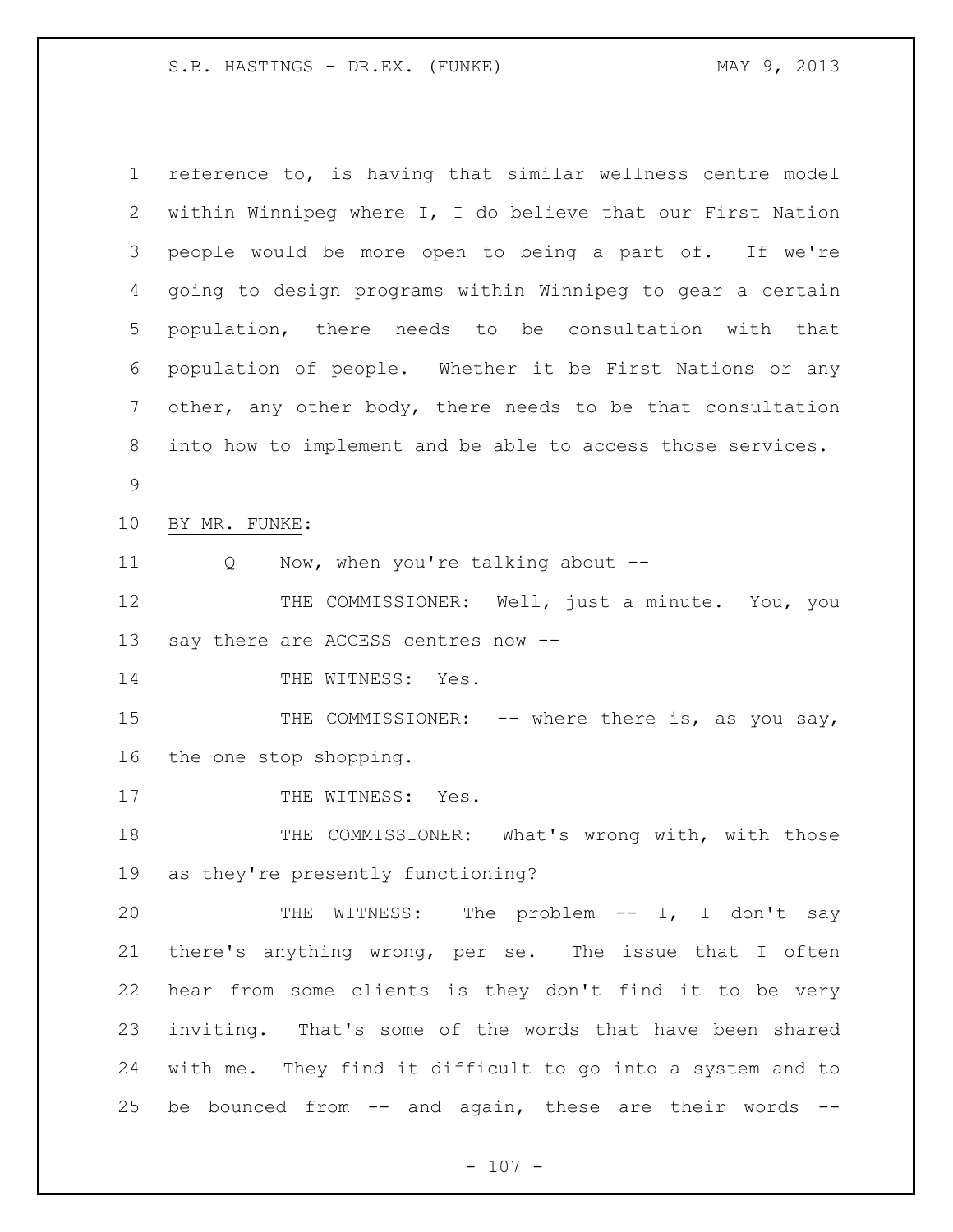bounced from one area to another to another to try and seek some answers. That's some of the difficulties that they, they have faced in, in going to some of the ACCESS centres.

 When I speak to some of our clientele who are from Nelson House, I ask them, you know, What's the experience with going to the wellness centre? And it's a much more inviting and much more -- because we're familiar with everybody within the community and they feel that their services are provided to them in a way in which they understand, in a way which is respecting their First Nation traditions, culture, and beliefs.

12 THE COMMISSIONER: And you'd like to see the situation available in Winnipeg paralleling what's going on at Nelson House.

15 THE WITNESS: That's correct.

16 THE COMMISSIONER: All right. What, what's your solution to bringing that about?

 THE WITNESS: I haven't thoroughly thought it through. Right now it's -- for lack of better words, it's in my head. I actually haven't put the thought down to paper to how this would fundamentally be developed. It would be something that would take some time to be able to do that.

24 THE COMMISSIONER: Well, has culturally --cultural appropriateness got anything to do with making it

 $- 108 -$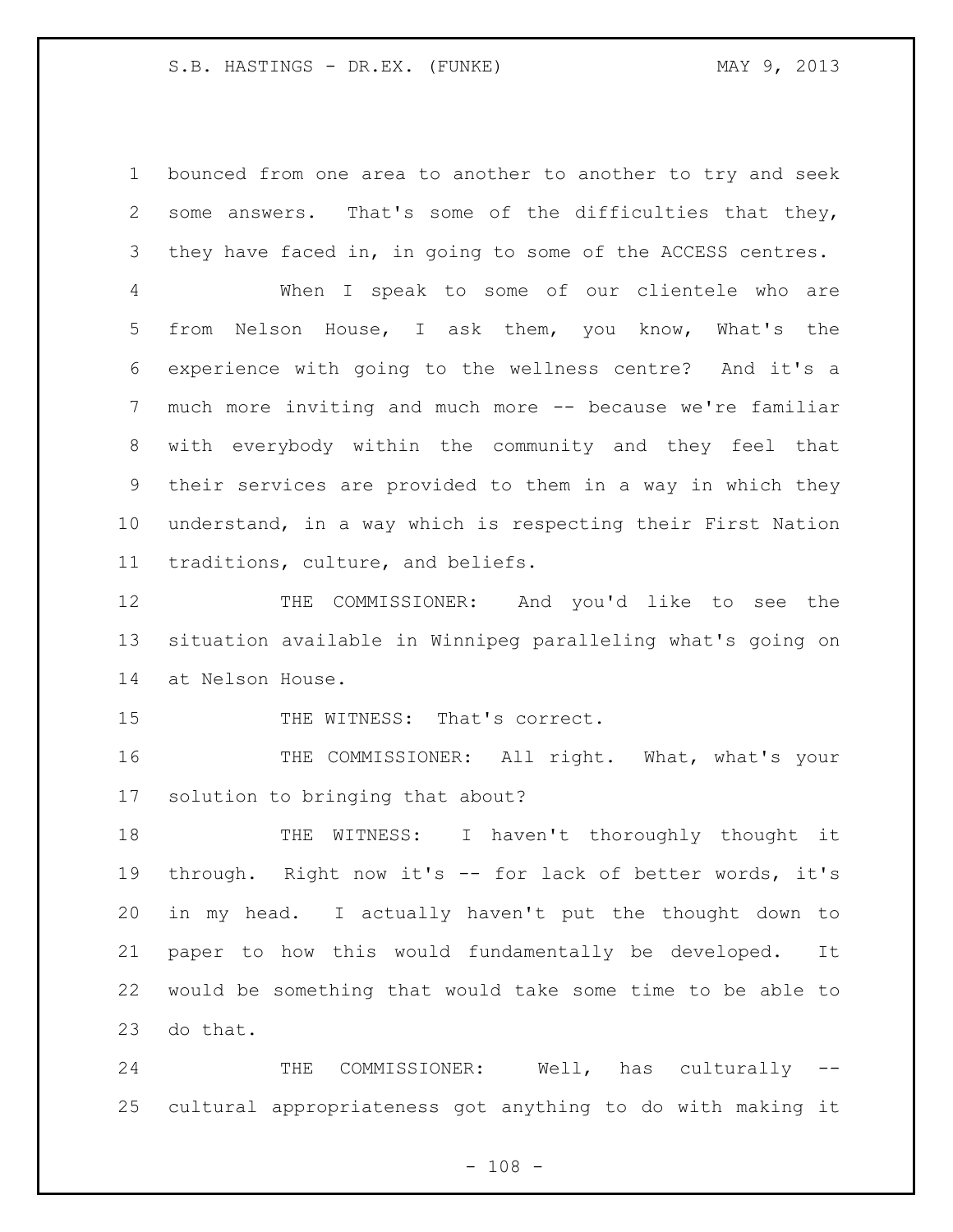more acceptable, as you see it? THE WITNESS: I believe so. THE COMMISSIONER: Is that the point you're trying to make? MR. FUNKE: I was -- that was my next question. You anticipated it perfectly, Mr. Commissioner. 7 THE COMMISSIONER: Okay. BY MR. FUNKE: Q Is that your evidence -- 11 THE COMMISSIONER: Just trying to figure out where we're going. 13 MR. FUNKE: Absolutely. BY MR. FUNKE: Q And, and your concern is that these ACCESS centres -- and I understand that it's under the Winnipeg Integrated Services Initiative, is the full title; is that correct? A That's what I knew it as. I believe it may have changed. Q Okay. A I'm not entirely sure. Q In any event, the First Nations were not part of developing that program; is that correct?

 $- 109 -$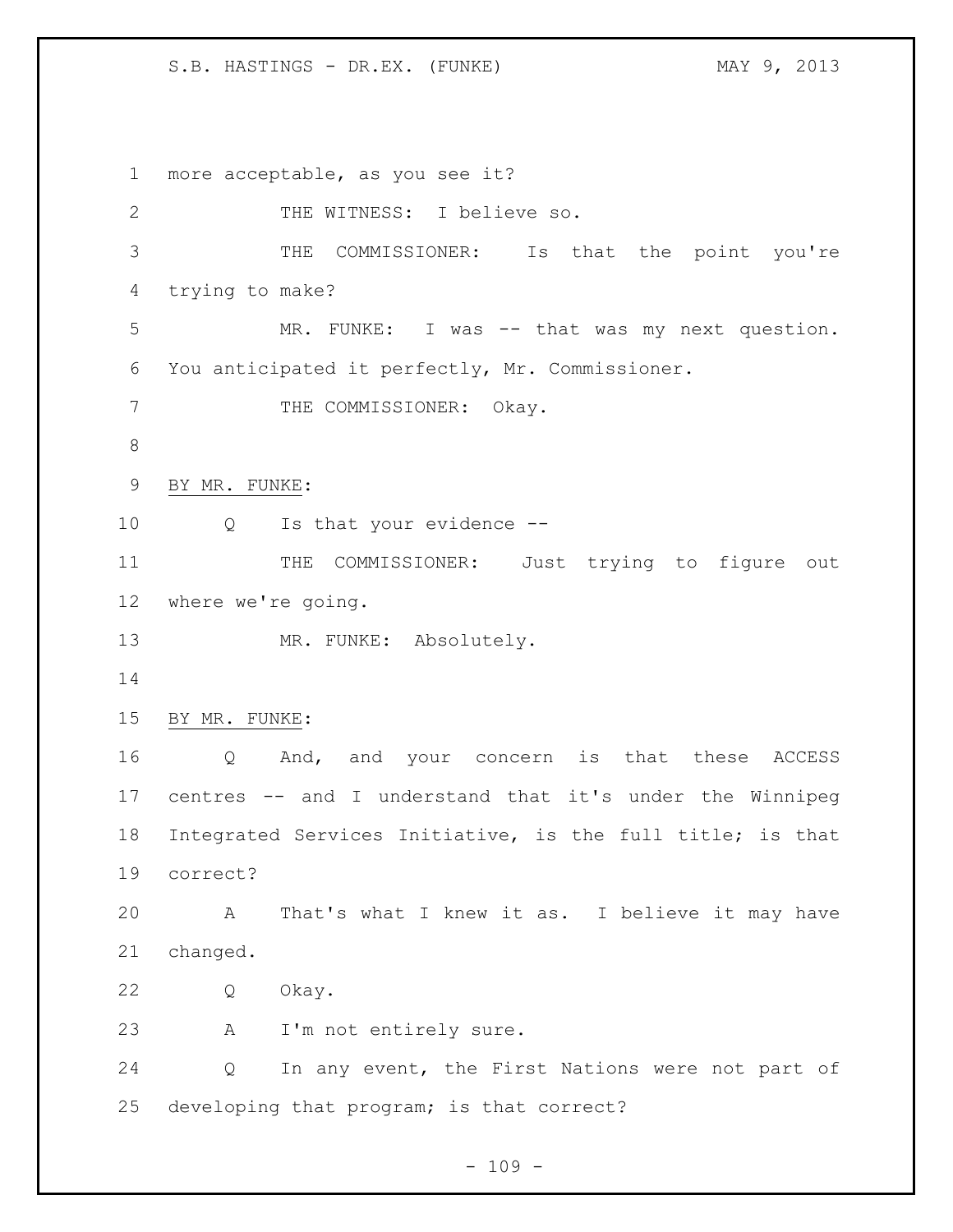1 A To my understanding, no, we were not. Q And your understanding is that these, these programs are not particularly offered in a culturally appropriate fashion. A Not to my knowledge. Q And that's, that's the, that's the difficulty that your clients are communicating to you, is that they feel in an alien environment -- A Yes. Q -- when they attend. It's not provided in an environment such as it is in Nelson House where it is designed around that cultural perspective -- A Correct. Q -- and reflect their language, their heritage, and their, their history. A That's correct. Q And your evidence is, is that if that were the case, those centres could provide better services to those families. A Correct. Q The last thing I want to talk to you about is something that's been referred to as group two resources, and those are foster placements for children who have been identified as requiring special needs. A Yes.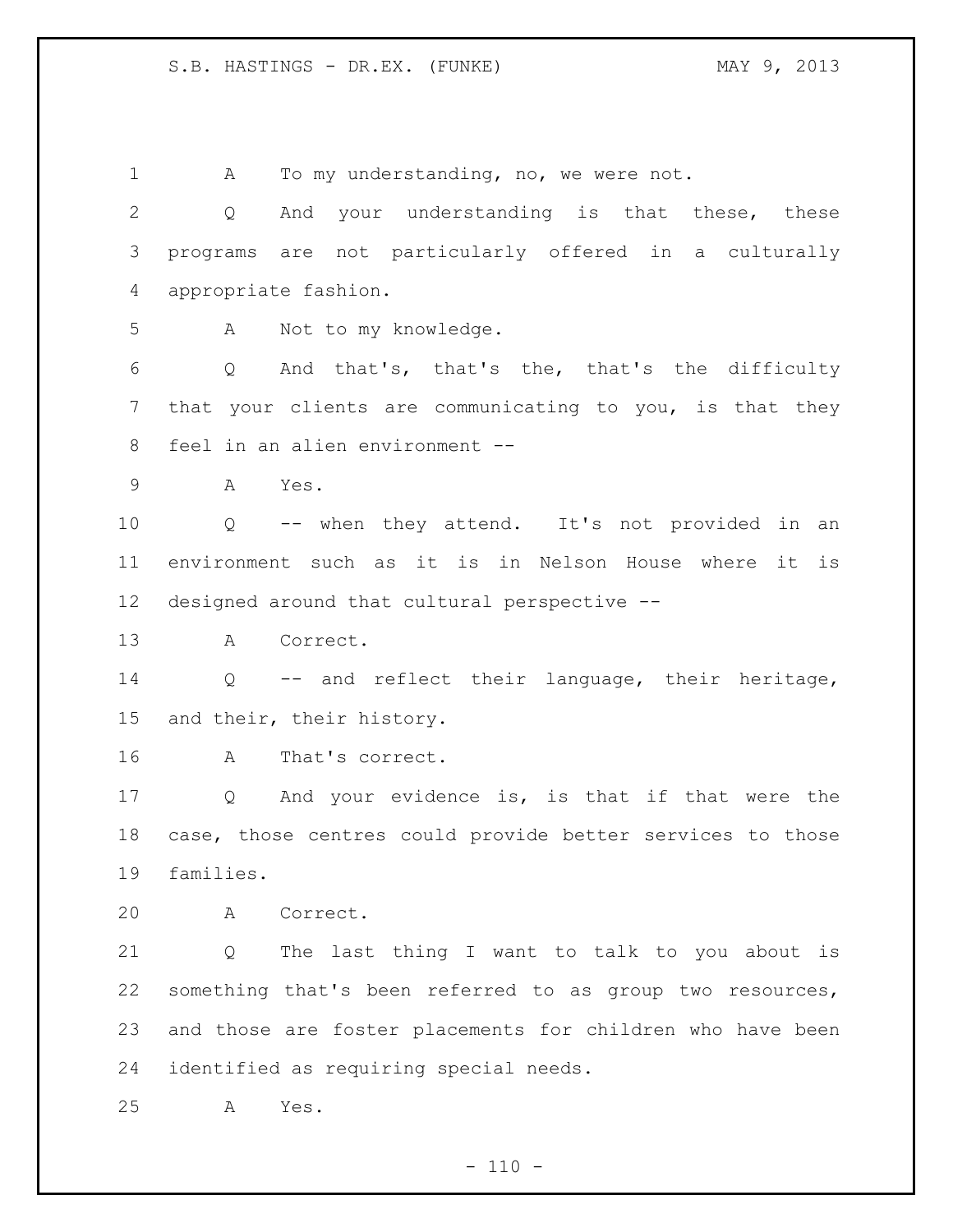| 1            | And they range from level two, which is the<br>Q                     |
|--------------|----------------------------------------------------------------------|
| $\mathbf{2}$ | lowest level of special needs, all the way up to level               |
| 3            | five, which is the highest level, correct?                           |
| 4            | That's correct.<br>A                                                 |
| 5            | All right. Now, one of the things that we heard<br>$Q \qquad \qquad$ |
| 6            | is that First Nations agencies have the ability to license           |
| 7            | foster homes, but they do not have the ability to license            |
| $8\,$        | group two resources. So that's --                                    |
| 9            | A<br>Correct.                                                        |
| 10           | Q -- specialized foster placements that either                       |
| 11           | require level two or level five funding.                             |
| 12           | Residential licensing is different than<br>$\mathbf{A}$              |
| 13           | specialized foster care, as well as what we know as regular          |
| 14           | per diem homes.                                                      |
| 15           | Q Exactly. So perhaps you can explain to the                         |
| 16           | Commissioner, then, what types of homes the agency can               |
| 17           | license?                                                             |
| 18           | We have the ability to license what's called<br>A                    |
| 19           | places of safety, which is kinship care. We have the                 |
| 20           | ability to license foster homes, which is -- some of them            |
| 21           | are deemed specialized. However, there is right now a                |
| 22           | process in place where they're looking to standardize some           |
| 23           | of the foster care rates in the assessment as well as the            |
| 24           | per diems that are paid to those homes. We do not have the           |
| 25           | ability to license residential homes.                                |

- 111 -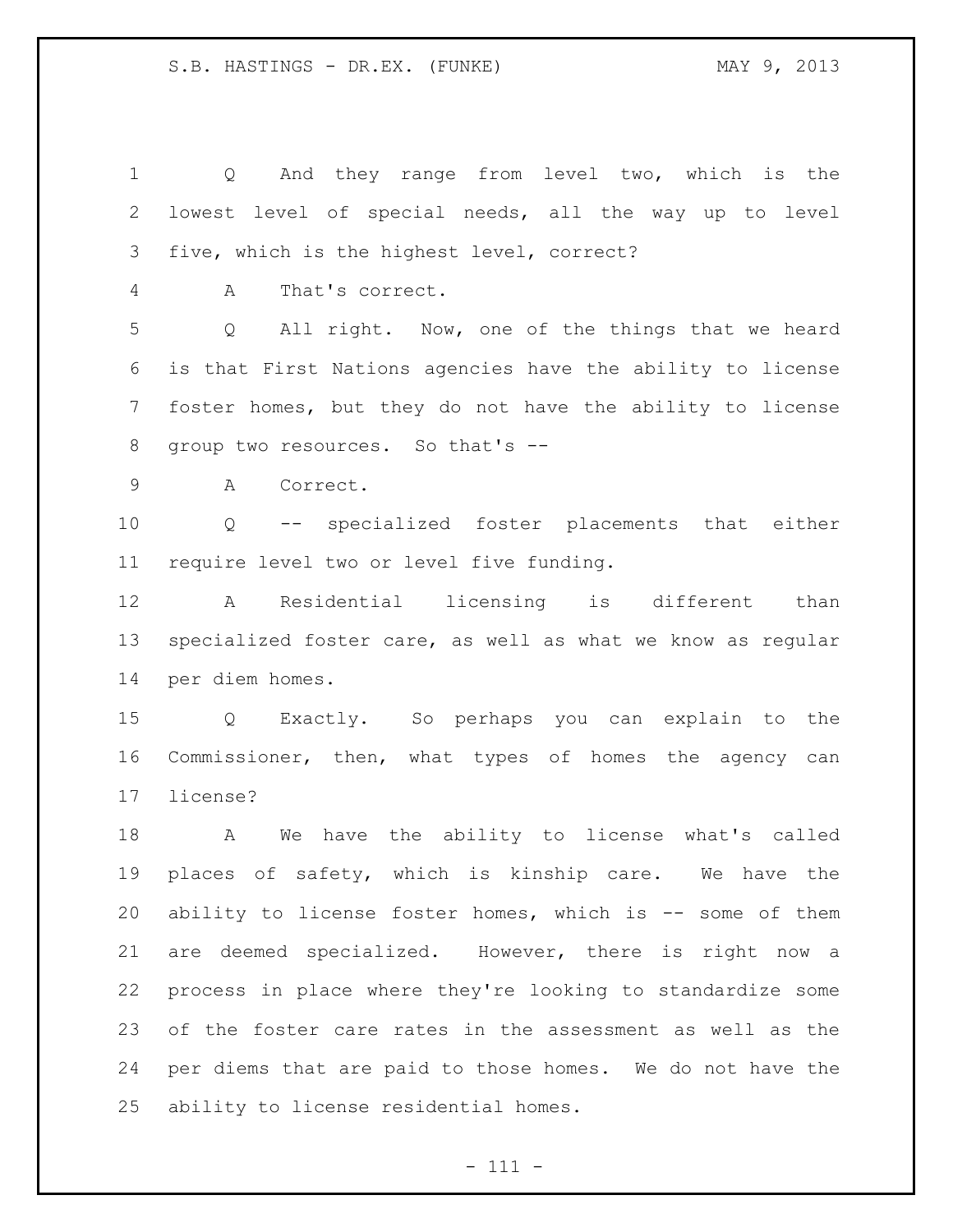Q Now, a POS or a place of safety is the initial assessment that the agency does in determining the appropriateness of a home where a child will be placed; is that correct?

A Correct.

 Q And as I understand the POS process, the place of safety process, is that that's an initial short-term process that approves that home as being suitable for the placement of a child but it's done on the understanding that that home will then apply to be approved or licensed as a foster home; is that correct?

 A Yes. It could be licensed as a general foster home or they could carry a licence of what's called child specific, specific to a certain child in their home.

 Q You distinguish that from something you called as residential homes?

A Yes.

 Q Perhaps if you can describe what a residential home is.

A Residential care is --

21 0 Residential care.

A -- your --

 THE COMMISSIONER: Just a minute, I missed that. You distinguish what from residential homes?

MR. FUNKE: A foster home from residential care.

- 112 -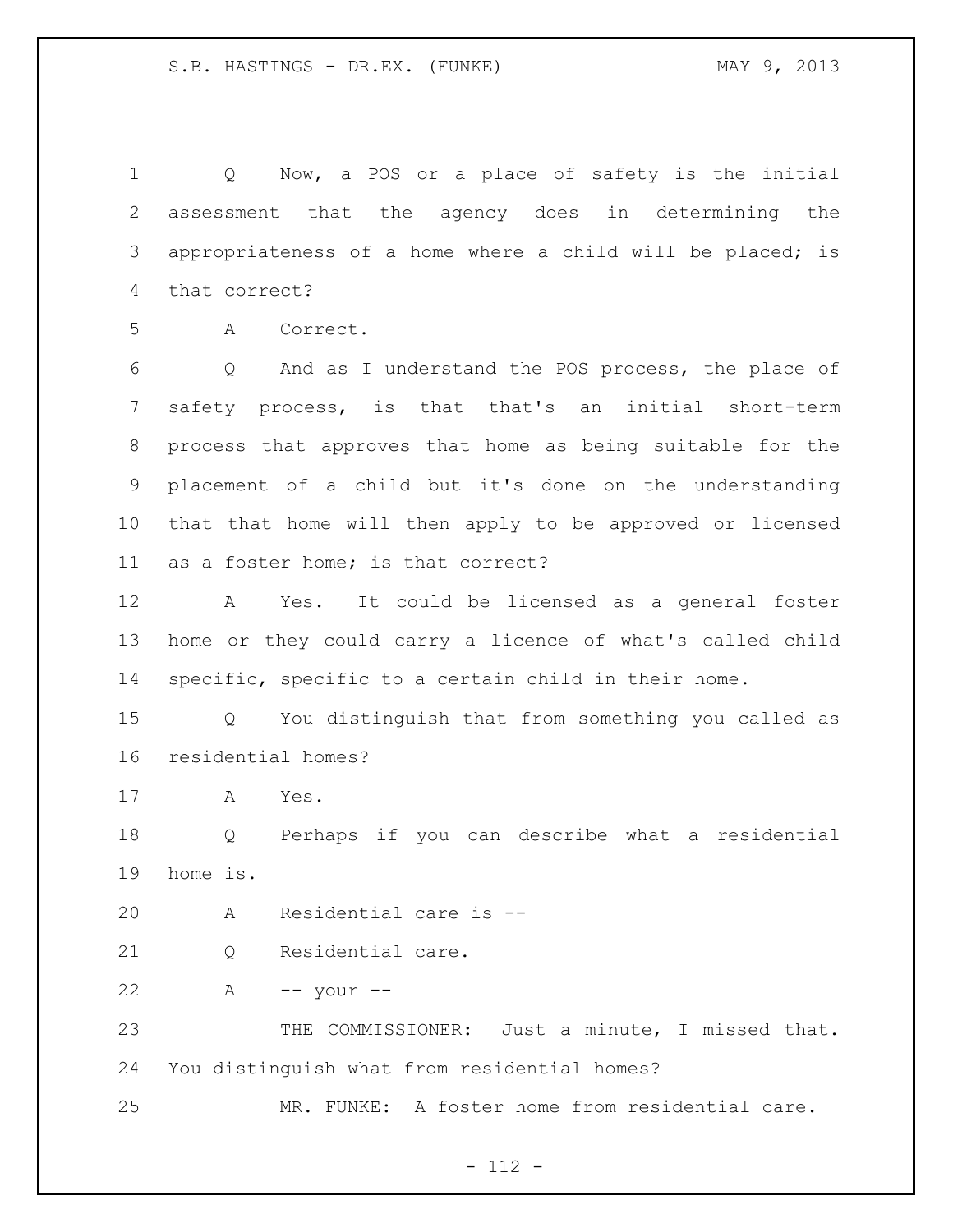1 THE WITNESS: Yes. 2 MR. FUNKE: If you can -- THE COMMISSIONER: Is there -- your -- foster homes I understand; residential homes I understand. Was there -- is there something else? MR. FUNKE: There's, there's three things that we're talking about. 8 THE COMMISSIONER: Yeah, I don't -- I missed, I mean, the third one. MR. FUNKE: That's fine. What we talked about is a place of safety. 12 THE COMMISSIONER: Yes. 13 MR. FUNKE: Foster homes. And I misspoke, I said residential home, it's actually residential care. THE COMMISSIONER: Places of care, is that the same as places of safety? 17 THE WITNESS: Yes. 18 MR. FUNKE: Essentially. 19 THE COMMISSIONER: Yes, okay. Then foster homes. MR. FUNKE: That's right. And then there's a third category called residential care. 22 THE COMMISSIONER: Yes. MR. FUNKE: And I'm just going to ask Ms. Hastings to explain what that means right now. THE COMMISSIONER: And that's what the agency is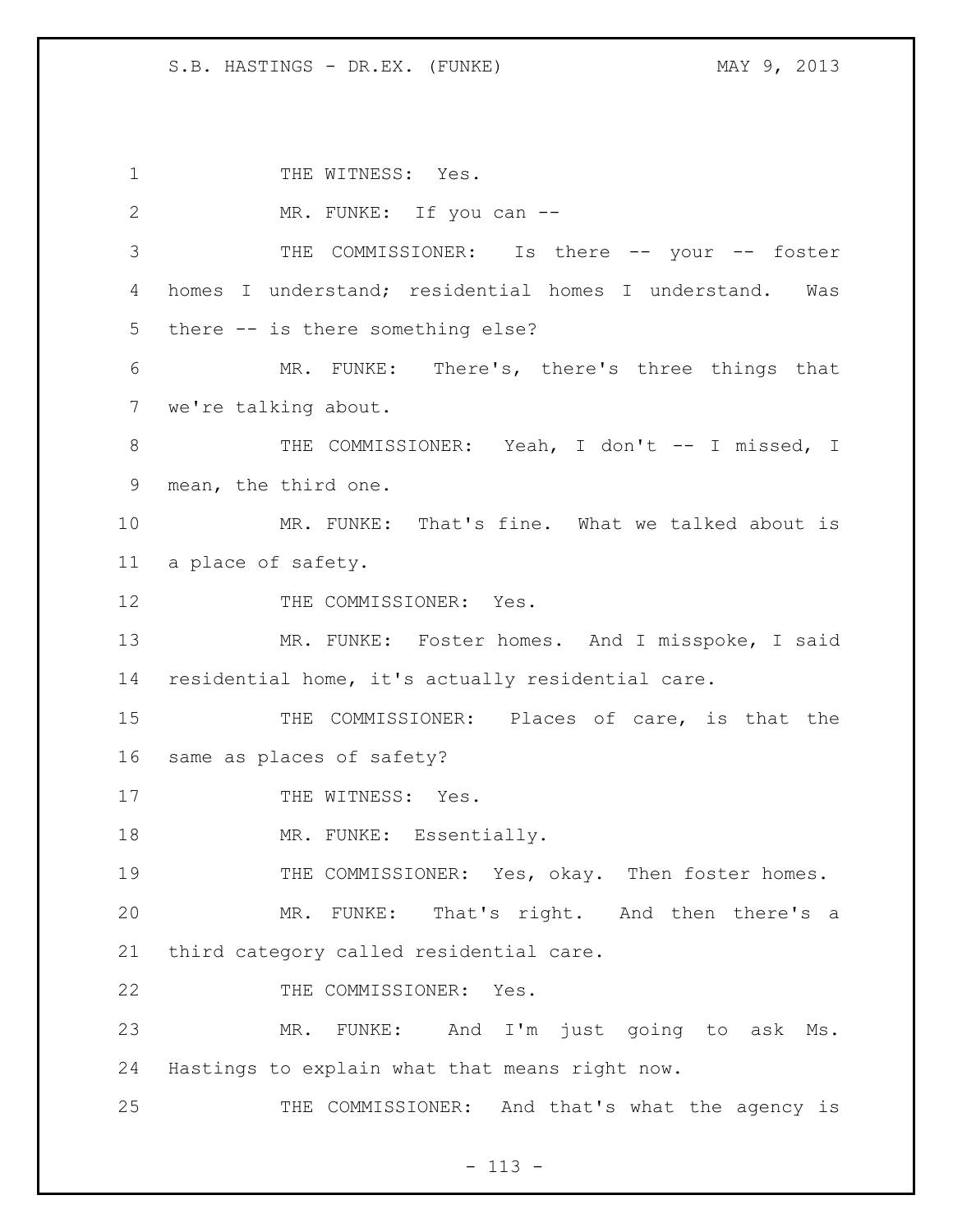not empowered to license.

| 2               | THE WITNESS: Correct.                                      |
|-----------------|------------------------------------------------------------|
| 3               | MR. FUNKE: That's correct.                                 |
| 4               | THE COMMISSIONER: Yes, okay.                               |
| 5               | THE WITNESS: Residential care are your -- what I           |
| 6               | noted to be as group two resources, where they carry a     |
| $7\phantom{.0}$ | licence to operate group home settings and/or specialized  |
| 8               | treatment foster homes in that they have a set per diem    |
| 9               | attached to those homes and/or group care. The agency does |
| 10 <sub>o</sub> | not have the ability to license those homes.               |
| 11              |                                                            |
| 12              | BY MR. FUNKE:                                              |
| 13              | Q And currently only the province has the ability          |
| 14              | to license --                                              |
| 15              | That's my understanding, yes.<br>$\mathbf{A}$              |
| 16              | Q -- those resources, all right. And if I                  |
| 17              | understand it correctly, the concern is, is that there are |
| 18              | not enough culturally appropriate group two resources      |
| 19              | available in the province to the satisfaction of the       |
|                 | 20 agency; is that correct?                                |
| 21              | Correct.<br>A                                              |
| 22              | Q And do I understand the agency's position to be          |
| 23              | that it could provide better and more appropriate          |
| 24              | placements to the children in its care if it were able to  |
| 25              | license its own group two resources and ensure a<br>more   |

- 114 -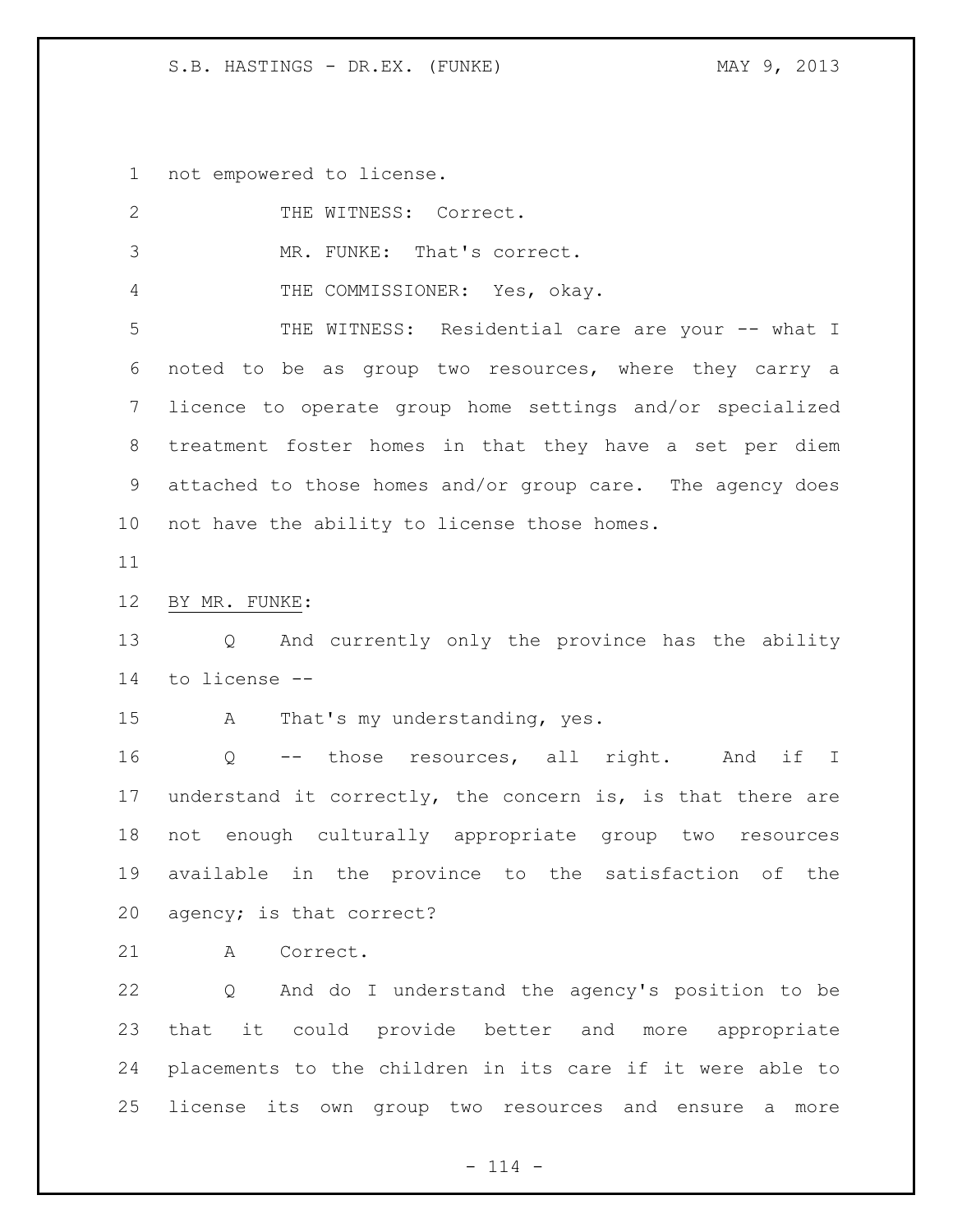culturally appropriate milieu in which the child is placed?

- A That's correct.
- Q And you --

 A It's important for children to understand and to know who they are and where they come from, because that forms part of their identity later on in life. And what we find in working with children is, regardless of age or 8 where they are, they always return home.

 Q And you're not suggesting that there are no culturally appropriate placements --

11 A I'm not suggesting that.

 Q -- that are licensed as group two resources. In fact, Project Neecheewam, which you were the board -- chair, chair of the board of, that was a provincially licensed --

- A Correct.
- Q -- resource, correct?

A Yes.

 Q And that certainly was a culturally appropriate resource.

A Yes.

 Q So you're not saying that it cannot be done, it's just unfortunately not --

A The agency --

Q -- enough of them are done.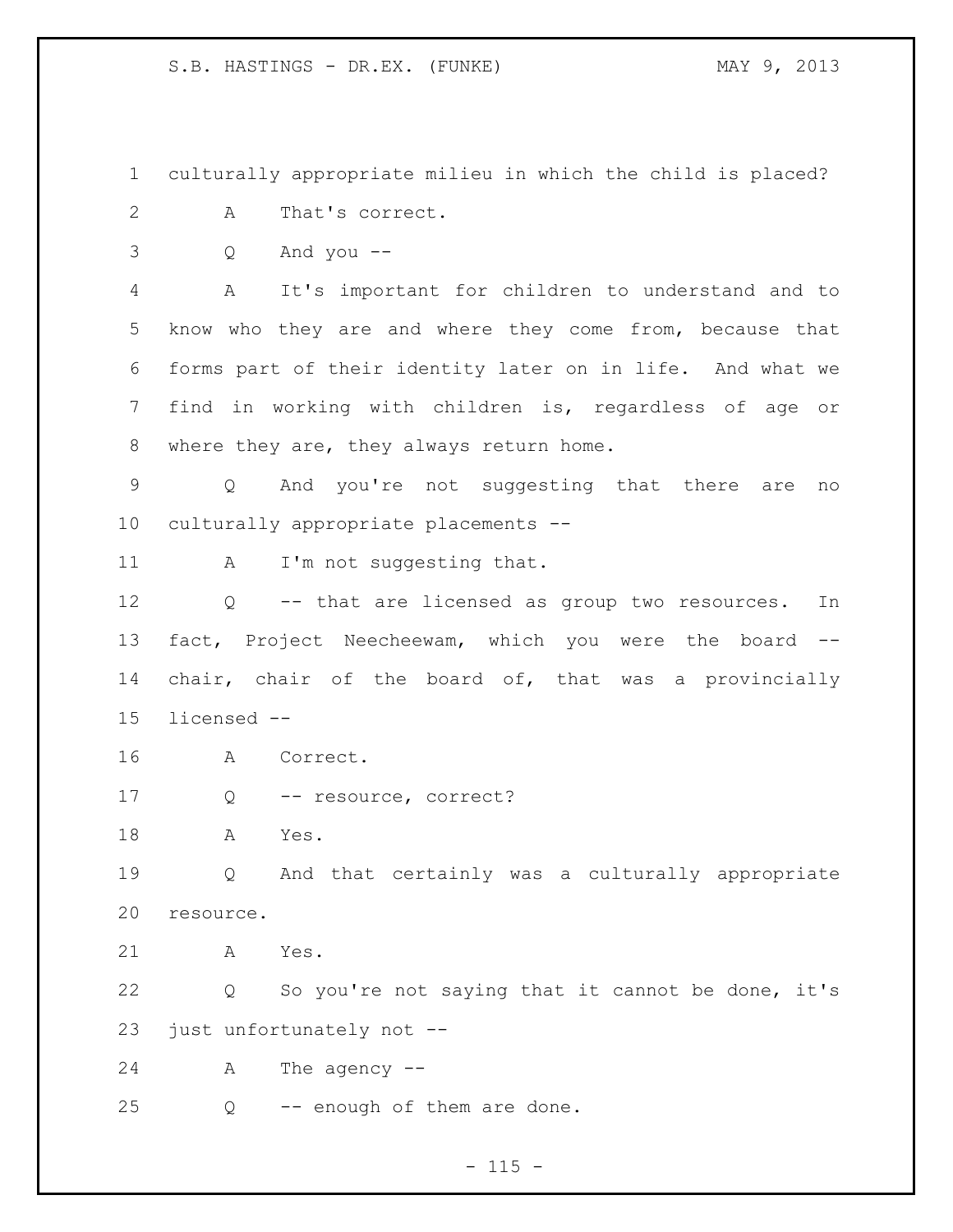A Correct. Q And the agency would like to be able to control -- A Yes. Q -- the development of its own resources in that regard. A Yes. Q But currently it is not able to do so. A Correct. MR. FUNKE: Thank you, Mr. Commissioner. That completes my questions for this witness, subject to any re-examination. 13 THE COMMISSIONER: Thank you, Mr. Funke. Ms. Walsh, are you ready now or are you -- you could -- either now or at 1:45, what would be your choice? MS. WALSH: Perhaps at 1:45, if we take the break now. 18 THE COMMISSIONER: All right. 19 MS. WALSH: Thank you. THE COMMISSIONER: We'll rise now till 1:45. (LUNCHEON RECESS) THE COMMISSIONER: Ms. Walsh. MS. WALSH: Good afternoon, Mr. Commissioner.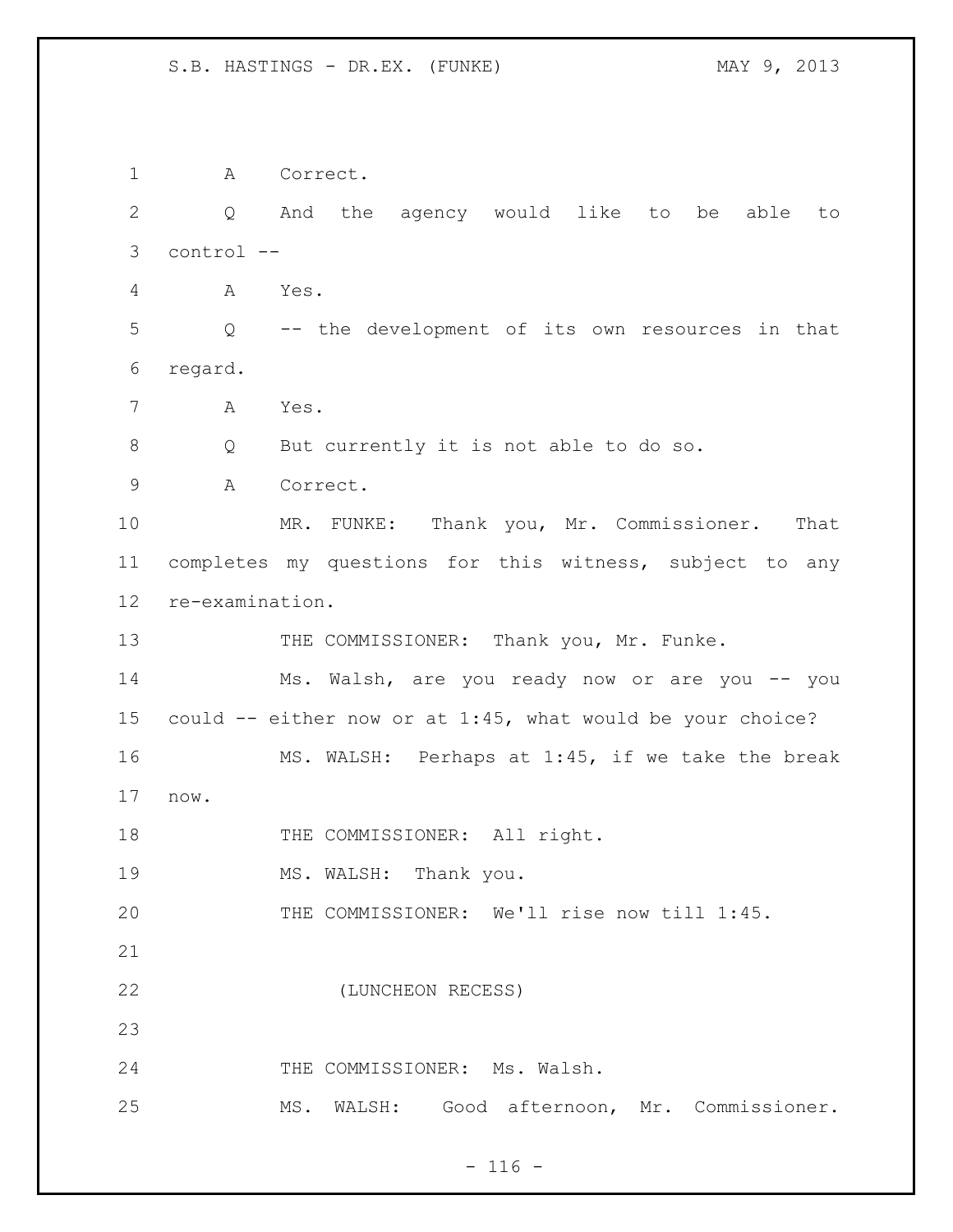Let's start -- are we back on? Yes?

## CROSS-EXAMINATION BY MS. WALSH:

 Q Let's start with your comments about ANCR. You talked about concerns because ANCR doesn't provide services using the circle of care model.

A Correct.

 Q Is there also a concern that if somebody needs services beyond -- I think the maximum is 90 days, then they will necessarily be transferred, for instance, to your agency and have to tell their story all over again and start with a whole new set of workers?

A Yes.

Q Is that a concern?

 A Yes. It provides the family -- by the time it reaches our level, the ongoing service agency level, they are -- because we have to go and re-assess situations and get to know the family, oftentimes they are repeating a lot of the information that was shared initially with ANCR. Although we are provided with a transfer summary from ANCR, while that's considered, we also take the opportunity to go and meet with the family as well and have them involved in the case planning process.

Q While they're still at ANCR?

A No, after.

- 117 -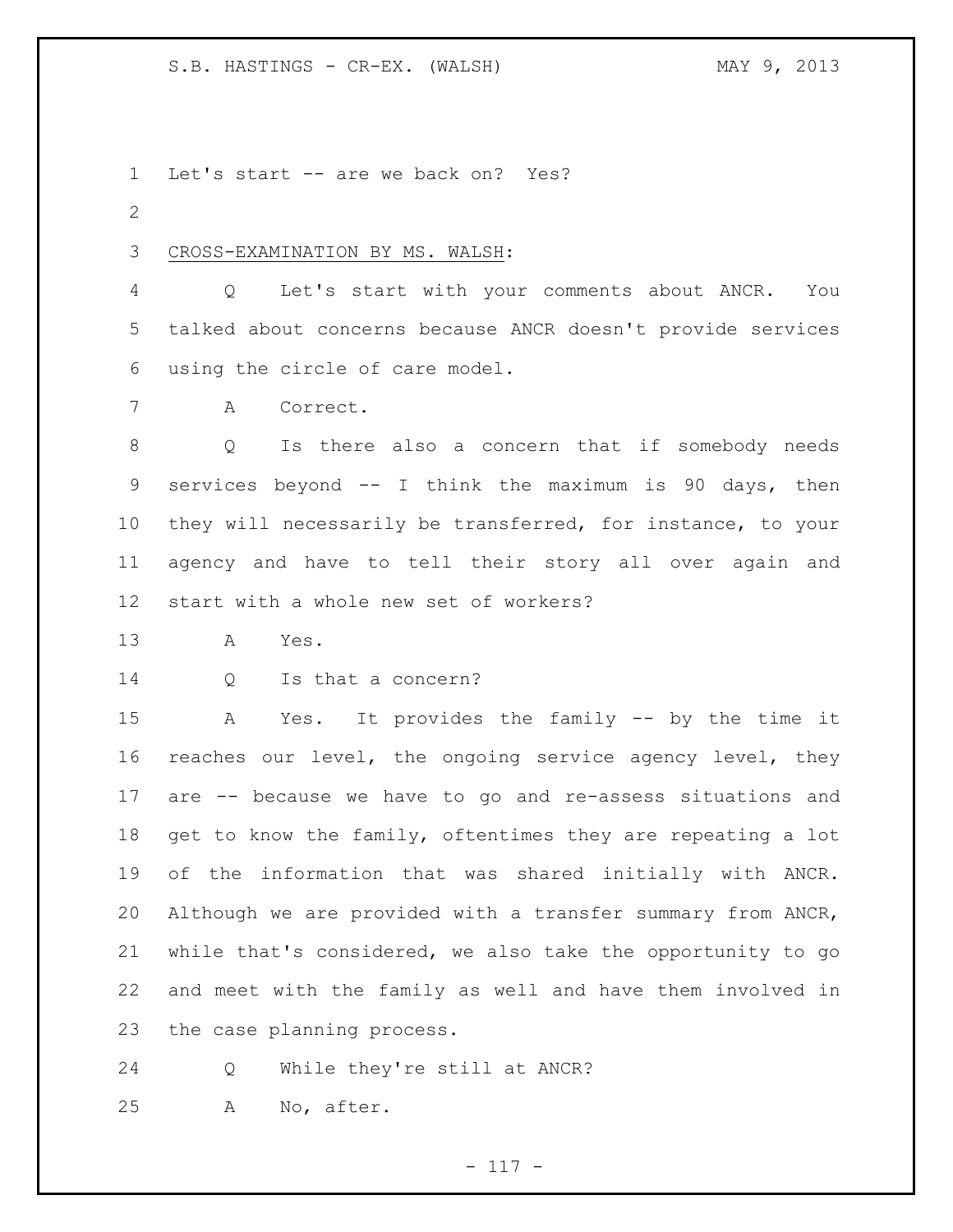Q After.

A Once it gets started, yes.

 Q Right. So by virtue of starting with ANCR, unless their services can be resolved within a short period of time, they're going to necessarily go through two sets of agencies and --

A Yes, that is correct.

 Q -- more workers than just staying with the first worker that they meet.

A That's correct.

 Q And what's the effect of that -- you talk about people having a certain fear and, and mistrust of child and family services and you're certainly not the first person 14 to say that at these hearings. So what's the effect of, of starting again with a second set of workers at a new agency?

 A Some of the families will share some frustration with having to retell their story, and to retell it and to trust that our intention is not to remove their children; our intention is to work with them and try and preserve their family, and to try and reunify the children if, in fact, they come over with their children in care.

 The difficulty for some of the clients is that at any intake level, whether it be ANCR or Western or whatever the DIA agency is within that region, is, at times --

- 118 -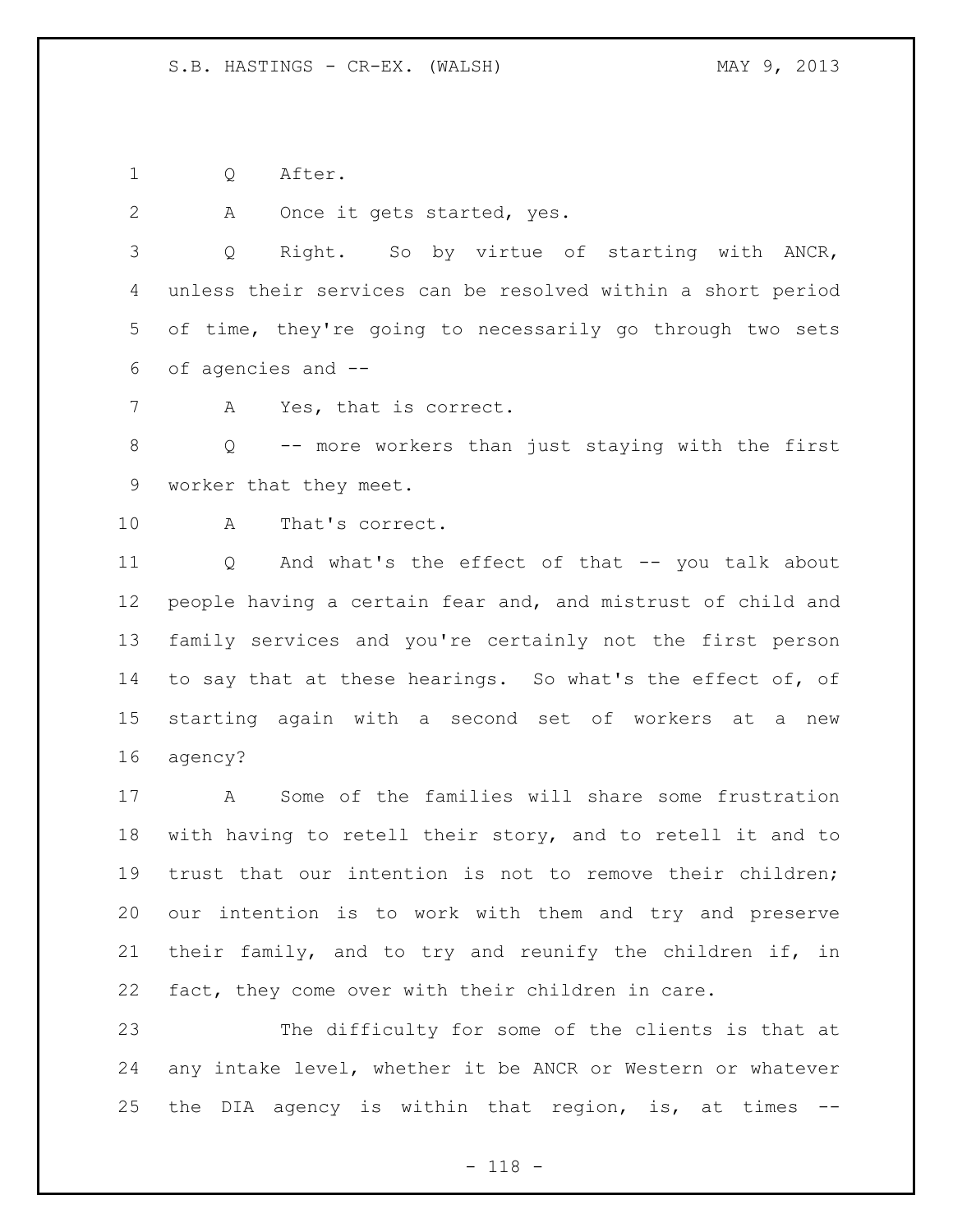because they respond to the crisis phone calls, sometimes at times they do have their children removed. That sense of fear comes with them when, when you're trying to provide service in an ongoing agency.

 Q Would your agency prefer to have access to the family to be able to deliver services to the family, prevention services, from the outset rather than --

8 A Yes.

Q Okay.

A Yes.

11 Q And when I say that, I, I'm not necessarily saying that your agency would operate as, as the first line of call, but that once the call came in, the family would be streamed directly to your agency to receive its services.

A Correct.

 Q Now, we heard a lot of evidence from Mr. Walker about the success of the wellness centre on reserve and, and you've talked about wanting to implement something like that, as did he, in Winnipeg. What would an urban version of that centre look like in Winnipeg?

 A It would be very similar to the model that we have in Nelson House. What I think differs with the services we provide in Nelson House is that it is driven on the needs of the community and it is -- the consultation

 $- 119 -$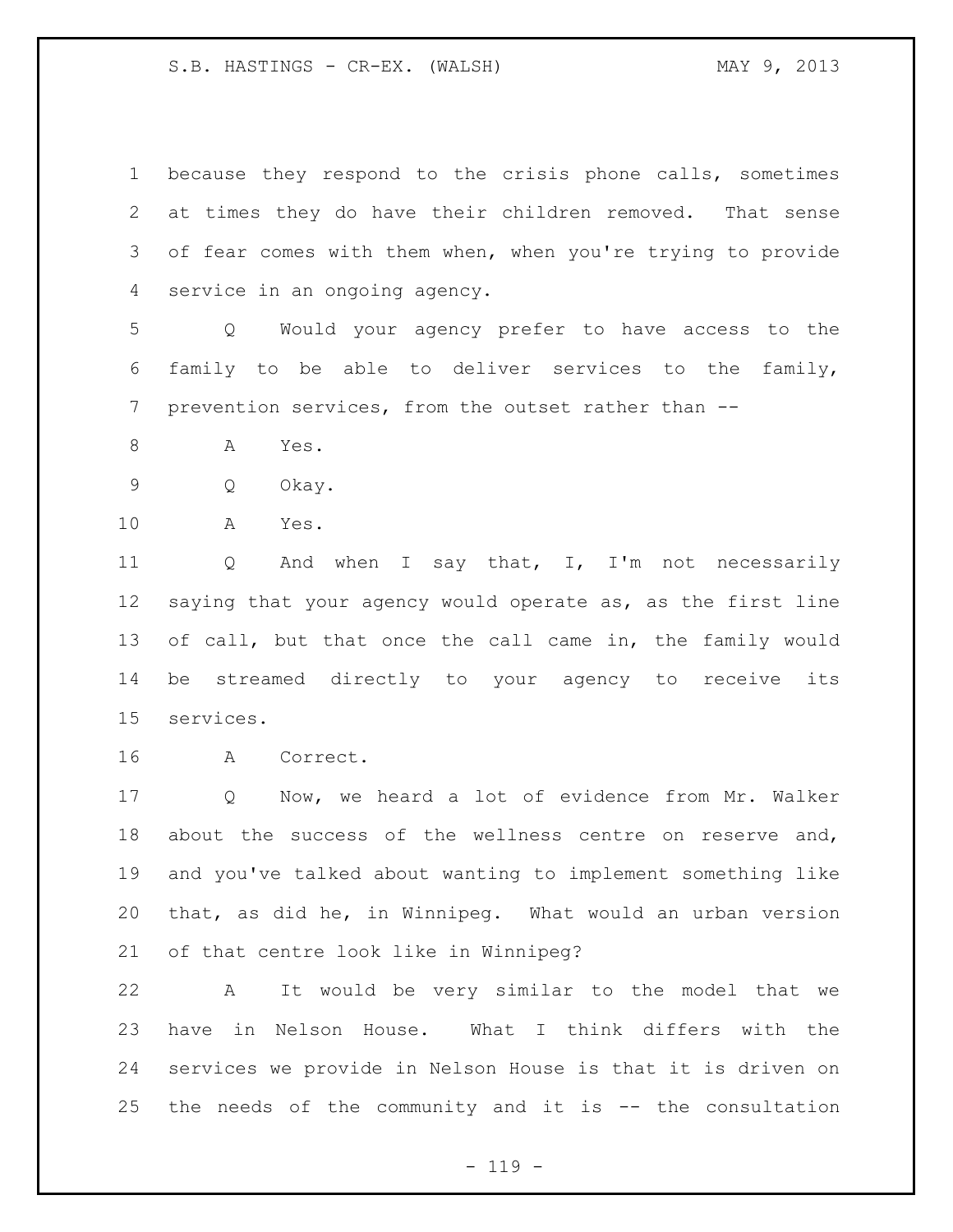process is with the community and its members. If we're going to provide a service to the members of Nelson House, then we're going to need to consult with members of Nelson House, and we need to consult on what their needs are and how they feel the services could be provided to them in a better way.

 Q So if you were providing those services in Winnipeg, if you were doing a wellness centre in Winnipeg, who would you consult with? I know that Mr. Walker talked 10 about -- when I asked him who designed all these programs, where had the vision come from, he said the elders, who then --

A Yes.

 Q -- took it to the CFS agency, who designed programs and took it back to the elders.

A Yes.

 Q Could you do a similar process for a centre based in Winnipeg?

 A Yes. We could utilize the elders that had, that had participated in the initial design of the wellness centre up in Nelson House --

Q What --

A -- providing they were still alive.

 Q What about people from the community in Winnipeg itself?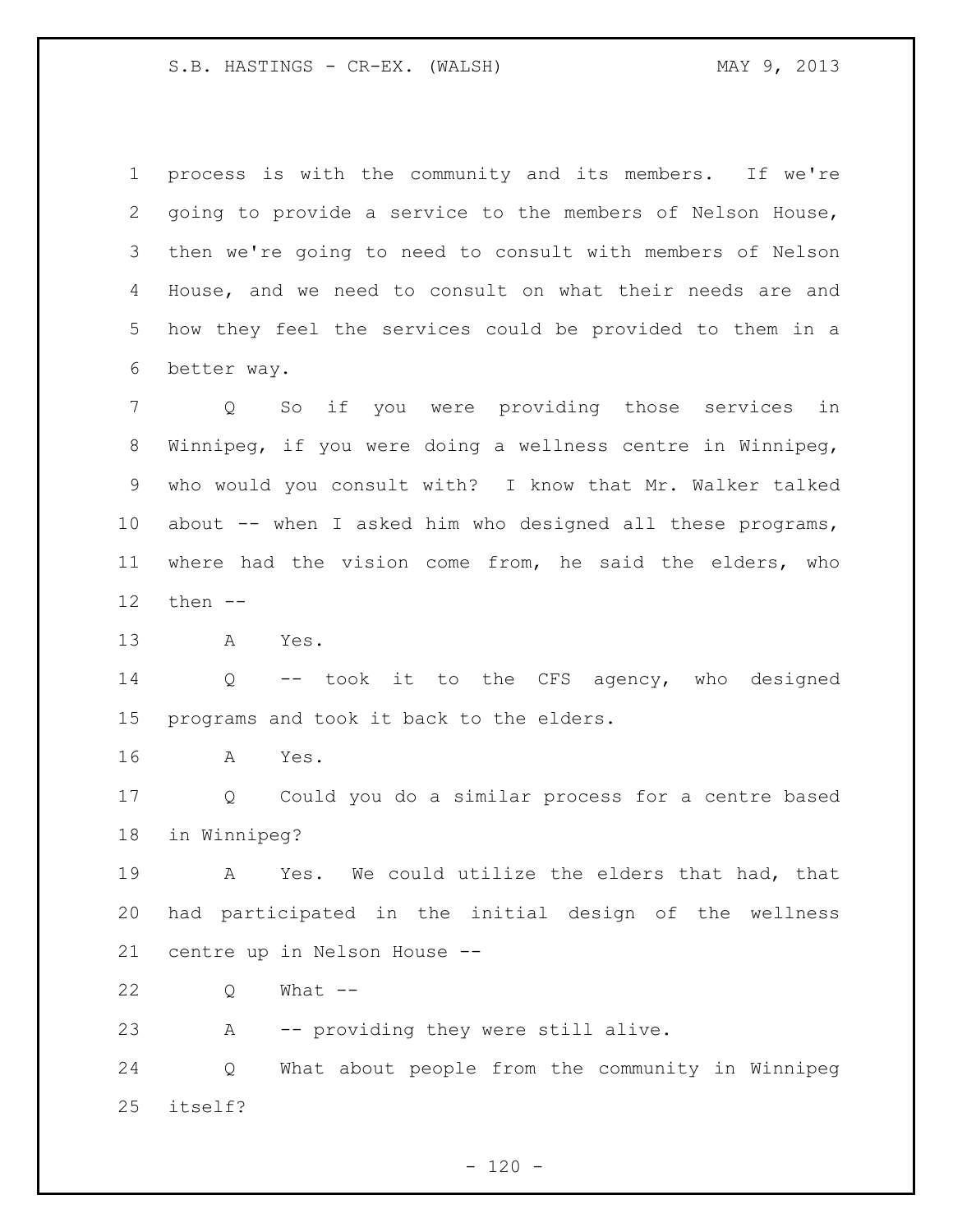A Yes. We could utilize them, as well.

 Q In terms of the services that your agency provides, are there any services -- any programs that are designed to deliver services to protect children who are in that very vulnerable category of, you know, five and under, sort of preschool age?

 A When we identify that children are at that higher 8 risk level given their age, our -- when we're receiving files, I, as a supervisor, go through and we have an internal mechanism that I utilize that actually identifies the, the risk level of the family that will read low, medium, or high based on in part what ANCR provides as well. And that automatically gets checked off when a file is coming to our agency, and then that will alert myself as well as the assigned worker that there needs to be a quicker response time to that family, and what we'll do is sit and consult over what kind of services can we provide.

 Right now we will provide the intensive in-home supports, we will provide a support worker to get them connected with resources within Winnipeg as well, those that are free of charge, to build a much better support system for them so they don't have to have a continual open file with our agency.

 Q And do you do that for every family or was that specifically a response to my question about addressing the

- 121 -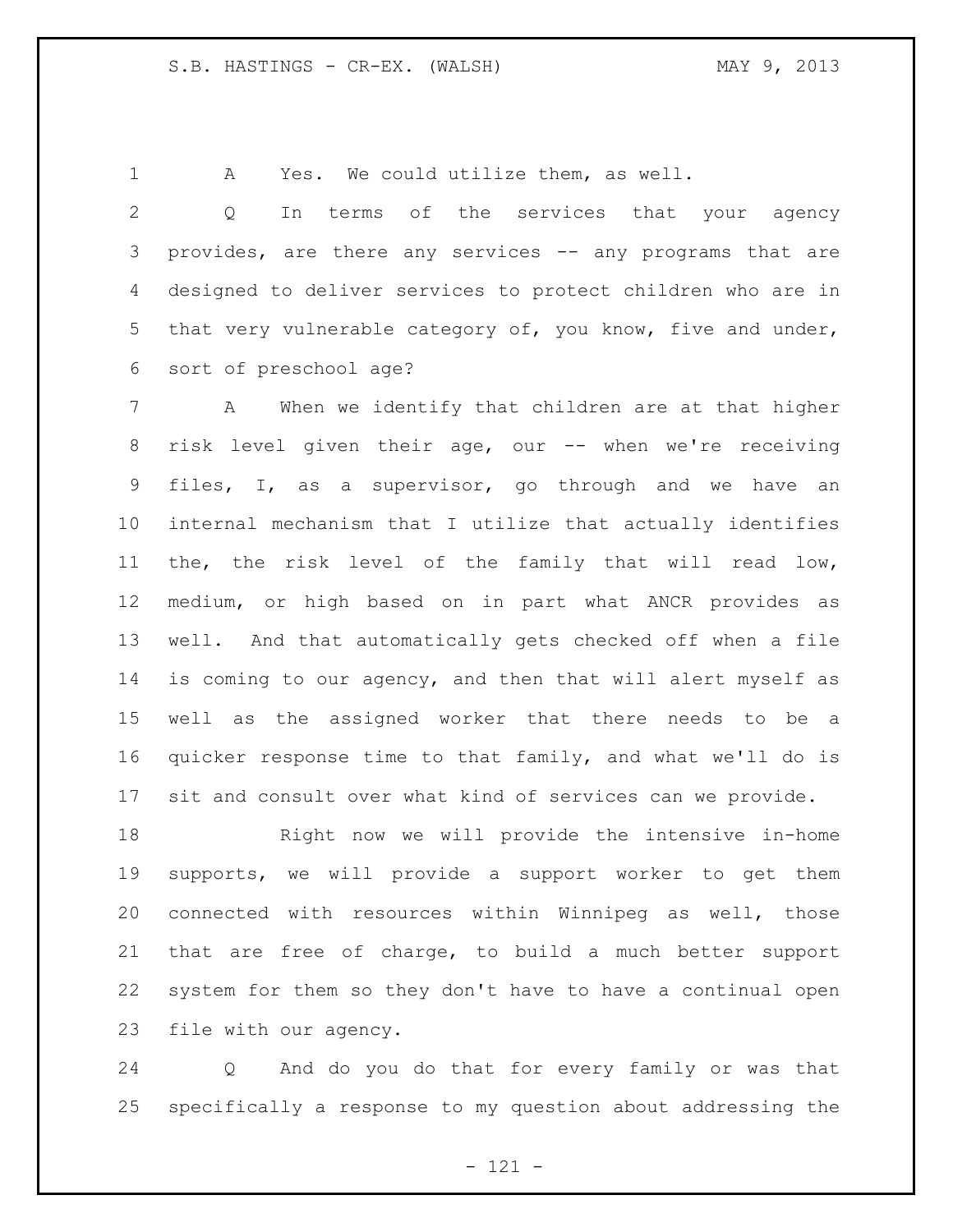needs of a child who was preschool age, for instance? A Those that are preschool age are the higher risk ones, so those are the ones that I'll identify right from the get-go, that they need services and they need to be -- you know, probably going to need some pretty intense services. Q When you talked about assessing their risk, are you using the SDM? A Yes. Yeah, we do the reassessment, as well. Q Do you use anything else? 11 A We use the safety plan, the safety assessments that are also attached, and we also then can reassess on the child strength assessment and the caregiver strength and needs assessment, as well. Q So you're using the new tools that the province has rolled out. A Yes. Q Are you using anything in addition to those tools? A We come from a holistic approach where it's not -- we, we can put it on paper, but we also consider, you know, on top of the physical, emotional, intellectual, we also look at the spiritual aspect of that family and the children in relation to that family. We do the best we can 25 to try and fill that gap for them if that, in fact, exists

 $- 122 -$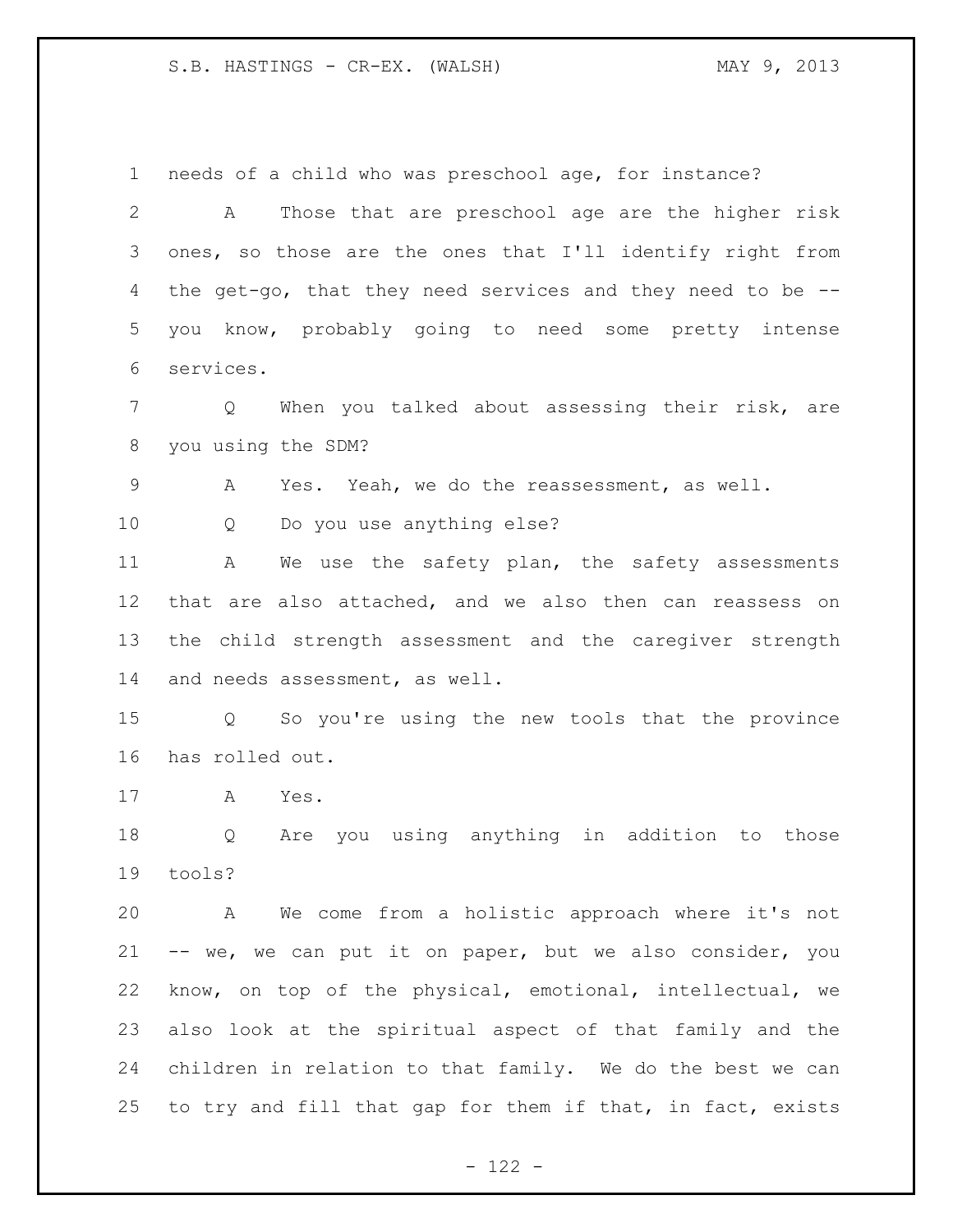1 and if that's, in fact, a need that they identify for 2 themselves, as well. 3 THE COMMISSIONER: Witness, you're not speaking 4 into the microphone. 5 THE WITNESS: Oh, sorry. 6 THE COMMISSIONER: You're speaking over to Ms. 7 Walsh and I think it's making it difficult. 8 THE WITNESS: Can you hear me now? 9 THE COMMISSIONER: Oh, sure. 10 THE WITNESS: Okay. 11 THE COMMISSIONER: But I think maybe if you move 12 the mic over a little towards you, you don't have to sit 13 forward as much. 14 THE WITNESS: Is this better? 15 THE COMMISSIONER: Yes. 16 THE WITNESS: Okay. 17 THE COMMISSIONER: Well, yeah, long as you're 18 speaking into the mic as you look out to -- 19 THE WITNESS: Okay. 20 THE COMMISSIONER: -- to Ms. Walsh. 21 THE WITNESS: Thank you. 22 23 BY MS. WALSH: 24 Q In delivering services, do you utilize a circle 25 of care model?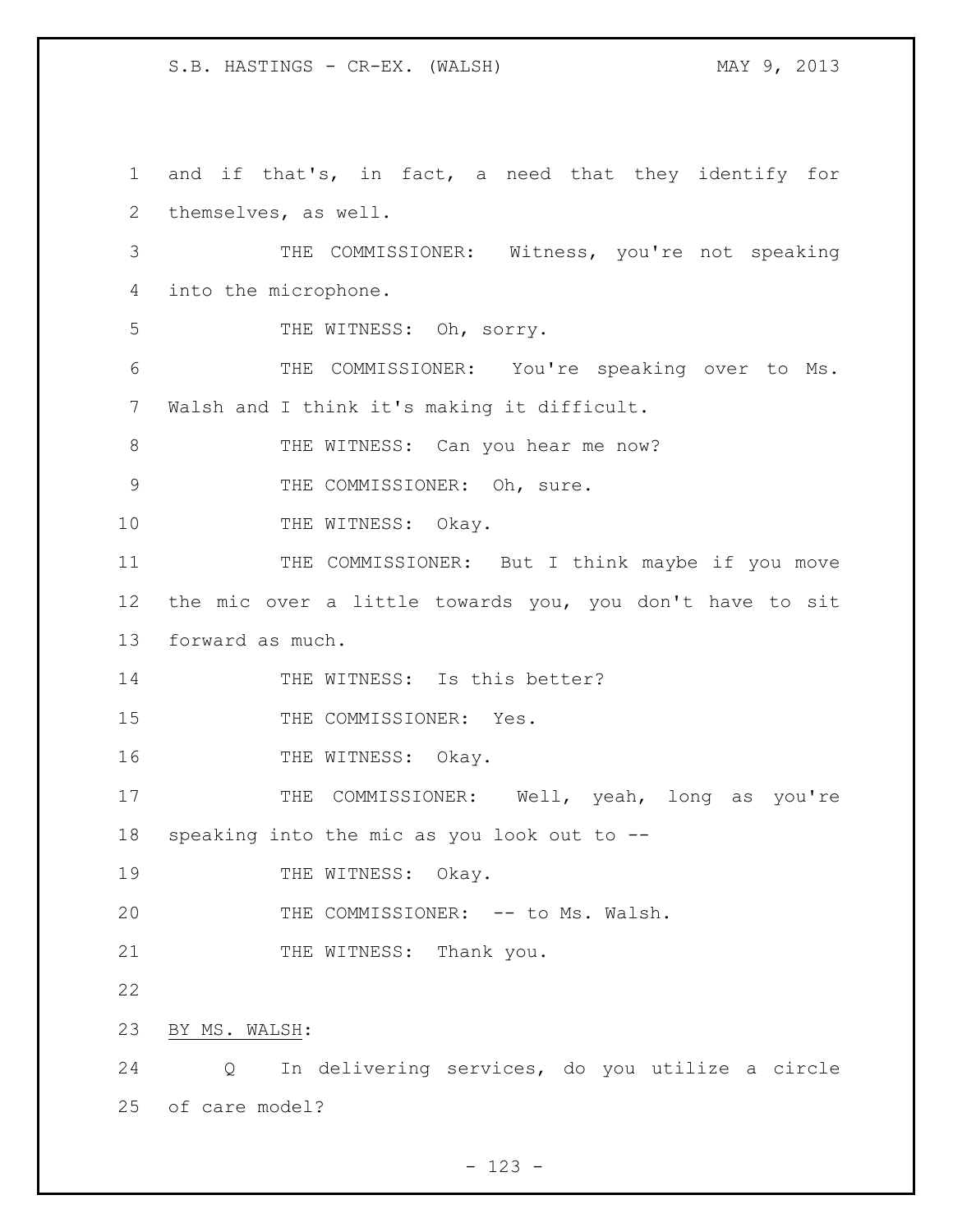A Yes.

 Q And is that same as the model that Mr. Walker described, based on the medicine wheel and a holistic delivery of services?

A Yes, it is.

 Q What, if any, strategies does your agency use to address the issues of distrust that we've heard are so common among families, parents?

 A One of the things that -- when I'm introducing new workers into the field and/or existing workers, one of the things that we identify in terms of addressing that mistrust with clients is, first off, we acknowledge that it's there. And we try to understand from the family's perspective why it's there, what are the reasons, how do they see that our agency would be able to continue to build a trusting relationship.

 Part of it is also providing that education to the families that while part of our, our jobs and our responsibility is, you know, to remove children in unsafe situations, another part of our responsibility is to preserve those families and to reunify in the best way that we can, and to educate them on using the agency as a 23 resource for their family, that, you know, our intention is to work with the family to make life better and to do things in a good way so we can then eventually close that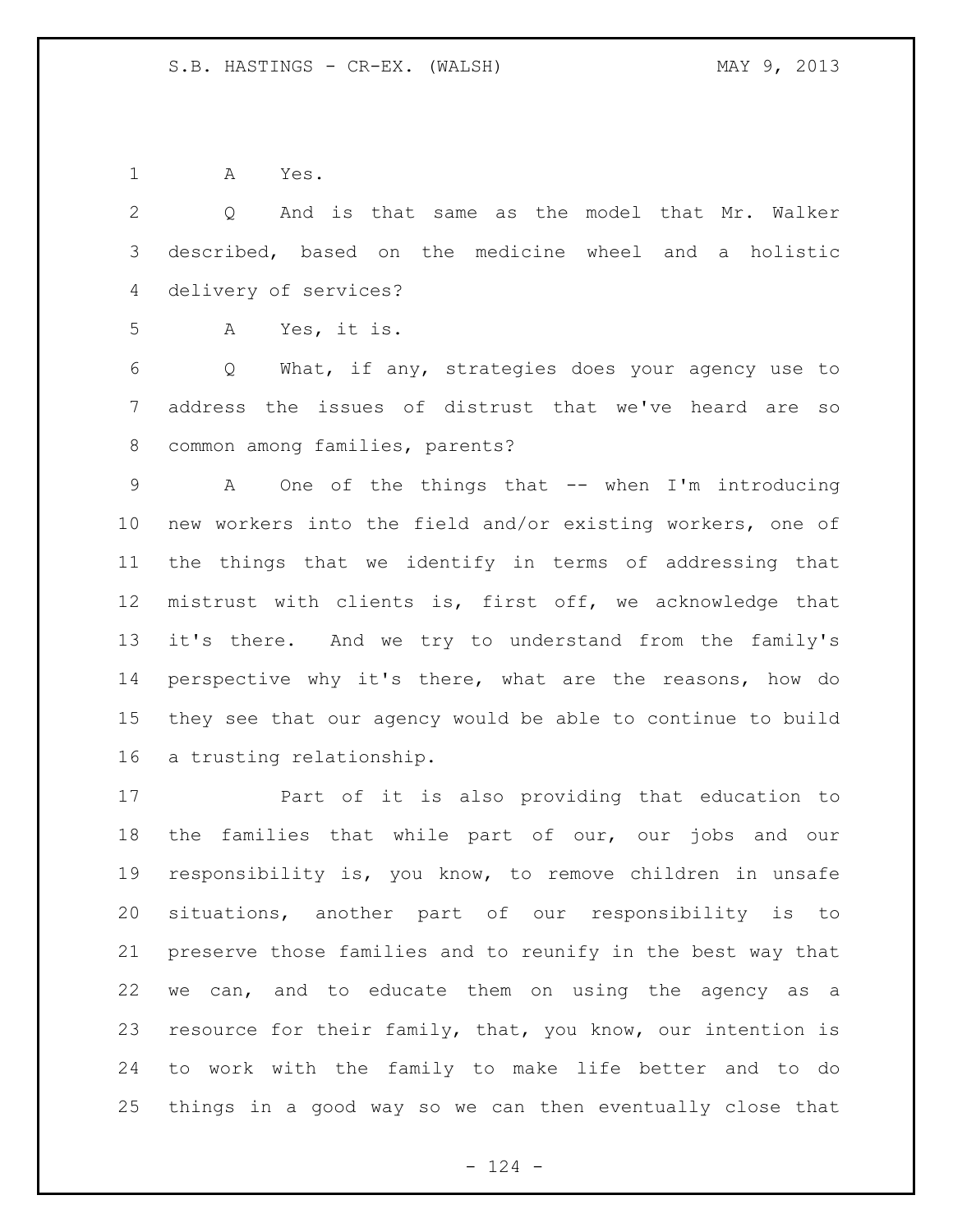file and they don't resurface in the child welfare system.

Q And what's your success with, with that?

 A I think we, we've been successful. That's not to say we've, you know, we've solved all, all the issues around the mistrust. But I think because we practise in a way where we are, you know, very open and honest in our role and our responsibility, and that we take the approach that the family is better able to identify their own goals and their own needs versus myself, for example, telling them what they need to do -- while we address those issues, we also very much engage with the family to have them tell us, What do you feel like you need to do in order to address this issue, and let's work together to be able to do that.

 Q Now, there have been a number of changes to the system since the time that Phoenix and her family received services.

A Yes.

 Q So what I want to do is I want to focus on the facts of Phoenix Sinclair and her family, and ask you how your agency would respond if it received the referral from the hospital on the day she was born, and specifically to tell you the following facts and then to have you tell us what would your agency do, what would the service delivery look like based on receiving a referral on these facts.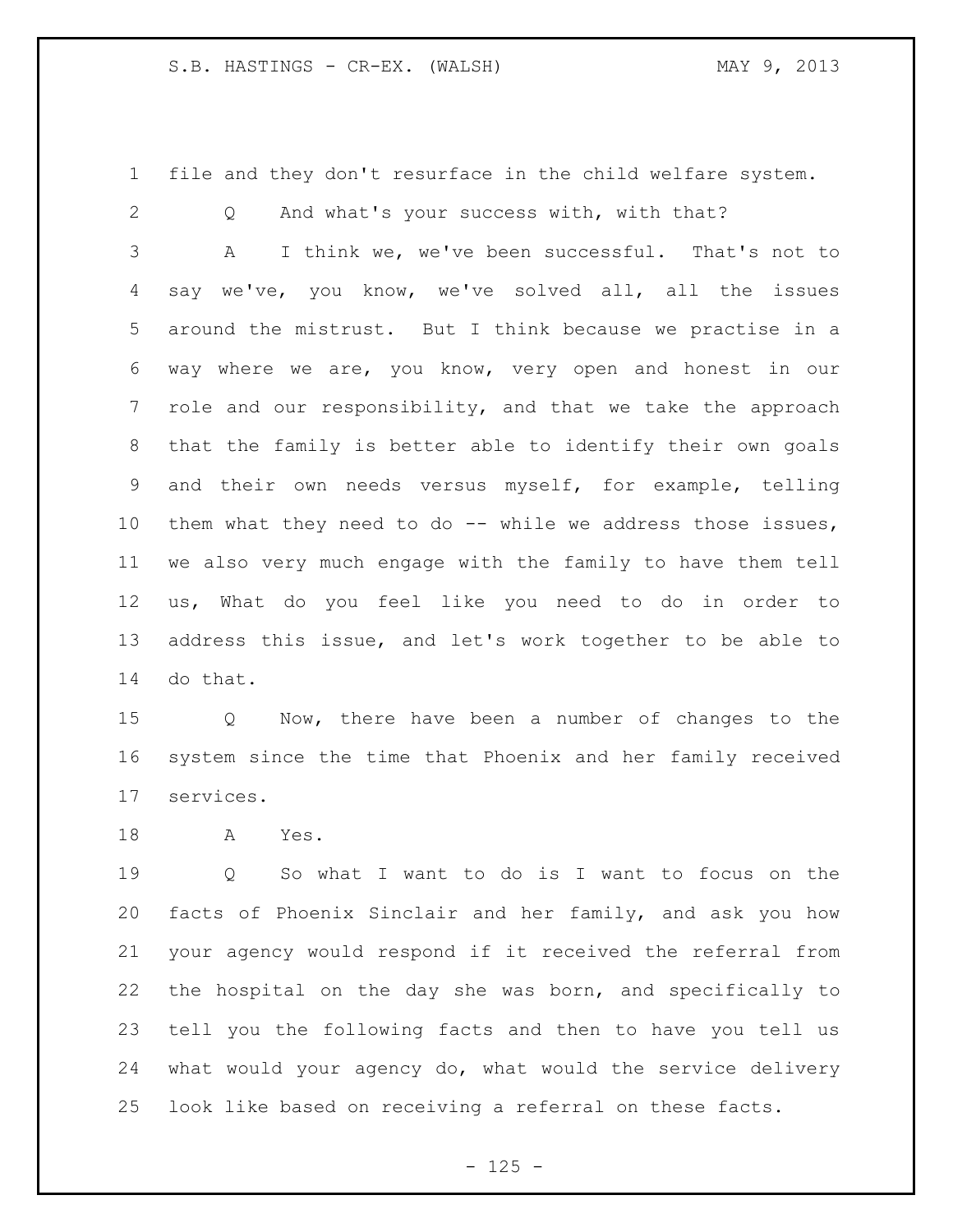1 And then after you tell me that, I want to know if there's anything more that you would like to do that you can't do. In other words, are there any impediments to doing everything you would like to do and, and what are they.

 So what does service delivery look like today, what else would you like to be able to do that you can't do.

 So the facts are as follows: Phoenix was born to teenage parents who themselves had been in care. They had not had any real parenting role models. Mr. Sinclair testified that his parental role models were TV. The mother, Phoenix's mother, had had a previous child, who was in care. Both parents had limited education -- they hadn't finished high school -- and limited or no employment at the time that Phoenix was born. There were possible psychiatric or psychological issues with respect to the mother, substance abuse issues potentially with both parents, and the parents were not prepared for the birth of this child, the arrival of this child.

 So with those facts and the referral from the hospital, what would service delivery from your agency look like? And these are Winnipeg residents.

 A I think one of the first things that the agency, probably much like all other agencies, would make contact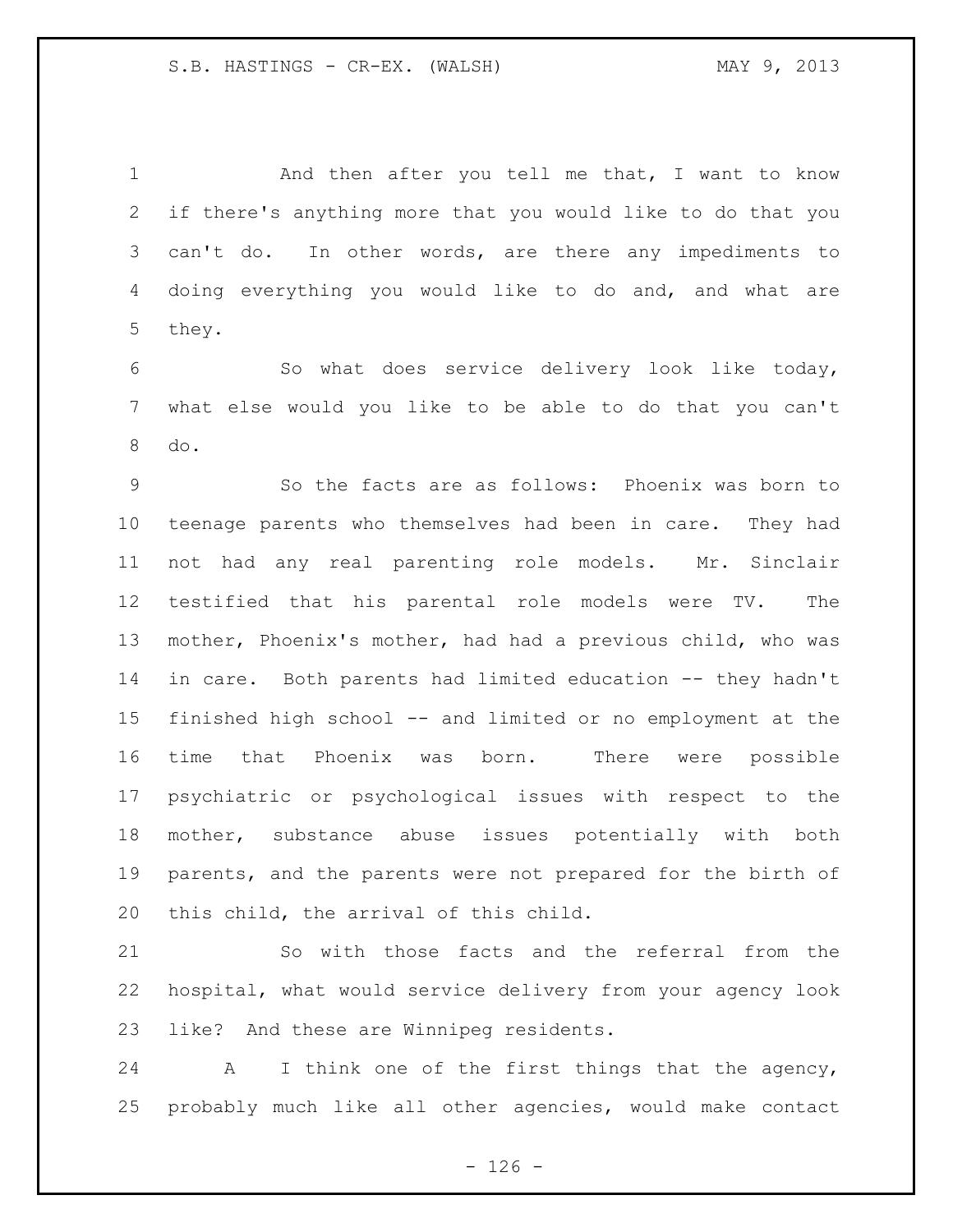with the parents. Would also do, you know, the standard systems checks, as well. But further to meeting with the parents, we would also then have a look at and take into consideration and have discussions with some of the extended family members as well, that knew the parents, to get better understanding of what has led them to this place that they are in time. To me, it, it appears that there is a multitude of issues with the parents, but trying to understand from their point of view where it is that they had come from and what is or what has hindered their ability to, to address some of those issues.

 With respect to the late Phoenix Sinclair, would we have removed based on the information that you have provided me? We probably would have, given that her -- you know, she's at a vulnerable age, as we all know, given risk levels. But our approach would have been more looking at, you know, the parents, the extended family, getting an understanding of the historic, historical (inaudible) of the parents, where they were raised, where did they come from.

 In terms of providing services to them, we would have looked at it in a holistic approach. While I understand and I appreciate the position that they're in, I would ask the question where does their spirituality fall into place and do they have balance in their life? We are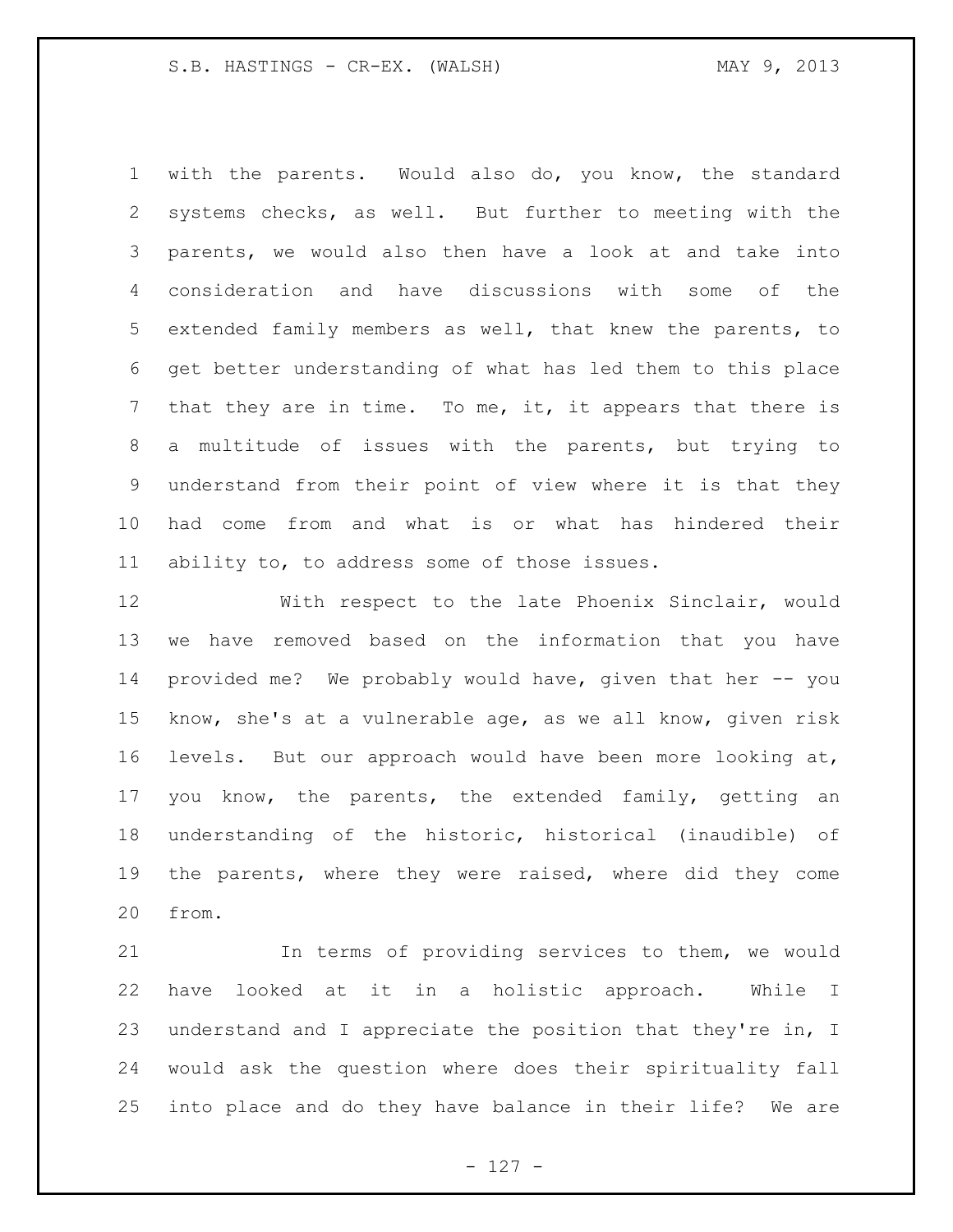taught very much so that we are to live within balance, and when one component of our being is not balanced, then issues tend to, tend to arouse further on.

 It's a situation where we could work with mom and 5 dad at that time and offer them the services that -- one, that they are identifying, as well as what we felt that they needed to address as well. If there are some mental health issues or psychological issues, we would get a better handle on that. And while I, I appreciate, you know, consulting with psychologists and therapists and those in that, you know, professional capacity, there's also the element of, you know, seeking some guidance and assistance from our elders within our community and asking them, you know, for some guidance on that because we as an agency don't always have the answers. We very much seek to get that balance and that guidance from those that have been around longer than we have, and working with them to 18 see where it is that they, that they want to be.

 Q So you said Phoenix would probably have been apprehended. What would have been the plan?

 A The plan would have been where mom and dad are engaged in that process -- you know, the planning -- but I think addressing their addiction issues on a more longer term basis, addressing the psychological issues on a longer term basis, getting a better handle on what was that like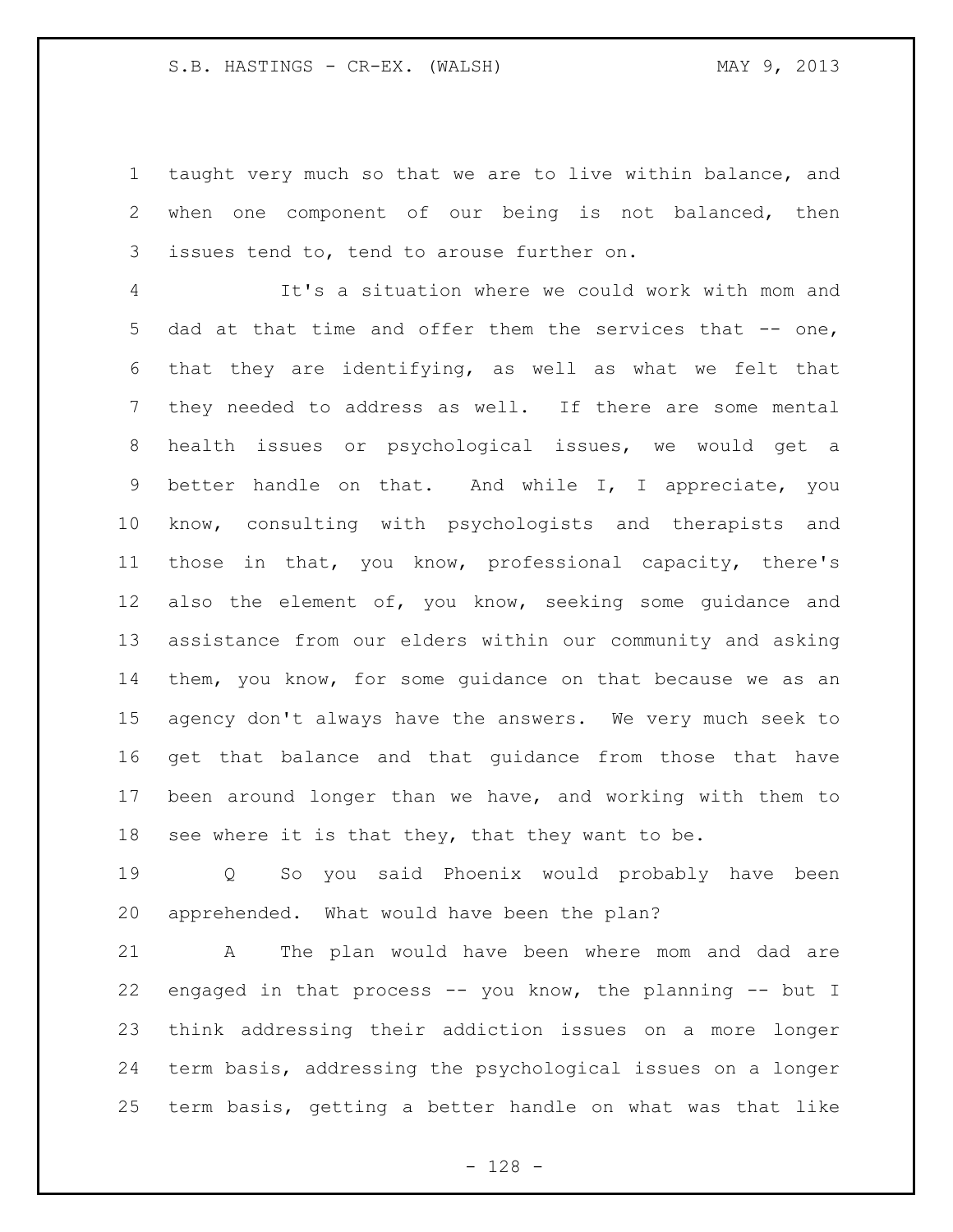and where does that all stem from, and getting a real sense of what their spirituality is or were they lacking in that area.

 And in terms of a concrete plan, the -- you know, identifying an addictions program for them, one that's going to work. Oftentimes we send our clients to addictions counselling and those areas to address that issue. Oftentimes we see that they don't work, for various reasons, but it, it -- at times it requires a number of occasions where they need to go for the treatment before it actually settles in in terms of what they need to do and how to make those changes in life.

13 It, it's not -- there is no easy answer to this situation. I'm just hypothesizing --

Q Right.

 A -- on how things could have unfolded, based on the information you shared with me.

 Q And does your agency involve any kind of in-house support workers?

 A Yes. Yes, we have in-house, and we would utilize those to, to work with mom and dad to identify some of their own issues, to teach them, you know, how to be parents, to teach them, you know, the developmental stages 24 of a baby, to teach them all of those things that, you know, need to be learned when you are becoming parents.

- 129 -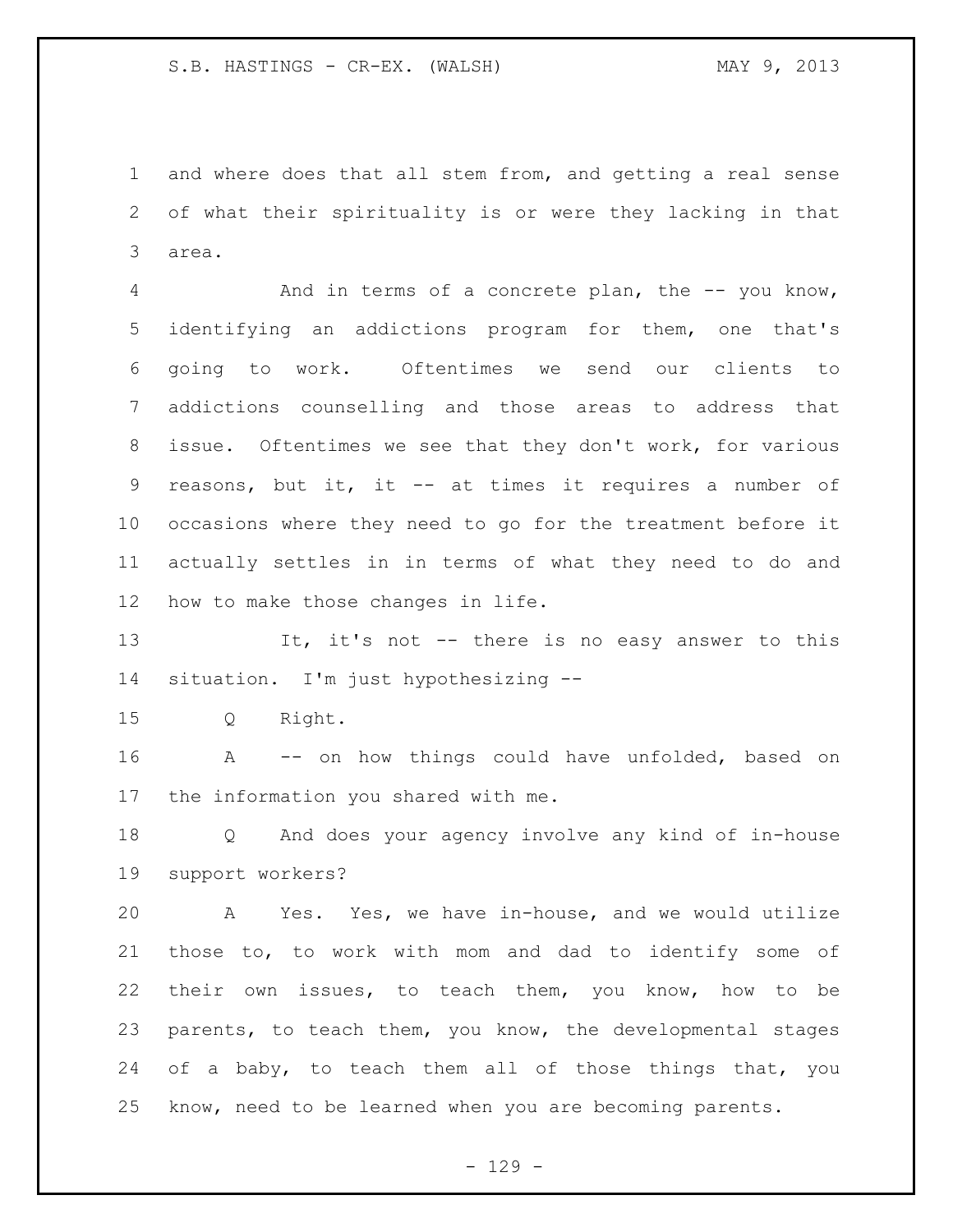Q Are you able to even guess at how long a process you're talking about, how long you would keep a file open? A It would be very difficult because every family has different circumstances and every family has different goals, and it's all driven by the family. You could have a family where they, you know, they're able to make those changes relatively quick. And you have other families where they're not able to make those changes quite as, quite as quickly as another family would be able to.

 Q The process that you described sounds time consuming.

A It is.

 Q So that's the second part of my question, is, does your agency have, basically, the resources to deliver services the way you want?

A We do not.

 Q And when I say resources, that could refer to a variety of things, not just monetary, but other types of resources, staffing. What are you missing?

 A We're missing a number of things. I'm just trying to formulate in my mind.

Q Take your time.

 A I think one of the things that in order to do best practice is we need to have lower caseloads. We need to have the -- we need to have workers that are trained and

 $- 130 -$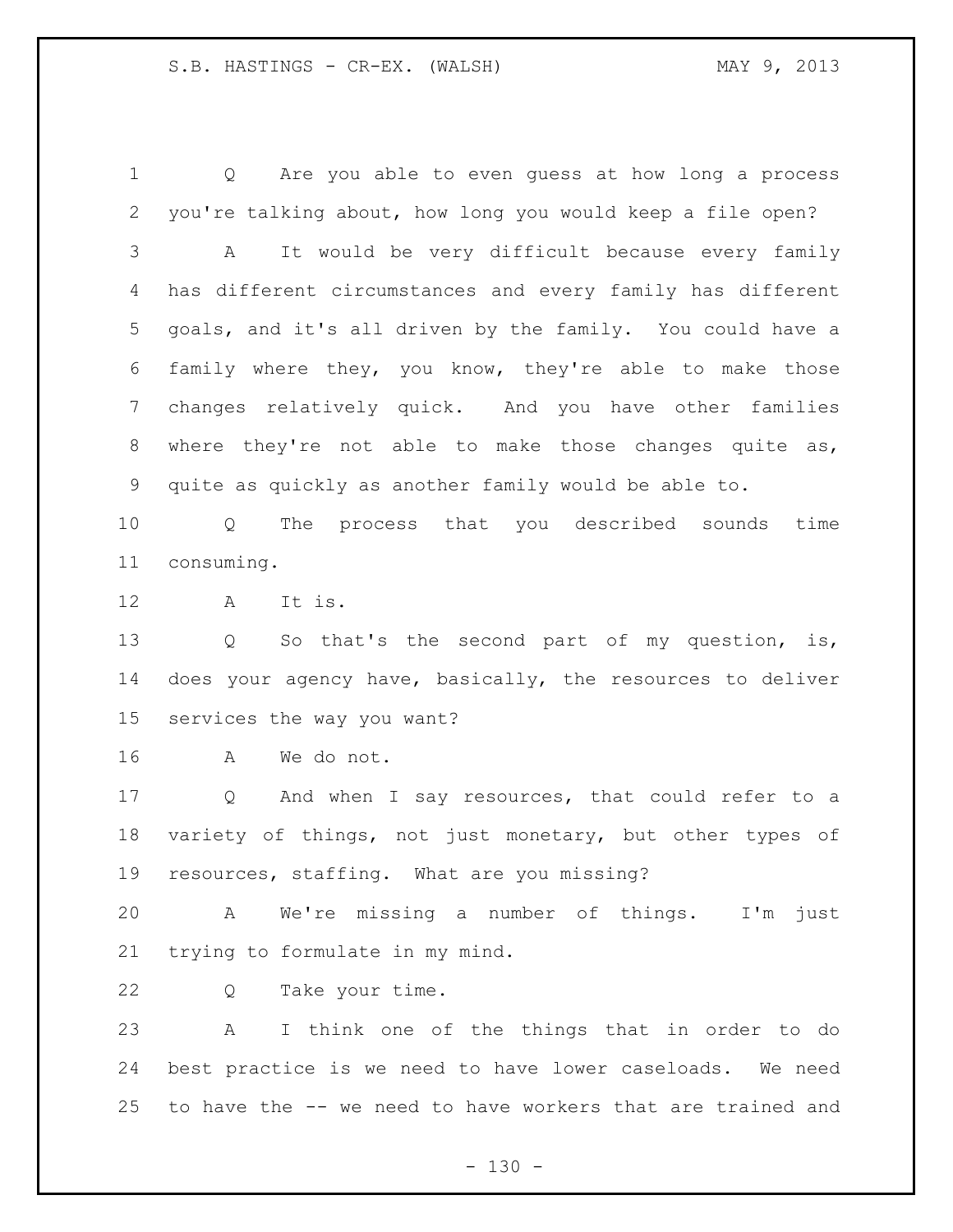that understand child welfare. It's a very complex system, and it's a system where while I appreciate you go to school for four years and you get a degree, there's much more to practising in child welfare than what you're taught in school. So as Mr. Funke alluded to earlier, get some training prior to becoming a child welfare worker. Those training opportunities need to be continual and they need to be consistent and they need to be ongoing. And training opportunities, you know, the core competency based training, I understand it has expanded as well for supervisors. It's expanding.

12 But I, I also believe that if we're going to deliver services to a certain population, we need to understand what it is that service is. Where we get those -- that education could potentially come from our elders within the communities that we serve. The practical things of, you know, the utilization of case aides to help, help offset some of the workloads that, that our case workers are carrying.

 Some of the administrative support would be quite helpful in terms of doing some of the paperwork demands that are required of workers. And I think also, you know, in, in addition to the administrative support not just specific to workers but to the agency as a whole, to be able to have that support and that, that guidance and to be

- 131 -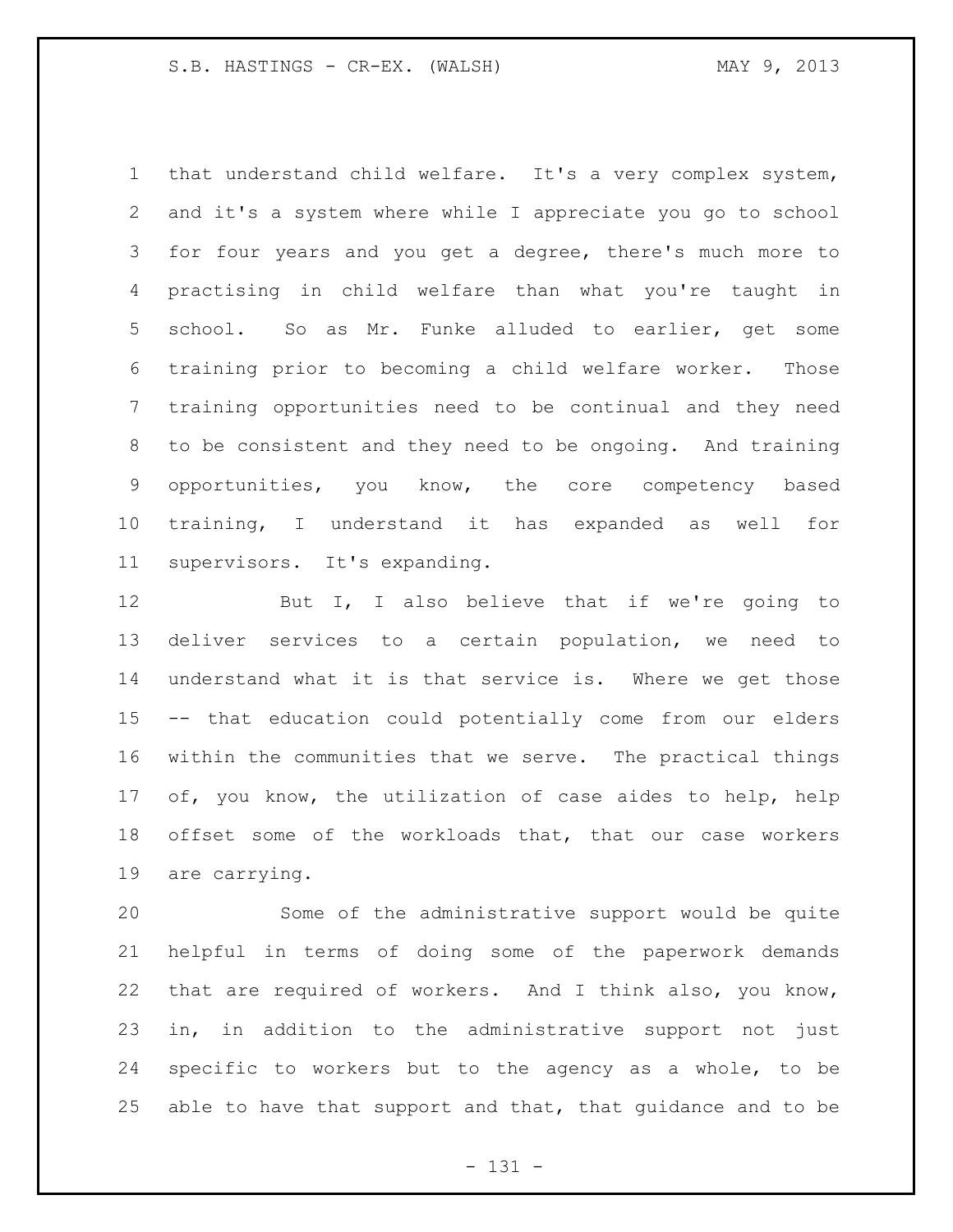allowed to be creative in how we do things. And, and what I'm specifically talking about when I say creativity is in Nelson House you can remove a parent from the home. You're not able to do that in Winnipeg. It's a little more difficult --

Q Yes.

7 A -- to do something of that nature. Rather than disrupting the children, it would be -- ideally, be nice to leave the children at home and have the parents removed.

 Q Can you ever, instead of having the parents removed, put some kind of a worker in the house to supervise the parents with the children?

A Yes, we can do that.

Q And do you ever do that?

 A We have at times. The difficulty is where do the resources come from to be able to give 24/7 supervision and is that going to be something that's going to be acknowledged and supported throughout. Because we're very new and the, the new funding model, the EPFA, those are some issues that, you know, we've identified and that we have to now work out the practicalities of a rollout and what is it going to look like.

 Q In terms of training, you acknowledge that there is new training and we're going to hear more about that. Are you familiar with what's new in terms of the training

- 132 -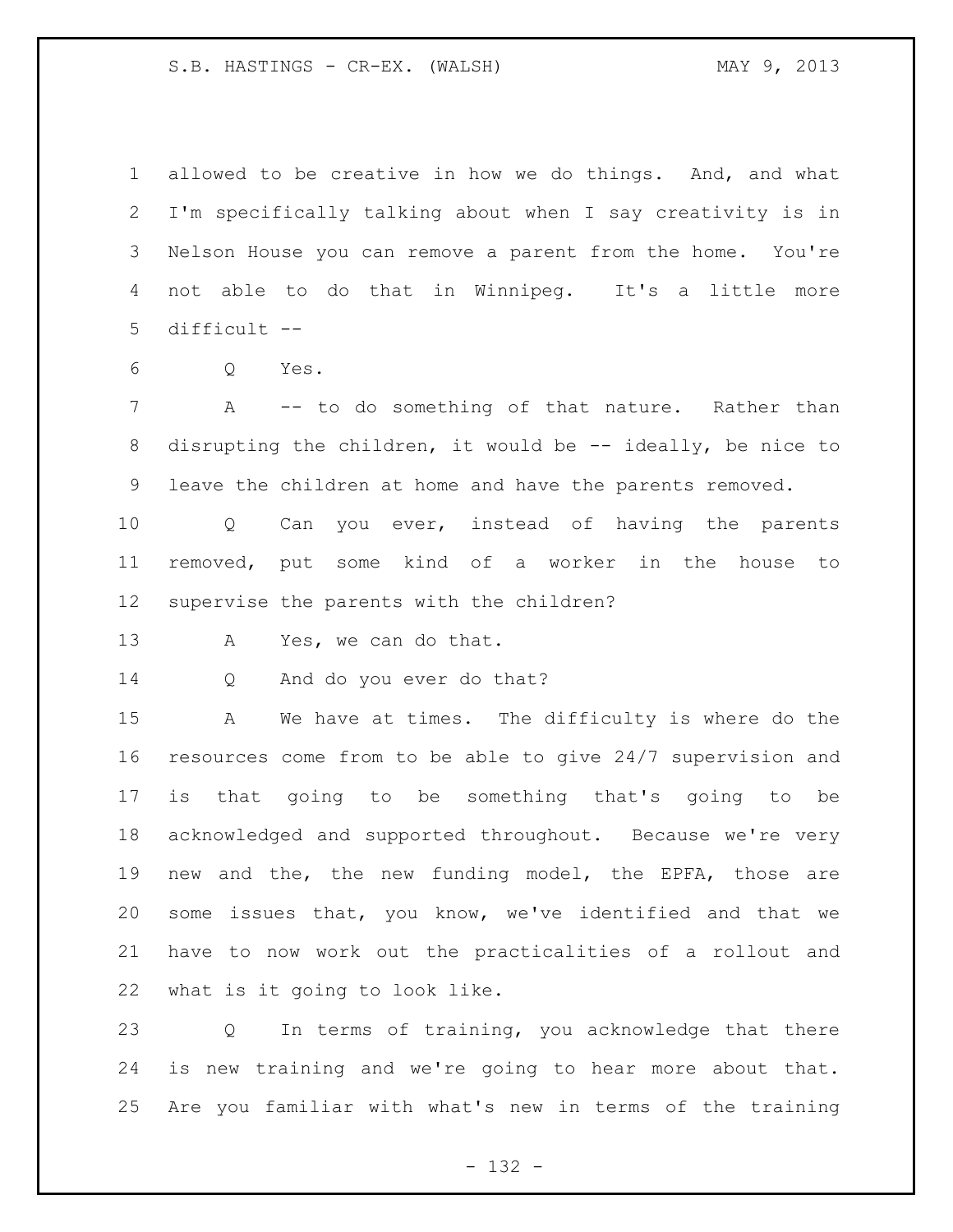that's being offered?

 A I've had a brief look at some of the training because some of my staff are require to take the additional training as well. So for new workers coming in, I have had a look at some of the additional training that's provided and how it's broken down, too. Q And what's your view of that? Do you think that's going to be beneficial? A I think it will definitely be beneficial. One of the areas and components that, that I know I took was the culture and diversity, and I found that extremely, extremely helpful, being a participant in that training. I do believe that, you know, that is an area that while I understand it's integrated into the current training models, it is something I think that needs to be offered in, in a model of its own, for lack of better words. MS. WALSH: Thank you. Those are my questions. THE COMMISSIONER: Thank you, Ms. Walsh. Who's going to be next? Mr. Paul? Do I see you getting ready? Mr. Ray? MR. RAY: Just one moment. 22 THE COMMISSIONER: Mr. Khan, are you getting up to come forward? 24 MR. KHAN: I am. THE COMMISSIONER: Come forward, then. We'll

- 133 -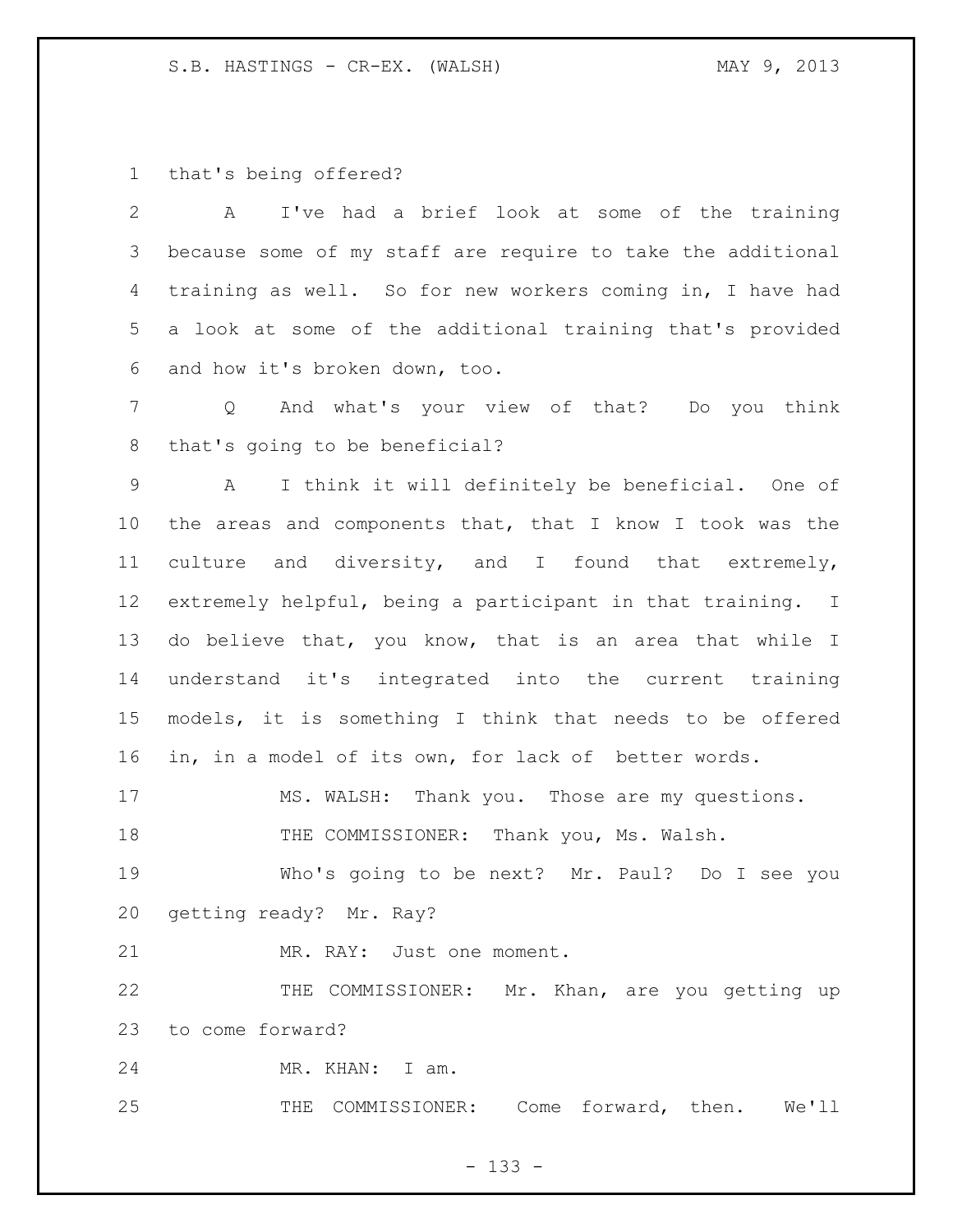take you next.

| $\mathbf{2}$ | MR. KHAN: Mr. Commissioner, I'm in the habit of             |
|--------------|-------------------------------------------------------------|
| 3            | waiting to see if other counsel have questions first before |
| 4            | I stand up.                                                 |
| 5            | THE COMMISSIONER: Pardon?                                   |
| 6            | MR. KHAN: I'm in the habit of waiting to see if             |
| 7            | other counsel have questions first --                       |
| $8\,$        | THE COMMISSIONER: Well, I think --                          |
| $\mathsf 9$  | MR. KHAN: -- before I get up.                               |
| 10           | THE COMMISSIONER: -- they're all relieved to see            |
| 11           | you taking up the slack for the moment.                     |
| 12           | MR. KHAN: For the moment.                                   |
| 13           |                                                             |
| 14           | CROSS-EXAMINATION BY MR. KHAN:                              |
| 15           | Q Good afternoon, Ms. Hastings. My name is Hafeez           |
| 16           | I'm counsel for Intertribal Child and Family<br>Khan.       |
|              |                                                             |
| 17           | Services. I have just a few questions for you.              |
| 18           | The first one relates to, I think, an issue that            |
| 19           | all agencies recognize and have to deal with, and that is   |
| 20           | the stigma that's often attached to families who, who are   |
| 21           | receiving or seek child and family services support. What,  |
| 22           | what my agency and other agencies we've spoken with observe |
| 23           | is the stigma in and of itself becomes a bit of a barrier,  |
| 24           | barrier or an obstacle in both assisting families who, who  |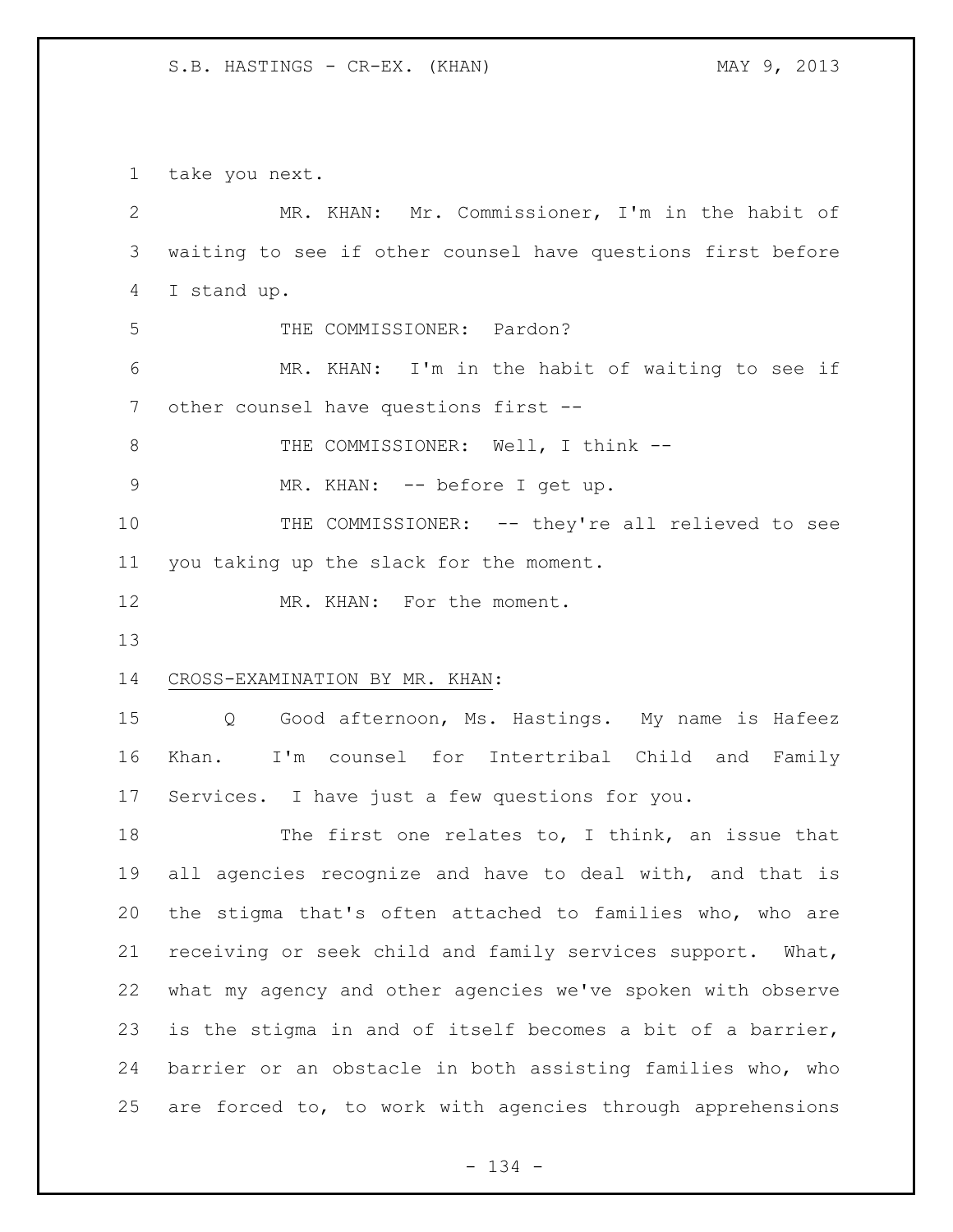or encouraging families to come forth and, and seek assistance. Does, does your agency -- do you do anything specifically to try to address that, that issue?

 A I think one of the ways that we address that particular issue is, up at Nelson House, because it is a organization that provides a multitude of service, not just child and family services, the clients can go to the wellness centre and they -- you know, the general public may not automatically stigmatize them that they are a CFS client. They could be a counselling client, they could be a health division client, somebody there to see an elder. So there's different ways that they could explain being part of (inaudible) at CFS. That's not something they have to automatically -- it's not automatically known just by their walking through the front door.

 And some of the ways is because we come from that holistic approach. The clients can potentially say, Well, you know, I'm not necessarily a CFS client. I'm coming in to get some counselling. I'm coming in to, to see the nurse. I'm coming in to see the elder. So it'll pull away from some of that CFS stigma that, that is carried.

 Q Now, is the stigma less of an issue in, in the city here in Winnipeg because of the larger population and people just not knowing each other as well as, as in a smaller community?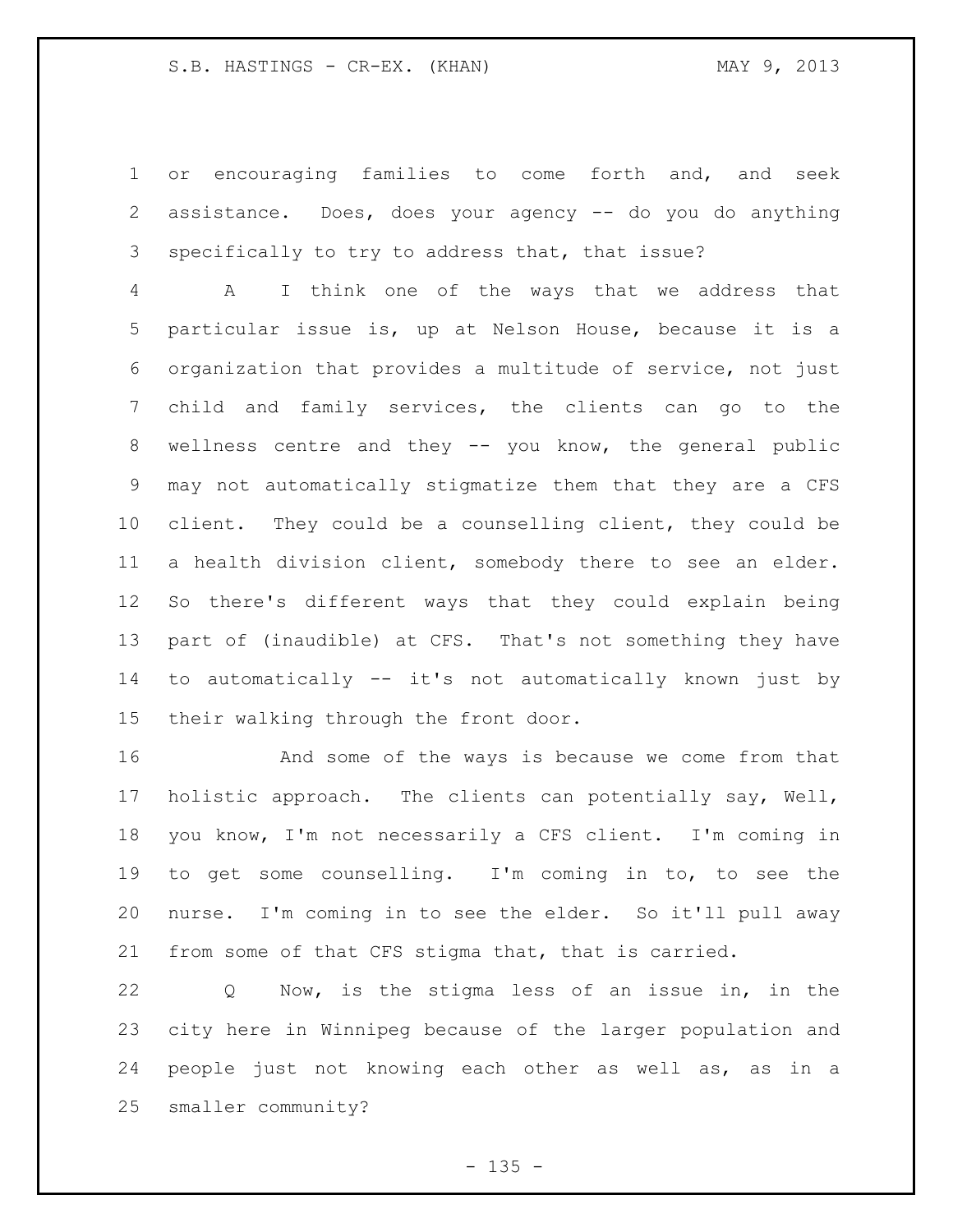A Well, I think for the most part, like all of our offices -- and I can only speak for my office, but my 3 office has, you know, the signs up where we're located, and just by walking through the front door, people outside in the general public will know that they are walking to a child and family services office. 7 Q In terms of, of a file that, that enters into your agency, how many workers would normally be in contact with a family throughout the process? 10 A They will be in contact with one. 11 0 Just with one? A When they walk through -- when their file comes to my agency, they will -- what happens in our agency is we intake the file, we ensure all the documentation is in place, and then I will look at the file, I will review the file, and then I will assign a worker to that file, and that worker will remain constant throughout. Q Until, until the end of it. A Until the closure of that file, yes. Q Staffing. I have a question on staffing. I understand the workloads can be pretty high in the city. A Yes. Q You had mentioned between -- can be from 35 to 45 cases per file. Do you notice somewhat of a burnout rate amongst your staff?

- 136 -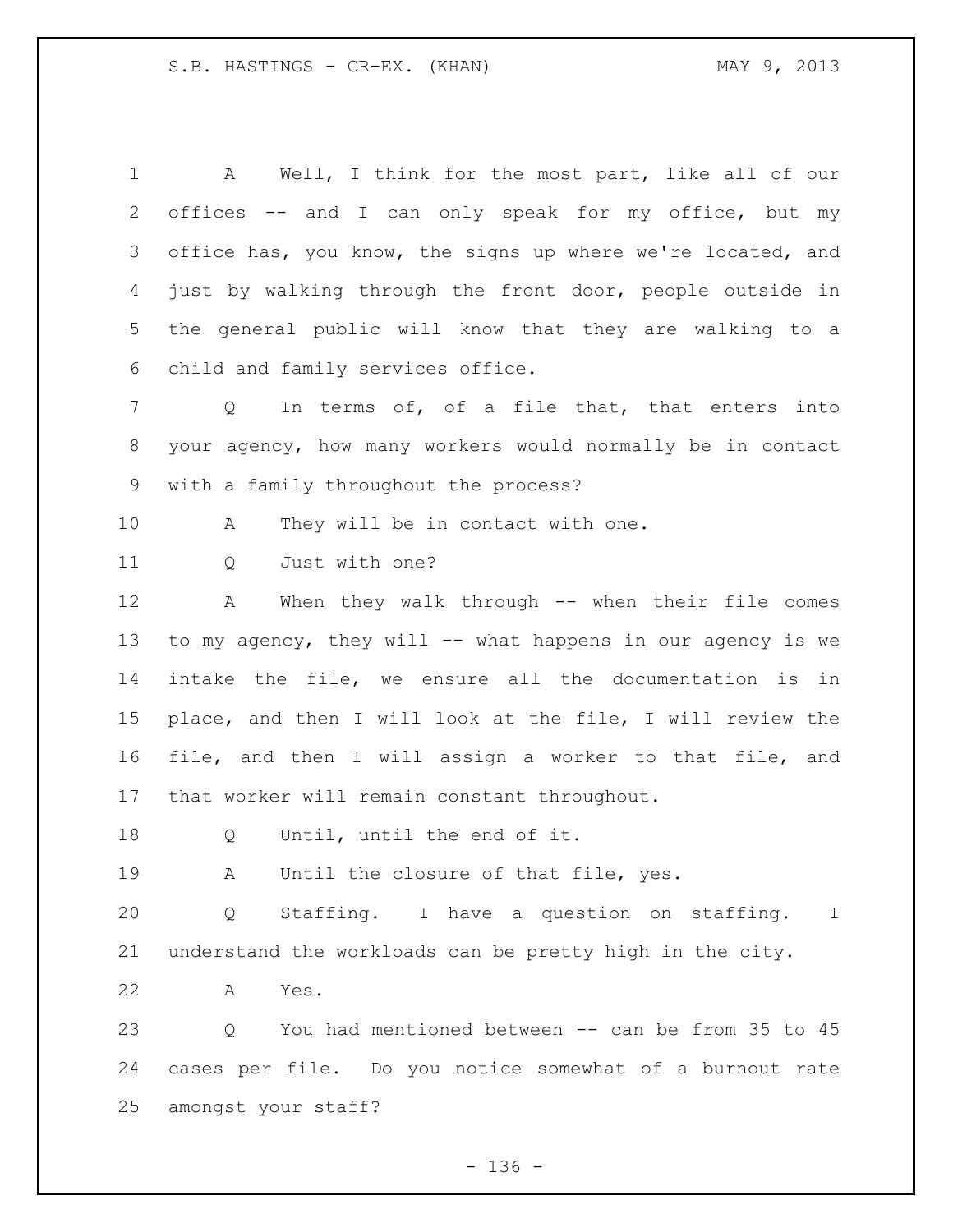A Yes, I do.

Q And, and what do you do to address that?

 A Well, I kind of -- we have -- I have a few internal mechanisms that I will utilize. If a worker is having to work overtime, we track that in sheets that they submit on a weekly basis. And I have a benchmark that I utilize. If I see that a worker has done overtime in the last two weeks and it's accumulated to, for example, two days, what I will do is advise that worker that they need to take that time back, and that is to avoid the burnout, or if they are burned out, that allows them that time to take care of themselves.

13 Oftentimes they will say, But if I leave, I'm going to have twice the amount of work when I come back. That is, in fact, true. However, what we will do is I will sit down with the worker and we will go over their cases and we'll start to identify some of the issues as to why they're hitting burnout, all the paperwork, face-to-face contacts, you know, computer time, those, you know, aspects of the job. And a lot of them are the administration's part of the job. What I will do is then do a list and then I will utilize one of the case aides that we have in our office to assist that particular worker.

 I will then utilize other resources within our office. So as an example, if my worker is extremely burned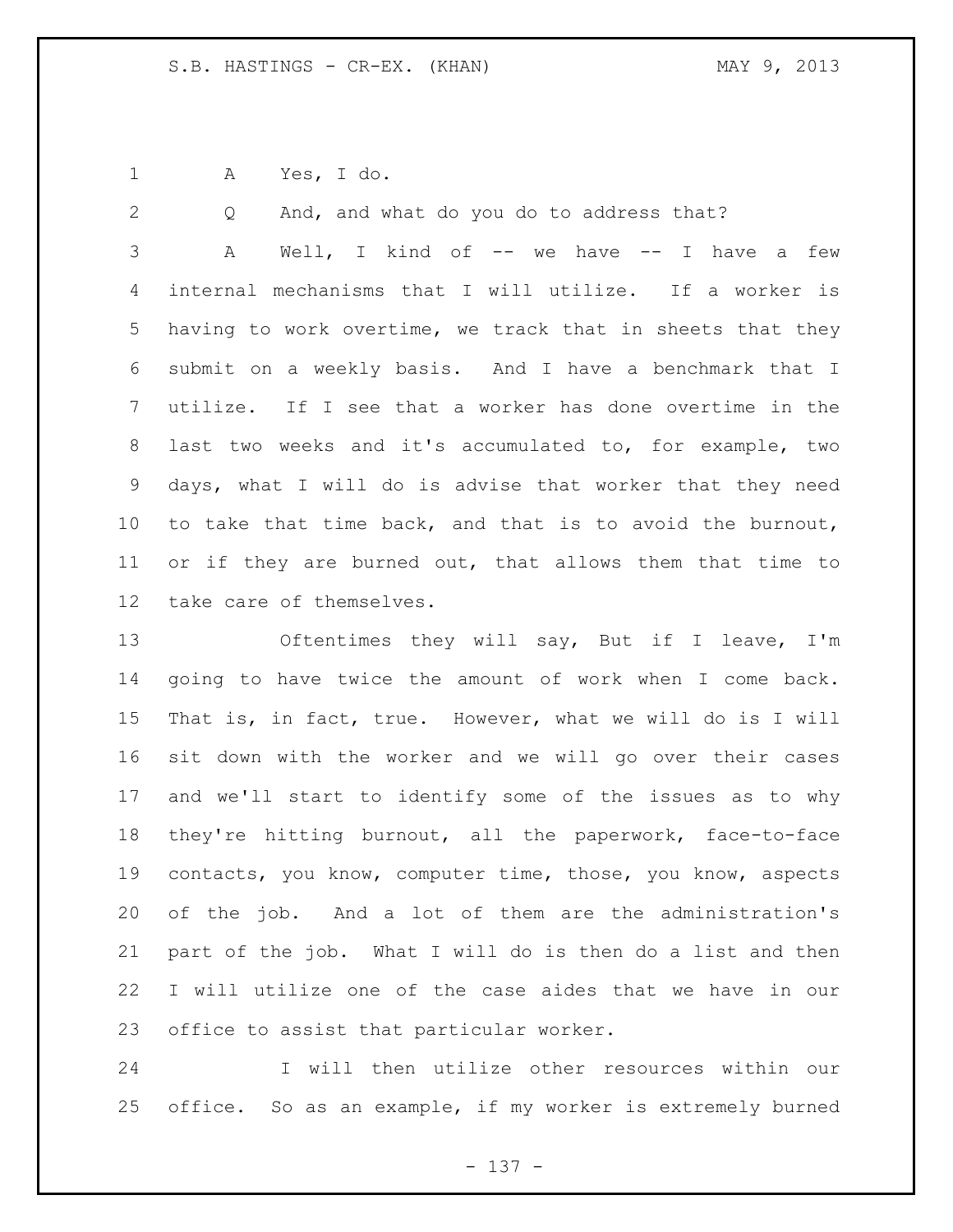out and is, you know, falling behind on paperwork and those sorts of things, I will bring it back to the team and I will ask the team and I will identify, you know, these are some issues that we're facing right now with this particular person. It could be a couple of people at the same time. How can we pull together as a team to help and to be able to ensure that we are, you know, meeting the demands of our clients, as well as the standards, as well as the paperwork. And then we'll pull together very much, though, as a team to be able to do that, and that includes myself. If, at times, workers are struggling with doing closing summaries or transfer summaries, because I, I have the ability to do that, then I will take on that responsibility as well. Q Are staff expected to do overtime at the agency? 16 A Are they expected? Q Expected to do overtime.

18 A At times they are expected, yes.

 Q Services at the frontline level. Would you agree that at the frontline level the ability to be flexible and creative is really key to meeting the needs of the specific community that you're serving?

A Yes.

 Q Now, a common theme at the Inquiry is the issue 25 of caseloads and resources, of course. Now, my

- 138 -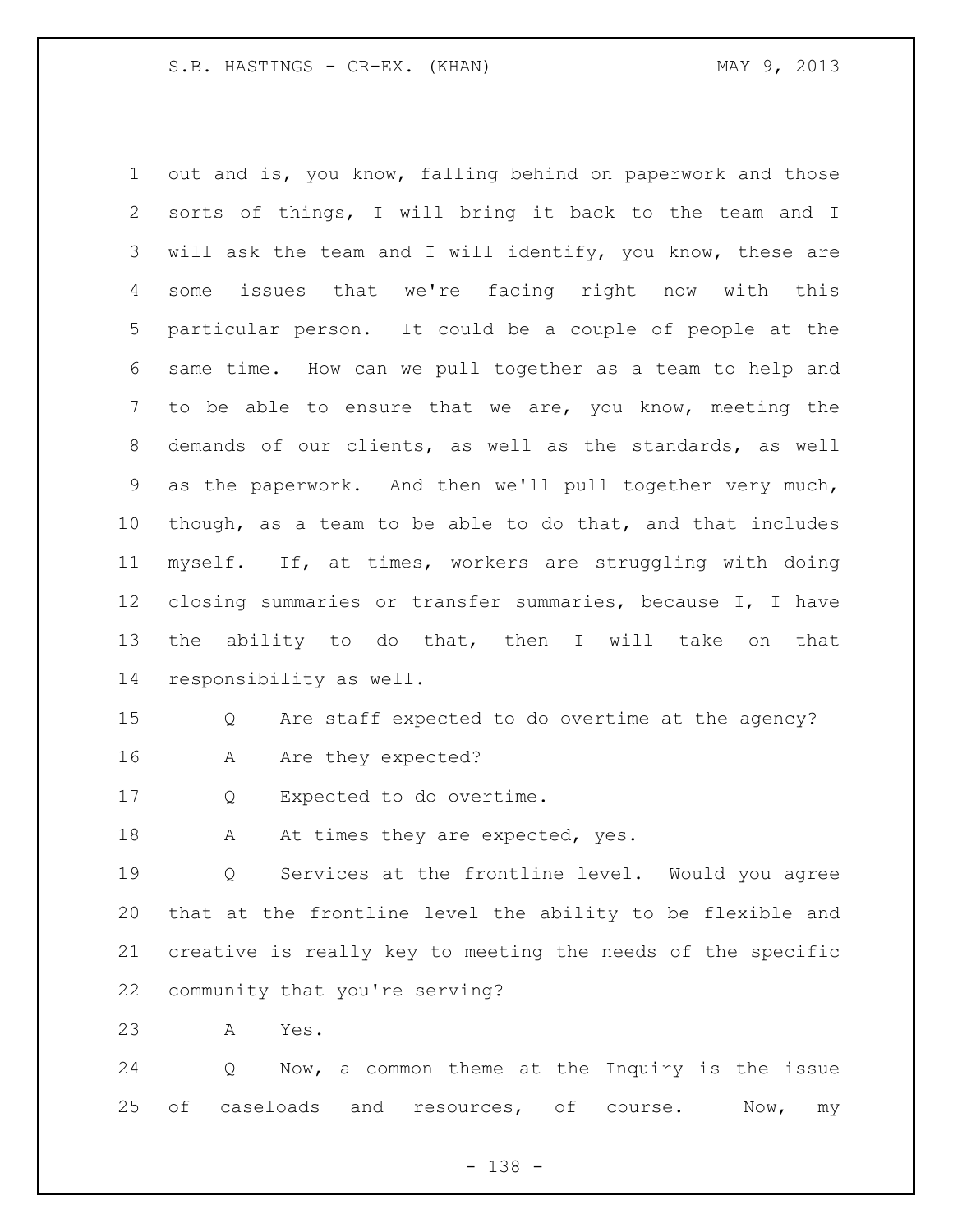understanding is that that's always been an issue --

A Yes.

 Q -- and, quite frankly, may always be an issue in the future. Assuming that we cannot do anything about specific caseloads, what would -- what, in your opinion, is, is perhaps an alternative or the best thing we could do to, to meet the needs of the families we're serving? And if you're not able to answer that question, that's fine as well, but I was wondering if you had an opinion on that.

 A I think one aspect is to allow the family to create their own and to be part of the case planning process. While we may not be able to manage caseloads and the increasing numbers of those caseloads, we could certainly look at how we deliver services in order to be 15 able to close a family. In that, I mean having the family more engaged in the process of case planning and have them identify what their needs -- if you have them engaged in that process, they're more likely to address the issues that we've identified together and to be able to move them out of the system.

 Q Are you, yourself, involved in the development of programs at the agency in terms of trying to address the needs of the families and --

A That is something --

Q You are?

- 139 -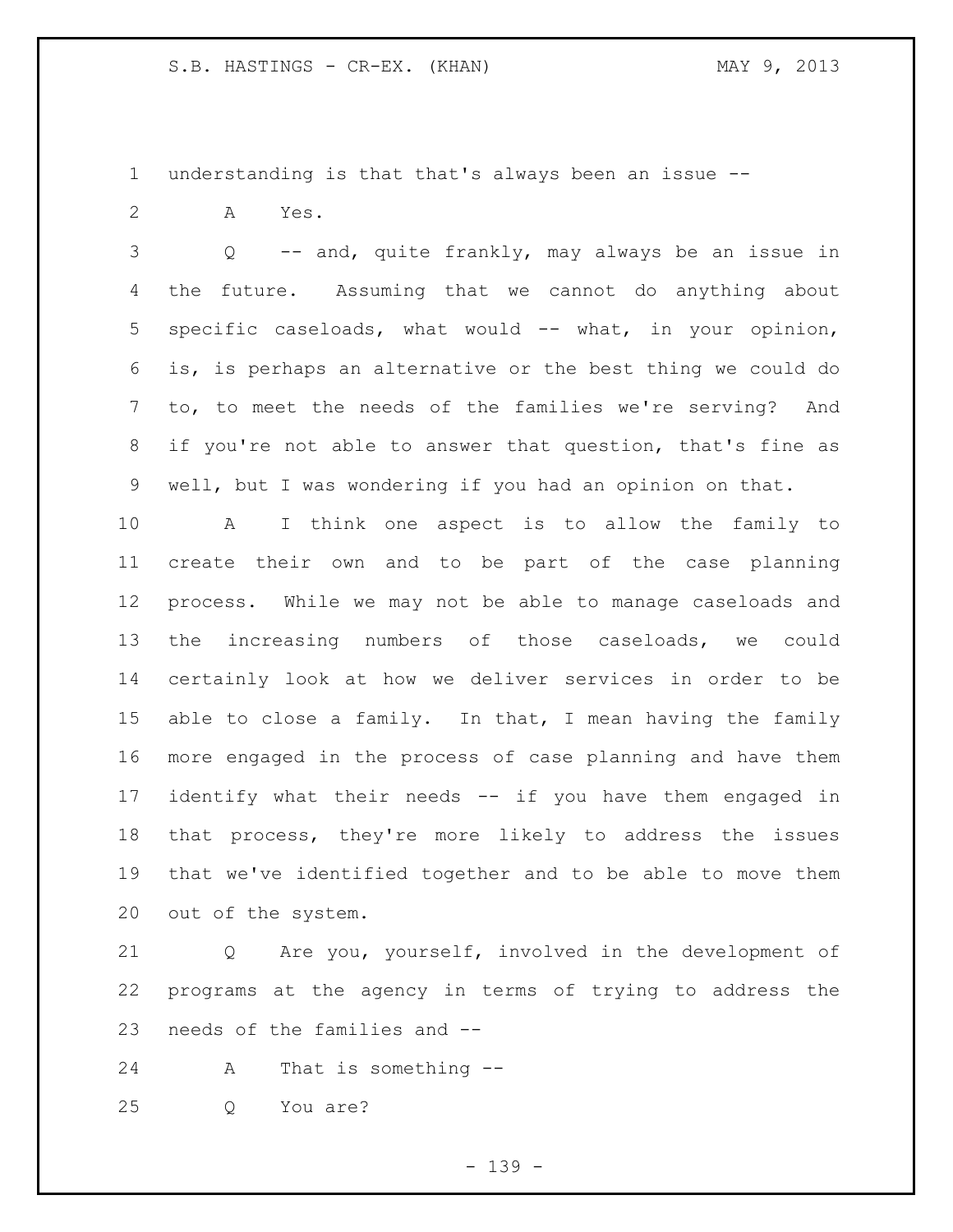1 A -- that we're engaged in right now, yes.

 Q And do you find that there are any structural impediments in the system, impediments to the flexibility you may have in, in addressing those needs and, and developing those programs?

 A Because I think when we're trying to address some of those needs and the system that we work in, you know, within the system that we work in now, it, it's very much a system where it's a patriarchal system. And going from that viewpoint, it is where we are telling the family what to do. My experience has been that if I was more involved in engaging with the family, then there seem to be far more success. Is there structural, I really couldn't speak to that.

 Q So you feel that you have the flexibility to, to develop the programs you think are necessary for your clients.

 A We have the flexibility to develop those programs. What yet remains to be seen is the practicality and the implementation of those programs and their effectiveness considering we're so new in the business model. In the business plan, sorry.

 Q And you would agree that to best meet the needs of the families, it's, it's important that at the front line level you maintain that flexibility.

 $- 140 -$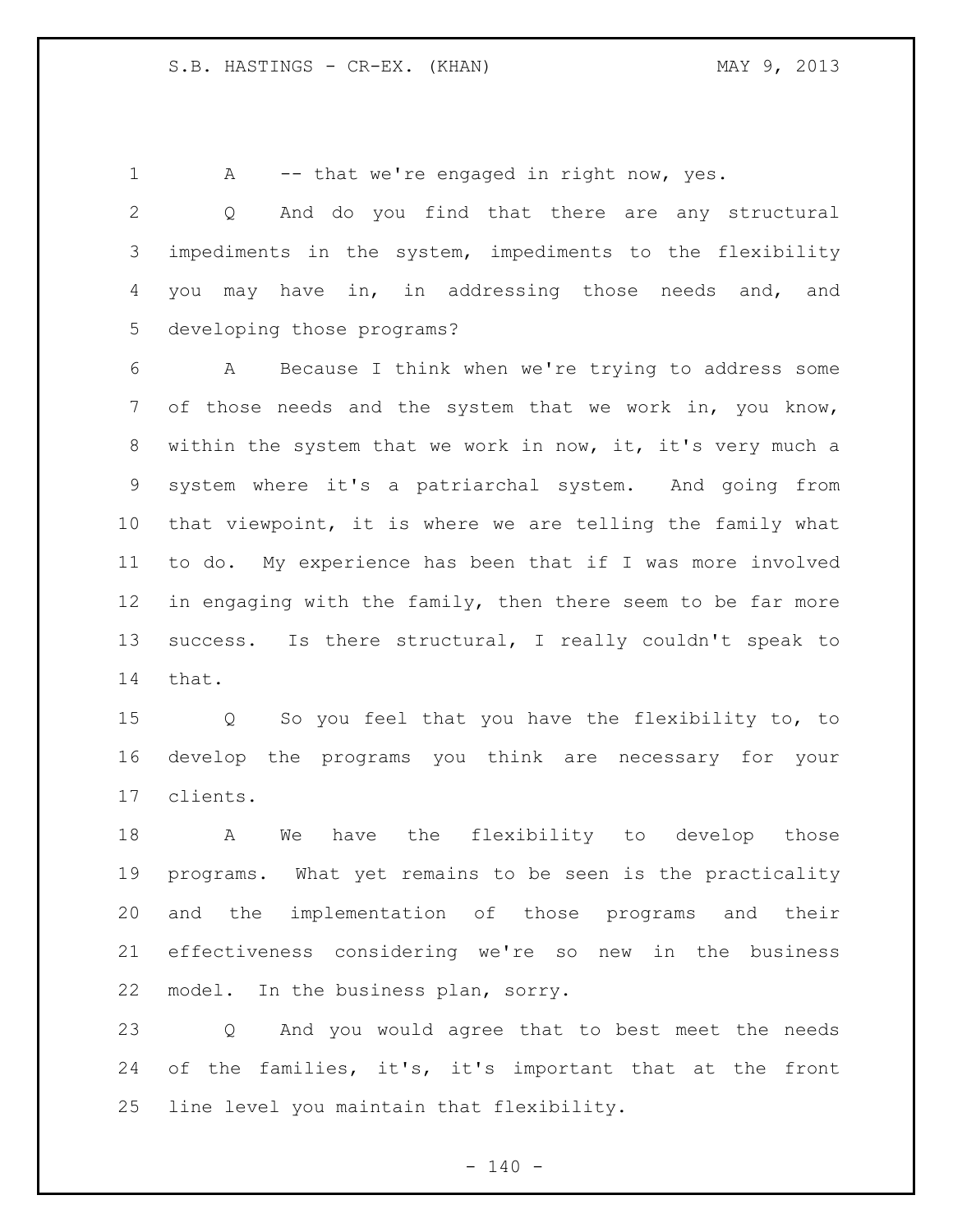S.B. HASTINGS - CR-EX. (KHAN) MAY 9, 2013 S.B. HASTINGS - CR-EX. (COCHRANE)

 A Yes. MR. KHAN: Thank you. Those are my questions. 3 THE COMMISSIONER: Thank you, Mr. Khan. Will there be anybody else? Mr. Cochrane. MR. COCHRANE: Good afternoon, Mr. Commissioner. CROSS-EXAMINATION BY MR. COCHRANE: Q My name is Harold Cochrane. I'm counsel to the Northern Authority, Southern Authority, and to ANCR, okay, and I've got a few questions just from your testimony earlier today. First area is you talked about ANCR not using the circle of care model. Do I have that correct? A Yes. Q Yeah. And it's my understanding that this model was, was developed specifically for your community. A Yes. 18 Q Nelson House. A Yes. Q And Mr. Walker talked about that at length yesterday and -- A Yes. Q -- he talked about the, the community of Nelson House -- and this is my word -- and how, how prosperous that community is in relation to other First Nation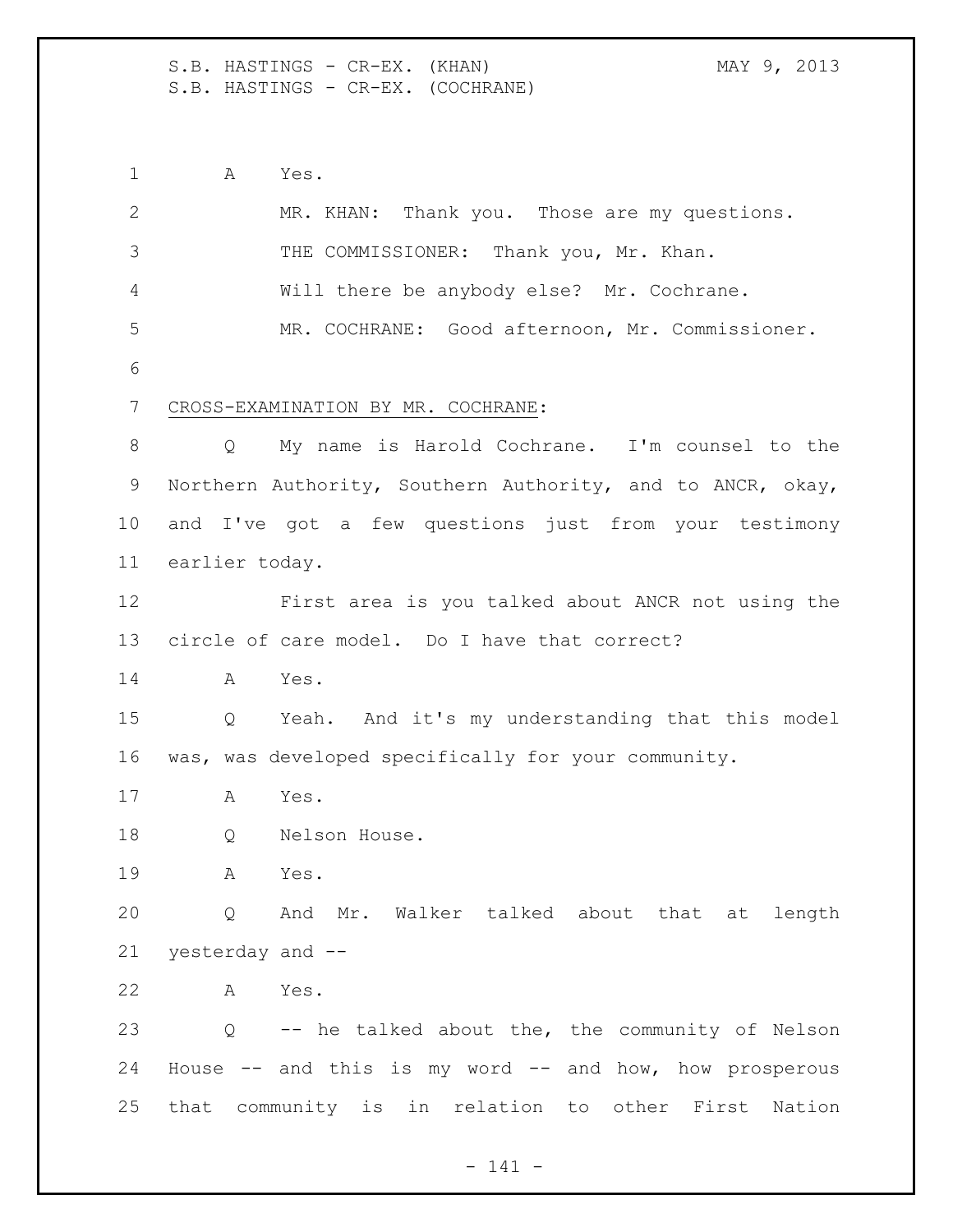communities in Manitoba.

A Um-hum.

Q Would you agree with that?

A Yes.

 Q Both in terms of partnership agreements its been able to reach with Northern Flood Agreement and Conawapa, the hydro dam (inaudible) so forth, right?

A Yes.

 Q Yeah. How many other child protection agencies are you, are you aware of that use circle of care model in Manitoba? My understanding is that Nelson House is the only agency that uses that model because it's, it's, in fact, built, developed specific for that community.

A Yes.

 Q And I'm not aware of any other agency that uses that type of a model.

A Not to my knowledge.

18 Q And that, that model, that approach that you're using, again, is geared specific to Nelson House and we've heard evidence of how beneficial it has been for, for the people in that community.

A Yes.

 Q And that makes perfect sense to me because it's, it's developed specifically for the people of Nelson House. A That's correct.

- 142 -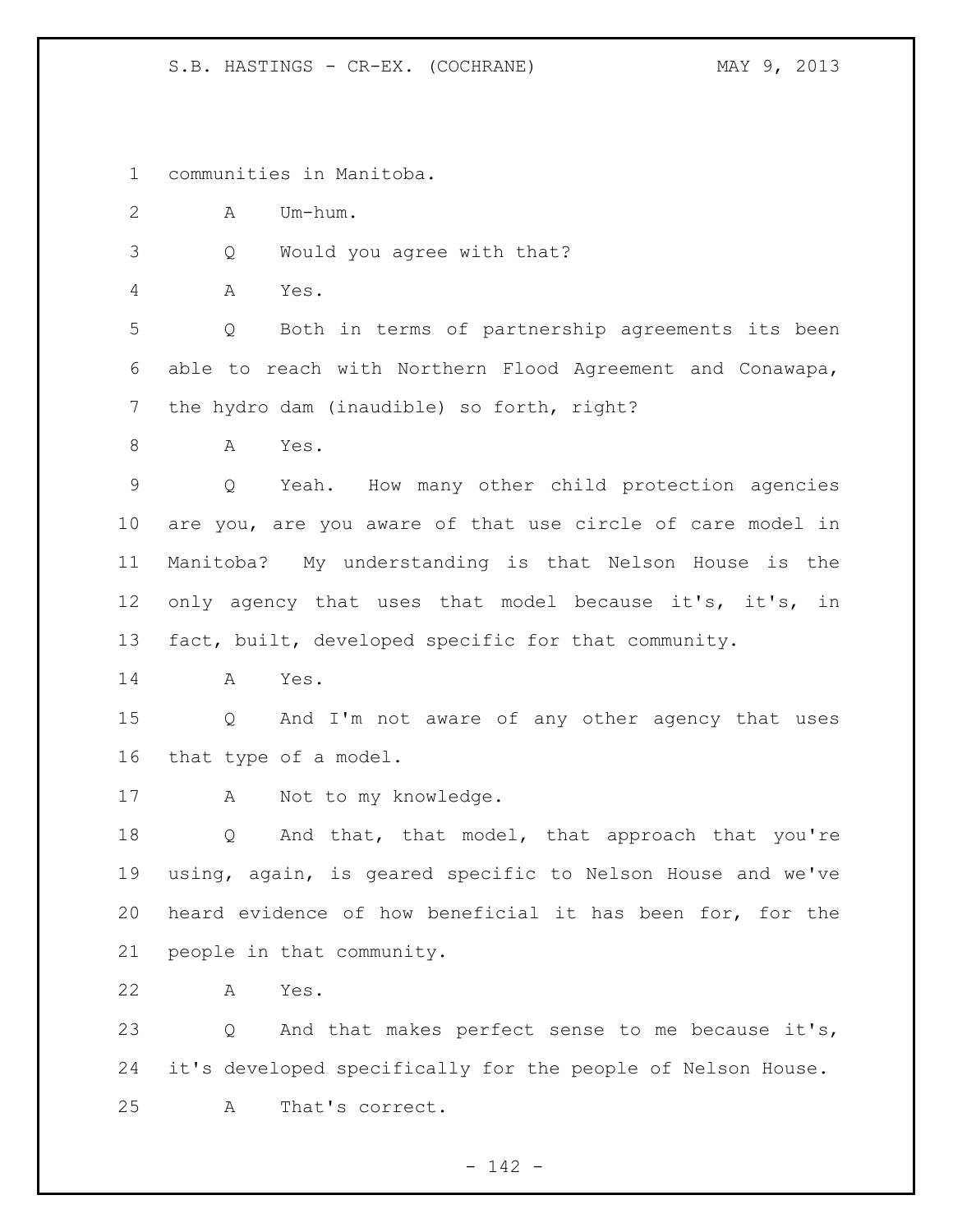| $\mathbf 1$ | Q                | Does -- now, your agency has offices. It's the            |
|-------------|------------------|-----------------------------------------------------------|
| 2           |                  | designated intake agency in Thompson?                     |
| 3           | Α                | Yes.                                                      |
| 4           | Q                | Yes. And I understand it's also got an office in          |
| 5           |                  | the City of Winnipeg.                                     |
| 6           | Α                | Yes.                                                      |
| 7           | Q                | Is that -- is there any other locations?                  |
| 8           | Α                | We have a location in Brandon.                            |
| 9           | Q                | In Brandon as well, okay.                                 |
| 10          | Α                | As well as South Indian Lake.                             |
| 11          | Q                | Oh, okay, I see.                                          |
| 12          |                  | THE COMMISSIONER: Where?                                  |
| 13          |                  | THE WITNESS: South Indian Lake.                           |
| 14          |                  |                                                           |
| 15          | BY MR. COCHRANE: |                                                           |
| 16          | Q                | And the circle of care model, if I understand             |
| 17          |                  | correctly from your evidence and from that of Mr. Walker, |
| 18          |                  | you use it on the reserve at Nelson House.                |
| 19          | A                | Yes.                                                      |
| 20          | Q                | And it's not used in, in, in Winnipeg -- at your          |
| 21          |                  | Winnipeg office, for example; is that correct?            |
| 22          | A                | We will utilize it once the file gets over to our         |
| 23          | agency.          |                                                           |
| 24          | Q                | On the reserve?                                           |
| 25          | А                | Off reserve.                                              |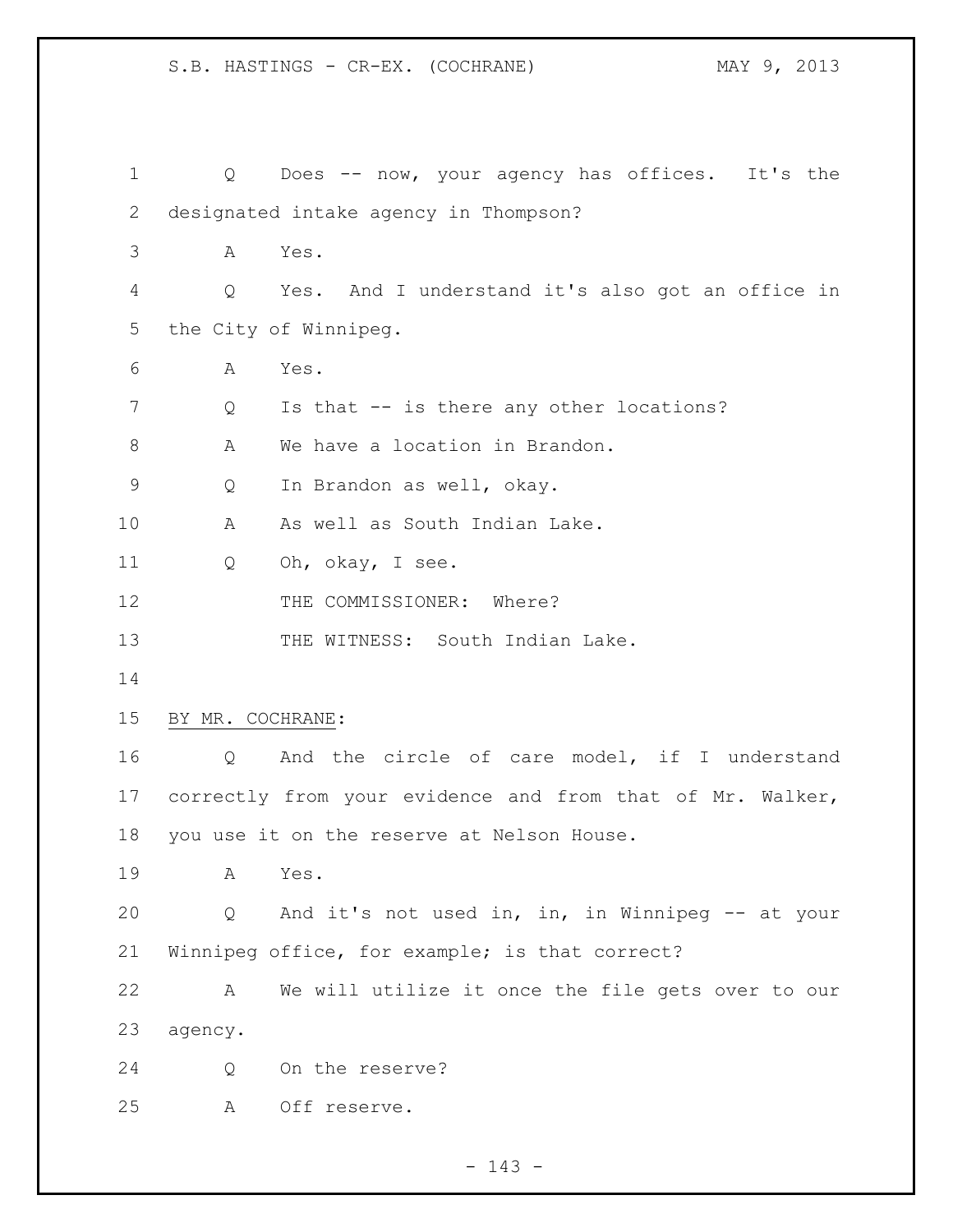Q Off reserve, so --

A In the Winnipeg office and in the Brandon office.

Q Okay. So I, I was --

4 A And South Indian Lake as well.

Q Okay.

A As well as Thompson.

 Q All right, so I was mistaken on, on that point. You're aware that ANCR is the -- for most times, the first point of contact for a family and it, it provides services to, to 19 agencies in the City of Winnipeg, including your agency.

A Yes.

 Q Yes. And would you agree with me, then, that it's, it's unfair to be critical of ANCR for, for not using the circle of care model when that model is developed specifically for the people and for the community of Nelson House?

18 A Can you repeat the question?

 MR. FUNKE: Mr. Commissioner, I'm just going to rise and object for a moment. I don't think the evidence of the witness was that she was being critical of ANCR. I think that her evidence was, is that from the perspective of their agency, they would prefer to have that model used from the first point of contact. I, I --

THE COMMISSIONER: Yeah, I don't think she was

- 144 -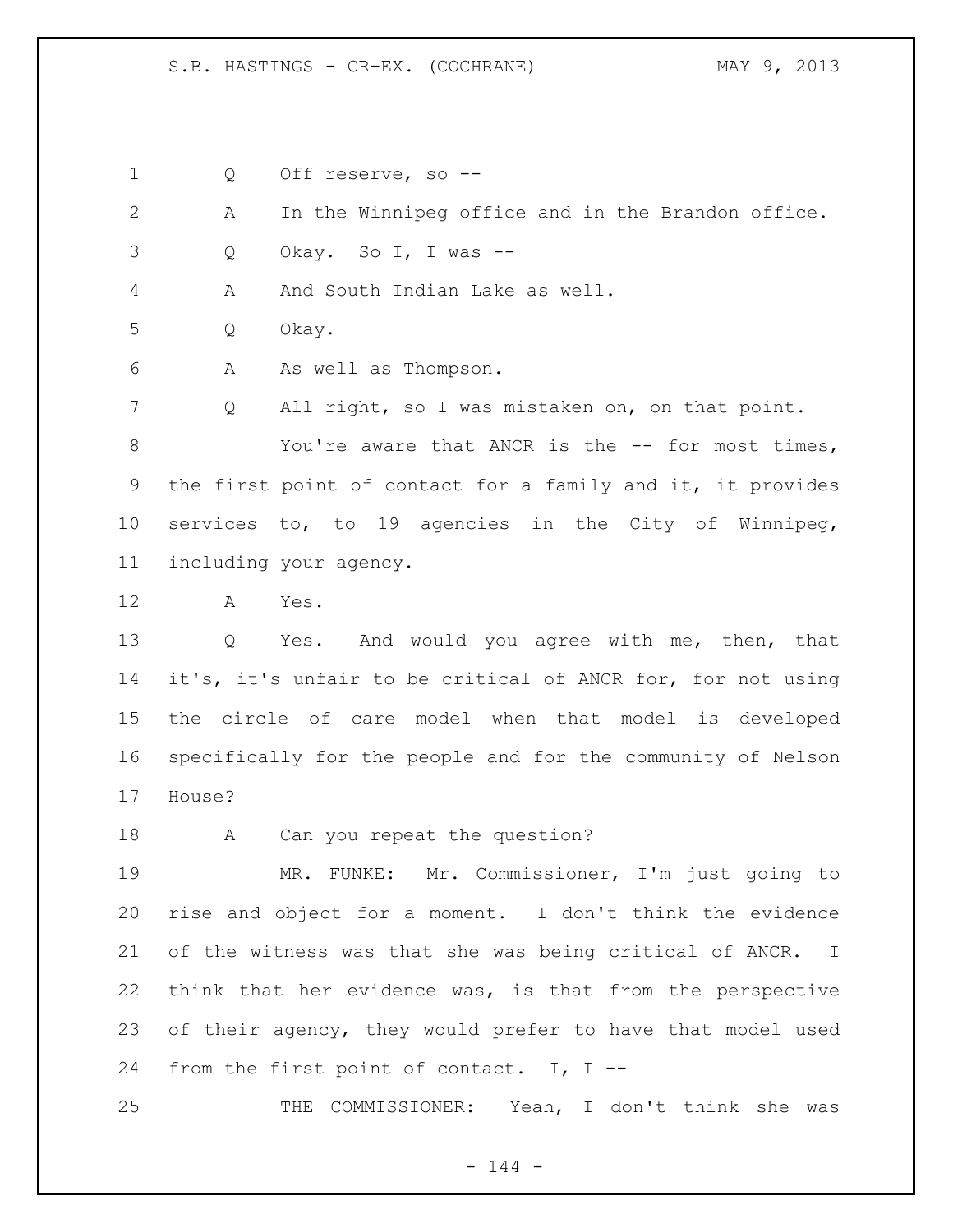being critical of ANCR. She was saying -- MR. COCHRANE: Okay. THE COMMISSIONER: -- how she'd like to be able, be able to utilize that forthwith when the call came, first call came in. MR. COCHRANE: Maybe I'm a little sensitive, then, so if, if the evidence is she's not being critical of ANCR, I'm -- 9 THE COMMISSIONER: I, I think --10 MR. COCHRANE: I'm fine with that. 11 THE COMMISSIONER: Am I correct? THE WITNESS: I am not critical of ANCR. 13 MR. COCHRANE: Yeah, thank you. 14 MR. FUNKE: I mean, I --15 THE WITNESS: No, not in that fashion. MR. FUNKE: Just as counsel who led the evidence, I can advise the Commission that that certainly wasn't the intent of the evidence. We're not -- that wasn't -- 19 THE COMMISSIONER: No -- MR. FUNKE: -- intended to be a criticism of ANCR. THE COMMISSIONER: I didn't take it that way. MR. COCHRANE: Thank you for clarifying that. 24 THE COMMISSIONER: And, and now Mr. Cochrane's happy to know that it's not so.

 $- 145 -$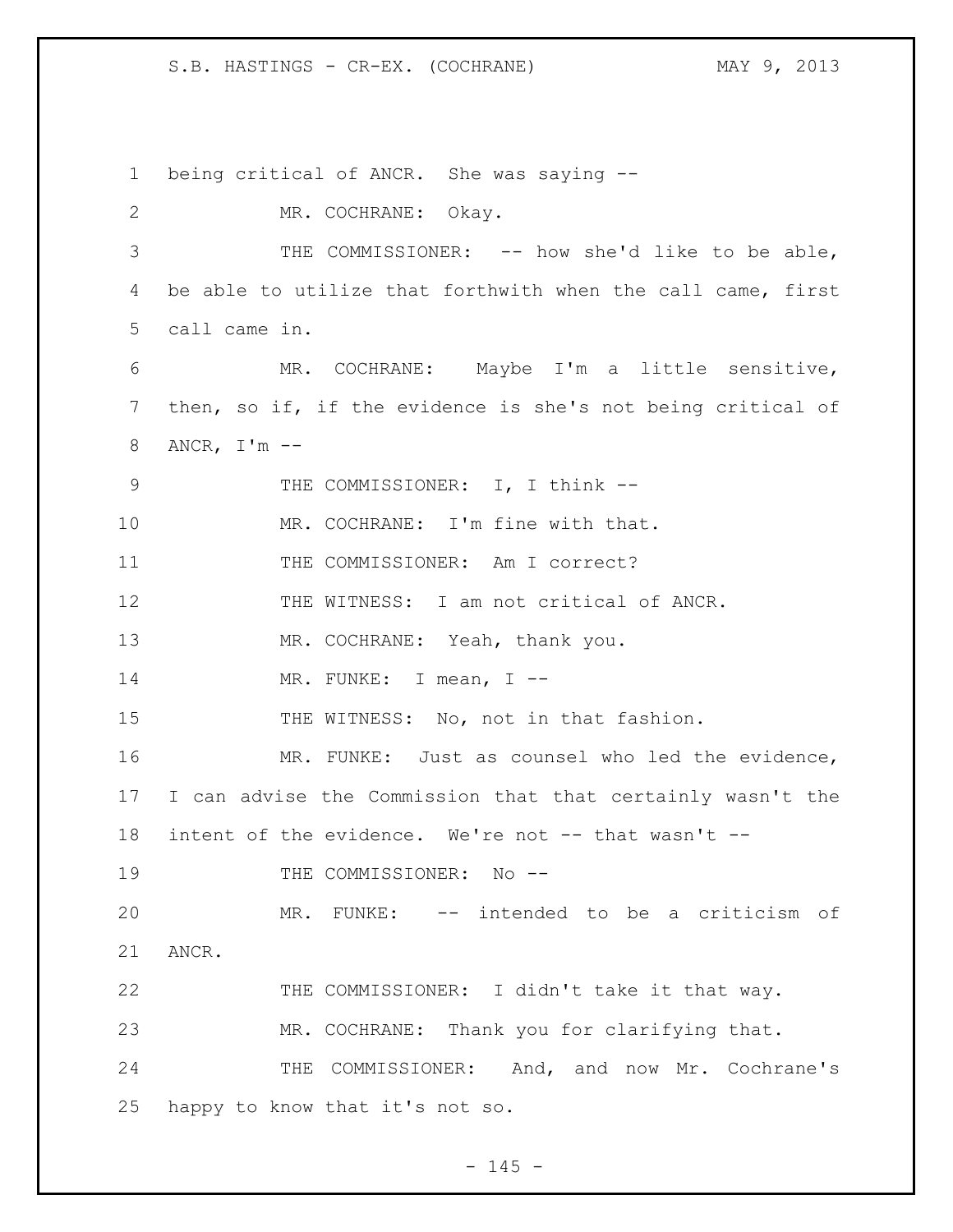MR. COCHRANE: I can almost sit down now.

### BY MR. COCHRANE:

 Q Second point is -- and maybe I misheard this, as well so, so let me, let me ask you to clarify this. Now, you made a comment about the time frame that ANCR holds on to files, is my, my wording -- you let me know if I've got it right -- and as a result of the length of that time, I think you stated that families become afraid -- I don't know if that's the word you used -- by the time they come to your agency. Did I misstate that?

 A Given the time frame between the first point of contact to the time that they get to our agency, just to clarify, the families, depending on the circumstances as to why they had contact with ANCR --

Q Yes.

 A -- they will at times come to our agency as an ongoing service agency with a set of fear, and that is more so specifically geared towards if a child at first point of contact has been removed and then has since been returned at the ANCR level, but then they come to our agency with the, with the thought that, you know, we're going to remove their child as well. So that was some of the issues that I was talking about.

Q Okay. So you, you're talking, then -- because

 $- 146 -$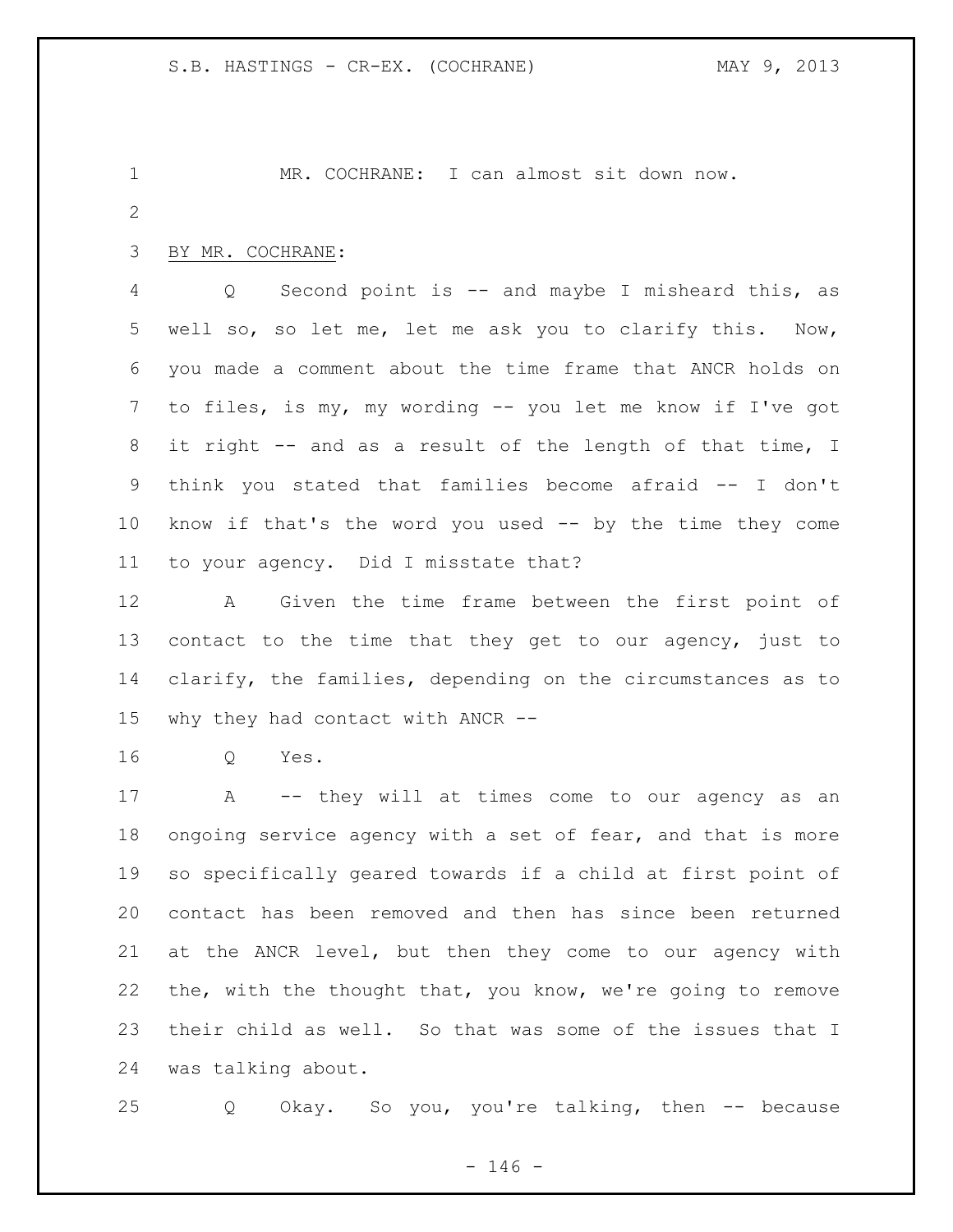you know at ANCR there's, there's two streams -- A Absolutely. Q -- right? There's the protection stream and then there's -- A Yes. Q -- the family enhancement stream. So you're -- A Yes. 8 Q -- talking about the, the protection stream -- A Yes. Q -- not about the family enhancement stream. A Correct. Q Okay. 13 A I should have clarified that, sorry. Q Yeah, and -- no, that's fine. And so you -- I mean, you would agree with me, then, that that, that shouldn't be surprising because the nature of protection work, whether it's ANCR, whether it's any other of the 19 agencies in this province, families are going to have that concern because dealing with CFS in the protection stream, we've heard evidence, is, is difficult, traumatic for some families. A Yes. Q So it's not an ANCR specific issue, then, is what you're saying. A No.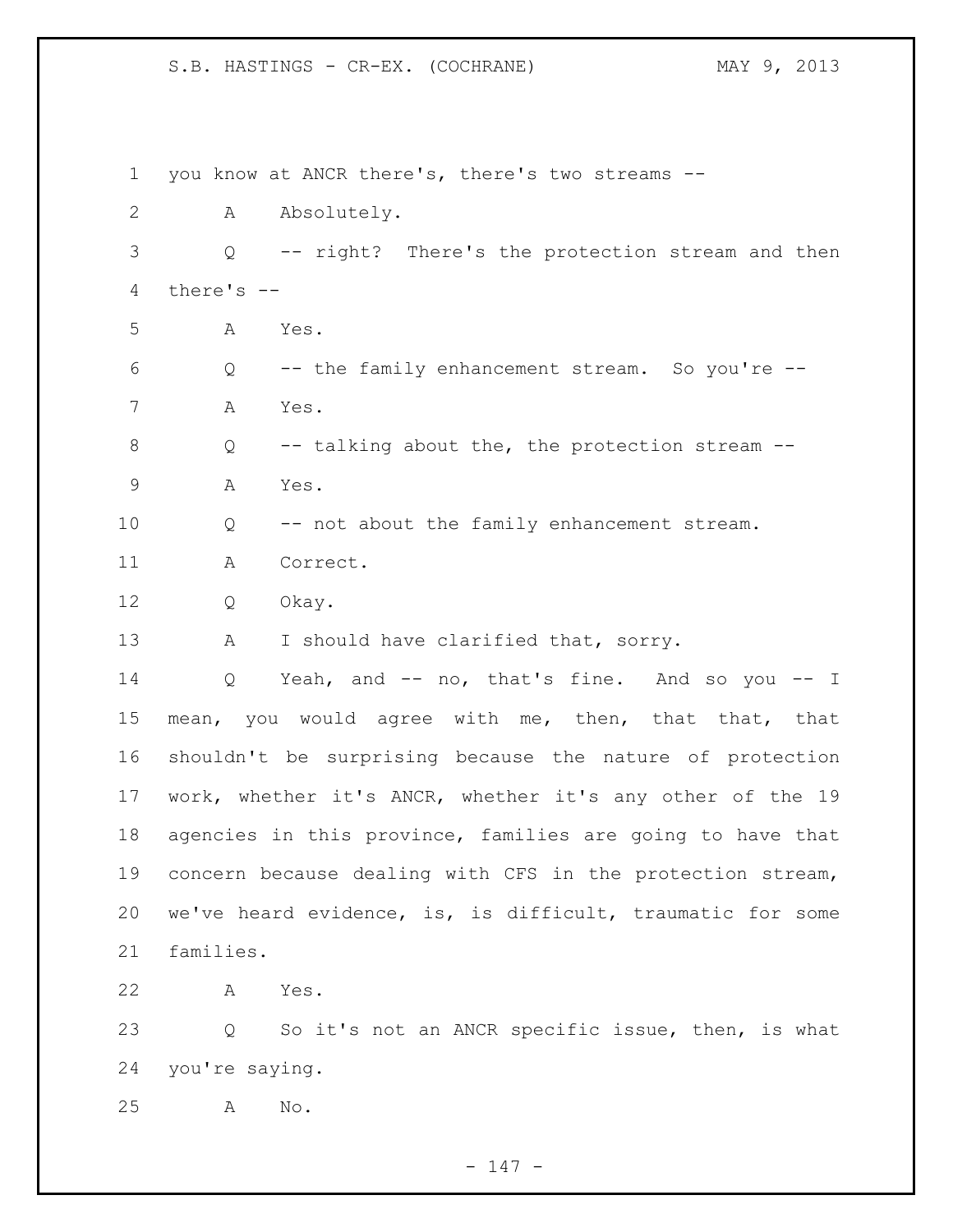S.B. HASTINGS - CR-EX. (COCHRANE) MAY 9, 2013 S.B. HASTINGS - RE-EX. (FUNKE)

1 Q Okay, thanks.

| $\mathbf{2}$ |                      | A No, it is not.                                           |
|--------------|----------------------|------------------------------------------------------------|
| 3            |                      | MR. COCHRANE: Okay. Mr. Commissioner, can I                |
| 4            |                      | just have just a second to confer with my client?          |
| 5            |                      | THE COMMISSIONER: Certainly.                               |
| 6            |                      | MR. COCHRANE: Thank you.                                   |
| 7            |                      | Mr. Commissioner, I have no further questions.             |
| 8            |                      | THE COMMISSIONER: Thank you, Mr. Cochrane.                 |
| $\mathsf 9$  |                      | MR. COCHRANE: Thank you.                                   |
| 10           |                      | THE COMMISSIONER: Mr. Ray?                                 |
| 11           |                      | MR. RAY: No questions. Thank you, Mr.                      |
| 12           | Commissioner.        |                                                            |
| 13           |                      | THE COMMISSIONER: Thank you. Mr. McKinnon?                 |
| 14           |                      | MR. MCKINNON: No questions, Mr. Commissioner.              |
| 15           |                      | THE COMMISSIONER: Thank you.                               |
|              |                      |                                                            |
| 16           |                      | All right. It looks as though we're at any                 |
| 17           |                      | further re by you, Mr. Funke, please.                      |
| 18           |                      |                                                            |
| 19           |                      | RE-EXAMINATION BY MR. FUNKE:                               |
| 20           | Q                    | Ms. Hastings, something that was touched on                |
| 21           |                      | briefly in your direct examination by Ms. Walsh and then   |
| 22           |                      | again by Mr. Cochrane was the idea that the agency is also |
| 23           | the DIA in Thompson. |                                                            |
| 24           | Α                    | Yes.                                                       |
| 25           | Q                    | And DIA means the designated intake agency; is             |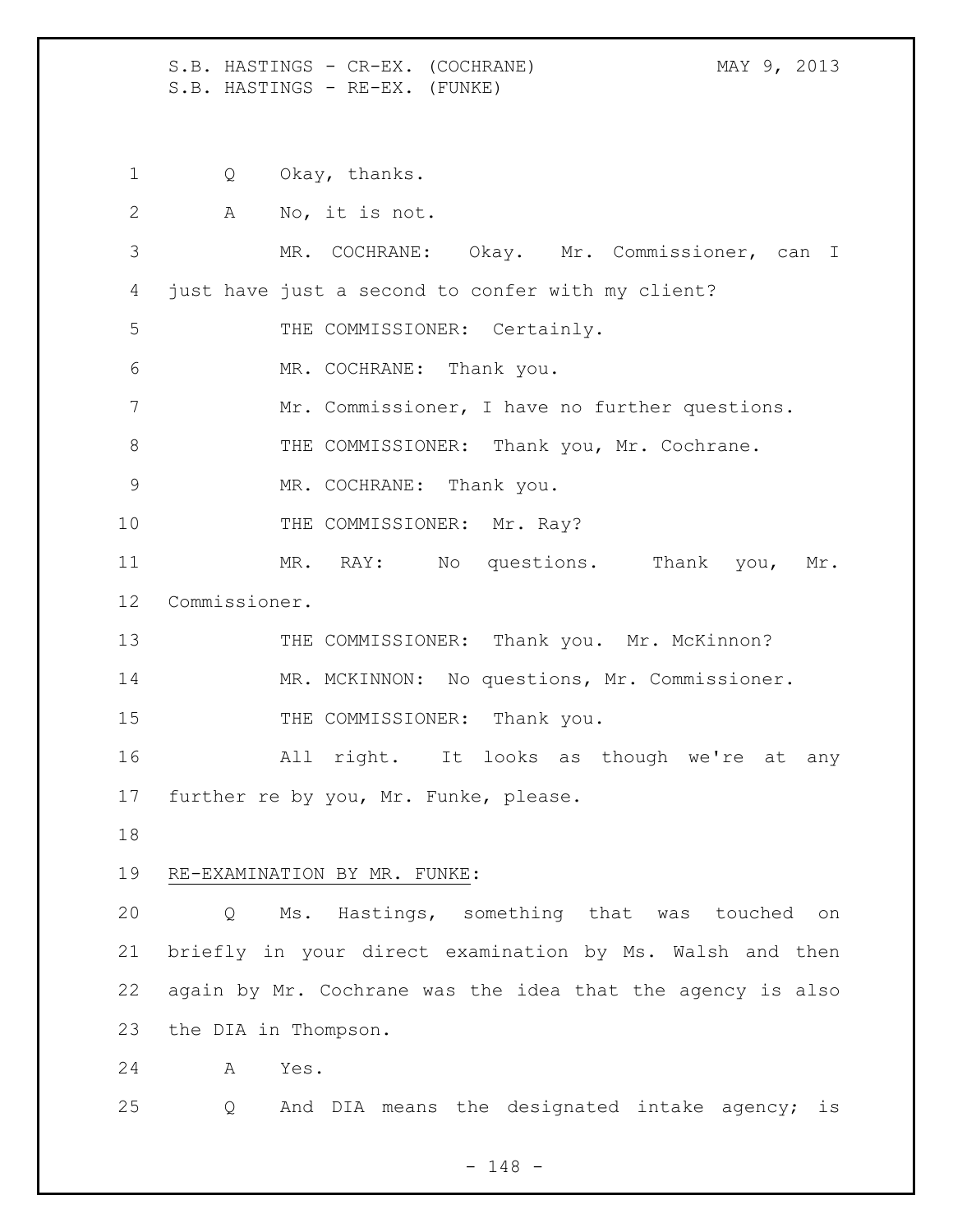that correct?

A That's correct.

 Q And to that extent, your agency performs -- essentially the same function that ANCR does in Winnipeg, you provide for northern Manitoba; is that correct?

A Yes.

 Q And one of the other questions that Ms. Walsh had asked you about was the potential to implement a wellness centre type approach in Winnipeg and what were some of the impediments to that. And I understood your evidence to be it was not simply a matter of funding but also over control over the supplemental services that are part of that 13 integrated service model in Thompson -- or, sorry, integrated service model in Nelson House -- I apologize -- that simply doesn't exist in Winnipeg; is that correct?

A Right. That's correct.

 Q It's not just a matter of, of funding, but it's also a matter of control over how those other services are integrated and delivered; is that correct?

A Correct.

 MR. FUNKE: That's the only question I have. Thank you, Mr. Commissioner.

THE COMMISSIONER: Thank you. Ms. Walsh?

 MS. WALSH: Then I simply have one question arising from that.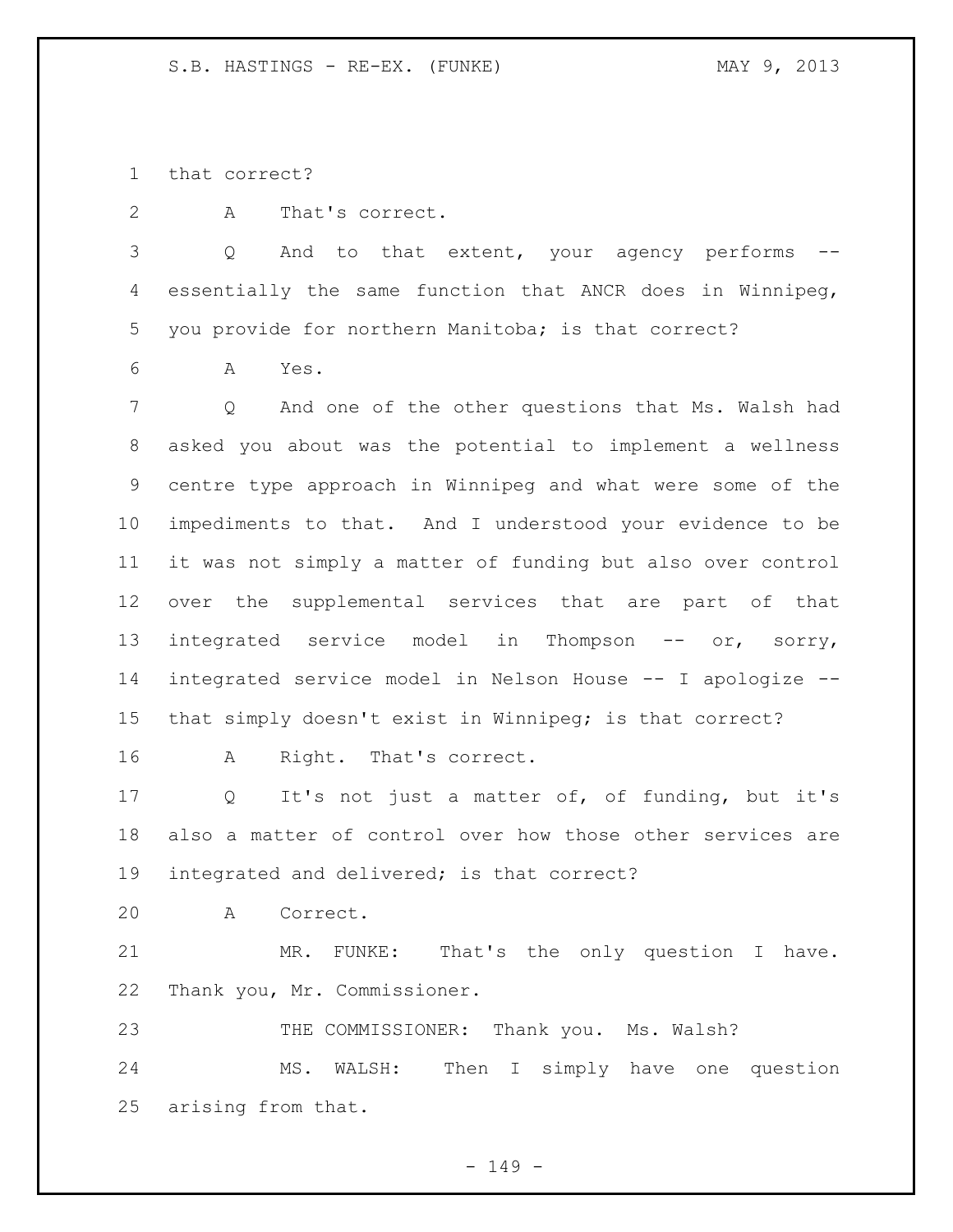S.B. HASTINGS - CR-EX. (WALSH) MAY 9, 2013 S.B. HASTINGS - BY THE COMMISSIONER

1

| 2           | CROSS-EXAMINATION CONTINUED BY MS. WALSH:                             |  |
|-------------|-----------------------------------------------------------------------|--|
| 3           | If you were to develop a form of wellness centre<br>$Q \qquad \qquad$ |  |
| 4           | in Winnipeg, you would need to -- you, the, the CFS agency,           |  |
| 5           | would need to partner with some other agencies, whether               |  |
| 6           | community based or government based.                                  |  |
| 7           | That's correct.<br>Α                                                  |  |
| 8           | Right. And so that's certainly something that<br>Q                    |  |
| $\mathsf 9$ | could be done.                                                        |  |
| 10          | Yes, yes.<br>A                                                        |  |
| 11          | And, and that's what you'd want to do.<br>Q                           |  |
| 12          | Ideally, that would be a --<br>Α                                      |  |
| 13          | Right.<br>Q                                                           |  |
| 14          | -- good scenario for our families, yes.<br>$\mathbf{A}$               |  |
| 15          | MS. WALSH: Okay. Thank you.                                           |  |
| 16          |                                                                       |  |
| 17          | EXAMINATION BY THE COMMISSIONER:                                      |  |
| 18          | How many open files would you have in your<br>Q                       |  |
| 19          | Winnipeg office at any one time, approximately?                       |  |
| 20          | I would approximate 175 to maybe 200.<br>Α                            |  |
| 21          | Hundred seventy-five. And, and how would you<br>Q                     |  |
| 22          | break that down, approximately, with respect to the kind of           |  |
| 23          | service that each file was delivering? That is, some would            |  |
| 24          | be protection files, some would be providing other kinds of           |  |
| 25          | family services. How would, how would you break that down?            |  |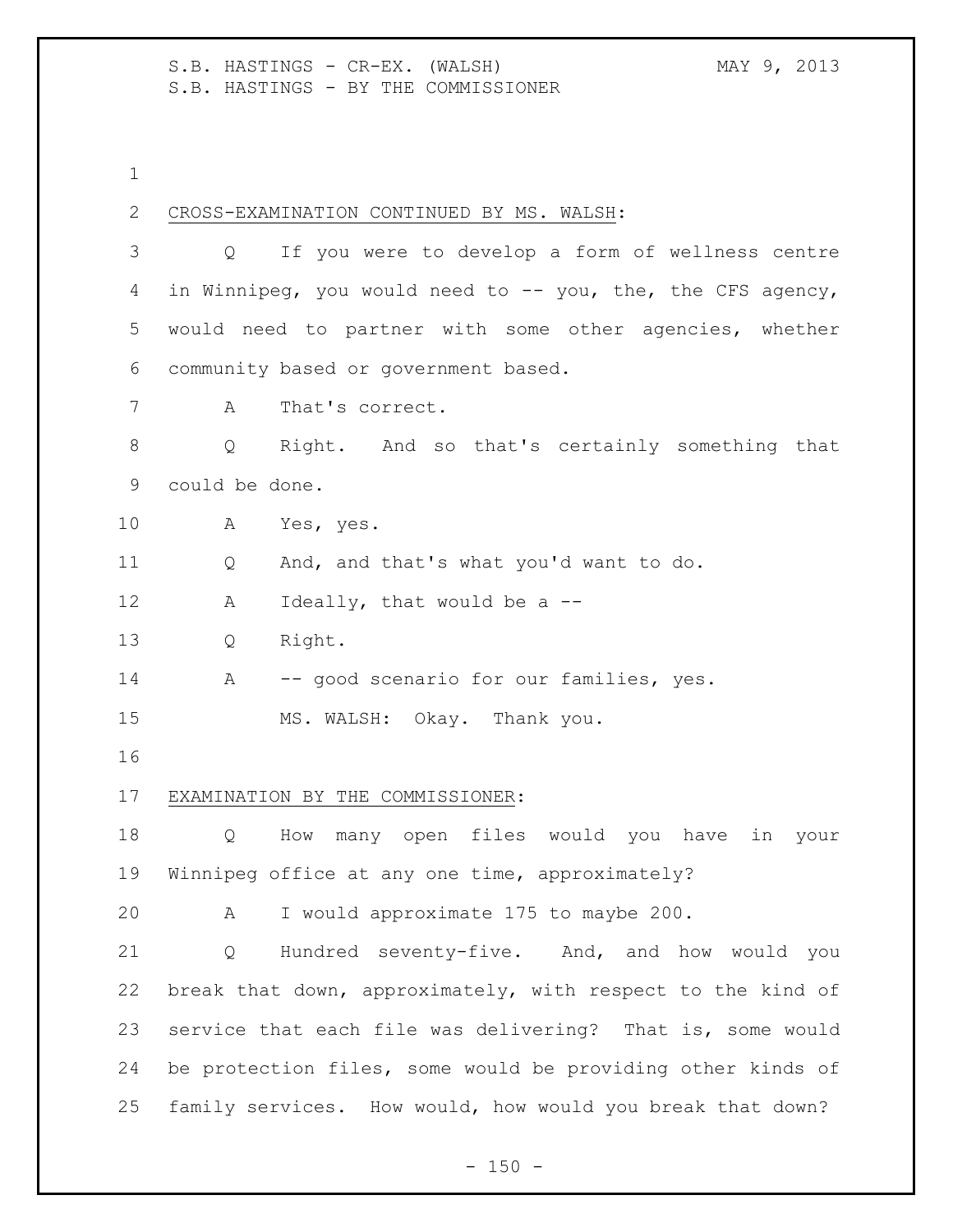A I would say right now, as a snapshot of our -- my current caseload in Winnipeg, I would, I would guesstimate approximately 55 percent of my current caseload are children in care, meaning they are permanent wards or, or various different legal statuses within Winnipeg, and then the other half would be the family service files and/or family enhancement files that we're now starting to utilize. Q And you, you, you have frontline workers working in each area. 11 A That's correct. Q And how many frontline social workers do you have in your Winnipeg office? A Five. Q Five. A Yes. Q And they, they work both in those -- in the child in care area -- A Yes. Q -- and in the enhancement program. A That's correct. And we have one position -- of those five positions, we have one position specifically designated for the children that are placed out of their communities and placed in Winnipeg, to ensure that we're meeting the, the standards of face-to-face contacts.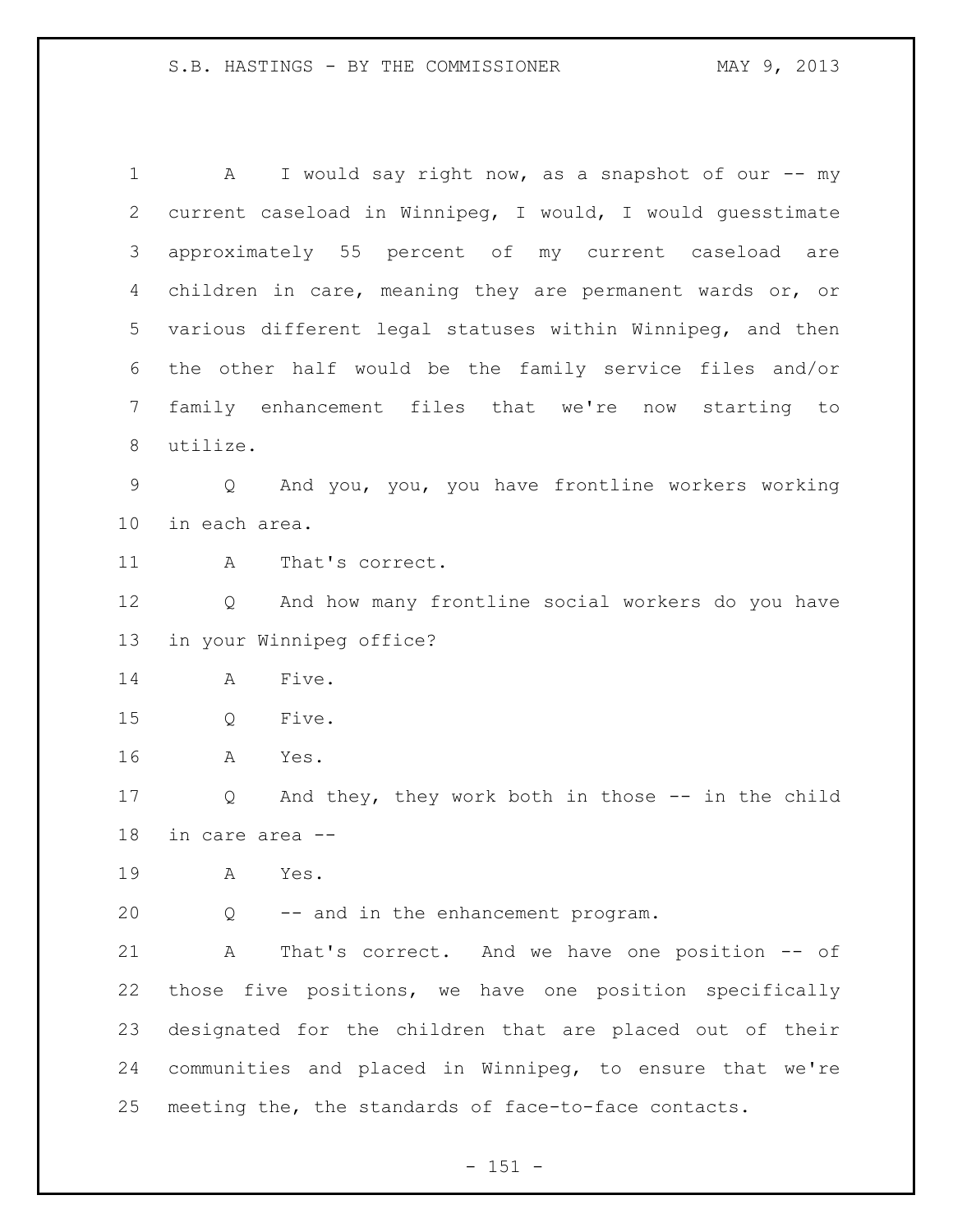1 THE COMMISSIONER: That's helpful. Mr. Funke, anything you want to ask arising out of that? MR. FUNKE: No, thank you, Mr. Commissioner. THE COMMISSIONER: All right. I think we're finished for the -- with you, Witness, and appreciate you coming and making your contribution. 8 THE WITNESS: Thank you. (WITNESS EXCUSED) THE COMMISSIONER: Do you want to take a break before we take your next witness? Are you ready to go? MR. MCKINNON: I'm at your disposal, Mr. Commissioner. I could start now or we could take our afternoon break now, whatever you find most convenient. 17 THE COMMISSIONER: Well, it might be a little early. If you're ready to start, let's, let's go for half an hour, then take the break. Maybe I should have asked you, Ms. Walsh. Did you want the break now? MS. WALSH: It's fine. It's just a matter of coordinating all the, the materials for this next witness. 24 THE COMMISSIONER: Okay. MS. WALSH: So -- and everything is voluminous.

 $- 152 -$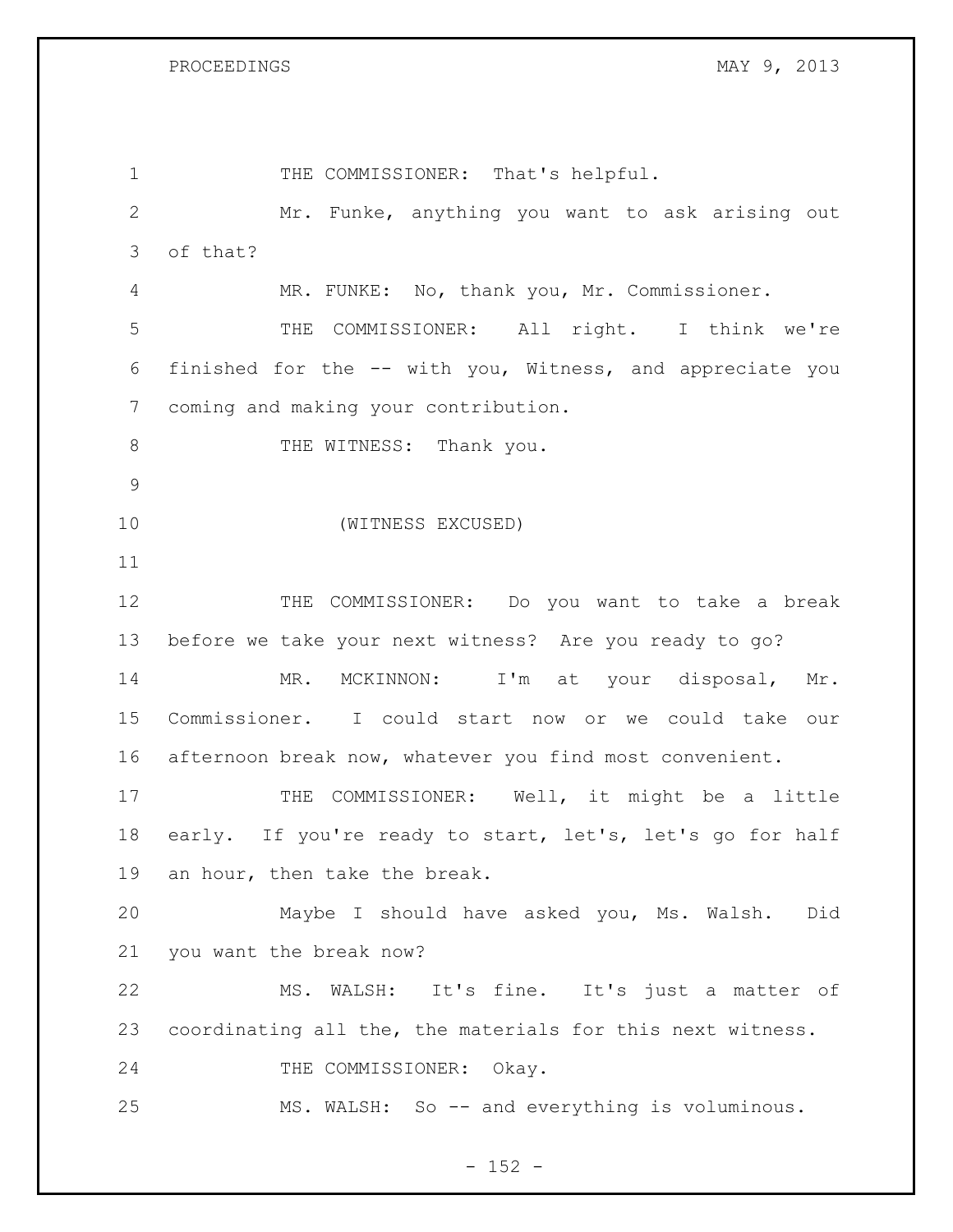1 THE COMMISSIONER: So -- but you're ready to go in a minute or two. MS. WALSH: We will be. THE COMMISSIONER: That's fine. MS. WALSH: Just one minute. MR. MCKINNON: Mr. Commissioner, I'm going to make a bit of an opening statement -- 8 THE COMMISSIONER: All right. MR. MCKINNON: -- and then I'll call my witness to the stand. 11 THE COMMISSIONER: Right. MR. MCKINNON: For the record, Gordon McKinnon. 13 I represent the department and Winnipeg CFS. Mr. Commissioner, we will be introducing our evidence in, in three phases. The first phase will be the evidence of Carolyn Loeppky. Carolyn Loeppky is the assistant deputy minister 18 of child and family services -- and you know Ms. Loeppky; she's been sitting here through most of the Inquiry. Ms. Loeppky will give a high level review of the department and the changes that have been introduced since 2006 to improve the CFS system, but it will, by necessity, be a fairly high level review.

 The second witness will be Jay Rodgers, and you know Mr. Rodgers as well as he's already given evidence in

 $- 153 -$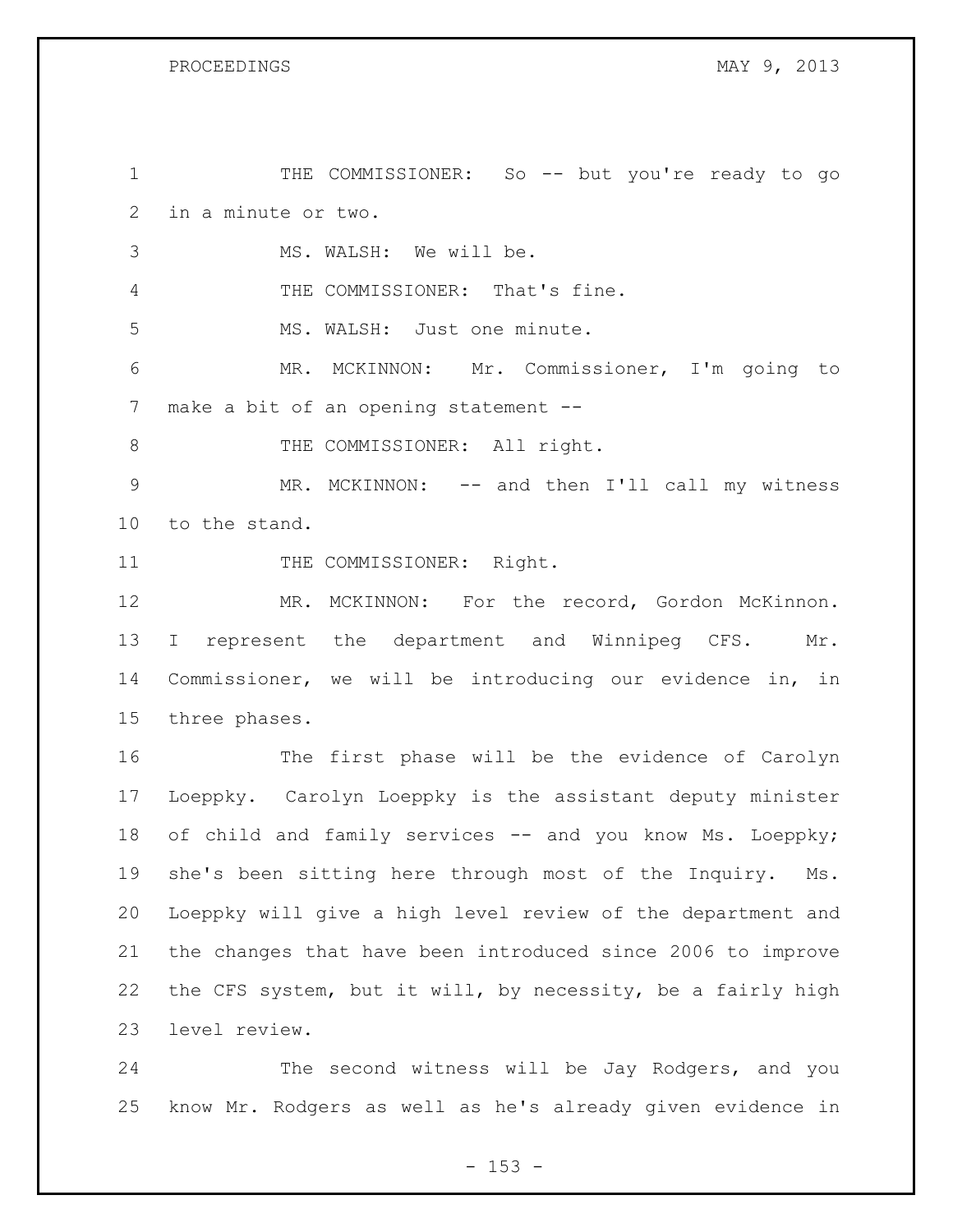Phase 1 of this Inquiry in his capacity as CEO of the -- 2 THE COMMISSIONER: General Authority.

3 MR. MCKINNON: -- General Authority, and he was a former CEO of Winnipeg CFS. So he's, he's given you some evidence already. I will be calling him primarily as -- to give evidence as the former executive director of the child protection branch. That is, at that time he was a part of 8 the Government of Manitoba and he had -- and these are my words; he may blush -- but he was one of the lead architects in developing a response on behalf of the Government of Manitoba and the department to the various reports arising out of the death of Phoenix Sinclair. So he will provide that review, and high level, as well. And to some extent it's not possible to completely compartmentalize his evidence. Some of it will spill over into the, into the current era.

 The other thing I wanted to make you aware of in terms of understanding this -- where this evidence is going is that when we prepared this evidence we had decided to call Mr. Jay Rodgers as our witness. Although he is not -- he was not my client, he was Mr. Saxberg's client at that time, we felt he was in the best position to give you the evidence as to how Winnipeg CFS, which is part of the General Authority, has responded to these recommendations. He now has, as you know -- or the GA now has a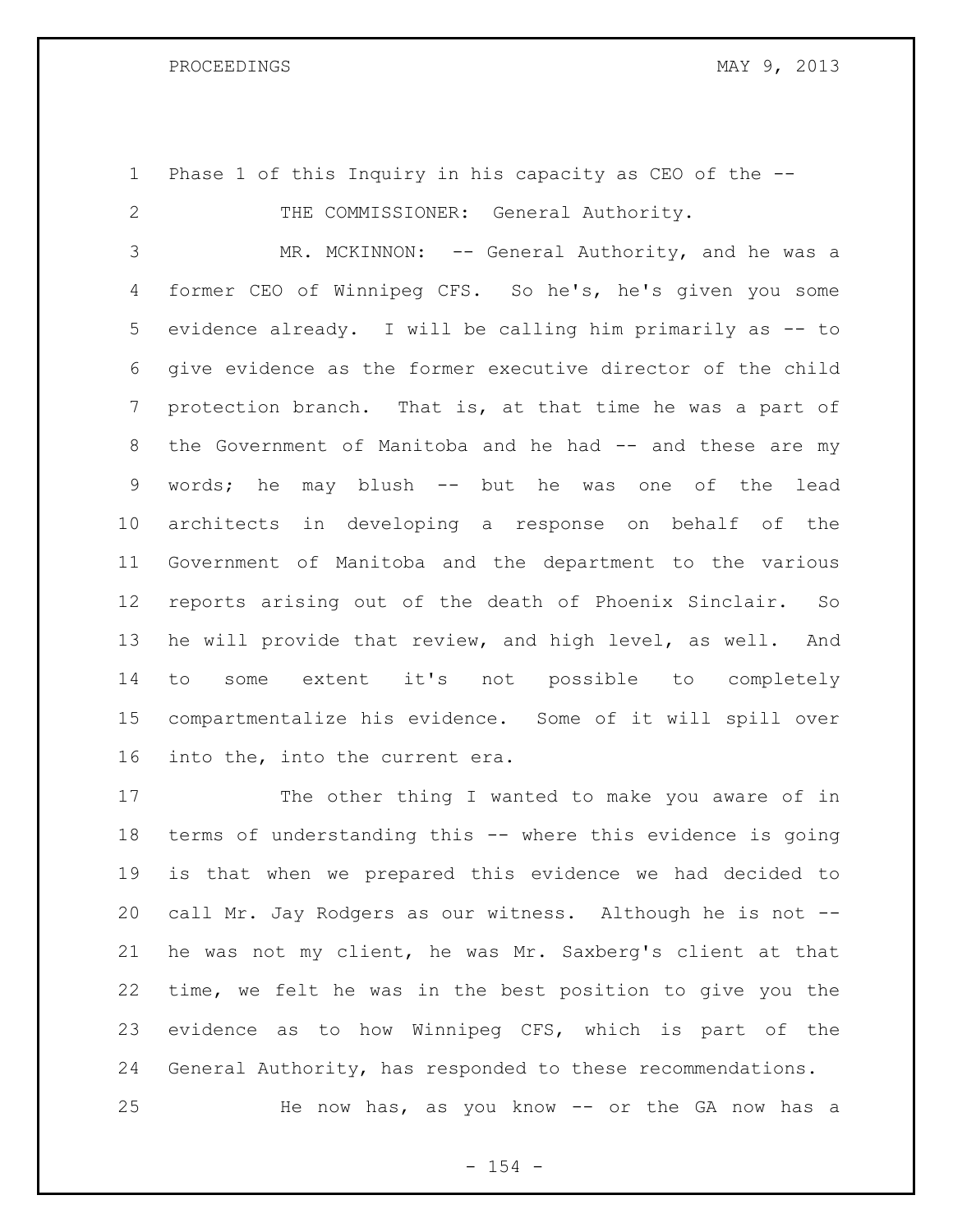separate standing and so I've been working with the GA's new lawyer, Ms. Laurelle Harris, and we've decided the most efficient way to use the Commission's time is for me to 4 call evidence from Mr. Rodgers on two or three points, primarily, as I say, dealing with his role as the executive director of child protection. Then Ms. Harris will take over and direct him further on some of the things that the GA has done to assist Winnipeg CFS in responding to these various reports and recommendations. We're doing it in that way so there won't be overlap and it'll be a 11 continuous stream. So I will step down partway through Mr. Rodgers' evidence, I'll invite Ms. Harris to continue the direct, and then we'll expose Mr. Rodgers to cross-examination on his full evidence.

 The third phase of our evidence will be centred on the Winnipeg CFS and so we will be calling another witness you've heard from already, Alana Brownlee, who is the current CEO of Winnipeg CFS, and we will also be calling a woman named Karen MacDonald, who is what -- you'll be hearing a lot about this phrase so you may want to write it down -- a leading practice specialist, and you'll sometimes hear them referred to as L-P-S or LIPS. And this is again a fundamental and, and we -- we're -- I'm going to submit to you a significant change in the way in which services are being delivered through the authorities

 $- 155 -$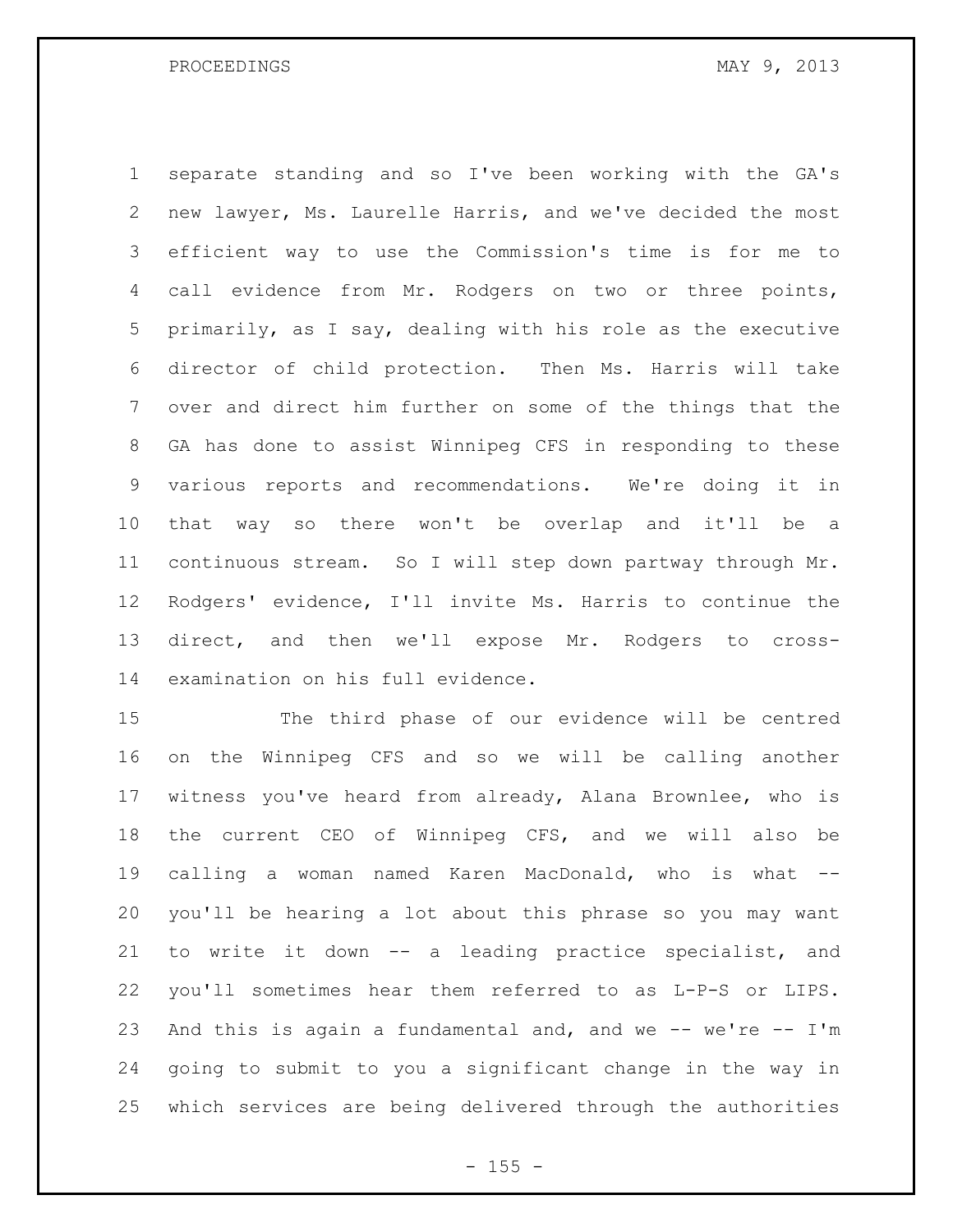and through the agencies -- through the General Authority and the agencies at the General Authority where they've got these new classifications of people that are performing functions which I think you'll be interested to hear about.

 And these two witness will talk about the current training regimes and the current approaches that agencies -- in particular, Winnipeg CFS -- is adopting towards cases like this.

 And I'm going to ask these two witnesses to conclude their evidence by essentially doing a review of the Phoenix Sinclair case, case specific questions, how that case would be handled today. And I say to you, Mr. Commissioner, that all the evidence we're giving is, in a way, a build-up to that culminating evidence, which is how would this case be handled today, what would it look like, how would it be different. So I hope to take you from the macro to the micro over the course of a couple of days of evidence.

 THE COMMISSIONER: You think a couple of days will do what -- you've got one, two, four witnesses?

 MR. MCKINNON: We've got four witnesses. I'm proposing to call Ms. Brownlee and Ms. MacDonald at the same time and they can speak somewhat as a panel. That's how they prepared me, Mr. Commissioner, and I found it very time efficient because Ms. Brownlee can talk sort of about

 $- 156 -$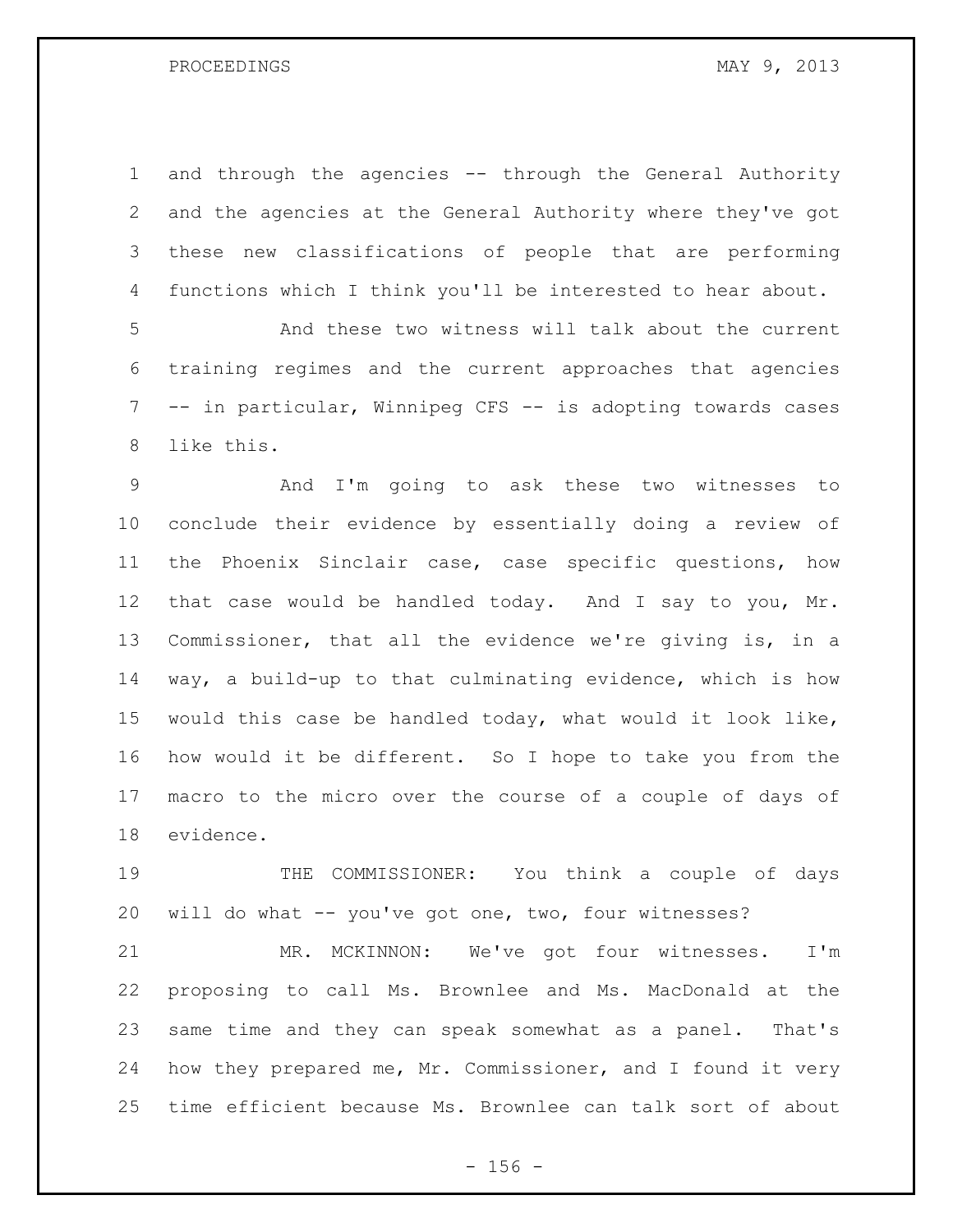the theory and Ms. MacDonald can talk about the practice, and it worked very effectively.

 THE COMMISSIONER: Well, you're certainly entitled to get the time that's scheduled on the program and, and -- or, the schedule. I, I, I'm just sort of just wondering how we're going to make out next week. But certainly, the department -- I want to hear the full response the department wants to make.

 MR. MCKINNON: I hear you. I've talked to Ms. Walsh about sitting Tuesday evening if necessary, so we're, we're going to do our best to get it in in the time that's been allotted. If, if we can't, we can't, but I'm optimistic.

14 THE COMMISSIONER: If we can't --

 MR. MCKINNON: A lot will depend on the cross-examinations.

17 THE COMMISSIONER: You're right, if we can't, we can't. But I, I do want to hear the department's response.

19 MR. MCKINNON: Thank you.

 Let me start out, then, by marking a few documents.

 THE COMMISSIONER: We'll get all that done and then we'll take our break before Ms. Loeppky takes the stand.

MR. MCKINNON: That would be, that would be fine.

- 157 -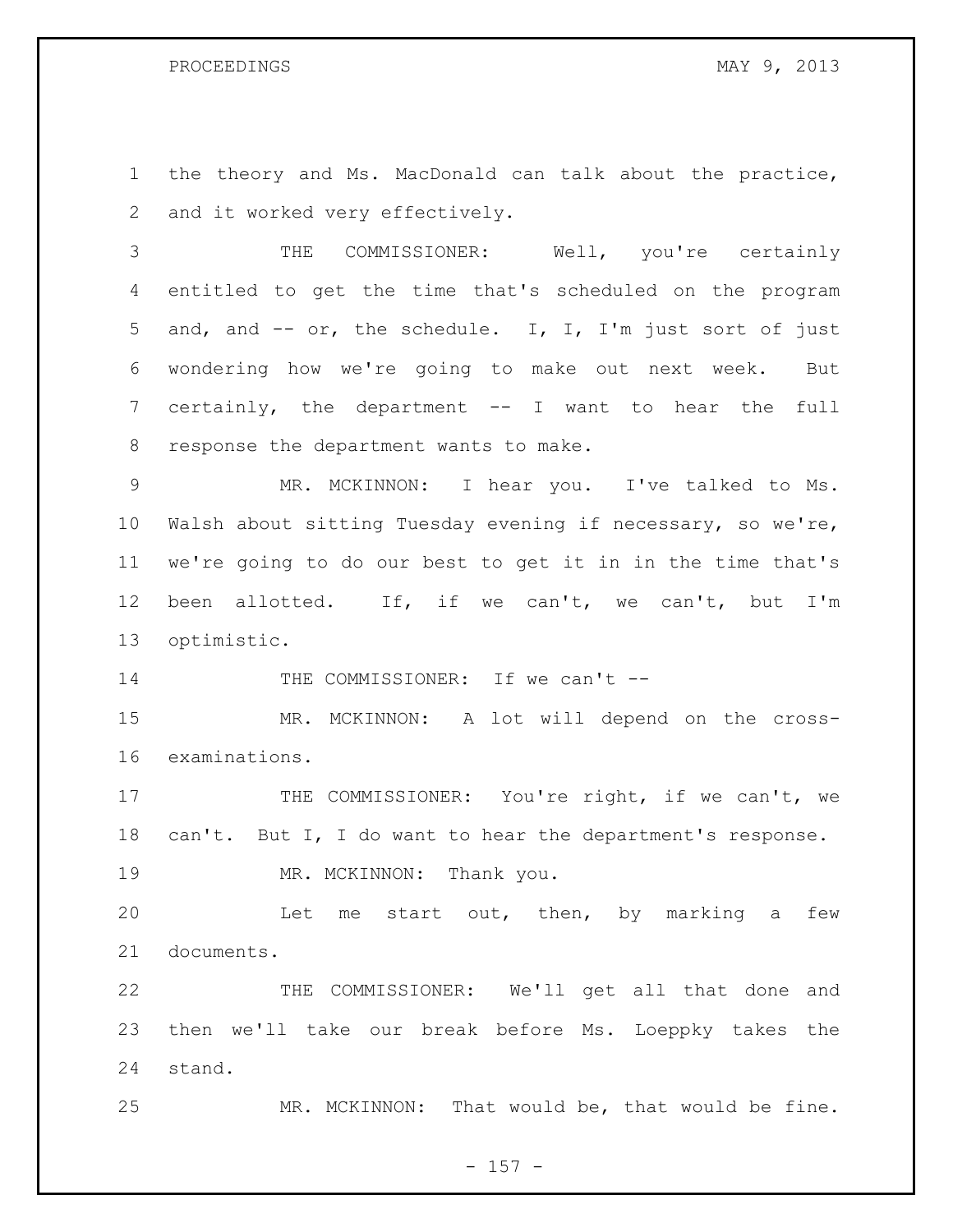And again, in terms of the documents, I, I had actually anticipated we'd be starting Monday and over the noon hour I was dealing with Commission staff so I think we've got all the bugs worked out but you'll forgive me if we don't. 5 THE COMMISSIONER: Right. MR. MCKINNON: The first document is a 79-page document which I have prepared and it is a summary of the evidence that's going to be given by all four of these witnesses and I think it would be helpful to the Commission if we marked this as an exhibit, and in that manner, we won't have to cover every point, Mr. Commissioner. Some of them we can just refer you to the exhibit. 13 THE COMMISSIONER: All right. And other counsel will get a copy of that? MR. MCKINNON: All counsel have seen it. It's been circulated for -- 17 THE COMMISSIONER: Thank you. 18 MR. MCKINNON: -- several weeks. THE COMMISSIONER: Oh, fine. So that'll be sixty-what? THE CLERK: Sixty-three, Mr. Commissioner. 22 THE COMMISSIONER: Sixty-three. 23 THE CLERK: Exhibit 63. 24 THE COMMISSIONER: Thank you.

- 158 -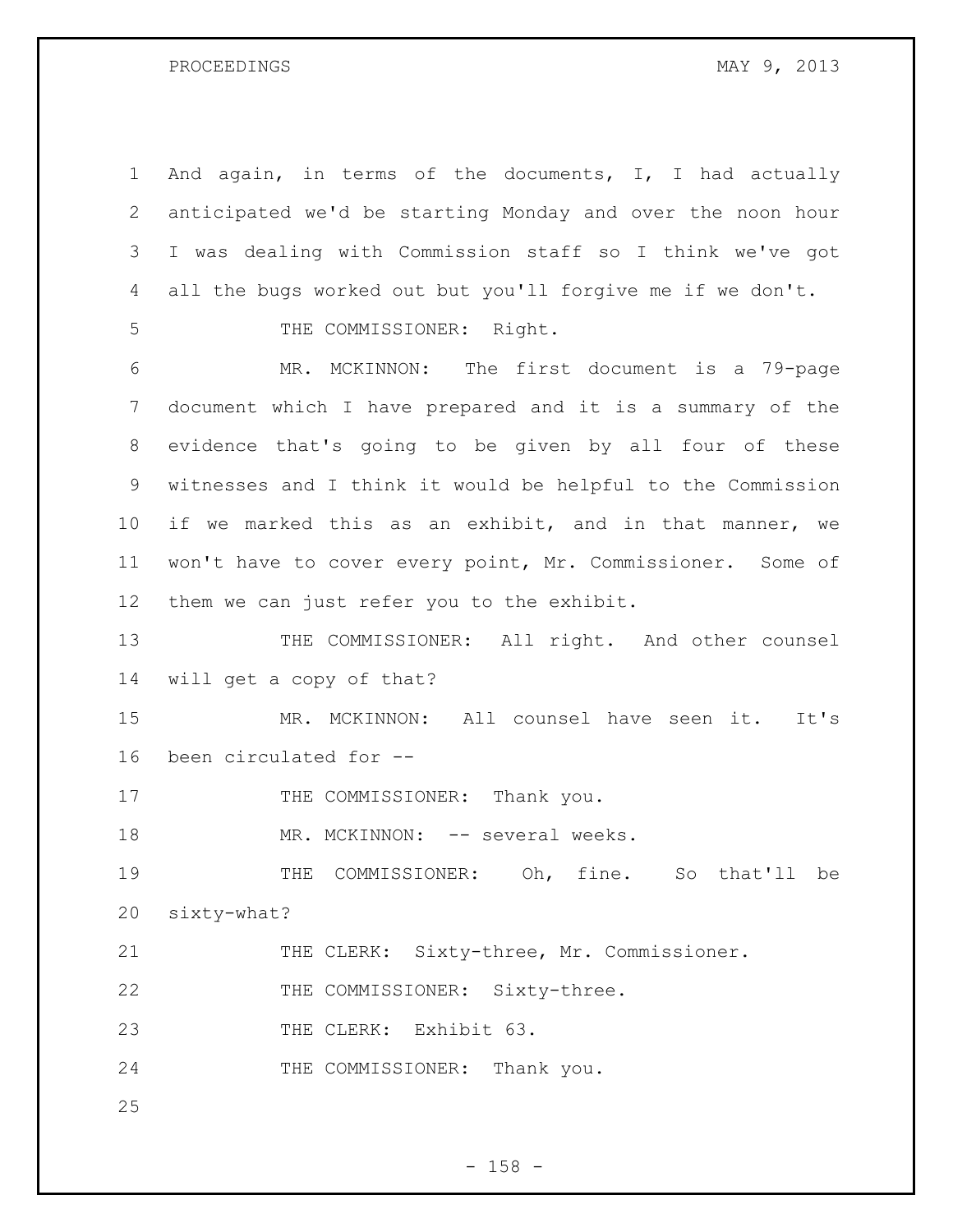| $\mathbf 1$  | EXHIBIT 63: SUMMARY OF WINNIPEG                             |
|--------------|-------------------------------------------------------------|
| $\mathbf{2}$ | CHILD AND FAMILY SERVICES EVIDENCE                          |
| 3            |                                                             |
| 4            | MR. MCKINNON: And for the record, that's now                |
| 5            | exhibit?                                                    |
| 6            | THE CLERK: Sixty-three.                                     |
| 7            | THE COMMISSIONER: Sixty-three.                              |
| $8\,$        | MR. MCKINNON: As well, Mr. Commissioner, there's            |
| 9            | three binders of documents -- and I don't want to           |
| 10           | intimidate you with the number.                             |
| 11           | THE COMMISSIONER: I think we're past that.                  |
| 12           | MR. MCKINNON: Okay. The first I'm going to --               |
| 13           | is labelled, Phoenix Sinclair Inquiry, Department's Phase 2 |
| 14           | Evidence, Various Documents, Tabs 1 to 25. Primarily this   |
| 15           | is the document we will be referring to. If we could mark   |
| 16           | that as the next exhibit, please.                           |
| 17           | THE COMMISSIONER: All right, that'll be Exhibit             |
| 18           | 64. And tabs 1 to 25?                                       |
| 19           | MR. MCKINNON: Correct.                                      |
| 20           | THE CLERK: Exhibit 64.                                      |
| 21           |                                                             |
| 22           | EXHIBIT 64: PHOENIX SINCLAIR                                |
| 23           | INQUIRY: THE DEPARTMENT'S PHASE 2                           |
| 24           | EVIDENCE, TABS 1 TO 25                                      |
| 25           |                                                             |

- 159 -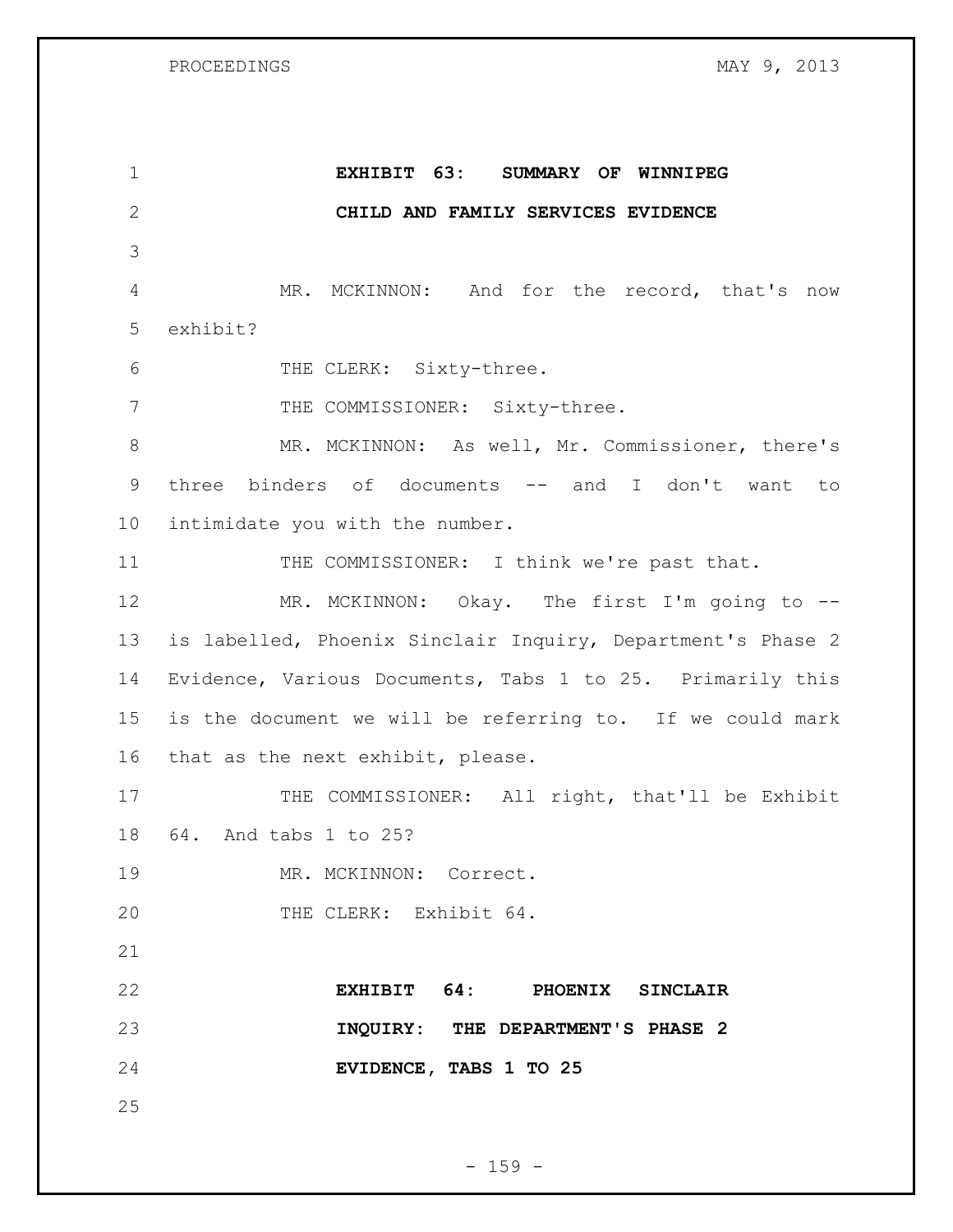| $\mathbf 1$   | UNIDENTIFIED PERSON: Is there another copy?                 |
|---------------|-------------------------------------------------------------|
| $\mathbf{2}$  | MR. MCKINNON: There's a copy by the witness                 |
| 3             | chair, in the box.                                          |
| 4             | MS. WALSH: We've got -- if you want to give us a            |
| 5             | label, that'd be great.                                     |
| 6             | UNIDENTIFIED PERSON: Okay.                                  |
| 7             | THE COMMISSIONER: Thank you.                                |
| 8             | MR. MCKINNON: And that was number 65?                       |
| $\mathcal{G}$ | THE CLERK: Sixty-four.                                      |
| 10            | MR. MCKINNON: Sixty-four.                                   |
| 11            | THE COMMISSIONER: Sixty-four.                               |
| 12            | MR. MCKINNON: The next, next document is                    |
| 13            | entitled Progress Reports to the Ombudsman. It's CD number  |
| 14            | -- numbers 1071, 1098, and 1105. Essentially, Mr.           |
| 15            | Commissioner, these are just paper copies of documents that |
| 16            | were produced electronically some time ago.                 |
| 17            | COMMISSIONER: All right. So they're<br>THE                  |
| 18            | documents that are going to be referred to<br>by the        |
| 19            | witnesses, are they?                                        |
| 20            | MR. MCKINNON: Yes, Mr. Commissioner, they will              |
| 21            | be touched upon by the witnesses.                           |
| 22            | THE COMMISSIONER: And you said progress reports             |
| 23            | to the ombudsman.                                           |
| 24            | MR. MCKINNON: To the ombudsman.                             |
| 25            | THE COMMISSIONER: All right, that'll be Exhibit             |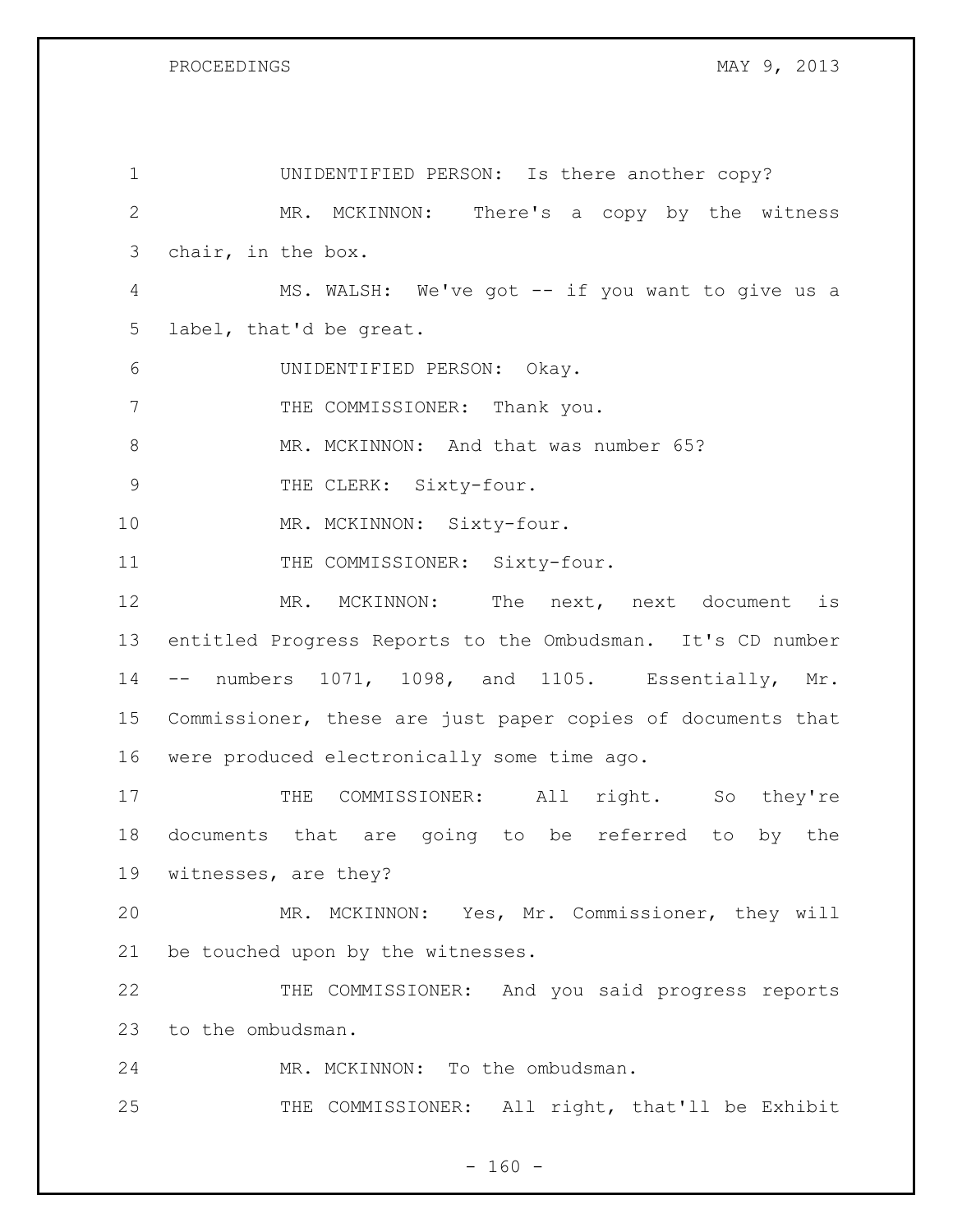| $\mathbf{1}$ | 65.                                                         |
|--------------|-------------------------------------------------------------|
| 2            |                                                             |
| 3            | EXHIBIT 65:<br>PROGRESS REPORTS TO                          |
| 4            | THE OMBUDSMAN                                               |
| 5            |                                                             |
| 6            | MR. MCKINNON: And the third binder of documents             |
| 7            | is entitled CFS Standards Manual 2012, and it is a printout |
| 8            | of the online standards manual of which you've heard a      |
| $\mathsf 9$  | great deal. It's current as of -- I think the date the      |
| 10           | Commission started in March of 2012, but for all relevant   |
| 11           | purposes I don't think anything has changed that would be   |
| 12           | important to this Inquiry.                                  |
| 13           | THE COMMISSIONER: Exhibit 66.                               |
| 14           |                                                             |
| 15           | EXHIBIT 66:<br>CHILD<br><b>AND</b><br><b>FAMILY</b>         |
| 16           | SERVICES STANDARDS MANUAL, 2012                             |
| 17           |                                                             |
| 18           | MR. MCKINNON: So the preliminaries are done, Mr.            |
| 19           | Commissioner. We could take our break now.                  |
| 20           | THE COMMISSIONER: All right, we'll do that.                 |
| 21           | Now, it would be my thought, in that we are                 |
| 22           | running a bit behind, to sit to five o'clock today. If      |
| 23           | anyone -- any counsel find that that's impossible for them, |
| 24           | speak to Ms. Walsh and she'll indicate to me when we come   |
| 25           | back after lunch that it, it's an impossibility. But if     |

- 161 -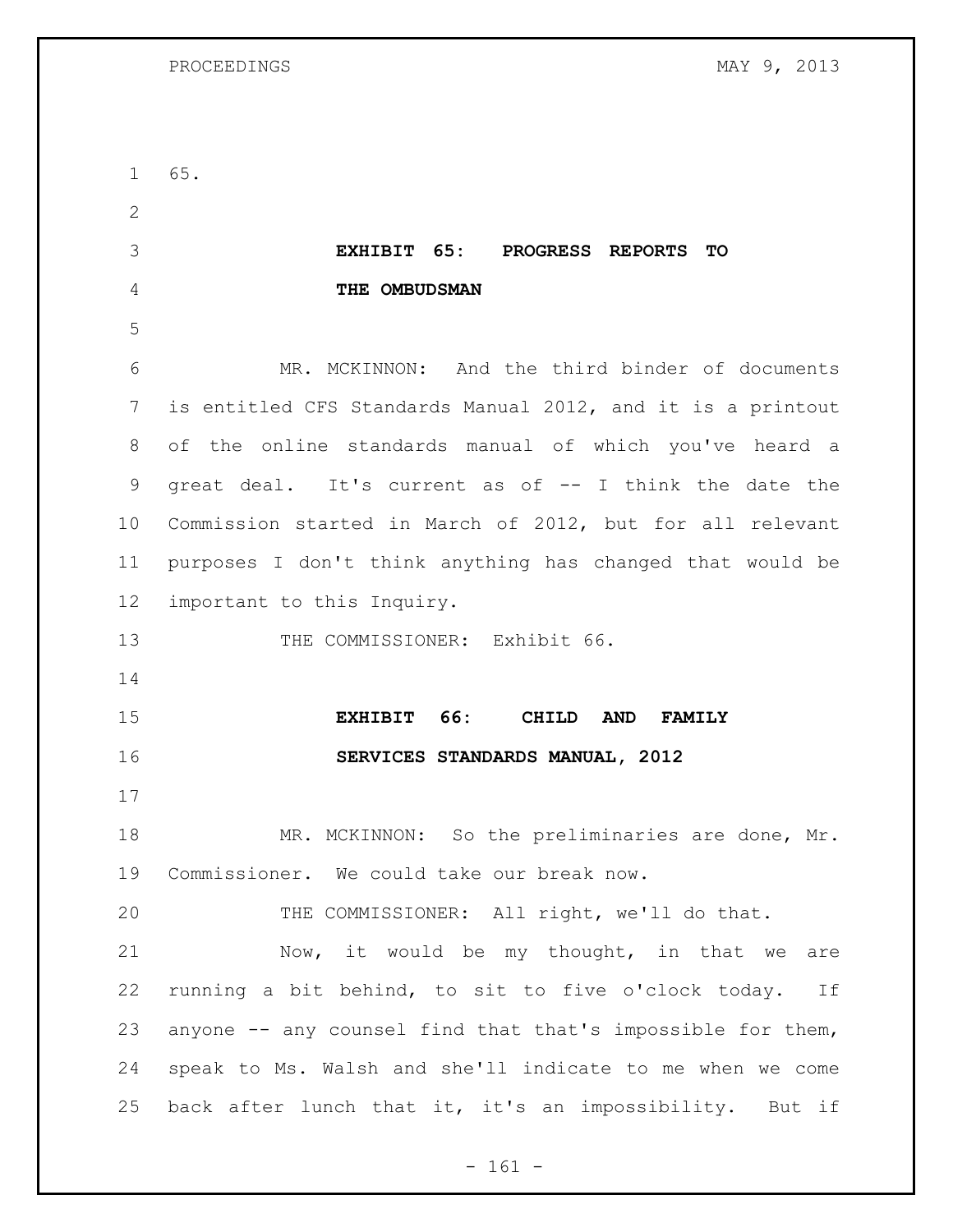| $\mathbf{1}$ | everyone can stay well sit till five today.   |
|--------------|-----------------------------------------------|
| $\mathbf{2}$ | MR. MCKINNON: Thank you.                      |
| 3            |                                               |
| 4            | (BRIEF RECESS)                                |
| 5            |                                               |
| 6            | MR. MCKINNON: Thank you, Madam Clerk.         |
| 7            | Mr. Commissioner, this is Carolyn Loeppky.    |
| 8            | Madam Clerk, can you swear the witness?       |
| 9            | THE COMMISSIONER: Thank you.                  |
| 10           | THE CLERK: Is it your choice to swear on the  |
| 11           | Bible or affirm without the Bible.            |
| 12           | THE WITNESS: Affirm.                          |
| 13           | THE CLERK: All right. State your full name to |
| 14           | the court, please.                            |
| 15           | THE WITNESS: Carolyn Jane Loeppky.            |
| 16           | THE CLERK: And spell me your first name.      |
| 17           | THE WITNESS: C-A-R-O-L-Y-N.                   |
| 18           | THE CLERK: Your middle name, please.          |
| 19           | THE WITNESS: J-A-N-E.                         |
| 20           | THE CLERK: And your last name.                |
| 21           | THE WITNESS: L-O-E-P-P-K-Y.                   |
| 22           |                                               |
| 23           | CAROLYN JANE LOEPPKY, affirmed,               |
| 24           | testified as follows:                         |
| 25           |                                               |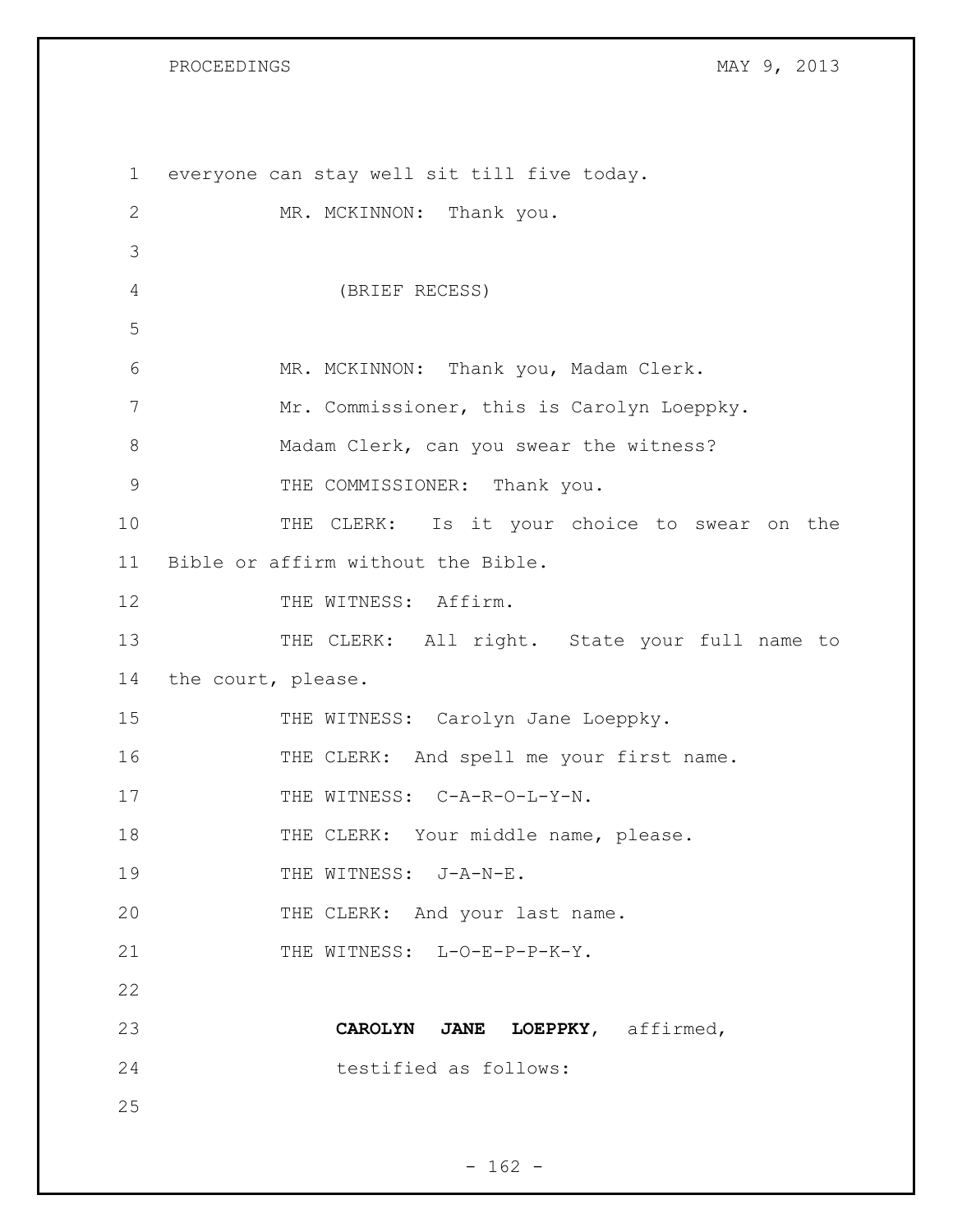1 THE CLERK: Thank you. You may be seated. DIRECT EXAMINATION BY MR. MCKINNON: Q I'm going to start out, Ms. Loeppky, by reviewing your education and your work history. MR. MCKINNON: And, Mr. Commissioner, that can be found at tab 1 -- 8 THE COMMISSIONER: Yes. MR. MCKINNON: -- in the binder in front of you. 10 THE COMMISSIONER: I have it. MR. MCKINNON: And for other counsel who are looking electronically, it's Commission disclosure 1147, page 24479. 14 THE CLERK: Say the page number once more? MR. MCKINNON: 24479. 16 THE CLERK: Thank you. BY MR. MCKINNON: Q Now, Ms. Loeppky, looking at your CV and starting perhaps at the back and working forward, you have received a Bachelor of Education from the University of Manitoba in 1972? A That's correct. Q And you have done your pre-master's in education, also at the University of Manitoba.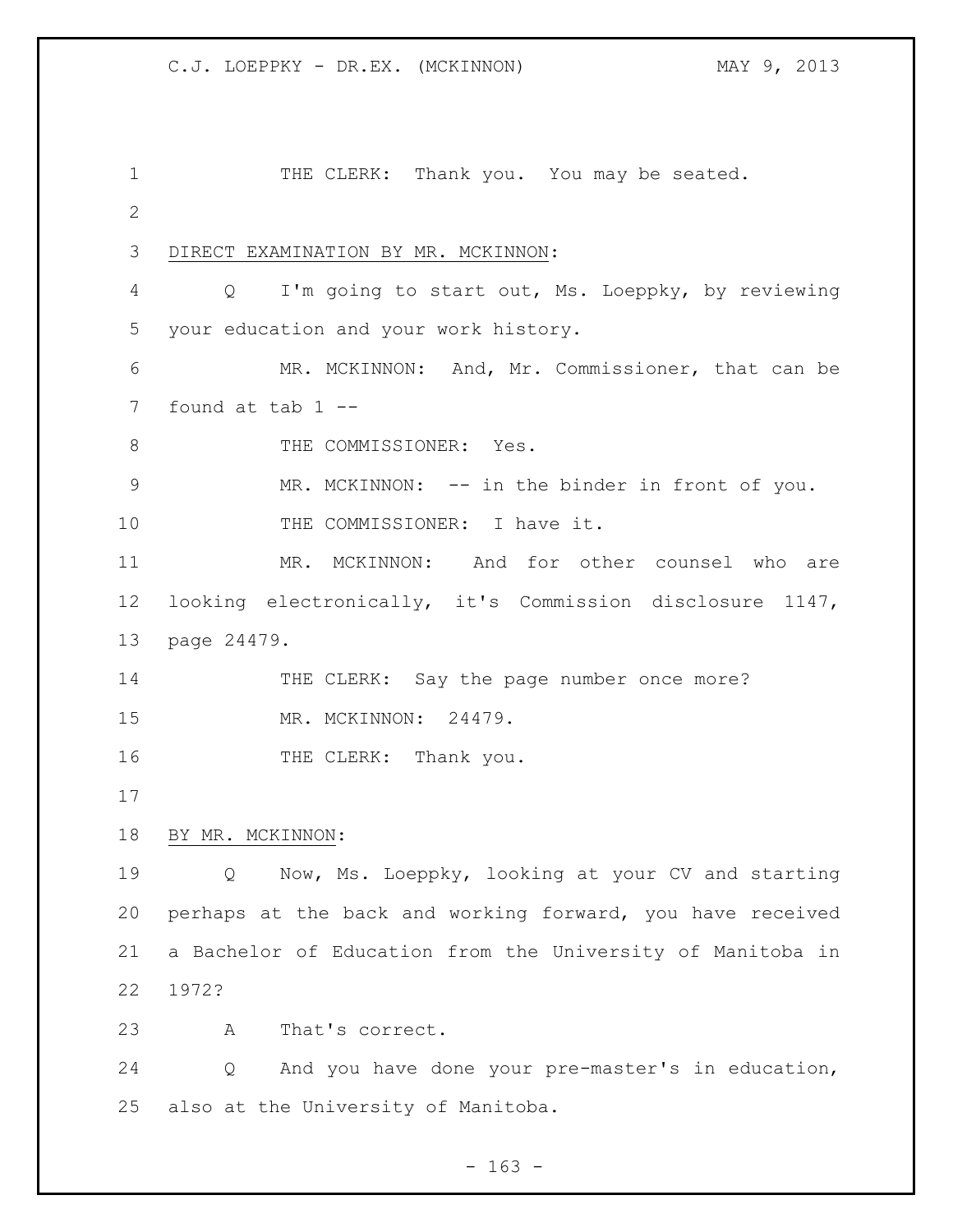1 A Yes, I have.

 Q And you started working as a classroom teacher in 1972 and a resource teacher in 1978, working in these positions for 11 years at various schools in the inner city of Winnipeg. Just if you could, briefly describe the social conditions in the schools where you were a teacher and mention the involvement, if any, that you might have had as a, as a teaching professional with CFS during that period of time.

 Q I worked in both elementary schools and a couple of junior highs. During that period of time, in the Winnipeg inner city there were significant issues with respect to social economic conditions that children came from with respect to poverty, difficulties with respect to other social concerns in terms of housing, addictions, and also a lack of some of the parent supports or recreational supports that children may have accessed.

18 Q And as a schoolteacher, did you have any involvement with working collaboratively or at all with CFS?

 A Yes, with child and family services and also with public health. There were many times when either a child or a fellow teacher would identify concerns of potential abuse or neglect that may have happened with a child. It was then our duty to work with child and family services to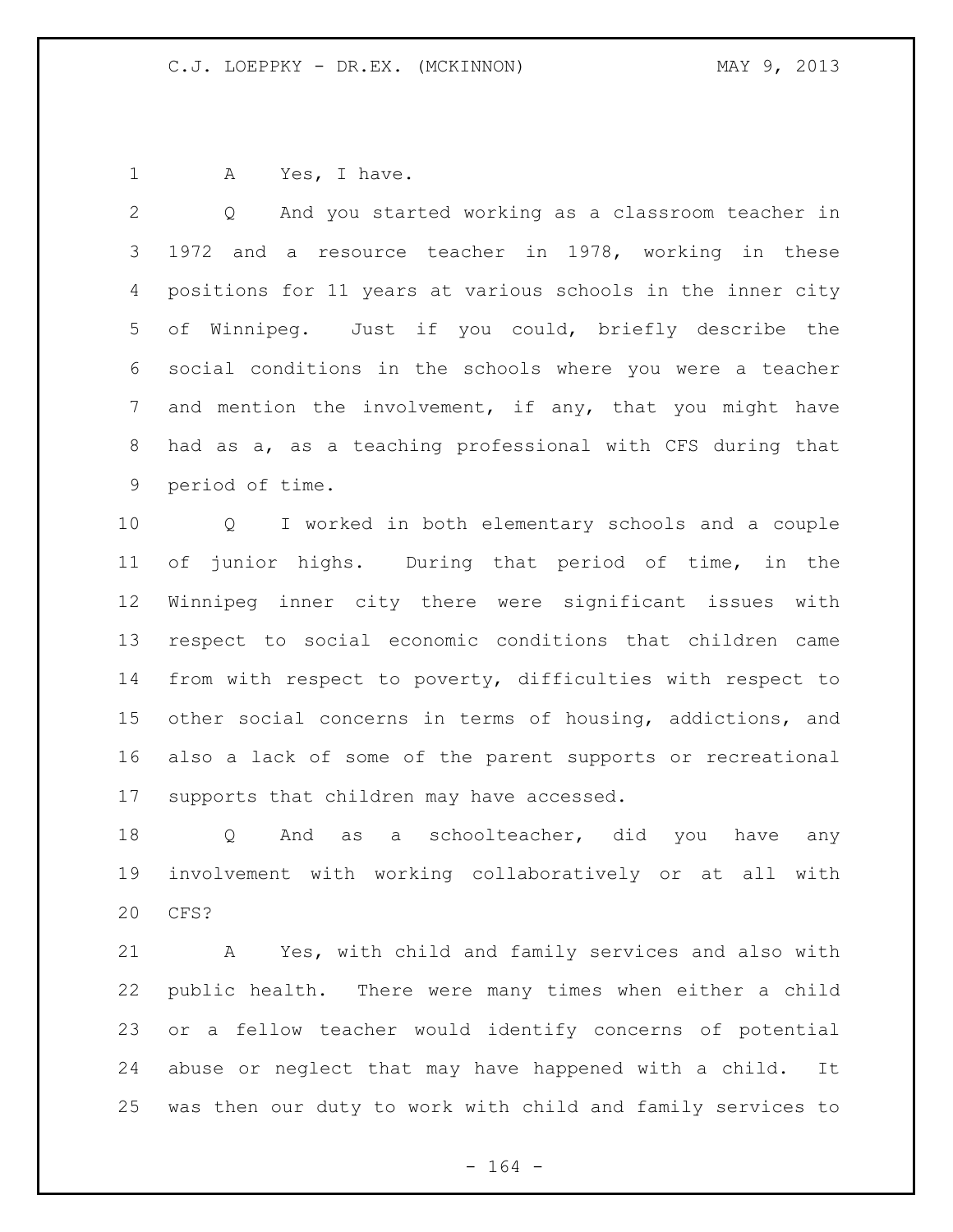report that and to do any follow-up if there was follow-up required.

 Q And that was perhaps your early exposure to CFS as an educator. I understand that you became a school principal in 1984. Could you tell us about that?

 A I was a school principal in a nursery to grade six school. The school was again situated in Winnipeg's inner city. Again, in terms of looking at the work that we did cooperatively with child and family services, it would have been around issues of identifying or reporting abuse, and also there were times when we looked at doing some partnerships because we established some parent programs 13 and a parent resource centre at the school, and there were opportunities to provide some education and/or prevention programs for families.

 Q Now, if you look at your CV at page 6, there's a long list of -- in fact, it starts at the bottom of page 5 -- initiatives that you were involved in, Additional Courses and Seminars. Any of those particularly relevant to the evidence you're about to give today?

 A In terms of the additional courses and work certainly in my role as assistant deputy minister with the department, many of them have to do with management, leadership, and strategic direction set for organizations. And the, the next page in terms of some of the work that

 $- 165 -$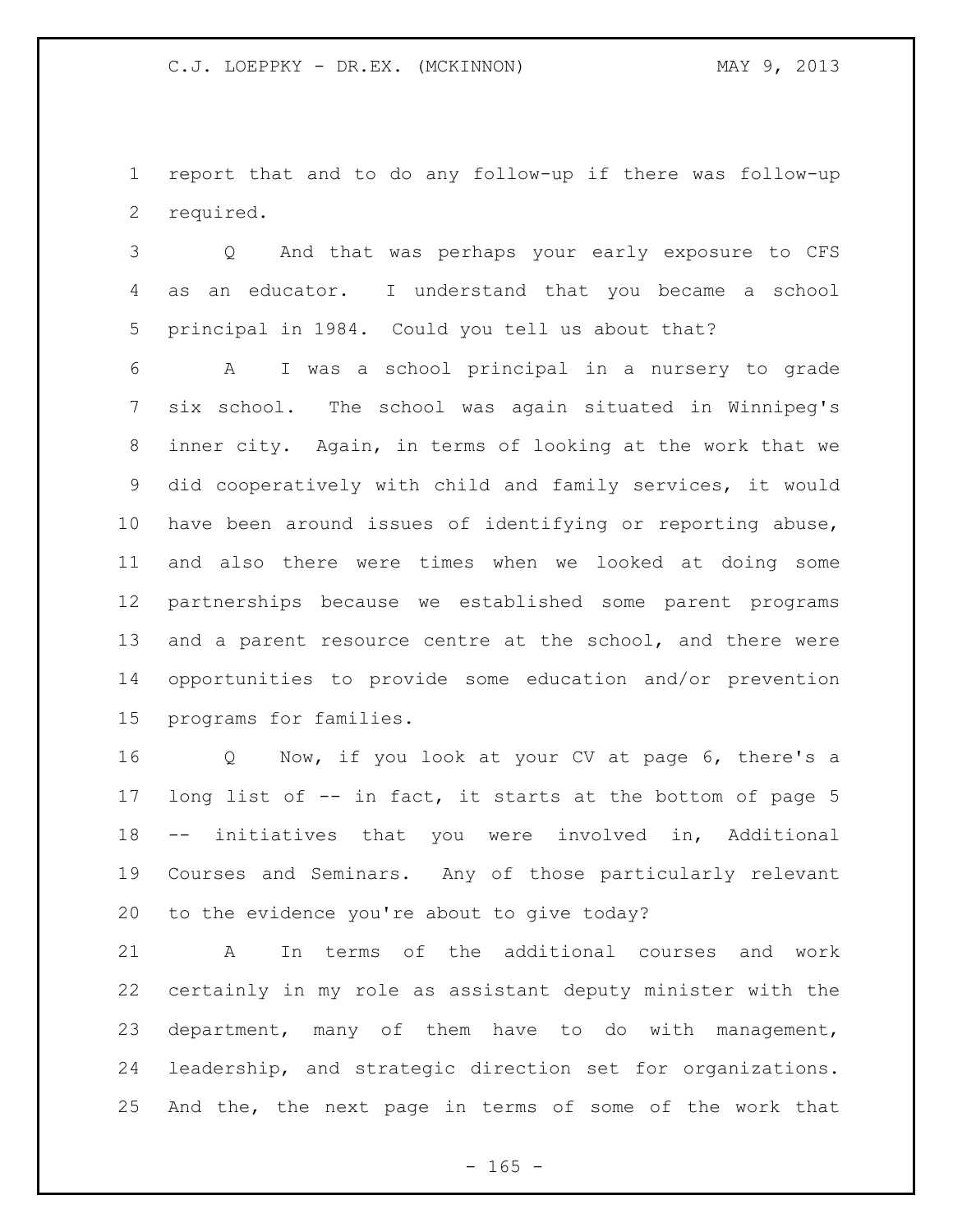I've done with students at risk, both internationally and locally, have given me a much broader understanding of vulnerable families, at-risk families, and the results for children because of that.

 Q Okay. And then just moving into another phase of your work experience, I understand that in 1987 you were seconded to the Province of Manitoba in the Department of Education and Training and you worked there for 13 years in a variety of positions.

A That's correct.

 Q Can we just talk briefly about that? Firstly, from 1987 to 1990 you were the director of a program called the Inner City Initiative. Can you tell us about that?

 A This was a tripartite agreement between Canada, Manitoba, and the City of Winnipeg, and it was referred to as the Core Area Initiative and it was a multi-year, multi- funded initiative to look at involving the community in initiatives, projects, longer term activities to try to improve the overall conditions within the City of Winnipeg with a focus on the inner city, education programs, employment and training programs, and community based programs.

23 Q And you were there for about three years, and that would have acquainted you with some of the community initiatives that were being offered not only by your group

 $- 166 -$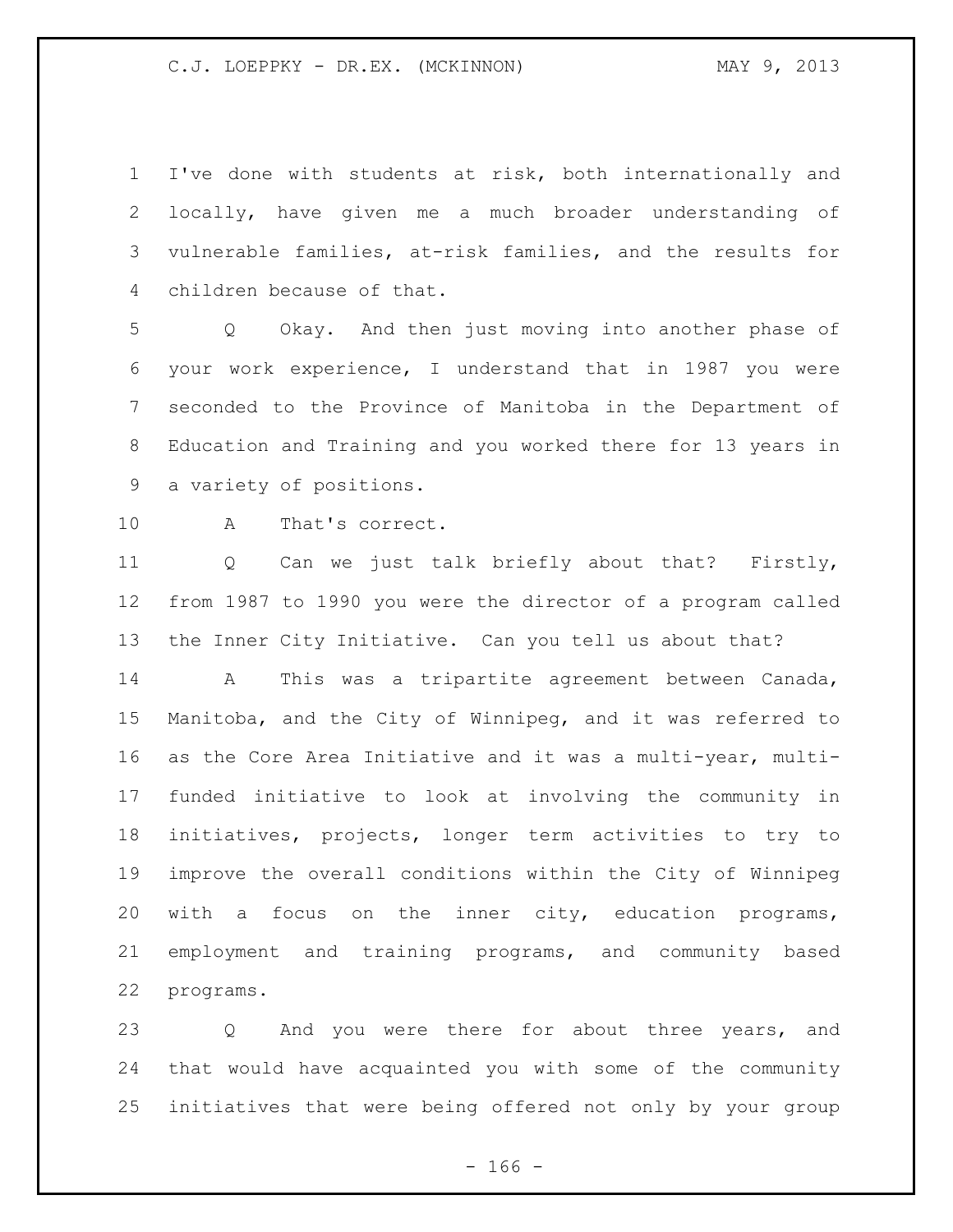but by others?

A That's correct.

Q Could you give us a bit of a sense of that?

 A I was involved primarily with the education component. This was a grants program whereby community based organizations and/or local schools could develop innovative ways to address learning needs of children. We had a community panel that would review the, the initiatives and make approvals for grant funding for these organizations, and evaluations would be conducted to determine the value of these so that if there was potential to embed these in mainstream activity, that would be done.

 I was also involved in taking over for one of the other managers for approximately a year and it was called the community based program. And this had to do more with community groups coming forward with, again, proposals to look at their neighbourhoods and the kinds of activities that they thought could be addressed for issues like safety, recreational programs for families and their children, as well as other programs to try to support families in those neighbourhoods. Again, these were all in the inner city of Winnipeg.

 Q And the last one you talked about, I think, on your CV, is that the one referred to as the community programs?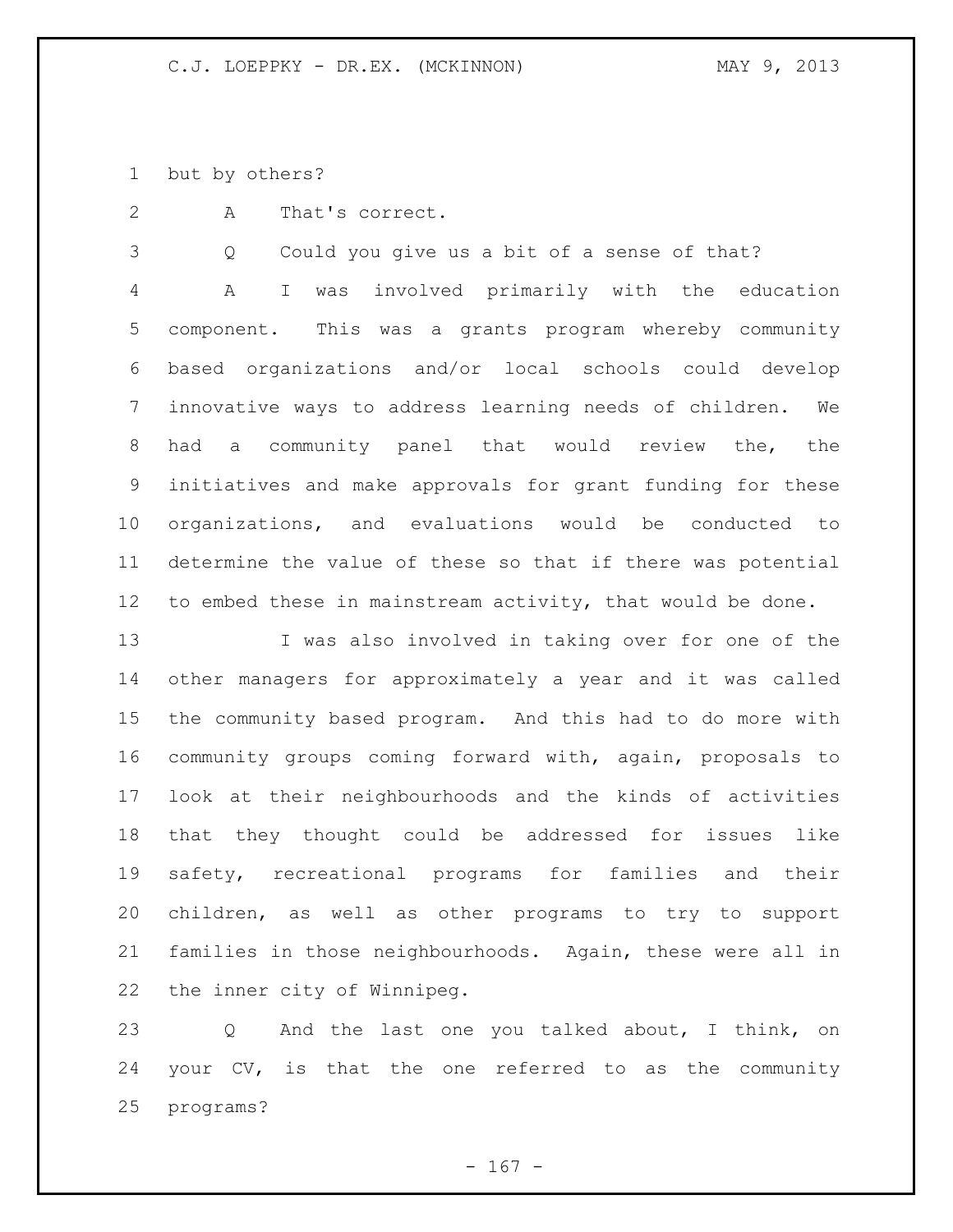1 A That's correct.

 Q Okay. And from 1990 to 1992, you were the director of student support program. What's that program? A That was the Department of Education's component of the Core Area Initiative program. It was rolled over into the Department of Education and it was a grants program that was developed -- a provincial-wide program to again assist schools in working with students at risk.

 Q Okay. So the next change I see in your CV is from 1992 to 1999, you were the assistant deputy minister in the Department of Education. And I'm not going to ask you to, to describe that in any detail, but could you describe, you know, again to the extent that some of the programs there might be relevant to the conditions which might intersect with, with CFS?

 A There are two that come to my mind that had some significant and direct impact. One was the work of the aboriginal directorate. That was within my area. And when I first arrived at the Department of Education, we were working on a fairly large initiative along with a community panel to identify issues -- education issues for aboriginal children within the province. And the second one is the area of special education. Many of the children that were foster children also had contact with the education system with special education programs.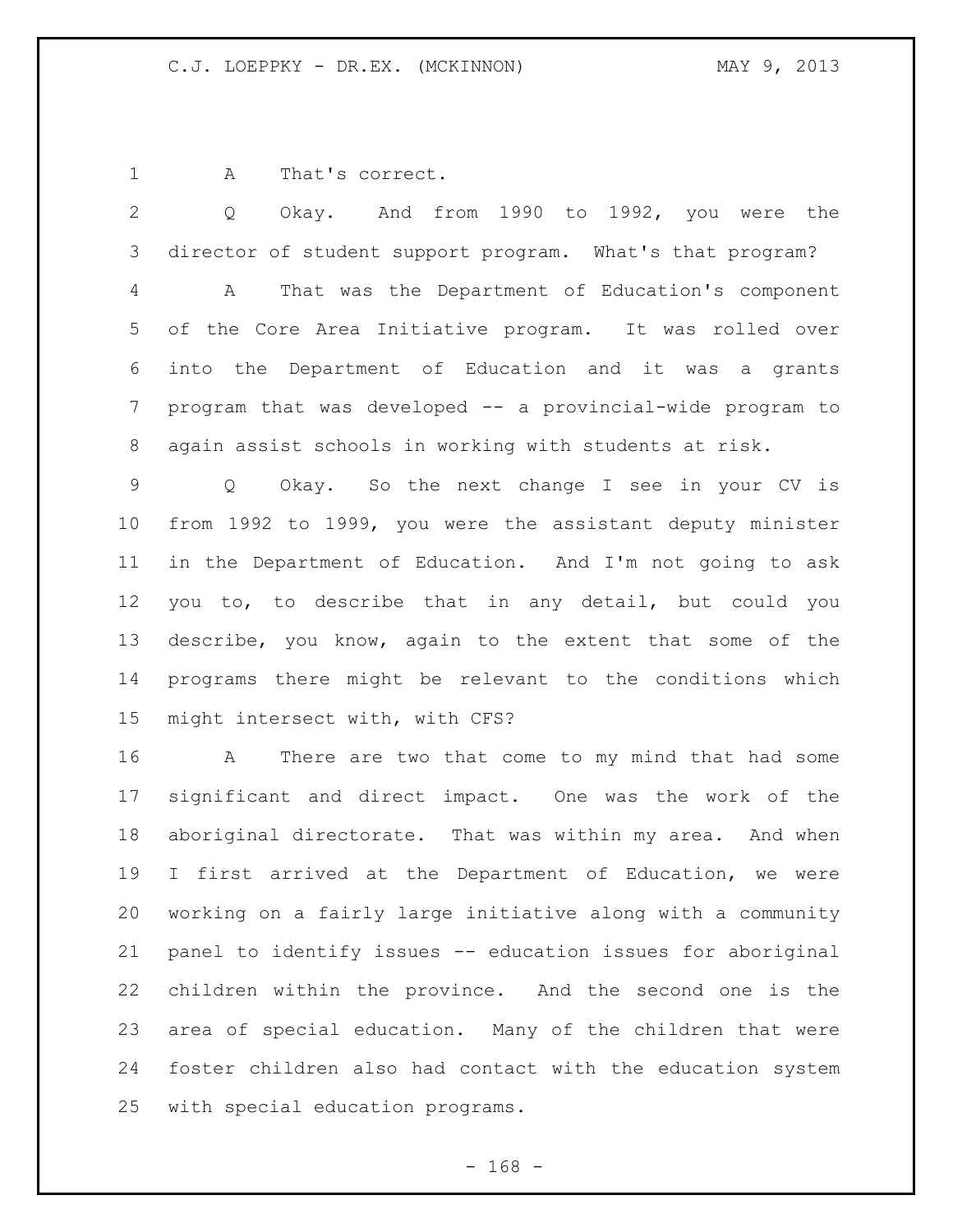Q And from -- in 2000 -- and I, I believe it was still 2006 -- you started working with what was then called Family Services and Housing. Could you tell us what that job was?

 A I moved from the Department of Education to the Department of Family Services and Housing. During those six years, the majority of my time was spent on working with the department in the integrated service delivery initiative, the one that has culminated in the development of many of the ACCESS centres in the City of Winnipeg, as well as some of the integrated services in the regions which would be located outside of Winnipeg. I also worked with a group of approximately 13 service providers who were working on an integrated and co-located project for children with special needs and/or disabilities.

 Q And some of those children, I take it, would have had CFS involvement, as well?

 A They would definitely have had child and family service involvement.

 Q And from 2006 to present, you were involved first, I understand, as the executive director of Strategic Initiatives and Program Support. When did that job start? A That job started in -- I believe it was the summer of '06 or the earlier part of that year.

Q Okay. And then at some point you became the

 $- 169 -$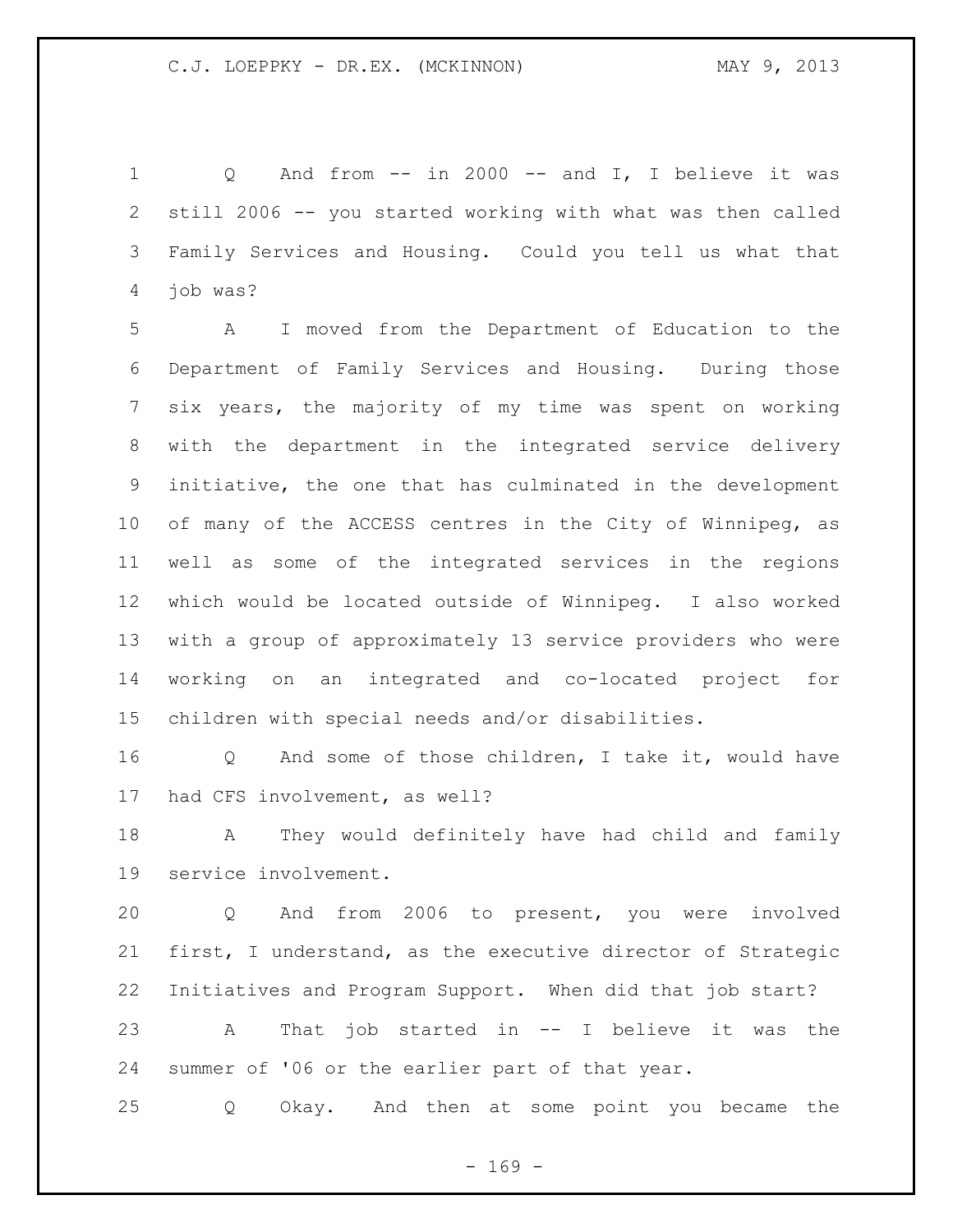### C.J. LOEPPKY - DR.EX. (MCKINNON) MAY 9, 2013

assistant deputy minister, am I correct?

- 2 A That's correct. In --
- Q When, when was that?

A -- November of, November of '06.

 Q Okay. November of '06. Perhaps you could tell us a bit about what these jobs involve.

 A In my work as the director of Strategic Initiatives and Program Support, I worked along with primarily the finance area of my current division, looking at issues around the budgets and securing approval documents for the allocation of resources, also some of the strategic planning that went on, and supported the child protection branch in some of the initiatives. One of the larger ones at that time was to work on some of the provincial approaches around sexual exploitation.

 Q Okay. And again, the executive director of Strategic Initiatives was to report to the child protection branch so that was the direct contact with child protection?

A That's correct.

 Q And later you became the assistant deputy minister. Tell me a little bit about what that job involves.

 A In November of '06, the division -- or the ADM for child and family services included the child protection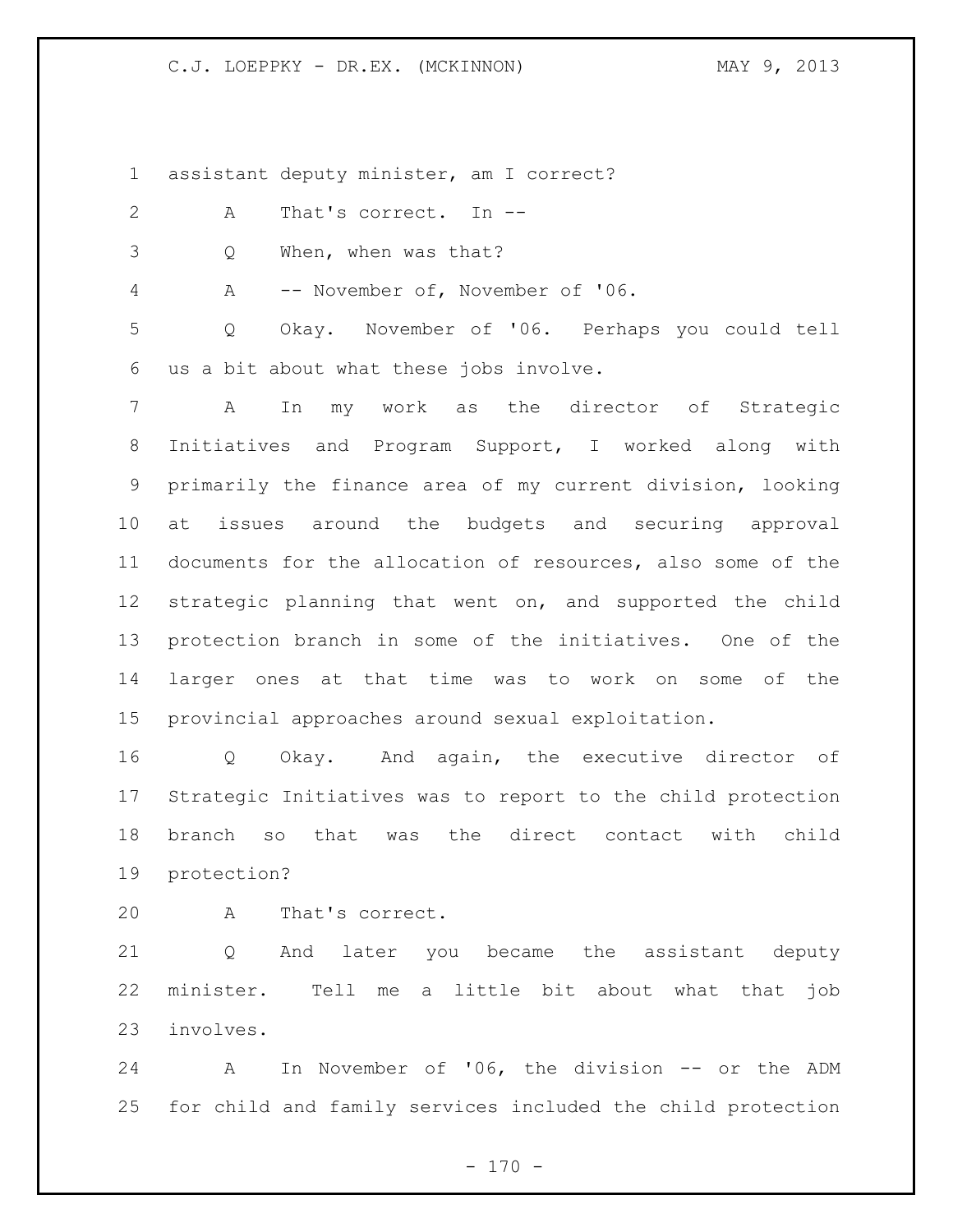branch, strategic initiatives, early learning and child care, family violence prevention, and family conciliation programs. These are all program areas that would affect children in care in vulnerable families, as well as providing support services for individuals across the province. The primary activities that -- or functions that the division has are the legislation, funding, as well as policy development. Particular to child protection, it also includes the development of standards.

 Q Okay. And at some point in the past and, and currently, you had the role of the -- what I call the 12 statutory director. What's that and ...

 A The statutory director of child and family services is the individual who is assigned with the responsibility of carrying out the legislation. There are particular roles, responsibilities, and powers that are within legislation to deal with the safety of children and administering the act itself.

 Q Okay. And you can look at your résumé if you will. Which periods of time were you also the statutory director. If it's not there, I'm going to test your memory.

 A It was in '07, probably February '07, for a period of approximately nine months.

Q Right.

- 171 -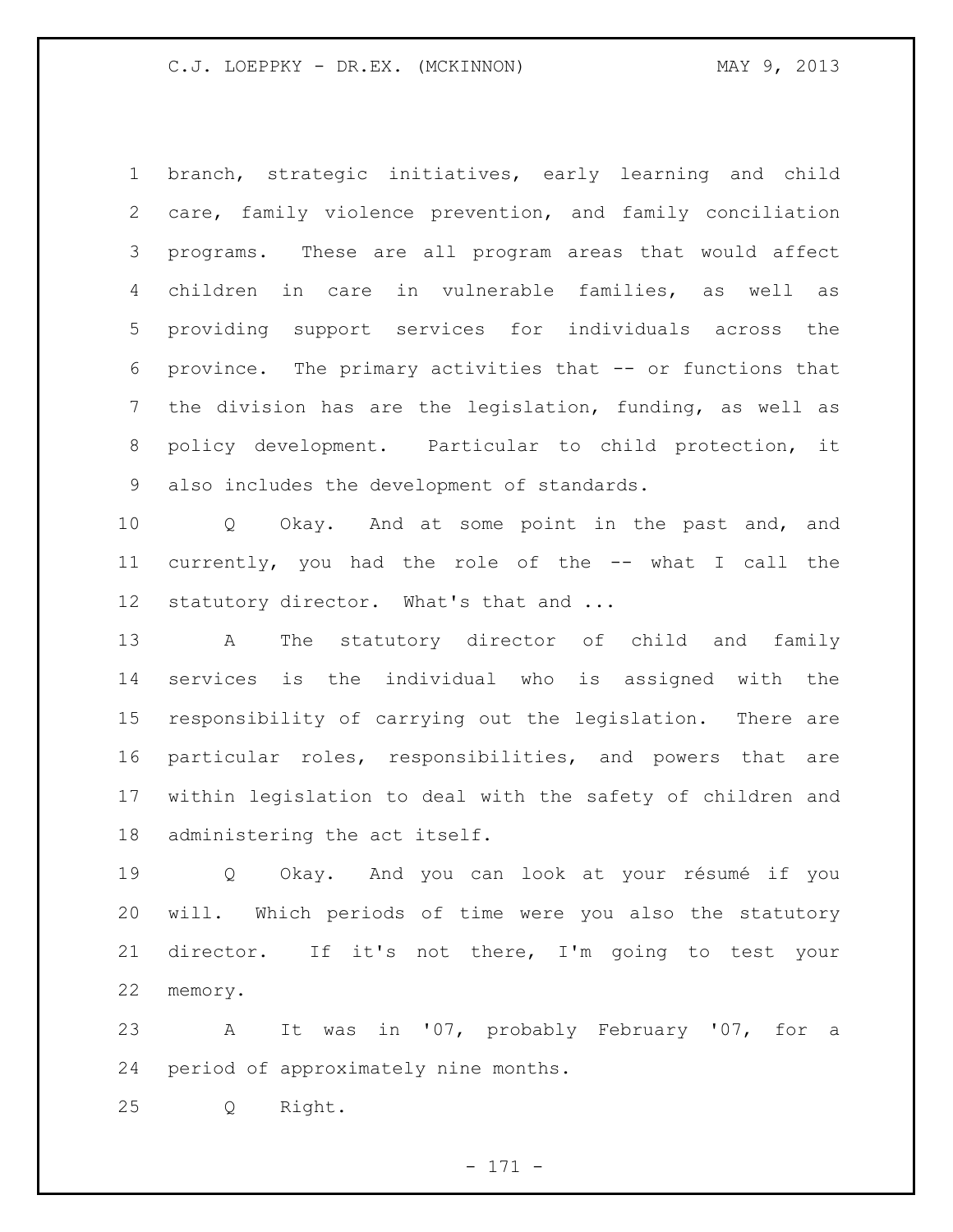A And then I hired another individual to become the director of that particular branch and to assume the statutory responsibility. And then again more recently, in July of '12 the responsibility for the director of child and family services has again been placed in my role. Q Okay. And we'll talk a little bit more about that position when we get to discussing the role of the authorities later on. I would like to take you now and ask you to just describe to the Commissioner the structure of the department that you're an assistant deputy minister in. MR. MCKINNON: Mr. Commissioner, I've produced various charts at various states but I think it would be most efficient if I just took the witness to the current structure. And we have a new document which I'd like to 16 mark as an exhibit. It ... 17 THE COMMISSIONER: Be Exhibit 64. No, no, 67. 18 UNIDENTIFIED PERSON: (Inaudible). MR. MCKINNON: I think I have the extra copies here, Mr. Commissioner. 21 THE COMMISSIONER: And it is, what, a chart? MR. MCKINNON: It's a organizational chart. UNIDENTIFIED PERSON: I've got two copies here. 24 THE COMMISSIONER: Thank you. 25 THE CLERK: Exhibit 67.

- 172 -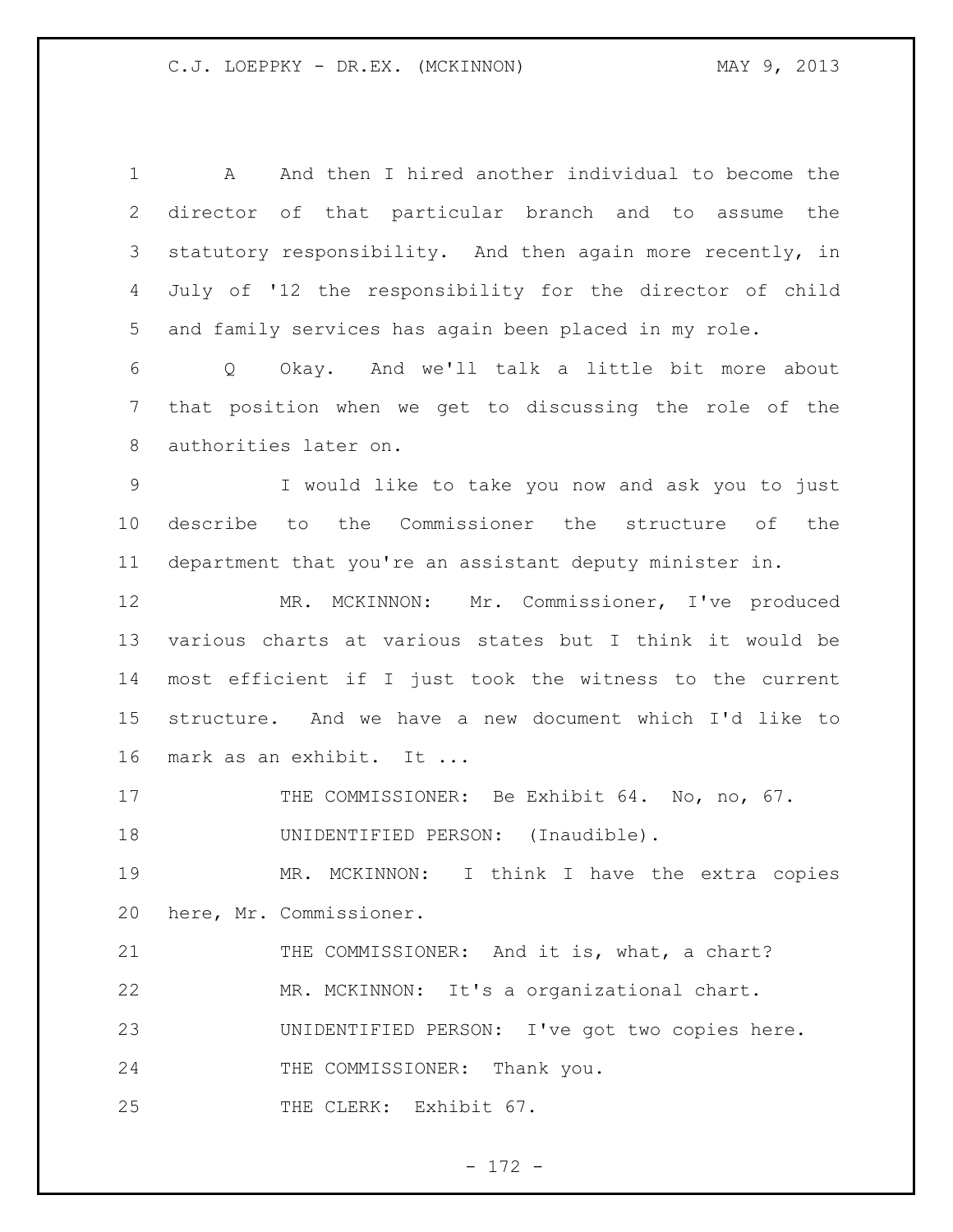**EXHIBIT 67: PROVINCE OF MANITOBA, FAMILY SERVICES AND LABOUR, ORGANIZATIONAL CHART DATED APRIL 2013** MR. MCKINNON: Do you need another copy? 8 UNIDENTIFIED PERSON: (Inaudible). MR. MCKINNON: If I can just get the clerk to pull Exhibit 67, then, up on the screen? It should be -- 11 THE COMMISSIONER: Yes. MR. MCKINNON: -- in the Commission disclosures. 13 THE CLERK: I'm sorry, what's the page number, or is it not in the (inaudible). MR. MCKINNON: It will be the five documents that 16 should be on  $a$  --17 THE CLERK: Okay. 18 MR. MCKINNON: -- a stick. 19 THE CLERK: Yeah, (inaudible) those. Okay? MR. MCKINNON: I would think it's probably current organizational chart, about the fourth one down. Thank you. 24 THE CLERK: I'll make it bigger; you won't see all of it, though.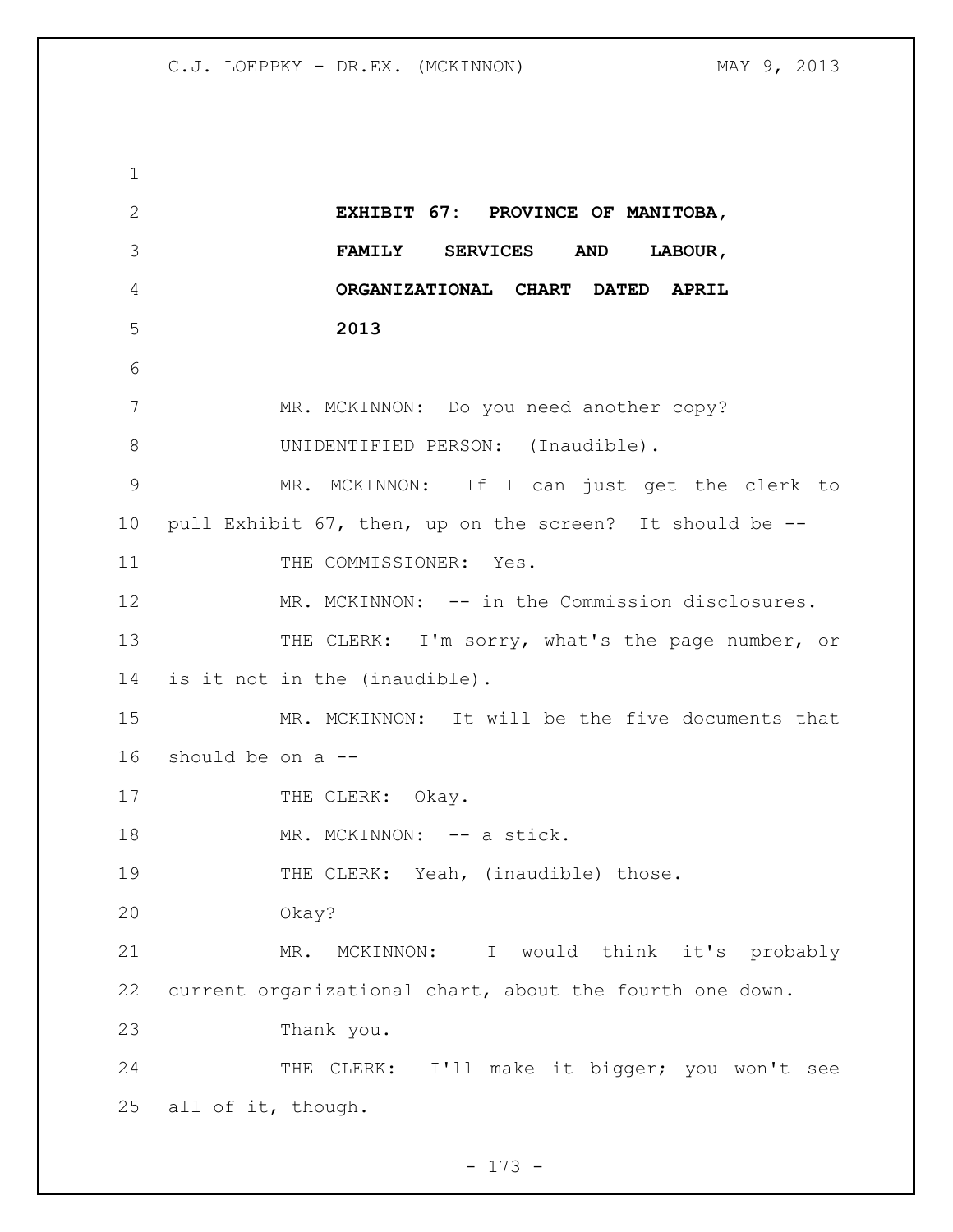MR. MCKINNON: It's been circulated to all parties. BY MR. MCKINNON: Q If I can start reviewing this document with you, Ms. Loeppky, I'm going to ask you to -- first of all, it's no longer the Department of Family Services and Housing; it's no longer the Department of Family Services Consumer Affairs. It's now the Department of Family Services and Labour. A Yes. Q And there's a new minister, correct? A Correct. Q And her name is Jennifer Howard. A Yes. Q And there's a new deputy minister. His name is? 17 A Aurel Tess, acting deputy. Q Okay. And looking at this organizational chart, if we go down, the first line is what? Underneath the minister, that's not, that's not divisions, correct? A No, the first line under the minister would be a variety of responsibilities that she has for different provincial legislation and boards. Q Things that might relate to her portfolio, for example, in labour.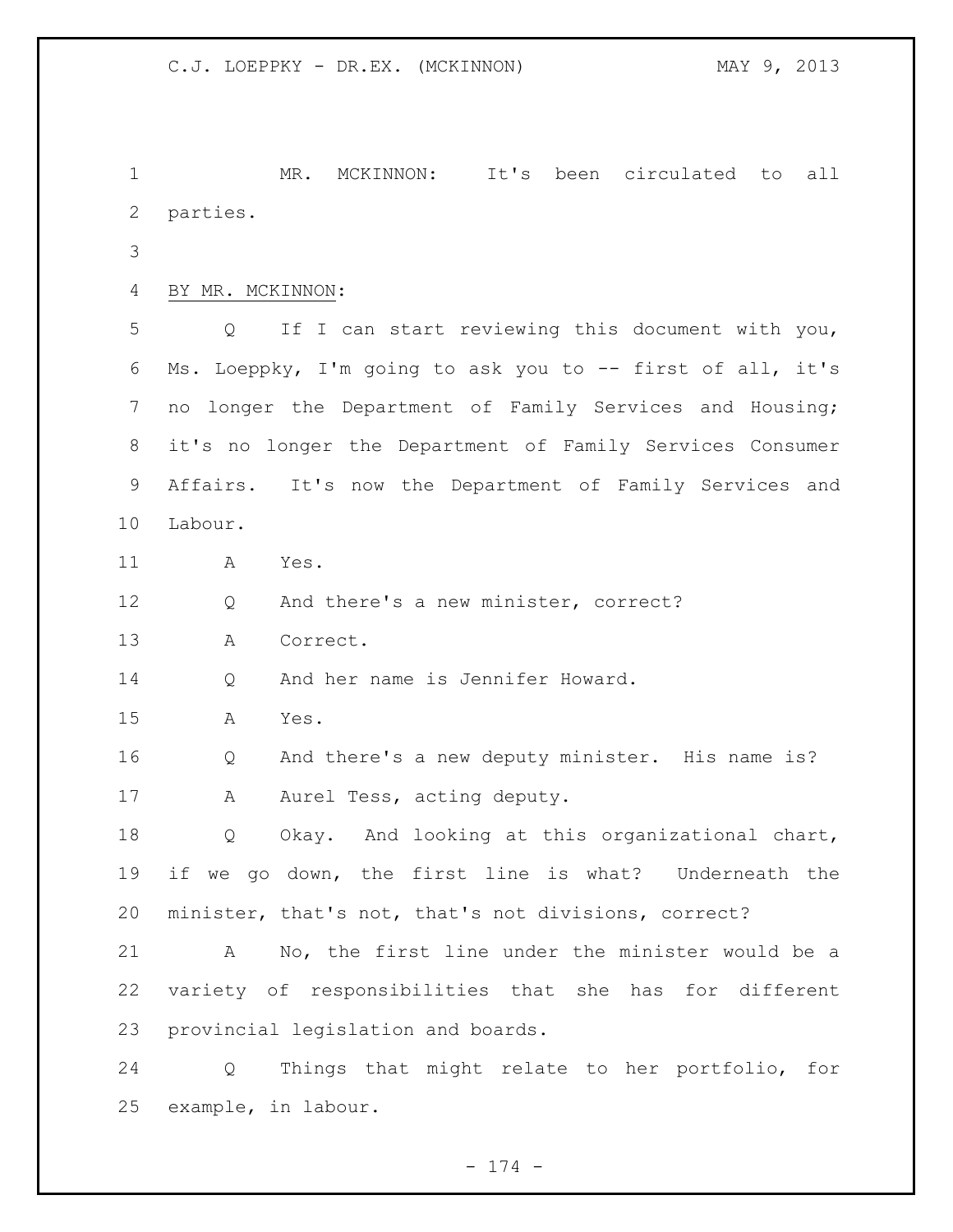A That's correct. Most of them would be issues that were in labour, with the exception of the Manitoba Women's Advisory Committee. Q Okay. And then if we go down to the next line, that's the assistant deputy minister, and below that line there's four boxes. Again, what are those four boxes? A The box above is the acting deputy minister, not the assistant deputy minister. Q Sorry, acting deputy minister, thank you. 10 A And the four boxes underneath are direct reports to the deputy, who provide again some specialized functions, generally smaller offices, so there's the policy and planning office, the disabilities issues office, Manitoba status of women, and the chief prevention officer. Q Okay. So if we go one line below that, that's where -- and make sure I'm using the language correctly -- those are five divisions? 18 A That's correct. Q And you are responsible for one of those five divisions. Which one would that be?

A I'm responsible for child and family services.

 Q So that's the second from the right on that line. A Yes.

 Q And which of these five divisions would have relevance to this Inquiry?

 $- 175 -$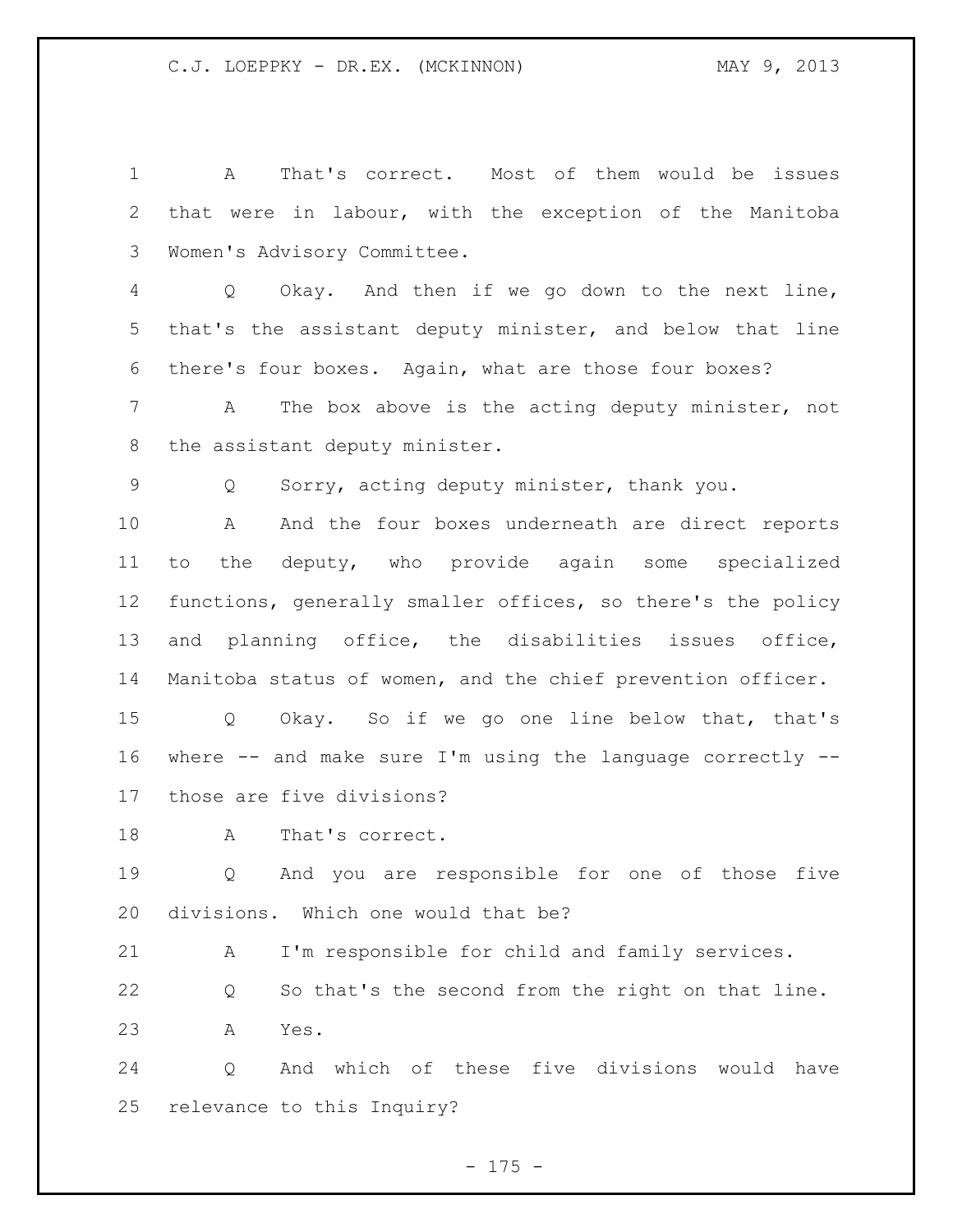A The child and family services division, which is mine, and the community service delivery division, which is to the right of mine on the paper. Q Okay. And the others, for sake of this Inquiry, aren't particularly relevant. A No. Q Okay. So I want to talk to you, then, about these two divisions. You've briefly spoken about your work as the assistant deputy minister of child and family services, but within that job description there are two sub-offices. What -- do you call those branches? A I do. Q Okay. So what are the two branches that you're responsible for? A The two branches are the strategic initiatives and program support branch. Q And that's the job you used to have. A That's right. 19 O Okay. And you told us what that job was. A Yes. And the other one is the child protection branch. Q Okay. And you told us a little bit about that but perhaps, for the benefit of the Commissioner, you could describe a bit what the child protection branch does now and then contrast that with what the child protection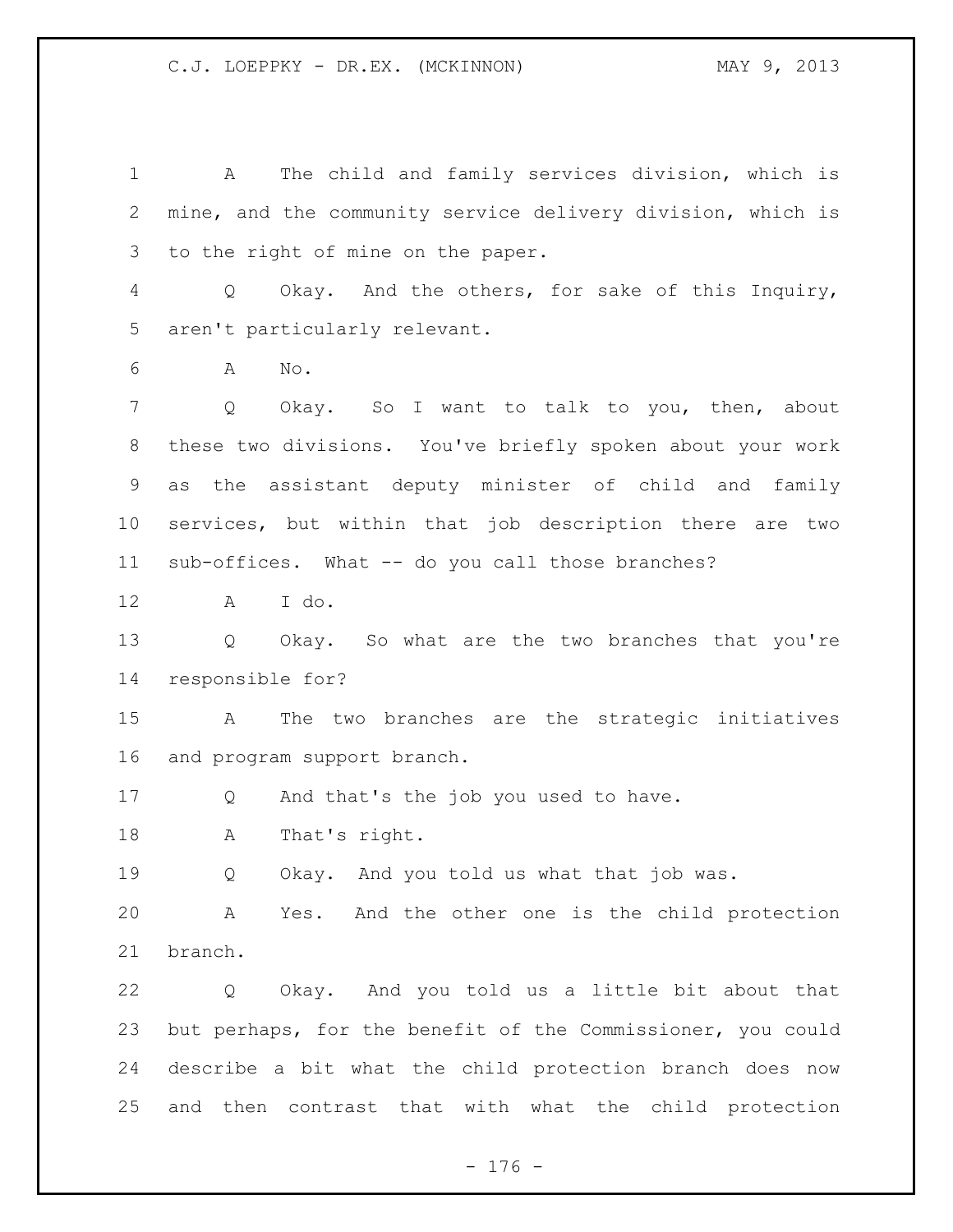branch did, say, in 2001, 2002, and 2003 before devolution?

 A The child protection branch currently has some responsibilities and functions with respect to licensing of residential care facilities. It has responsibility to do some provincial investigations of abuse, and these would generally be allegations that would be -- come to us from residential care facilities around employees who may be accused of abuse.

 Q So those -- just to make that clear, the director of child protection is not responsible for abuse allegations of the kind we've been hearing of in this Inquiry. That would be allegations against employees in facilities that you license.

14 A That's correct.

Q Okay.

 A We would also provide some services if there was a conflict of interest where an agency would ask us to do an investigation on their behalf.

Q Okay.

 A Then we also manage the child abuse registry and the adoption registry through the child protection branch, as well as some post-adoption services. The other major area that we have responsibility for is the development of standards, and we heard in the Inquiry of the approach that we have taken with the development of standards through the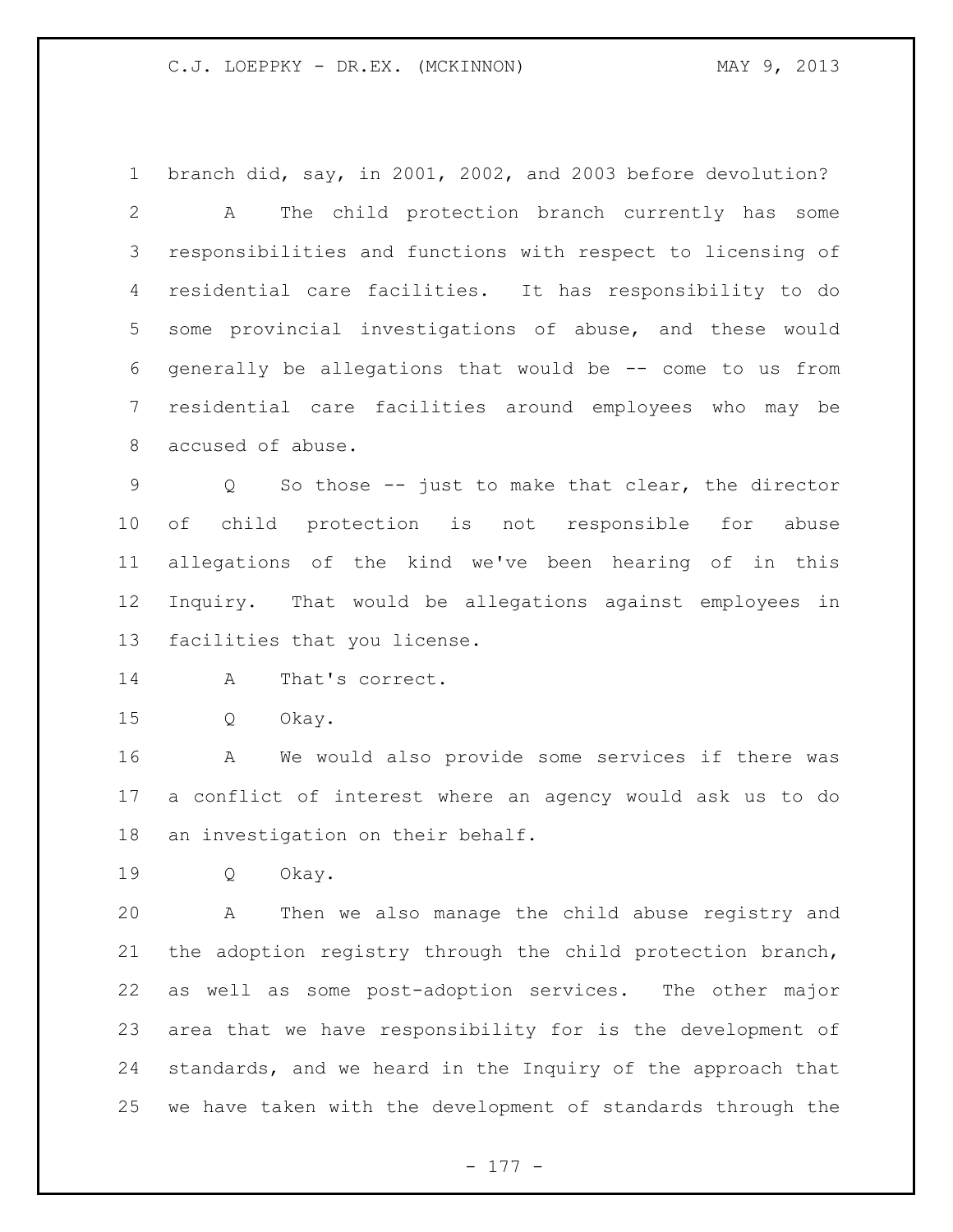protocol that was agreed to by the authorities.

| $\mathbf{2}$ | We'll come back to that later in your evidence.<br>Q          |
|--------------|---------------------------------------------------------------|
| 3            | Now, can you contrast that with what this role                |
| 4            | would have looked like in 2003 before devolution?<br>What     |
| 5            | was, what was, what was different back then?                  |
| 6            | The responsibility for mandating agencies was one<br>A        |
| 7            | of the responsibilities that was with the child protection    |
| 8            | branch prior to 2003. This now is a responsibility that       |
| 9            | the authorities hold.                                         |
| 10           | Q<br>Okay.                                                    |
| 11           | So the oversight and the responsibility for<br>A              |
| 12           | mandating agencies prior to '03 was with the child            |
| 13           | protection branch.                                            |
| 14           | Q And you and I, in our private discussions, have             |
| 15           | had some -- made some analogies to school divisions. If we    |
| 16           | use that analogy, what's the, what's the role of the          |
| 17           | authority?                                                    |
| 18           | The role of the authority in, in that analogy<br>$\mathbf{A}$ |
| 19           | would be very similar to a school division head office. So    |
| 20           | they are responsible for implementing provincial policy,      |
| 21           | legislation, and any standards of practice that<br>are        |
| 22           | province-wide. They have responsibility for the oversight     |
| 23           | of the agencies and for any of the requirements that would    |
| 24           | be either provincial and/or local, that they would develop    |
| 25           | by themselves with respect to policies or standards of        |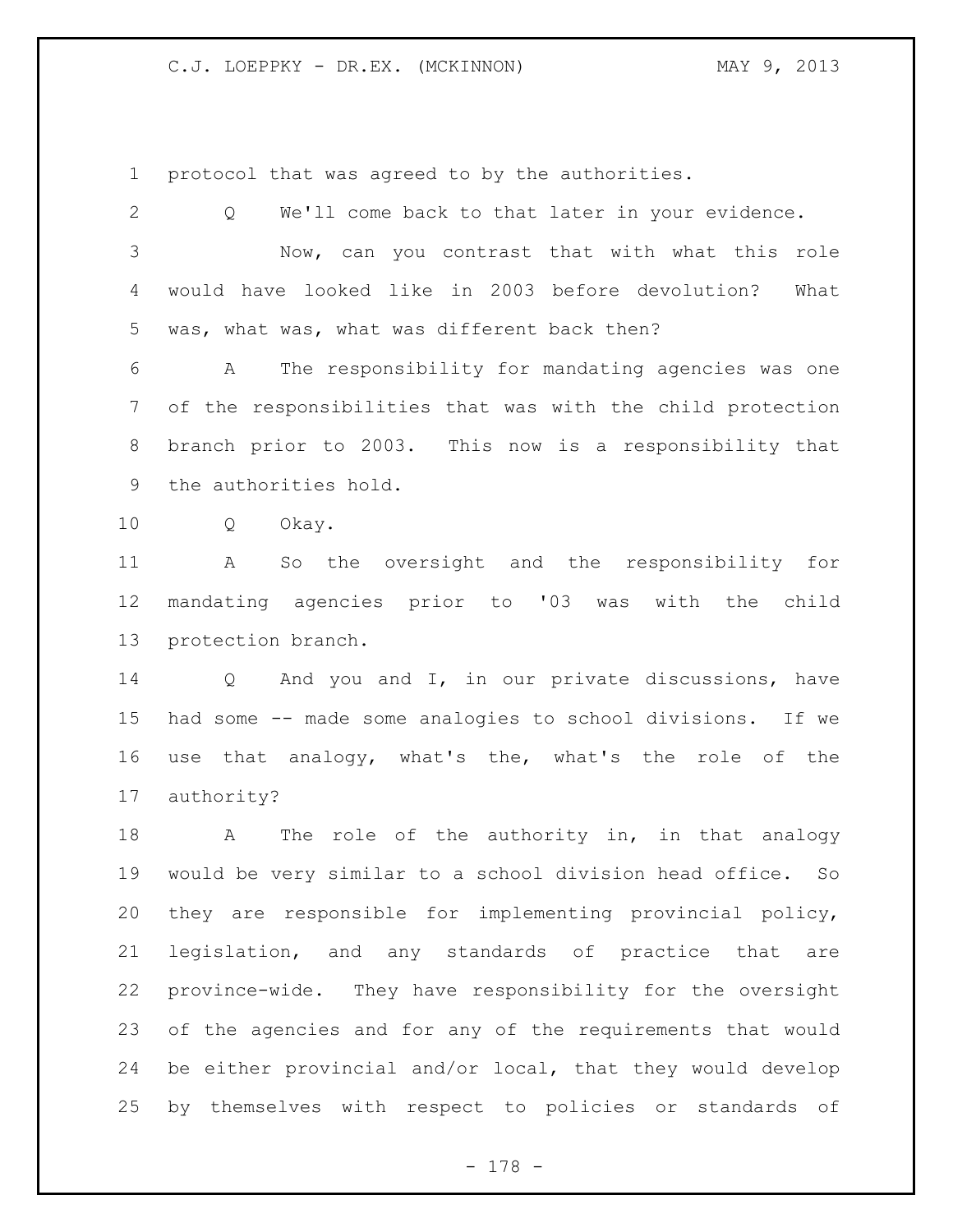practice.

 Q Now, I have in my notes that you have responsibility for two key program areas: child welfare and family conciliation. And I'm not sure that family conciliation is relevant to these proceedings, but just might clarify that for us.

 A Family conciliation services are primarily dealing with custody issues during divorce and separation issues. We work along with the courts to try to ensure that the transition for children is as healthy as possible under those proceedings.

 Q Okay. So that wouldn't be particularly relevant to these proceedings.

A No.

 Q All right. Then you said the other division that is relevant to these proceedings is community service delivery, which is the right-hand column on that flow chart 18 or on that organizational chart. Would you -- at a very broad level, what's community service delivery responsible for?

 A Community delivery -- or, pardon me, community service delivery is responsible for many of the direct services that the department offers. For example, children's special services, which deals with providing supports and services to families whose children have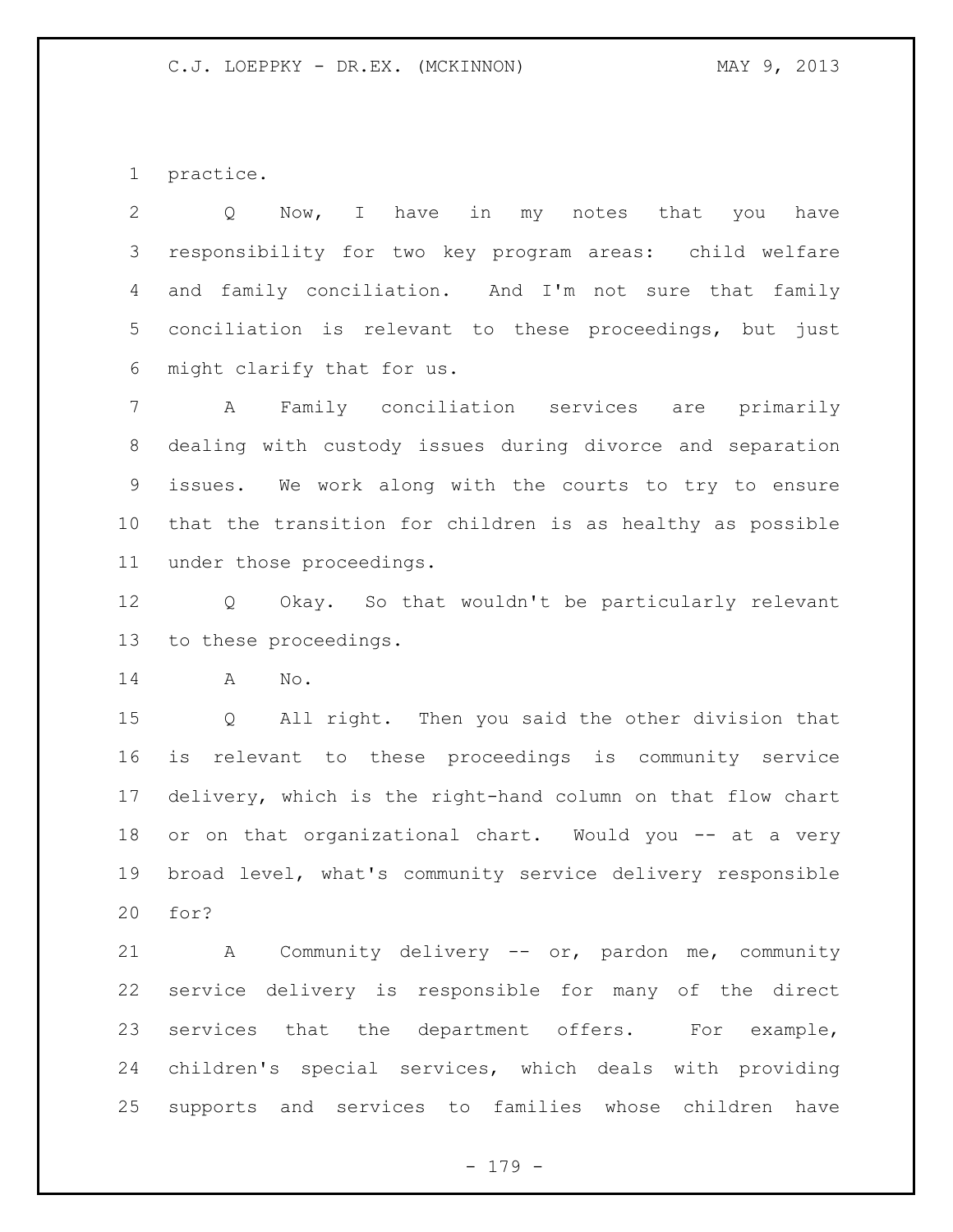| $\mathbf 1$  | special needs or disabilities; some autism services; voc             |
|--------------|----------------------------------------------------------------------|
| $\mathbf{2}$ | rehab services for adults; and community living services             |
| 3            | for individuals who have disabilities. The two areas that            |
| 4            | have some child welfare responsibilities are the Winnipeg            |
| 5            | rural and northern services area, and rural and northern             |
| 6            | would deal with programs outside of the City of Winnipeg.            |
| 7            | That's the -- and that would be -- these are the<br>Q                |
| 8            | branches -- below the division are some boxes; those would           |
| 9            | be called branches?                                                  |
| 10           | That's right.<br>A                                                   |
| 11           | And one of them that's relevant is rural and<br>Q                    |
| 12           | northern. That's CFS services?                                       |
| 13           | It has some child and family services as well as<br>A                |
| 14           | others.                                                              |
| 15           | Okay. And it has other health-like services or<br>$Q \qquad \qquad$  |
| 16           | disability services, what kind --                                    |
| 17           | It would be disability services and other family<br>A                |
| 18           | offer, children's<br>service<br>services<br>that we<br>special       |
|              | 19 services, family conciliation and the like.                       |
| 20           | Okay. And the last box on that chart would also<br>$Q \qquad \qquad$ |
| 21           | be relevant.                                                         |
| 22           | A Yes, that's Winnipeg Child and Family Services,                    |
| 23           | and you'll notice that there is a direct reporting line to           |
| 24           | Peter Dubienski, who is the ADM of community service                 |
| 25           | delivery.                                                            |

- 180 -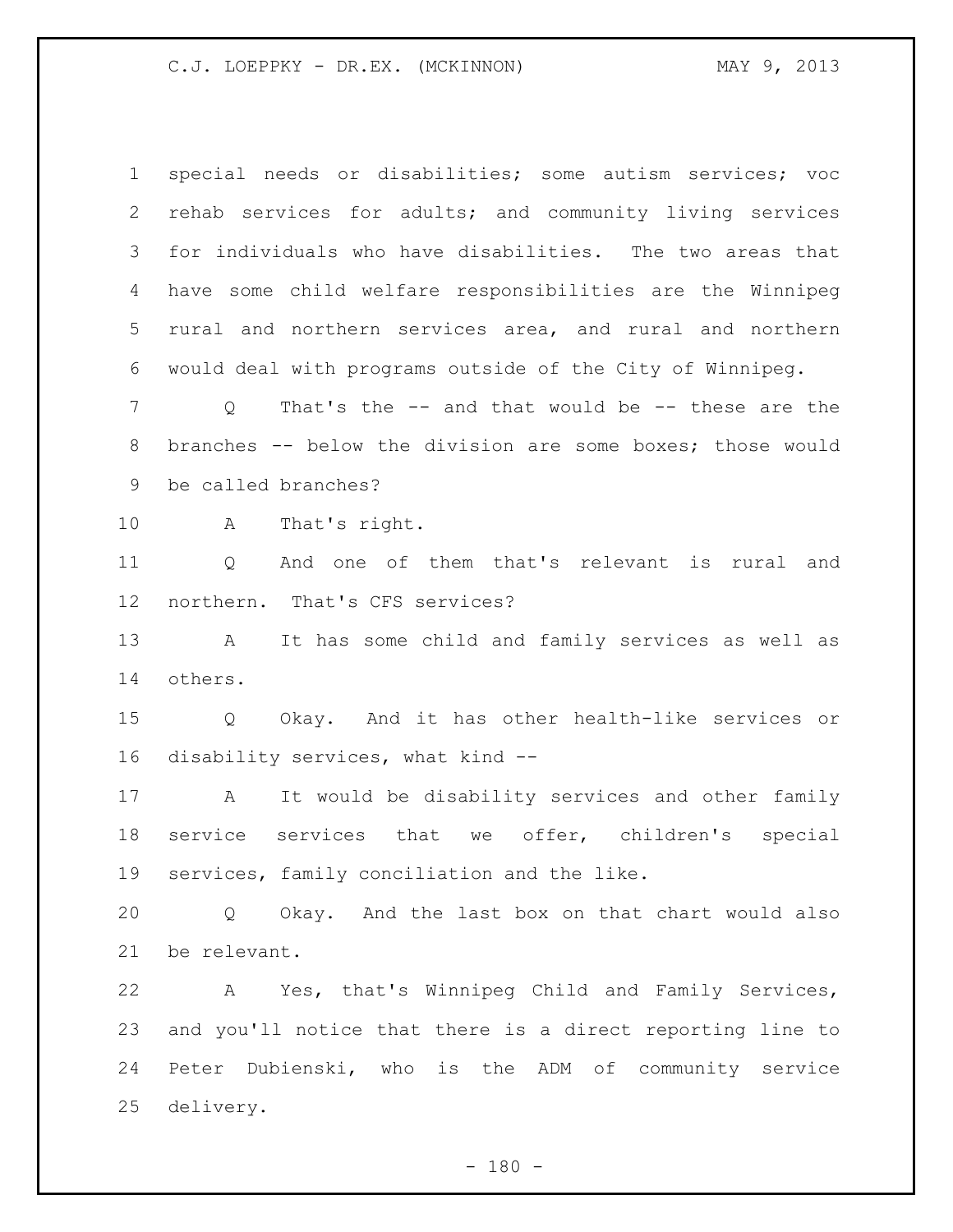Q And again, in our private discussions we've often talked about the uniqueness of, of Winnipeg CFS being a branch of the department. What role does Mr. Dubienski play relative to Winnipeg CFS, if you can analogize to an agency?

 A Peter, or the ADM, would primary be viewed as the board and have that function in terms of support and responsibility for Winnipeg Child and Family Services, and the General Authority has overall responsibility very similar to all of the other agencies that they would have.

 Q Right. So would, would Peter Dubienski, for example, be the person who would review Alana Brownlee for performance appraisal --

A Yes, the --

Q -- by way of example.

A -- the employer-employee relationship --

Q Right.

18 A -- would be between them.

 Q And the role of the GA with respect to Winnipeg Child and Family Services, if you could just again explain what that role would be?

 A The General Authority would have the overall responsibility for the oversight of Winnipeg Child and Family Services, to ensure that they were implementing standards, policies, and generally be responsible for the

- 181 -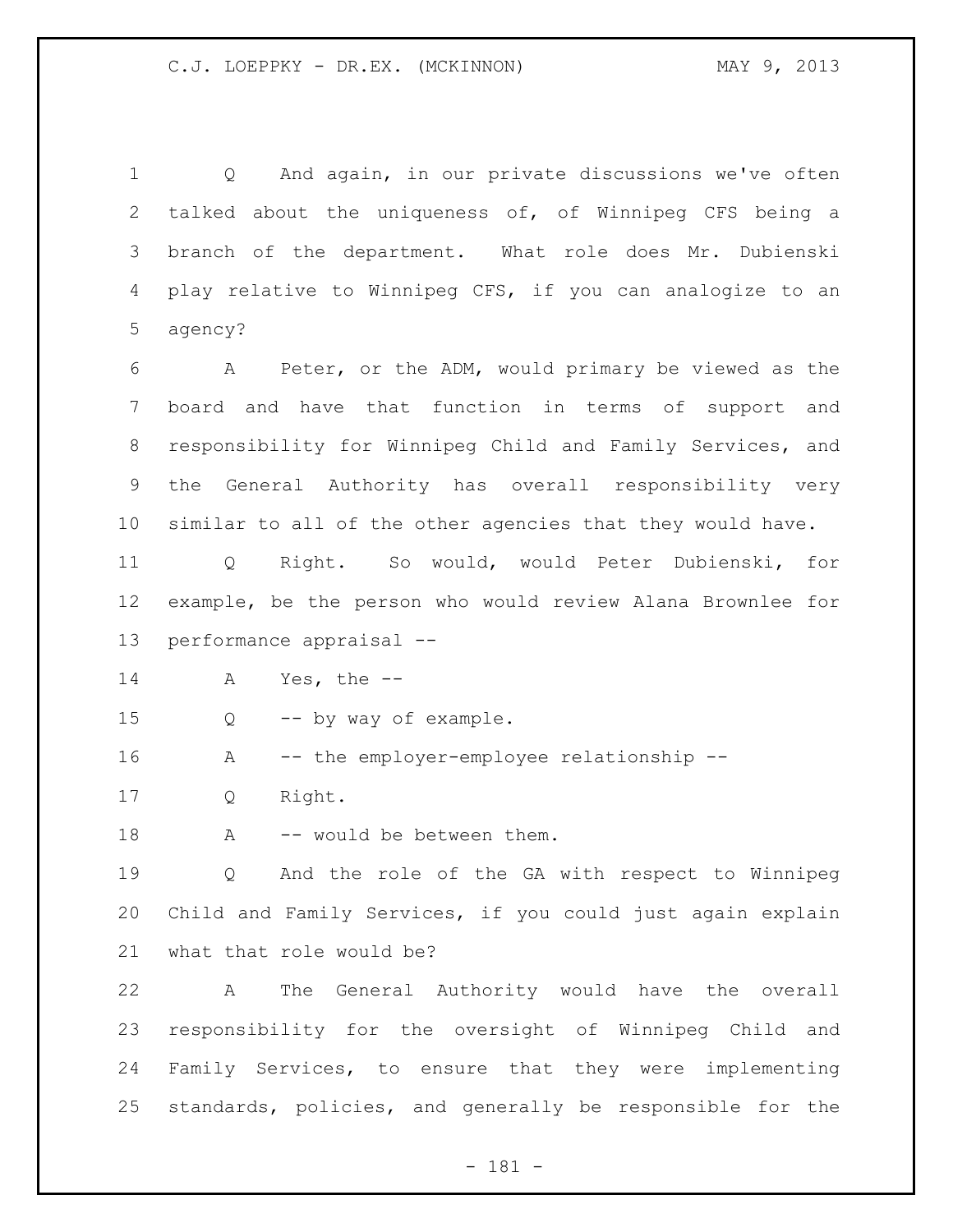quality assurance aspects of that agency. Q Okay. I think I'm done with this organizational chart. Is there anything else you want to add before I move to the next -- A No, I think that covers it. MR. MCKINNON: The next topic I would like to take the witness to, Mr. Commissioner, is that of workload. BY MR. MCKINNON: Q Ms. Loeppky, we've heard a great deal in this Inquiry about the issue of workload and I'm going to start by asking you to comment on some of the additional supports from the department to agencies related to support for frontline workers or sometimes referred to as workload relief. MR. MCKINNON: And, Mr. Commissioner, the document -- and I'm going to be referring to this document fairly extensively and it's the only one I forgot to put in the binder. It's CD1033. I'm not sure if Ms. Loeppky has added it to the binder. THE COMMISSIONER: Would that be in Exhibit 64? MR. MCKINNON: It might be in Exhibit 64. If not, I have extra copies. 24 THE COMMISSIONER: Oh, I see, those things are all in here. Well, the third document here is the audit

- 182 -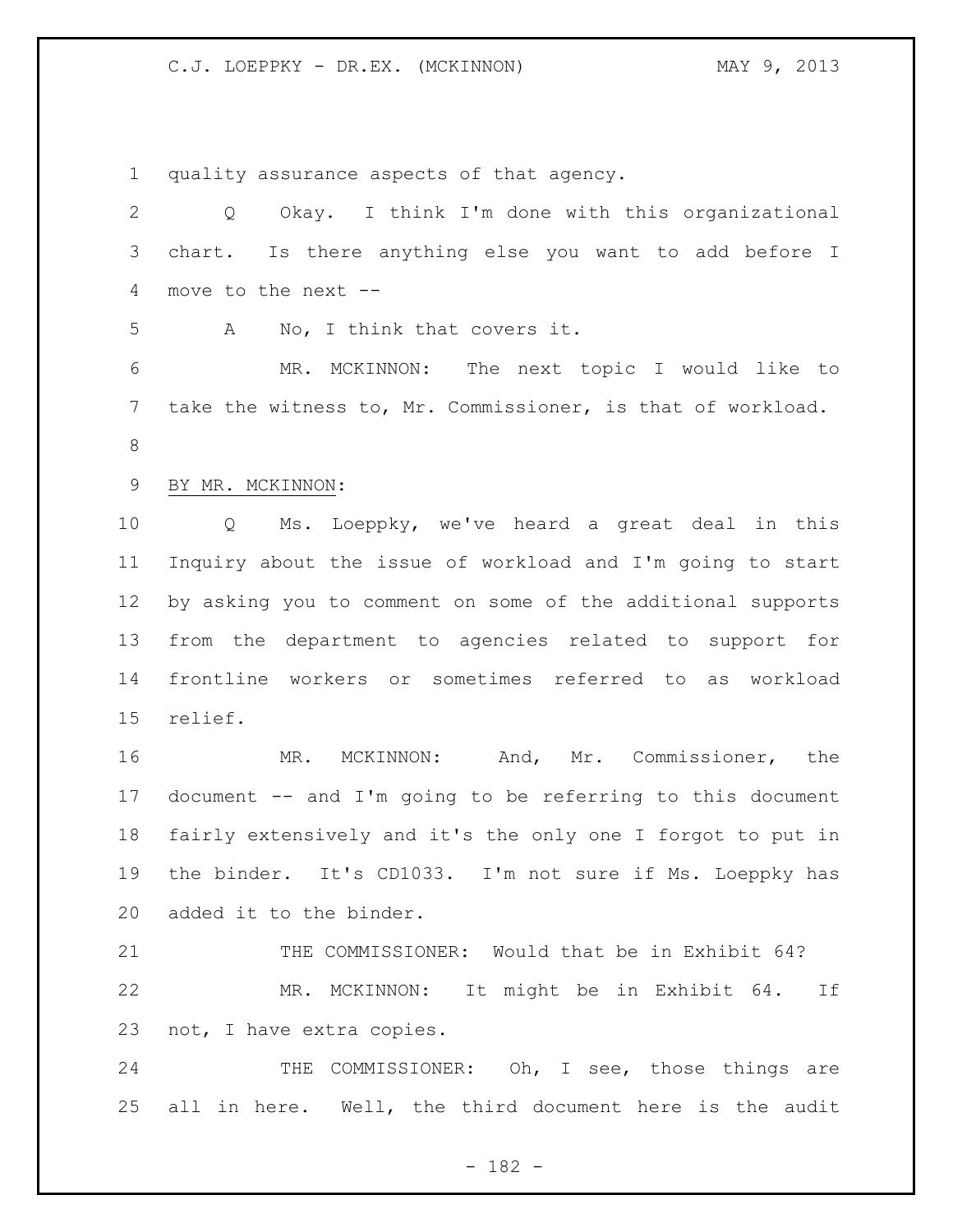trail.

 MR. MCKINNON: I think it would be best if I filed this and marked it as an exhibit, Mr. Commissioner, so that -- it, it probably deserves to be marked in the sense that we'll be referring to it quite extensively, and it's only one page long. 7 THE COMMISSIONER: Oh, I see. UNIDENTIFIED PERSON: It's not in there. 9 MR. MCKINNON: It's not in there? 10 THE COMMISSIONER: Yes, yes. I've been following that document with her CV and so on, but I see that it's actually -- what you are referring is in here. I couldn't figure that out. But I, I get, I get there's two forms of it. So we're now going to what document, the workload? MR. MCKINNON: Going to ... We're going to a document that's Commission disclosure 1033. I'm going to mark it as the next exhibit so you have a paper copy, Mr. Commissioner. 19 THE COMMISSIONER: All right. THE CLERK: Exhibit 68. 21 THE COMMISSIONER: Exhibit 68. MR. MCKINNON: Now, there's a lot of -- THE COMMISSIONER: What do we call this? MR. MCKINNON: We're calling this Additional Positions Since Changes for Children.

- 183 -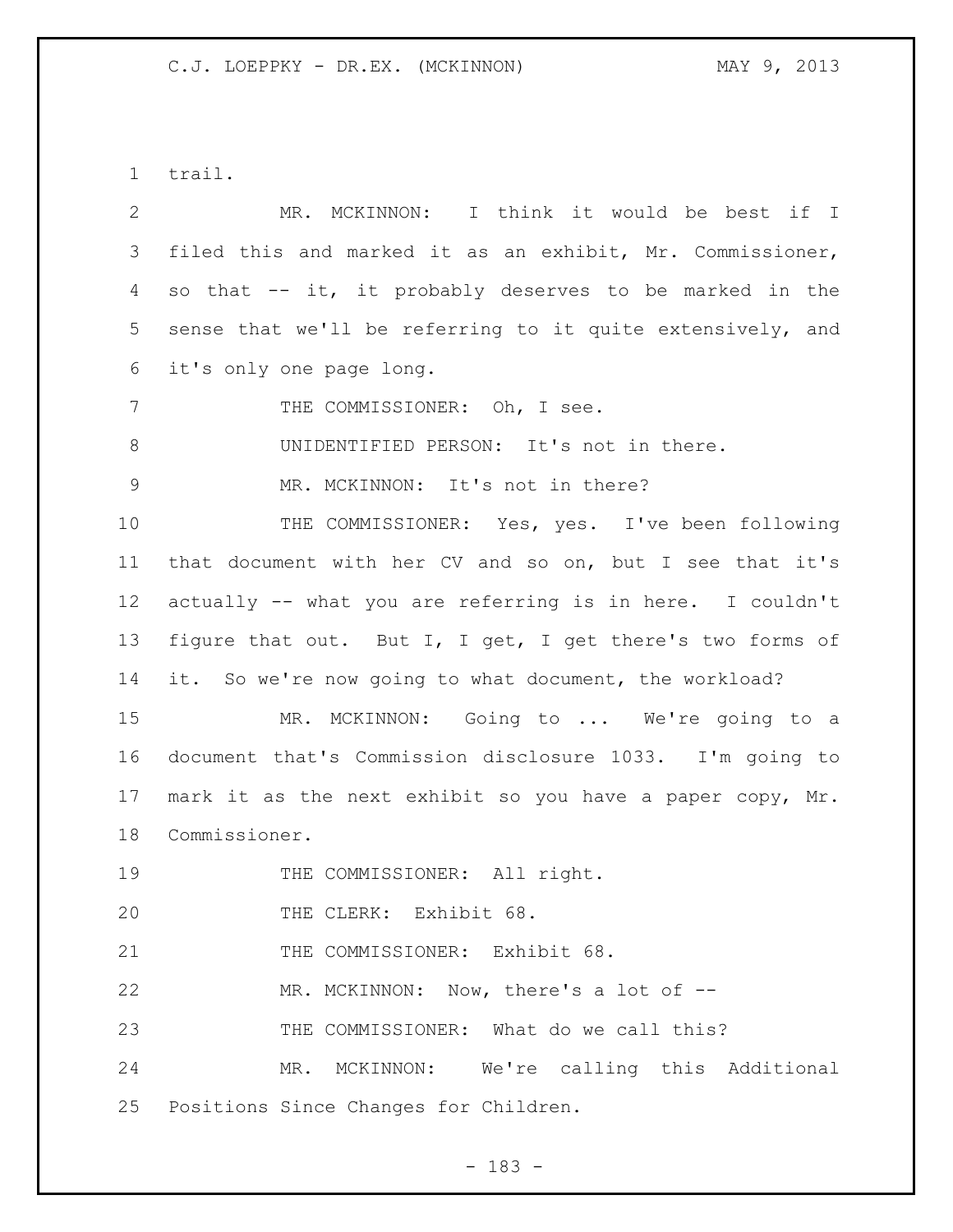THE COMMISSIONER: Additional Positions Since Changes for Children. (Inaudible). MR. MCKINNON: Right, and I'll explain what that means in a minute, or I'll get the witness to. THE COMMISSIONER: All right. **EXHIBIT 68: CHILD AND FAMILY SERVICES ADDITIONAL POSITIONS SINCE CHANGES FOR CHILDREN (2006/07 TO PRESENT)** BY MR. MCKINNON: Q Ms. Loeppky, the title of this document is Child and Family Services Additional Positions Since Changes for Children, 2006/07 to Present. Before we get into that, when approximately was this document prepared? A This document was prepared prior to any of the changes that occurred with the new funding model. Q Okay. So these are the changes that occurred between the various reports being released and the introduction of the new funding model. A That's correct. Q Okay. And just so that the record's clear -- I should have asked you this earlier -- when you assumed responsibility as assistant deputy minister of child and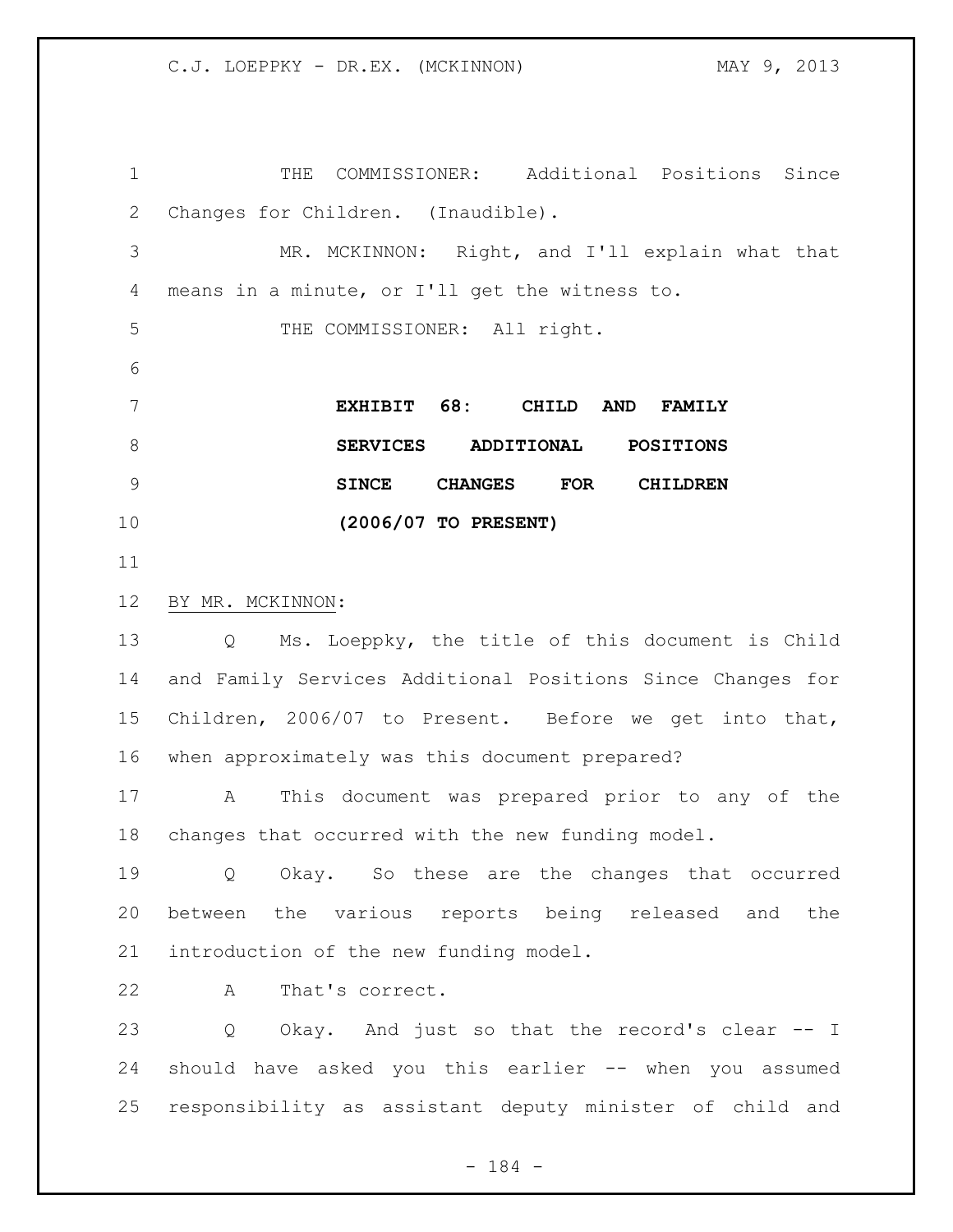family services, I think you said that was November of 2006?

A Yes.

 Q And these reports that are the subject of this Inquiry were released approximately September and October of 2006.

A That's right.

8 Q So, again, for the benefit of the Commissioner, what was job one when you became the assistant deputy minister?

 A When I became the assistant deputy minister, government had announced their response to the review recommendations, and this was a public document that was produced, which I think you're going to hear more about from Jay Rodgers, and one of my tasks --

 Q And this public document was entitled Changes for Children.

A That's right.

 Q And, and just before you get into your tasks, could you give the Commissioner some sense as to the significance of that document, Changes for Children?

 A Well, government took the reviews and the recommendations that came from the reviews very seriously. There was an immediate response and the recommendations were reviewed. They were identified by theme and

 $- 185 -$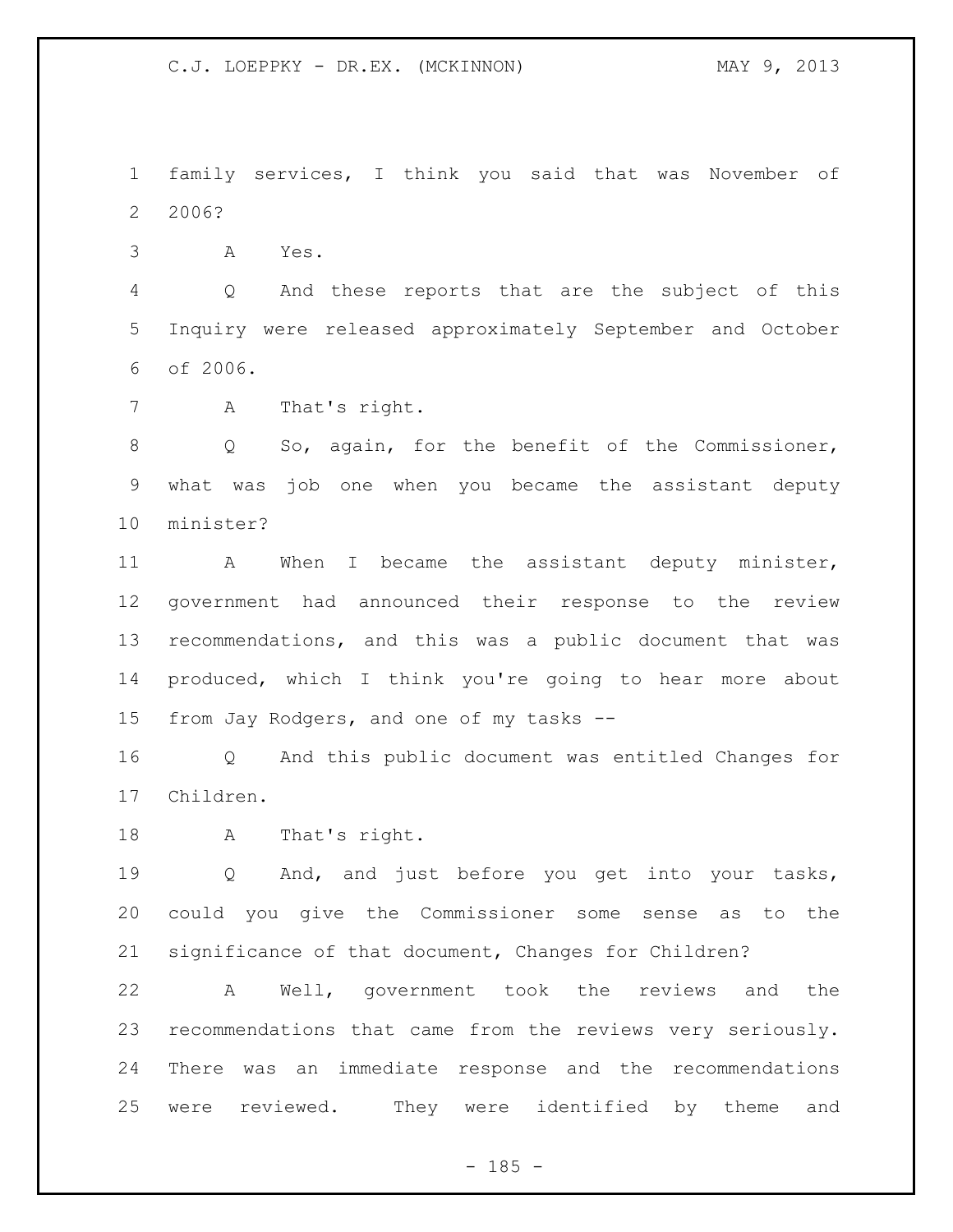government made a commitment to address the recommendations with a financial commitment that was publicly announced in and around October of that year.

Q Of 2006.

 A Of 2006. And as the new ADM in the division, my job was to work along with the authority CEOs, the two co-chairs that were provided as an additional support to us to start the implementation, and to develop the, the work plans, to look at all of the actions and activities that needed to be implemented, to do it in a comprehensive, sequential, and well-planned way so that we were making sure that the intent of the recommendations were well articulated and implemented.

 Q And just -- I'm trying to get you to comment on the scale or the sense of the significance of this Changes for Children document in terms of other initiatives that have been taken before and since. How important was this?

 A Well, this was probably one of the biggest responses that had ever been done in child welfare in Manitoba, biggest in the sense of it had a full range of recommendations that were made from a policy service model, development, funding, and also looking at some administrative issues that needed to be addressed. Government also made that early decision to allocate \$42 million over two to three years to implement their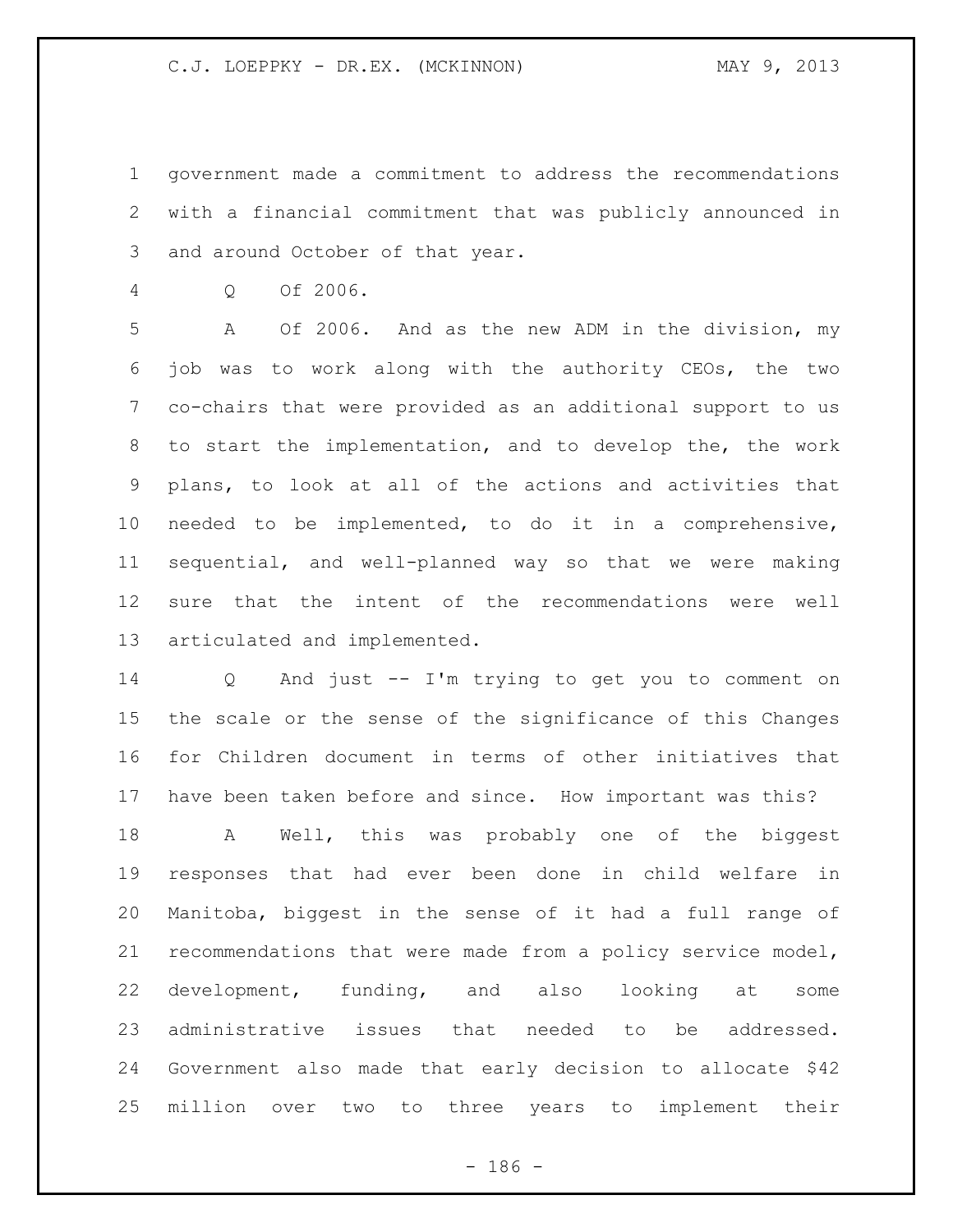recommendations.

| $\mathbf{2}$ | So the, the first response by government was a              |
|--------------|-------------------------------------------------------------|
| 3            | commitment to make the resources available to implement     |
| 4            | recommendations and also to do it in a very public way.     |
| 5            | initial announcement included<br>оf<br>The<br>the<br>some   |
| 6            | accountability procedures that we had to follow with        |
| 7            | respect to the implementation process.                      |
| 8            | Q<br>Okay.                                                  |
| 9            | THE COMMISSIONER: Is that document in evidence              |
| 10           | now?                                                        |
| 11           | MR. MCKINNON: The document is at tab 11 of the              |
| 12           | binder that I've been asking you to refer to.               |
| 13           | THE COMMISSIONER: Oh, yes, I see it. Um-hum.                |
| 14           | MR. MCKINNON: And I was just going to get the               |
| 15           | witness to look at her copy at tab 11 and confirm this is   |
| 16           | the                                                         |
| 17           |                                                             |
| 18           | BY MR. MCKINNON:                                            |
| 19           | This is the Changes for Children document that<br>Q         |
| 20           | you would have -- and I'm speaking figuratively here now -- |
| 21           | found on your desk when you became assistant deputy         |
| 22           | minister.                                                   |
| 23           | That's right.<br>Α                                          |
| 24           | Q<br>And you talked about the scope and scale of it.        |
| 25           | I'm going to ask you then to comment on a few of the        |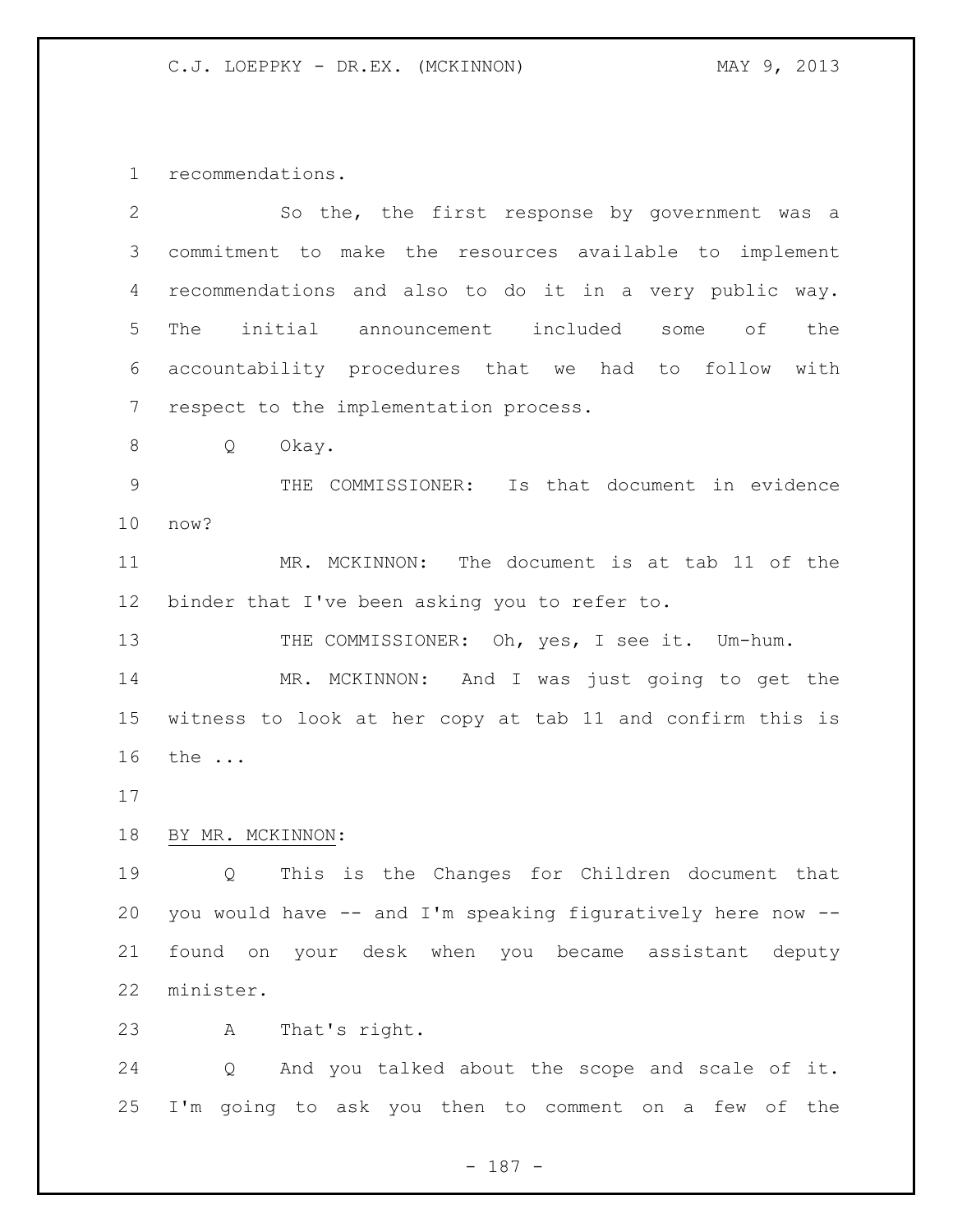details.

| $\mathbf{2}$  | MR. MCKINNON: Keeping in mind that Mr. Rodgers                     |
|---------------|--------------------------------------------------------------------|
| 3             | will be speaking to this in greater detail subsequently,           |
| 4             | Mr. Commissioner, I'm just going to take this witness to a         |
| 5             | couple of highlights.                                              |
| 6             | THE COMMISSIONER: Yes, I, I, I know this                           |
| 7             | document. I read it but I, I didn't quite realize which            |
| 8             | one it was, but I know the document.                               |
| $\mathcal{G}$ | MR. MCKINNON: Okay.                                                |
| 10            |                                                                    |
| 11            | BY MR. MCKINNON:                                                   |
| 12            | At, at page 10 of that document, Ms. Loeppky,<br>$Q \qquad \qquad$ |
| 13            | $it's$                                                             |
| 14            | MS. WALSH: 21103.                                                  |
| 15            | THE COMMISSIONER: Have you not got it?                             |
| 16            | MS. WALSH: No, no, I'm just giving the clerk the                   |
| 17            | -- it's in our disclosure -- so she has the page number so         |
| 18            | she can put it on the screen.                                      |
| 19            | MR. MCKINNON: They're just asking me to pull it                    |
| 20            | up on the screen, Mr. Commissioner.                                |
| 21            | MS. WALSH: I've done that.                                         |
| 22            | MR. MCKINNON: It's done?                                           |
| 23            | If you could just scroll down so I can see what                    |
| 24            | page you're on? Thank you.                                         |
| 25            |                                                                    |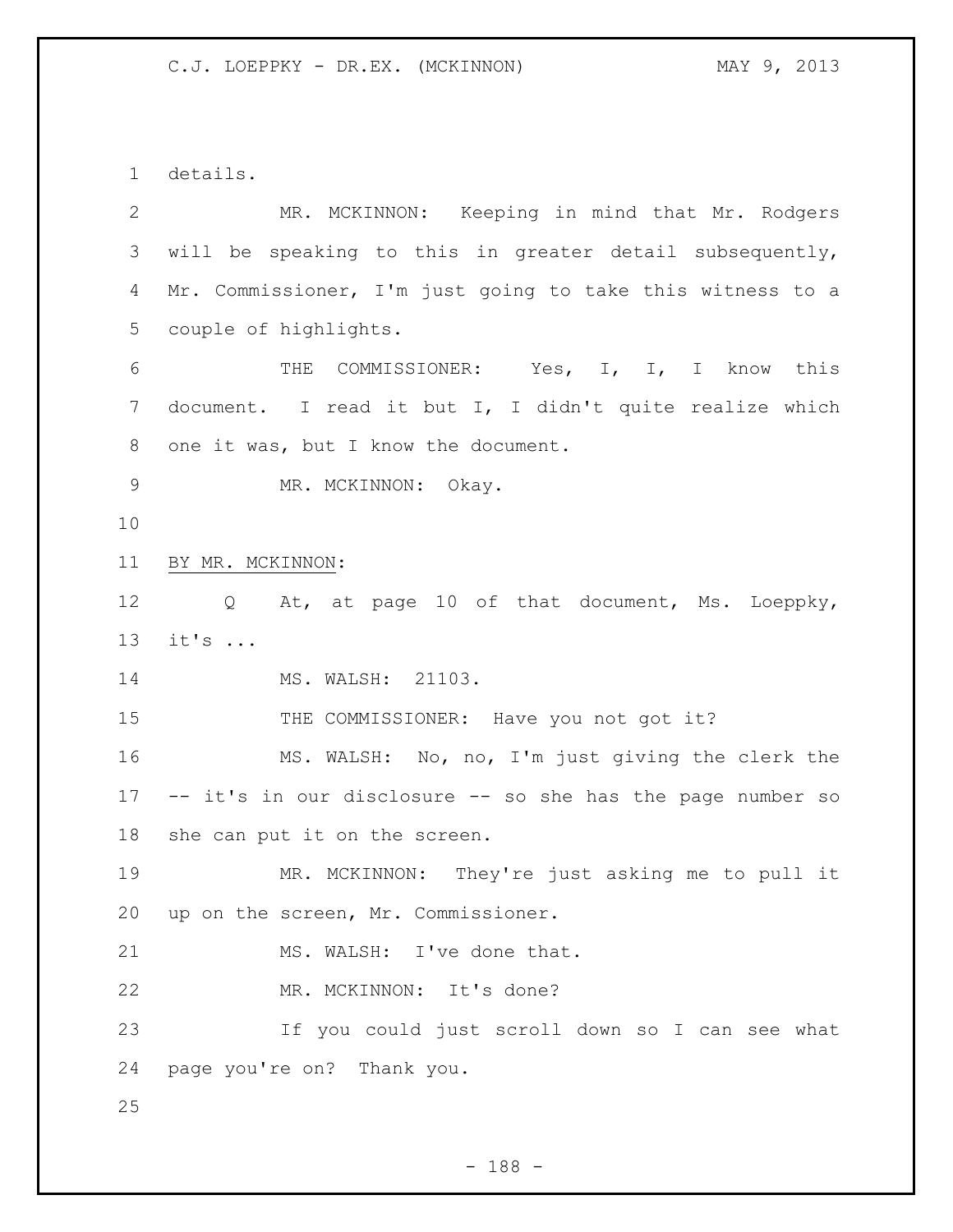## BY MR. MCKINNON:

 Q If you look at that page that's on the screen in 3 front of you -- you may have the paper copy, Ms. Loeppky -- there's reference there -- and, and I want to get into the issue in particular of workload. There's reference to \$15 million in new funding for workload relief. Could you just explain what that is?

 A In the review recommendations there were a number of recommendations that had to do with workload. Workload was identified as one of the first initiatives that we wanted to undertake to support the system, and it had to do with providing resources for authorities and agencies to allocate for workload and it was up to the authorities and the agencies to make some decisions as to how they would actually allocate those resources. There was a commitment also to look at some -- the whole information system that we had.

Q Okay, I don't want to go into all --

A Okay, sorry.

Q -- those other things.

A Okay.

 Q Just -- I want to concentrate now on workload and we'll come back to information management later.

 The reference to \$5 million -- well, I think it's \$15 million ... If you could just explain what that \$15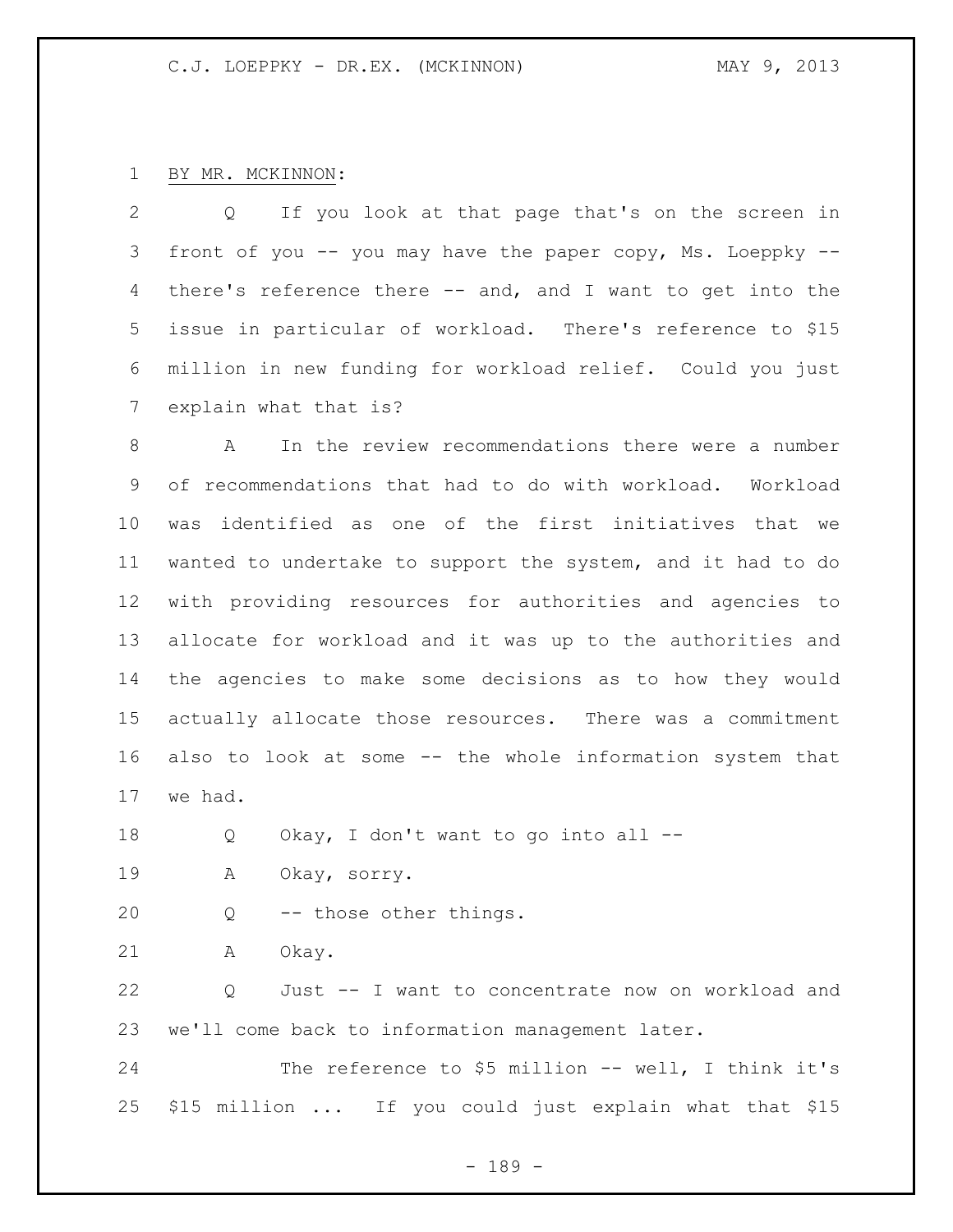million was, and it talks about over three years. What was that? A The, the 15 million over three years was a five million dollar infusion for workload relief immediately. Q And that was five million dollars added to base or -- A Yes. Q -- was it a one-time-only payment? 9 A No, it was added to the base. MR. MCKINNON: And if we go back to Commission disclosure 21321, page 21321 -- and that's the one I just filed as Exhibit 68, Mr. Commissioner. 13 THE COMMISSIONER: Yes. BY MR. MCKINNON: Q The number in the column on the left-hand side, 63.5, do you see that number? A Yes. Q What's that? A That was the number of positions that were identified by the authorities and agencies, that were the initial positions that were being created as a result of the first five million dollars that was put into the system. Q So again, in terms of, of how those positions

 $- 190 -$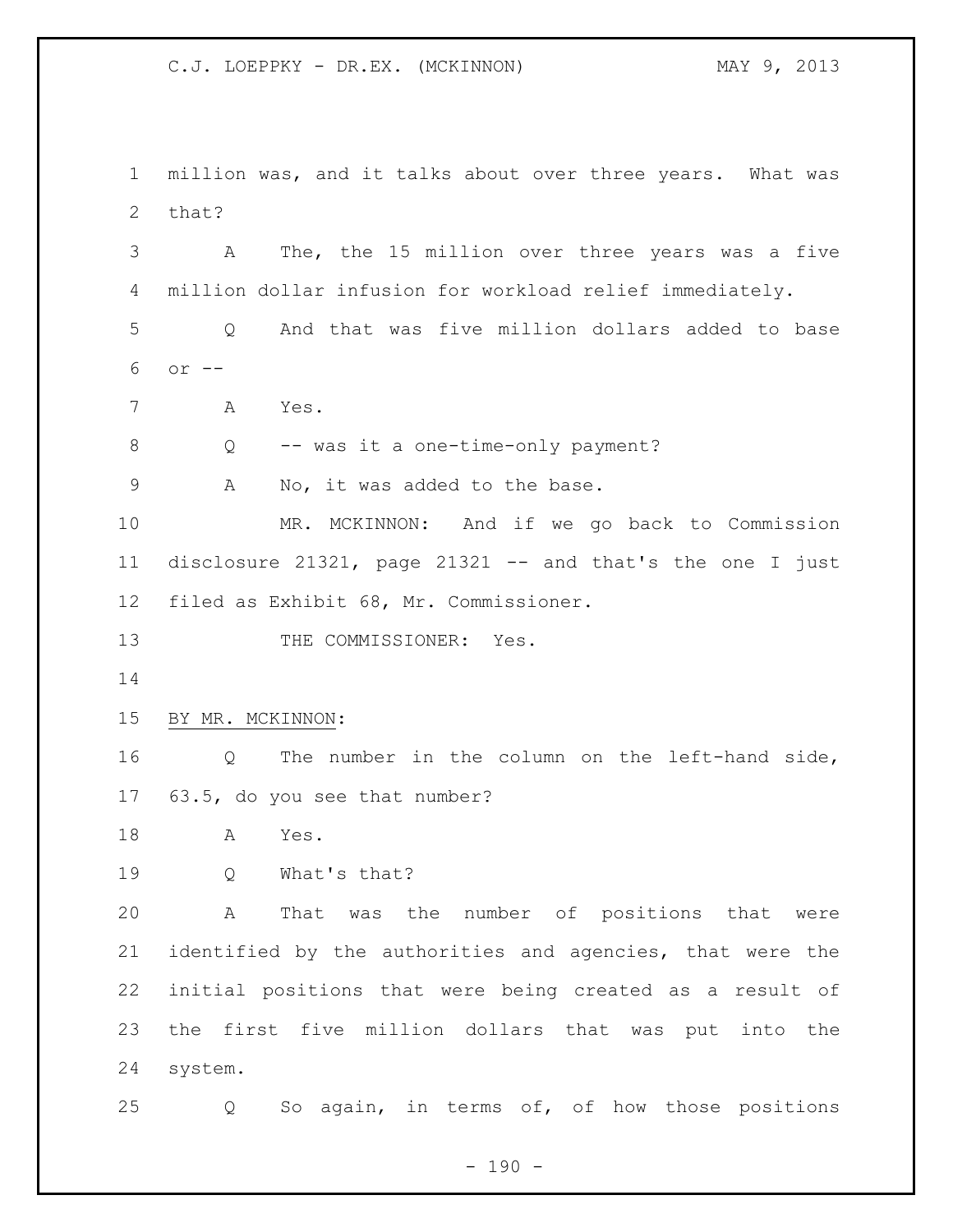were allocated, the, the department allocated the money to the authorities?

 A The authority CEOs and the department worked together to look at a method to distribute the money to the authorities, and then the authorities had the responsibility to look at their agencies and how they were going to distribute the resources.

 Q And if we look at all those numbers, we can see how those positions were distributed. The darker lines are how they were distributed amongst the authorities. So there was some process agreed to between the department and the authorities as to how to allocate those monies and how many positions they would purchase?

A That's correct.

 Q And that was the department's involvement. The next was how the authorities allocated that money to their agencies, and that would have been between the authorities and the agencies?

A Yes.

 Q Now, we heard evidence here today from NCN, which is the fourth, fifth, sixth one down on the, on the chart. You will see they got no new positions from this five million dollars. You see that?

A Yes.

THE COMMISSIONER: Where, where's that?

- 191 -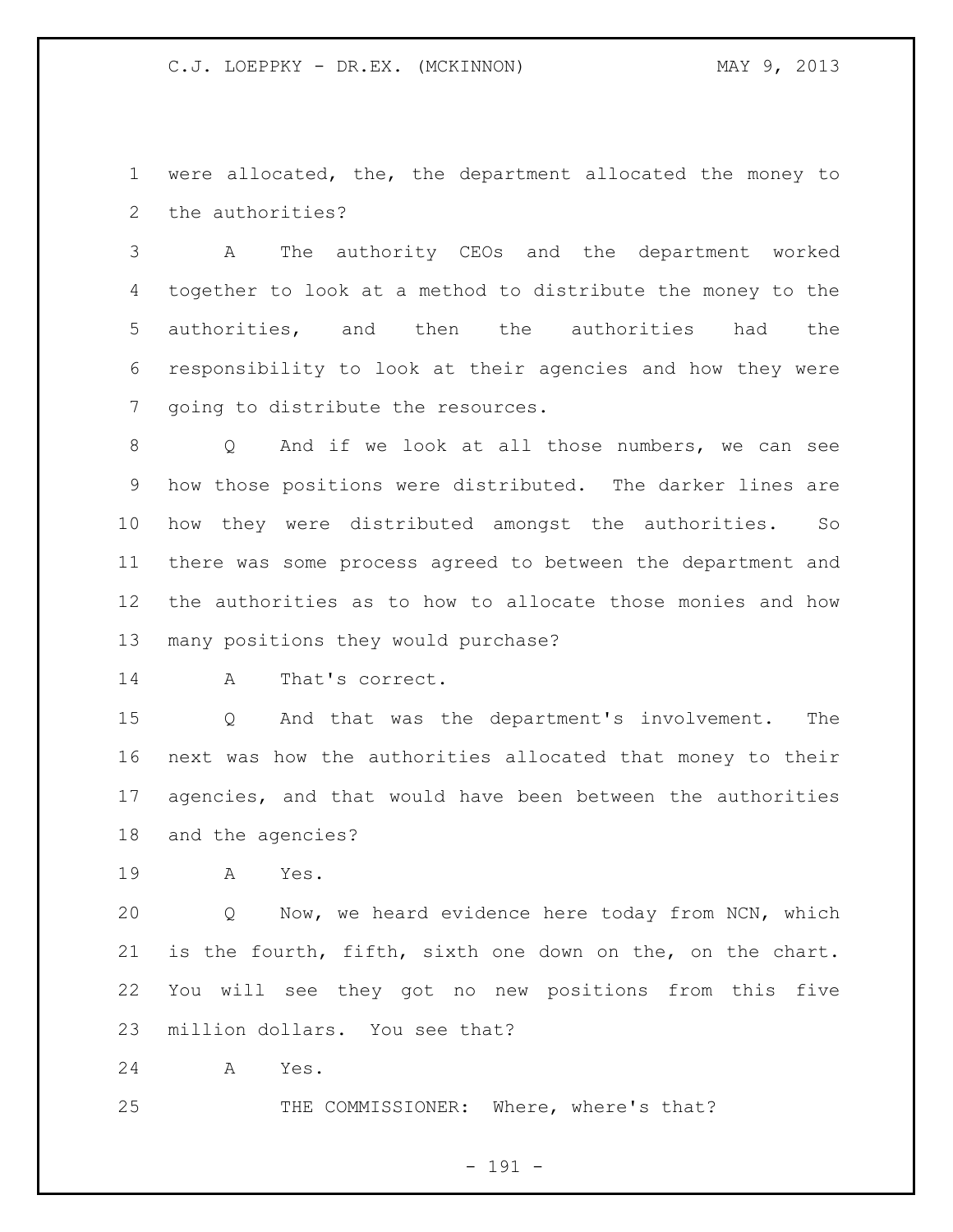1 MR. MCKINNON: If we look at the same chart --2 THE COMMISSIONER: Yes. MR. MCKINNON: -- 68, Exhibit 68, the workload relief, first column on the left-hand side -- THE COMMISSIONER: Yes. MR. MCKINNON: -- under the First Nations -- Northern First Nations Authority, they got 12.5 positions. 8 THE COMMISSIONER: Yes. MR. MCKINNON: And those were distributed amongst the agencies. For example, Awasis got one position, et cetera. 12 THE COMMISSIONER: Yes. MR. MCKINNON: And the NCN line shows no positions. BY MR. MCKINNON: Q Correct? 18 A Correct. 19 0 And that would have been a decision, I take it, that was made between the Northern Authority and its agencies. A Yes. Q Now, the next column to the left -- so what we're talking -- we just described how five million dollars was distributed, creating 63.5 new positions all across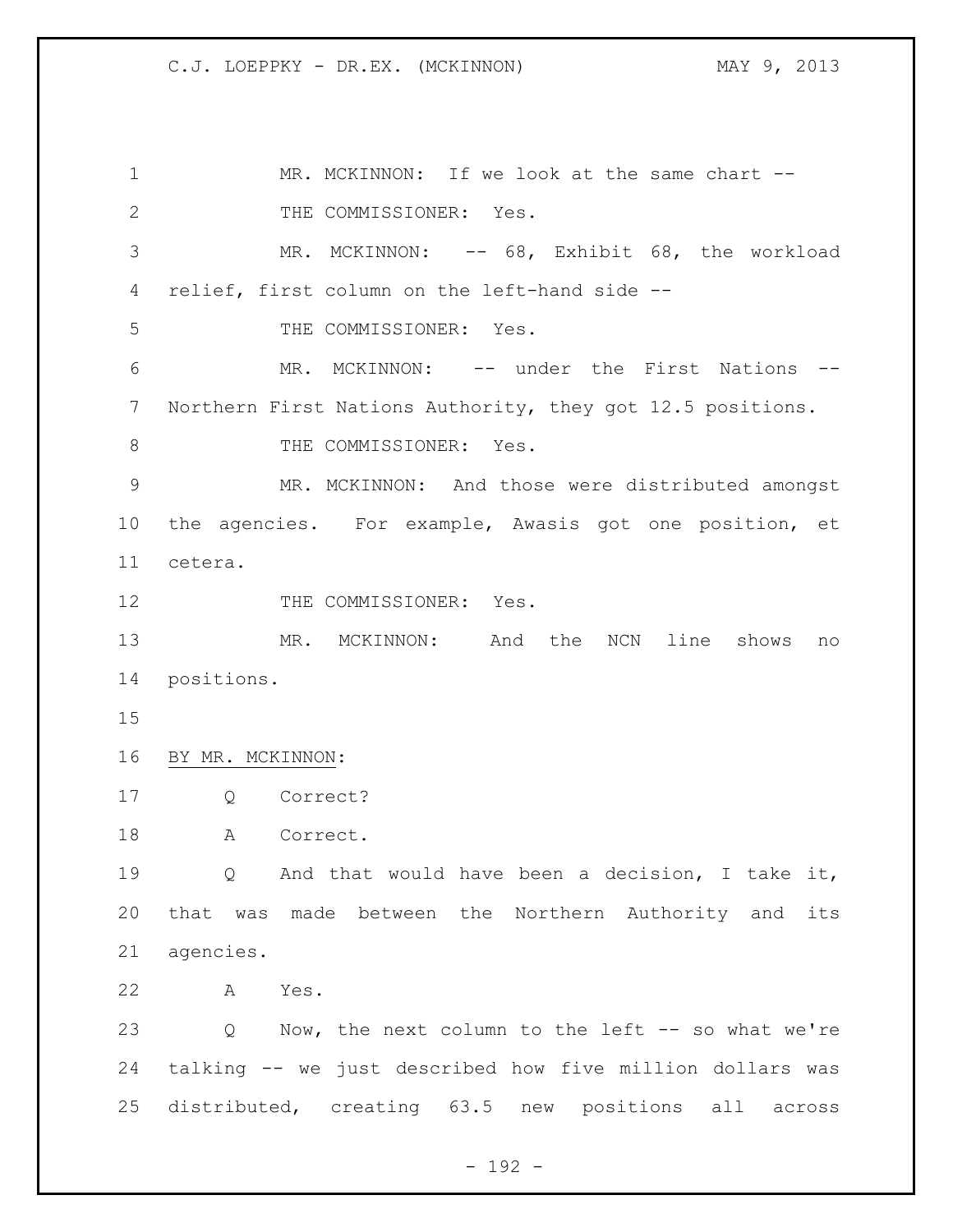Manitoba. The next column, moving to the right, is entitled Additional Relief, and the total at the bottom of that line is 17, correct? A Correct. Q Tell me about that column. A The, the second amounts that were allocated were allocated to the Northern Authority because there were some issues that had been identified with the after hours component for NCN and -- Q Right. A -- so that was one of the areas that was supported. The Southern First Nations and the General Authority each received an additional allocation of eight or the equivalent of eight positions. For ANCR, it was the, the Southern Authority identified the need for the additional abuse unit that we heard about. Q Okay, I just want to stop you there because we have heard evidence that ANCR was having some problems in 2007, I think. That would have been the eight positions to, to add an extra unit to ANCR. A That's right. Q Okay. And -- 23 A And -- Q Keep going. A And in the General Authority, there were some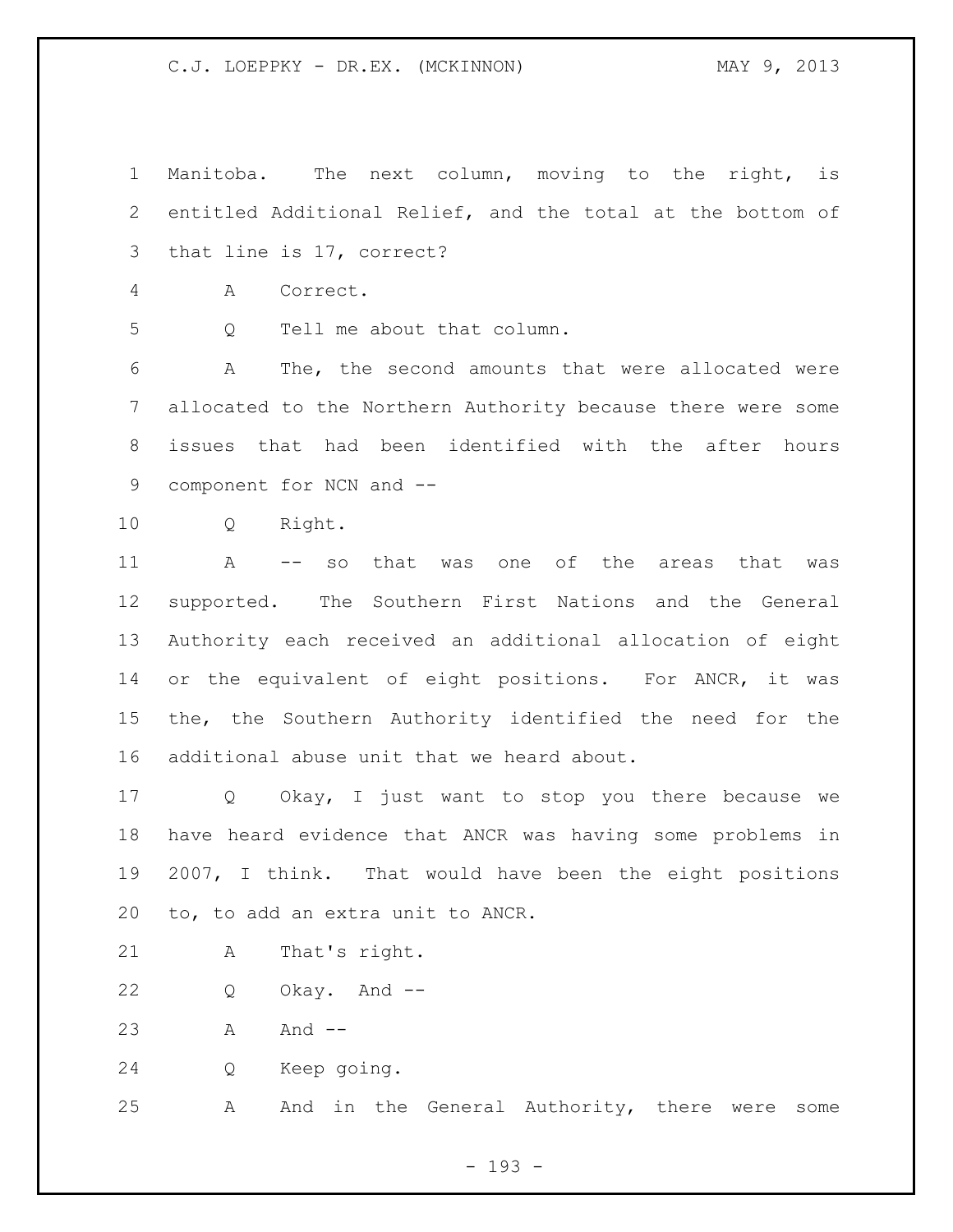issues that had resulted as a response to some provincial responsibilities that Winnipeg Child and Family Services was performing, the licensing of some foster homes that were able to be utilized by all authorities, and so this was a response to those additional responsibilities that the agency took on as a central responsibility.

 Q So again, it was recognition that there needed to be additional staff hired at Winnipeg CFS in around 2007, 2008, whenever --

A That's correct.

 Q -- that was. And if we look at those two together, the 12.5 and the eight, that's 20.5 new employees hired at Winnipeg CFS shortly after Changes for Children.

A Yes.

 Q And can you comment -- I don't know if you can -- the extent to which that was addressing some of the concern we heard expressed by the union, by Darlene MacDonald and others, about workload at that agency following devolution.

A Yeah, I --

Q Are you able to comment on that?

 A I believe in terms of looking at the allocations that were made in that first and second distribution of resources did provide some relief to Winnipeg that they had identified.

Q Okay. And I'm going to then keep going through

- 194 -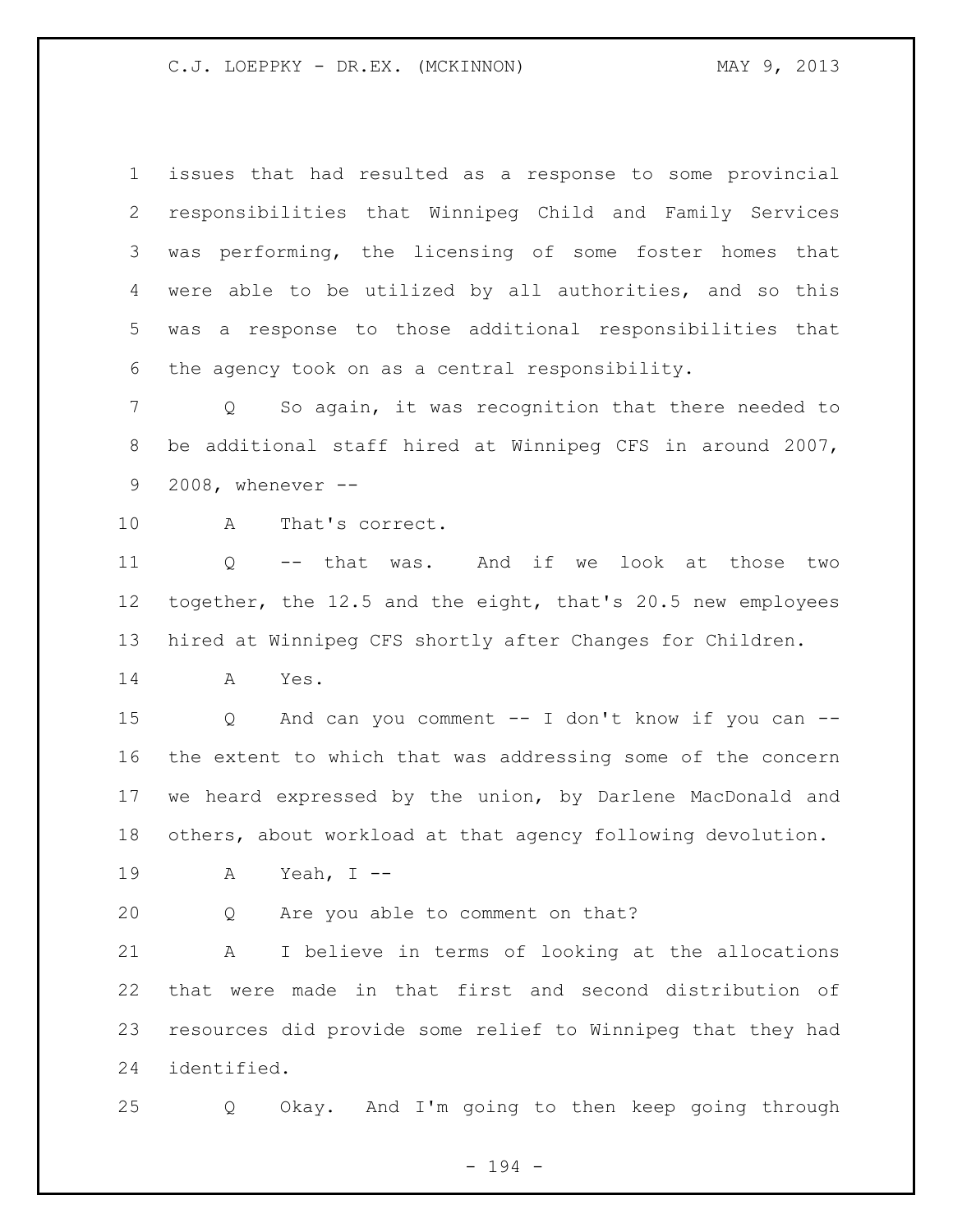this chart. If we move to the next column, it's entitled Joint Training Team. Could you tell me what that is?

 A The joint training team was the response that was developed by the CEOs and the department. We looked at a way to provide the, the infrastructure to support authorities to implement training programs for their agencies.

 Q And this again is responsive to some of the recommendations that we're going to hear about relating to the need for more training.

 A Yes. There were a number of recommendations through the various reports that talked about the need for additional training in the system and also for a more formalized system of training.

 Q And the decision to do this at the authority level, could you describe why that was done at that level?

 A It was important for the authorities to have some of their own specialists to work along with their agencies because each of them may have unique and/or common interests with respect to training, and this was done so that there could be communication between the various authorities. If they had some common needs, they could implement some common programs and also then look at more efficiencies in terms of the use of the resources that they had.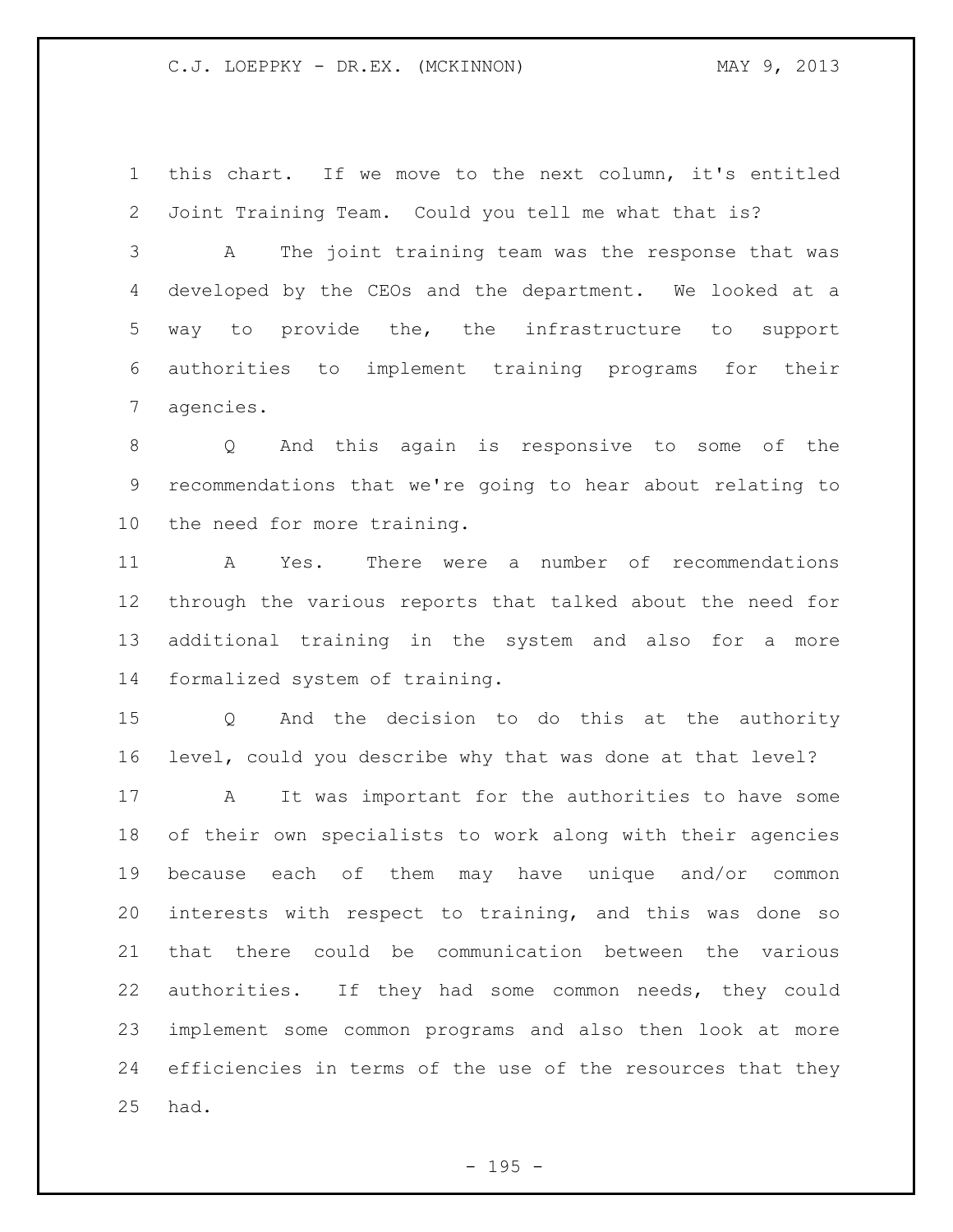Q And you call this the joint training team. What was the reference to joint training?

 A Primarily recognition that there was opportunity for collaboration and coordination.

Q Between the authorities.

A Yes.

 Q Okay. And I'm still going to keep you on this same chart. The next infusion of staff is called the foster care initiative and that's a total of 16 new positions. Could you describe that to us?

 A These 16 positions were distributed between the four authorities. They were targeting the development of new foster care resources and the recruitment of foster families into the system. This was done both jointly and also with each of the authorities taking some of their own initiatives around recruitment.

 Q And the thinking of having this done at the authority level as opposed to the departmental level or the agency level, could you describe why it was considered appropriate for this to be done at the authority level?

 A Well, the, the whole intent of our governance model is for the authorities to take on many of the responsibilities for the delivery and the development of 24 the system. Therefore, with each of the authorities, again, being able to develop an approach that would be

- 196 -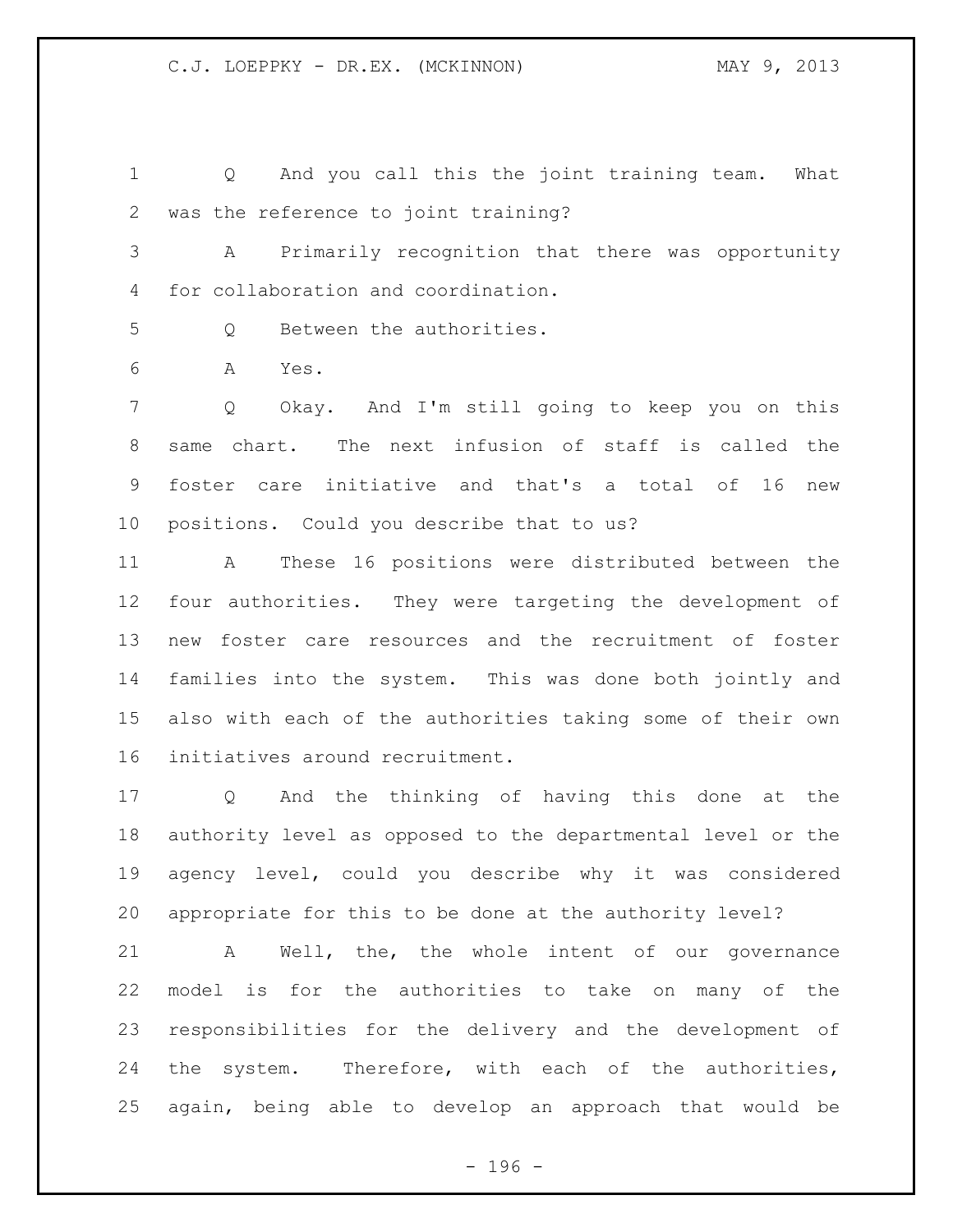unique to themselves and to accomplish some of their own goals around either increasing the number of foster care providers, looking to develop culturally appropriate providers for children in care, that was something that we thought was important.

 Q Okay. Anything else about that foster care initiative you wish to speak about?

 A No. Those positions still remain today in the authorities.

 Q Okay. The next initiative is five positions for FASD specialists. I understand that's fetal alcohol spectrum disorder. We haven't heard a lot about that at this Inquiry but I understand this was also a topic that received a significant number of recommendations coming out of the reports that were released in 2006.

A Yes, it did.

 Q Just -- if you could tell the Commissioner very briefly what this initiative was, and although it's not particularly relevant to Phoenix Sinclair, it is, it is relevant to those reports and what, what the initiative was.

 A We know that when there's addictions issues with families and with mothers that -- during pregnancy, if a child is exposed to alcohol, that there can be some repercussions in terms of development of children as a

- 197 -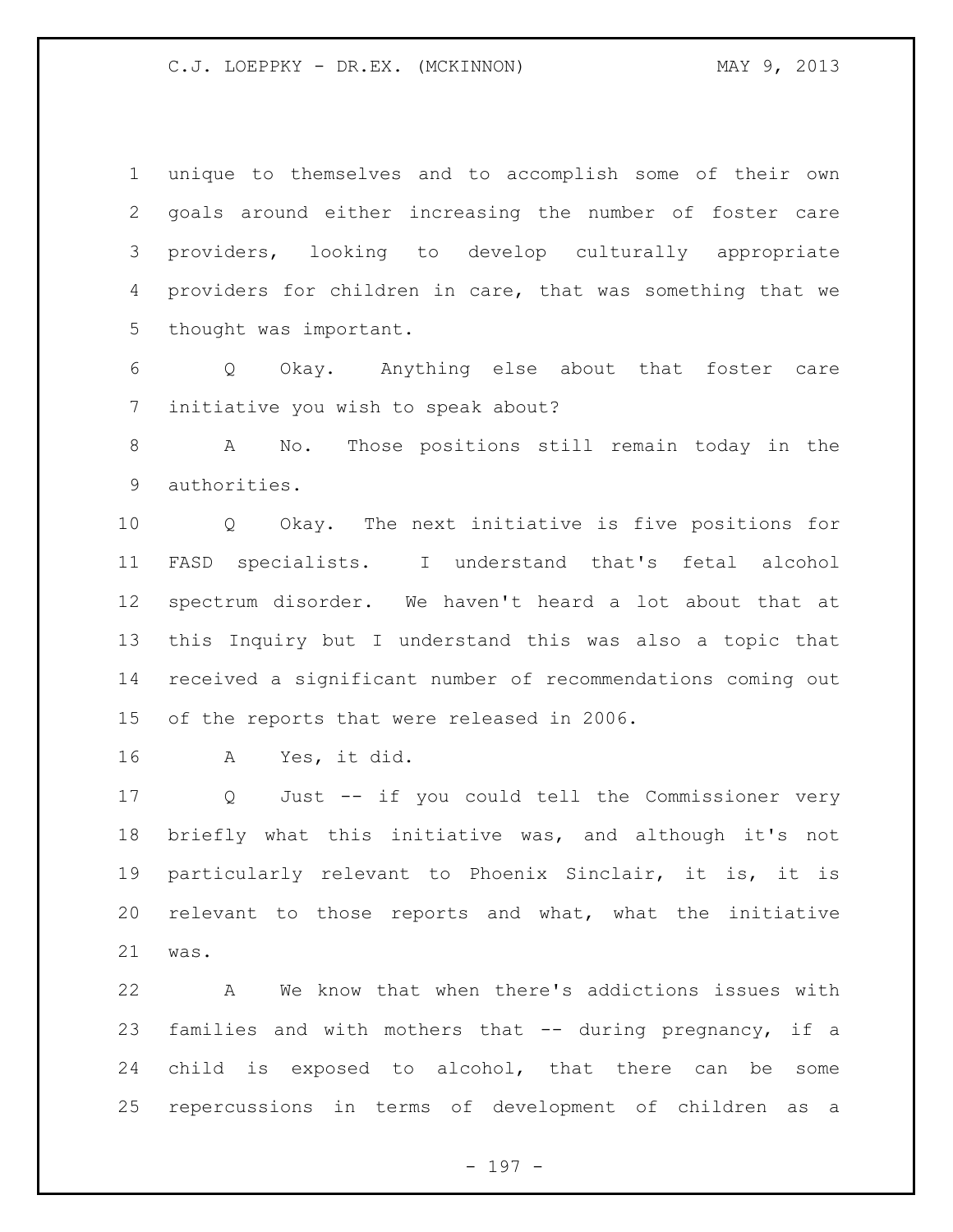result of that. The initiative that we undertook here was to again provide some specialists that the authorities could hire so that they could work along with their agencies in developing any plans or programs, either from an education perspective or directly supporting agencies with childcare plans that might have to be developed with children who were diagnosed with fetal alcohol spectrum disorder.

 Q And again, just to repeat a theme, this is being done at an authority level as opposed to a departmental level. What's the thinking behind that?

 A Again trying to support the authorities in building their infrastructure so that they have a fuller range of services that they can provide to the agencies that they have oversight for.

 Q The next is ten positions and it is under the heading of CQI Support, which I understand, which I understand means continuous quality improvement. Am I right about that?

A That's right.

 Q Again, if you could tell the Commissioner what that is.

 A The continuous quality improvement positions were allocated again to the authorities, to provide specialist support for them in their duties and responsibilities that

- 198 -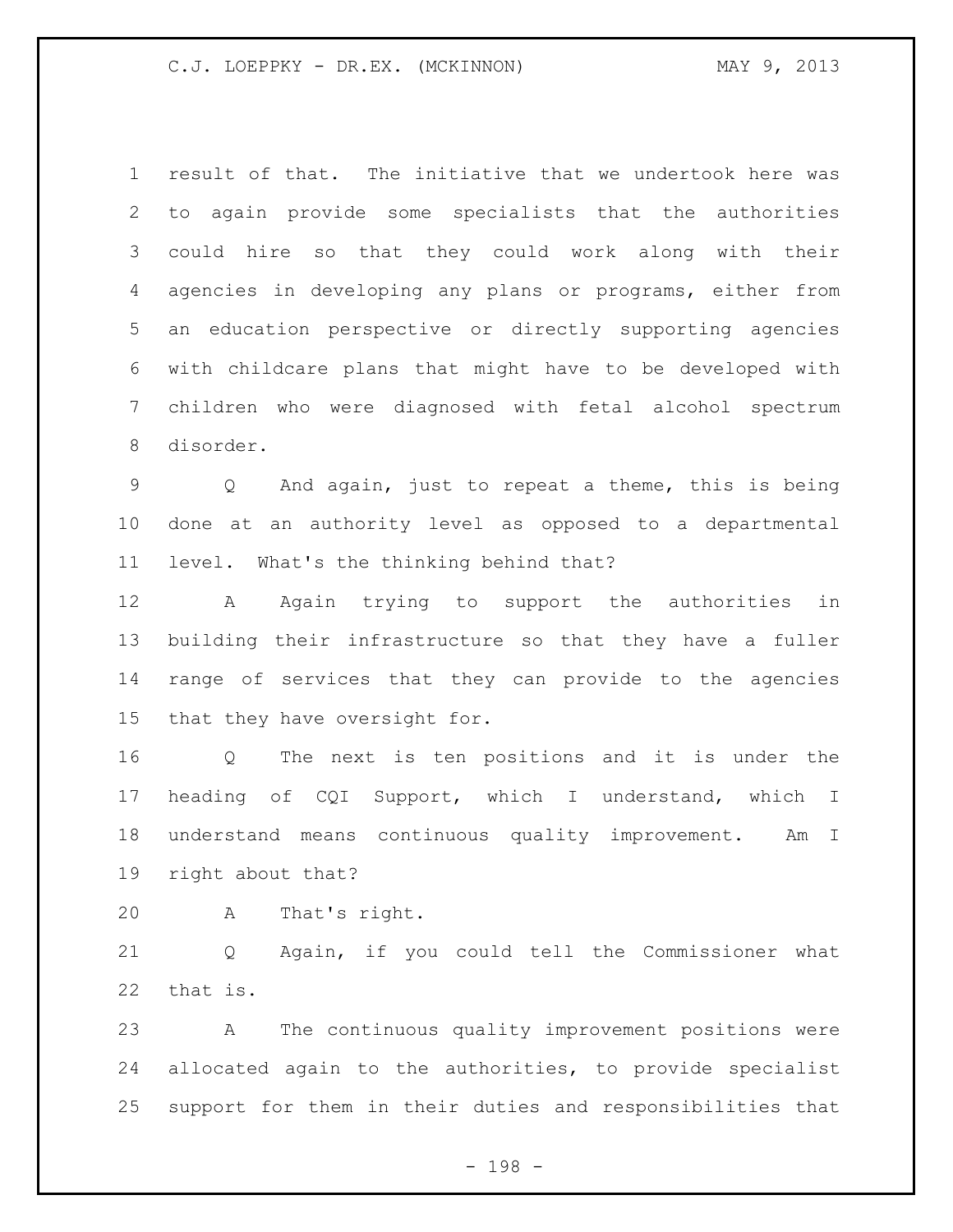they have for the oversight of agencies. Each of the authorities then were able to develop their own model that they wanted to implement along with their agencies. And we see some variation in that based on some of the unique circumstances and/or approaches that an authority wants to undertake.

 Q And we've heard a lot about quality assurance. Is this quality assurance or is this something different than quality assurance?

 A No, this would be similar. It would be the -- a type of quality assurance.

 Q And, and the emphasis to continuous quality improvement, what's the difference between quality assurance and continuous quality improvement.

 A Well, I think one of the things that we looked at at the very beginning was that the work that we undertake in agencies, authorities, and the department has to be continuous. It cannot be a one-time activity and then be left for a number of years. It's not the nature of our work and it requires constant attention.

 Q Thank you. Now, is there anything else you want to talk about in terms of the continuous quality improvement?

A I don't think so.

Q The next one is a fairly large number, 54.5 new

- 199 -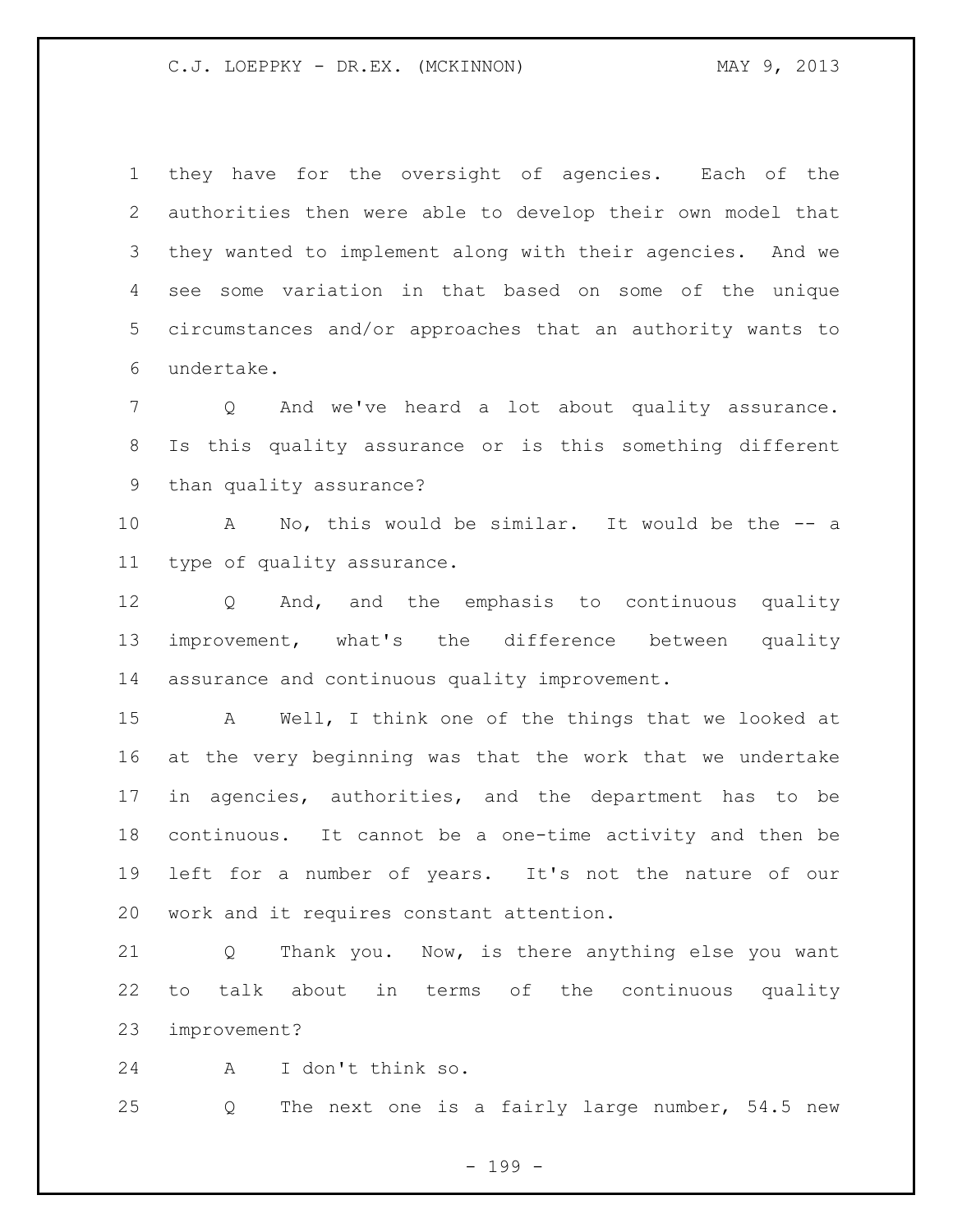staff, and it's under the heading of Differential Response, Family Enhancement. Can you tell the Commissioner again about that one?

 A This is definitely one of the larger initiatives that we undertook. There were many recommendations in the reviews that talked about moving towards prevention and/or early intervention approach to try to support families prior to them coming in -- becoming involved for having to have apprehensions or children in care.

 We did this in three phases, working along with the authority CEOs, developing what we first looked at as an education and research component so that we looked at other jurisdictions that had been already implementing this as an approach to child welfare; developed some initial principles and conceptual frameworks that we wanted to work with; and then did a group of pilot projects that were testing some of the areas that the authorities wanted to get some information about before they launched into a full rollout of their program.

 Q And, and you, you start -- you mentioned the authorities again. What role did the authorities play in the process that you just described?

 A Well, they'd have a very large role in the design, in the research, and in formulating the approaches that they were going to be undertaking within their

 $-200 -$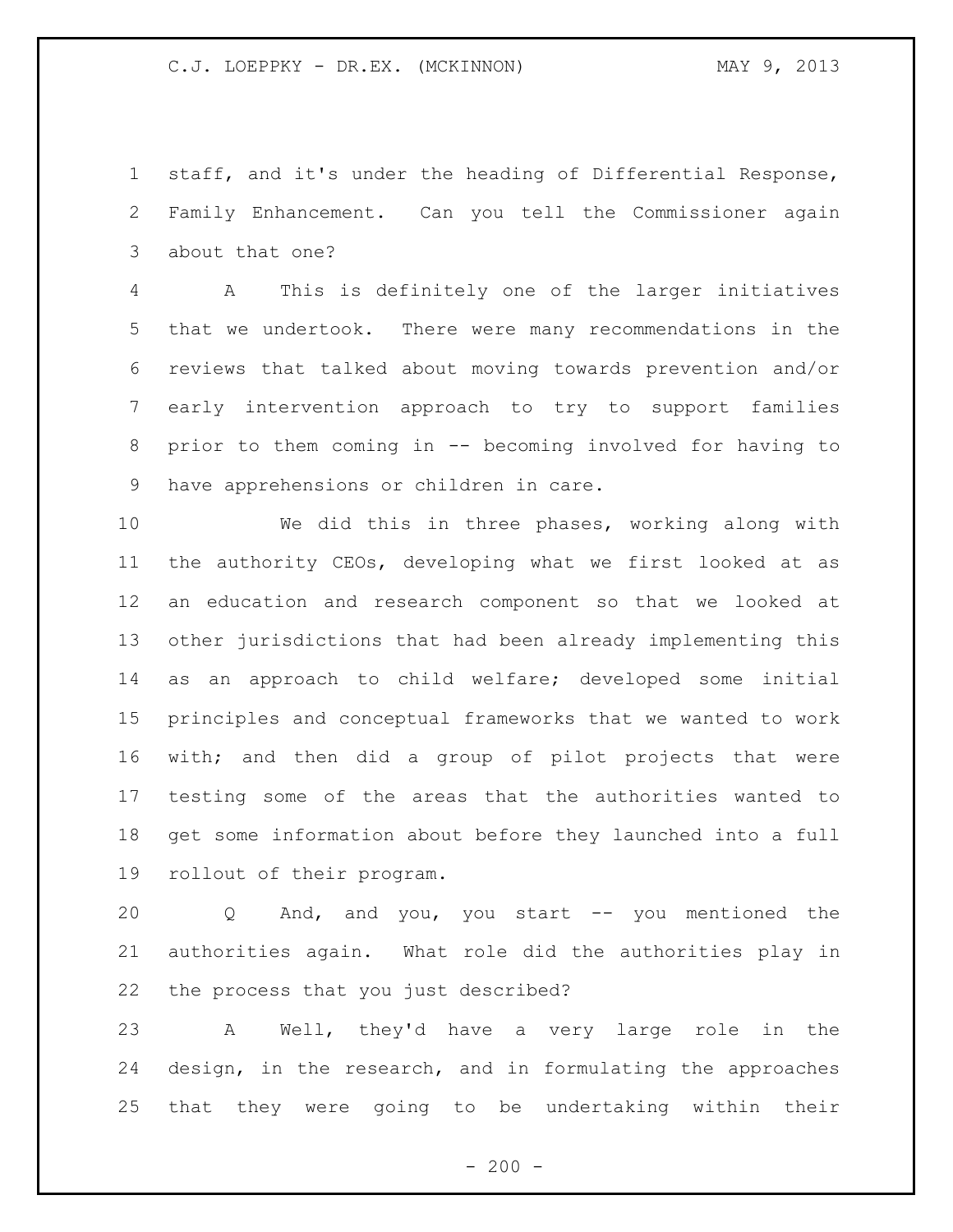authorities and agencies.

| 2  | And I don't know if you can answer this question,<br>Q      |
|----|-------------------------------------------------------------|
| 3  | are you able to comment on the extent to which<br>but       |
| 4  | frontline staff were consulted during the, the process that |
| 5  | you just described?                                         |
| 6  | I wouldn't be comfortable indicating quantities<br>A        |
| 7  | but I do know that in the 25 pilot projects that were being |
| 8  | done, many of them were done at agencies along with         |
| 9  | supervisors, frontline staff, managers.                     |
| 10 | Okay.<br>Q                                                  |
| 11 | So there would have been involvement through the<br>A       |
| 12 | pilot projects and the development of the evaluations for   |
| 13 | those pilots.                                               |
| 14 | And these 54.5 positions, did they become<br>Q              |
| 15 | permanent?                                                  |
| 16 | Yes, they did.<br>A                                         |
| 17 | And, and just for the record, all these positions<br>Q      |
| 18 | we've been talking about became permanent and part of base  |
| 19 | funding.                                                    |
| 20 | Yes.<br>Α                                                   |
| 21 | Okay. The next item on the chart that I've been<br>Q        |
| 22 | taking you through is Standing Committee Office.<br>What is |
| 23 | standing committee office?                                  |
| 24 | Well, in the legislation, standing committee<br>is<br>Α     |

- 201 -

defined and the representation of standing committee is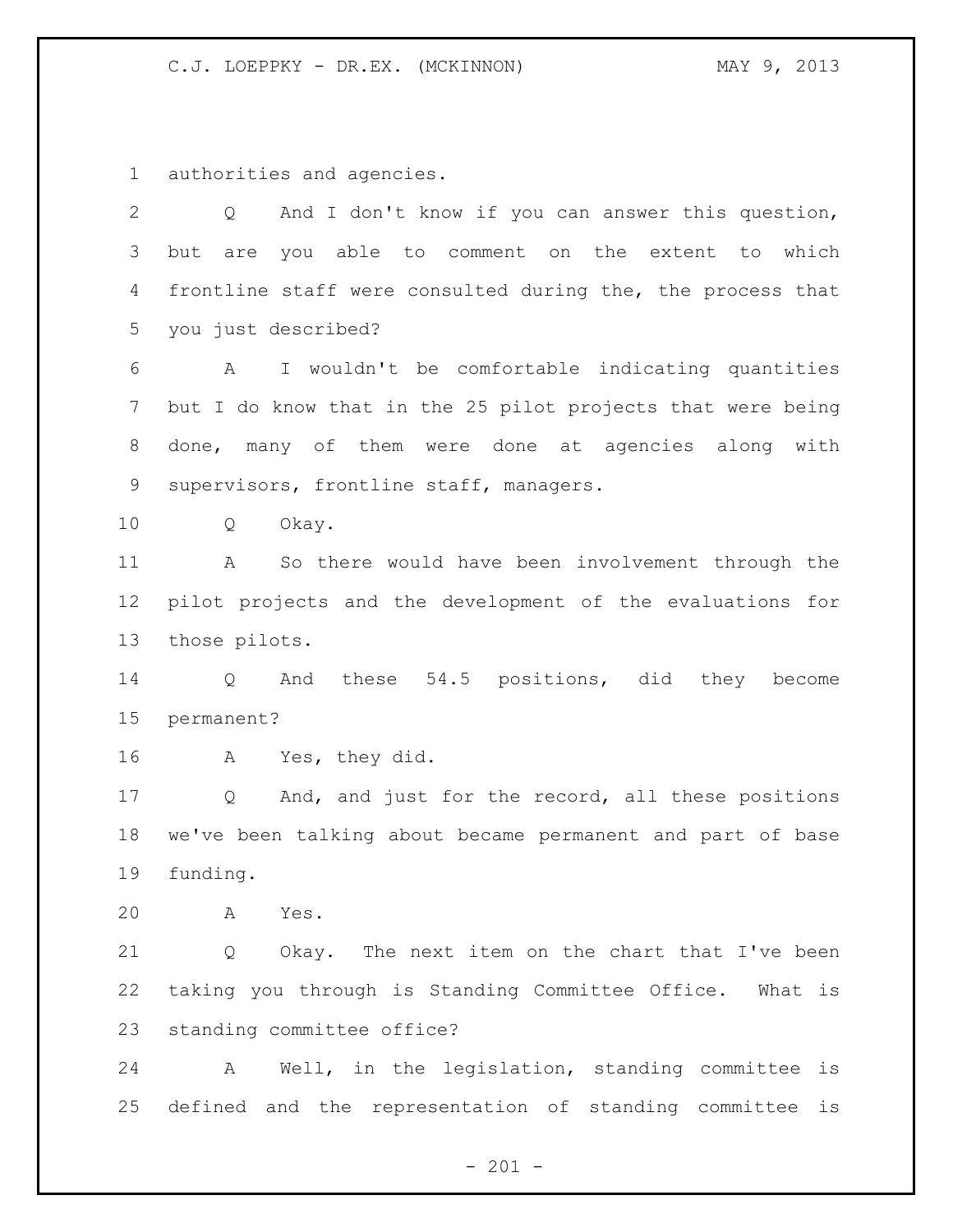defined, as well as its role and function, which is the four CEOs and the director of child and family services. With the concurrent -- Q I'm just -- let me stop you just there. The four CEOs are the four CEOs of the authorities. A Yes. 7 Q North, South, General, and Metis. 8 A Correct. Q And the other was the department. Who, who from the department? 11 A The director of child and family services. 12 Q And from time to time that's been you? A Yes. Q And you've attended at meetings of standing committee in that capacity. A Correct. 17 Q And so that standing committee which are, are individuals that otherwise have full-time jobs doing all kinds of other things. A Yes. Q And they meet periodically -- THE COMMISSIONER: That's in the Authorities Act, is it? 24 THE WITNESS: Yes. MR. MCKINNON: Yes.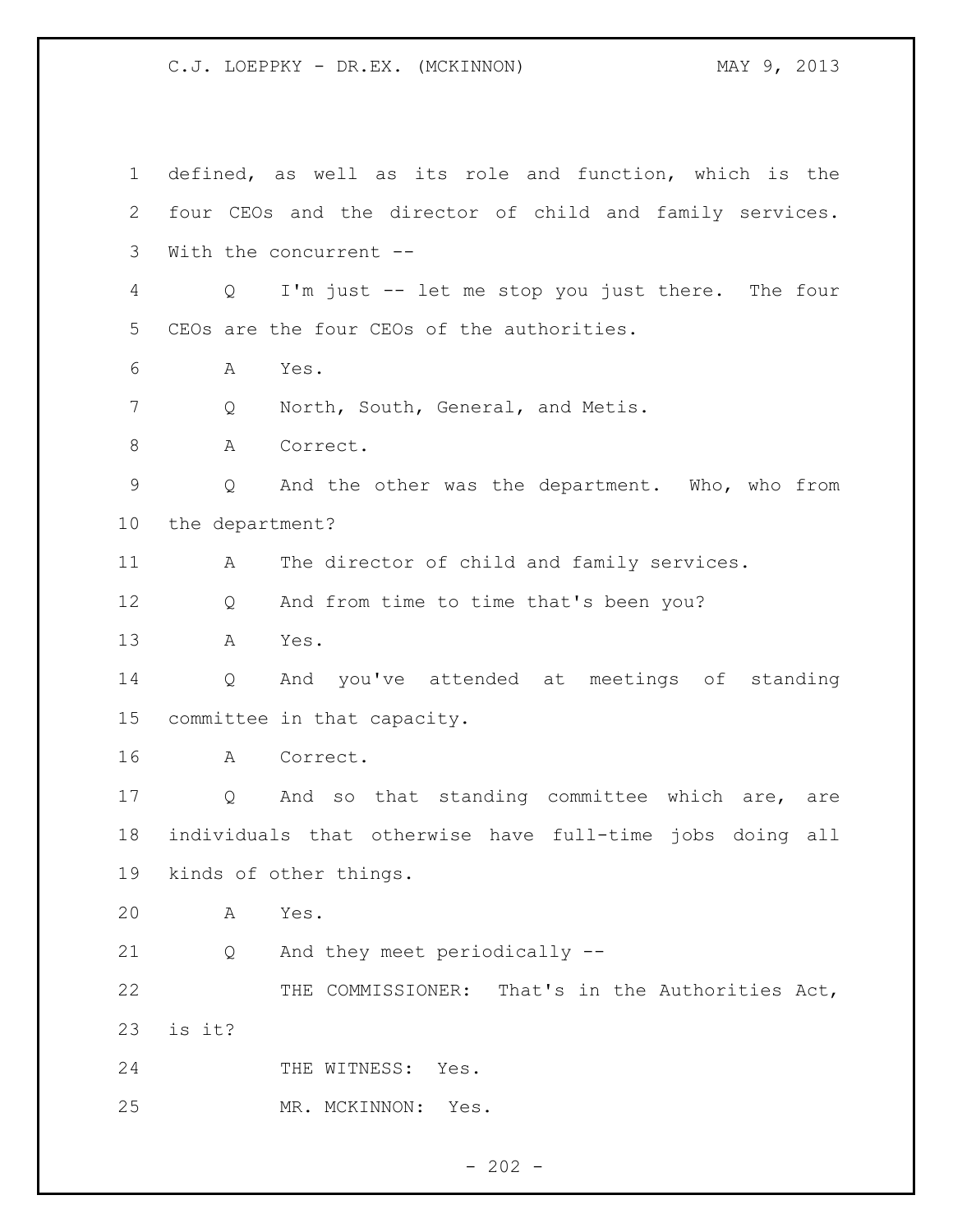## BY MR. MCKINNON:

 Q And they meet periodically. Tell me what the standing committee office is?

 A The office is a group of staff, 15 staff that were funded to support the work of the standing committee members. So if there is joint work that needs to be done, that staff is used to support that work. If there is, from that joint work, some implementation support that's required at the authority level, then that staff can support the work that goes on there.

 Q Because -- and, and we're going to talk about this I think a little bit later in terms of things like standards, but would the staff -- the, the standing committee office and the 15 staff that you've listed here on this page, would they play a role in that kind of work?

17 A They would play a role.

Q And what role would they play?

 A They would support the working group that may have other membership from the authorities and/or other agencies, and provide facilitation, coordination, do some research for the group, and potentially also write up some documents that might become part of the general use of all of the authorities.

Q And we're going to come back a little bit later

 $-203 -$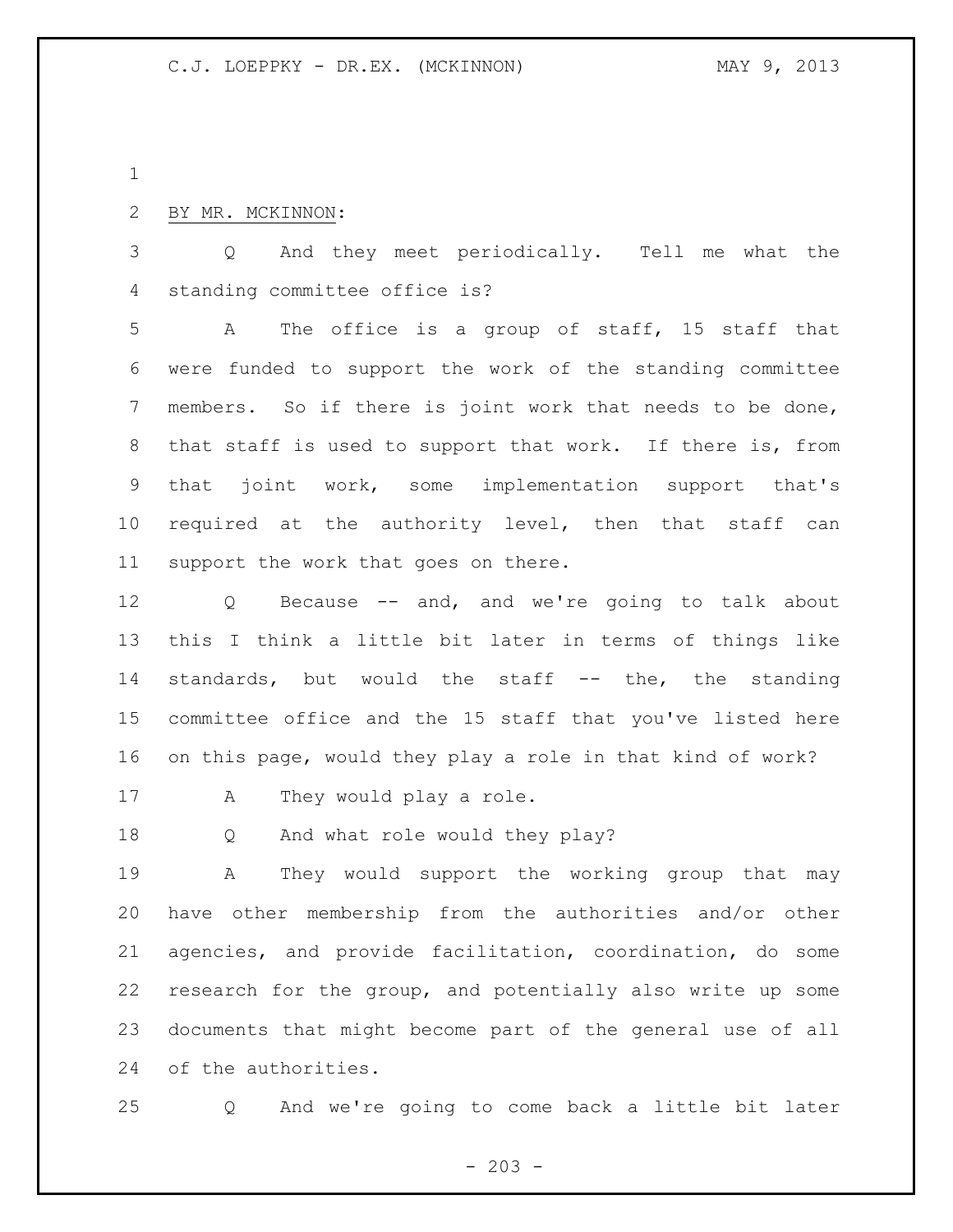to the standards development protocol, but that would be -- again, part of standards development is a consultation process and they would be involved in that. A Yes. Q The next initiative -- and I shouldn't call it an initiative, but the next line on this page is just -- it just has a total of 45 positions, and it says, External Positions Funded Through C4C, and you'll see the number is 45 positions, correct? A Correct. Q And I understand if you look at the bottom of this page -- MR. MCKINNON: Madam Clerk, if you could just scroll up? BY MR. MCKINNON: Q -- those are the 45 positions that are referenced in that line. A Yes. Q And they're under two headings: external youth suicide prevention strategy is on the left-hand side and that's 14 positions -- A That's correct. Q -- and then the other one is external FASD. That's fetal alcohol syndrome again.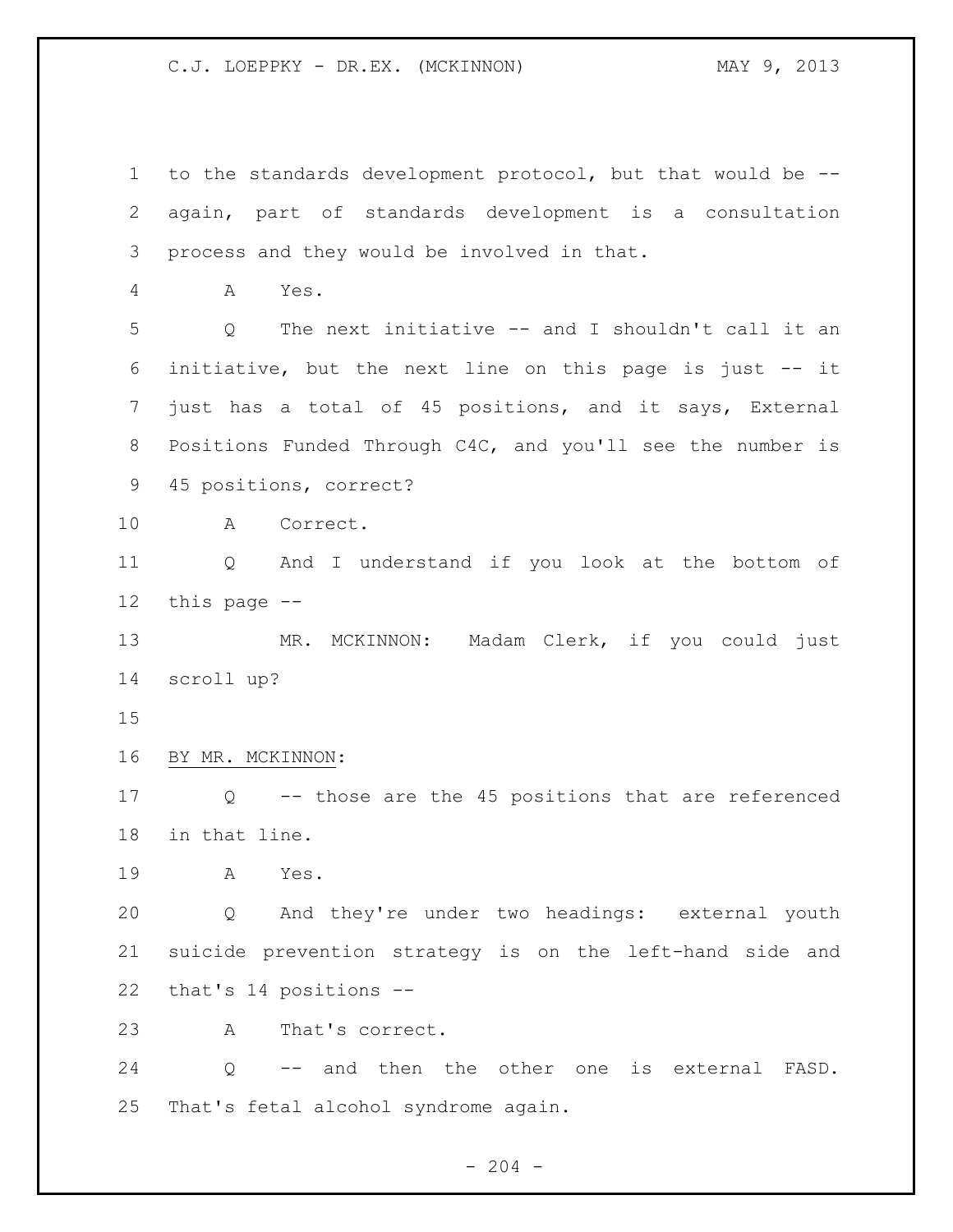A Yes.

 Q And that was 31 pages (sic). So just, if you could, describe what those positions are and why they're in this chart.

 A The CEOs and the department were involved in the development of two major provincial strategies where other government departments were also a party to. So one of them was the youth suicide prevention strategy and the other was the fetal alcohol spectrum disorder strategy.

 Q Now, we talked about fetal alcohol spectrum disorder a minute ago in terms of the authority funding on that, and you described that that arose out of these external reviews. What about the suicide prevention issue? Did that -- was that an issue that was identified in the external reviews?

 A Yes, it was, but it also had some other genesis in terms of the number of youth suicides that were being experienced by some communities.

 Q So this was seen as an important issue by government independent of the recommendations that were contained --

A Correct.

 Q -- in these reports. Okay. And the way -- I won't ask you to go through every one of these, but these are -- just describe what these agencies are.

 $- 205 -$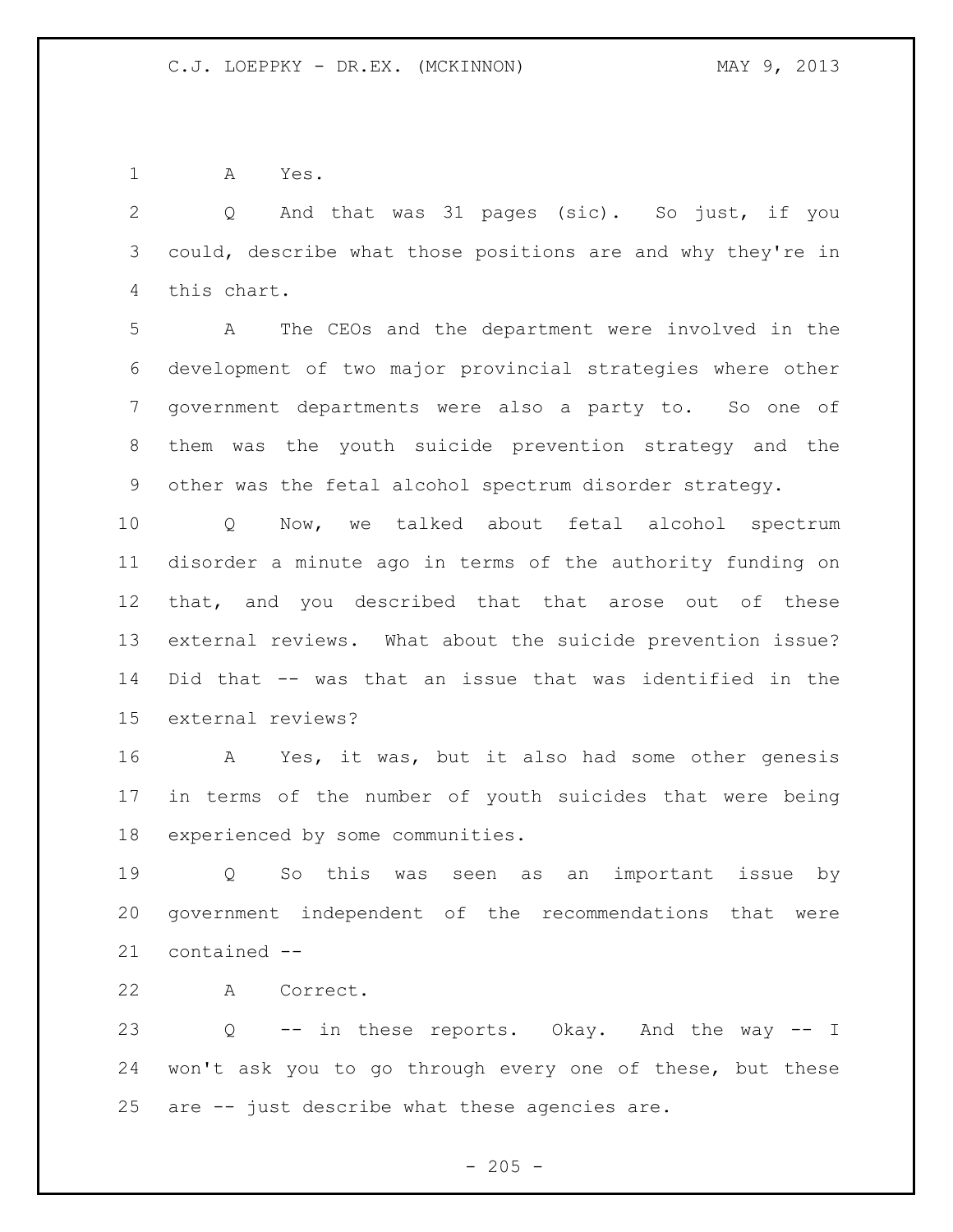A These would be community-based agencies that provide support and services to families and/or to children. It could be a position that would be in another government department that would take a leadership role in implementing a particular area of the strategy, and some of them are provincial-wide programs -- for example, Roots of Empathy -- which are implemented in schools and/or daycare centres and the like. So these -- the funding that was allocated through Changes for Children may have been a portion of the overall budget that had been allocated through our resources and also resources from other government departments.

13 Q Okay. Now, if we look at -- and, and just for the record, these are non-mandated agencies below -- referring to these 45 positions, those would have been positions in non-mandated agencies.

A Yes.

18 Q The other two hundred and -- other than those 45, the remainder of the 231 positions that were created and referenced in this exhibit, they would have been either at agencies or at authorities.

A Correct.

 Q And as you said at the beginning of your evidence, these 231 positions were created before the rollout of the new funding model.

 $-206 -$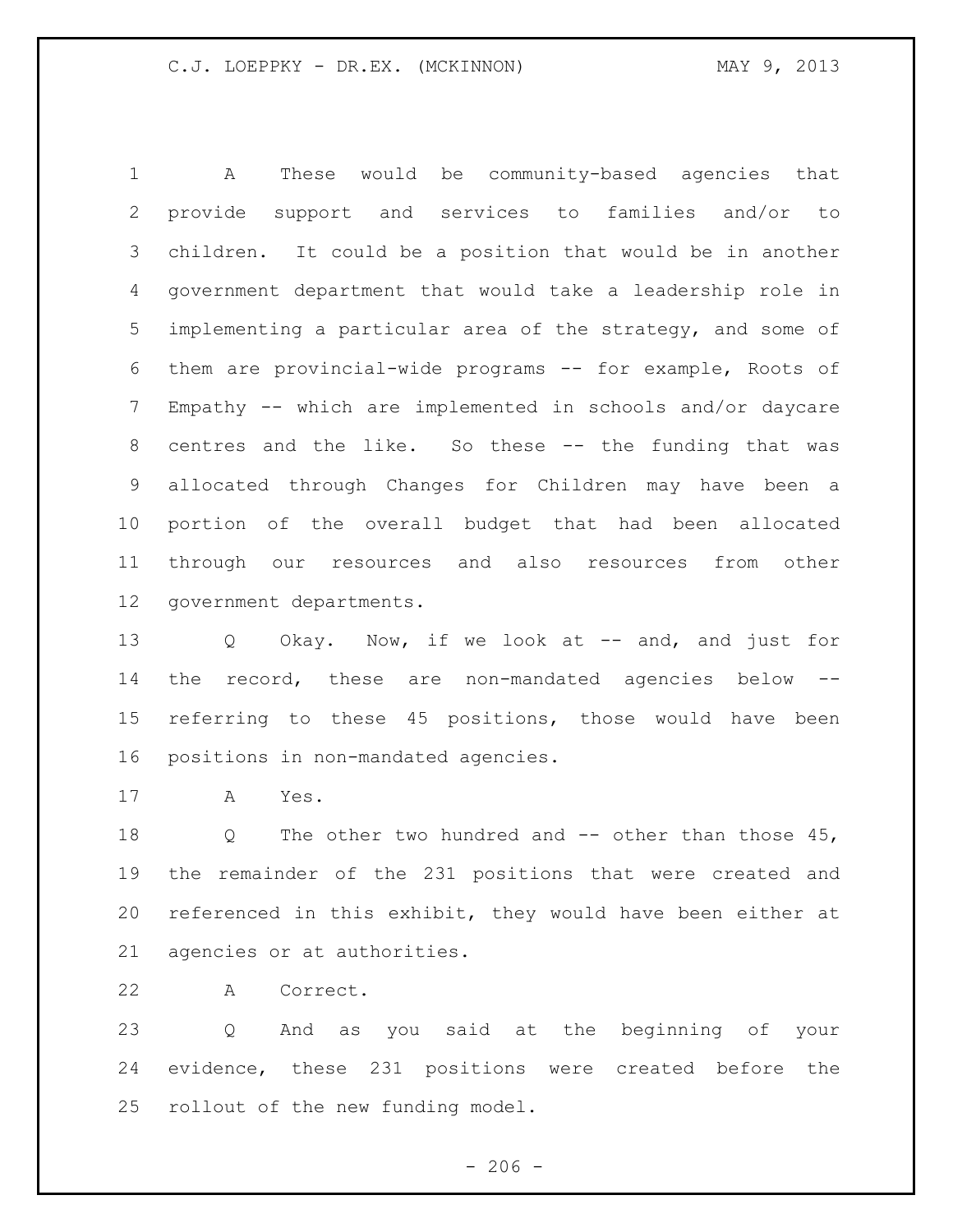A That's right.

 Q We have heard some evidence -- and we'll get into it a little bit more with you in a minute -- about the rollout of the funding model, but I'm going to ask you how many new positions were created across Manitoba as a result of the funding model?

 A As a result of the funding model at the very beginning, we estimated that there were approximately 200 positions that were created as a result of the funding.

 Q So that's at the beginning, and so if, if I can use this approach, there were approximately 200 positions under the new funding model, we've got 231 positions here, so approximately 431 positions, all but 45 of which were either at mandated agencies or authorities.

A Yes.

 Q And the reason we keep talking about "approximately" with respect to the funding model is that number will change from time to time because the new funding model is case sensitive.

A Correct.

 MR. MCKINNON: I'd like to move, Mr. Commissioner, into the issue of funding now.

23 THE COMMISSIONER: All right.

 MR. MCKINNON: If I can -- Madam Clerk, I'm going to mark another document as an exhibit. It's entitled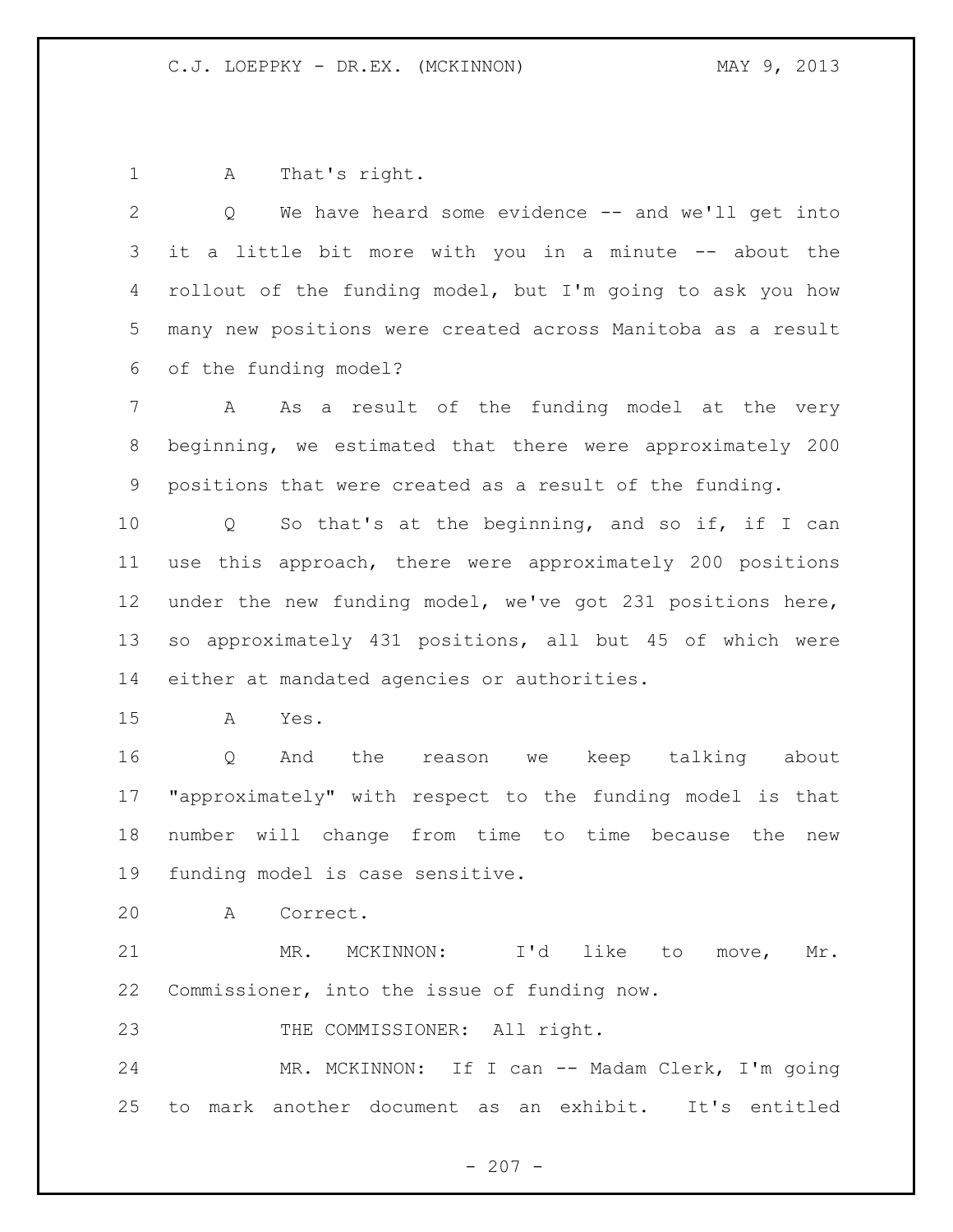Child and Family Services Division, Agency Funding Summary, 2013-2014 Fiscal Year. THE COMMISSIONER: This would be Exhibit 69? THE CLERK: Sixty-nine. Exhibit 69. **EXHIBIT 69: CHILD AND FAMILY SERVICES DIVISION, AGENCY FUNDING SUMMARY FOR 2013-2014 FISCAL YEAR** BY MR. MCKINNON: Q So just before we get into the details of the funding model, do you have a copy of this document in front of you? A Yes, I do. Q Can you tell the Commissioner what this document is? A This is a summary of the funding that is provided to the agencies, both the mandated and non-mandated agencies, and it's the resources that are approved through my division. Q And we've heard evidence at this Inquiry about organizations like Ma Mawi. Could you indicate, for example, using this document as a reference, what involvement, if any, your division has in the funding of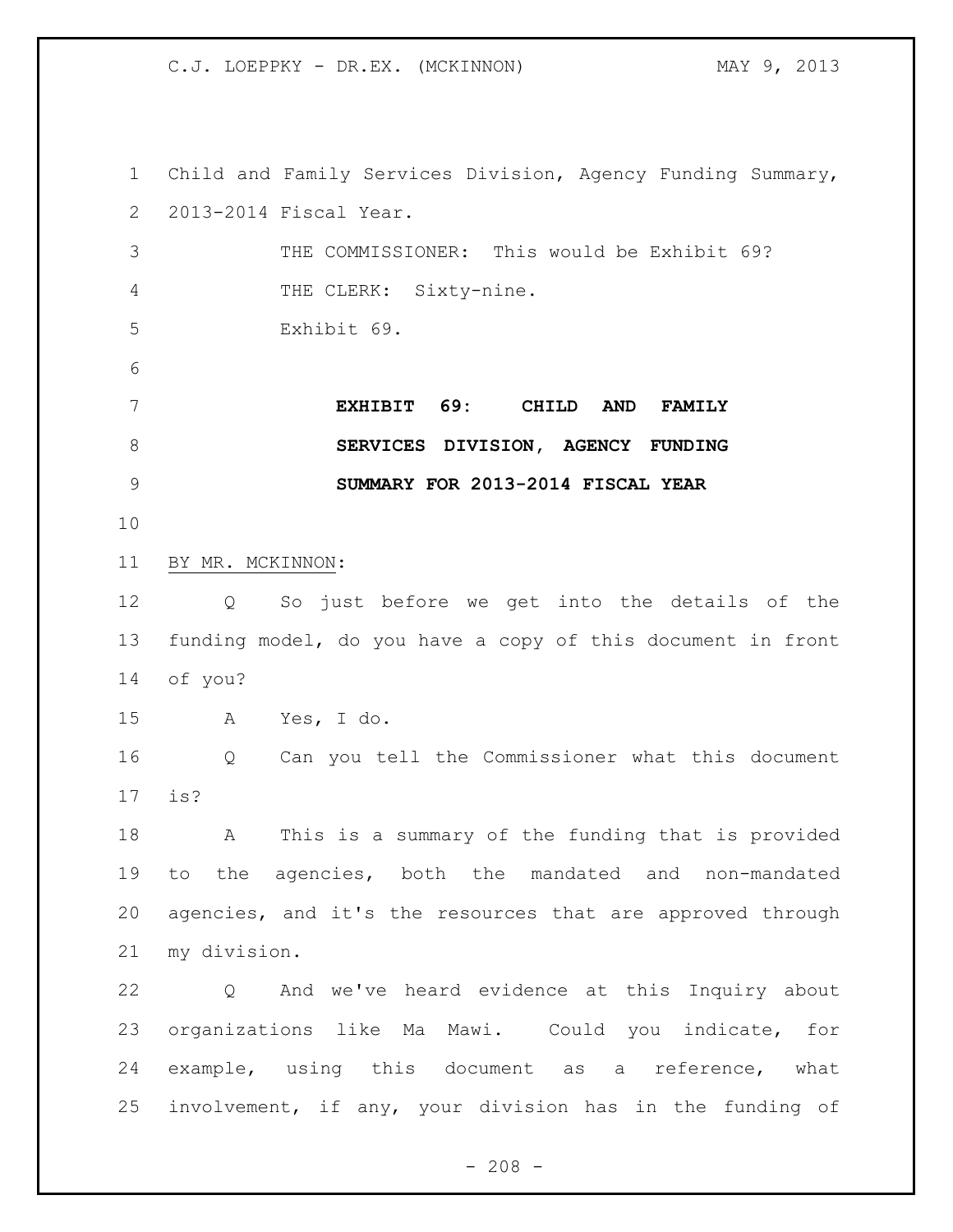those kinds of organizations?

 A Well, each of these organizations that's listed in this document would have a service purchase agreement with my department and my divisions, and we would be identifying, in the service purchase agreement, the programs, services that they would be implementing with the resources that we were providing. So as an example, if you look at the Health Sciences Centre, the Child Protection Centre, we provide approximately \$1.4 million. Q And just -- if you could slow down. Health

 Sciences Centre -- so it's in alphabetical order, so about a third of the way down the list is the Health Sciences Centre, Child Protection Centre, and what's your comment about that one?

 A This is a service that we fund, and they deal with support to children and families who have suffered abuse, so we have a number of doctors and clinical support staff who work along with agencies to do that, as well as some education around abuse.

 Q If I can just bring it back to the Phoenix Sinclair case because you picked this one as an example, the Child Protection Centre at the Health Sciences Centre, I believe that in 2003 Phoenix Sinclair attended the hospital --

A Yes.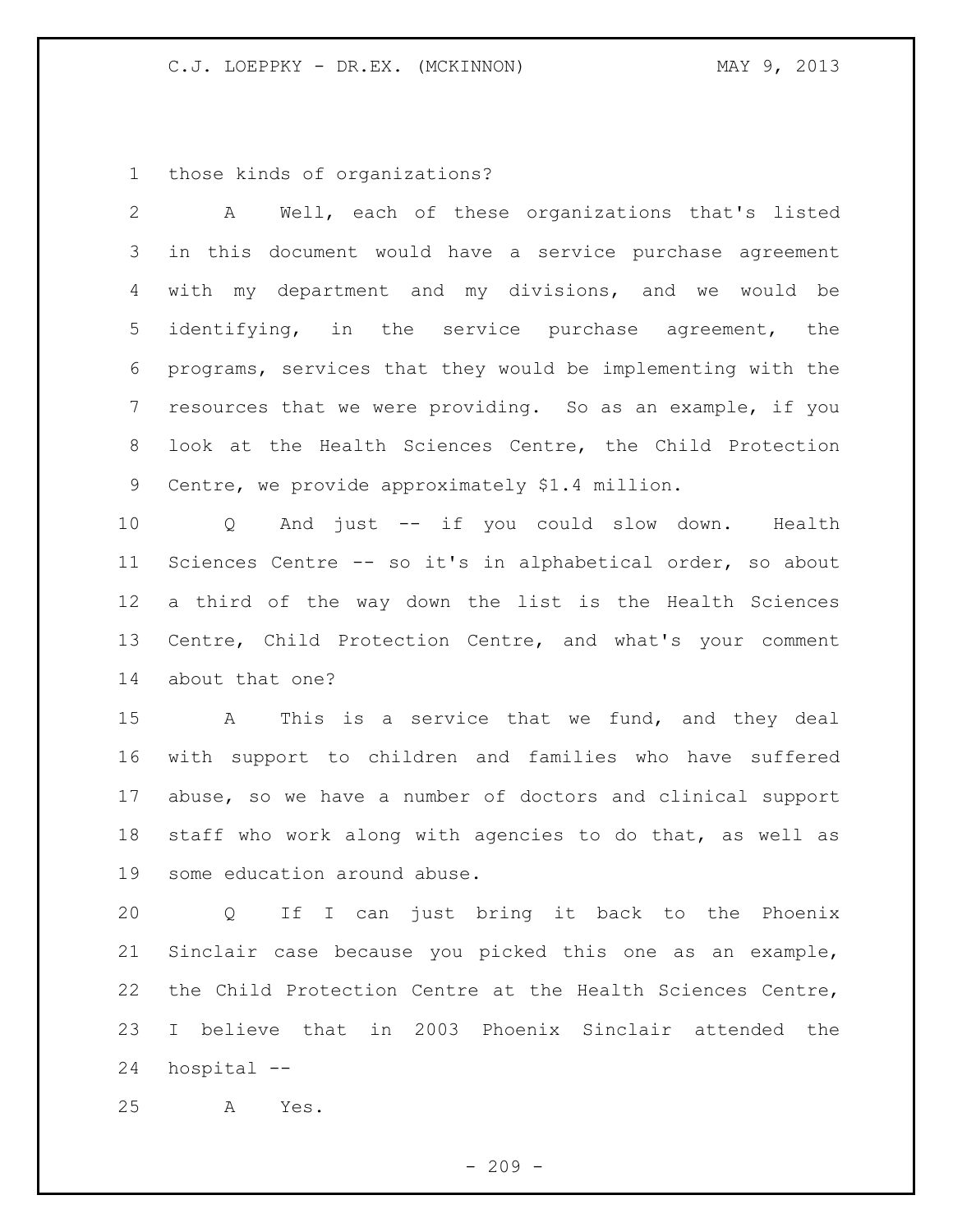Q -- and she was seen by this unit. A That's correct. Q And there's a letter in our -- that was introduced in our evidence from one of the physicians in this unit. A Correct. Q So that's an example of funds coming from the child and family services division going to purchase services at the Health Sciences Centre. A That's correct. Q Okay. 12 THE COMMISSIONER: Just outline again the distinction between mandated agencies and non-mandated. BY MR. MCKINNON: Q Will you help the Commissioner on that one? A Yes. Mandated agencies would primarily be the child and family services agencies who, in legislation, have the duty, the power for the apprehension of children, and this would be something that they would be doing along with court processes. Q So the fundamental difference between a mandated agency and a non-mandated agency is that the mandated agency has the statutory power -- A Yes.

 $- 210 -$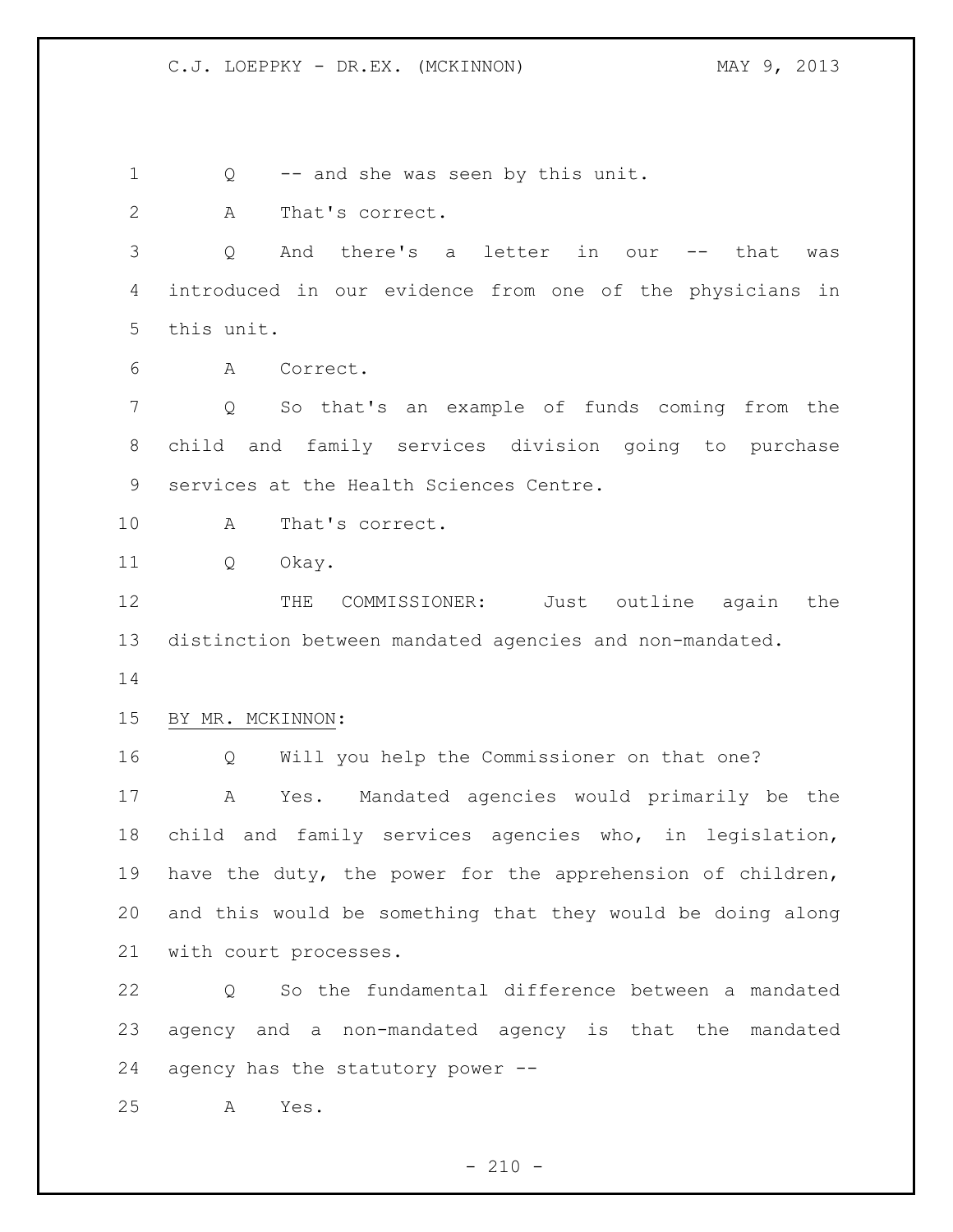1 Q -- to apprehend a child --

A Yes.

Q -- against the will of the parents.

A Correct.

 Q All other non-mandated agencies could not remove a child from a parent.

A No, they could not remove a child from a parent.

 Q They may have duties to report, but they wouldn't have that power to remove a child.

 A No. Every -- the duty to report is the responsibility of every citizen in Manitoba, and so non- mandated agencies would have that responsibility in the same way as any other resident.

 Q And just so we don't lose the point, the Health Sciences Centre Child Protection Centre, is that \$1.405 million?

A Yes, it is.

 Q Okay. And if you go about four lines down, I believe that's Ma Mawi. That's the organization that we've heard a fair bit about at this Inquiry?

A Yes.

 Q And what would be the grant from your division to that organization?

A Their grant is 5.5 million.

Q And why would you be giving money to that

- 211 -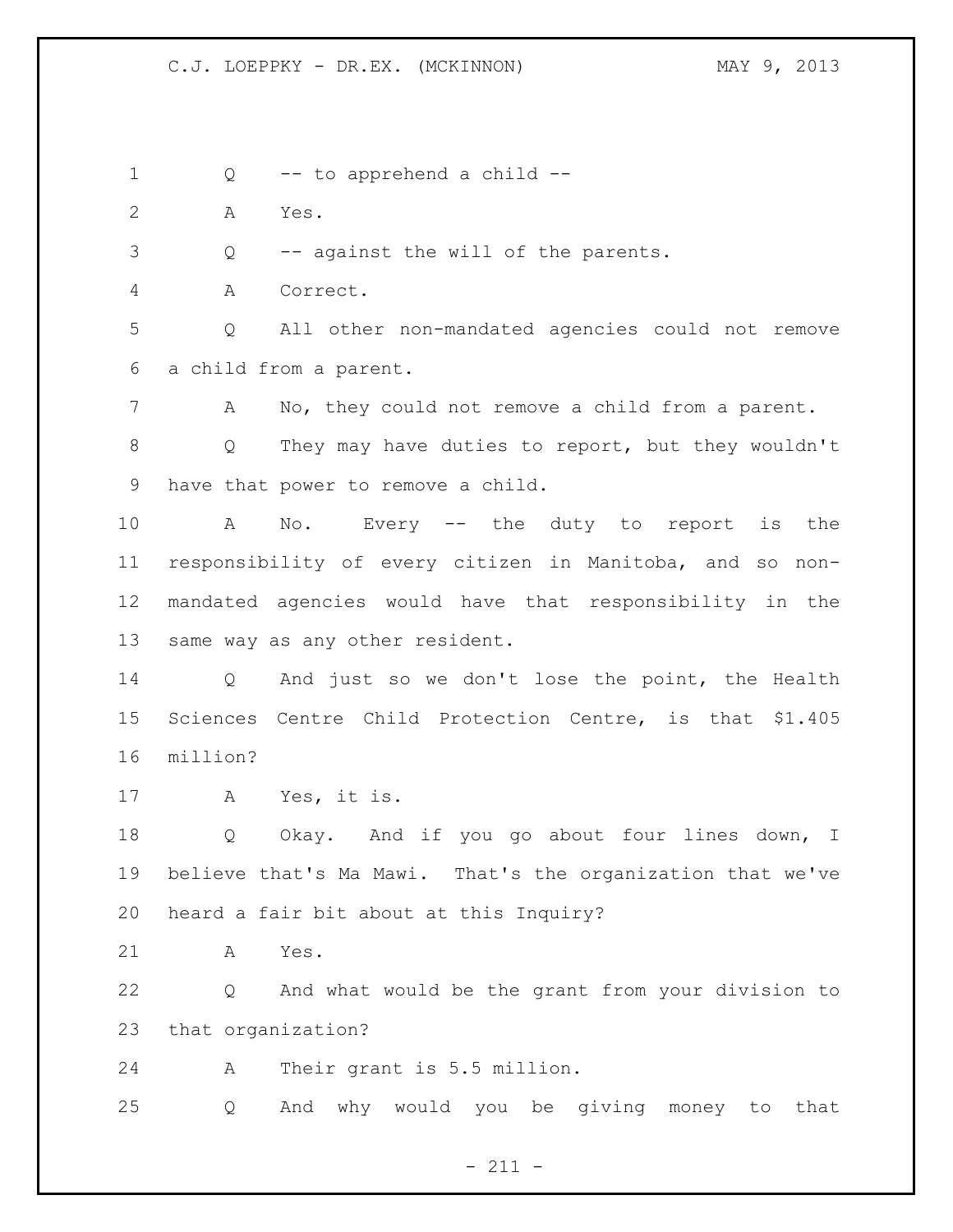organization? What's the purpose of that?

| $\mathbf{2}$ | Again, this is an organization that provides a<br>А         |
|--------------|-------------------------------------------------------------|
| 3            | of services to families, to children, to specialty<br>lot   |
| 4            | areas like men's groups and youth groups. So Ma Mawi        |
| 5            | offers a lot of community-based programs, and in addition   |
| 6            | to that, it also runs some residential care facilities for  |
| 7            | The costs for supporting children in the residential<br>us. |
| 8            | care area is not included in this because it's -- those     |
| 9            | dollars come from another appropriation.                    |
| 10           | Q<br>Okay.                                                  |
| 11           | THE COMMISSIONER: And are these all non-mandated            |
| 12           | agencies?                                                   |
| 13           | WITNESS: The -- they're all non-mandated<br>THE             |
| 14           | agencies, but you will see in the listing the four          |
| 15           | authorities --                                              |
| 16           | THE COMMISSIONER: Yes.                                      |
| 17           | WITNESS: -- and the dollars that the<br>THE                 |
| 18           | province provides for the support of the agencies flows     |
| 19           |                                                             |
|              | through to the authorities. So the dollars for the          |
| 20           | agencies that the authorities oversee is included in this   |
| 21           | listing.                                                    |
| 22           | COMMISSIONER: Just let me make a note of<br>THE             |
| 23           | that.                                                       |
| 24           | MR. MCKINNON: Mr. Commissioner?                             |

- 212 -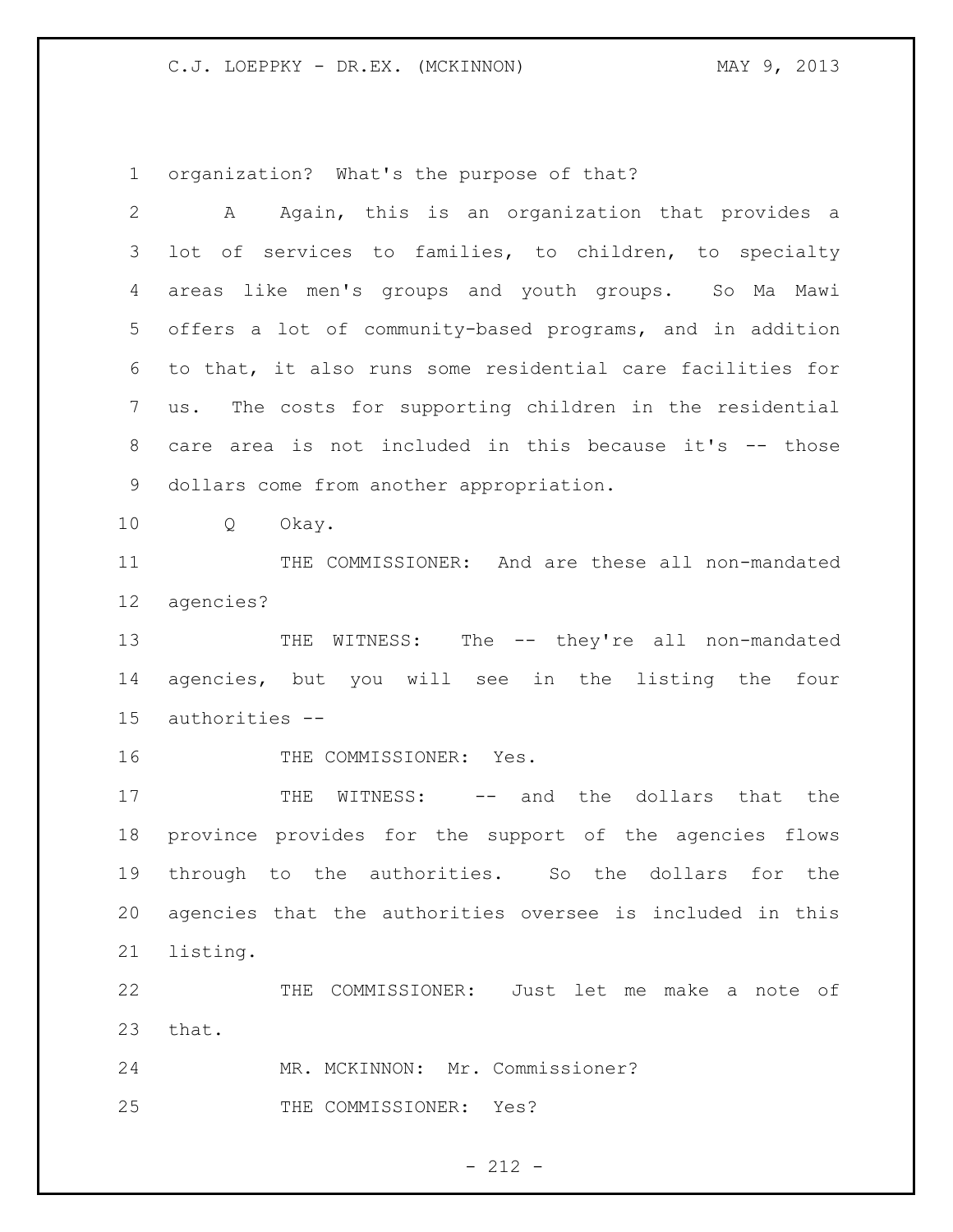MR. MCKINNON: Just -- I'll wait till you finish your note.

THE COMMISSIONER: Yes.

 MR. MCKINNON: If you look, for example, again at this Exhibit 69, they're alphabetical order, First Nations of Northern Manitoba.

7 THE COMMISSIONER: Yes.

8 MR. MCKINNON: That \$26 million --

9 THE COMMISSIONER: Yes.

 MR. MCKINNON: -- that would not be \$26 million for the authority.

12 THE COMMISSIONER: No.

 MR. MCKINNON: That would be for the authority to distribute to itself and to its agencies.

15 THE WITNESS: Yes.

 THE COMMISSIONER: And most of those agencies would be mandated agencies.

18 MR. MCKINNON: They would all be mandated agencies.

THE COMMISSIONER: All be, all be mandated.

21 MR. MCKINNON: Yes.

22 THE COMMISSIONER: Yes.

BY MR. MCKINNON:

Q And again, just to make sure the point is clear,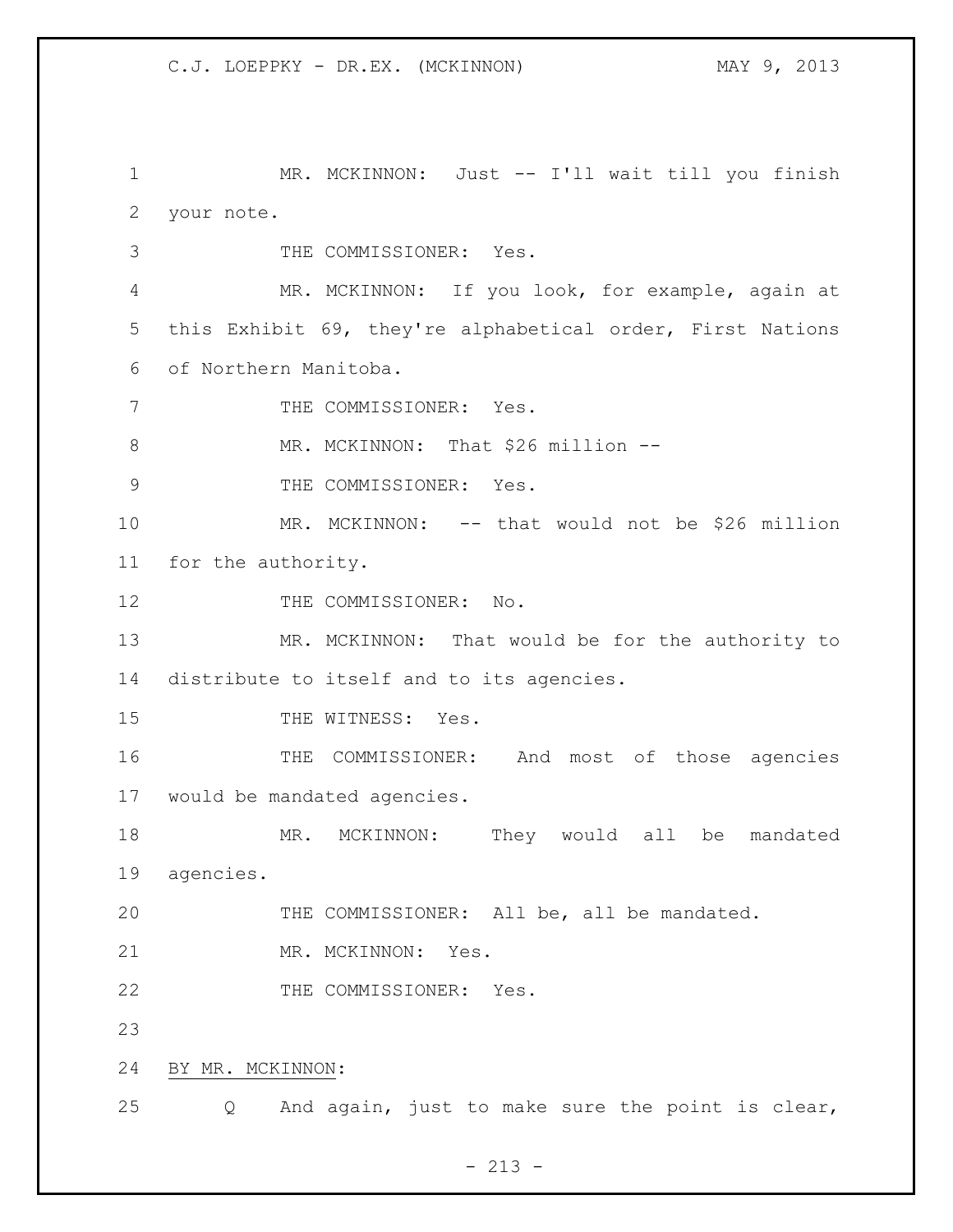C.J. LOEPPKY - DR.EX. (MCKINNON) MAY 9, 2013

 Ms. Loeppky, who has the responsibility, under our system, to mandate an agency?

A That is the authorities.

 Q So the authorities mandate the agency and, and they are required to ensure the agency is meeting the expectations of the authority with respect to provincial standards --

A Yes.

Q -- and any standards that they may impose.

A Correct.

11 Q And other than the four agencies -- sorry, the four authorities that, that are mentioned in this table, the other organizations that are listed on this table are non-mandated agencies.

 A That's correct. As an example, you'll see Project Neecheewam, that our previous witness talked about, is also listed in this document. So there is operational support provided for them in the amount of \$682,000.

 Q And we've also heard about -- we'll go right to the bottom of the list -- the Boys and Girls Club was involved at the very beginning of the Phoenix Sinclair case. They get a small grant, as well.

A That's right.

 Q Now, this list of organizations that are funded by your ...

 $- 214 -$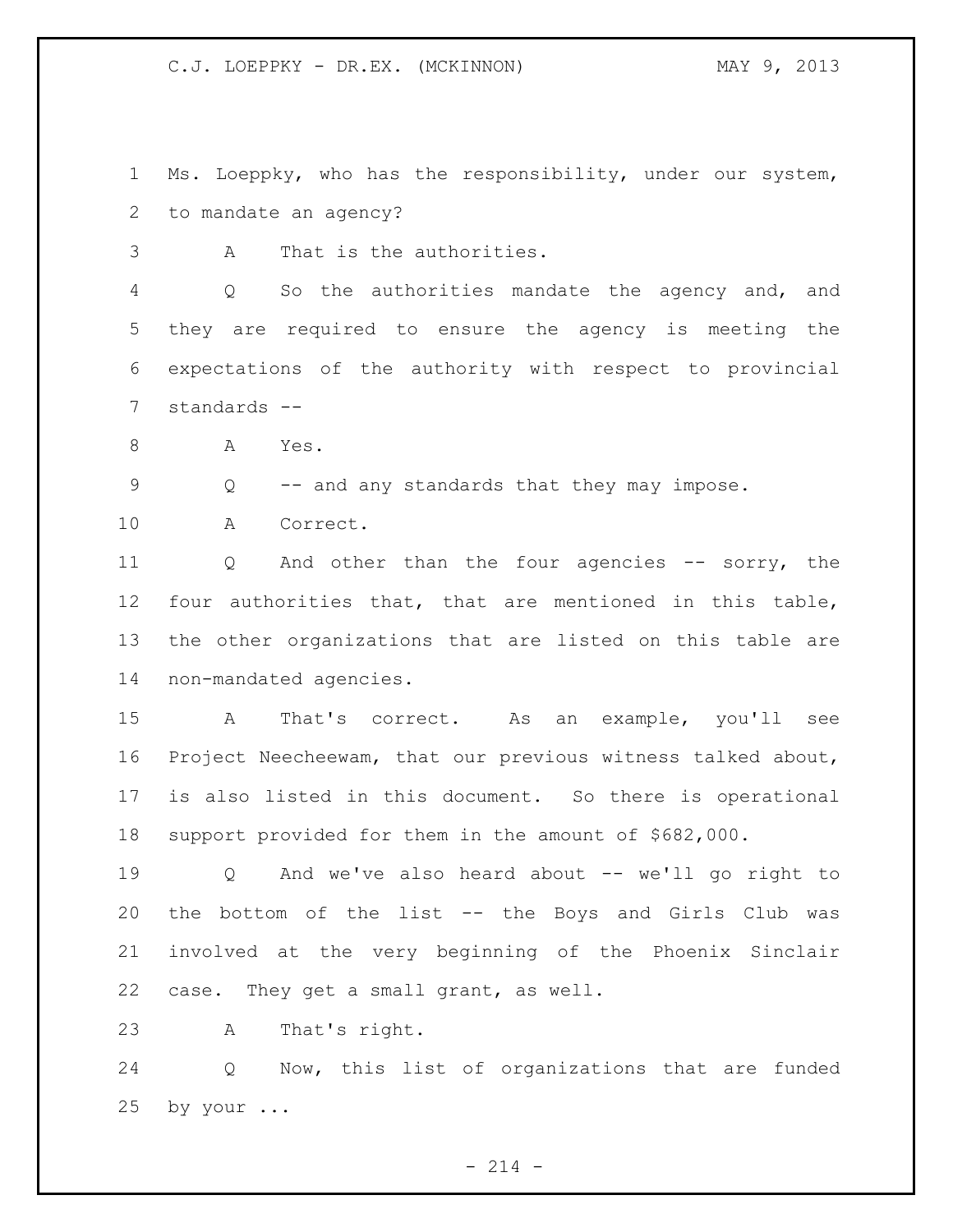UNIDENTIFIED PERSON: (Inaudible) sorry. MR. MCKINNON: Just wait a minute, Mr. Commissioner.

BY MR. MCKINNON:

 Q This list of organizations in Exhibit 69 that are funded by your division, is that it for government? Is there any other organizations, community organizations, self-help organizations, that are funded by other branches, divisions, and departments?

11 A Yes, there are. These are only the ones that are funded from my division. There are other government departments who would have a similar kind of list that they would be -- that they would generate in terms of agencies and programs that they would support in the communities.

 Q Now, I've got this out and I, I'll take you to the next line -- sorry, not the next line. The third line from the bottom, Financial Assistance, Child Protection. Can you tell the Commissioner what that is?

 A This is the line that describes the amount of resources that are allocated for the care of children. So this is for children who are in care, either in foster homes or in residential care facilities.

 Q And we've heard this referred to at various times over the last few days and weeks as child maintenance. Is

 $- 215 -$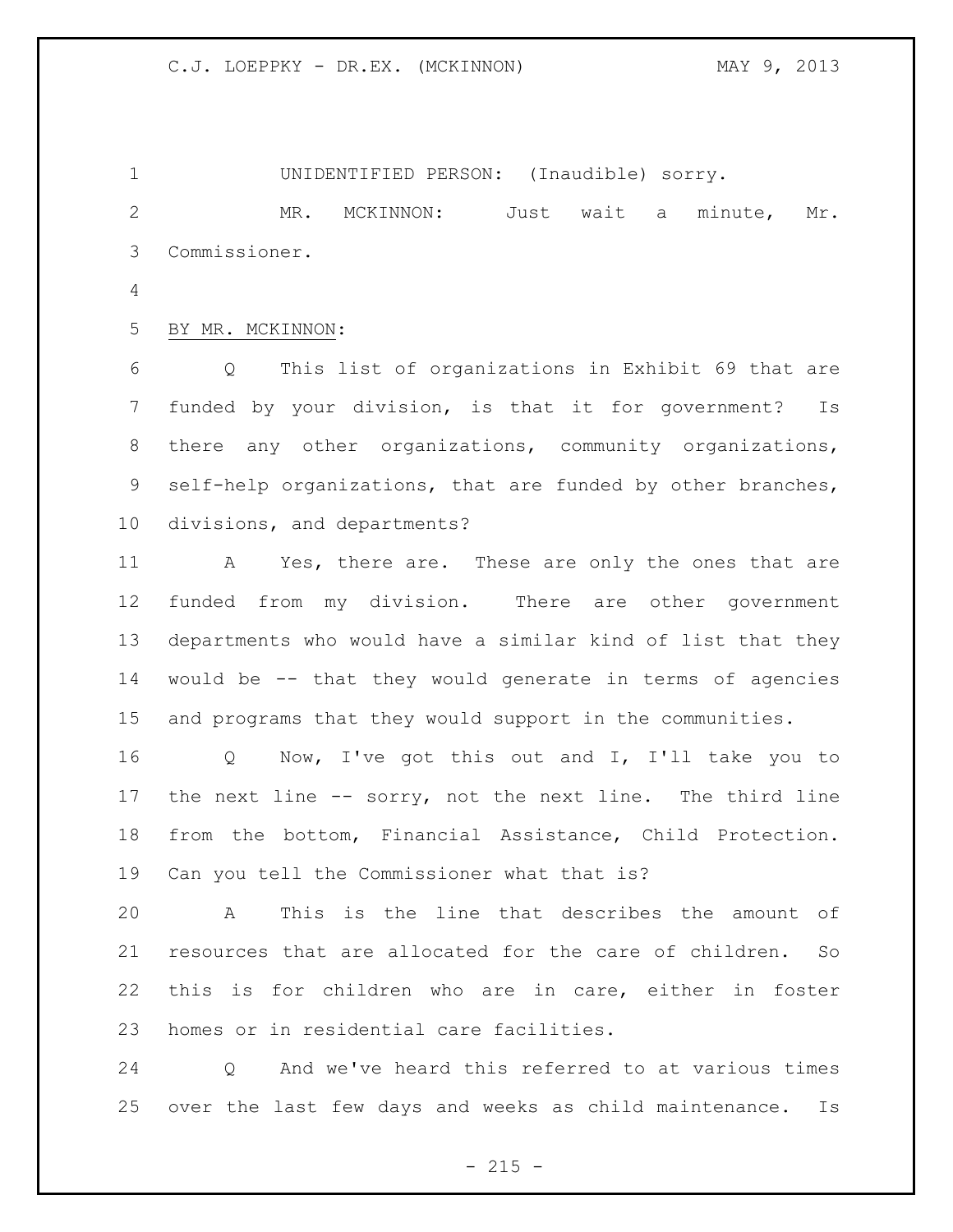that correct?

A That's correct.

 Q And give the Commissioner a bit of an idea of what child maintenance is, why it's only given to children in care, what it purchases. And, and it's obviously a very significant amount of money, it's \$280 million.

A Yes.

 Q So give the Commissioner a sense of what that is. A Child maintenance dollars are provided to the foster family who takes on the responsibilities for the care of a child. So this would pay for the clothing, for any recreational activities that might be organized for the child. If there are special circumstances and the child has some needs that have been identified in the childcare plan, it would support that. For example, if there were some clinical or therapeutic needs; if there was the requirement for respite for the foster family to ensure that they're given a rest for the work that they're doing in terms of supporting the child. It could be for some daycare costs that would be built into the care plan for the child.

 Q And at the risk of oversimplification, when a child is living with their parents, who's responsible for those costs?

A A parent.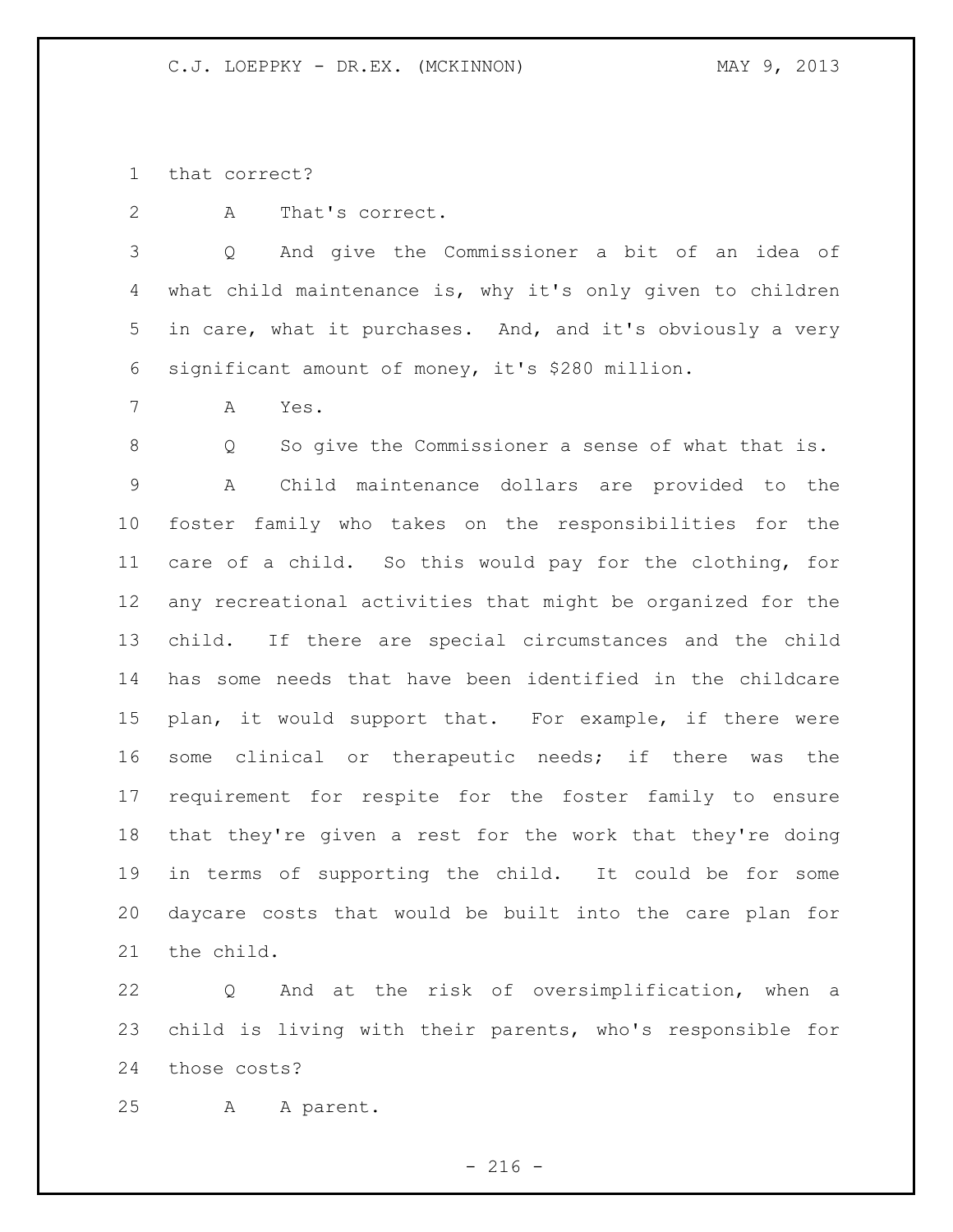Q And when the child is taken into care, who has the legal responsibility to provide that care and those kinds of services that you just described? A That's the legal guardian, who becomes the

government.

 Q Thank you. Now, I'm about to move into the funding model itself. We've already heard that there are two funders of child welfare in Manitoba: The Province of Manitoba through the department, and the Government of Canada through Aboriginal Affairs and Northern Development Canada, whatever their current name is. I don't even know if I can remember.

13 A I think you were correct.

14 Q Is that correct name?

A Yes.

16 MR. MCKINNON: Now, I want to start with the big picture and I'm going to produce another document, Mr. Commissioner. It's just a line graph.

 THE COMMISSIONER: This will be Exhibit 70, I guess it was?

 MR. MCKINNON: And it should be in the -- on the stick that was given to you by Commission staff.

23 THE CLERK: Exhibit 70.

24 THE COMMISSIONER: Thank you.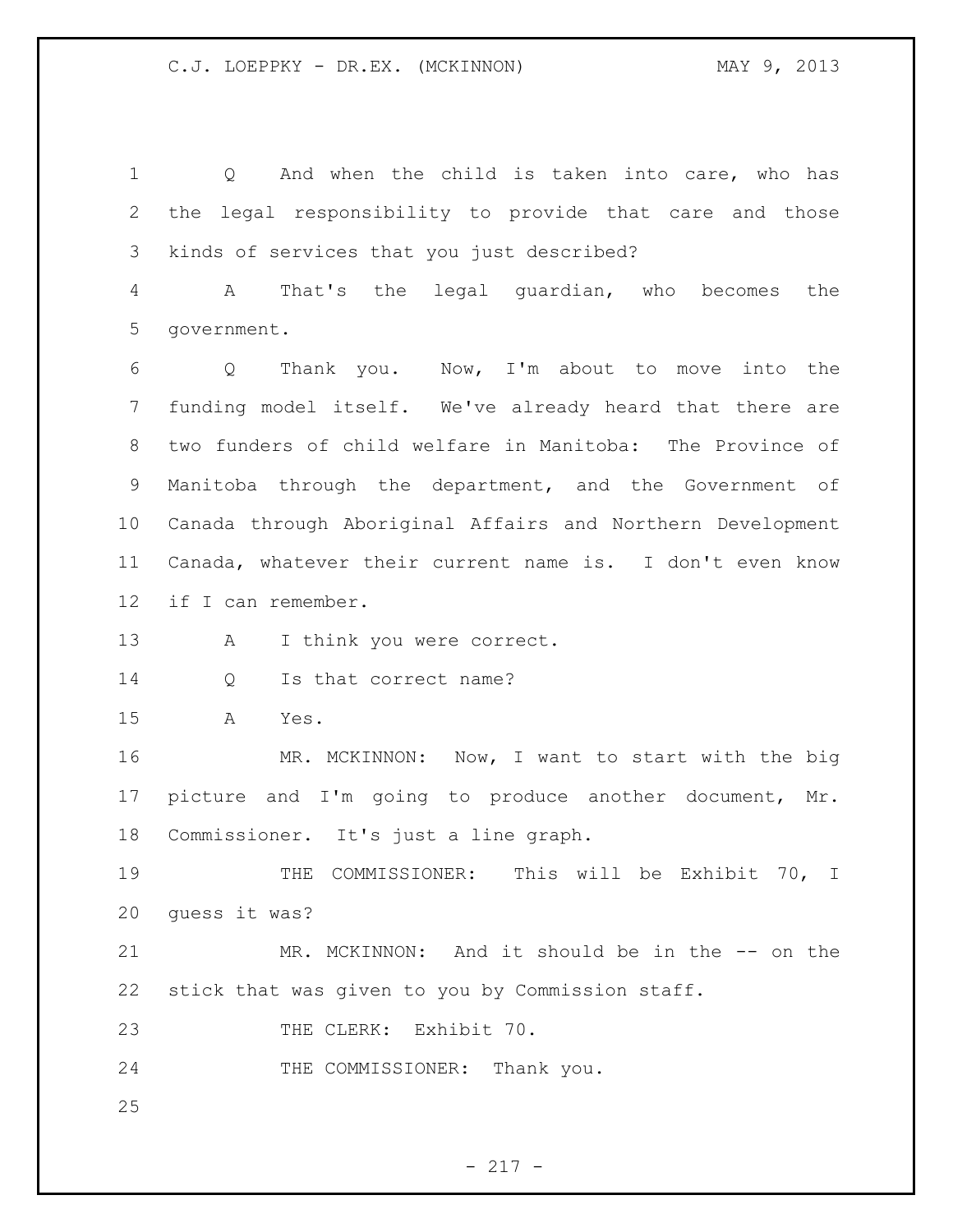**EXHIBIT 70: TOTAL CHILD AND FAMILY SERVICES FUNDING IN MANITOBA, 2001/02 TO 2011/12** BY MR. MCKINNON: Q And do you have a copy of Exhibit 70 in front of you  $-$  A I do. 9 Q -- Ms. Loeppky? A Thank you. Q Thank you. Now, can you explain to the Commissioner what this chart illustrates? A This is a description of funding that has occurred from 2001 to 2002, to the end of the 2012 fiscal year. The line at the bottom of the graph shows the federal contribution to funding over that period of time? You'll see that it started at approximately 50 million and is now 124 million. Then if you look at the line above, that's the provincial allocation and it starts at 165 million and moves, in the fiscal yearend 2012, to four hundred and almost twenty-three million dollars. So the federal increase here would be approximately 145 percent and the provincial increase in funding over that period of time would be approximately 155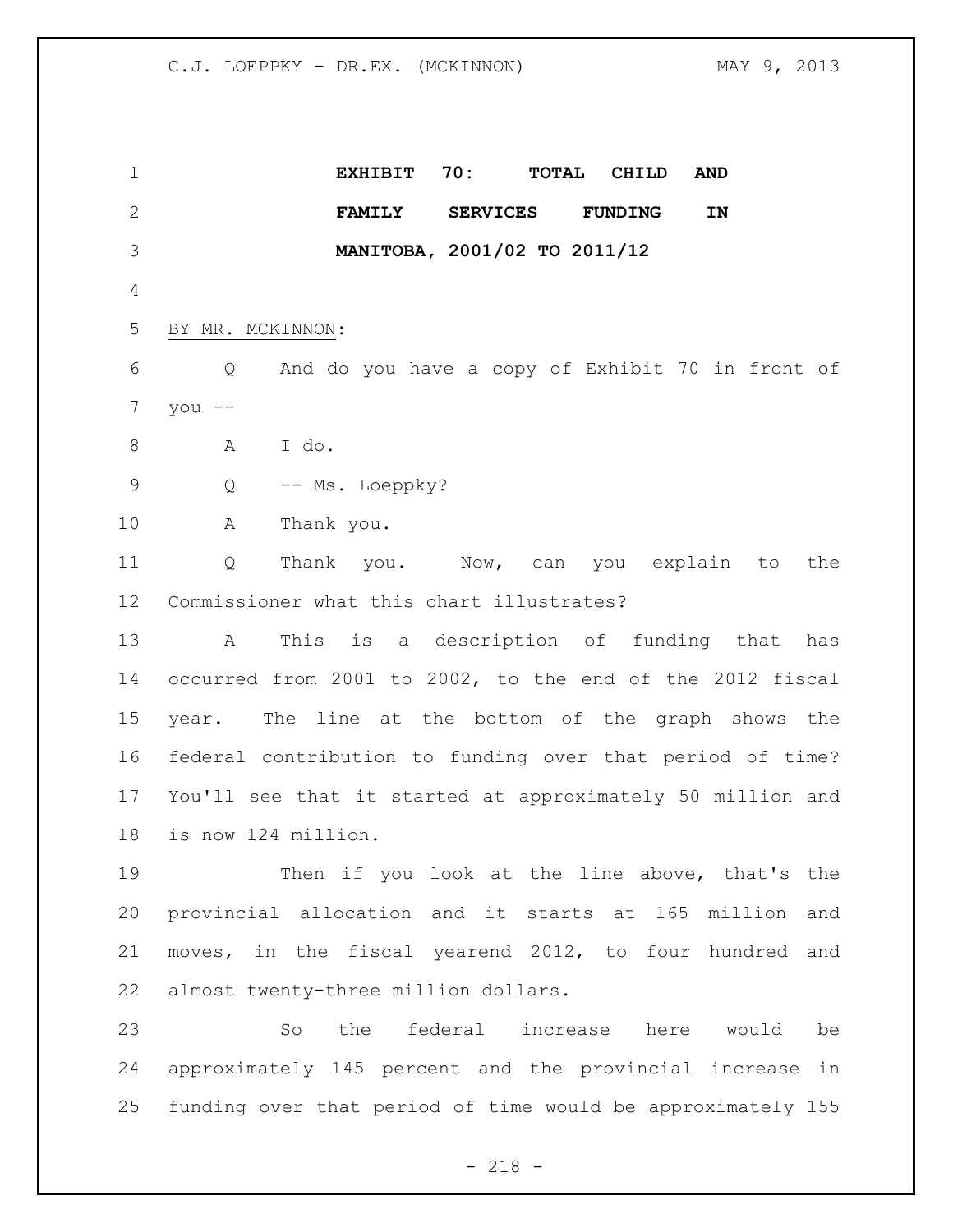C.J. LOEPPKY - DR.EX. (MCKINNON) MAY 9, 2013

 percent. So the overall increase to funding in the Province of Manitoba for child welfare is approximately 145 percent from the year 2001-2 to the current year.

 Q And 145 percent doesn't sound like a lot but it's really -- if you look at it another way it's two and a half times.

A Correct.

8 THE COMMISSIONER: Mr. Funke?

 MR. FUNKE: Mr. Commissioner, I'm going to object at this point. I attempted to adduce evidence specifically on the history of the funding by the province earlier, in the evidence we attempted to call last night. The province specifically objected to that, objected to me discussing historical funding models.

 I'm just wondering what the basis is for this evidence, where the province objected to my attempt to call evidence on this very issue.

 THE COMMISSIONER: Well, just a minute, don't go away.

MR. FUNKE: I'm just backing ...

21 THE COMMISSIONER: Yeah.

 MR. MCKINNON: We're just putting this in as a fact, as a conclusion. We're not intending to call evidence as to how we got to each number, just to give the Commissioner a broad context to what's happened to funding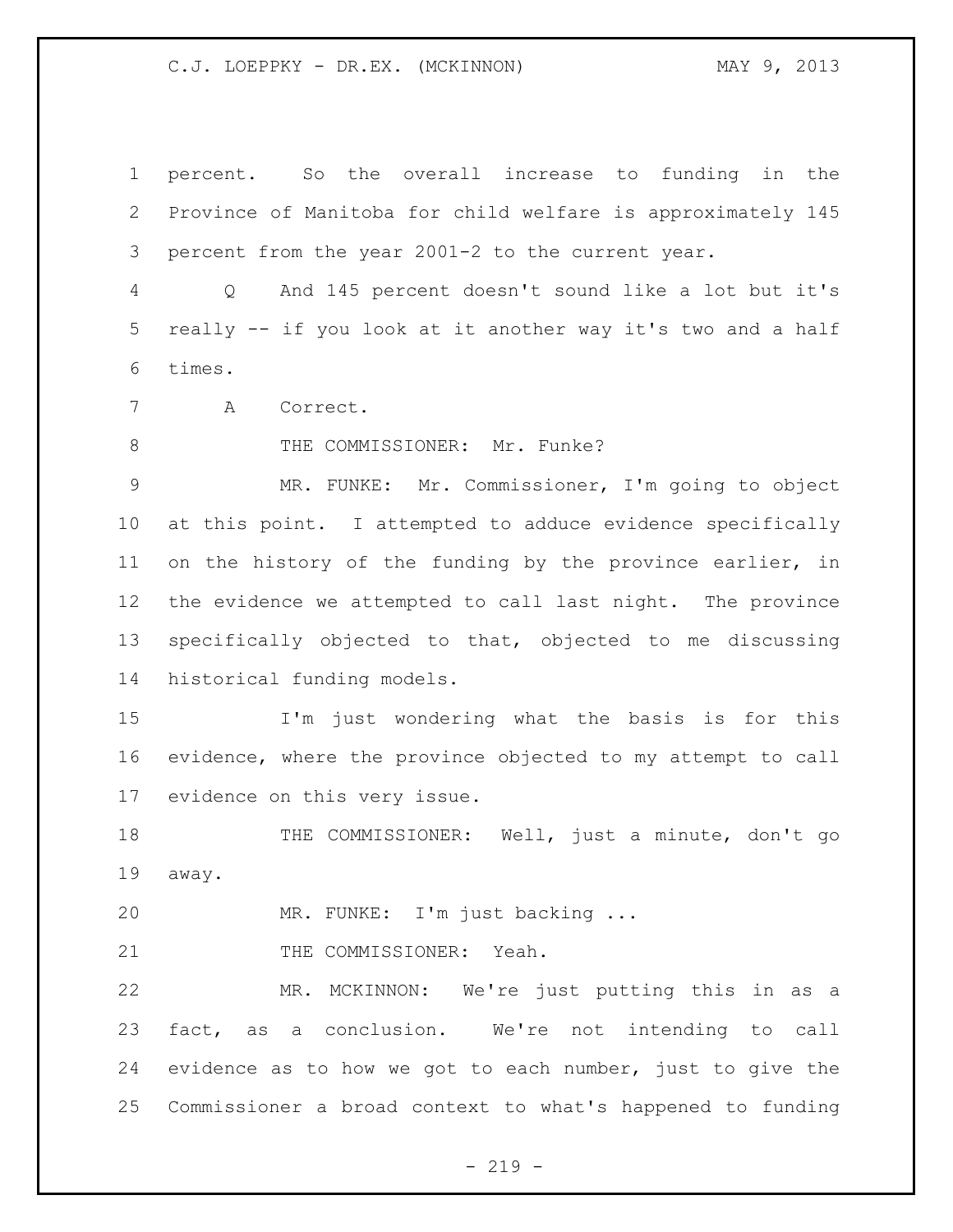in Manitoba over the last ten years.

 MR. FUNKE: But to suggest that the increase as a percentage of funding relative to the feds in comparison to the province gets at the notion of whether or not the increase is significant or is not significant, and without allowing us to explore the sufficiency of prior funding relative to new funding, it's my submission that drawing comparisons either as percentage increases over time with respect to the stream from the province or the federal government, or particularly with respect to a comparison between the two, invites the very type of analysis or conclusions that they objected to me asking the Commission to make yesterday.

14 THE COMMISSIONER: Well, do you agree, Mr. McKinnon, you objected to, to Mr. Funke putting in what you're doing now?

17 MR. MCKINNON: No, I don't agree, Mr. Commissioner. I think I'm just putting in a conclusion. I think Mr. Funke wanted to get into the whole history of negotiations and, and what happened. What I'm trying to do is, is show you where we are today relative to where we've been in the past, and its conclusions. How we got there is, is not, I don't think, particularly relevant.

24 THE COMMISSIONER: Well, I might have to call on the assistance of Commission counsel to sort this out. We

 $-220 -$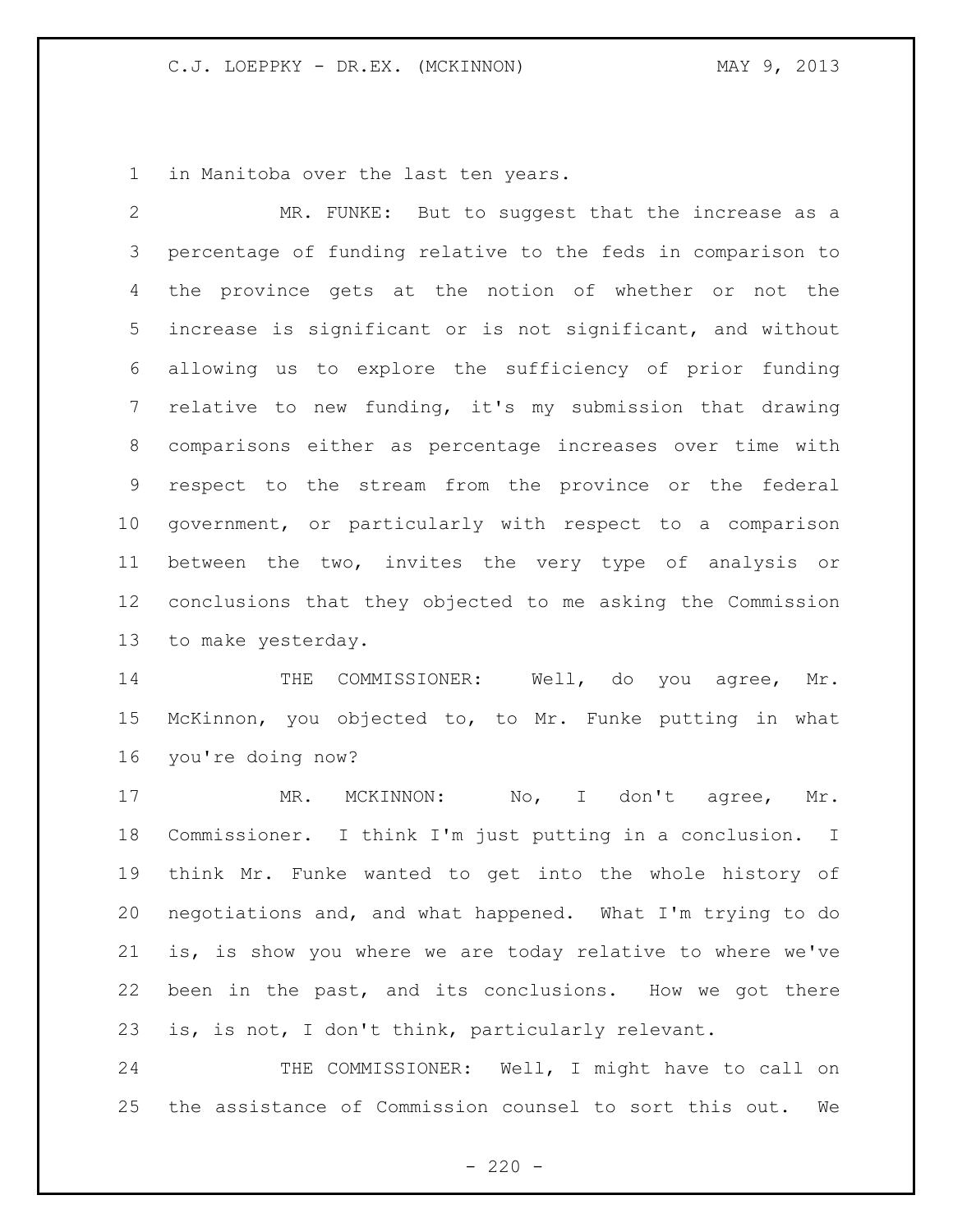may have to draw up the transcript from where that objection was made yesterday, for me to really be able to deal with this.

 I, I can tell you this: I find this very helpful information that I think I must have. If I've excluded something similar that you wanted to put in, I'm prepared to back up and take a look at that, but I'd have to be sure that that's what it was you were trying to put in. Mr. McKinnon's right, I wasn't interested in a long historical review how these things worked out.

 MR. FUNKE: There were two objections that Mr. Paul raised last night, Mr. Commissioner. The first objection was with respect to the historical analysis of how the funding model was developed. But then we tried to attempt to look at specific funding that was provided under the old model to the agency. Mr. Paul rose and objected and said, How is the historical funding that the agency received relevant to the Inquiry? And I tried to explain 19 to you why I felt that was -- why that was relevant, and I was directed to, to not deal with that and move on to the, to the new funding model, and I did that based on the direction that I received.

 THE COMMISSIONER: Well, Commission counsel, perhaps we'll adjourn now and, and see if you can sort this out with, with both counsel. If we need the transcript,

 $- 221 -$